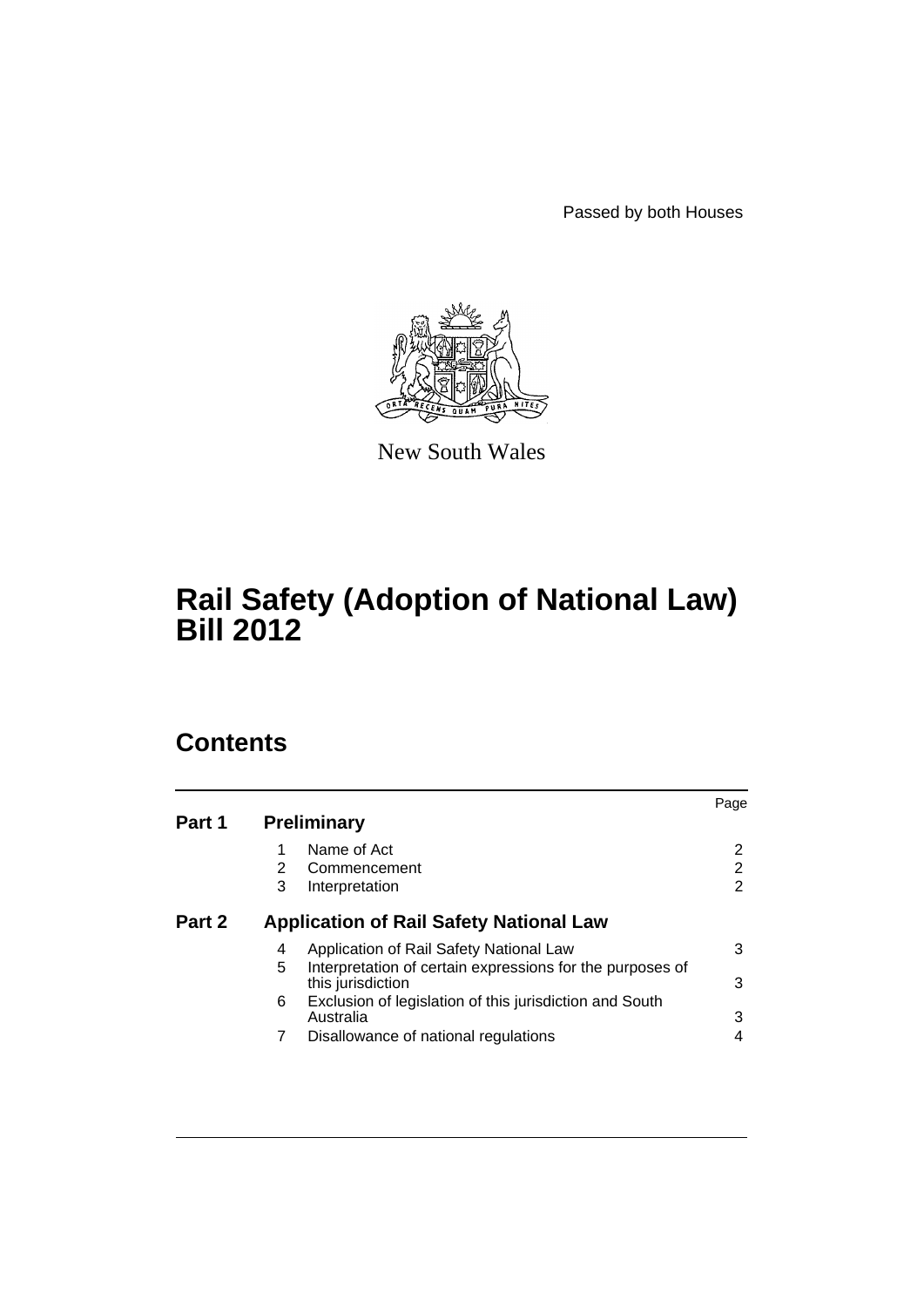**Contents** 

|                   |                                                                             |                      |                                                                      | Page           |
|-------------------|-----------------------------------------------------------------------------|----------------------|----------------------------------------------------------------------|----------------|
| Part 3            | Provisions relating to drug and alcohol testing<br>and train communications |                      |                                                                      |                |
|                   | Division 1                                                                  |                      | Drug and alcohol testing                                             |                |
|                   | 8                                                                           |                      | Regulations relating to alcohol and drug testing                     | 5              |
|                   | Division 2                                                                  |                      | <b>Train communications</b>                                          |                |
|                   | 9                                                                           |                      | Regulations relating to train communications                         | 6              |
| Part 4            |                                                                             | <b>Miscellaneous</b> |                                                                      |                |
|                   | 10                                                                          | Regulations          |                                                                      | 7              |
|                   | 11                                                                          | provisions           | Regulations containing savings and transitional                      | $\overline{7}$ |
|                   | 12 <sup>°</sup>                                                             |                      | Proceedings for offences                                             | 7              |
|                   | 13                                                                          |                      | Provision of information and assistance by ITSR                      | 8              |
|                   | 14                                                                          | Repeals              |                                                                      | 8              |
| <b>Schedule 1</b> |                                                                             |                      | New South Wales changes and additions to<br>Rail Safety National Law |                |
| <b>Schedule 2</b> |                                                                             |                      | <b>Amendment of Acts</b>                                             | 9<br>14        |
|                   |                                                                             |                      |                                                                      |                |
| <b>Note</b>       |                                                                             |                      | <b>Rail Safety National Law</b>                                      | 49             |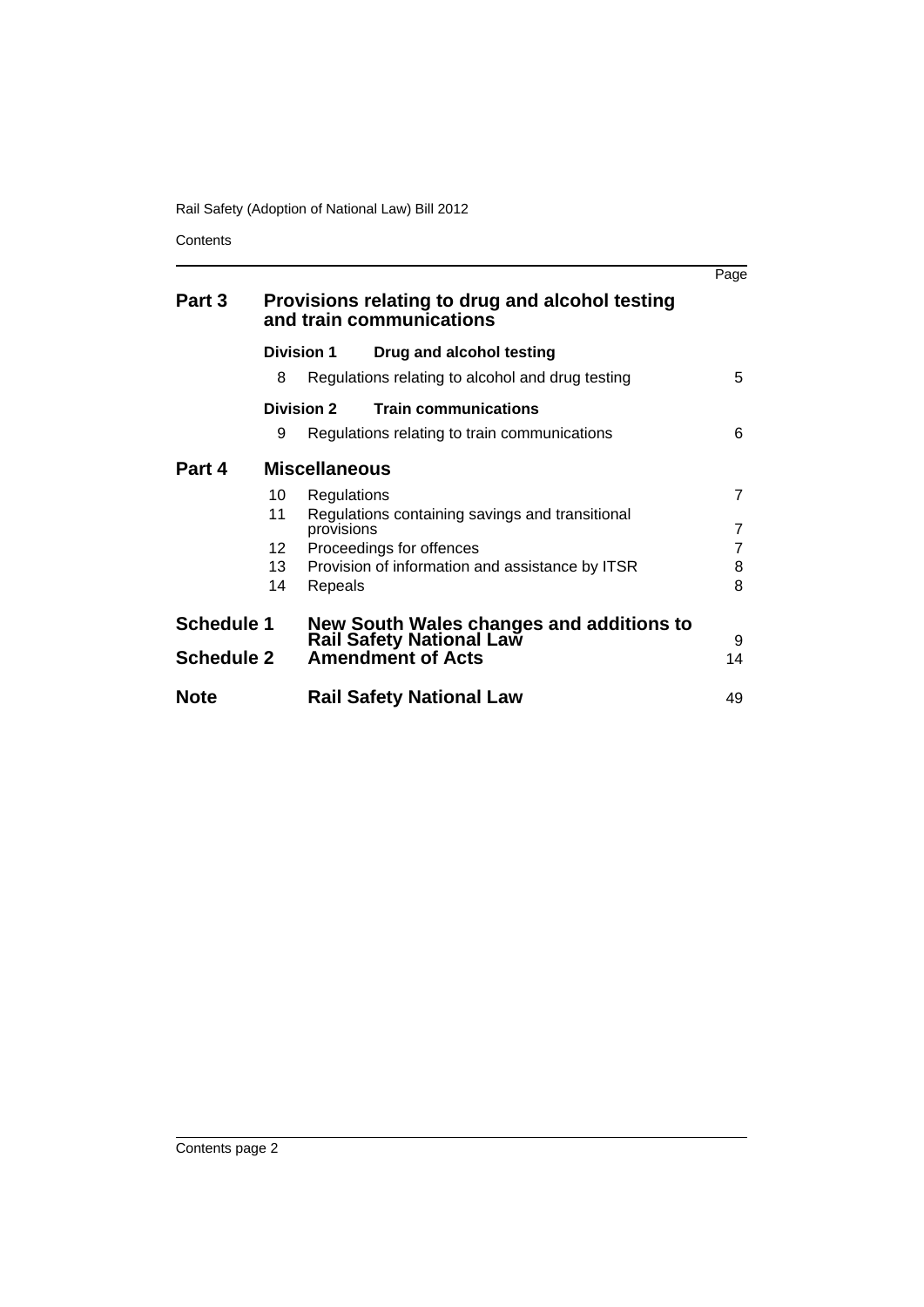*I certify that this public bill, which originated in the Legislative Assembly, has finally passed the Legislative Council and the Legislative Assembly of New South Wales.*

> *Clerk of the Legislative Assembly. Legislative Assembly, Sydney, , 2012*



New South Wales

# **Rail Safety (Adoption of National Law) Bill 2012**

Act No , 2012

An Act to apply as a law of this State a national law that makes provision for a national system of rail safety; to repeal the *Rail Safety Act 2008* and make consequential amendments to other legislation; to amend the *Passenger Transport Act 1990* and the *Transport Administration Act 1988* with respect to the regulation of transport safety; and for other purposes.

*I have examined this bill and find it to correspond in all respects with the bill as finally passed by both Houses.*

*Assistant Speaker of the Legislative Assembly.*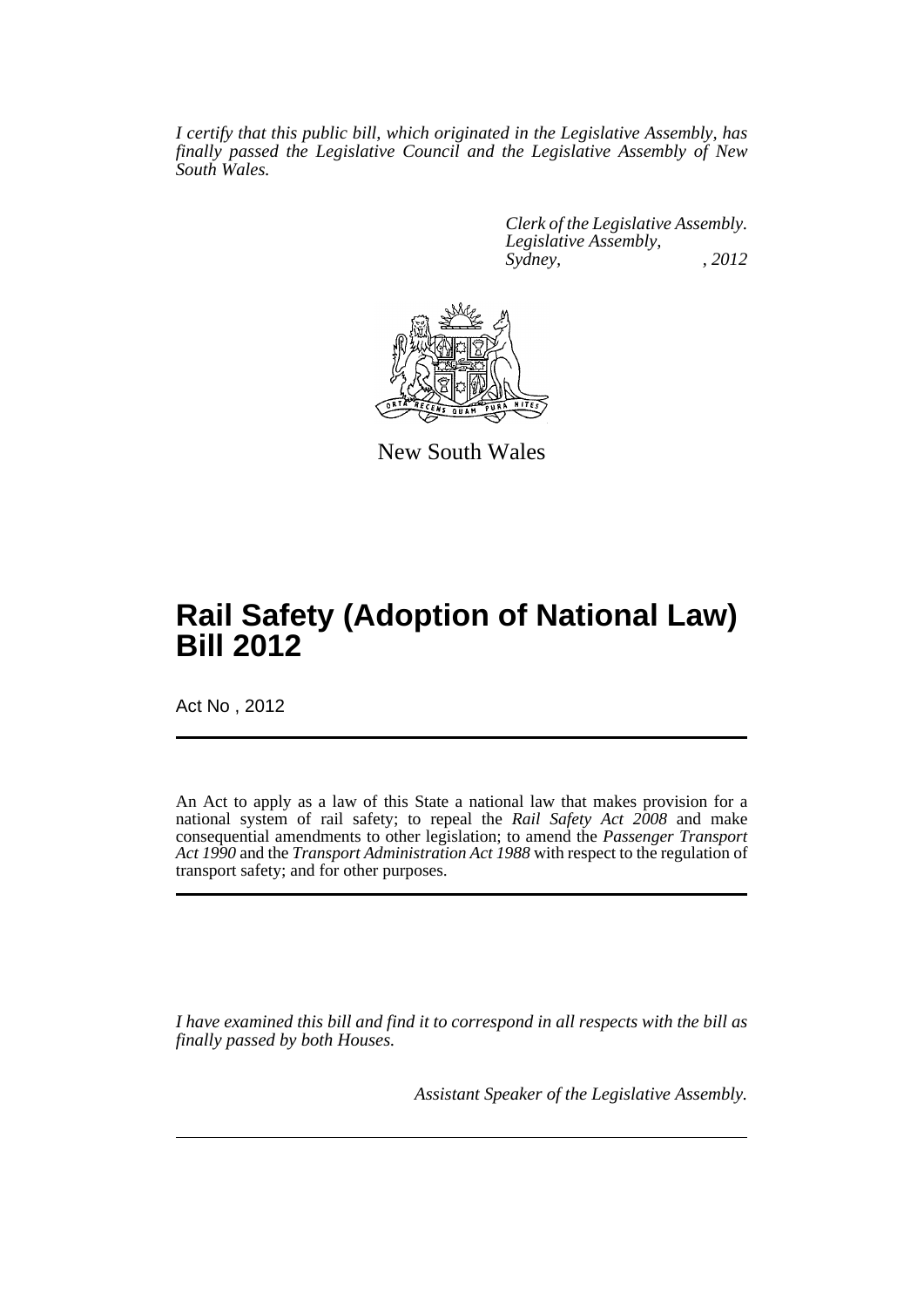Part 1 Preliminary

**The Legislature of New South Wales enacts:**

## <span id="page-3-1"></span><span id="page-3-0"></span>**Part 1 Preliminary**

#### **1 Name of Act**

This Act is the *Rail Safety (Adoption of National Law) Act 2012*.

#### <span id="page-3-2"></span>**2 Commencement**

- (1) This Act commences on a day or days to be appointed by proclamation.
- (2) Different days may be appointed under subsection (1) for the commencement of different provisions of the Rail Safety National Law set out in the Schedule to the South Australian Act.

#### <span id="page-3-3"></span>**3 Interpretation**

(1) In this Act: *Rail Safety National Law (NSW)* means the provisions applying in this jurisdiction because of section 4.

*South Australian Act* means the *Rail Safety National Law (South Australia) Act 2012* of South Australia.

- (2) Terms used in this Act and also in the Rail Safety National Law set out in the Schedule to the South Australian Act have the same meanings in this Act as they have in that Law.
- (3) This section does not apply to the extent that the context or subject-matter otherwise indicates or requires.
- (4) Notes included in this Act do not form part of this Act.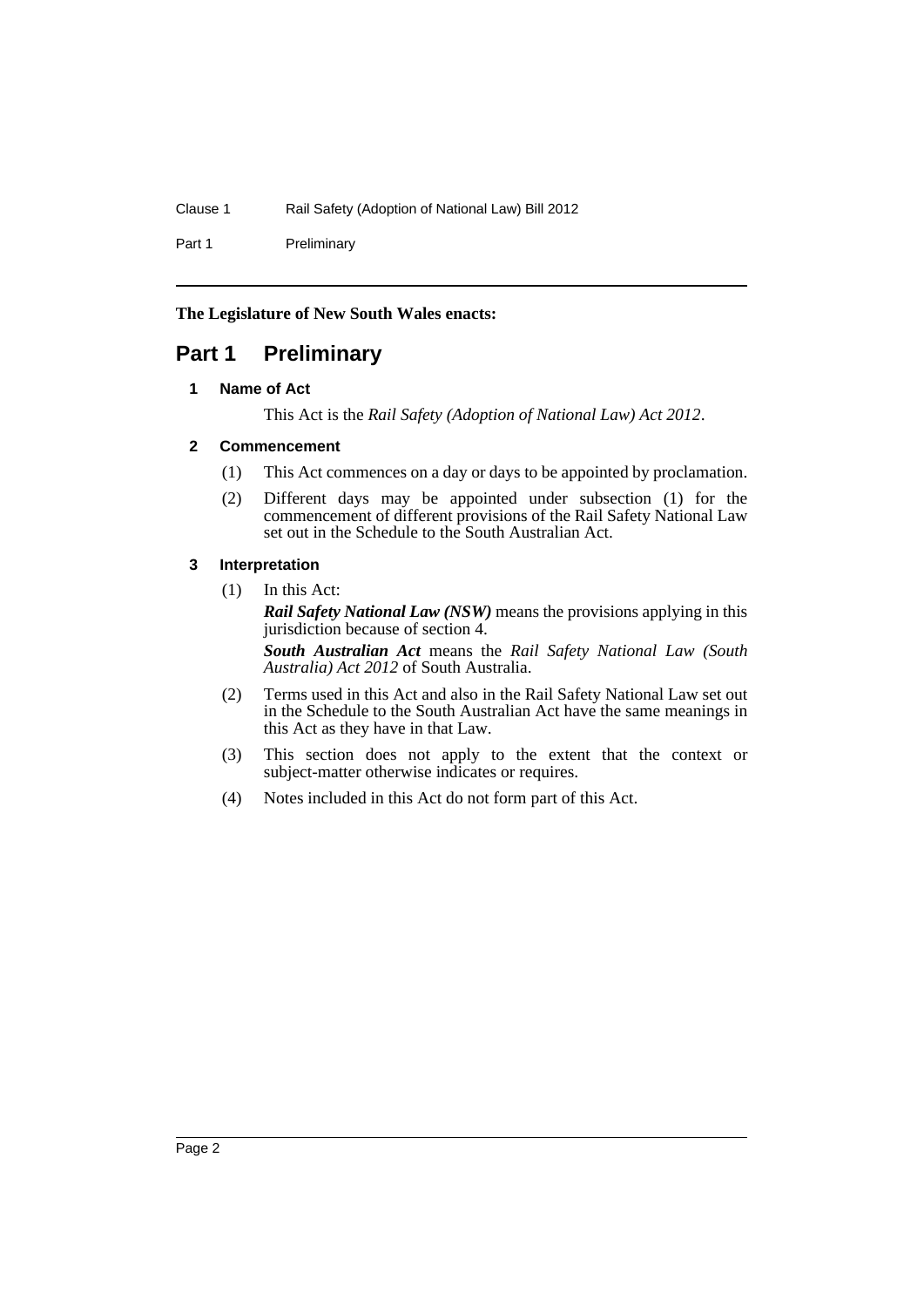| Rail Safety (Adoption of National Law) Bill 2012 | Clause 4 |
|--------------------------------------------------|----------|
|--------------------------------------------------|----------|

Application of Rail Safety National Law Part 2

## <span id="page-4-1"></span><span id="page-4-0"></span>**Part 2 Application of Rail Safety National Law**

#### **4 Application of Rail Safety National Law**

The Rail Safety National Law, as amended from time to time, set out in the Schedule to the South Australian Act:

- (a) applies as a law of this jurisdiction, with the modifications set out in Schedule 1, and
- (b) as so applying may be referred to as the *Rail Safety National Law (NSW)*, and
- (c) so applies as if it were an Act.

**Note.** A copy of the Rail Safety National Law is set out at the end of this Act.

#### <span id="page-4-2"></span>**5 Interpretation of certain expressions for the purposes of this jurisdiction**

In the *Rail Safety National Law (NSW)*: *Rail Safety National Law* or *this Law* means the *Rail Safety National Law (NSW)*.

*the jurisdiction* or *this jurisdiction* means New South Wales.

#### <span id="page-4-3"></span>**6 Exclusion of legislation of this jurisdiction and South Australia**

- (1) The following Acts of this jurisdiction do not apply to the *Rail Safety National Law (NSW)* or to the instruments made under that Law:
	- (a) the *Freedom of Information Act 1989*,
	- (b) the *Government Information (Information Commissioner) Act 2009*,
	- (c) the *Government Information (Public Access) Act 2009*,
	- (d) the *Interpretation Act 1987* (except Part 6A and the provisions applying under section 7),
	- (e) the *Ombudsman Act 1974*,
	- (f) the *Subordinate Legislation Act 1989*,
	- (g) the *State Records Act 1998*.
- (2) Despite section 263 (2) of the *Rail Safety National Law (NSW)*, the following Acts of South Australia apply as laws of this State for the purposes of the *Rail Safety National Law (NSW)* or to instruments made under that Law:
	- (a) the *Freedom of Information Act 1991*,
	- (b) the *Ombudsman Act 1972*,
	- (c) the *State Records Act 1997*.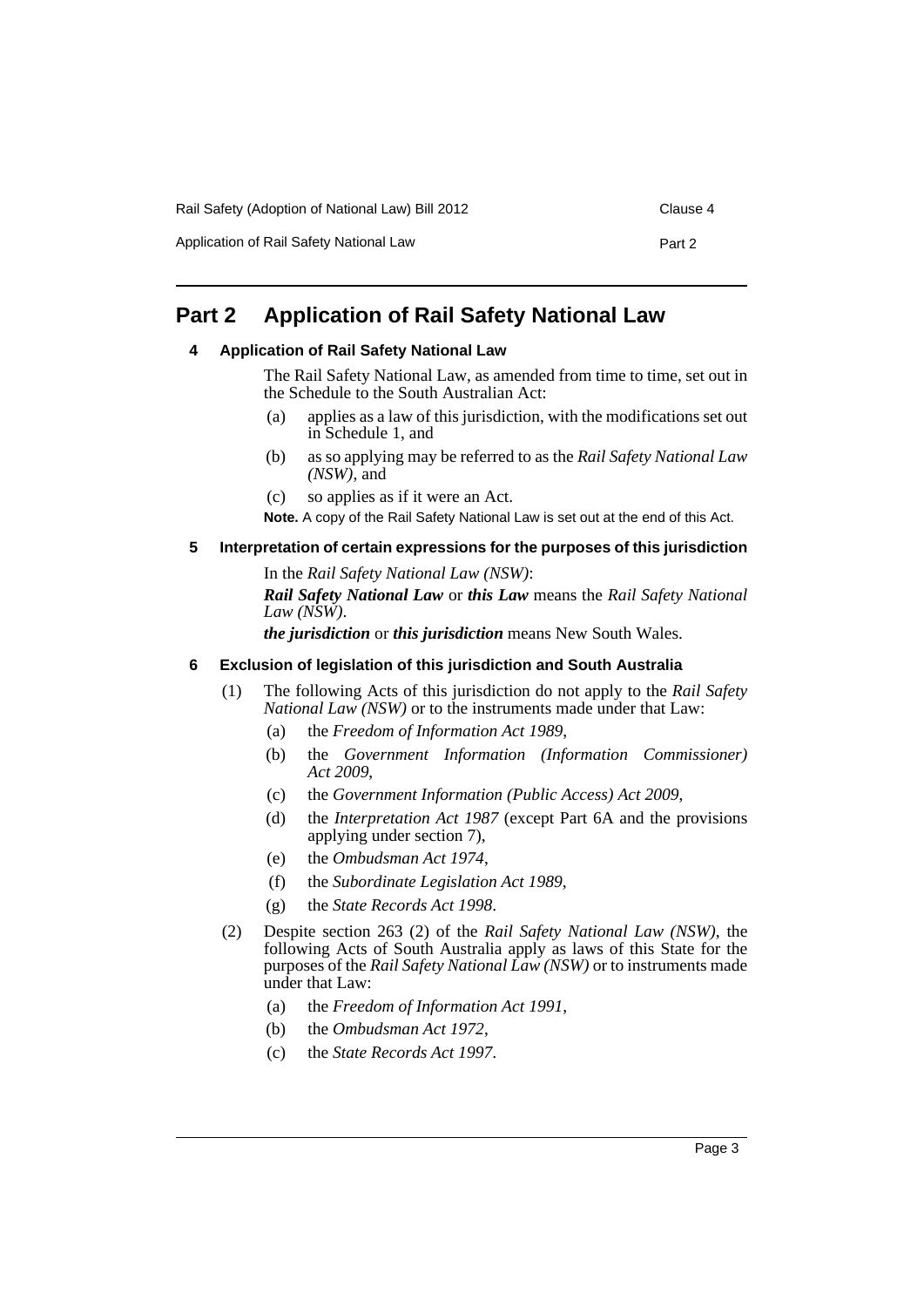Part 2 **Application of Rail Safety National Law** 

(3) The *Acts Interpretation Act 1915*, and other Acts (other than Acts referred to in subsection (2)), of South Australia do not apply to the *Rail Safety National Law (NSW)* or the instruments made under that Law.

#### <span id="page-5-0"></span>**7 Disallowance of national regulations**

- (1) Sections 40 and 41 of the *Interpretation Act 1987* apply to the national regulations.
- (2) However, if a national regulation is disallowed in this jurisdiction, the regulation does not cease to have effect in this jurisdiction unless the regulation is disallowed in a majority of the participating jurisdictions (and, in such a case the regulation ceases to have effect on the date of its disallowance in the last of the jurisdictions forming the majority).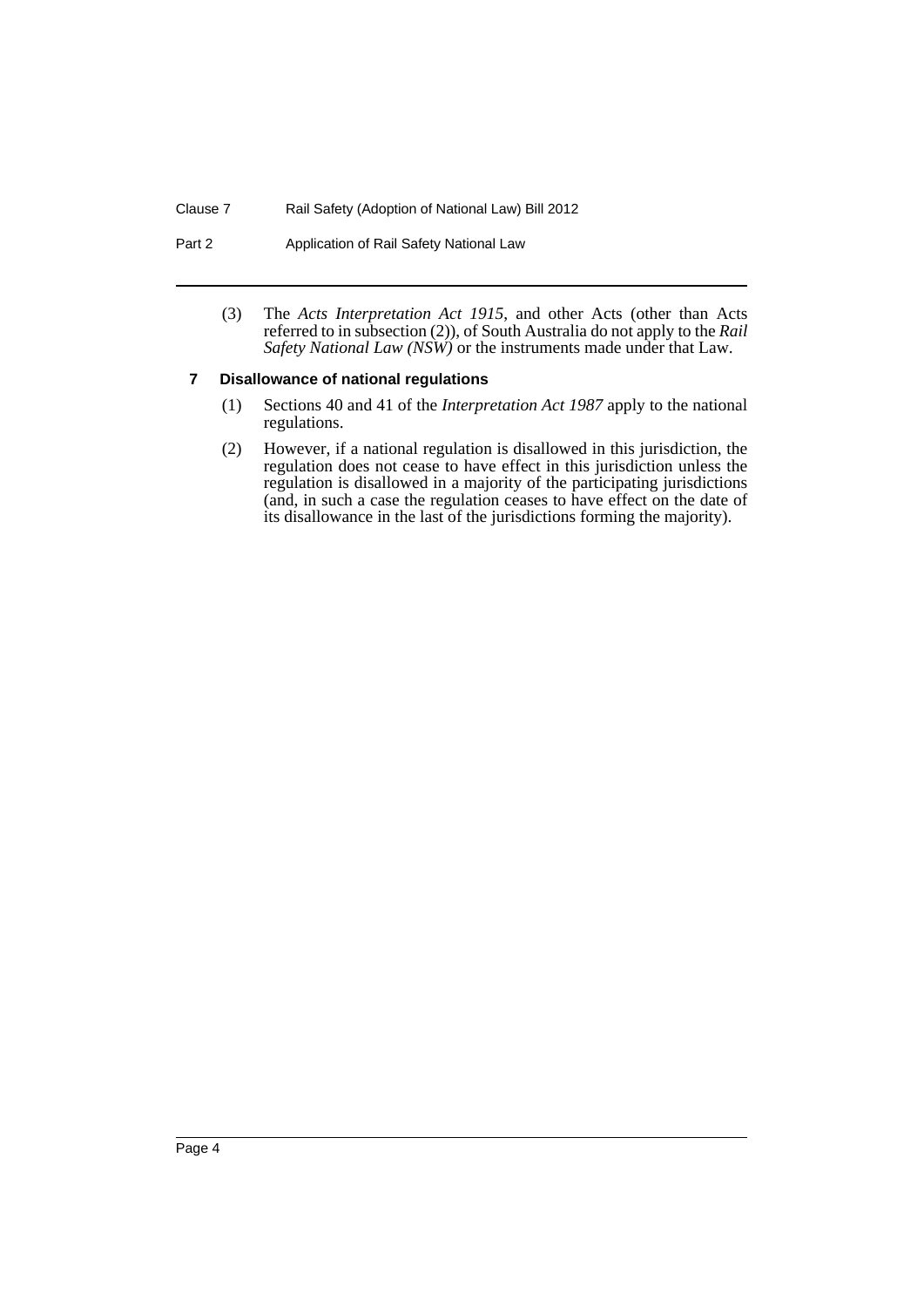## <span id="page-6-0"></span>**Part 3 Provisions relating to drug and alcohol testing and train communications**

### <span id="page-6-2"></span><span id="page-6-1"></span>**Division 1 Drug and alcohol testing**

#### **8 Regulations relating to alcohol and drug testing**

- (1) The regulations may make provision for or with respect to the following:
	- (a) the authorisation of persons (including rail safety officers):
		- (i) to administer breath tests, breath analyses, drug screening tests or other tests for the purpose of detecting the presence of alcohol or drugs, and
		- (ii) to operate equipment for that purpose,
	- (b) the circumstances when tests for detecting the presence of alcohol or drugs may be conducted, including (but not limited to) random testing and testing of rail safety workers when about to carry out, or while on duty for the purpose of carrying out, rail safety work,
	- (c) the conduct of testing, which may include the taking of blood or urine samples or other body tissues or fluids,
	- (d) the taking of samples of blood, oral fluids, urine or other body fluids or tissues.
	- (e) the devices used in carrying out breath tests, breath analyses and other tests, including the calibration, inspection and testing of those devices,
	- (f) the accreditation of persons conducting analyses for the presence of drugs,
	- (g) the procedure for the handling and analysis of samples of blood, oral fluids, urine or other body tissues or fluids,
	- (h) offences relating to refusal or failure to undergo tests or otherwise comply with test procedures or interference with test results,
	- (i) offences relating to refusal or failure to administer tests or take samples or to do so in accordance with required procedures,
	- (j) evidence in proceedings as to matters relating to drug and alcohol testing,
	- (k) without limiting paragraph (j), the use of certificates as to concentration of alcohol or presence of drugs as evidence of the matters stated in the certificate in proceedings for offences,
	- (l) confidentiality of test results,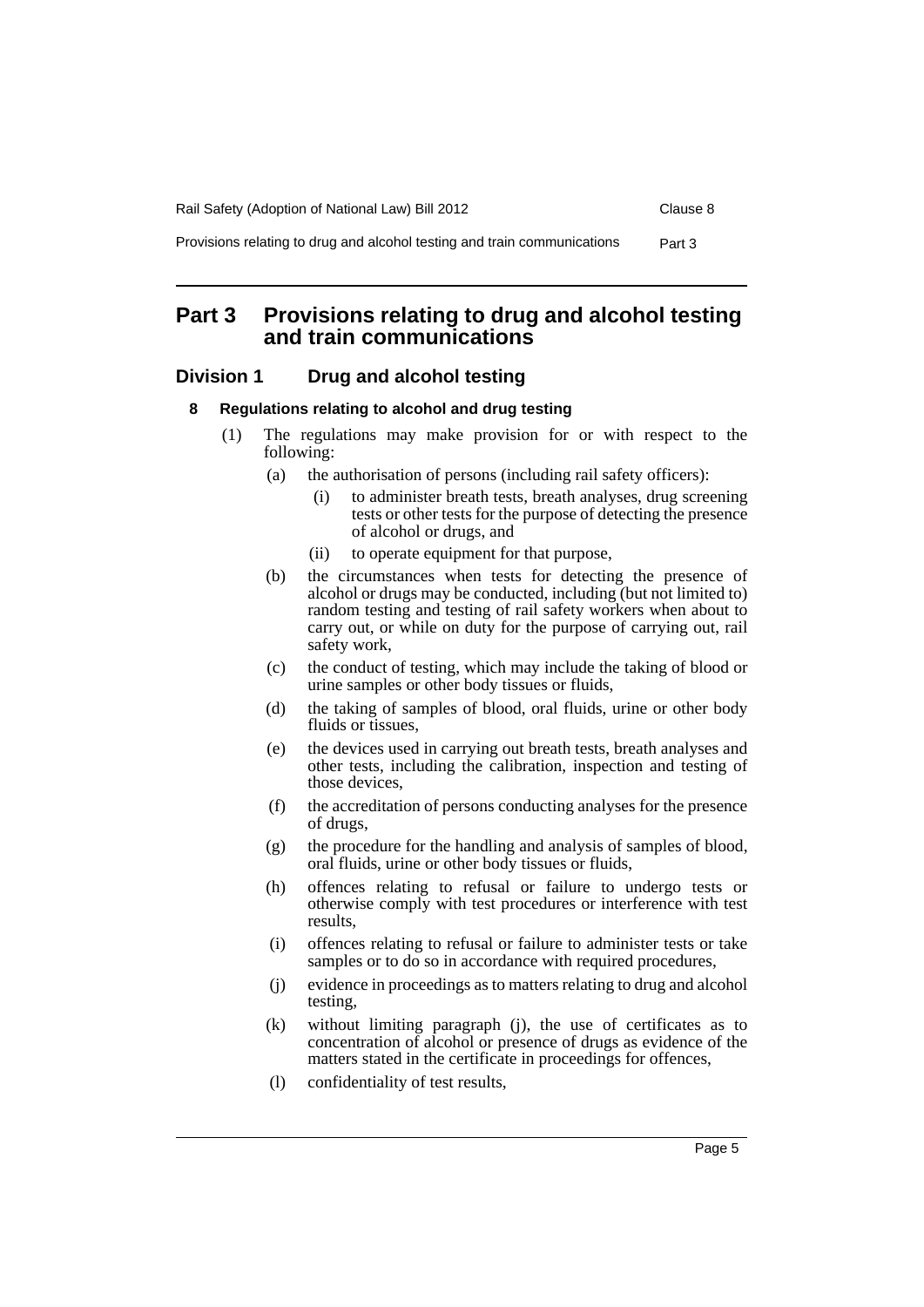Part 3 Provisions relating to drug and alcohol testing and train communications

- (m) protection against liability for persons administering tests or taking samples of blood, urine or other body tissues or fluids,
- (n) disciplinary action that may be taken consequent on a breach of regulations made under this section.
- (2) The regulations may provide that an offence under a regulation made under this section relating to a refusal or failure by a rail safety worker to undergo tests or otherwise comply with test procedures or the interference by a rail safety worker with test results, may, in addition to the penalty provided for by section 10 for offences under the regulations, be punishable by a period of imprisonment not exceeding 9 months.

## <span id="page-7-1"></span><span id="page-7-0"></span>**Division 2 Train communications**

#### **9 Regulations relating to train communications**

The regulations may make provision for or with respect to requirements for train communication systems.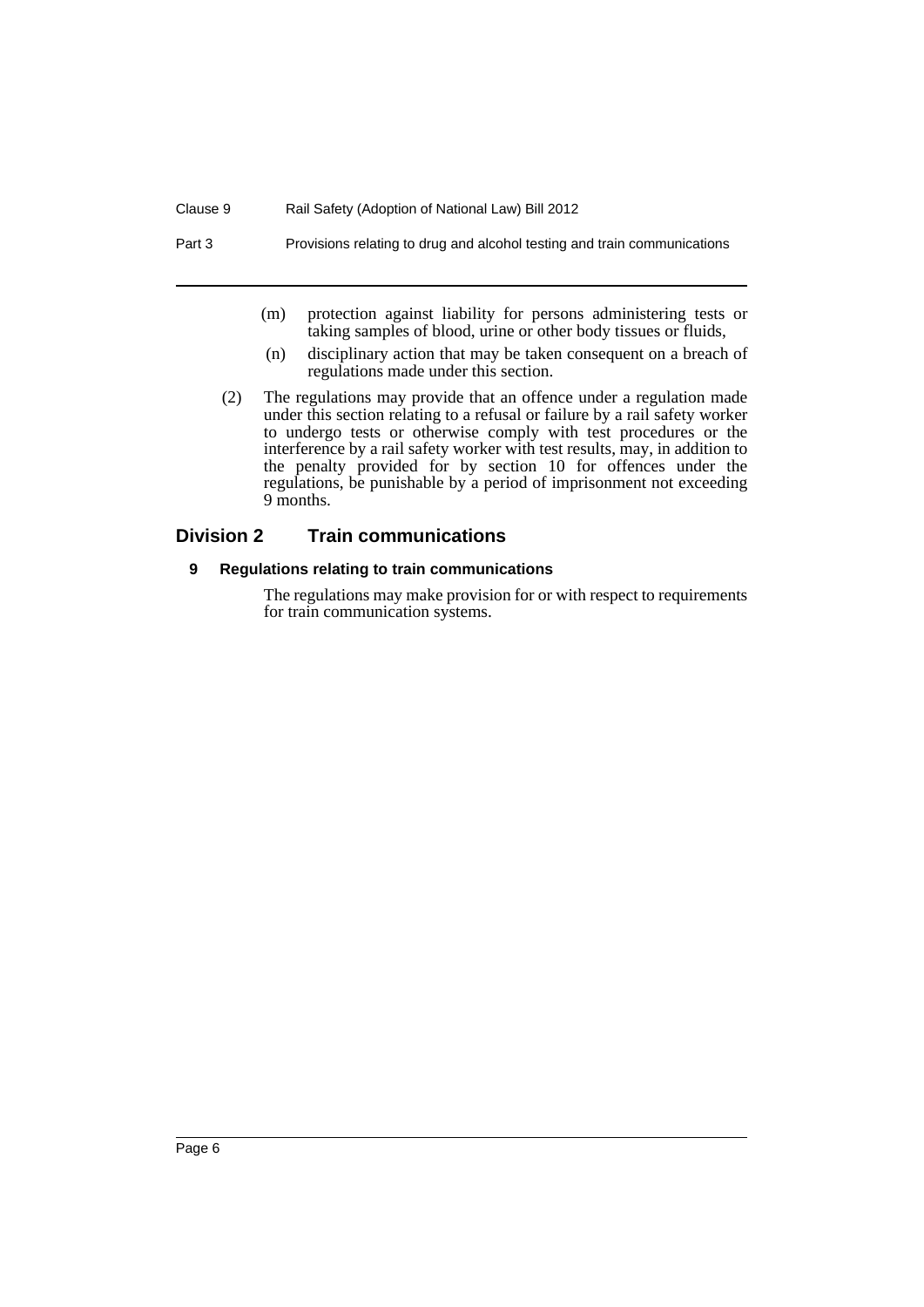Rail Safety (Adoption of National Law) Bill 2012 Clause 10

Miscellaneous Part 4

## <span id="page-8-0"></span>**Part 4 Miscellaneous**

#### <span id="page-8-1"></span>**10 Regulations**

- (1) The Governor may make regulations, not inconsistent with this Act, for or with respect to any matter that by this Act is required or permitted to be prescribed or that is necessary or convenient to be prescribed for carrying out or giving effect to this Act.
- (2) The regulations may:
	- (a) amend Schedule 1, and
	- (b) prescribe modifications to the regulations, as amended from time to time, under the Rail Safety National Law set out in the Schedule to the South Australian Act for the purposes of section 4 of this Act.
- (3) Regulations made under this Act may create offences punishable by a penalty not exceeding 250 penalty units.
- (4) The Governor may make such regulations as are contemplated by the *Rail Safety National Law (NSW)* as being made under this Act.

#### <span id="page-8-2"></span>**11 Regulations containing savings and transitional provisions**

- (1) The regulations may contain provisions of a savings or transitional nature consequent on the enactment of this Act (including the *Rail Safety National Law (NSW)*) or any Act that amends this Act or that Law.
- (2) Any such provision may, if the regulations so provide, take effect from the date of assent to the Act concerned or a later date.
- (3) To the extent to which any such provision takes effect from a date that is earlier than the date of its publication on the NSW legislation website, the provision does not operate so as:
	- (a) to affect, in a manner prejudicial to any person (other than the State or an authority of the State), the rights of that person existing before the date of its publication, or
	- (b) to impose liabilities on any person (other than the State or an authority of the State) in respect of anything done or omitted to be done before the date of its publication.

#### <span id="page-8-3"></span>**12 Proceedings for offences**

Proceedings for an offence against regulations made under this Act are to be dealt with summarily before the Local Court.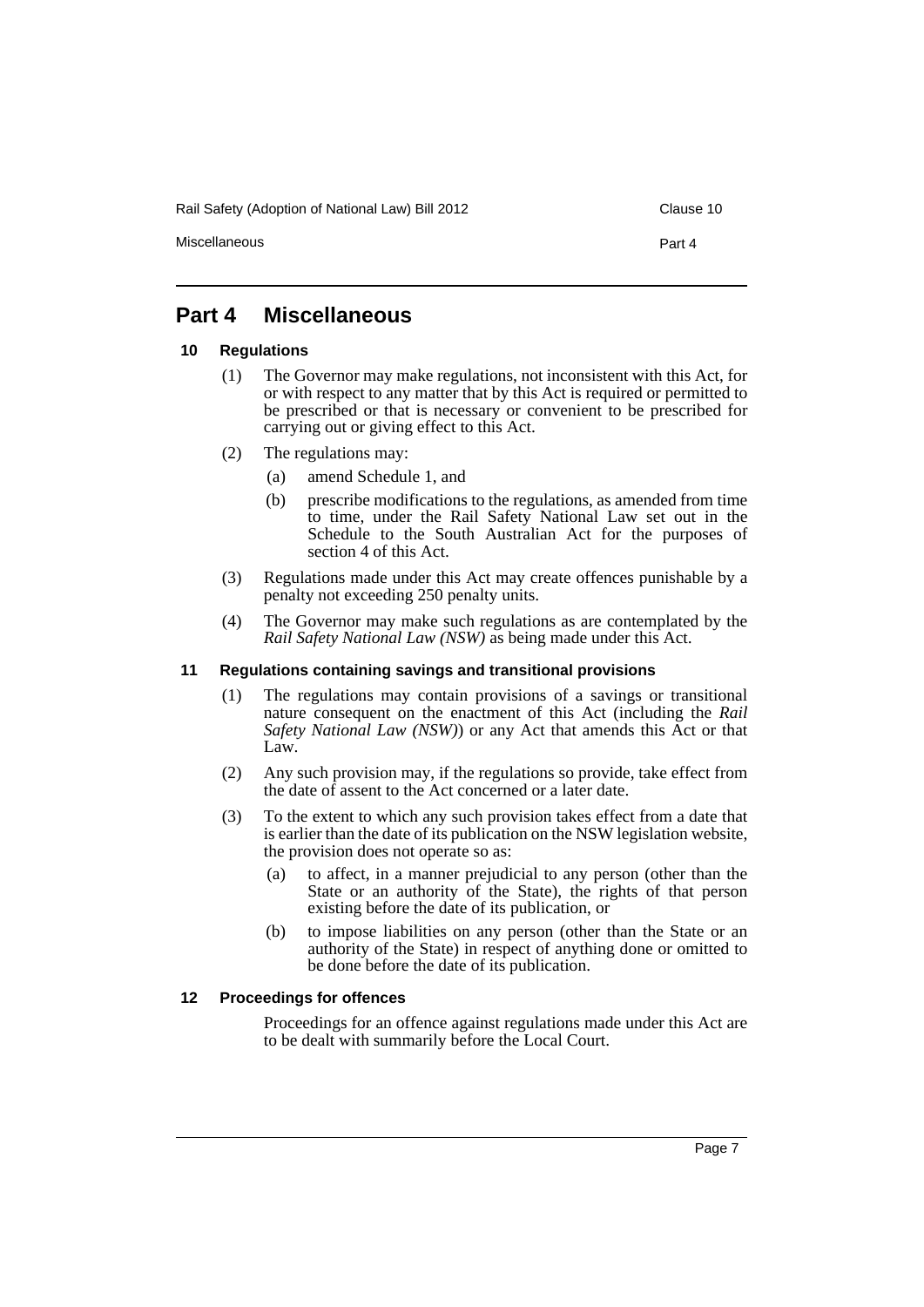#### Clause 13 Rail Safety (Adoption of National Law) Bill 2012

Part 4 Miscellaneous

#### <span id="page-9-0"></span>**13 Provision of information and assistance by ITSR**

- (1) The Independent Transport Safety Regulator (the *ITSR*) is authorised, on its own initiative or at the request of the Office of the National Rail Safety Regulator, to provide that Office with the following:
	- (a) any information (including information given in confidence) in the possession or control of the ITSR that is reasonably required by that Office for the purposes of this Act or the *Rail Safety National Law (NSW)*,
	- (b) any other assistance that is reasonably required by that Office to exercise a function or power under this Act or that Law.
- (2) The ITSR may authorise the Office of the National Rail Safety Regulator to disclose information provided under this section even if the information was given to the ITSR in confidence.
- (3) Nothing done or authorised to be done by the ITSR in acting under this section:
	- (a) constitutes a breach of, or default under, an Act or other law, or
	- (b) constitutes a breach of, or default under, a contract, agreement, understanding or undertaking, or
	- (c) constitutes a breach of duty of confidence (whether arising by contract, in equity or by custom or in any other way), or
	- (d) constitutes a civil or criminal wrong, or
	- (e) terminates an agreement or obligation or fulfils any condition that allows a person to terminate an agreement or obligation, or gives rise to any other right or remedy, or
	- (f) releases a surety or any other obligee wholly or in part from an obligation.
- (4) This section has effect despite any other Act or law.

#### <span id="page-9-1"></span>**14 Repeals**

The *Rail Safety Act 2008*, the *Rail Safety (General) Regulation 2008* and the *Rail Safety (Drug and Alcohol Testing) Regulation 2008* are repealed.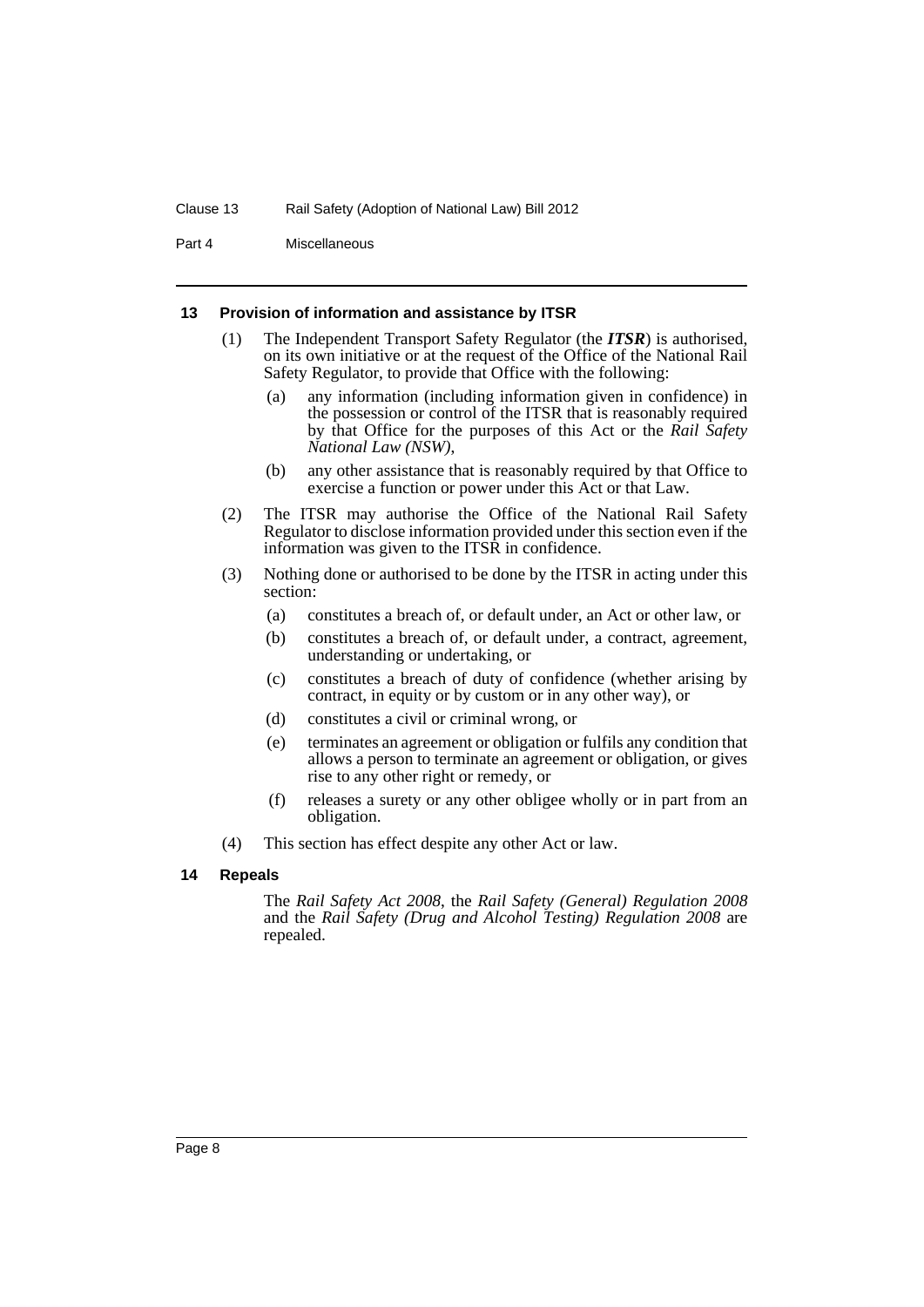New South Wales changes and additions to Rail Safety National Law Schedule 1

## <span id="page-10-0"></span>**Schedule 1 New South Wales changes and additions to Rail Safety National Law**

#### **[1] Section 4 Interpretation**

Insert in alphabetical order in section 4 (1):

#### *emergency services* means—

- (a) the NSW Police Force; or
- (b) Fire and Rescue NSW; or
- (c) any other person or body prescribed by the regulations under the application Act for the purposes of this definition;

**Note—** This definition is an additional New South Wales provision. *Gazette* means the New South Wales Government Gazette;

**Note—** This definition is an additional New South Wales provision.

*Health Practitioner Regulation National Law* means—

- (a) the Health Practitioner Regulation National Law—
	- (i) as in force from time to time, set out in the Schedule to the *Health Practitioner Regulation National Law Act 2009* of Queensland; and
	- (ii) as it applies as a law of New South Wales or another State or a Territory; or
- (b) the law of another State or a Territory that substantially corresponds to the law referred to in paragraph (a);

**Note—** This definition is an additional New South Wales provision.

*magistrate* means a person appointed or taken to be appointed under the *Local Court Act 2007* as a Magistrate of the Local Court;

**Note—** This definition is an additional New South Wales provision.

*police officer* means a member of the NSW Police Force who is a police officer within the meaning of the *Police Act 1990*;

**Note—** This definition is an additional New South Wales provision.

*road* has the same meaning as it has in the *Roads Act 1993*; **Note—** This definition is an additional New South Wales provision.

*road vehicle* means a vehicle that is built to be propelled by a motor that forms part of the vehicle;

**Note—** This definition is an additional New South Wales provision. *shared path* has the same meaning as in the *Road Rules 2008*;

**Note—** This definition is an additional New South Wales provision.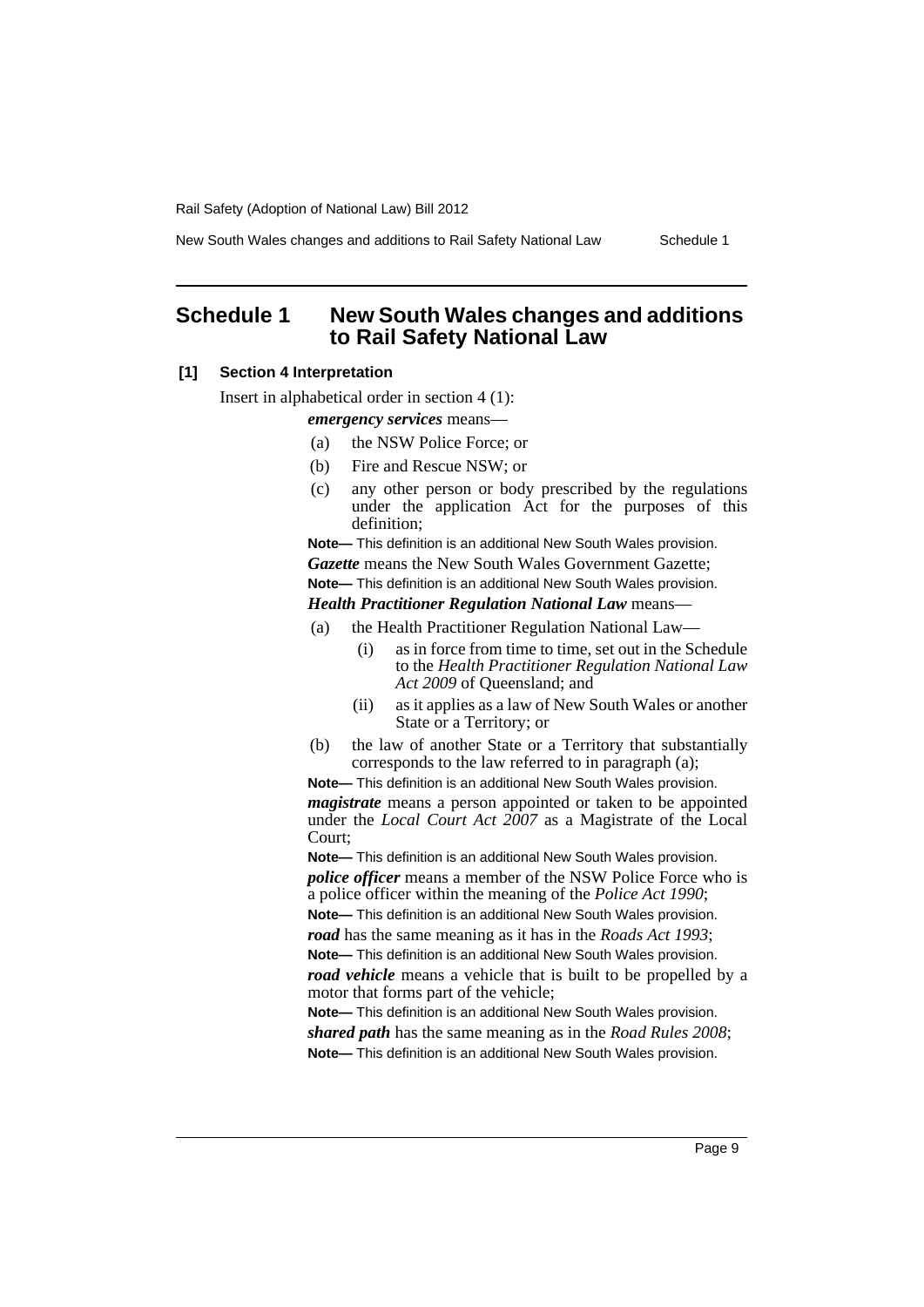Schedule 1 New South Wales changes and additions to Rail Safety National Law

#### **[2] Section 4 (1), definition of "public road"**

Omit the definition. Insert instead:

*public road* means a public road within the meaning of the *Roads Act 1993* (other than a Crown road within the meaning of that Act);

**Note—** This definition is an additional New South Wales provision.

#### **[3] Section 4 (1), definition of "responsible Minister"**

Omit the definition. Insert instead:

*responsible Minister* means the Minister administering the *Rail Safety (Adoption of National Law) Act 2012*. **Note—** This definition is an additional New South Wales provision.

#### **[4] Section 4 (3A)**

Insert after section 4 (3):

- (3A) In this Law, a reference to a *court*
	- (a) in sections 197 and 255, is a reference to the District Court; and
	- (b) in section 217, in relation to a decision set out in items  $1-23$ , 30 and  $32-39$  of the table to section  $215(1)$ , is a reference to the Administrative Decisions Tribunal; and
	- (c) in section 217, in relation to a decision set out in items 24–29 and 31 of the table to section 215(1), is a reference to the Industrial Relations Commission.

**Note—** This subsection is an additional New South Wales provision.

#### **[5] Section 126 Authorised person may require preliminary breath test or breath analysis**

Insert at the end of section  $126(1)(e)$ :

; or

(e1) without limiting a preceding paragraph—is involved in an accident or irregular incident while carrying out rail safety work,

> **Note—** This paragraph is an additional New South Wales provision.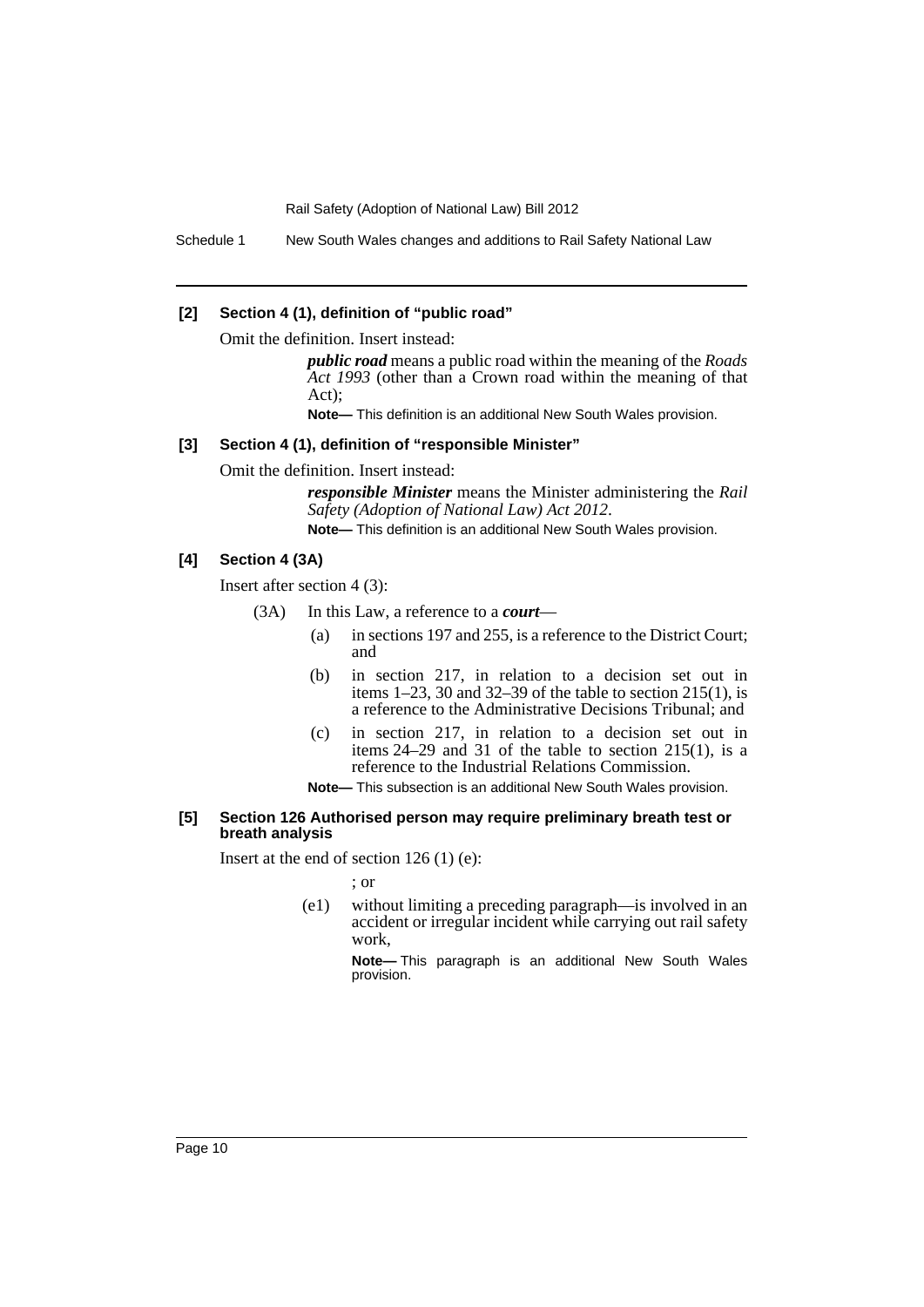#### **[6] Section 127 Authorised person may require drug screening test, urine screening test, oral fluid analysis and blood test**

Insert at the end of section  $127(1)$  (e):

; or

(e1) without limiting a preceding paragraph—is involved in an accident or irregular incident while carrying out rail safety work,

**Note—** This paragraph is an additional New South Wales provision.

#### **[7] Section 127**

Insert "urine screening test," after "drug screening test," wherever occurring.

#### **[8] Section 129 Oral fluid or blood sample or urine sample or results of analysis etc not to be used for other purposes**

Insert "or urine" after "oral fluid or blood".

#### **[9] Section 129**

Omit "oral fluid analysis or blood test".

Insert instead "urine screening test, oral fluid analysis or blood or urine test".

#### **[10] Section 129A**

Insert after section 129:

#### **129A Additional NSW matters related to drug and alcohol testing and related offences**

- (1) For the purposes of sections 126 and 127, a rail safety worker is to be regarded as being about to carry out rail safety work if the worker—
	- (a) has left home or a temporary residence for work (being rail safety work); and
	- (b) has not commenced work after having so left home or the temporary residence.
- (2) It is a defence to a prosecution for an offence under section 126 or 127 if the defendant satisfies the court that the defendant was unable on medical grounds to comply with the requirement concerned.
- (3) A rail safety worker is not liable to be convicted of both—
	- (a) an offence under section 126 (3) and an offence under section 128 (1) (c); or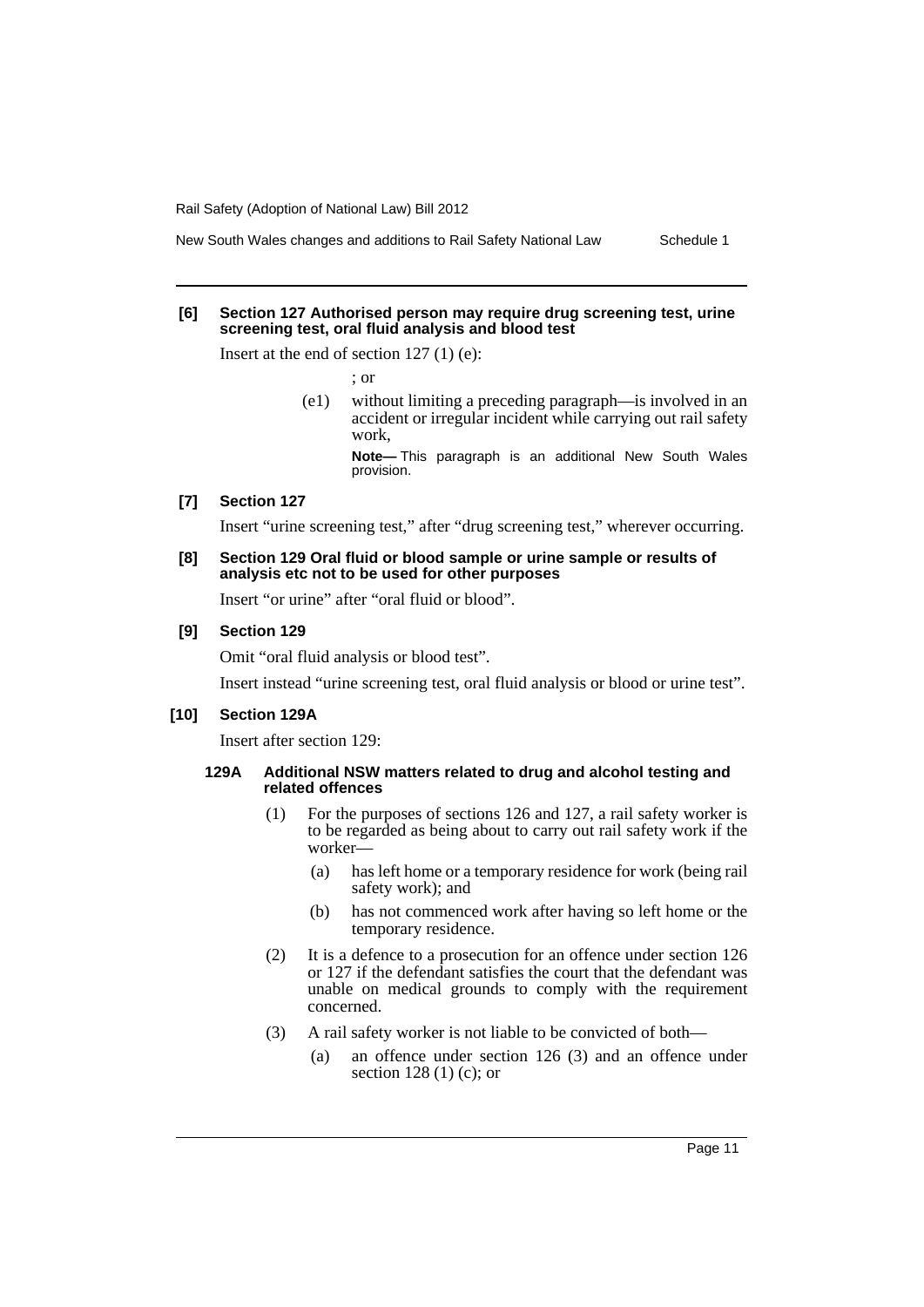Schedule 1 New South Wales changes and additions to Rail Safety National Law

- (b) an offence under section 127 (3) and an offence under section 128 (1) (c); or
- (c) an offence under section 128 (1) (a) and an offence under section 128 (1) (c); or
- (d) an offence under section 128 (1) (b) and an offence under section 128 (1) (c).
- (4) The regulations under the application Act may make provision for or with respect to the following—
	- (a) limiting the circumstances when a requirement may be made under section 126 or 127;
	- (b) the circumstances in which a rail safety worker may not be required to undergo a test or analysis or provide a sample for the purposes of this Division;
	- (c) limiting the use of testing or analysis results from a rail safety worker who was about to carry out rail safety work,
	- (d) requirements to undergo sobriety assessments. **Note—** This section is an additional New South Wales provision.

#### **[11] Section 150 Search warrants**

Insert after section 150 (6):

(6A) In this section, *magistrate* means an authorised officer within the meaning of the *Law Enforcement (Powers and Responsibilities) Act 2002*.

**Note—** This subsection is an additional New South Wales provision.

#### **[12] Section 218A**

Insert after section 218:

#### **218A Proceedings for offences**

- (1) Except as provided by this section, proceedings for an offence against this Law or the national regulations are to be dealt with summarily—
	- (a) before the Local Court; or
	- (b) before the District Court in its summary jurisdiction.
- (2) Proceedings for a Category 3 offence are to be dealt with summarily—
	- (a) before the Local Court; or
	- (b) before the Industrial Court.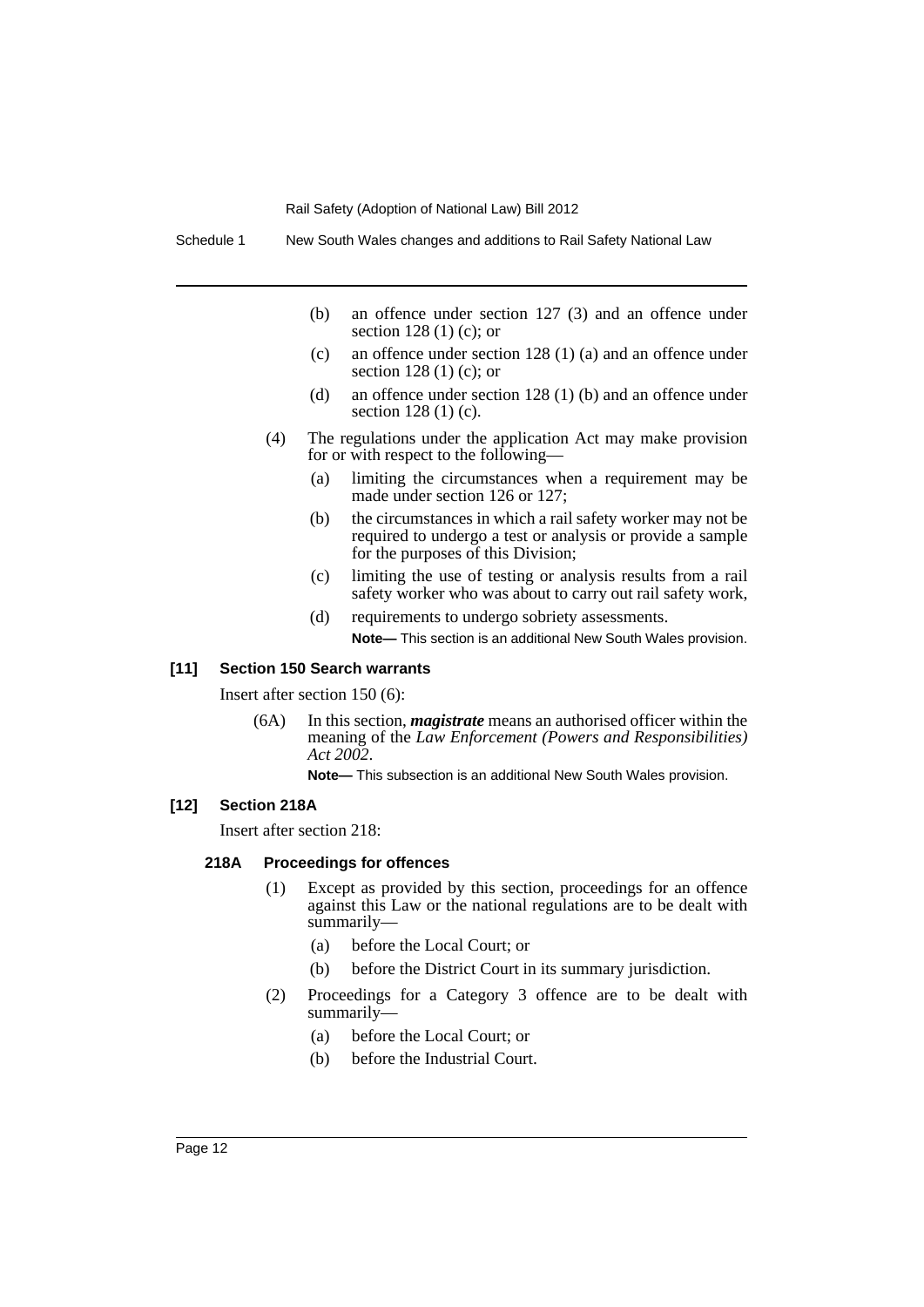- New South Wales changes and additions to Rail Safety National Law Schedule 1
	- (3) Proceedings for a Category 1 offence committed by an individual are to be taken on indictment.
	- (4) The maximum monetary penalty that may be imposed by the Local Court in proceedings for an offence against this Law or the national regulations is \$50 000, despite any higher maximum monetary penalty provided in respect of the offence.
	- (5) The provisions of the *Industrial Relations Act 1996*, and of the regulations under that Act, relating to appeals from the Local Court to the Industrial Court in connection with offences against that Act apply to proceedings before the Local Court for Category 3 offences.

**Note—** Section 197 of the *Industrial Relations Act 1996* deals with appeals against convictions or penalties in connection with offences against that Act.

**Note—** This section is an additional New South Wales provision.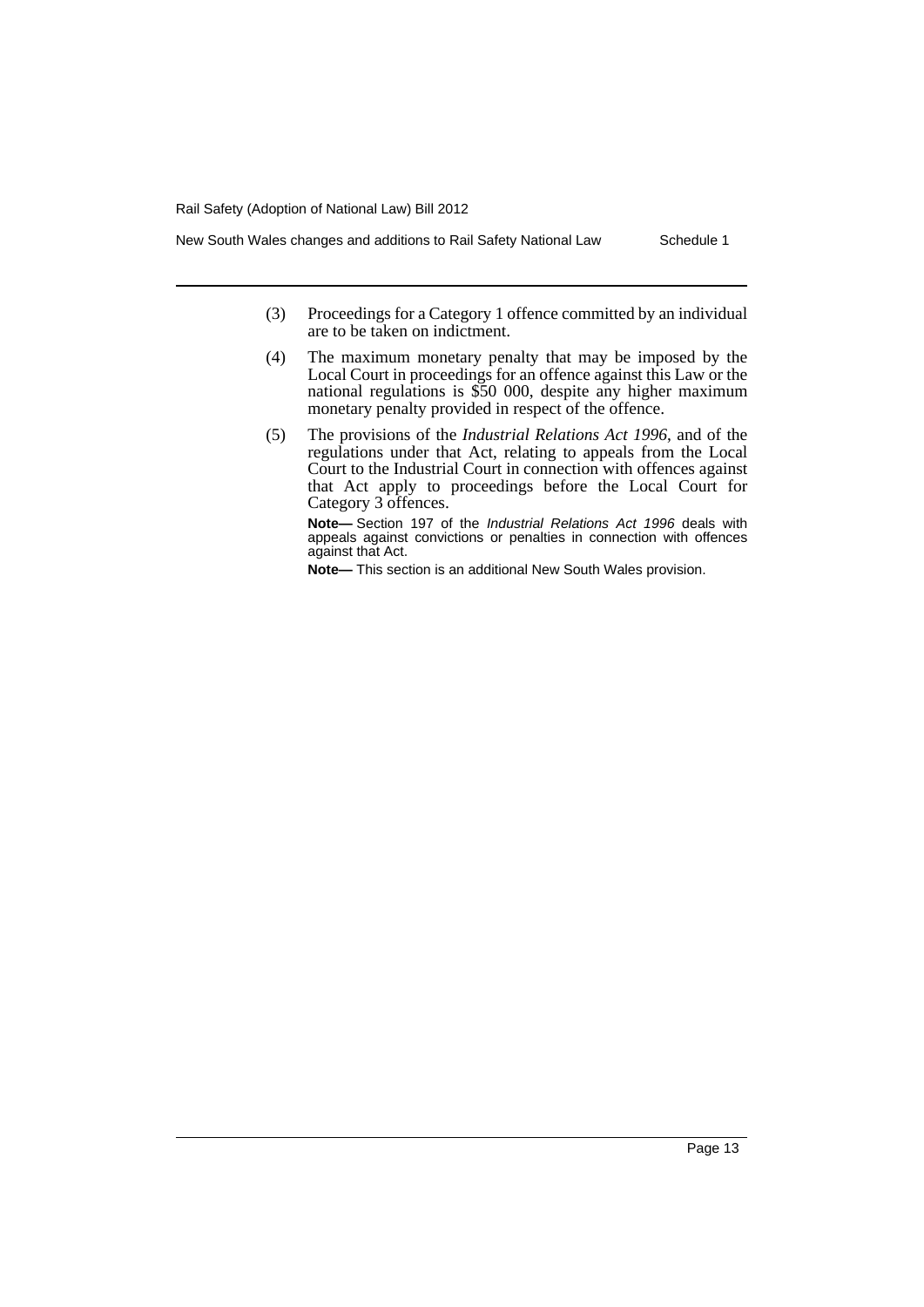Schedule 2 Amendment of Acts

## <span id="page-15-0"></span>**Schedule 2 Amendment of Acts**

#### **2.1 Coal Mine Health and Safety Amendment Act 2010 No 23**

**Schedule 1 Amendment of Coal Mine Health and Safety Act 2002 No 129** Omit "*Rail Safety Act 2008*" from proposed section 8C (1) in Schedule 1 [11]. Insert instead "*Rail Safety National Law (NSW)*".

## **2.2 Crimes (Sentencing Procedure) Act 1999 No 92**

#### **Section 27 Application of Division**

Omit "Division 1 of Part 2 of the *Rail Safety Act 2008*" from section 27 (2A) (a).

Insert instead "Subdivision 3 of Division 3 of Part 3 of the *Rail Safety National Law (NSW)*".

### **2.3 Dangerous Goods (Road and Rail Transport) Act 2008 No 95**

#### **Section 66 Confidentiality and disclosure of information**

Omit "train safety record (within the meaning of Division 3 of Part 3 of the *Rail Safety Act 2002*)" from section 66 (8).

Insert instead "train safety recording (within the meaning of Division 10 of Part 3 of the *Rail Safety National Law (NSW)*) or information from a train safety recording".

#### **2.4 Dangerous Goods (Road and Rail Transport) Regulation 2009**

#### **Clause 9 Definitions**

Omit "*Rail Safety Act 2008*" from the definition of *rail infrastructure manager* in clause 9 (1).

Insert instead "*Rail Safety National Law (NSW)*".

### **2.5 Fines Act 1996 No 99**

#### **Schedule 1 Statutory provisions under which penalty notices issued**

Omit the matter relating to the *Rail Safety Act 2008*.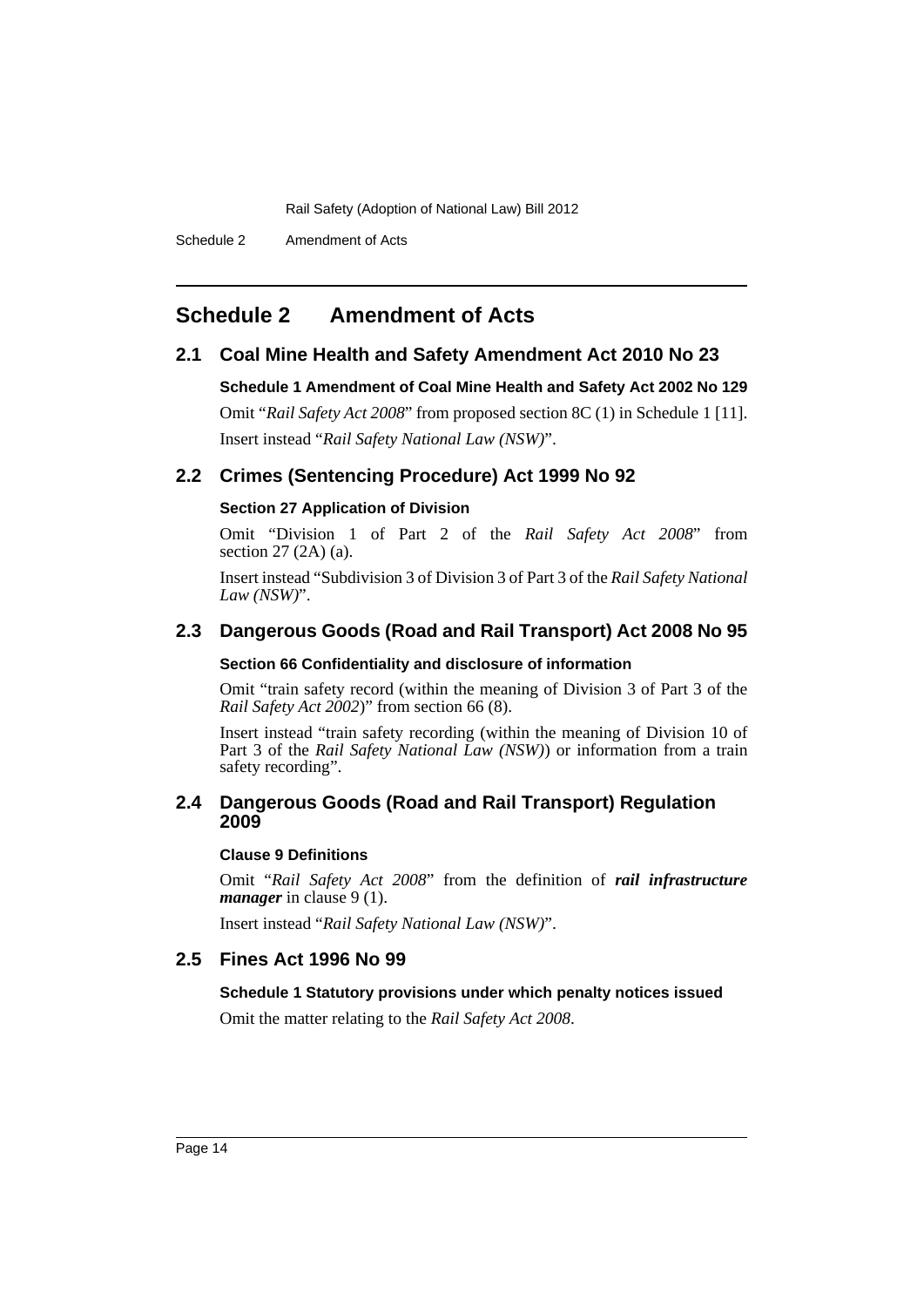Amendment of Acts **Schedule 2** and the 2 and the 2 and 2 and 2 and 2 and 2 and 2 and 2 and 2 and 2 and 2 and 2 and 2 and 2 and 2 and 2 and 2 and 2 and 2 and 2 and 2 and 2 and 2 and 2 and 2 and 2 and 2 and 2 and 2 and 2 and

#### **2.6 Government Information (Public Access) Act 2009 No 52**

#### **[1] Schedule 1 Information for which there is conclusive presumption of overriding public interest against disclosure**

Omit clause 8 (1) and (2). Insert instead:

- (1) It is to be conclusively presumed that there is an overriding public interest against disclosure of information that would disclose matter relating to an investigation or inquiry into a transport accident or incident under section 46BA or 46BC of the *Passenger Transport Act 1990*.
- **[2] Schedule 1, clause 8 (3)**

Omit "subclause (1) (b)". Insert instead "subclause (1)".

#### **[3] Schedule 1, clause 8 (3)**

Omit "that paragraph". Insert instead "that subclause".

#### **2.7 Industrial Relations Act 1996 No 17**

#### **Section 210 Freedom from victimisation**

Omit "*Rail Safety Act 2008*" from section 210 (1) (ia). Insert instead "*Rail Safety National Law (NSW)*".

#### **2.8 Industrial Relations Amendment (Jurisdiction of Industrial Relations Commission) Act 2009 No 32**

**Schedule 2 Amendment of other legislation**

Omit Schedule 2.16.

### **2.9 Law Enforcement (Powers and Responsibilities) Act 2002 No 103**

#### **Schedule 2 Search warrants under other Acts**

Omit the matter relating to the *Rail Safety Act 2008*.

### **2.10 Mine Health and Safety Act 2004 No 74**

#### **Section 10 Act does not apply to railway operations**

Omit "a railway operation to which the *Rail Safety Act 2008* applies".

Insert instead "railway operations to which the *Rail Safety National Law (NSW)* applies".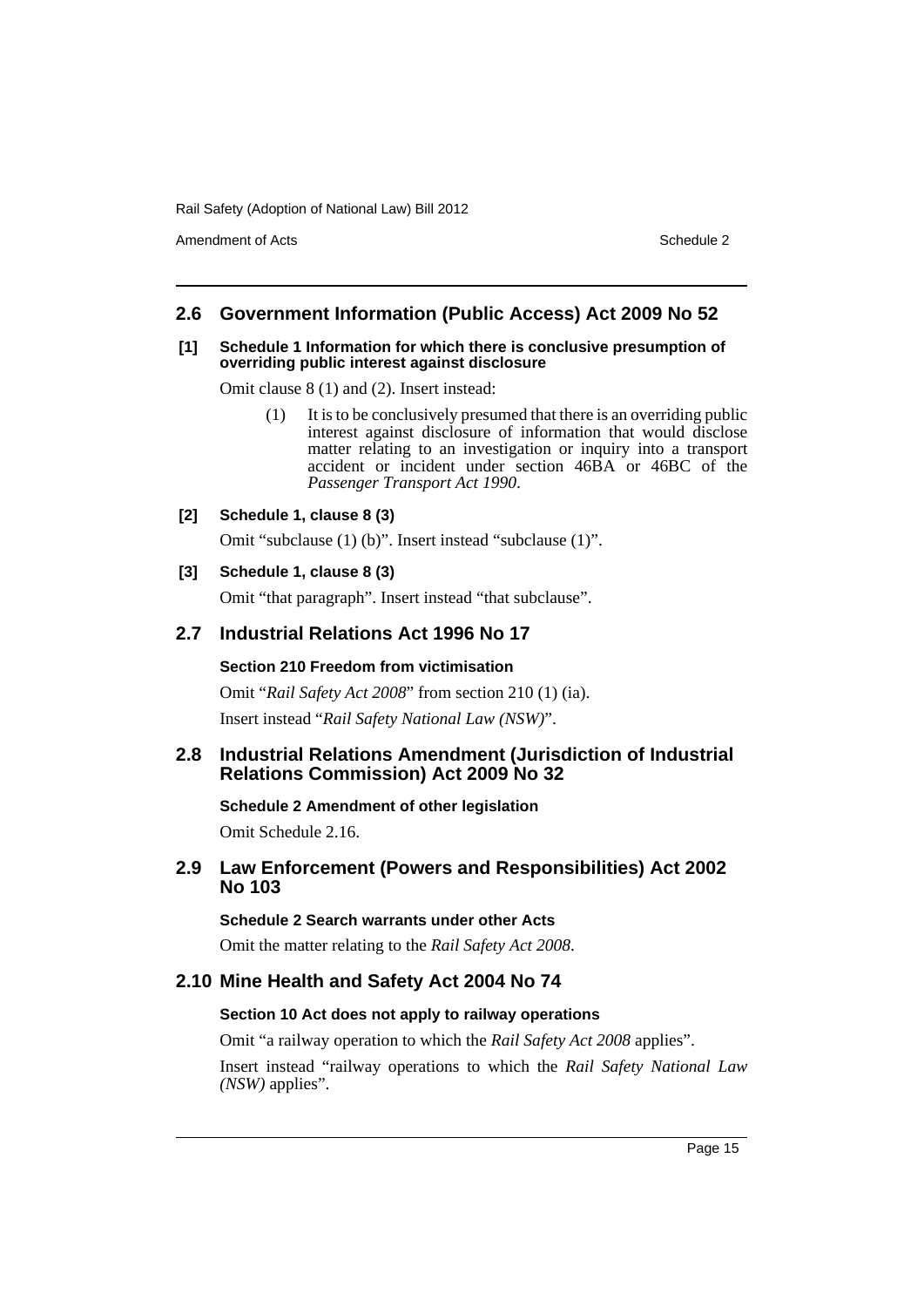Schedule 2 Amendment of Acts

### **2.11 Passenger Transport Act 1990 No 39**

#### **[1] Section 3 Definitions**

Omit the definition of *regulator* from section 3 (1).

#### **[2] Section 3 (1)**

Insert in alphabetical order:

*railway* has the same meaning as it has in the *Rail Safety National Law (NSW)*, but does not include a railway to which that Law does not apply.

*railway operations* has the same meaning as it has in the *Rail Safety National Law (NSW)*, but does not include anything to which that Law does not apply.

*transport safety investigation* means an investigation under section 46BA.

*transport safety investigator* means a transport safety investigator appointed under Schedule 6.

#### **[3] Section 4 Objects**

Omit "TfNSW" from section 4 (a). Insert instead "RMS".

#### **[4] Section 5A Persons who may be accredited**

Omit "TfNSW" from section 5A (2) (a). Insert instead "RMS".

**[5] Section 6B Arrangements with ITSR for exercise of TfNSW's safety functions**

Omit the section.

#### **[6] Section 8 Procedure for accreditation**

Omit "TfNSW" wherever occurring. Insert instead "RMS".

**[7] Section 9 Style of accreditation**

Omit "TfNSW" from section 9 (1). Insert instead "RMS".

## **[8] Section 9A Issue and renewal of accreditation** Omit "TfNSW" wherever occurring. Insert instead "RMS".

#### **[9] Section 9B Conditions of accreditation**

Omit "TfNSW" wherever occurring. Insert instead "RMS".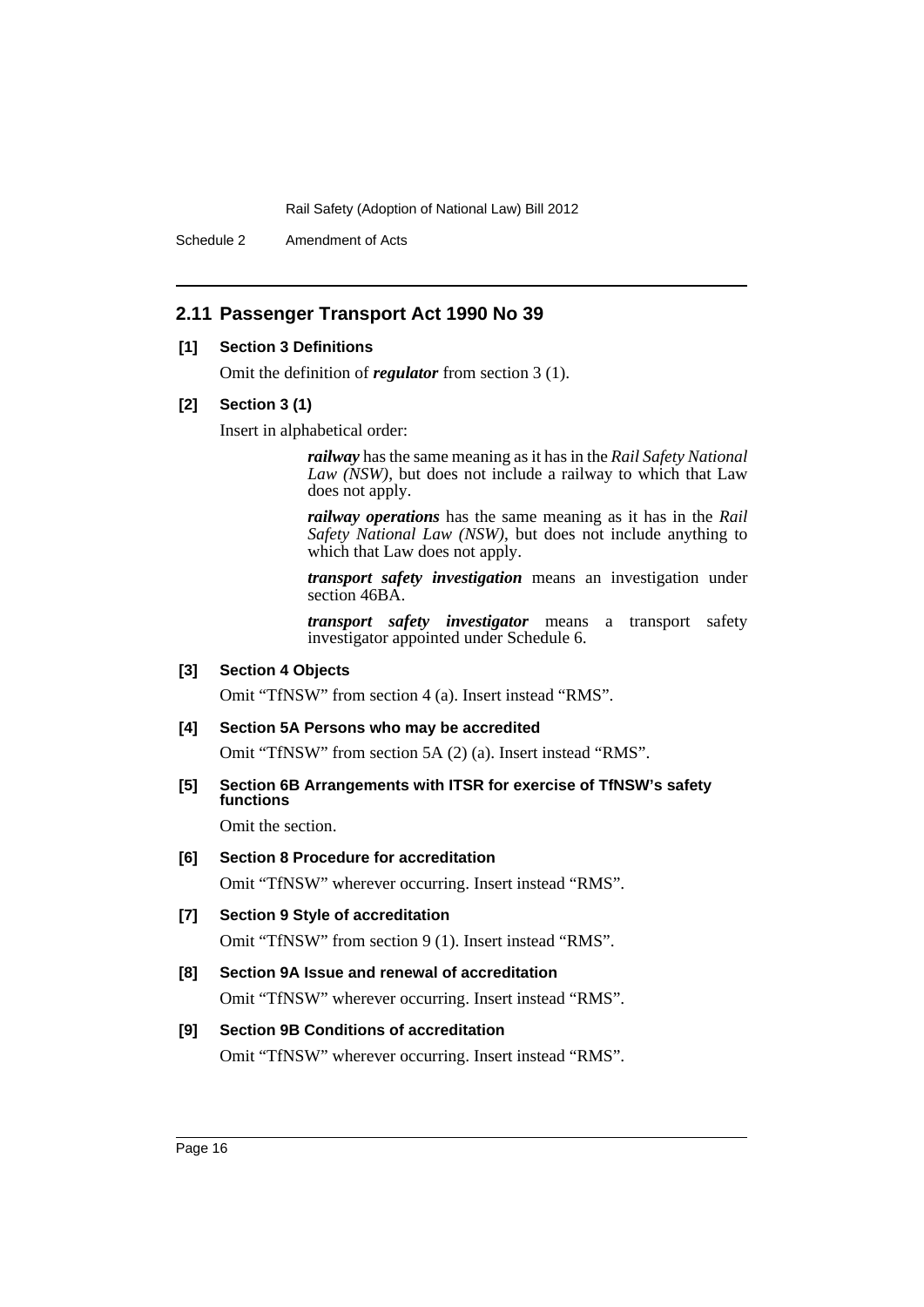Amendment of Acts Schedule 2

| $[10]$ | Section 9C Accreditation conditions relating to drug and alcohol<br>programs and testing                         |
|--------|------------------------------------------------------------------------------------------------------------------|
|        | Omit "TfNSW" from section 9C (4). Insert instead "RMS".                                                          |
| $[11]$ | Section 9D Safety management systems for bus services<br>Omit "TfNSW" from section 9D (4). Insert instead "RMS". |
| $[12]$ | Section 10 Variation, suspension or cancellation of accreditation                                                |
|        | Omit "TfNSW" from section 10 (1). Insert instead "RMS".                                                          |
| $[13]$ | Section 11A Issue and renewal of authorities                                                                     |
|        | Omit "TfNSW" wherever occurring. Insert instead "RMS".                                                           |
| $[14]$ | <b>Section 11B Conditions of authority</b>                                                                       |
|        | Omit "TfNSW" wherever occurring. Insert instead "RMS".                                                           |
| $[15]$ | Section 12 Criteria and procedure                                                                                |
|        | Omit "TfNSW" wherever occurring. Insert instead "RMS".                                                           |
| $[16]$ | Section 13 Style of authority                                                                                    |
|        | Omit "TfNSW" from section 13 (1). Insert instead "RMS".                                                          |
| $[17]$ | Section 14 Variation, suspension or cancellation of authority                                                    |
|        | Omit "TfNSW". Insert instead "RMS".                                                                              |
| $[18]$ | <b>Section 30 Taxi-cab service requirements</b>                                                                  |
|        | Omit "TfNSW" from section 30 (1) (c). Insert instead "RMS".                                                      |
| $[19]$ | <b>Section 31 Accreditation</b>                                                                                  |
|        | Omit "TfNSW" from section 31 (1). Insert instead "RMS".                                                          |
| $[20]$ | <b>Section 31A Application for accreditation</b>                                                                 |
|        | Omit "TfNSW" wherever occurring. Insert instead "RMS".                                                           |
| $[21]$ | Section 31B Grant or refusal of application                                                                      |
|        | Omit "TfNSW" wherever occurring in section 31B (1), (2) and (4).                                                 |
|        | Insert instead "RMS".                                                                                            |
| $[22]$ | Section 31C Term and renewal of accreditation                                                                    |
|        | Omit "TfNSW" wherever occurring. Insert instead "RMS".                                                           |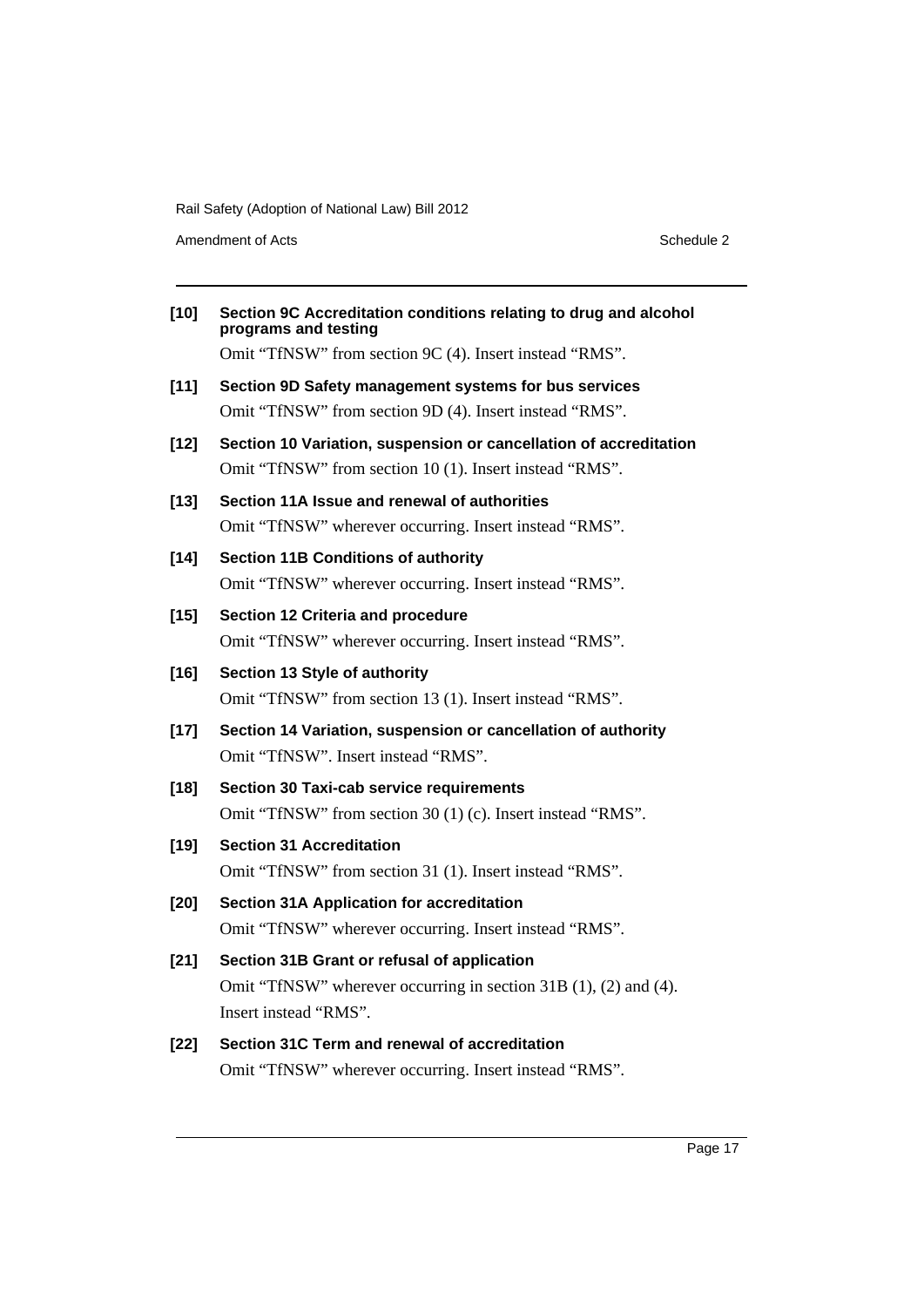Schedule 2 Amendment of Acts

| $[23]$ | <b>Section 31D Conditions of accreditation</b>                                                           |
|--------|----------------------------------------------------------------------------------------------------------|
|        | Omit "TfNSW" wherever occurring. Insert instead "RMS".                                                   |
| $[24]$ | Section 31E Statutory condition regarding service standards                                              |
|        | Omit "TfNSW" wherever occurring in section 31E (3) (b) and (4).                                          |
|        | Insert instead "RMS".                                                                                    |
| $[25]$ | Section 31F Variation, suspension or cancellation of accreditation                                       |
|        | Omit "TfNSW" wherever occurring. Insert instead "RMS".                                                   |
| $[26]$ | Section 31G Taxi-cab service to be linked to network booking service                                     |
|        | Omit "TfNSW". Insert instead "RMS".                                                                      |
| $[27]$ | <b>Section 32 Licence</b>                                                                                |
|        | Omit "TfNSW" from section 32 (1). Insert instead "RMS".                                                  |
| $[28]$ | <b>Section 32A Application for licence</b>                                                               |
|        | Omit "TfNSW" wherever occurring. Insert instead "RMS".                                                   |
| $[29]$ | Section 32B Grant or refusal of application                                                              |
|        | Omit "TfNSW" wherever occurring in section 32B (1), (2) and (4).                                         |
|        | Insert instead "RMS".                                                                                    |
| $[30]$ | Section 32B (3)                                                                                          |
|        | Omit "TfNSW" where firstly occurring. Insert instead "RMS".                                              |
| $[31]$ | Section 32C Availability of annual licences (other than licences for<br>wheelchair accessible taxi-cabs) |
|        | Omit "TfNSW" from section 32C (6). Insert instead "RMS".                                                 |
| $[32]$ | <b>Section 32D Renewal of licences</b>                                                                   |
|        | Omit "TfNSW" from section 32D (2). Insert instead "RMS".                                                 |
|        |                                                                                                          |
| $[33]$ | Section 32DB Letting and subletting of licences                                                          |
|        | Omit "TfNSW" from section 32DB (1). Insert instead "RMS".                                                |
| $[34]$ | <b>Section 32F Conditions of licences</b>                                                                |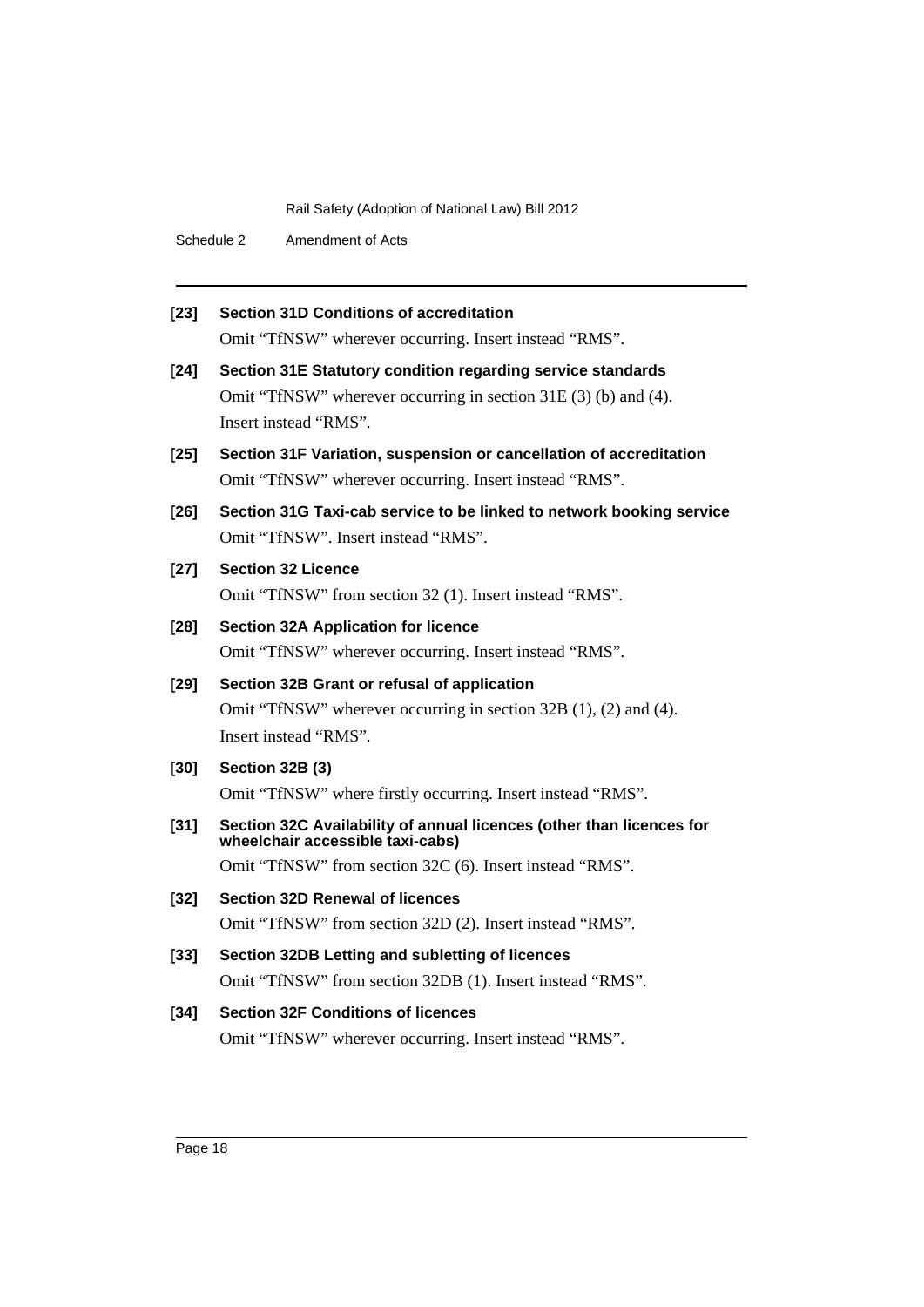Amendment of Acts Schedule 2

| $\left[ 35\right]$ | Section 32G Variation, suspension or cancellation of licences<br>Omit "TfNSW" wherever occurring in section 32G (1). Insert instead "RMS". |
|--------------------|--------------------------------------------------------------------------------------------------------------------------------------------|
| [36]               | <b>Section 32H Licence fees</b><br>Omit "TfNSW" wherever occurring in section 32H (1) and (2).<br>Insert instead "RMS".                    |
| [37]               | Section 32K Stand-by taxi-cabs<br>Omit "TfNSW" wherever occurring in section 32K (2). Insert instead "RMS".                                |
| $[38]$             | <b>Section 33 Authorities</b><br>Omit "TfNSW" from section 33 (1). Insert instead "RMS".                                                   |
| [39]               | Section 33A Application for authorisation<br>Omit "TfNSW" wherever occurring. Insert instead "RMS".                                        |
| [40]               | Section 33B Grant or refusal of application<br>Omit "TfNSW" wherever occurring. Insert instead "RMS".                                      |
| [41]               | Section 33C Term and renewal of authority<br>Omit "TfNSW" wherever occurring. Insert instead "RMS".                                        |
| [42]               | <b>Section 33D Conditions of authority</b><br>Omit "TfNSW" wherever occurring. Insert instead "RMS".                                       |
| $[43]$             | Section 33F Variation, suspension or cancellation of authority<br>Omit "TfNSW". Insert instead "RMS".                                      |
| [44]               | <b>Section 34 Requirement for authority</b><br>Omit "TfNSW" from section 34 (1). Insert instead "RMS".                                     |
| [45]               | <b>Section 34A Application for authority</b><br>Omit "TfNSW" wherever occurring. Insert instead "RMS".                                     |
| [46]               | Section 34B Grant or refusal of application<br>Omit "TfNSW" wherever occurring. Insert instead "RMS".                                      |
| [47]               | Section 34C Term and renewal of authority<br>Omit "TfNSW" wherever occurring. Insert instead "RMS".                                        |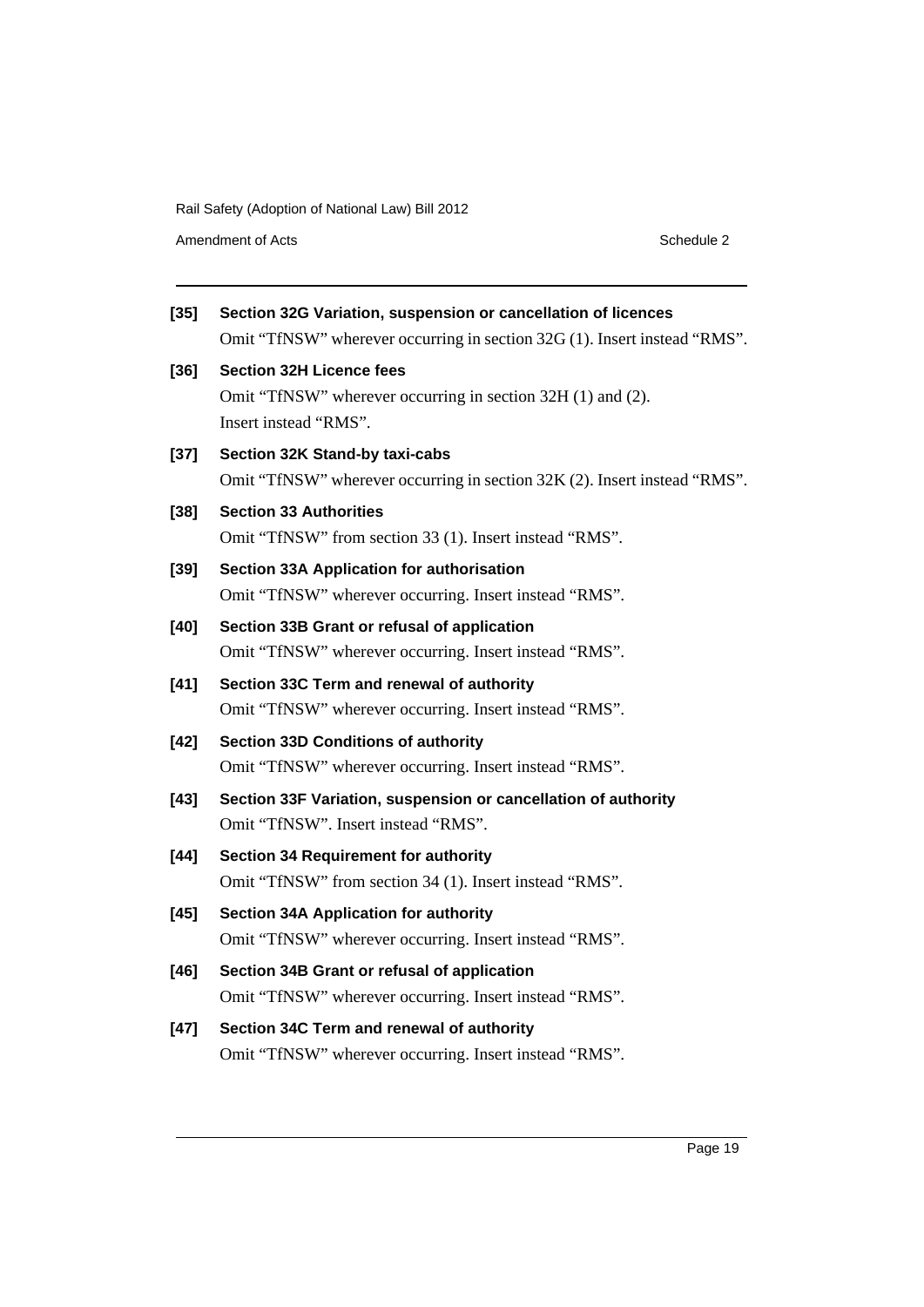Schedule 2 Amendment of Acts

| $[48]$ | <b>Section 34D Conditions of authority</b>                                      |
|--------|---------------------------------------------------------------------------------|
|        | Omit "TfNSW" wherever occurring. Insert instead "RMS".                          |
| $[49]$ | Section 34E Statutory conditions regarding affiliation and service<br>standards |
|        | Omit "TfNSW" wherever occurring in section 34E (4) and (5).                     |
|        | Insert instead "RMS".                                                           |
| $[50]$ | Section 34F Variation, suspension or cancellation of authorisation              |
|        | Omit "TfNSW" wherever occurring. Insert instead "RMS".                          |
| $[51]$ | Section 35 Designated directors and managers of corporations                    |
|        | Omit "TfNSW" wherever occurring. Insert instead "RMS".                          |
| $[52]$ | <b>Section 35A Exemptions regarding networks</b>                                |
|        | Omit "TfNSW" from section 35A (1). Insert instead "RMS".                        |
| $[53]$ | <b>Section 38 Accreditation</b>                                                 |
|        | Omit "TfNSW" from section 38 (1). Insert instead "RMS".                         |
| $[54]$ | <b>Section 38A Application for accreditation</b>                                |
|        | Omit "TfNSW" wherever occurring. Insert instead "RMS".                          |
| $[55]$ | Section 38B Grant or refusal of application                                     |
|        | Omit "TfNSW" wherever occurring. Insert instead "RMS".                          |
| $[56]$ | Section 38C Term and renewal of accreditation                                   |
|        | Omit "TfNSW" wherever occurring. Insert instead "RMS".                          |
| $[57]$ | <b>Section 38D Conditions of accreditation</b>                                  |
|        | Omit "TfNSW" wherever occurring. Insert instead "RMS".                          |
| [58]   | Section 38E Variation, suspension or cancellation of accreditation              |
|        | Omit "TfNSW" from section 38E (1). Insert instead "RMS".                        |
| $[59]$ | <b>Section 39 Licence</b>                                                       |
|        | Omit "TfNSW" from section 39 (1). Insert instead "RMS".                         |
| [60]   | <b>Section 39A Application for licence</b>                                      |
|        | Omit "TfNSW" wherever occurring. Insert instead "RMS".                          |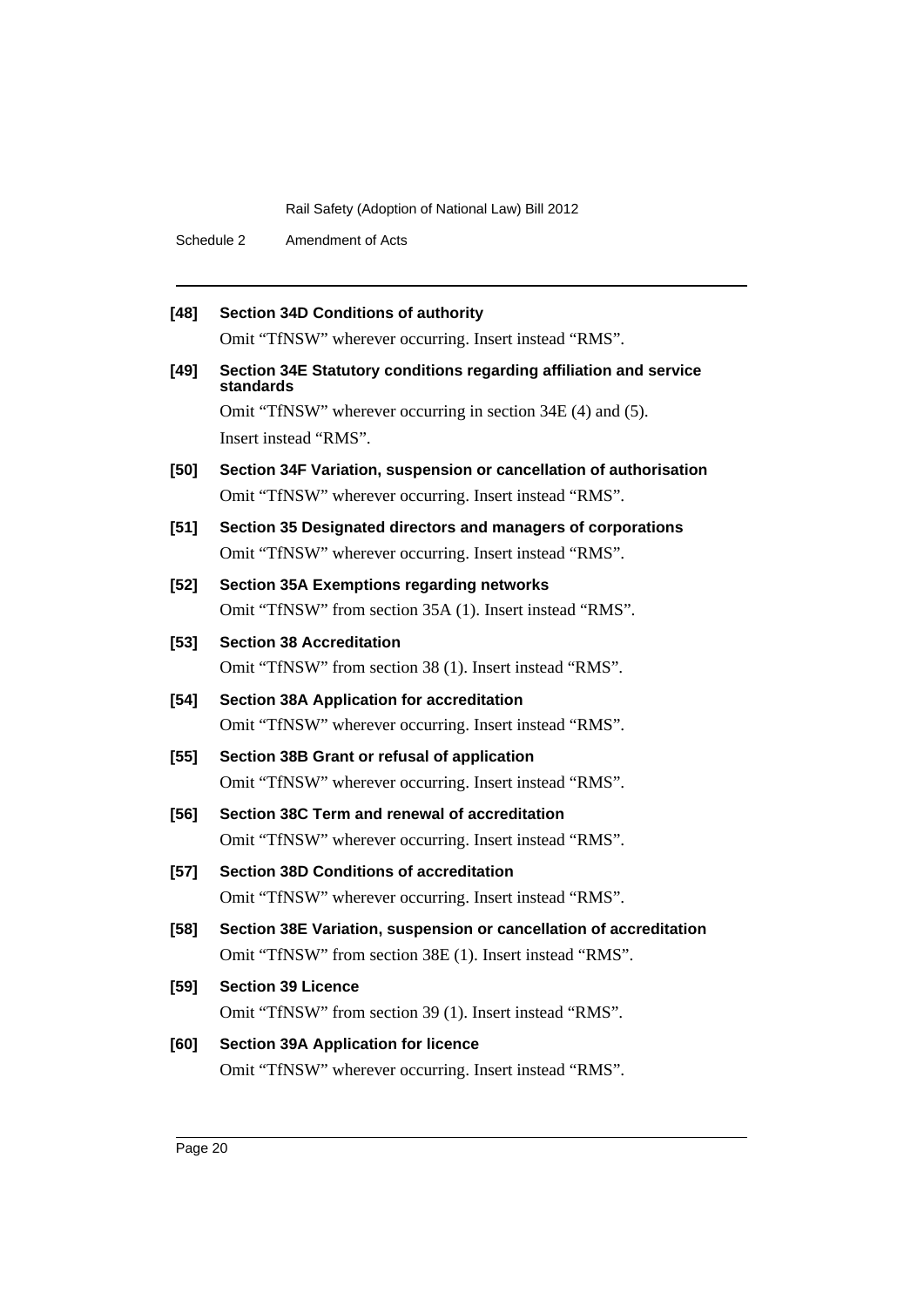Amendment of Acts Schedule 2

| [61]   | Section 39B Grant or refusal of application                    |
|--------|----------------------------------------------------------------|
|        | Omit "TfNSW" wherever occurring. Insert instead "RMS".         |
| [62]   | Section 39C Term and renewal of licences                       |
|        | Omit "TfNSW" wherever occurring in section 39C (1) and (3).    |
|        | Insert instead "RMS".                                          |
| [63]   | <b>Section 39D Short-term licences</b>                         |
|        | Omit "TfNSW" wherever occurring. Insert instead "RMS".         |
| [64]   | <b>Section 39F Conditions of licences</b>                      |
|        | Omit "TfNSW" wherever occurring. Insert instead "RMS".         |
| [65]   | Section 39G Variation, suspension or cancellation of licences  |
|        | Omit "TfNSW" wherever occurring in section 39G (1).            |
|        | Insert instead "RMS".                                          |
| [66]   | <b>Section 39H Licence fee</b>                                 |
|        | Omit "TfNSW" wherever occurring. Insert instead "RMS".         |
| [67]   | <b>Section 40 Authorities</b>                                  |
|        | Omit "TfNSW" from section 40 (1). Insert instead "RMS".        |
| [68]   | <b>Section 40A Application for authorisation</b>               |
|        | Omit "TfNSW" wherever occurring. Insert instead "RMS".         |
| [69]   | Section 40B Grant or refusal of application                    |
|        | Omit "TfNSW" wherever occurring. Insert instead "RMS".         |
| $[70]$ | Section 40C Term and renewal of authority                      |
|        | Omit "TfNSW" wherever occurring. Insert instead "RMS".         |
| $[71]$ | <b>Section 40D Conditions of authority</b>                     |
|        | Omit "TfNSW" wherever occurring. Insert instead "RMS".         |
| $[72]$ | Section 40E Variation, suspension or cancellation of authority |
|        | Omit "TfNSW". Insert instead "RMS".                            |
| $[73]$ | Section 41 Designated directors and managers of corporations   |

Omit "TfNSW" wherever occurring. Insert instead "RMS".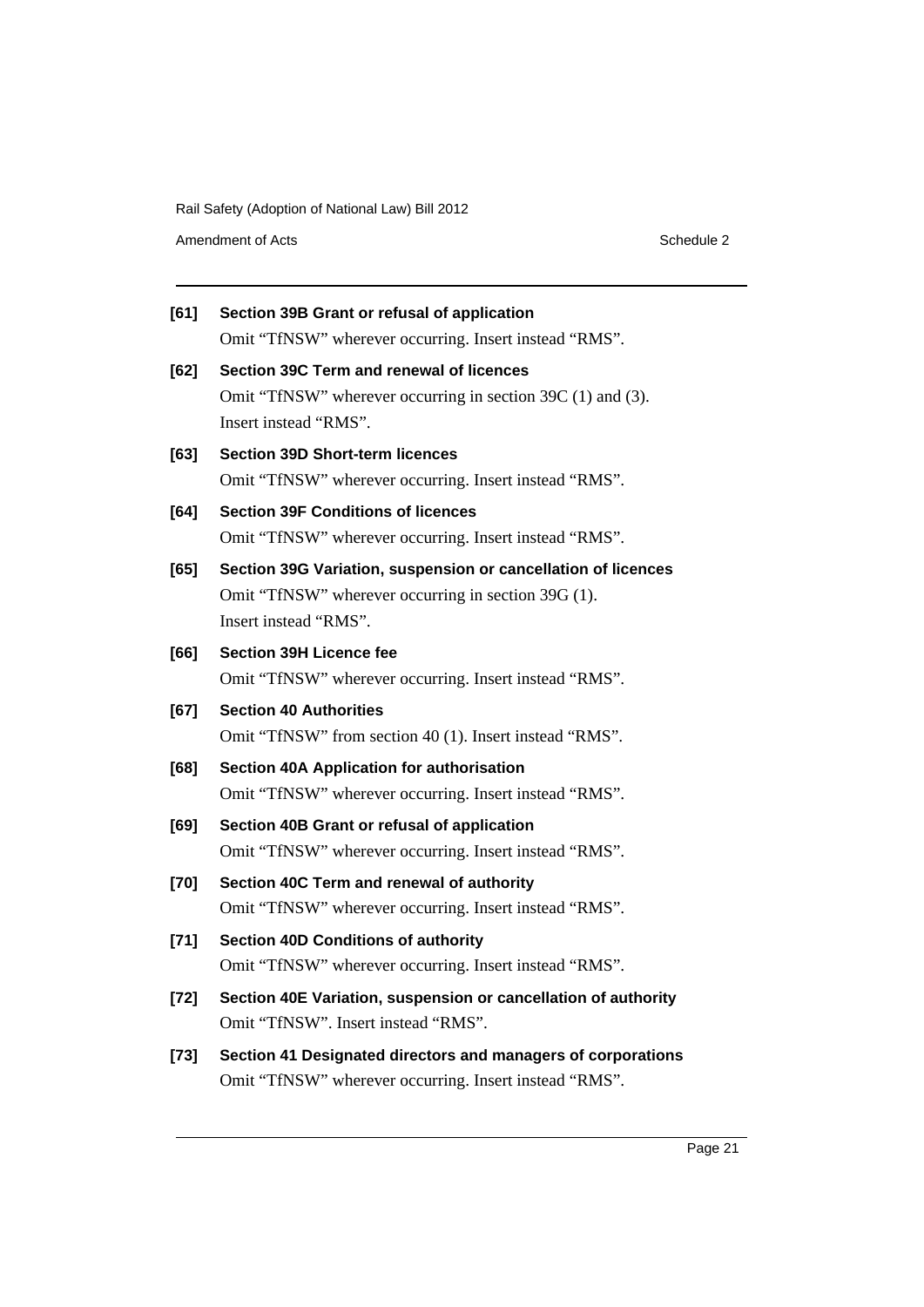Schedule 2 Amendment of Acts

#### **[74] Section 43 Definitions**

Omit "TfNSW" from section 43 (2). Insert instead "RMS".

- **[75] Section 46A Provision of information relating to safety to RMS** Omit "the regulator" wherever occurring. Insert instead "RMS".
- **[76] Section 46AA Provision of information to Chief Investigator** Omit "A regulator". Insert instead "RMS".

#### **[77] Section 46AA**

Omit "the regulator". Insert instead "RMS".

### **[78] Section 46B Persons must report notifiable occurrences**

Omit "the regulator" from section 46B (2). Insert instead "RMS".

#### **[79] Section 46BA Investigations by the Chief Investigator**

Insert "railway operations or" before "public passenger" wherever occurring in section  $46\overrightarrow{BA}$  (1) and (3).

#### **[80] Section 46BA (2)**

Omit the subsection.

#### **[81] Section 46BA (4) and (4A)**

Omit section 46BA (4). Insert instead:

- (4) The Chief Investigator is to conduct an investigation in the manner the Chief Investigator considers appropriate.
- (4A) An investigation may extend to all relevant events and circumstances preceding the transport accident or incident.

#### **[82] Section 46BA (6) and (7)**

Insert after section 46BA (5):

- (6) The Chief Investigator may, at any time, discontinue an investigation under this section, other than an investigation requested by the Minister.
- (7) Schedule 6 contains provisions relating to transport safety investigators.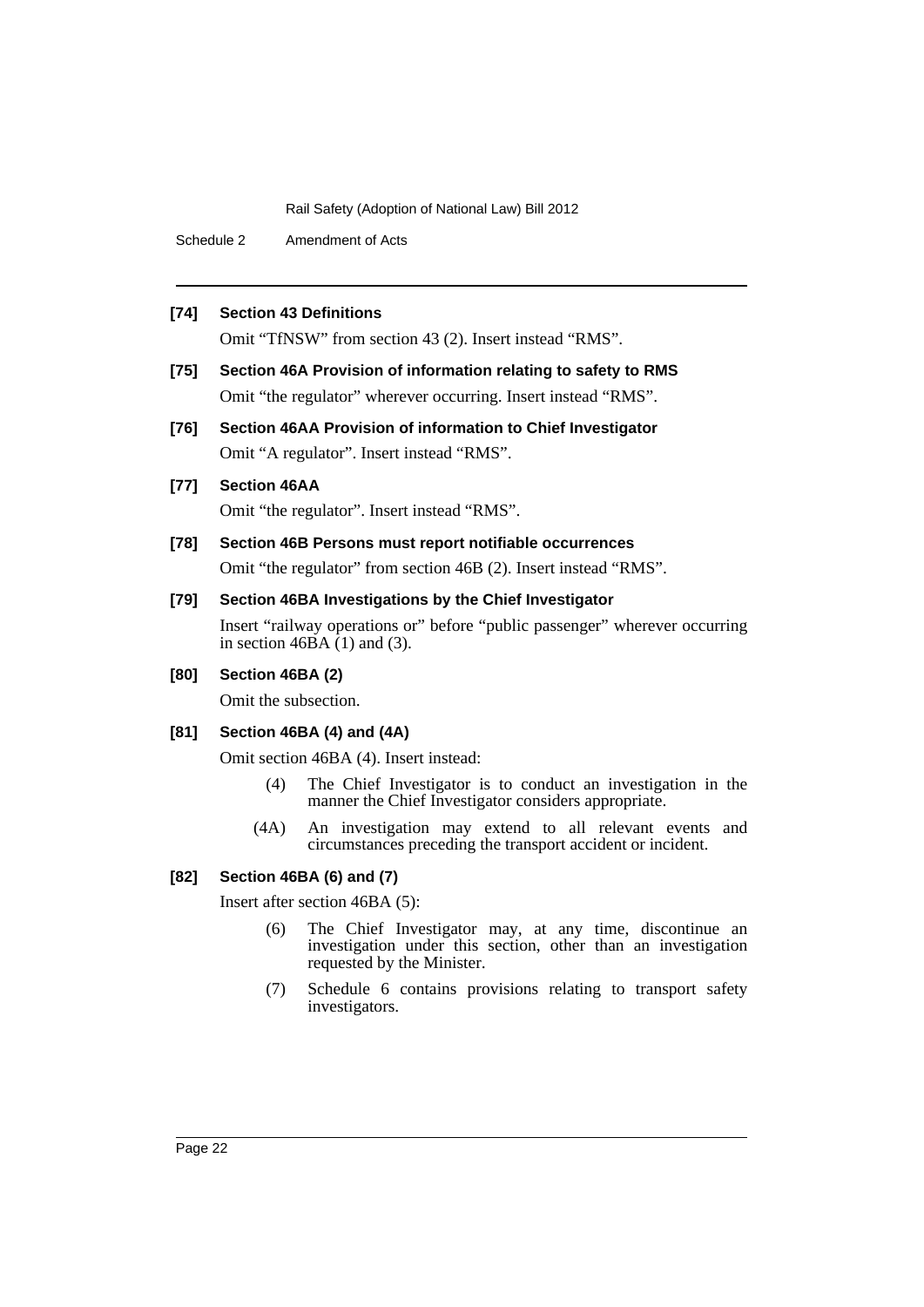Amendment of Acts **Schedule 2** and 2 and 2 and 2 and 2 and 2 and 2 and 2 and 2 and 2 and 2 and 2 and 2 and 2 and 2 and 2 and 2 and 2 and 2 and 2 and 2 and 2 and 2 and 2 and 2 and 2 and 2 and 2 and 2 and 2 and 2 and 2 and 2

#### **[83] Section 46BB Chief Investigator's functions**

Omit "an investigation under section 46BA" wherever occurring. Insert instead "a transport safety investigation".

#### **[84] Section 46BB (5) and (6)**

Omit the subsections. Insert instead:

- (5) The notice under subsection (1) must be signed by the Chief Investigator and specify the time and place at which the person is required to attend to answer questions or produce the documents or other things.
- (6) The Chief Investigator may require a person who attends to answer questions under this section to answer the questions on oath or affirmation and, for that purpose, the Chief Investigator:
	- (a) may require the person to take an oath or to make an affirmation, and
	- (b) may administer an oath to, or take an affirmation from, the person.

#### **[85] Section 46BBA**

Insert after section 46BB:

#### **46BBA Reports on transport safety investigations**

- (1) The Chief Investigator must provide to the Minister a written report on a transport safety investigation, including any discontinued investigation.
- (2) The Chief Investigator may provide a copy of a draft report, or proposed recommendations in a report, on a confidential basis, to the Minister or any other person before completing the report:
	- (a) if the Chief Investigator thinks that it is desirable or necessary to do so for the purposes of transport safety, or
	- (b) to allow the making of submissions about the draft report, or
	- (c) to give advance notice of the likely form of the report.
- (3) The Chief Investigator may include in a report on a transport safety investigation any submissions made in response to a draft report or draft recommendations, safety action statements or safety recommendations.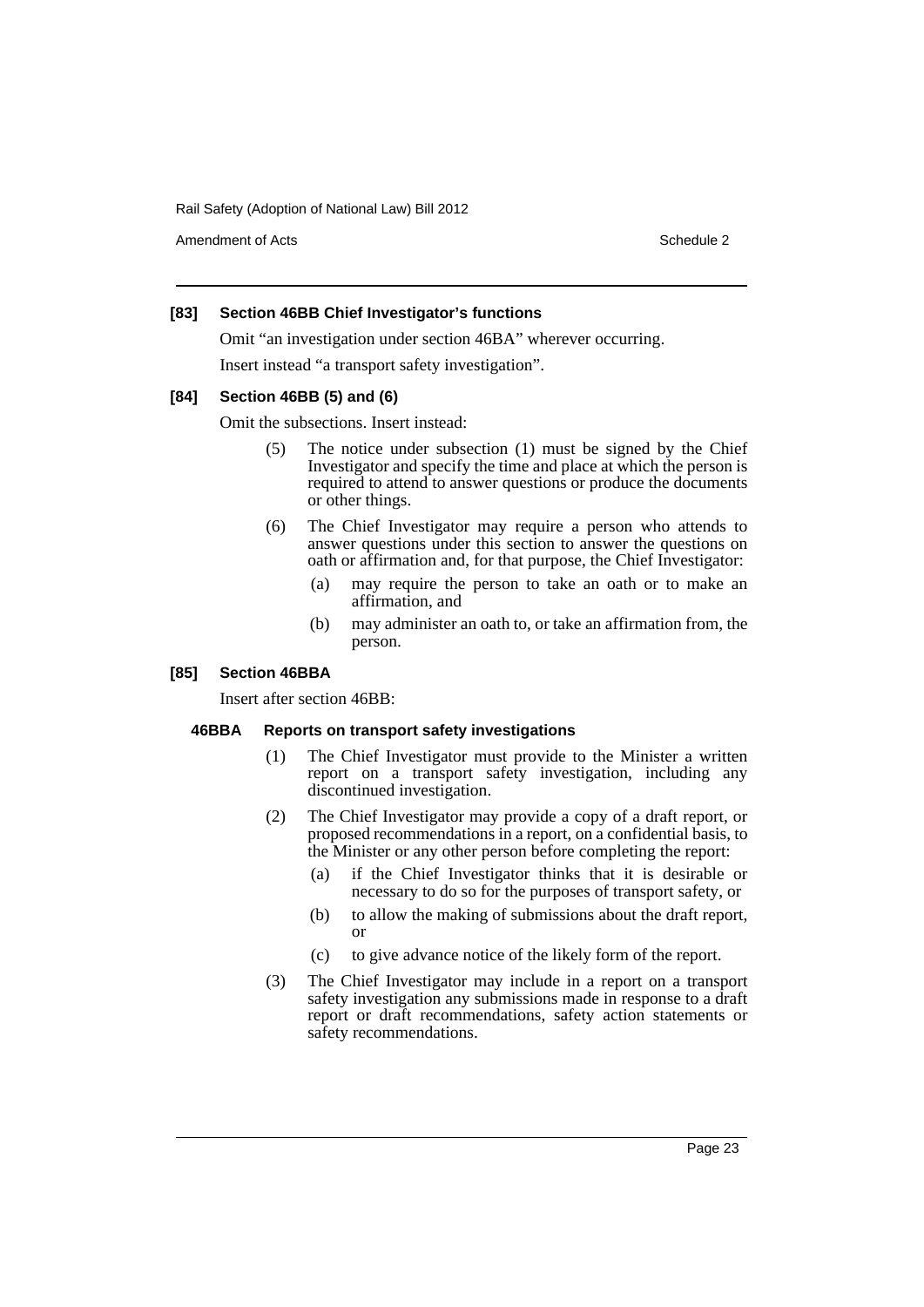Schedule 2 Amendment of Acts

- (4) A person must not copy, or disclose to a person or a court, the contents of a draft report or draft recommendations provided under this section, except:
	- (a) as required or authorised by or under this or any other Act, or
	- (b) where necessary to take steps to remedy safety issues identified in the draft report, or
	- (c) where necessary to prepare submissions on the draft report or draft recommendations.

Maximum penalty: 100 penalty units.

- (5) If the Chief Investigator discontinues an investigation, the Chief Investigator must provide to the Minister, within 28 days, a written report setting out the reasons for discontinuing the investigation.
- (6) A report of a transport safety investigation, a draft report or draft recommendations are not admissible in any legal proceedings.
- (7) A person who is provided with a draft report under this section:
	- (a) cannot be required to disclose it to a court, and
	- (b) is not entitled to take any disciplinary action against an employee of the person on the basis of the report.
- (8) In this section:

*safety action statement* means a statement:

- (a) setting out any safety issues identified during the course of an investigation that should be addressed, or
- (b) setting out any steps taken by persons to remedy safety issues identified during the course of an investigation.

#### **[86] Section 46BC Transport safety inquiries**

Insert "railway operations or" before "a public passenger" in section 46BC (1).

#### **[87] Section 46BD Chief Investigator may request transport safety inquiry**

Insert "railway operations or" before "a public passenger" in section  $46BD(1)$ .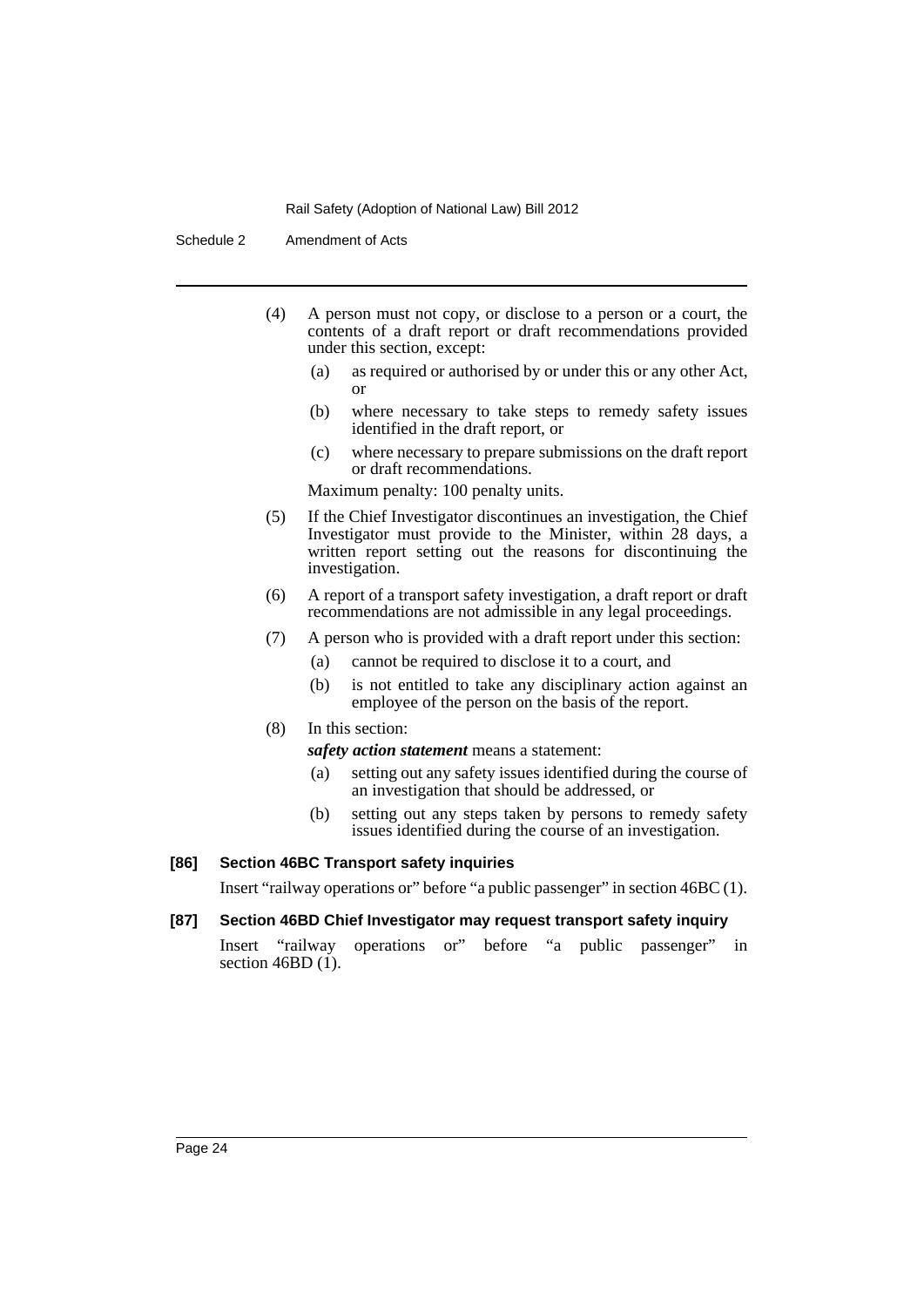Amendment of Acts **Schedule 2** and 2 and 2 and 2 and 2 and 2 and 2 and 2 and 2 and 2 and 2 and 2 and 2 and 2 and 2 and 2 and 2 and 2 and 2 and 2 and 2 and 2 and 2 and 2 and 2 and 2 and 2 and 2 and 2 and 2 and 2 and 2 and 2

#### **[88] Section 46C**

Insert after section 46BG:

#### **46C Compliance with subpoenas and other directions**

- (1) The Chief Investigator or a former Chief Investigator or a person who is or was a transport safety investigator is not obliged to comply with a subpoena or similar direction of a court in relation to civil proceedings to attend and answer questions relating to an accident or incident or other event, occurrence, practice or matter the subject of a transport safety investigation, if the Chief Investigator has issued a certificate under subsection (2) in relation to the transport safety investigation.
- (2) The Chief Investigator may issue a certificate stating that the Chief Investigator, former Chief Investigator or a person who is or was a transport safety investigator is or was involved in a transport safety investigation.
- (3) A member of a Board of Inquiry, a former member of a Board of Inquiry or a person who is or was an authorised officer is not obliged to comply with a subpoena or similar direction of a court in relation to civil proceedings to attend and answer questions relating to an accident or incident or other event, occurrence, practice or matter the subject of a transport safety inquiry, if the Minister has issued a certificate under subsection (4).
- (4) The Minister may issue a certificate stating that a member of a Board of Inquiry, a former member of a Board of Inquiry or a person who is or was an authorised officer is or was involved in a transport safety inquiry.

#### **[89] Section 46D Tabling of reports**

Omit "section 46BA (2)" from section 46D (1).

Insert instead "section 46BBA (1)".

#### **[90] Section 46E Confidential reporting of safety information by transport safety employees**

Omit section 46E (1). Insert instead:

(1) The Chief Investigator may establish a system for the voluntary reporting by transport safety employees or rail safety workers (within the meaning of the *Rail Safety National Law (NSW)*) of matters that may affect the safe provision of a public passenger service by means of a bus or ferry or of railway operations.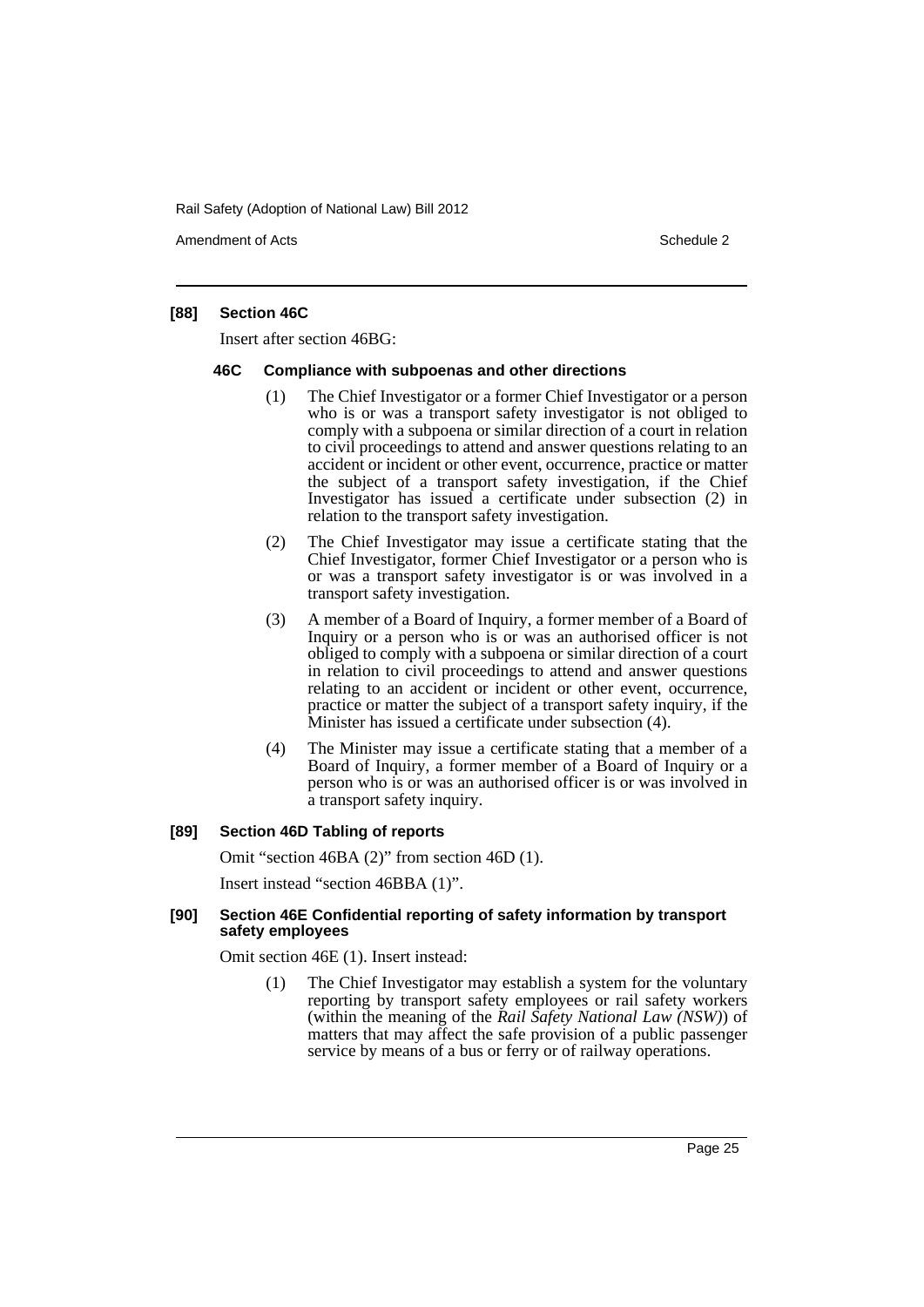Schedule 2 Amendment of Acts

#### **[91] Section 46E (5)**

Insert after section 46E (4):

(5) In this section:

*regulator* means:

- (a) in relation to any public passenger service provided by bus—RMS, or
- (b) in relation to any public passenger service provided by ferry—the person or body prescribed by the regulations for the purposes of this definition, or
- (c) in relation to railway operations—the National Rail Safety Regulator under the *Rail Safety National Law (NSW)*, or
- (d) any other person prescribed by the regulations for the purposes of this definition.

#### **[92] Section 46G Use of powers by authorised officers**

Omit "investigation," from section 46G (a).

#### **[93] Section 46H Inspections relating to bus and ferry services**

Omit "The regulator" from section 46H (1). Insert instead "RMS".

#### **[94] Section 46H (1)**

Omit "or service contract".

#### **[95] Section 46H (1A)**

Insert after section 46H (1):

(1A) TfNSW may cause inspections to be carried out to ensure that a person who carries on a public passenger service by means of a bus is complying with the terms of the person's service contract under this Act.

#### **[96] Section 46H (2) and (3)**

Omit "the regulator" wherever occurring. Insert instead "RMS or TfNSW".

#### **[97] Section 46J Powers on entry**

Omit "the regulator" from section 46J (k). Insert instead "RMS".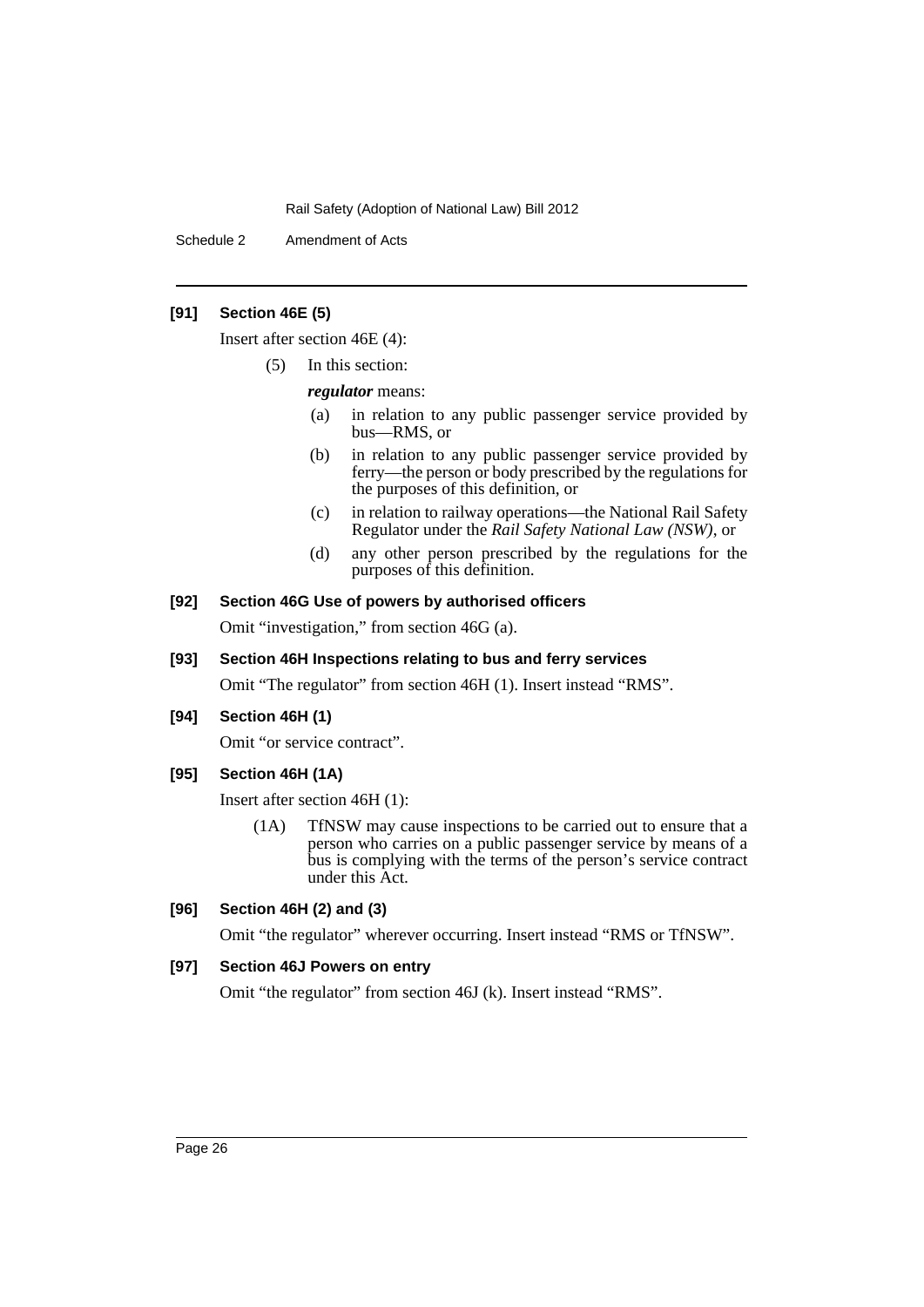Amendment of Acts **Schedule 2** and the 2 and the 2 and 2 and 2 and 2 and 2 and 2 and 2 and 2 and 2 and 2 and 2 and 2 and 2 and 2 and 2 and 2 and 2 and 2 and 2 and 2 and 2 and 2 and 2 and 2 and 2 and 2 and 2 and 2 and 2 and

#### **[98] Part 4C, Division 3**

Insert after section 46N:

#### **Division 3 Provisions relating to powers of authorised officers and transport safety investigators**

#### **46NA Meaning of "appropriate authority"**

#### In this Division:

*appropriate authority* means:

- (a) in the case of a function exercised by an authorised officer appointed by TfNSW—TfNSW, or
- (b) in the case of a function exercised by an authorised officer appointed by RMS—RMS, or
- (c) in the case of a function exercised by a transport safety investigator—the Chief Investigator.

#### **[99] Section 46O Use of force**

Insert "or transport safety investigator" after "authorised officer".

#### **[100] Section 46P Care to be taken**

Omit "under this Division, an authorised officer".

Insert instead "under this Part or Schedule 6, an authorised officer or transport safety investigator".

#### **[101] Section 46Q Compensation**

Omit "regulator" from section 46Q (1). Insert instead "appropriate authority".

#### **[102] Section 46Q (1)**

Omit "Division". Insert instead "Part".

#### **[103] Section 46Q (1A)**

Insert after section 46Q (1):

(1A) The Crown must pay compensation for any damage caused by any transport safety investigator in the exercise of a power to enter premises or a vehicle under Schedule 6, other than damage reasonably arising from work done for the purpose of a transport safety investigation.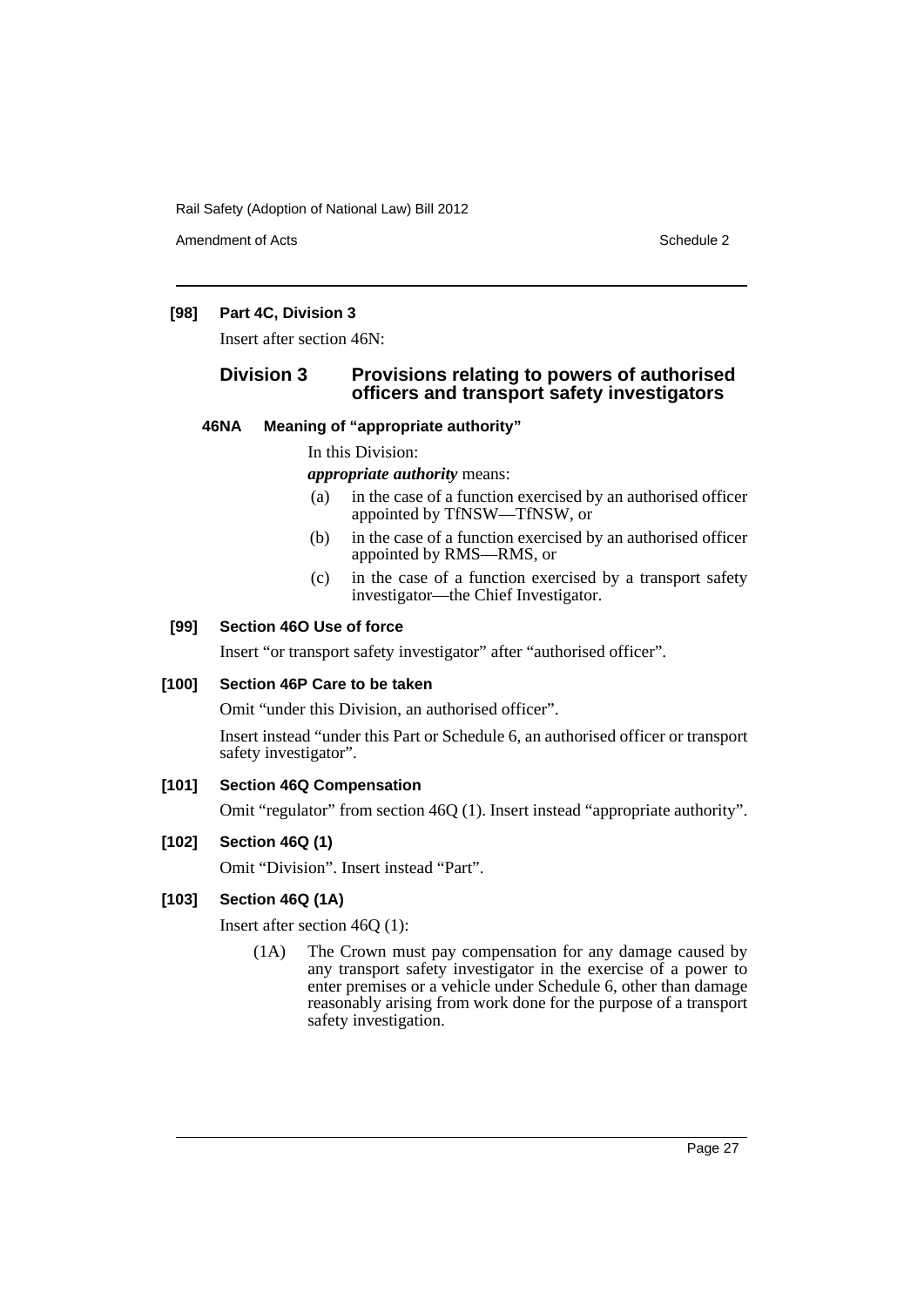Schedule 2 Amendment of Acts

#### **[104] Section 46R Authority to enter**

Omit "Division" from section 46R (1).

Insert instead "Part on an authorised officer".

#### **[105] Section 46R (3)**

Insert "or to a power exercised by an authorised officer who is a police officer" after "search warrant".

#### **[106] Section 46S Assistance to be given to authorised officers and transport safety investigators**

Insert "or a transport safety investigator" after "an authorised officer" wherever occurring in section 46S (1).

#### **[107] Section 46S (1)**

Omit "Division". Insert instead "Part or Schedule 6".

#### **[108] Section 46S (2)**

Omit "regulator". Insert instead "appropriate authority".

#### **[109] Section 46S (2)**

Insert "or entered under Schedule 6" after "section 46I".

#### **[110] Section 46S (3)**

Insert "made by an authorised officer" after "requirement".

#### **[111] Section 46S (3)**

Omit "Division". Insert instead "Part".

#### **[112] Section 46S (4)**

Insert after section 46S (3):

(4) A person who fails to comply with a requirement made by a transport safety investigator under this section is taken to have obstructed the investigator in the exercise of the investigator's functions under Schedule 6.

#### **[113] Section 46T Premises used for residential purposes**

Omit "Division". Insert instead "Part".

#### **[114] Section 46V Search warrants**

Insert "by an authorised officer" after "application is made" in section 46V (2).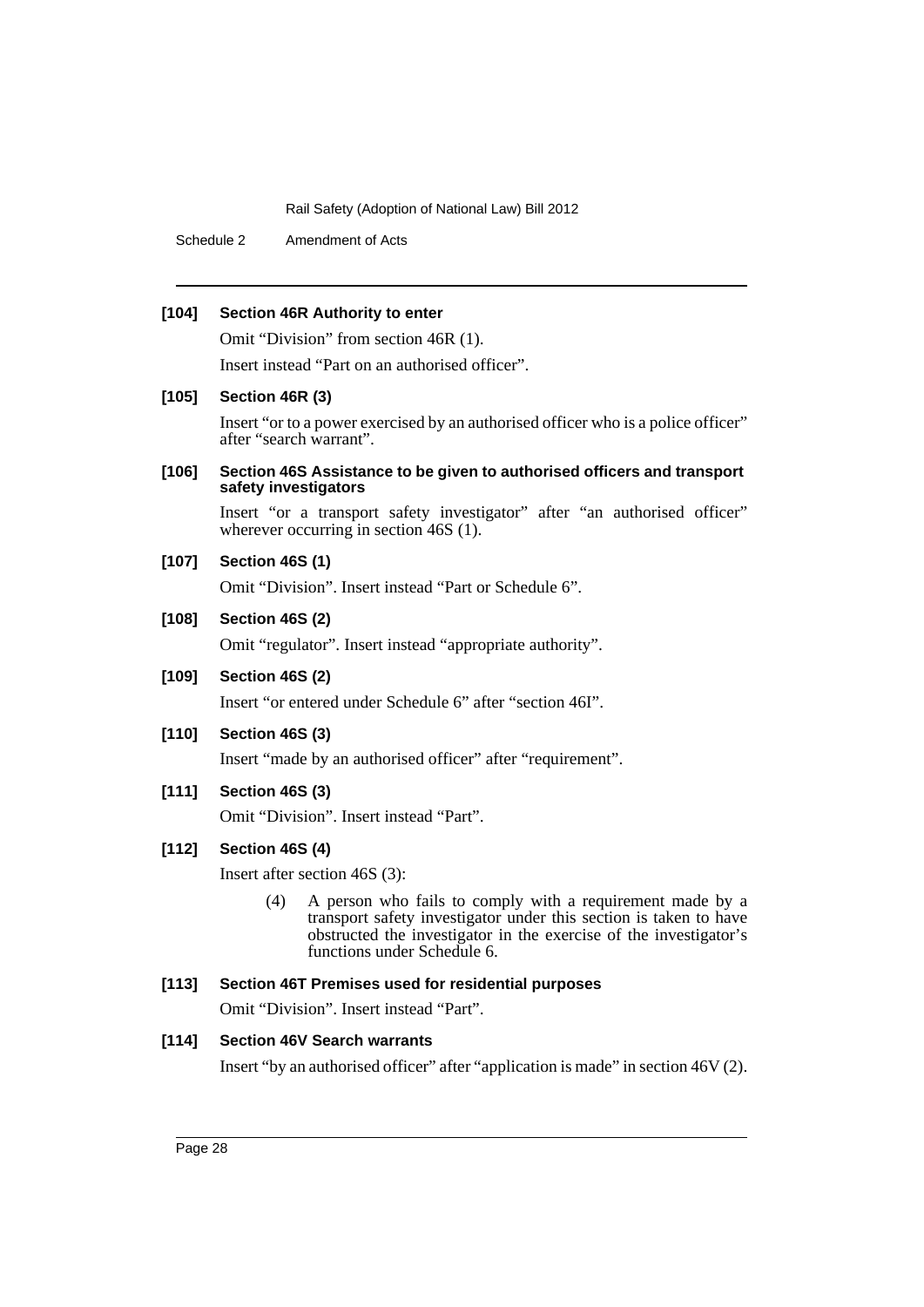Amendment of Acts **Schedule 2** and 2 and 2 and 2 and 2 and 2 and 2 and 2 and 2 and 2 and 2 and 2 and 2 and 2 and 2 and 2 and 2 and 2 and 2 and 2 and 2 and 2 and 2 and 2 and 2 and 2 and 2 and 2 and 2 and 2 and 2 and 2 and 2

#### **[115] Section 46V (2A) and (2B)**

Insert after section 46V (2):

- (2A) A transport safety investigator may apply to an authorised justice for a search warrant if the investigator has reasonable grounds for believing that there is on the premises evidence or a thing that is relevant to a transport safety investigation.
- (2B) An authorised justice to whom an application is made by a transport safety investigator may, if satisfied that there are reasonable grounds for doing so, issue a search warrant authorising a transport safety investigator named in the warrant:
	- (a) to enter the premises, and
	- (b) to search the premises for evidence or a thing that is relevant to a transport safety investigation.

#### **[116] Section 46V (4) (a)**

Insert "or a transport safety investigator" after "an authorised officer".

#### **[117] Section 46V (4) (b)**

Omit "the authorised officer in the exercise of the officer's".

Insert instead "the transport safety investigator or authorised officer in the exercise of the investigator's or officer's".

#### **[118] Section 46W Appointment of authorised officers**

Omit section 46W (1)–(3). Insert instead:

- (1) TfNSW may appoint a member of staff of TfNSW, or a person of a class prescribed by the regulations, to be an authorised officer for the purposes of this Act.
- (2) RMS may appoint a member of staff of RMS, or a person of a class prescribed by the regulations, to be an authorised officer for the purposes of this Act.
- (3) An authorised officer may exercise the functions of an authorised officer under this Act insofar as those functions relate:
	- (a) in the case of an officer appointed by RMS—to the functions of RMS, or
	- (b) in the case of an officer appointed by TfNSW (other than an officer appointed in relation to rail passenger services and railway premises)—to the enforcement of service contracts and any other matters not referred to in paragraph (a) or subsection (7).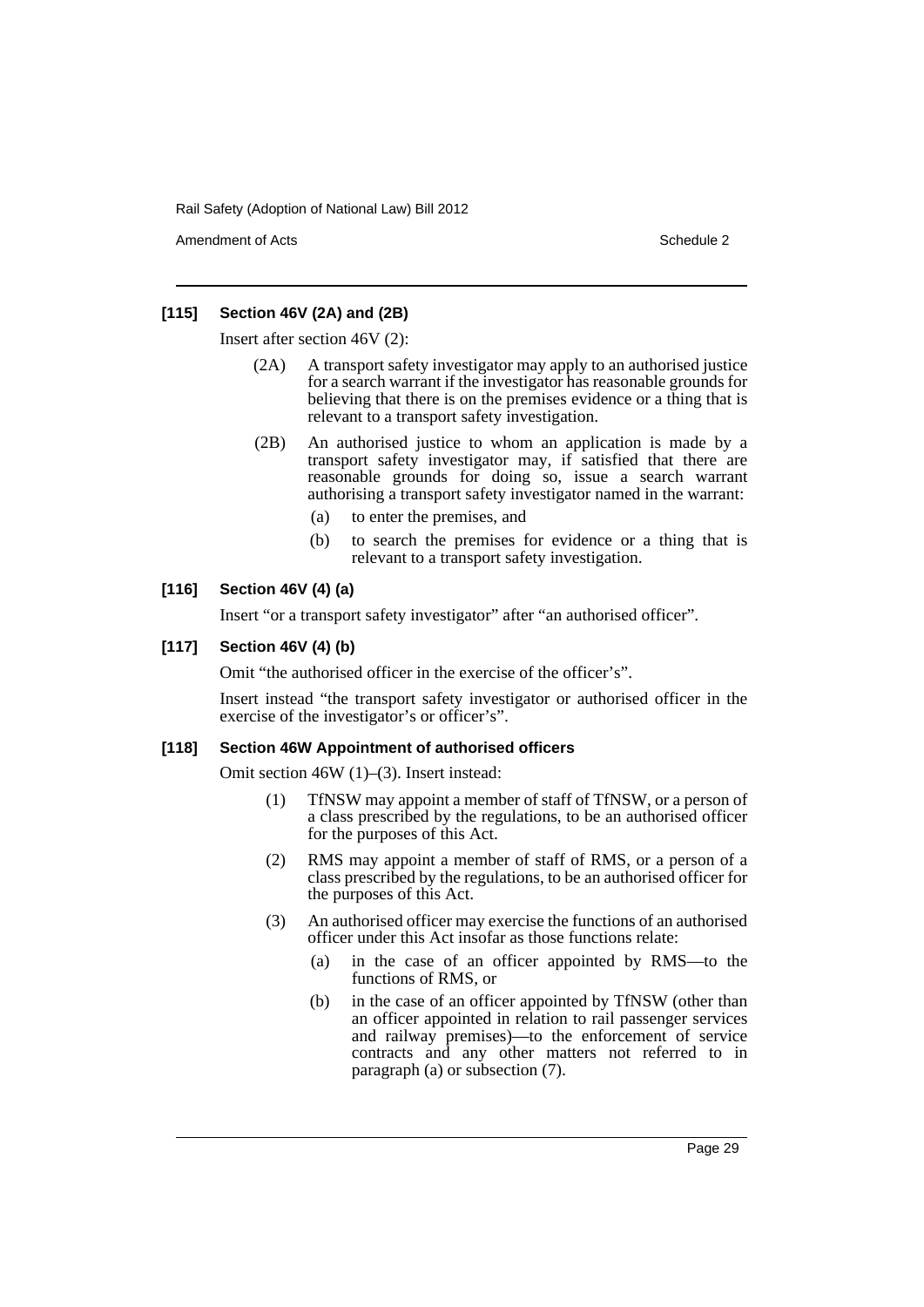Schedule 2 Amendment of Acts

#### **[119] Section 46W (5)**

Omit "a regulator". Insert instead "TfNSW or RMS".

- **[120] Section 47 Effect of notification of decisions of TfNSW or RMS** Insert "or RMS" after "TfNSW" wherever occurring.
- **[121] Section 52 Applications to Administrative Decisions Tribunal** Omit "TfNSW" from section 52 (3). Insert instead "RMS".
- **[122] Section 53 Exchange of information** Omit "The regulator" from section 53 (1). Insert instead "RMS".
- **[123] Section 53 (1), (3) and (4)** Omit "the regulator" wherever occurring. Insert instead "RMS".
- **[124] Section 53B Requirement to return documents or number-plates** Omit "TfNSW" from section 53B (1). Insert instead "RMS".

#### **[125] Section 53B (2)**

Omit ", unless otherwise directed by TfNSW in writing,".

#### **[126] Sections 53B (2), 53C (2) (c) and (5) and 53E (1)**

Omit "Roads and Maritime Services" wherever occurring. Insert instead "RMS".

**[127] Section 53C Drug and alcohol programs and testing relating to ferry services**

> Omit "Roads and Maritime Services" wherever occurring in section 53C (2) (a) and (3).

Insert instead "TfNSW".

#### **[128] Section 53E Recommendations arising from investigations**

Omit "section 46BA (2) or". Insert instead "section 46BBA (1)".

#### **[129] Section 56 Obstruction**

Insert "or a transport safety investigator", "or investigator" and "or investigator's" after "authorised officer", "officer" and "officer's", respectively, wherever occurring.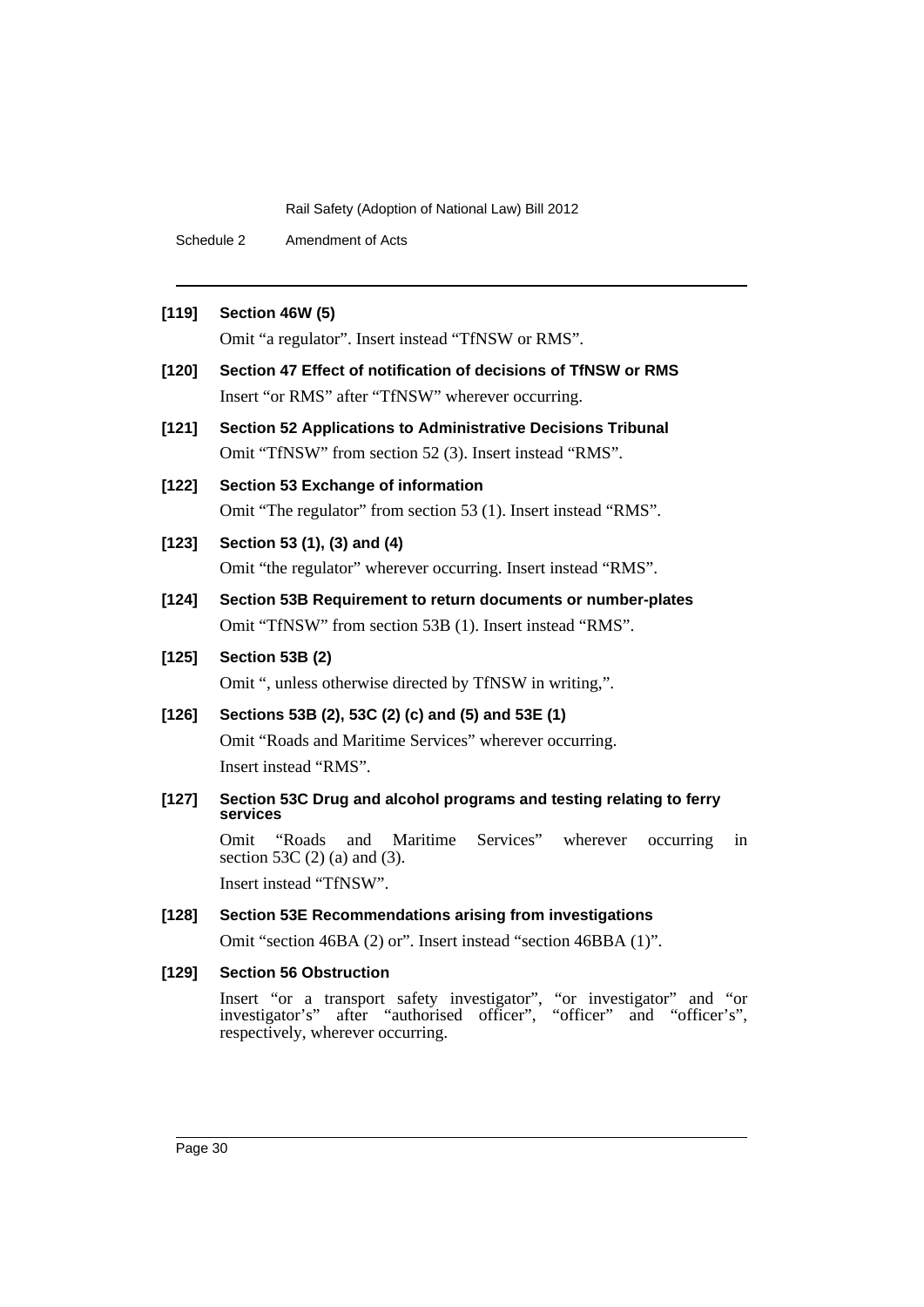Amendment of Acts **Schedule 2** and the 2 and the 2 and 2 and 2 and 2 and 2 and 2 and 2 and 2 and 2 and 2 and 2 and 2 and 2 and 2 and 2 and 2 and 2 and 2 and 2 and 2 and 2 and 2 and 2 and 2 and 2 and 2 and 2 and 2 and 2 and

#### **[130] Section 56 (d)**

Insert "or other things" after "documents".

## **[131] Section 61 Recovery of amounts due** Omit "TfNSW". Insert instead "RMS".

#### **[132] Section 62 Records and evidentiary matters**

Omit "TfNSW" from section 62 (1). Insert instead "RMS".

## **[133] Section 62 (1)**

Omit "contracts,".

#### **[134] Section 62 (1A)**

Insert after section 62 (1):

(1A) TfNSW must keep records of the making, variation, suspension, cancellation and renewal of service contracts.

#### **[135] Section 62 (2)**

Insert "RMS or" before "TfNSW".

#### **[136] Schedule 3 Savings and transitional provisions**

Insert at the end of the Schedule with appropriate Part and clause numbering:

## **Part Provisions consequent on enactment of Rail Safety (Adoption of National Law) Act 2012**

#### **Definition**

In this Part:

*the amending Act* means the *Rail Safety (Adoption of National Law) Act 2012*.

#### **Saving of current authorities and other matters**

Any act, matter or thing done or omitted by TfNSW, and having any force or effect immediately before the commencement of an amendment to this Act by the amending Act that confers the function to do the act, matter or thing on RMS, is taken to have been done or omitted by RMS and this Act applies accordingly.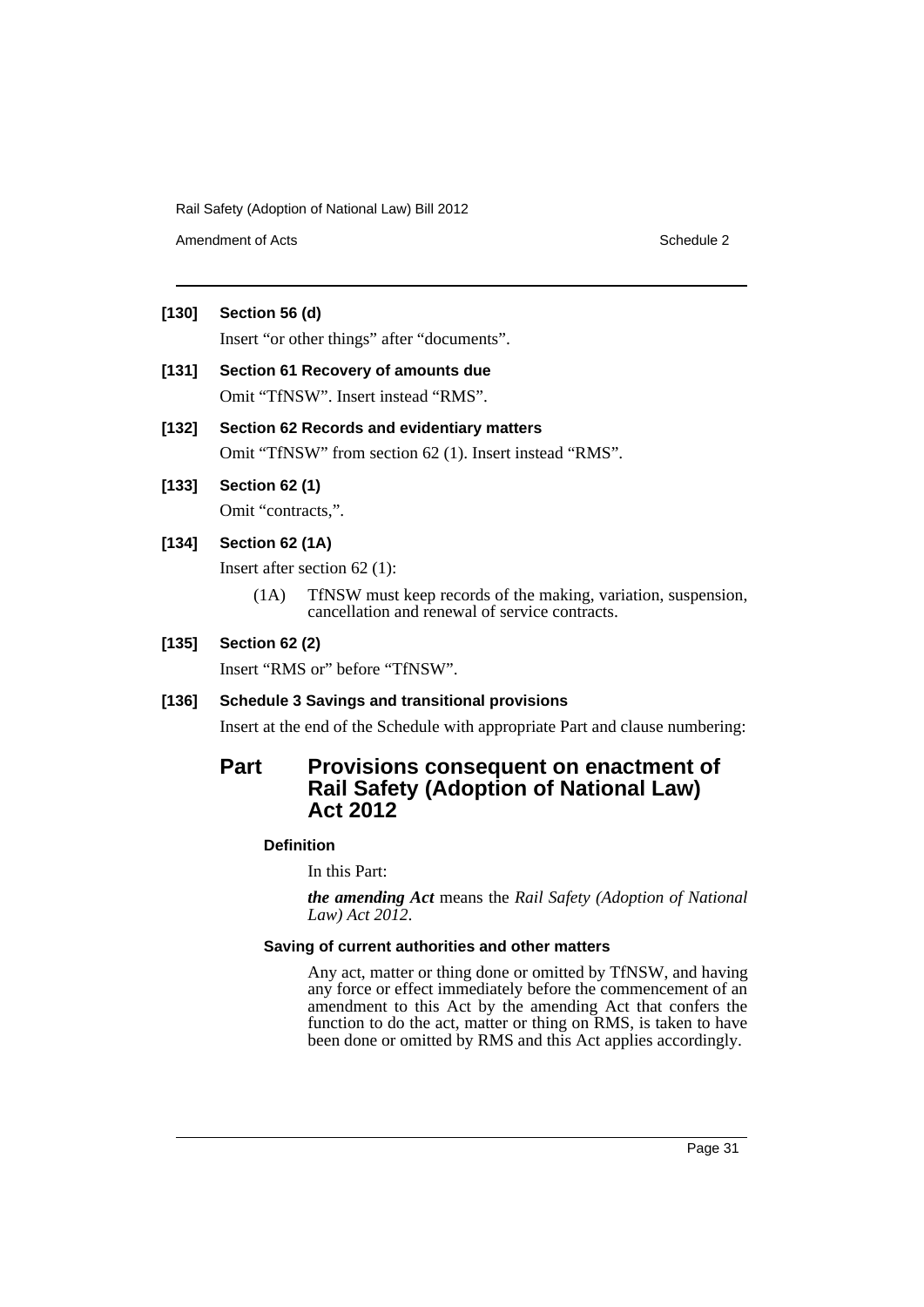Schedule 2 Amendment of Acts

#### **Drug and alcohol guidelines**

Any guidelines approved by RMS under section 53C, and in force immediately before the amendment of that section by the amending Act, are taken to have been approved by TfNSW and this Act applies accordingly.

#### **[137] Schedule 6**

Insert after Schedule 5:

## **Schedule 6 Transport safety investigators**

#### **1 Definitions**

In this Schedule:

*accident site* means any of the following sites associated with a transport accident or incident:

- (a) a site containing a bus, ferry, rolling stock or wreckage of a bus, ferry or rolling stock,
- (b) a site where there is an impact point associated with a transport accident or incident,
- (c) a site where a transport accident or incident occurred,
- (d) if the accident or incident involved destruction or serious damage to property (other than a bus, ferry or rolling stock), a site containing that property or its wreckage,
- (e) any area around a site referred to in paragraph (a), (b), (c) or (d) that the Chief Investigator determines is reasonably necessary to facilitate a transport safety investigation and securing any such site.

#### *notifiable occurrence*:

- (a) in relation to railway operations—has the same meaning as it has in the *Rail Safety National Law (NSW)*, and
- (b) in relation to a bus or ferry—means an occurrence required to be reported under section 46B.

*premises* includes any place, vehicle or railway premises.

*rolling stock* has the same meaning as it has in the *Rail Safety National Law (NSW)*.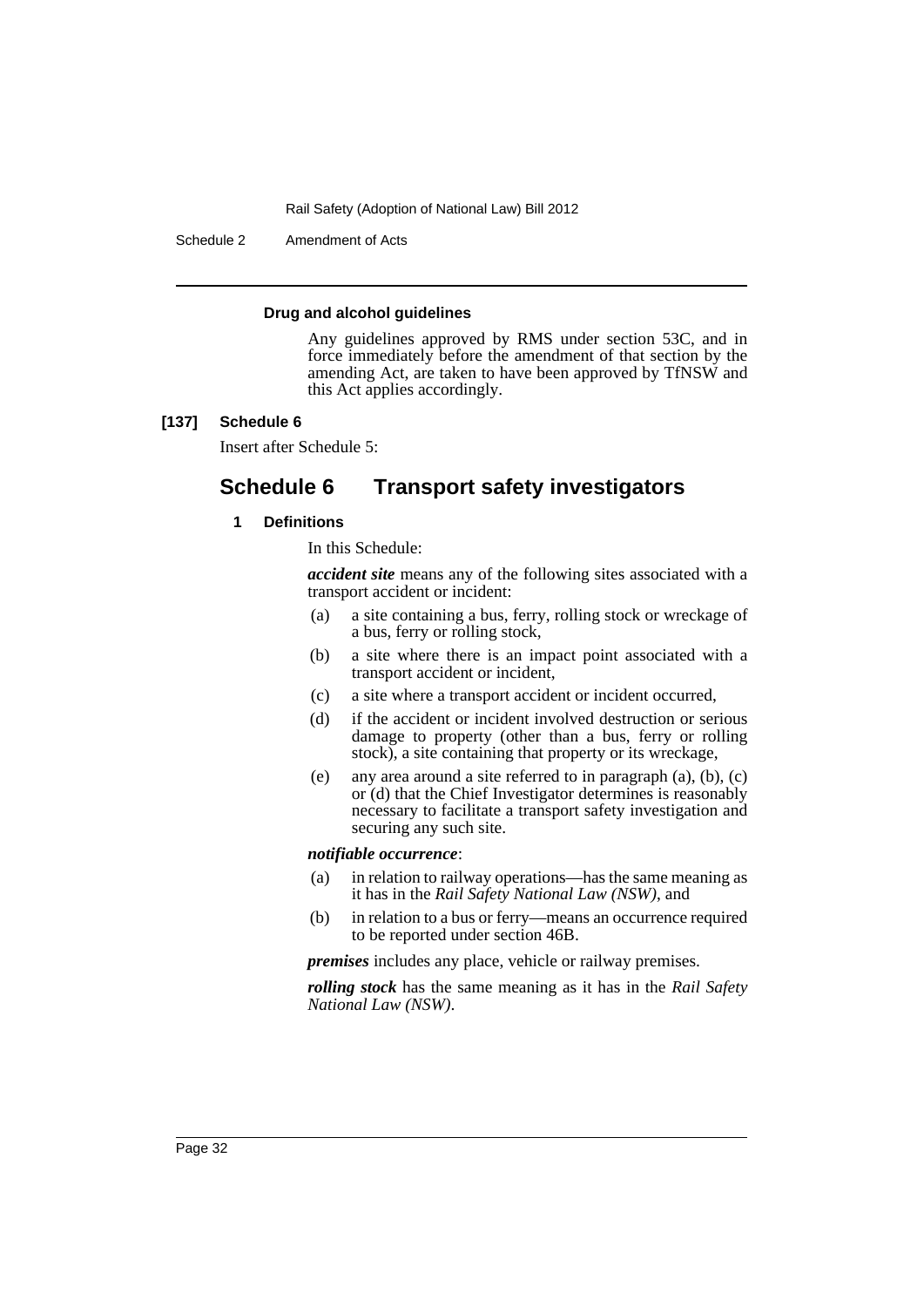Amendment of Acts **Schedule 2** and 2 and 2 and 2 and 2 and 2 and 2 and 2 and 2 and 2 and 2 and 2 and 2 and 2 and 2 and 2 and 2 and 2 and 2 and 2 and 2 and 2 and 2 and 2 and 2 and 2 and 2 and 2 and 2 and 2 and 2 and 2 and 2

*special premises* means:

- (a) an accident site, or
- (b) premises that it is necessary to enter to get into an accident site, or
- (c) a vehicle.

*vehicle* includes rolling stock.

#### **2 Appointment of transport safety investigators**

(1) The Chief Investigator may appoint an authorised person (within the meaning of section 45DA of the *Transport Administration Act 1988*) as a transport safety investigator for the purposes of conducting a transport safety investigation.

**Note.** Section 45DA of the *Transport Administration Act 1988* permits the Chief Investigator to delegate any of his or her functions.

- (2) The Chief Investigator must issue a transport safety investigator with an identity card.
- (3) The identity card must:
	- (a) be in the form approved by the Minister, and
	- (b) contain a recent photograph of the person.
- (4) A transport safety investigator must not exercise a function conferred by or under this Act unless an identity card has been issued to the investigator by the Chief Investigator.
- (5) A transport safety investigator may exercise the functions conferred by this Schedule if the investigator believes on reasonable grounds that it is necessary to do so for the purposes of, or in connection with, a transport safety investigation.

#### **3 Identity cards**

- (1) This clause applies to a transport safety investigator who is exercising, or about to exercise, a function under this Act.
- (2) A transport safety investigator must:
	- (a) carry his or her identity card at all times when exercising a power under this Act to enter premises or a power that is exercisable after entering premises, and
	- (b) produce his or her identity card if requested to do so by a person in relation to whom the officer is exercising, or about to exercise, the power.
- (3) A person who has ceased to be a transport safety investigator must not, without reasonable excuse, refuse or fail to return to the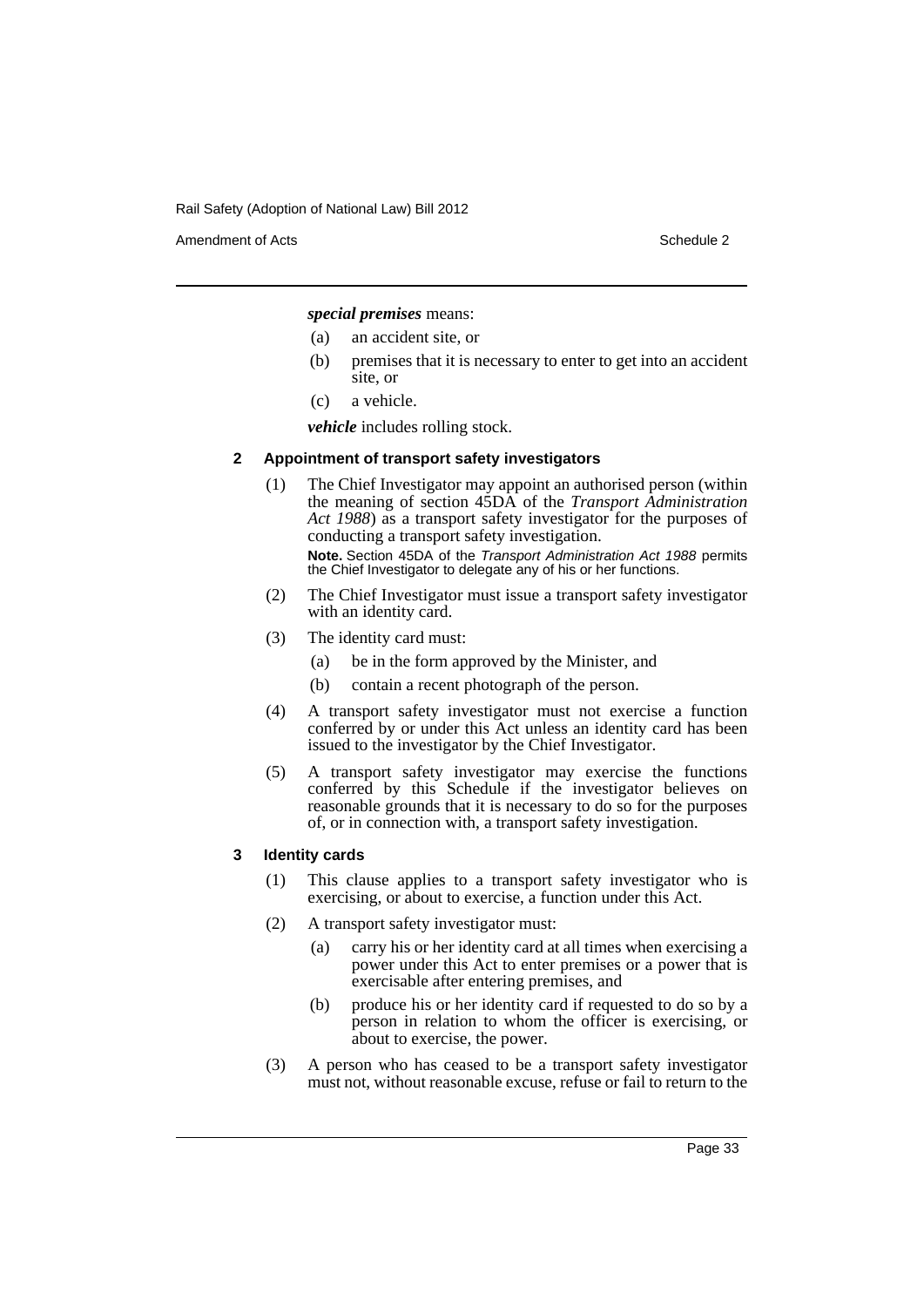Schedule 2 Amendment of Acts

Chief Investigator, within such period as is specified by the Chief Investigator in a request for the return of the card, any identity card issued to the person by the Chief Investigator. Maximum penalty: 15 penalty units.

#### **4 Power to enter special premises without consent or warrant**

- (1) A transport safety investigator may enter special premises without the occupier's consent and without obtaining a search warrant if:
	- (a) the investigator believes on reasonable grounds that it is necessary to do so, and
	- (b) the investigation is into a notifiable occurrence.
- (2) Before entering special premises under this clause, the transport safety investigator must take reasonable steps to give to the occupier of the premises a written notice setting out the occupier's rights and obligations under this Act in relation to the powers that may be exercised on entry.

#### **5 Power to enter premises with consent**

- (1) A transport safety investigator may enter any premises with the consent of the occupier of the premises.
- (2) Before obtaining the consent of a person to enter premises under this Schedule, a transport safety investigator must inform the person that the person may refuse consent.

#### **6 Power to enter premises with search warrant**

A transport safety investigator may enter any premises under a search warrant.

**Note.** A transport safety investigator may apply for a search warrant for a transport safety investigation under section 46V.

#### **7 Powers after entering premises**

#### (1) **General powers**

A transport safety investigator who enters premises under this Schedule (including under a search warrant) may do any of the following:

(a) search and inspect the premises and anything on the premises for any thing relevant to a transport safety investigation,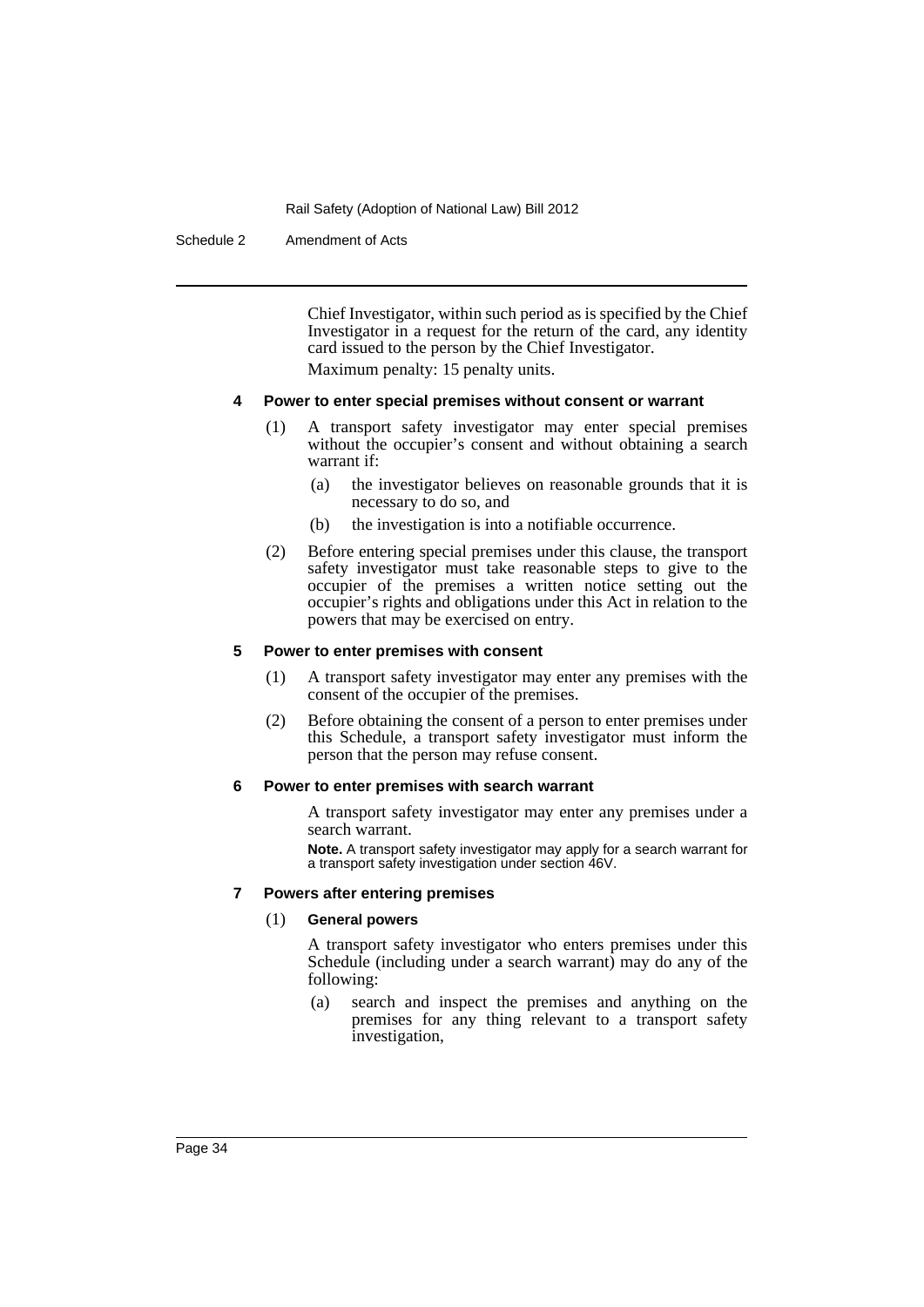Amendment of Acts **Schedule 2** and the 2 and the 2 and 2 and 2 and 2 and 2 and 2 and 2 and 2 and 2 and 2 and 2 and 2 and 2 and 2 and 2 and 2 and 2 and 2 and 2 and 2 and 2 and 2 and 2 and 2 and 2 and 2 and 2 and 2 and 2 and

- (b) take measurements, make surveys and take levels, dig trenches, break up the soil and set up any posts, stakes or markers,
- (c) take photos and make video recordings, sound recordings or other records of the premises or anything on the premises,
- (d) make copies of any thing relevant to a transport safety investigation found on the premises,
- (e) examine, take measurements of, conduct tests on, or take samples of, anything relevant to a transport safety investigation found on the premises,
- (f) operate equipment on the premises in order to access any thing relevant to a transport safety investigation found on the premises,
- (g) remove a thing that is relevant to a transport safety investigation from the premises with the consent of:
	- (i) the owner of the thing, if it is practicable to obtain the consent of the owner, or
	- (ii) the occupier of the premises, if it is not practicable to obtain the owner's consent.

## (2) **Obtaining consent**

Before obtaining the consent of a person to remove a thing from premises under subclause (1), the transport safety investigator must inform the person of the purpose for which the thing is required and that the person may refuse consent. A consent of a person is not effective for the purposes of subclause (1) unless the consent is voluntary.

#### (3) **Special premises**

A transport safety investigator who enters special premises (other than under a search warrant) may also:

- (a) require a person on the premises to answer questions or produce anything relevant to a transport safety investigation, and
- (b) seize that thing, or any other thing found on the premises, if the thing is directly relevant to the investigation concerned and the investigator believes on reasonable grounds that it is necessary to seize the thing in order to prevent it being interfered with or to prevent its concealment, loss, deterioration or destruction.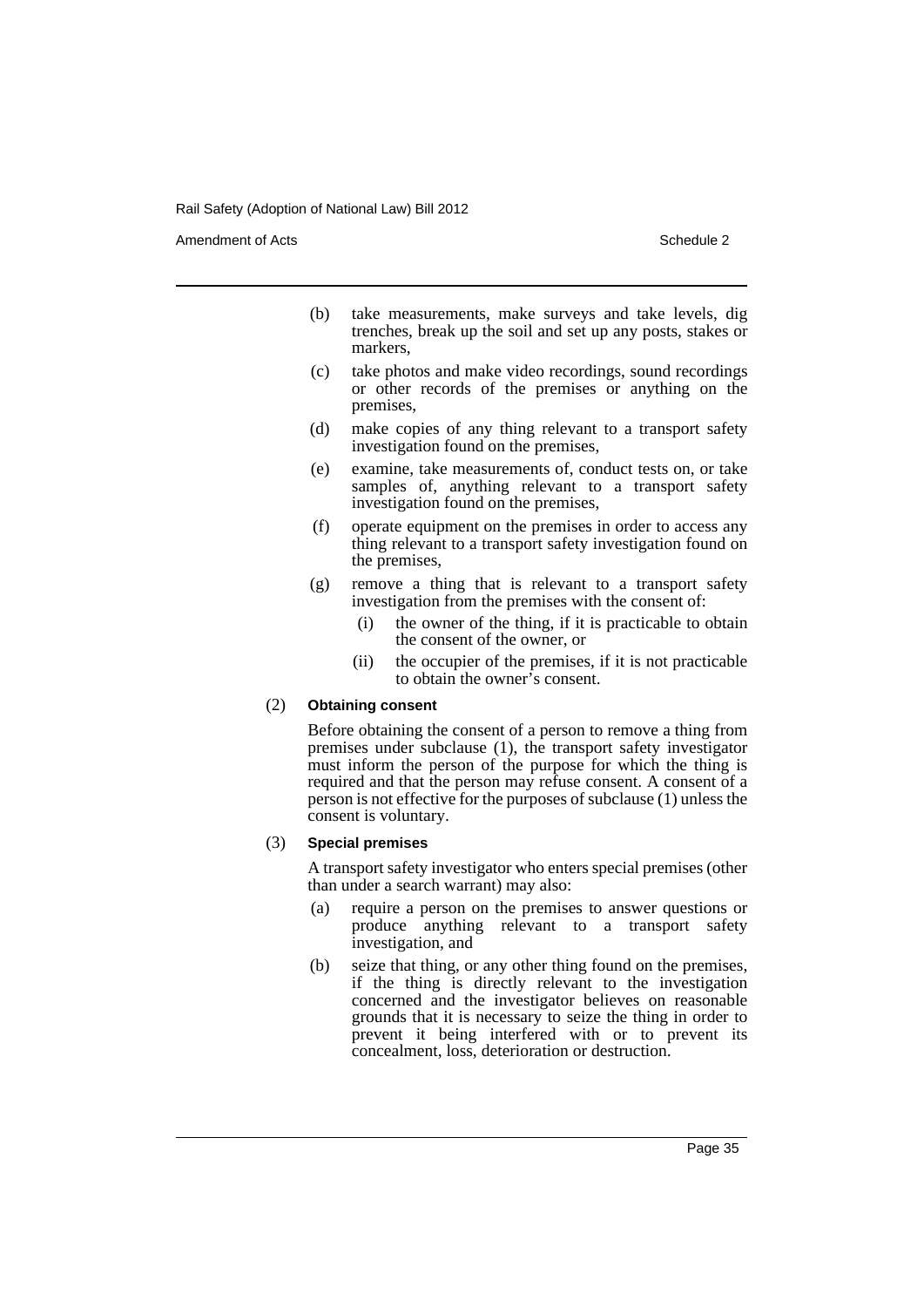Schedule 2 Amendment of Acts

#### (4) **Entry under a search warrant**

A transport safety investigator who enters premises under a search warrant may also:

- (a) require a person on the premises to answer questions or produce anything to which the warrant relates, and
- (b) seize that thing, or any other thing found on the premises relevant to the investigation concerned.

#### (5) **Offence**

A person must not, without reasonable excuse, fail to comply with a requirement made of the person under this clause. Maximum penalty: 100 penalty units.

#### **8 Occupier entitled to be present during search**

- (1) The occupier of premises who is present when a search warrant for the premises is being executed is entitled to observe the search being conducted.
- (2) The right to observe the search being conducted ceases if the occupier impedes the search.
- (3) This clause does not prevent 2 or more areas of the premises being searched at the same time.

## **9 Securing a site**

- (1) For the purpose of protecting evidence that might be relevant for a transport safety investigation or ensuring safety, a transport safety investigator may secure the perimeter of any site at a place entered under this Schedule by whatever means the investigator considers appropriate.
- (2) A person must not, without the permission of a transport safety investigator, enter or remain at a site the perimeter of which is secured under this clause.

Maximum penalty: 1,000 penalty units.

- (3) Subclause (2) does not apply if the person enters the site, or remains at the site:
	- (a) to ensure the safety of persons, or
	- (b) to remove deceased persons or animals from the site, or
	- (c) to move a motor vehicle, or the wreckage of a motor vehicle, to a safe place, or
	- (d) to protect the environment from significant damage or pollution.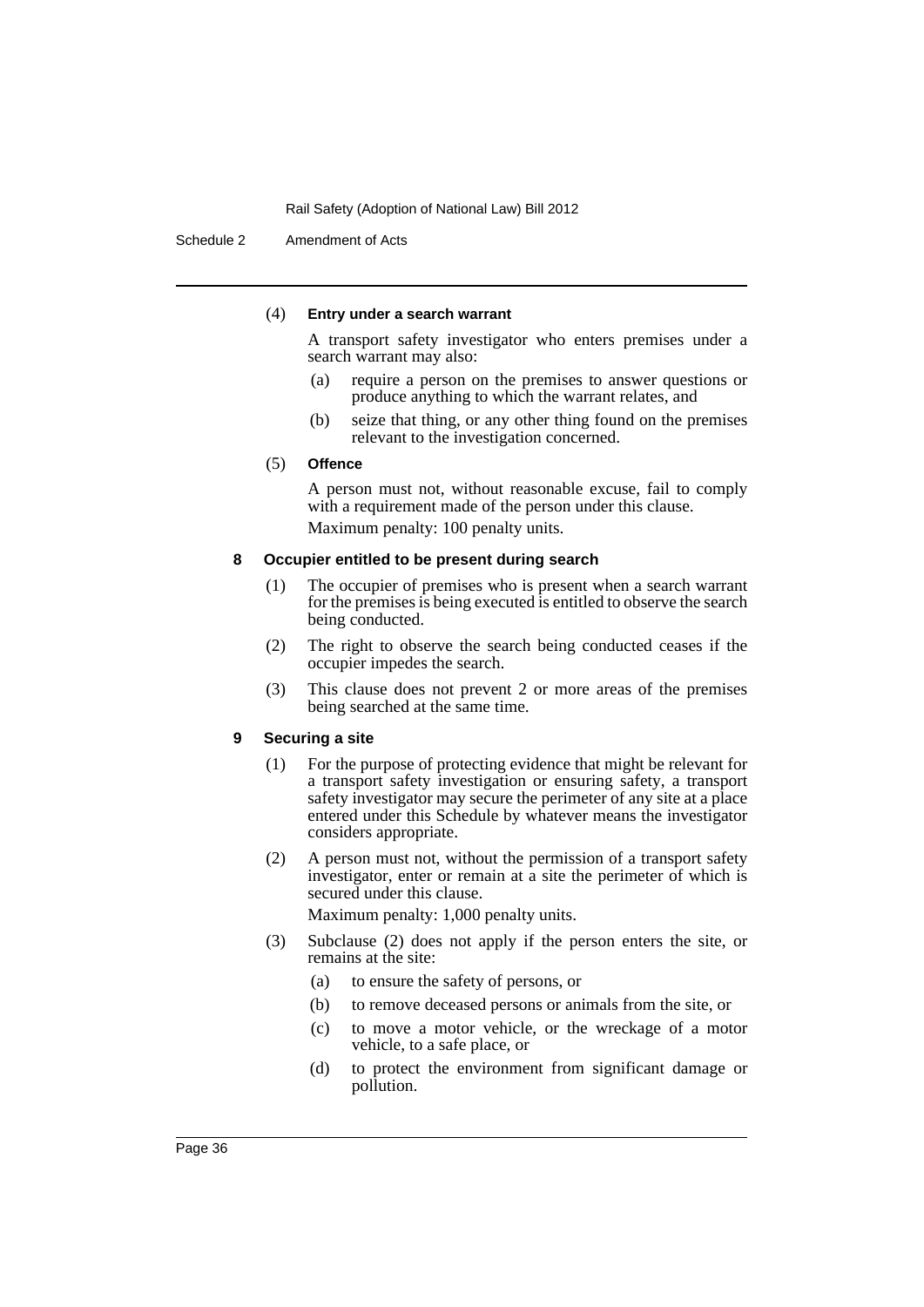Amendment of Acts **Schedule 2** and the 2 and the 2 and 2 and 2 and 2 and 2 and 2 and 2 and 2 and 2 and 2 and 2 and 2 and 2 and 2 and 2 and 2 and 2 and 2 and 2 and 2 and 2 and 2 and 2 and 2 and 2 and 2 and 2 and 2 and 2 and

(4) A transport safety investigator must not unreasonably withhold a permission referred to in subclause (2).

#### **10 Power to stop and detain vehicles**

- (1) This clause applies if a transport safety investigator believes on reasonable grounds that:
	- (a) information or other material that is relevant to a transport safety investigation is in or on rolling stock, a ferry or a bus, and
	- (b) it is necessary to exercise other functions under this Schedule in order to prevent the information or material from being removed from this State or from being interfered with or to prevent its concealment, loss, deterioration or destruction.
- (2) The transport safety investigator may stop and detain the rolling stock, bus or ferry for the purpose of exercising those other functions. The transport safety investigator may do so with such assistance, and using such force, as is necessary and reasonable.
- (3) The transport safety investigator must not detain the rolling stock, bus or ferry for longer than is necessary and reasonable to exercise those other functions.

## **11 Retention of documents and other material**

- (1) This clause applies to the following material:
	- (a) a document or other thing produced under this Schedule,
	- (b) a thing seized under this Schedule.
- (2) The Chief Investigator or a transport safety investigator must provide a receipt for the document or thing.
- (3) The Chief Investigator may make copies of the document or thing.
- (4) The Chief Investigator may examine or test the document or thing, even though that might result in damage or destruction of the document or thing or a reduction in its value.
- (5) The Chief Investigator must return the document or thing when it is no longer needed for the purpose of an investigation. However, if there is no owner or the Chief Investigator cannot, despite making reasonable efforts, locate the owner, the Chief Investigator may dispose of the document or thing in such manner as the Chief Investigator thinks appropriate.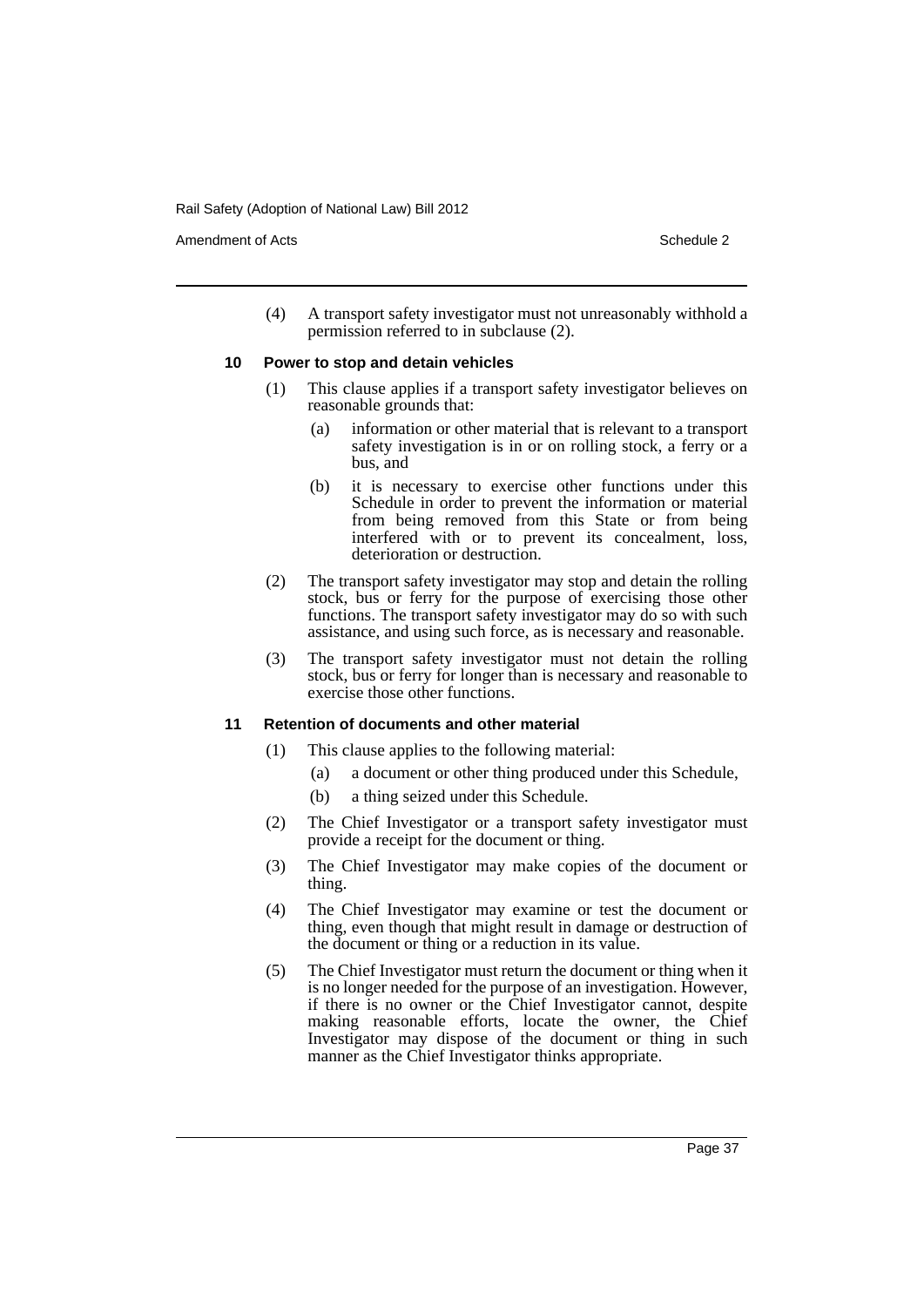Schedule 2 Amendment of Acts

- (6) Despite subclause (5), the Chief Investigator must make the document or thing available to a relevant body on the written request of the body for the purposes of:
	- (a) an investigation under a law of the Commonwealth or another State or Territory, or
	- (b) a coronial inquest or inquiry.
- (7) The Chief Investigator is not required to comply with any such request:
	- (a) to the extent that the document or thing is or contains restricted information or an on-board recording, or
	- (b) if the Chief Investigator is of the opinion that making the document or thing available would be likely to interfere with any transport safety investigation to which the document or thing relates.

## (8) In this clause:

*on-board recording* means a recording:

- (a) that consists of (or consists mainly of) sounds or images, or sounds and images, of persons in the control area of rolling stock, a bus or a ferry, and
- (b) that was made in order to comply with a law of this State, and
- (c) any part of which was made at the time of the occurrence of an accident or incident that involved the rolling stock, bus or ferry.

*owner* includes an agent of an owner.

*relevant body* means:

- (a) a Government Department, or
- (b) a NSW government agency, or
- (c) an agency of the Commonwealth or another State or Territory, or
- (d) a State or Territory Government, or

(e) a coroner.

*restricted information* means any of the following:

(a) all statements (whether oral or in writing) obtained from persons by the Chief Investigator or a transport safety investigator in the course of a transport safety investigation (including any record of such a statement),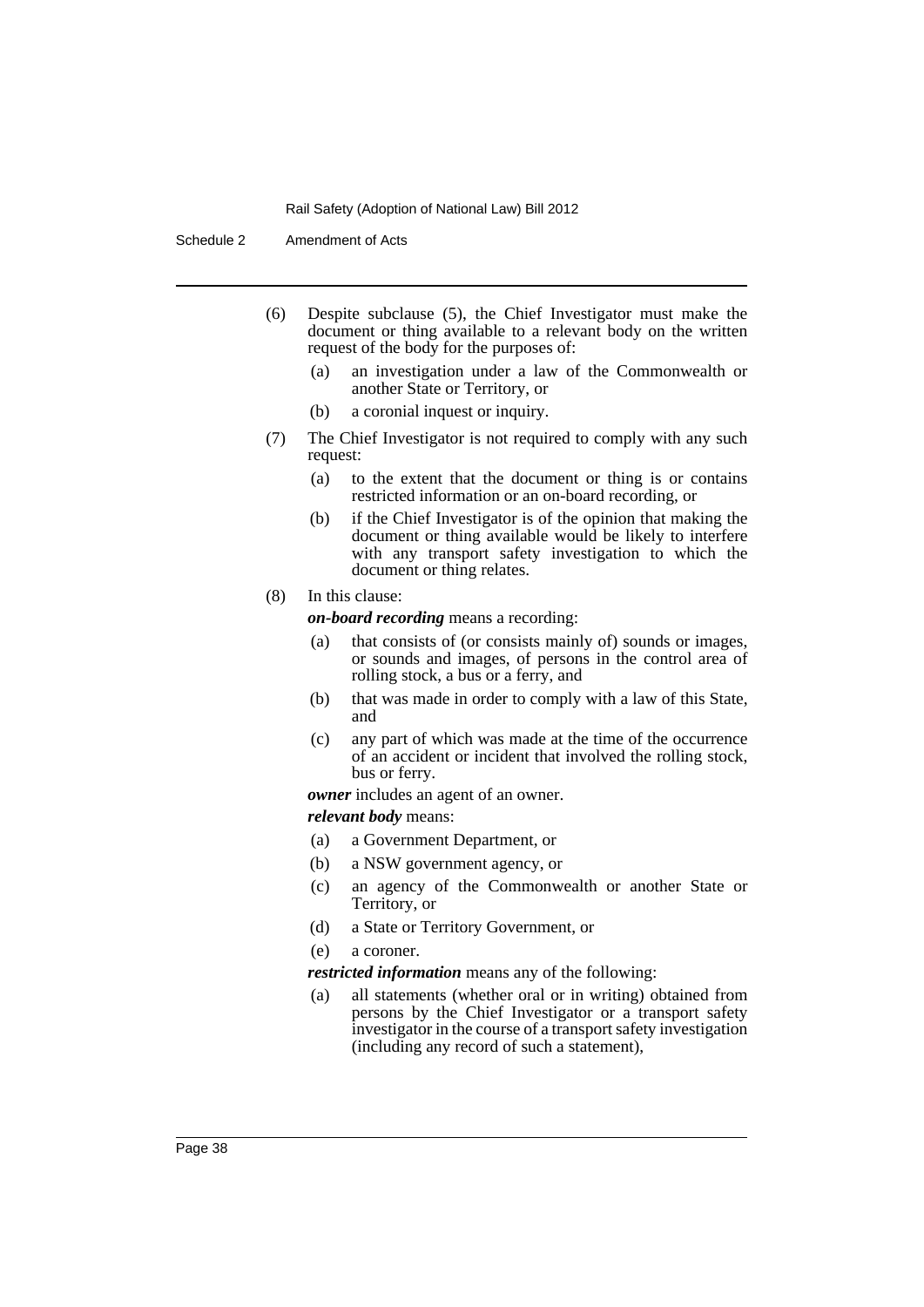Amendment of Acts **Schedule 2** and the 2 and the 2 and 2 and 2 and 2 and 2 and 2 and 2 and 2 and 2 and 2 and 2 and 2 and 2 and 2 and 2 and 2 and 2 and 2 and 2 and 2 and 2 and 2 and 2 and 2 and 2 and 2 and 2 and 2 and 2 and

- (b) all information recorded by the Chief Investigator or a transport safety investigator in the course of a transport safety investigation,
- (c) all communications with a person involved in the operation of rolling stock, a ferry, a bus or other vehicle that is or was the subject of a transport safety investigation,
- (d) medical or private information regarding persons (including deceased persons) involved in a matter that is being investigated,
- (e) information in relation to rolling stock, a ferry, a bus or other vehicle that is or was the subject of a transport safety investigation, recorded for the purposes of monitoring or directing the progress of the vehicle from one place to another or information recorded in relation to the operation of the vehicle,
- (f) records of the analysis of information or material acquired in the course of a transport safety investigation (including opinions expressed by a person in that analysis),
- (g) information that is contained in a document produced on entry to premises under this Schedule,
- (h) information contained in a report made under a voluntary reporting scheme,
- (i) information obtained or generated by the Chief Investigator in the course of considering a report made under a voluntary reporting scheme,
- (j) records of the analysis of information contained in a report made under a voluntary reporting scheme (including opinions expressed by a person in that analysis).

# **2.12 Statute Law (Miscellaneous Provisions) Act (No 2) 2009 No 106**

## **Schedule 1 Minor amendments**

Omit Subschedules 1.9 and 1.15.

# **2.13 Transport Administration Act 1988 No 109**

## **[1] Section 3 Definitions**

Insert in alphabetical order in section 3 (1):

*transport safety inquiry* has the same meaning as it has in the *Passenger Transport Act 1990*.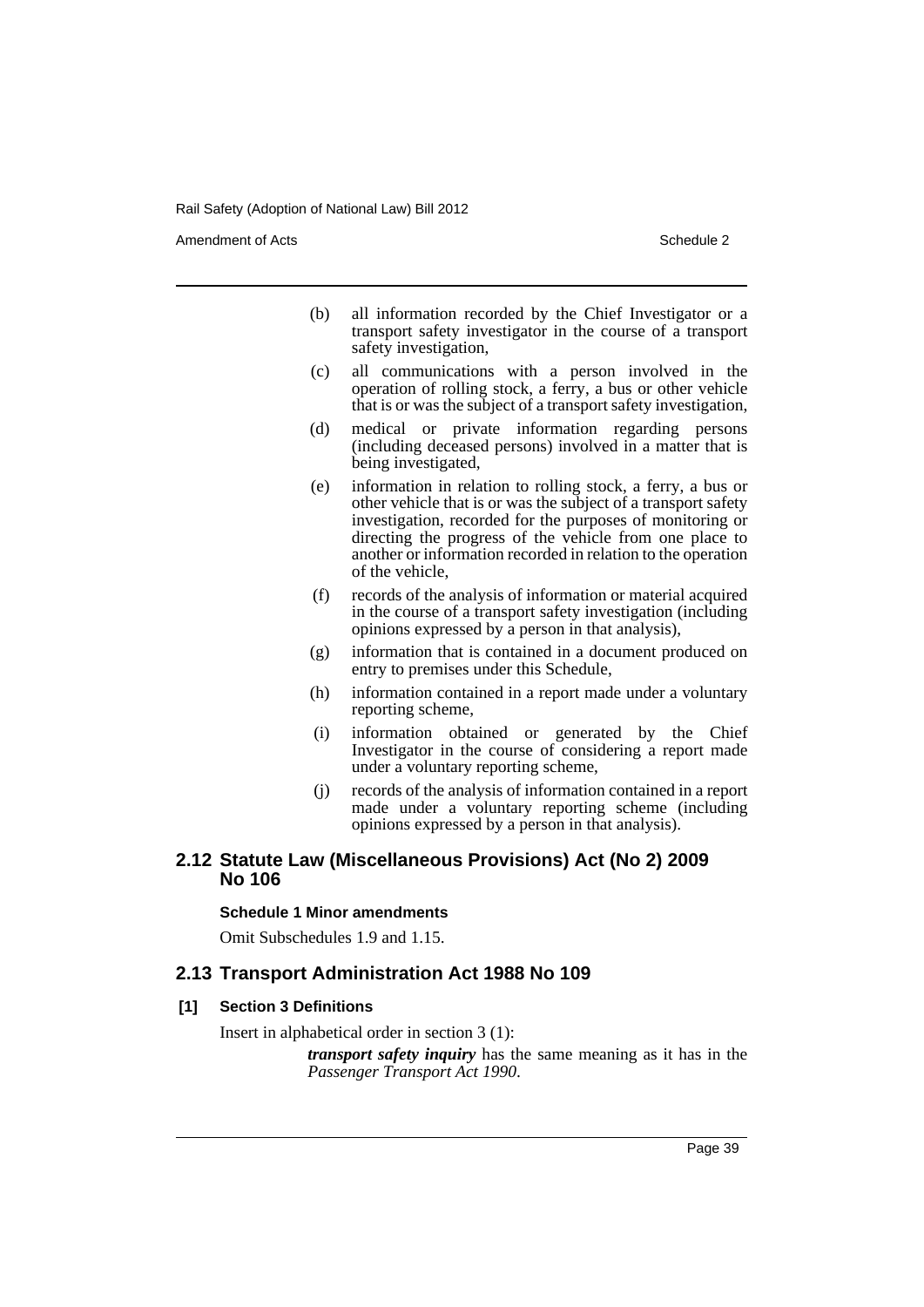Schedule 2 Amendment of Acts

## **[2] Section 3G Directions by TfNSW to public transport agencies**

Insert after section 3G (3):

- (4) TfNSW may not give a direction under this section to a body in relation to the exercise by that body of the body's functions as a relevant safety regulator under section 3H.
- **[3] Section 3H Review by relevant safety regulator of directions relating to transport safety matters**

Omit paragraph (b) of the definition of *relevant safety regulator* in section  $3H(1)$ .

Insert instead:

(b) in the case of a direction relating to bus services—Roads and Maritime Services, or

## **[4] Section 3H (1)**

Omit "section 12 of the *Rail Safety Act 2008*" from paragraph (b) of the definition of *safety management system*.

Insert instead "section 99 of the *Rail Safety National Law (NSW)*".

## **[5] Section 6 Railway passenger services**

Omit "*Rail Safety Act 2008*" from section 6 (4).

Insert instead "*Rail Safety National Law (NSW)*".

# **[6] Section 42A Definitions**

Omit the definitions of *Board*, *bus*, *ferry*, *rail safety inquiry*, *transport authority, transport safety inquiry* and *transport service*.

Insert in alphabetical order:

*Rail Safety National Law* means:

- (a) the *Rail Safety National Law (NSW)*, or
- (b) the Rail Safety National Law set out in the Schedule to the *Rail Safety National Law (South Australia) Act 2012* of South Australia as applied as a law of a participating jurisdiction within the meaning of that Law.

*railway operations* has the same meaning as in the *Rail Safety National Law (NSW)*.

## *transport authority* means:

- (a) RailCorp, or
- (b) TfNSW, or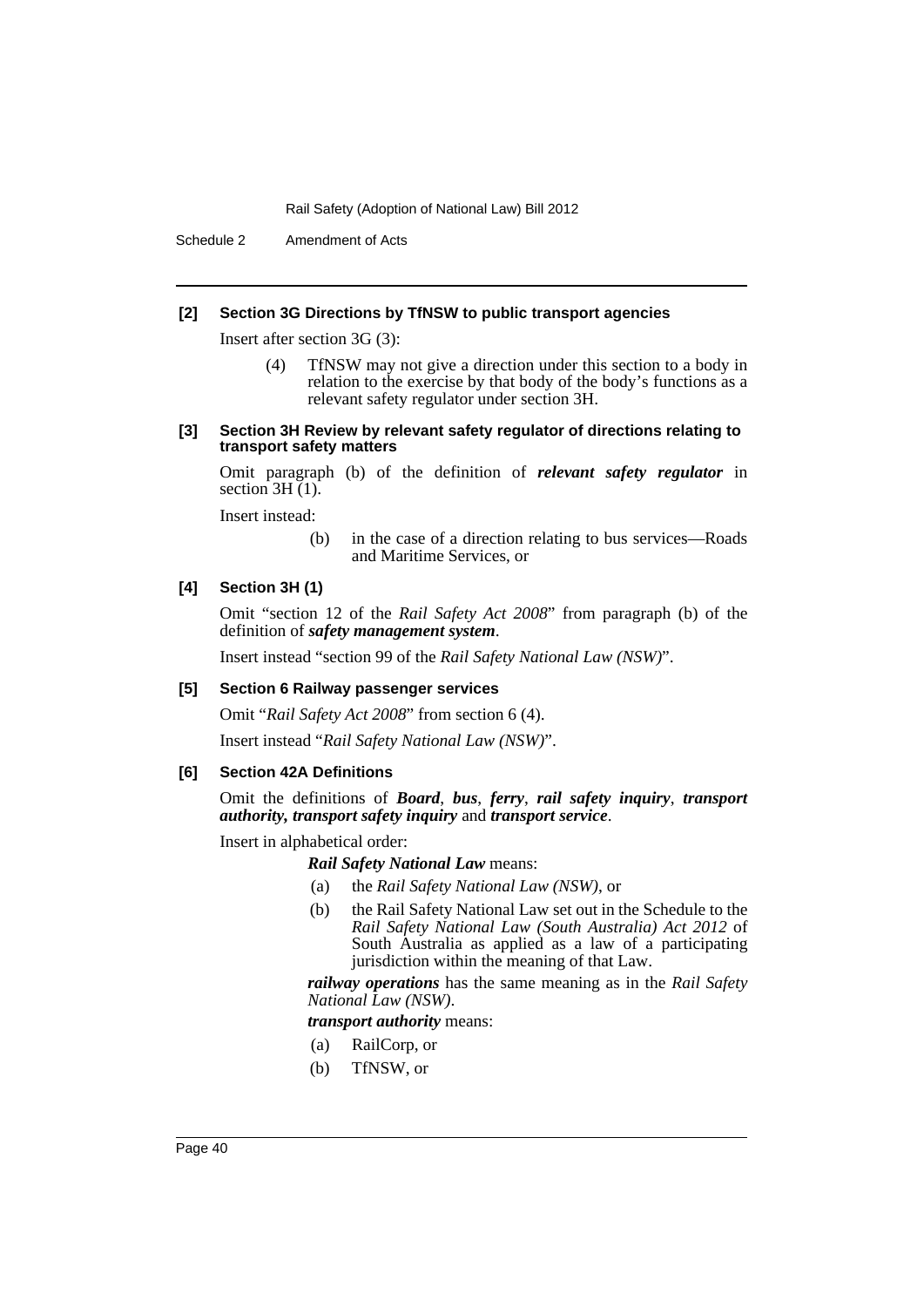Amendment of Acts **Schedule 2** and the 2 and the 2 and 2 and 2 and 2 and 2 and 2 and 2 and 2 and 2 and 2 and 2 and 2 and 2 and 2 and 2 and 2 and 2 and 2 and 2 and 2 and 2 and 2 and 2 and 2 and 2 and 2 and 2 and 2 and 2 and

(c) any other person or body prescribed as a transport authority by the regulations.

#### **[7] Section 42C Objectives of ITSR**

Omit "transport services" wherever occurring. Insert instead "railway operations".

#### **[8] Section 42D General functions of ITSR**

Omit section 42D (2). Insert instead:

- (2) The principal functions of the ITSR are as follows:
	- (a) to review and evaluate any matter related to the safe operation of railway operations,
	- (b) to advise the Minister, or make recommendations to the Minister, or both, about any matter related to the safe operation of railway operations,
	- (c) to exercise any functions conferred on the ITSR for the purposes of the Rail Safety National Law (whether conferred by delegation under that Law or under an agreement entered into by the ITSR for that purpose),
	- (d) to exercise any other functions conferred under an agreement entered into under this section.
- (2A) The ITSR may monitor, and advise the Minister on, the compliance by transport authorities and operators carrying out railway operations with the recommendations of reports of investigations and inquiries into transport accidents or incidents involving railway operations or the safety of railway operations, including reports of the following kinds:
	- (a) reports by the Chief Investigator,
	- (b) transport safety inquiry reports,
	- (c) reports by the Australian Transport Safety Bureau relating to accidents or incidents in New South Wales,
	- (d) an inquest or inquiry under the *Coroners Act 2009*.
- (2B) The ITSR may enter into an agreement with the National Rail Safety Regulator to exercise functions of that body under the Rail Safety National Law, whether those functions are functions of the Regulator under a law of this State or of another State or Territory or of the Commonwealth.

## **[9] Sections 42E–42K**

Omit the sections.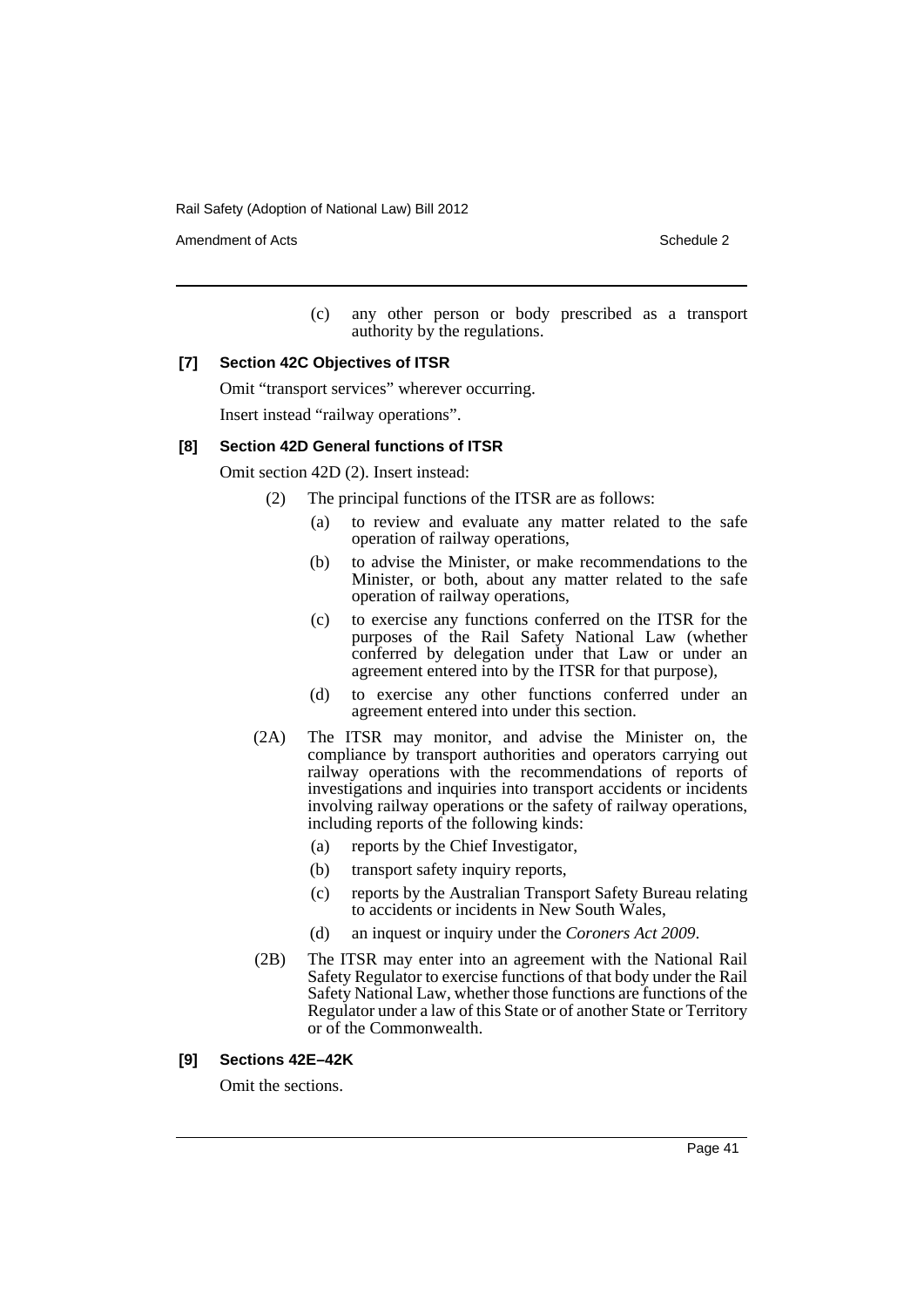Schedule 2 Amendment of Acts

# **[10] Section 42L Disclosure of information by ITSR**

Omit "a transport service" wherever occurring in section 42L (1) and (2). Insert instead "railway operations".

# **[11] Section 42L (2)**

Omit ", including the report of a rail safety inquiry or a transport safety inquiry".

# **[12] Section 42L (4)–(6)**

Omit the subsections. Insert instead:

(4) This section does not permit the disclosure of information in contravention of section 46E of the *Passenger Transport Act 1990*.

# **[13] Section 42M Chief Executive of ITSR**

Omit section 42M (2).

## **[14] Section 42P Limitations on Ministerial control of ITSR**

Omit section 42P (2). Insert instead:

- (2) The ITSR is not subject to the direction and control of the Minister in respect of the following matters:
	- (a) the exercise of a function under the Rail Safety National Law,
	- (b) the exercise of a function under an agreement referred to in section 42D (2B),
	- (c) the exercise of a function as a relevant safety regulator under section 3H,
	- (d) the contents of any report or recommendation of the ITSR.

# **[15] Section 42Q Delegation of functions of ITSR**

Omit section 42Q (3).

**[16] Part 4A, Divisions 6 and 7**

Omit the Divisions.

# **[17] Section 45A General functions of Chief Investigator**

Omit "the *Rail Safety Act 2008* and" from section 45A (2) (a).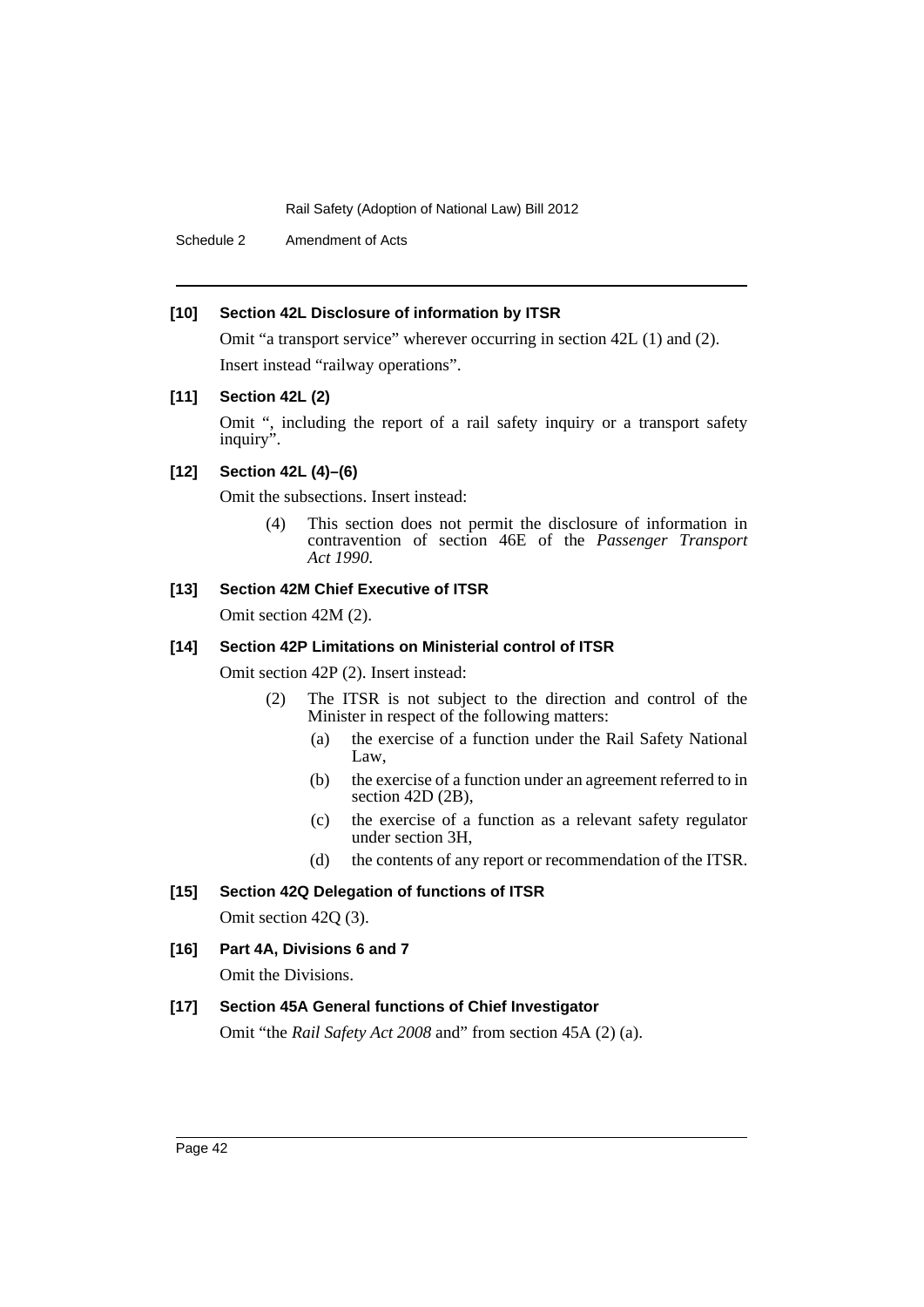Amendment of Acts **Schedule 2** and 2 and 2 and 2 and 2 and 2 and 2 and 2 and 2 and 2 and 2 and 2 and 2 and 2 and 2 and 2 and 2 and 2 and 2 and 2 and 2 and 2 and 2 and 2 and 2 and 2 and 2 and 2 and 2 and 2 and 2 and 2 and 2

# **[18] Section 45A (2) (e)**

Insert at the end of section 45A (2) (d):

, and

(e) at the request of the Minister, to investigate and advise the Minister about any matter related to the safe operation of transport services.

# **[19] Section 45AA**

Insert after section 45A:

## **45AA Limits on functions of Chief Investigator**

- (1) The following are not functions of the Chief Investigator:
	- (a) to apportion blame for transport safety matters,
	- (b) to provide the means to determine the liability of any person in respect of a transport safety matter,
	- (c) to assist in court proceedings between parties (except as provided by or under this or any other Act, whether expressly or impliedly),
	- (d) to allow any adverse inference to be drawn from the fact that a person was involved in a transport safety matter.
- (2) However, even though blame or liability may be inferred, or an adverse inference may be made, by a person other than the Chief Investigator, this does not prevent the Chief Investigator from carrying out the Chief Investigator's functions.
- (3) To avoid doubt, this section does not prevent the prosecution of any offence under this Act, the *Passenger Transport Act 1990*, the *Rail Safety National Law (NSW)* or any other Act.

## **[20] Section 45C Disclosure of information by Chief Investigator**

Omit section 45C (4).

**[21] Section 45C (5)**

Omit "section 64 of the *Rail Safety Act 2008* or".

## **[22] Section 45C (6)**

Omit "Sections 77 and 78 of the *Rail Safety Act 2008* do". Insert instead "Section 131 of the *Rail Safety National Law (NSW)* does".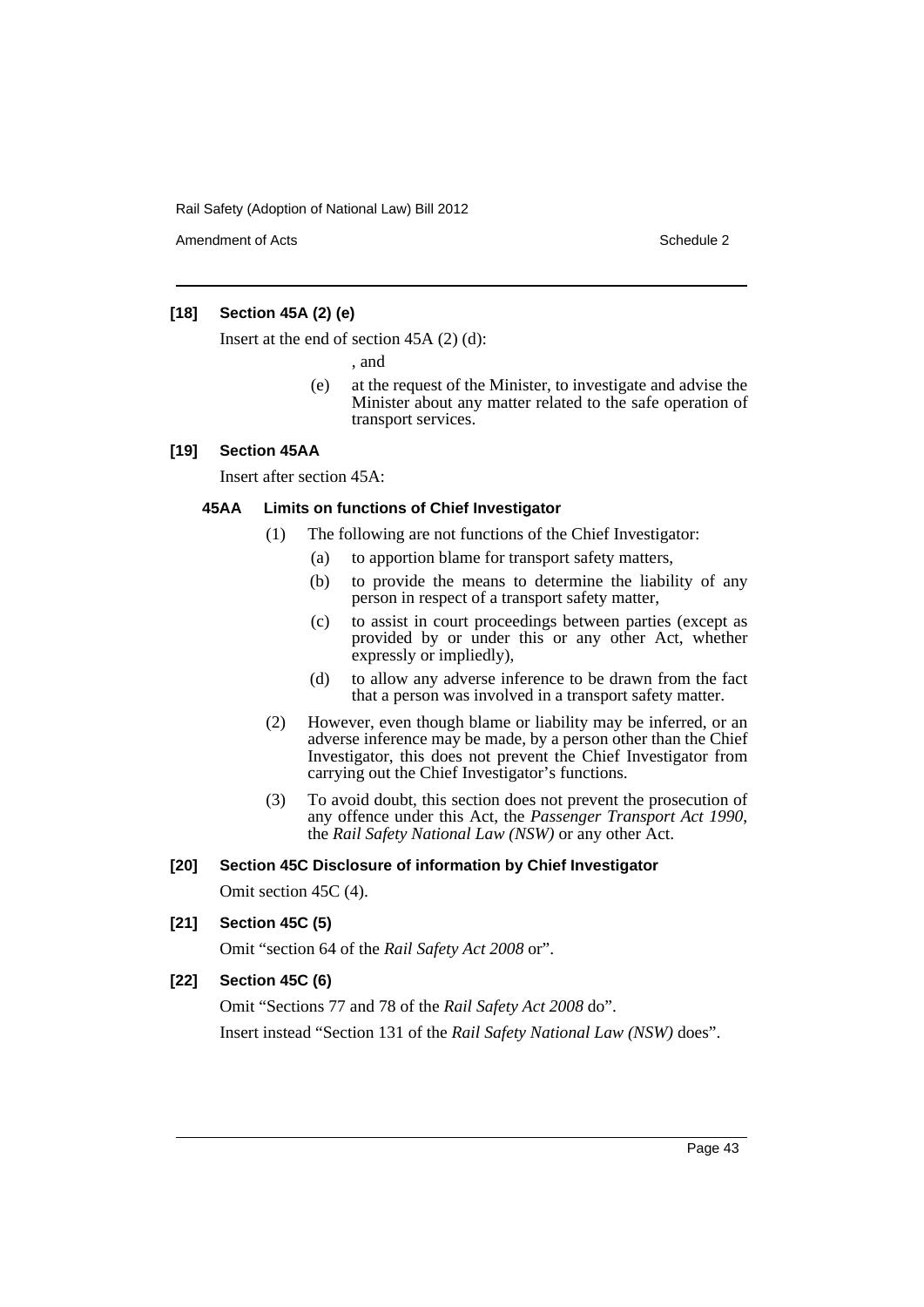Schedule 2 Amendment of Acts

## **[23] Section 45DB**

Insert after section 45DA:

#### **45DB Arrangements with Australian Transport Safety Bureau**

- (1) The Chief Investigator may enter into arrangements with the Australian Transport Safety Bureau to perform services in connection with the Bureau's functions or the exercise of the Bureau's functions or to make available any staff of the Chief Investigator to perform such services.
- (2) The Chief Investigator may exercise any functions conferred on the Chief Investigator under an arrangement entered into under this section, whether those functions are to be exercised in this State or another State or Territory.

**Note.** Section 16A of the *Transport Safety Investigation Act 2003* of the Commonwealth authorises the Australian Transport Safety Bureau to enter into arrangements of a kind referred to in section 45DB with the appropriate authority or officer of the government of a State or Territory.

#### **[24] Sections 52B–52E**

Insert after section 52A:

#### **52B Functions relating to bus services safety**

- (1) RMS is to monitor the following matters relating to the safe operation of bus services:
	- (a) the performance of transport authorities in connection with the exercise of their functions relating to the safe operation of bus services,
	- (b) the performance of owners or operators of bus services in connection with the safe operation of those services,
	- (c) the compliance by transport authorities with any safety management systems required to be implemented by them under any other Act or law or conditions of accreditation.
- (2) RMS is to disseminate information to the public relating to the safety of bus services as RMS considers appropriate.
- (3) In this section and section 52C: *transport authority* means:
	- (a) the State Transit Authority, or
	- (b) any other person or body prescribed by the regulations as a transport authority for the purposes of this definition.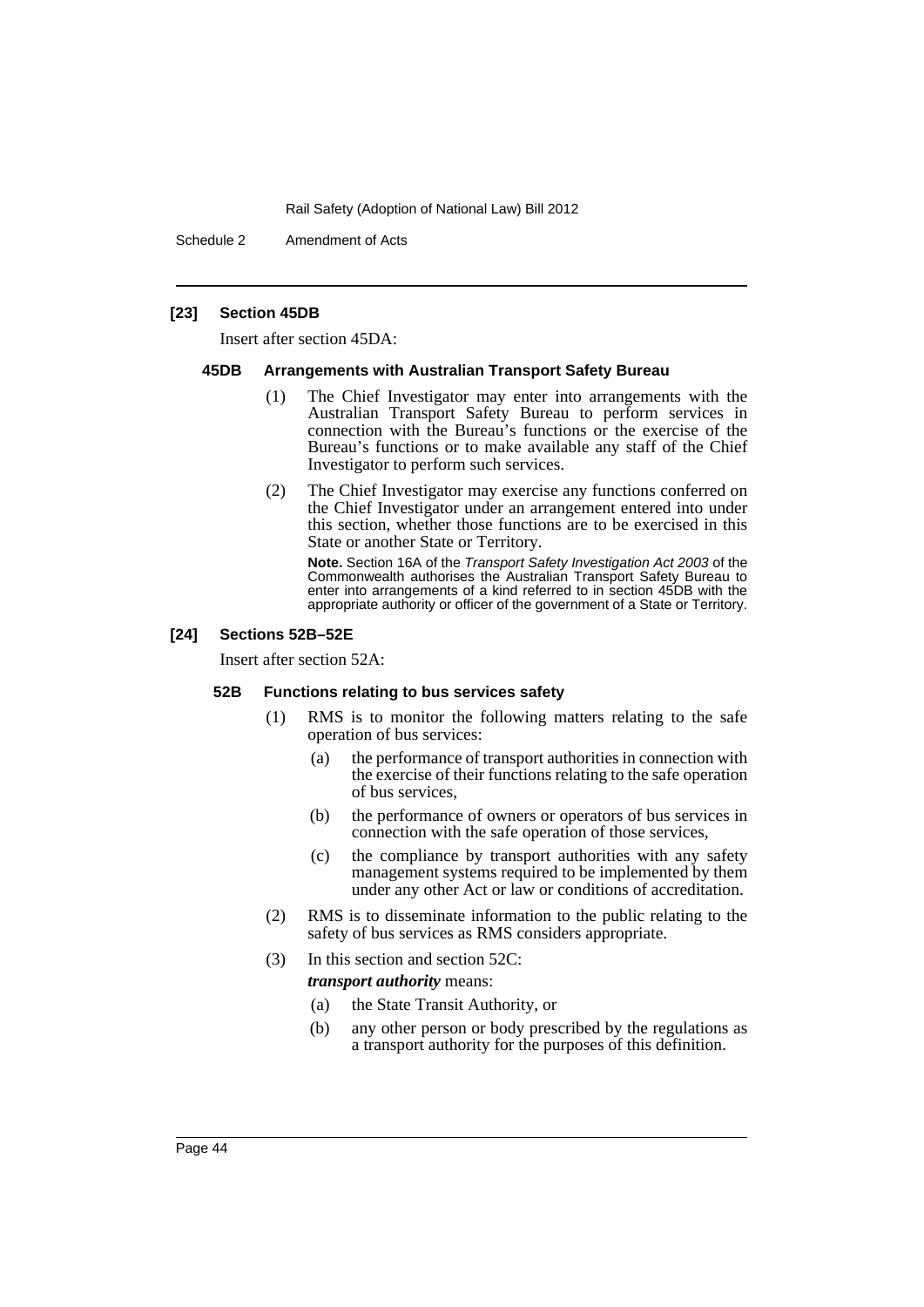Amendment of Acts **Schedule 2** and the 2 and the 2 and 2 and 2 and 2 and 2 and 2 and 2 and 2 and 2 and 2 and 2 and 2 and 2 and 2 and 2 and 2 and 2 and 2 and 2 and 2 and 2 and 2 and 2 and 2 and 2 and 2 and 2 and 2 and 2 and

## **52C Auditing of transport authorities and owners and operators of bus services**

- (1) RMS may, for the purposes of exercising its functions relating to the safety of bus services, conduct audits of the compliance of transport authorities and owners or operators of bus services with requirements applicable to them under this or any other Act.
- (2) Audits may be conducted on a periodic or other basis.

## **52D Disclosure of information by RMS**

- (1) RMS may, if RMS thinks it necessary for the safe operation of a bus service, disclose information acquired by RMS in the performance of RMS's functions under this or any other Act to any other person.
- (2) RMS may, if RMS thinks it desirable for the promotion of the safe operation of a bus service, publish any information, including the report of a transport safety inquiry.
- (3) A publication under subsection (2) must not identify a person by name.
- (4) This section does not permit the disclosure of information in contravention of section 46E of the *Passenger Transport Act 1990*.

## **52E Monitoring compliance with report recommendations**

- (1) RMS may monitor, and advise the Minister on, the compliance by transport authorities and operators providing bus services or ferry services with the recommendations of reports of investigations and inquiries into transport accidents or incidents involving the safety of bus services or ferry services, including reports of the following kinds:
	- (a) reports by the Chief Investigator,
	- (b) transport safety inquiry reports,
	- (c) reports by the Australian Transport Safety Bureau relating to accidents or incidents in New South Wales,
	- (d) an inquest or inquiry under the *Coroners Act 2009*.

# (2) In this section:

*transport authority* means:

(a) the State Transit Authority, or

(b) Sydney Ferries, or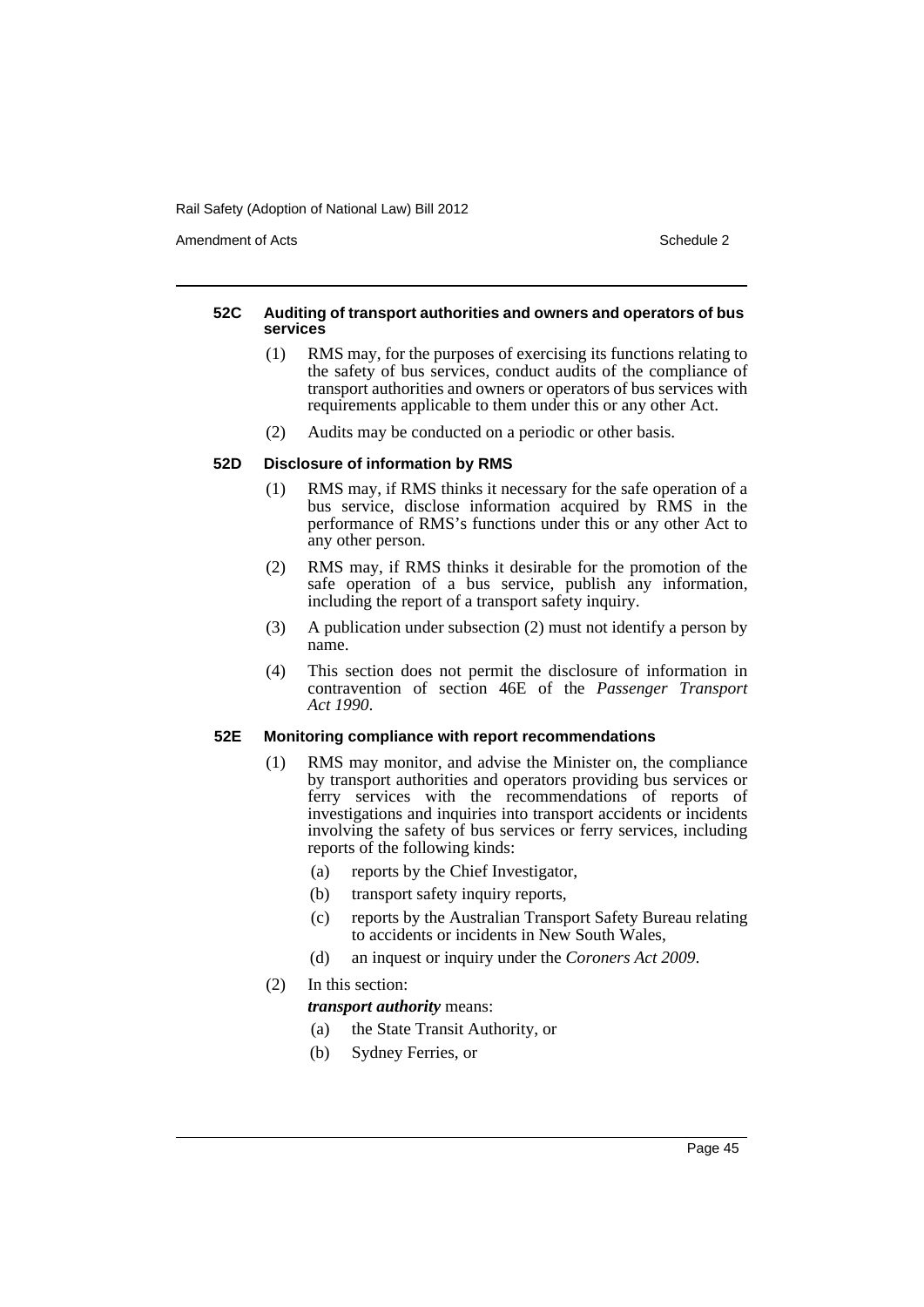Schedule 2 Amendment of Acts

(c) any other person or body prescribed by the regulations as a transport authority for the purposes of this section.

## **[25] Section 88N Obligations and rights under the Rail Safety National Law (NSW)**

Omit "*Rail Safety Act 2008*" and "that Act" wherever occurring.

Insert instead "*Rail Safety National Law (NSW)*" and "that Law", respectively.

## **[26] Section 88X Obligations and rights under the Rail Safety National Law (NSW) relating to members of staff**

Omit "*Rail Safety Act 2008*" and "that Act" wherever occurring.

Insert instead "*Rail Safety National Law (NSW)*" and "that Law", respectively.

## **[27] Section 103 Inquiries into bus or ferry accidents**

Omit "or Independent Transport Safety Regulator" wherever occurring.

## **[28] Section 112 Personal liability of certain persons**

Omit paragraph (a) of the definition of *transport authority* in section 112 (2). Insert instead:

> (a) a Board of Inquiry established under the *Passenger Transport Act 1990*, and

## **[29] Schedule 1 Functions of Transport for NSW**

Insert after clause 4:

#### **4A Passenger transport services safety**

- (1) TfNSW may:
	- (a) provide strategic co-ordination of safety regulatory frameworks in relation to transport authorities and owners or operators of transport services, and
	- (b) review and evaluate any matter related to the safe operation of transport services and the functions of transport authorities in relation to the safe operation of transport services, and
	- (c) advise the Minister, or make recommendations to the Minister, or both, about any matter related to the safe operation of transport services, including safety regulation by transport authorities in relation to transport services, and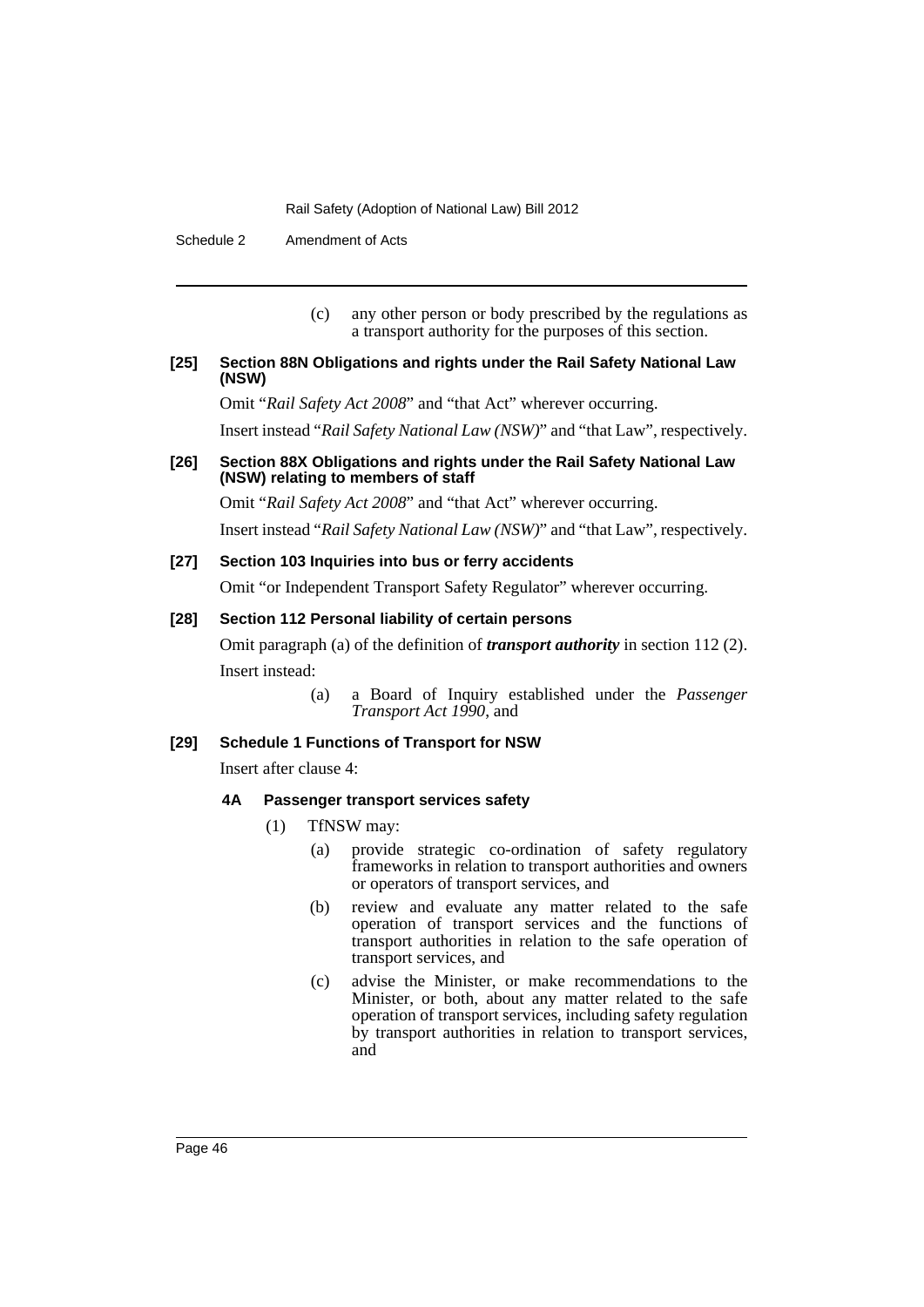Amendment of Acts **Schedule 2** and the 2 and the 2 and 2 and 2 and 2 and 2 and 2 and 2 and 2 and 2 and 2 and 2 and 2 and 2 and 2 and 2 and 2 and 2 and 2 and 2 and 2 and 2 and 2 and 2 and 2 and 2 and 2 and 2 and 2 and 2 and

- (d) without limiting paragraph (c), advise the Minister with respect to the performance of transport authorities in connection with the exercise of their functions relating to the safe operation of transport services.
- (2) TfNSW may advise the Minister on the implementation of recommendations of reports of investigations and inquiries into transport accidents or incidents or the safety of transport services, including reports of the following kinds:
	- (a) reports by the Chief Investigator,
	- (b) transport safety inquiry reports,
	- (c) reports by the Australian Transport Safety Bureau relating to accidents or incidents in New South Wales,
	- (d) an inquest or inquiry under the *Coroners Act 2009*.
- (3) TfNSW must report to the Minister each year on the performance of transport authorities and owners and operators of transport services in connection with the exercise of their functions relating to the safe operation of those services.
- (4) In this clause:
	- *transport authority* means:
	- (a) RailCorp, or
	- (b) the State Transit Authority, or
	- (c) Sydney Ferries, or
	- (d) RMS, or
	- (e) the ITSR, or
	- (f) any other person or body prescribed by the regulations for the purposes of this definition.

## **[30] Schedule 2A Constitution and procedure of Independent Transport Safety Advisory Board**

Omit the Schedule.

## **[31] Schedule 6A Powers relating to rail infrastructure facilities and land**

Omit "*Rail Safety Act 2008*" from clause 11 (2) (c). Insert instead "*Rail Safety National Law (NSW)*".

#### **[32] Schedule 6AA Access undertakings**

Omit "*Rail Safety Act 2008*" from clause 8 wherever occurring. Insert instead "*Rail Safety National Law (NSW)*".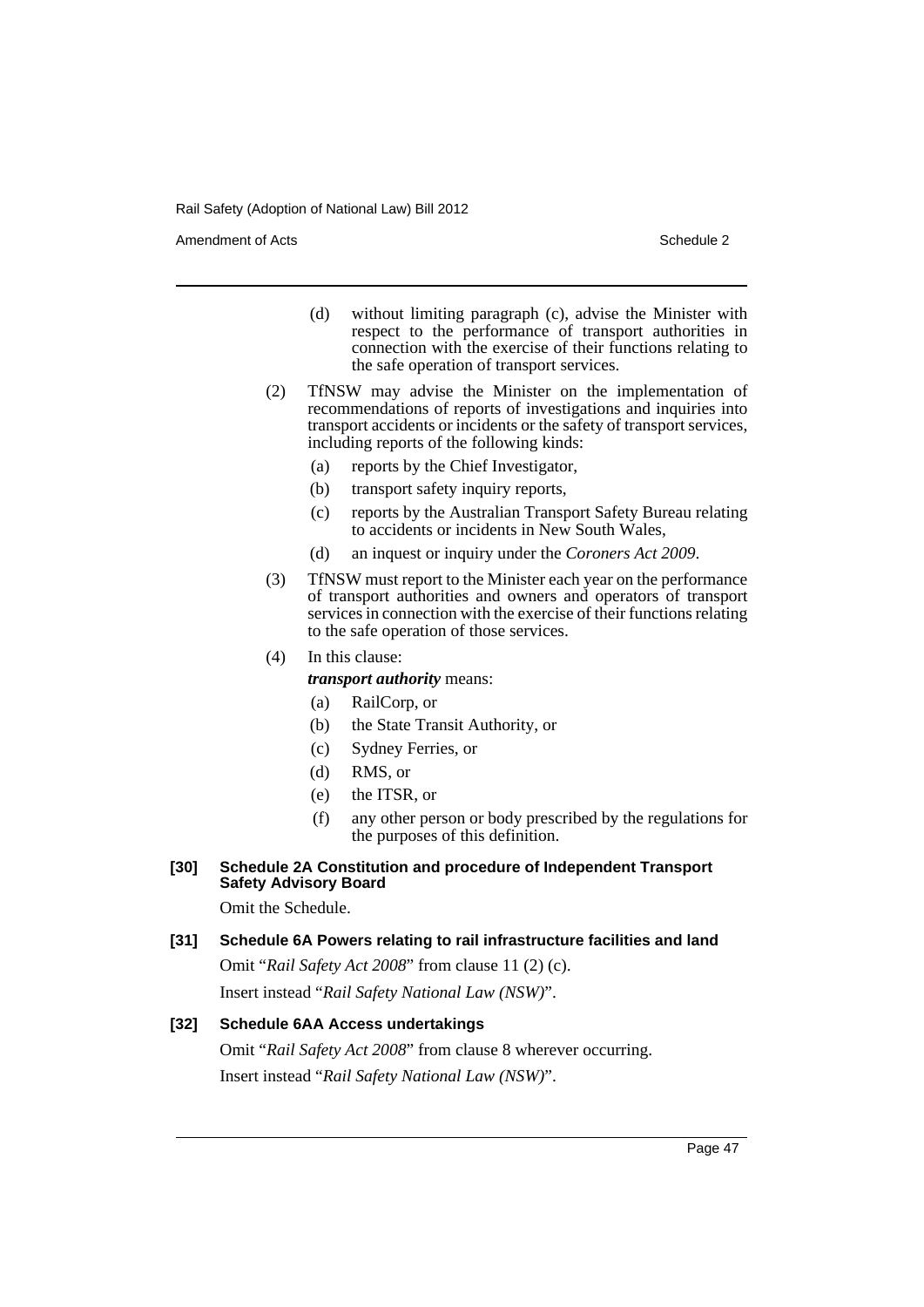Schedule 2 Amendment of Acts

# **[33] Schedule 7 Savings, transitional and other provisions**

Insert at the end of clause 2 (1):

any other Act that amends this Act

# **[34] Schedule 7**

Insert at the end of the Schedule with appropriate Part and clause numbering:

# **Part Provisions consequent on enactment of Rail Safety (Adoption of National Law) Act 2012**

# **Definition**

In this Part:

*the amending Act* means the *Rail Safety (Adoption of National Law) Act 2012*.

# **Independent Transport Safety Advisory Board**

- (1) The Independent Transport Safety Advisory Board is abolished.
- (2) A person who, immediately before the commencement of this clause, held office as a member of the Board:
	- (a) ceases to hold that office, and
	- (b) is not entitled to any remuneration or compensation because of the loss of that office.

## **Saving of current acts and other matters**

Any act, matter or thing done or omitted by the ITSR, and having any force or effect immediately before the commencement of an amendment of this Act by the amending Act that confers that function to do the act, matter or thing on TfNSW or RMS, is taken to have been done or omitted by TfNSW or RMS, as the case requires, and this Act applies accordingly.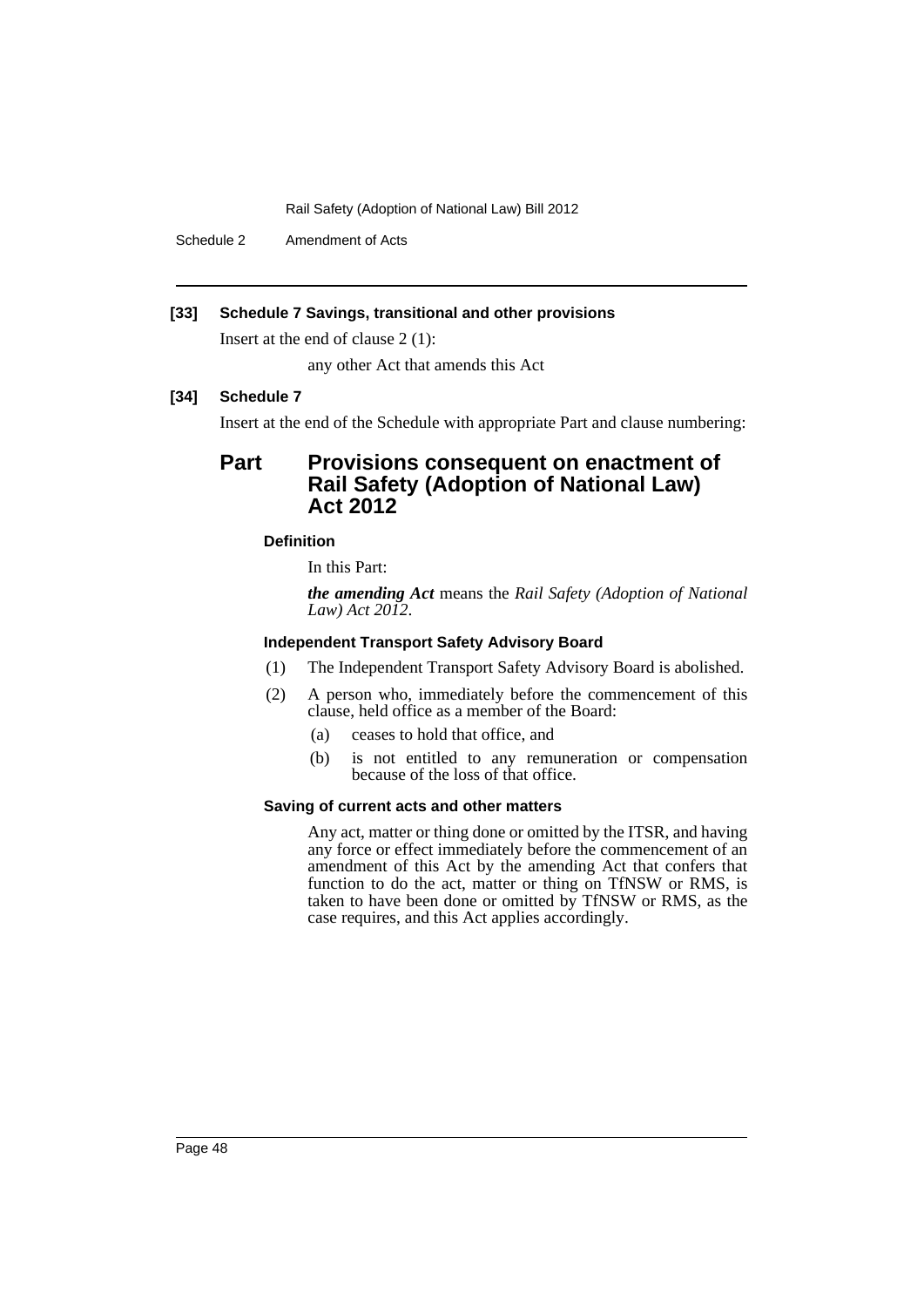Rail Safety National Law Note 2008 and 2009 and 2009 and 2009 and 2009 and 2009 and 2009 and 2009 and 2009 and 2009 and 2009 and 2009 and 2009 and 2009 and 2009 and 2009 and 2009 and 2009 and 2009 and 2009 and 2009 and 200

# **Note** Rail Safety National Law

# **Part 1 Preliminary**

## **1 Short title**

This Law may be cited as the *Rail Safety National Law*.

## **2 Commencement**

This Law commences in a participating jurisdiction as provided by the application Act of the jurisdiction.

# **3 Purpose, objects and guiding principles of Law**

- (1) The main purpose of this Law is to provide for safe railway operations in Australia.
- (2) The objects of this Law are—
	- (a) to establish the Office of the National Rail Safety Regulator (the *ONRSR*); and
	- (b) to make provision for the appointment, functions and powers of the National Rail Safety Regulator (the *Regulator*); and
	- (c) to make provision for a national system of rail safety, including by providing a scheme for national accreditation of rail transport operators in respect of railway operations; and
	- (d) to provide for the effective management of safety risks associated with railway operations; and
	- (e) to provide for the safe carrying out of railway operations; and
	- (f) to provide for continuous improvement of the safe carrying out of railway operations; and
	- (g) to make special provision for the control of particular risks arising from railway operations; and
	- (h) to promote public confidence in the safety of transport of persons or freight by rail; and
	- (i) to promote the provision of advice, information, education and training for safe railway operations; and
	- (j) to promote the effective involvement of relevant stakeholders, through consultation and cooperation, in the provision of safe railway operations.
- (3) The guiding principles under this Law are—
	- (a) to assist rail transport operators to achieve productivity by the provision of a national scheme for rail safety; and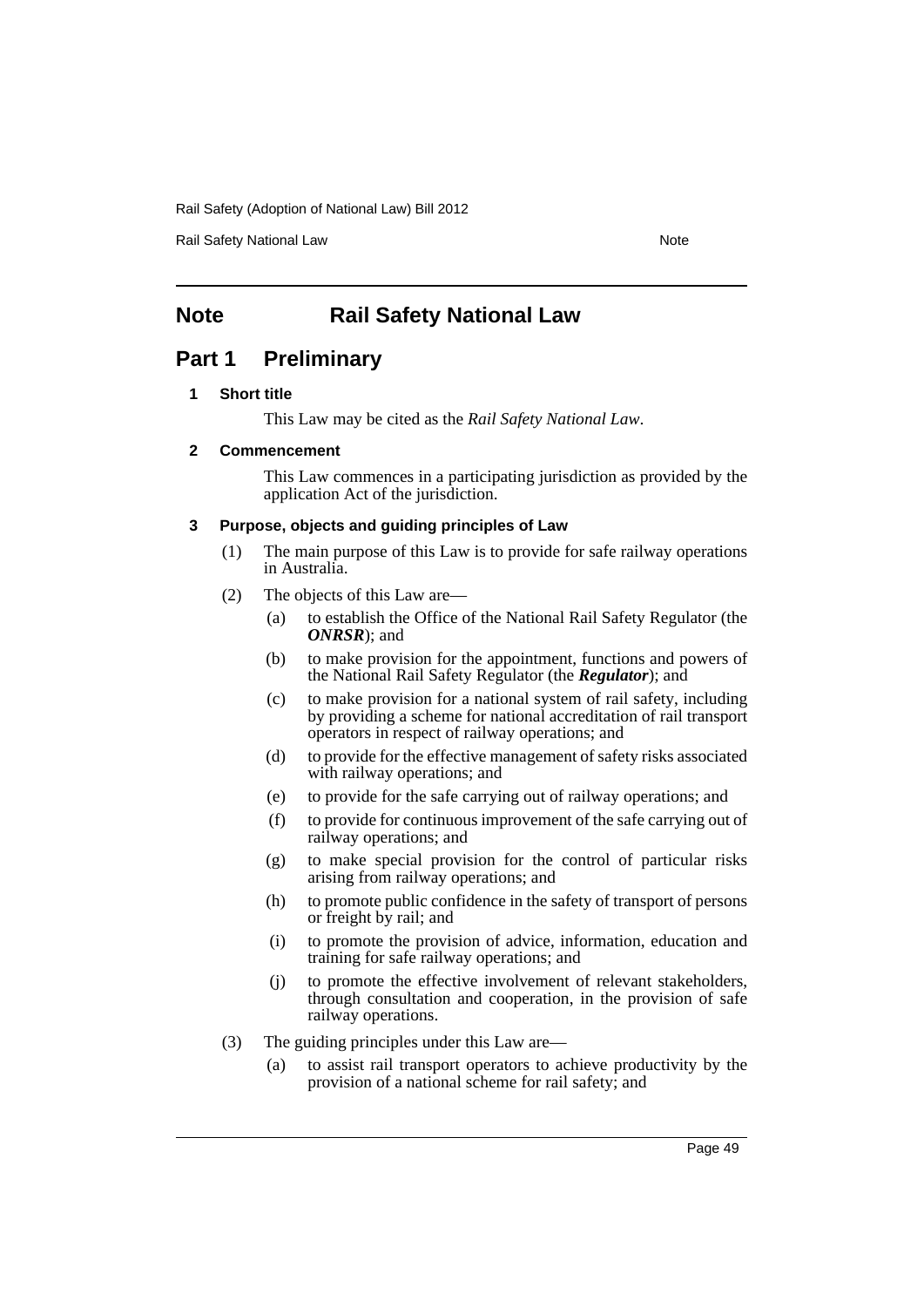Note Rail Safety National Law

- (b) to operate the national scheme in a timely, transparent, accountable, efficient, effective, consistent and fair way; and
- (c) that fees required to be paid for the provision of the national scheme are to be reasonable having regard to the efficient and effective operation of the scheme.
- (4) The Parliament does not intend by this section to create in any person any legal right or give rise to any civil cause of action.

#### **4 Interpretation**

(1) In this Law, unless the contrary intention appears—

*accredited person* means a rail transport operator who is accredited under this Law, but does not include a person whose accreditation under this Law—

- (a) has been surrendered or revoked or has otherwise ceased to have effect under this Law; or
- (b) is suspended under this Law;

*Acting Regulator* means an Acting National Rail Safety Regulator appointed under Part 2 Division 2;

*amusement structure* means a structure or device operated for hire or reward, or provided on hire or lease—

- (a) that is used or designed to be used for amusement or entertainment and on which persons may be moved, carried, raised, lowered or supported by any part of the structure or device; and
- (b) that is an arrangement of structural or mechanical elements (or both) that has as its prime function the provision of movement of a passenger or passengers in a controlled manner so that the passenger or passengers are not necessarily required to move themselves to obtain the desired effect;

*application Act* means the Act of a jurisdiction that applies the Rail Safety National Law set out in the Schedule to the *Rail Safety National Law (South Australia) Act 2012* of South Australia as a law of the jurisdiction;

*approved code of practice* means a code of practice approved under section 249;

*AQF* means the Australian Qualifications Framework within the meaning of the *Skilling Australia's Workforce Act 2005* of the Commonwealth;

*AQTF* means the Australian Quality Training Framework within the meaning of the *Skilling Australia's Workforce Act 2005* of the Commonwealth;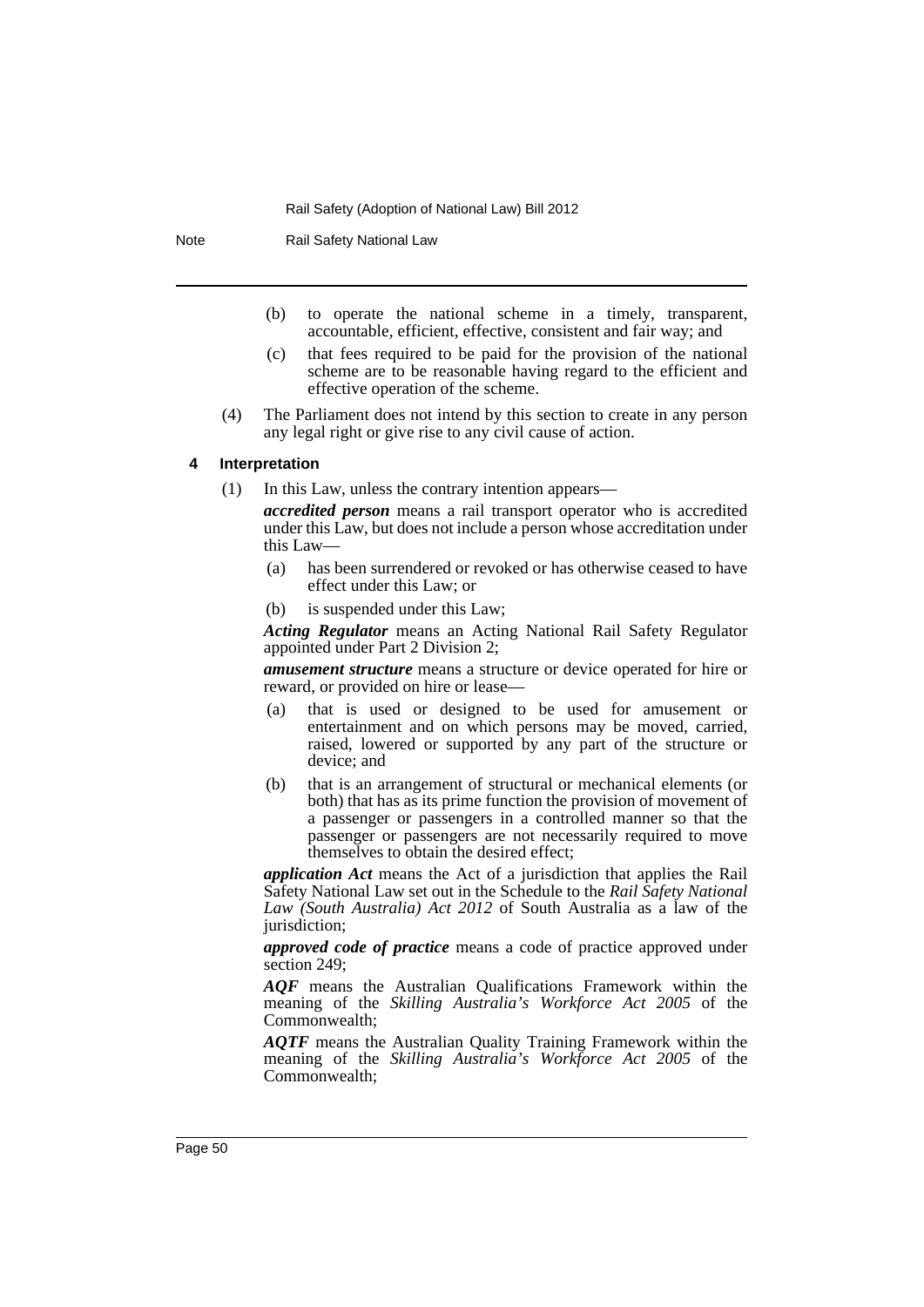Rail Safety National Law Note 2008 and 2009 and 2009 and 2009 and 2009 and 2009 and 2009 and 2009 and 2009 and 2009 and 2009 and 2009 and 2009 and 2009 and 2009 and 2009 and 2009 and 2009 and 2009 and 2009 and 2009 and 200

*associated railway track structures* includes—

- (a) associated works (such as cuttings, sidings, tunnels, bridges, stations, platforms, tram stops, excavations, land fill, track support earthworks and drainage works); and
- (b) over-track structures and under-track structures (including tunnels under tracks);

*Australian Accounting Standards* means Accounting Standards issued by the Australian Accounting Standards Board;

*Australian rail safety law* means this Law or a corresponding previous enactment in a participating jurisdiction corresponding, or substantially corresponding, to this Law;

*authorised person* means—

- (a) a police officer; or
- (b) a person appointed under section 124;

*Category 1 offence*—see section 58;

*Category 2 offence*—see section 59;

*Category 3 offence*—see section 60;

*commercial benefits order* means an order under section 230;

*designated provision* of this Law—see section 204;

*drug* means—

- (a) a substance declared by the national regulations to be a drug for the purposes of this Law; and
- (b) a substance declared under section 6 to be a drug for the purposes of this Law; and
- (c) any other substance (other than alcohol) that, when consumed or used by a person, deprives that person (temporarily or permanently) of any of his or her normal mental or physical faculties;

*employee* means a person employed under a contract of employment or contract of training;

*employer* means a person who employs 1 or more other persons under contracts of employment or contracts of training;

*exercise*, for a function, includes perform;

*footpath* means an area open to the public that is designated for, or 1 of its main uses is, use by pedestrians;

*Fund* means the National Rail Safety Regulator Fund established under Part 2 Division 4;

*improvement notice* means a notice under Part 5 Division 1;

*infringement penalty provision* has the meaning given by section 233;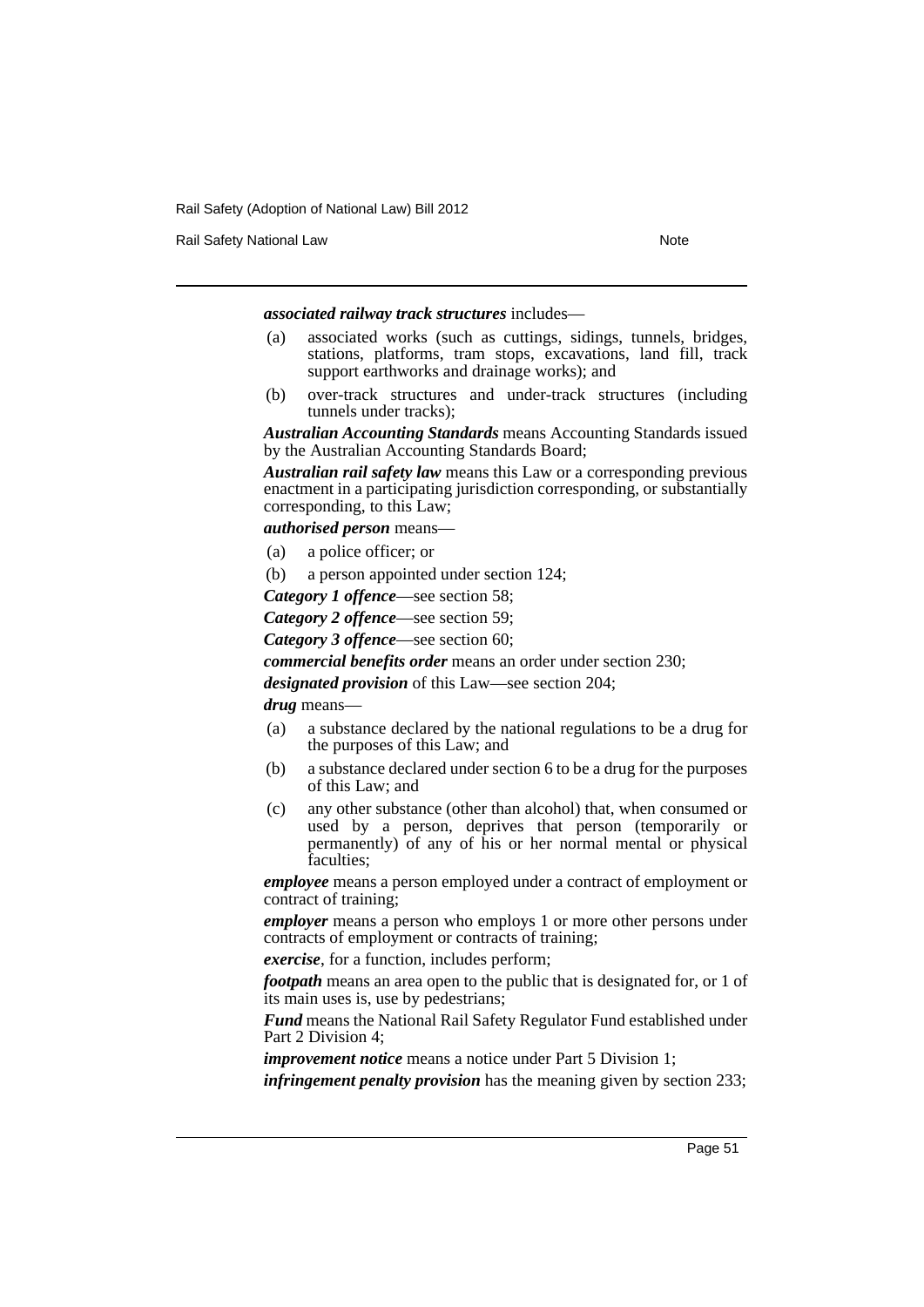Note Rail Safety National Law

*interface agreement* means an agreement made under Part 3 Division 6 Subdivision 2 about managing risks to safety identified and assessed in accordance with that Subdivision;

*jurisdiction* means a State or Territory:

*level crossing* means an area where a road and a railway meet at substantially the same level, whether or not there is a level crossing sign on the road at all or any of the entrances to the area;

*member*, of ONRSR, means the Regulator, an Acting Regulator or a non-executive member appointed under Part 2 Division 2;

*national regulations* means the regulations made under section 264; *non-disturbance notice* means a notice under Part 5 Division 3;

*notifiable occurrence* means an accident or incident associated with railway operations—

- (a) that has, or could have, caused—
	- (i) significant property damage; or
	- (ii) serious injury; or
	- (iii) death; or
- (b) that is, or is of a class that is, prescribed by the national regulations to be a notifiable occurrence or class of notifiable occurrence,

but does not include an accident or incident, or class of accident or incident, that is prescribed by the national regulations not to be a notifiable occurrence;

*occupational health and safety legislation* means legislation relating to occupational health and safety prescribed by the national regulations for the purposes of this definition;

*Office of the National Rail Safety Regulator* or *ONRSR* means the Office of the National Rail Safety Regulator established under Part 2 Division 1;

#### *officer*—

- (a) in relation to a body corporate, has the same meaning as officer has in relation to a corporation under section 9 of the *Corporations Act 2001* of the Commonwealth;
- (b) in relation to any other person, means an individual who makes, or participates in making, decisions that affect the whole, or a substantial part, of the business or undertaking of the person;

#### *participating jurisdiction* means a jurisdiction in which—

- (a) this Law applies as a law of the jurisdiction; or
- (b) a law that substantially corresponds to the provisions of this Law has been enacted; or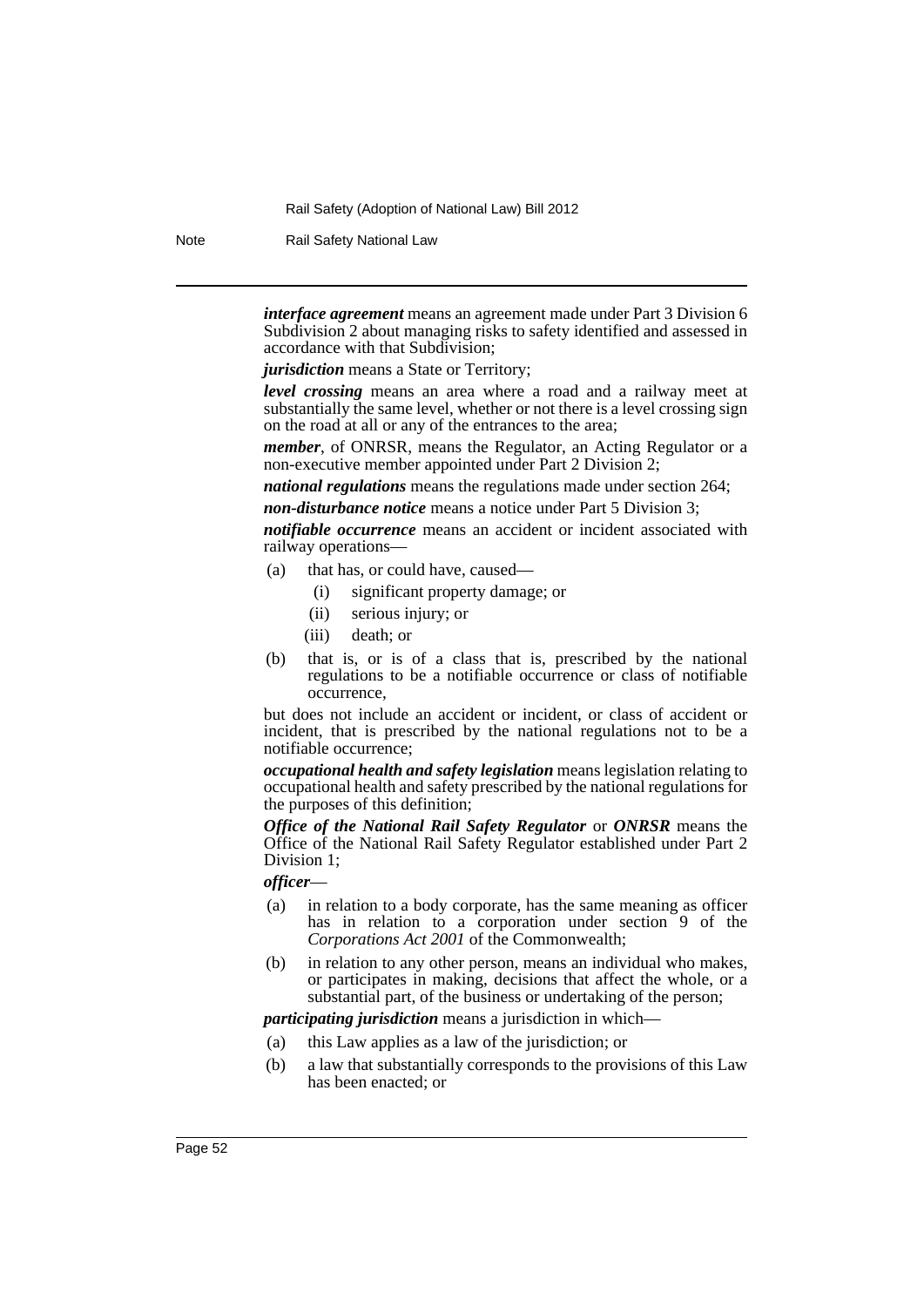Rail Safety National Law Note 2008 and 2009 and 2009 and 2009 and 2009 and 2009 and 2009 and 2009 and 2009 and 2009 and 2009 and 2009 and 2009 and 2009 and 2009 and 2009 and 2009 and 2009 and 2009 and 2009 and 2009 and 200

(c) a law prescribed by the national regulations for the purposes of this definition has been enacted;

*prescribed drug*—see section 128;

*private siding* means a siding that is owned, controlled or managed by a person, other than a person who manages the rail infrastructure with which the siding connects or to which it has access, but does not include—

- (a) a marshalling yard; or
- (b) a crossing loop; or
- (c) a passenger terminal; or
- (d) a freight terminal; or
- (e) a siding under the control and management of an accredited rail infrastructure manager; or
- (f) a siding, or a siding of a class, prescribed by the national regulations not to be a private siding;

*prohibition notice* means a notice under Part 5 Division 2; *public place* means—

- (a) a place that—
	- (i) the public is entitled to use; or
	- (ii) is open to members of the public; or
	- (iii) is used by the public,

whether or not on payment of money; or

(b) a place that the occupier allows members of the public to enter, whether or not on payment of money;

*public road* means any road other than a private road;

*public sector auditor* means—

- (a) the Auditor-General (however described) of a participating jurisdiction; or
- (b) an auditor employed, appointed or otherwise engaged, by an Auditor-General of a participating jurisdiction;

*rail infrastructure* means the facilities that are necessary to enable a railway to operate and includes—

- (a) railway tracks and associated railway track structures; and
- (b) service roads, signalling systems, communications systems, rolling stock control systems, train control systems and data management systems; and
- (c) notices and signs; and
- (d) electrical power supply and electric traction systems; and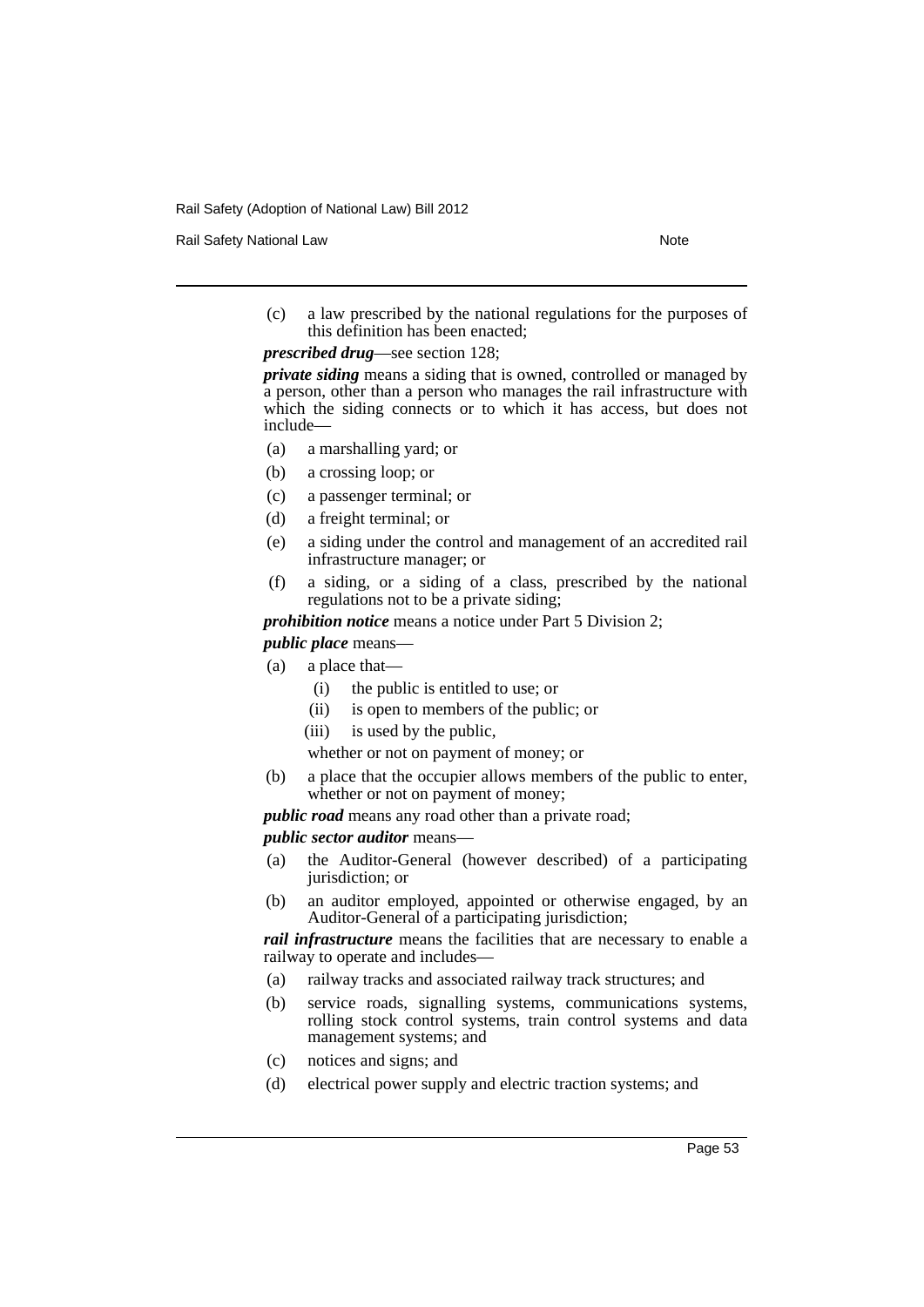Note Rail Safety National Law

- (e) associated buildings, workshops, depots and yards; and
- (f) plant, machinery and equipment,

but does not include—

- (g) rolling stock; or
- (h) any facility, or facility of a class, that is prescribed by the national regulations not to be rail infrastructure;

*rail infrastructure manager*, in relation to rail infrastructure of a railway, means the person who has effective control and management of the rail infrastructure, whether or not the person—

- (a) owns the rail infrastructure; or
- (b) has a statutory or contractual right to use the rail infrastructure or to control, or provide, access to it;

*rail or road crossing* includes a railway crossing, a bridge carrying a road over a railway and a bridge carrying a railway over a road;

*rail safety officer* means a person holding an appointment as a rail safety officer under Part 4 Division 2;

*rail safety undertaking*—see Part 10 Division 6;

*rail safety work*—see section 8;

*rail safety worker* means an individual who has carried out, is carrying out, or is about to carry out, rail safety work;

#### *rail transport operator* means—

- (a) a rail infrastructure manager; or
- (b) a rolling stock operator; or
- (c) a person who is both a rail infrastructure manager and a rolling stock operator;

*rail workplace* means a place where rail safety work is carried out, and includes any place where a rail safety worker goes, or is likely to be, while doing rail safety work;

*railway* means a guided system, or proposed guided system, designed for the movement of rolling stock having the capability of transporting passengers or freight (or both) on a railway track with a gauge of 600 millimetres or more, together with its rail infrastructure and rolling stock, and includes the following:

- (a) a heavy railway;
- (b) a light railway;
- (c) a monorail;
- (d) an inclined railway;
- (e) a tramway;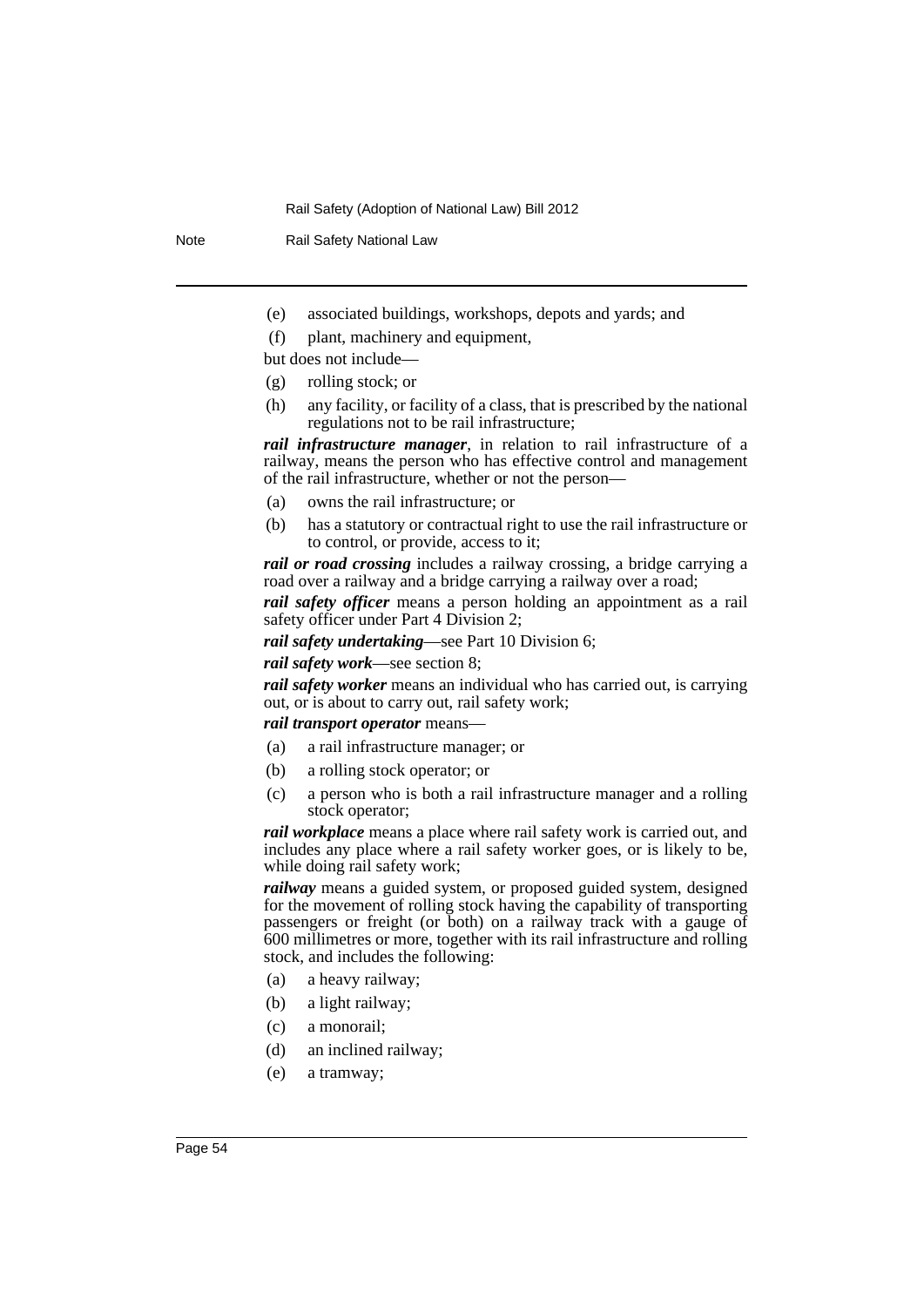Rail Safety National Law Note 2008 and 2009 and 2009 and 2009 and 2009 and 2009 and 2009 and 2009 and 2009 and 2009 and 2009 and 2009 and 2009 and 2009 and 2009 and 2009 and 2009 and 2009 and 2009 and 2009 and 2009 and 200

- (f) a railway within a marshalling yard or a passenger or freight terminal;
- (g) a private siding;
- (h) a guided system, or guided system of a class, prescribed by the national regulations to be a railway;

**Note.** See section 7 for railways to which this Law does not apply.

*railway crossing* means—

- (a) a level crossing; or
- (b) any area where a footpath or shared path crosses a railway at substantially the same level;

*railway operations* means any of the following:

- (a) the construction of a railway, railway tracks and associated railway track structures;
- (b) the construction of rolling stock;
- (c) the management, commissioning, maintenance, repair, modification, installation, operation or decommissioning of rail infrastructure;
- (d) the commissioning, use, modification, maintenance, repair or decommissioning of rolling stock;
- (e) the operation or movement, or causing the operation or movement by any means, of rolling stock on a railway (including for the purposes of construction or restoration of rail infrastructure);
- (f) the movement, or causing the movement, of rolling stock for the purposes of operating a railway service;
- (g) the scheduling, control and monitoring of rolling stock being operated or moved on rail infrastructure;

*railway premises* means—

- (a) land (including any premises on land) on or in which is situated rail infrastructure; or
- (b) land (including any premises on land) on or in which is situated any over-track or under-track structure or part of an over-track or under-track structure; or
- (c) freight centres or depots used in connection with the carrying out of railway operations; or
- (d) workshops or maintenance depots used in connection with the carrying out of railway operations; or
- (e) premises (including an office, building or housing) used in connection with the carrying out of railway operations; or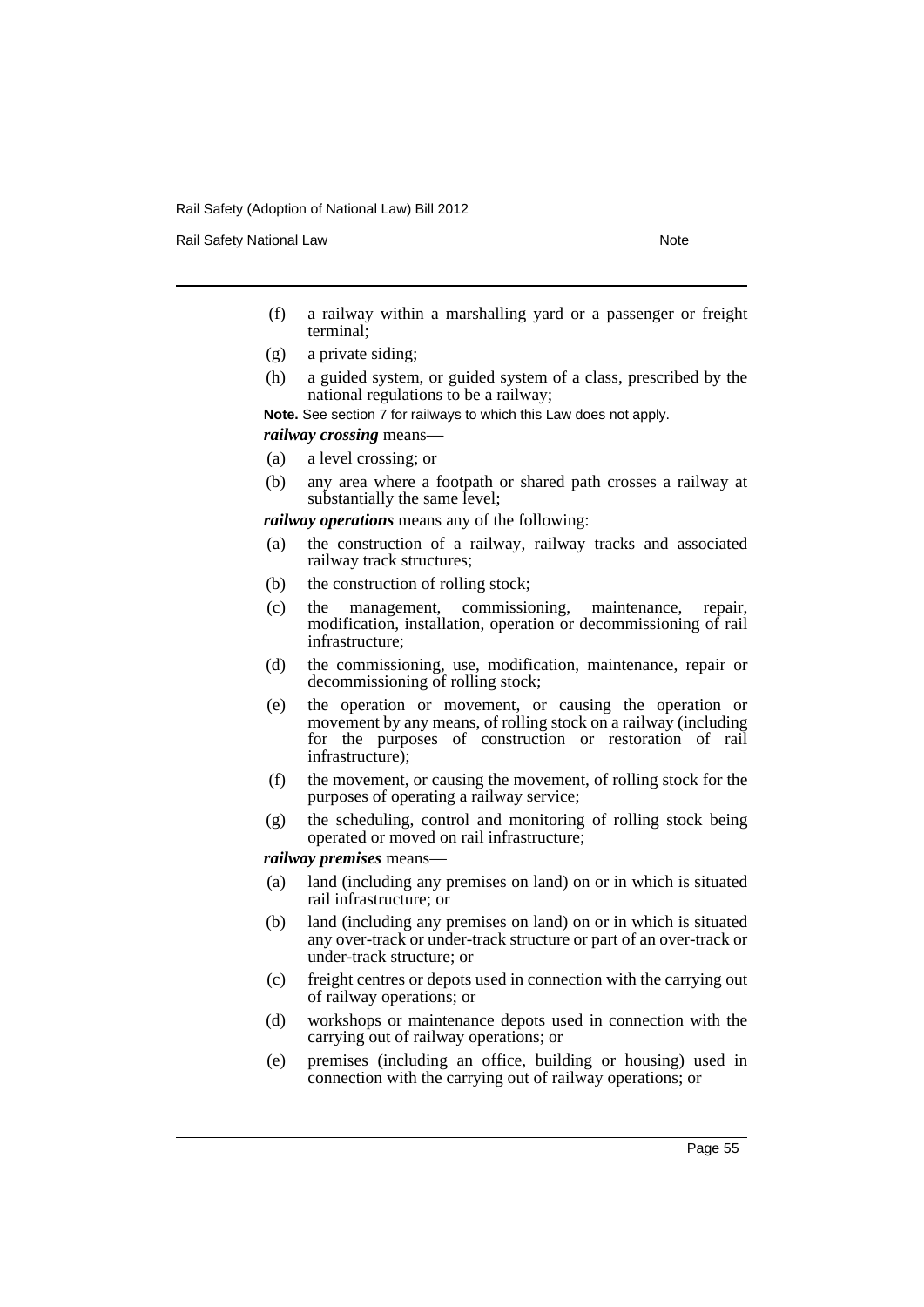Note Rail Safety National Law

- (f) rolling stock or other vehicles associated with railway operations; or
- (g) any other rail workplace;

*reasonably practicable*—see section 47;

*Register* means the National Rail Safety Register established under section 42;

*registered person* means a rail infrastructure manager who is registered under this Law, but does not include a person whose registration under this Law—

- (a) has been surrendered or revoked or has otherwise ceased to have effect under this Law; or
- (b) is suspended under this Law;

*Regulator* means the National Rail Safety Regulator or an Acting National Rail Safety Regulator appointed under Part 2 Division 2;

*responsible Minister*, for a participating jurisdiction, means the Minister of that jurisdiction nominated by that jurisdiction as its responsible Minister for the purposes of this Law;

*road infrastructure* includes—

- (a) a road, including its surface or pavement; and
- (b) anything under or supporting a road or its surface or pavement; and
- (c) any bridge, tunnel, causeway, road-ferry, ford or other work or structure forming part of a road system or supporting a road; and
- (d) any bridge or other work or structure located above, in or on a road; and
- (e) any traffic control devices, electricity equipment, emergency telephone systems or any other facilities (whether of the same or a different kind) in, on, over, under or connected with anything referred to in paragraphs (a) to (d); and
- (f) anything prescribed by the national regulations to be road infrastructure,

but does not include rail infrastructure or anything that is prescribed by the national regulations not to be road infrastructure;

#### *road manager*—

- (a) in relation to a private road—means the owner, or other person responsible for the care, control and management, of the road; or
- (b) in relation to a public road—means an authority, person or body responsible for the care, control or management of the road;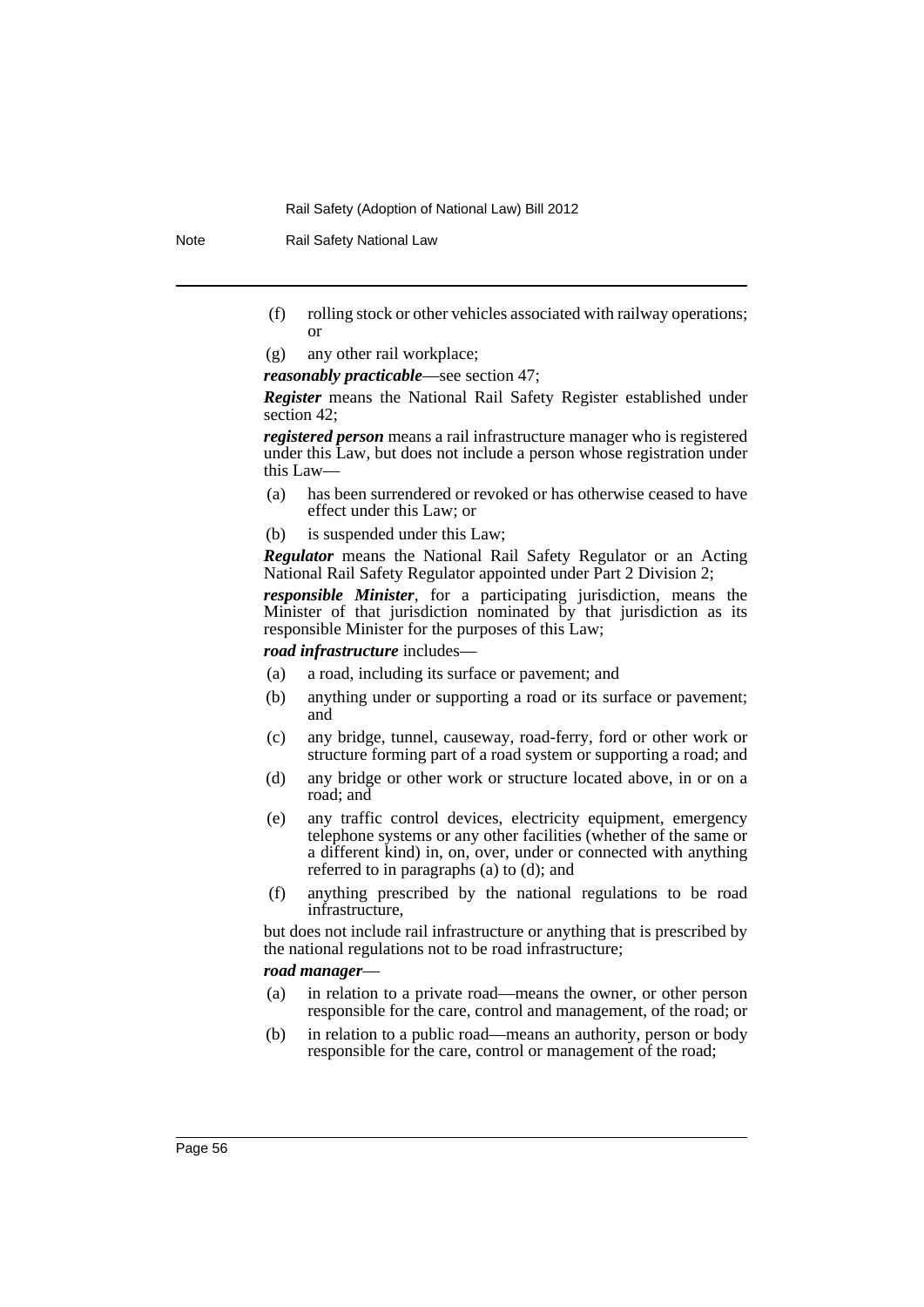Rail Safety National Law Note 2008 and 2009 and 2009 and 2009 and 2009 and 2009 and 2009 and 2009 and 2009 and 2009 and 2009 and 2009 and 2009 and 2009 and 2009 and 2009 and 2009 and 2009 and 2009 and 2009 and 2009 and 200

*rolling stock* means a vehicle that operates on or uses a railway, and includes a locomotive, carriage, rail car, rail motor, light rail vehicle, train, tram, light inspection vehicle, self propelled infrastructure maintenance vehicle, trolley, wagon or monorail vehicle, but does not include a vehicle designed to operate both on and off a railway when the vehicle is not operating on a railway;

*rolling stock operator* means a person who has effective control and management of the operation or movement of rolling stock on rail infrastructure for a railway, but does not include a person by reason only that the person drives the rolling stock or controls the network or the network signals;

*running line* means a railway track used primarily for the through movement of trains;

*safety* means the safety of people, including rail safety workers, passengers, other users of railways, users of rail or road crossings and the general public;

*safety duty*—see section 57;

*safety management system*—see Part 3 Division 6;

*siding* means a portion of railway track, connected by points to a running line or another siding, on which rolling stock can be placed clear of the running line;

*South Australian Minister* means the responsible Minister for South Australia;

*substance* means substance in any form (whether gaseous, liquid, solid or other), and includes material, preparation, extract and admixture;

*supervisory intervention order*—see section 231;

*supply* includes—

- (a) in relation to goods—supply or resupply by way of sale, exchange, lease, hire or hire purchase, whether as principal or agent; or
- (b) in relation to services—provide, grant or confer, whether as principal or agent;

*Territory* means the Australian Capital Territory or the Northern Territory;

*this Law* means—

- (a) this Law as it applies as a law of a participating jurisdiction; or
- (b) a law of a participating jurisdiction that—
	- (i) substantially corresponds to the provisions of this Law; or
	- (ii) is prescribed by the national regulations for the purposes of paragraph (c) of the definition of *participating jurisdiction*;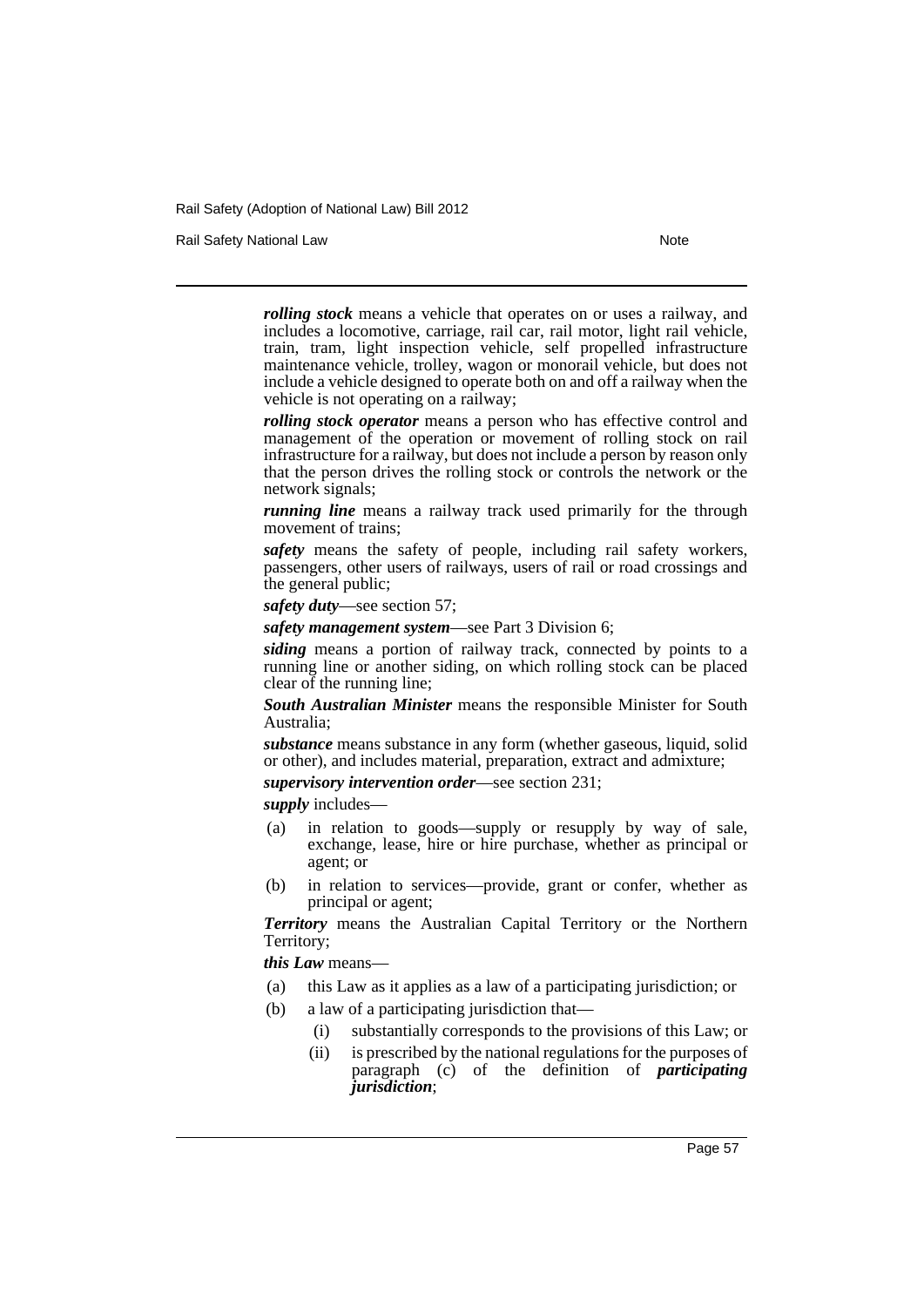Note Rail Safety National Law

*train* means—

- (a) 2 or more units of rolling stock coupled together, at least 1 of which is a locomotive or other self propelled unit; or
- (b) a unit of rolling stock that is a locomotive or other self propelled unit;

*train safety recording*—see section 130;

*union* means—

- (a) an employee organisation that is registered, or taken to be registered, under the *Fair Work (Registered Organisations) Act 2009* of the Commonwealth; or
- (b) an association of employees or independent contractors (or both) that is registered or recognised as such an association (however described) under a State or Territory industrial law.
- (2) In this Law—
	- (a) a reference to *this Law* extends to a statutory instrument made under this Law, or a provision of this Law or a statutory instrument made under this Law; and
	- (b) a reference to the *responsible Ministers* is a reference to a group of Ministers consisting of—
		- (i) the responsible Minister for each participating jurisdiction; and
		- (ii) a Commonwealth Minister nominated by the Commonwealth as the responsible Minister for the Commonwealth for the purposes of this Law (the *Commonwealth Minister*).
- (3) The Commonwealth Minister has complete discretion as to whether or not to exercise a function or power given to the responsible Ministers under this Law and so, for the purposes of this Law, a recommendation of the responsible Ministers that is required to be unanimous will be taken to be unanimous if the Commonwealth Minister declines to exercise the function or power and the responsible Minister for each participating jurisdiction agrees with the recommendation.

#### **5 Interpretation generally**

Schedule 2 to this Law applies in relation to this Law.

#### **6 Declaration of substance to be drug**

(1) The responsible Ministers may declare a substance to be a drug for the purposes of this Law.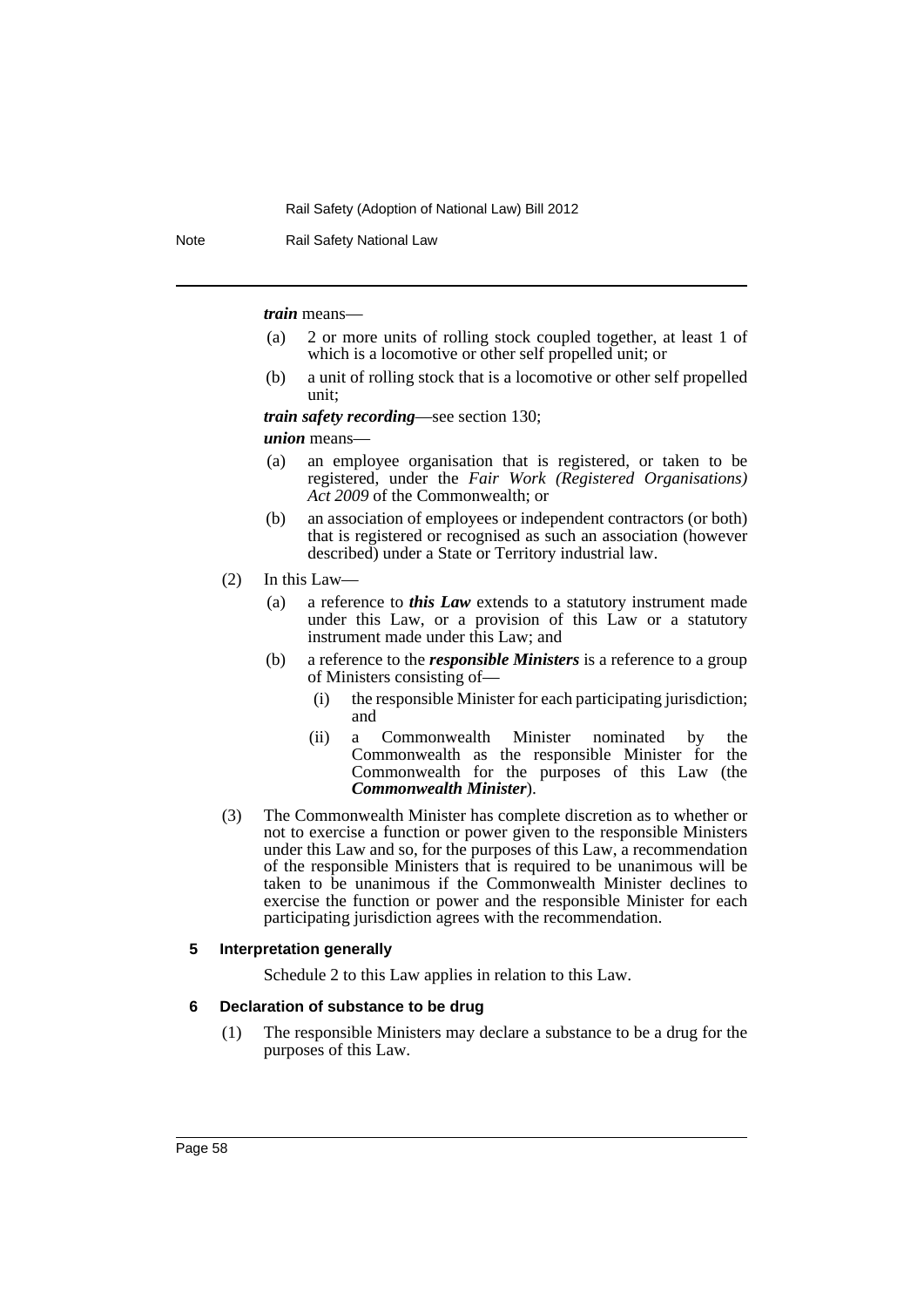Rail Safety National Law Note 2008 and 2009 and 2009 and 2009 and 2009 and 2009 and 2009 and 2009 and 2009 and 2009 and 2009 and 2009 and 2009 and 2009 and 2009 and 2009 and 2009 and 2009 and 2009 and 2009 and 2009 and 200

- (2) A declaration under subsection (1)—
	- (a) is to be published on the NSW legislation website in accordance with Part 6A of the *Interpretation Act 1987* of New South Wales; and
	- (b) will commence on the day specified in the declaration for its commencement (being not earlier than the date it is published); and
	- (c) is to be published by ONRSR on its website.

#### **7 Railways to which this Law does not apply**

- (1) This Law does not apply to or in relation to—
	- (a) a railway in a mine that is underground, or chiefly underground, and that is used in connection with the performance of mining operations; or
	- (b) a slipway; or
	- (c) a railway used only to guide a crane; or
	- (d) an aerial cable operated system; or
	- (e) a railway used only by a horse-drawn tram; or
	- (f) a railway used only for a static display; or
	- (g) any other railway, or class of railway, prescribed by the national regulations to be a railway, or railway of a class, to which this Law does not apply.
- (2) This Law does not apply to or in relation to the following railways:
	- (a) a railway that—
		- (i) is privately owned and operated as a hobby; and
		- (ii) is operated only on private property; and
		- (iii) does not operate on or cross a public road; and
		- (iv) is not operated for hire or reward, or provided on hire or lease; and
		- (v) to which members of the public do not have access (whether by invitation or otherwise);
	- (b) a railway that—
		- (i) is used only for the purposes of an amusement structure; and
		- (ii) is operated only within an amusement park; and
		- (iii) does not operate on or cross a public road; and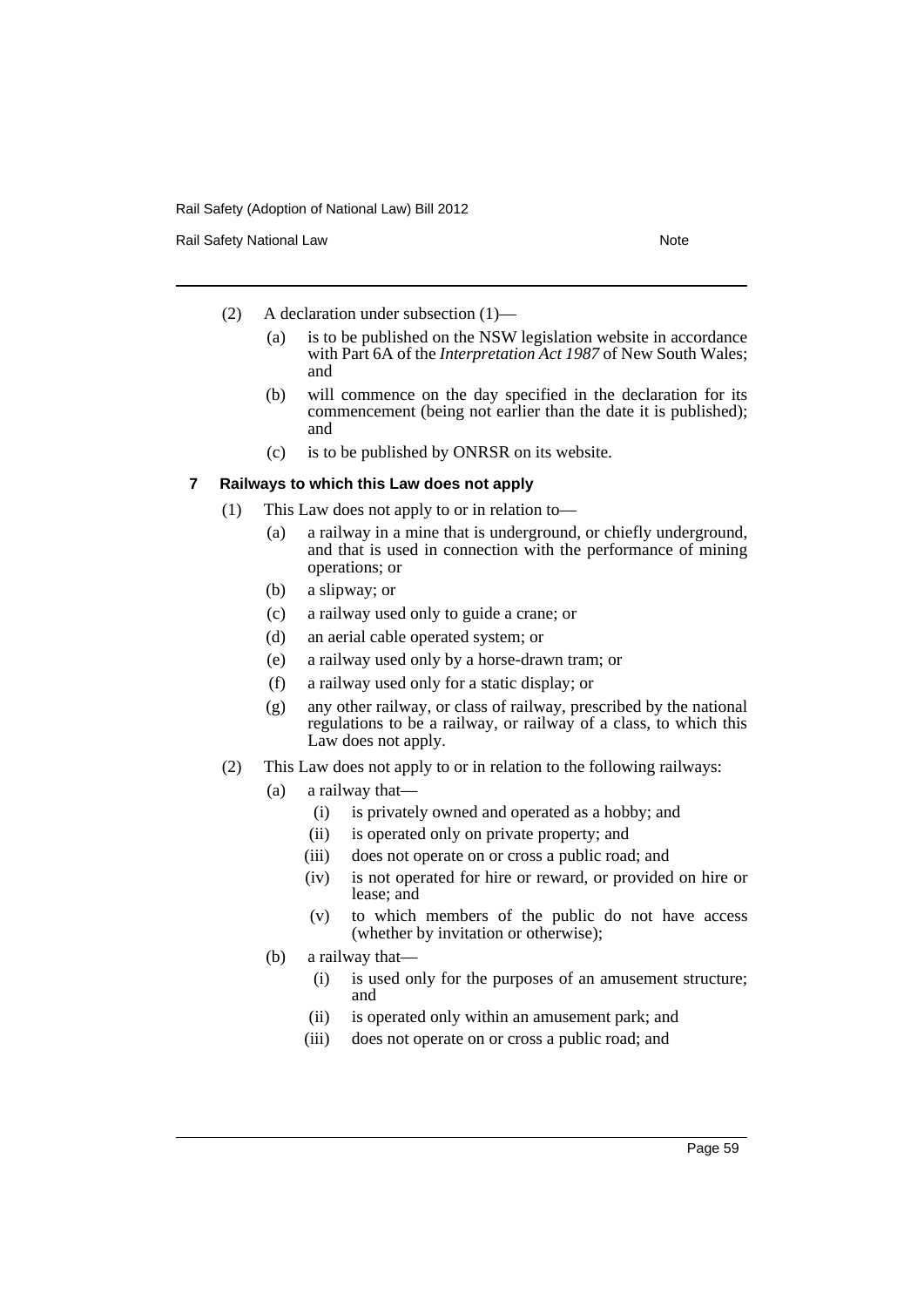Note Rail Safety National Law

- (iv) is not connected with another railway in respect of which a rail transport operator is required to be accredited or registered under this Law.
- (3) Despite subsection (2)(b), the national regulations may prescribe a specified railway of a class referred to in that paragraph to be a railway to which or in relation to which this Law applies.

## **8 Meaning of rail safety work**

- (1) Subject to subsection (2), any of the following classes of work is *rail safety work* for the purposes of this Law:
	- (a) driving or despatching rolling stock or any other activity which is capable of controlling or affecting the movement of rolling stock;
	- (b) signalling (and signalling operations), receiving or relaying communications or any other activity which is capable of controlling or affecting the movement of rolling stock;
	- (c) coupling or uncoupling rolling stock;
	- (d) maintaining, repairing, modifying, monitoring, inspecting or testing—
		- (i) rolling stock, including checking that the rolling stock is working properly before being used; or
		- (ii) rail infrastructure;
	- (e) installation of components in relation to rolling stock;
	- (f) work on or about rail infrastructure relating to the design, construction, repair, modification, maintenance, monitoring, upgrading, inspection or testing of the rail infrastructure or associated works or equipment, including checking that the rail infrastructure is working properly before being used;
	- (g) installation or maintenance of—
		- (i) a telecommunications system relating to rail infrastructure or used in connection with rail infrastructure; or
		- (ii) the means of supplying electricity directly to rail infrastructure, any rolling stock using rail infrastructure or a telecommunications system;
	- (h) work involving certification as to the safety of rail infrastructure or rolling stock or any part or component of rail infrastructure or rolling stock;
	- (i) work involving the decommissioning of rail infrastructure or rolling stock or any part or component of rail infrastructure or rolling stock;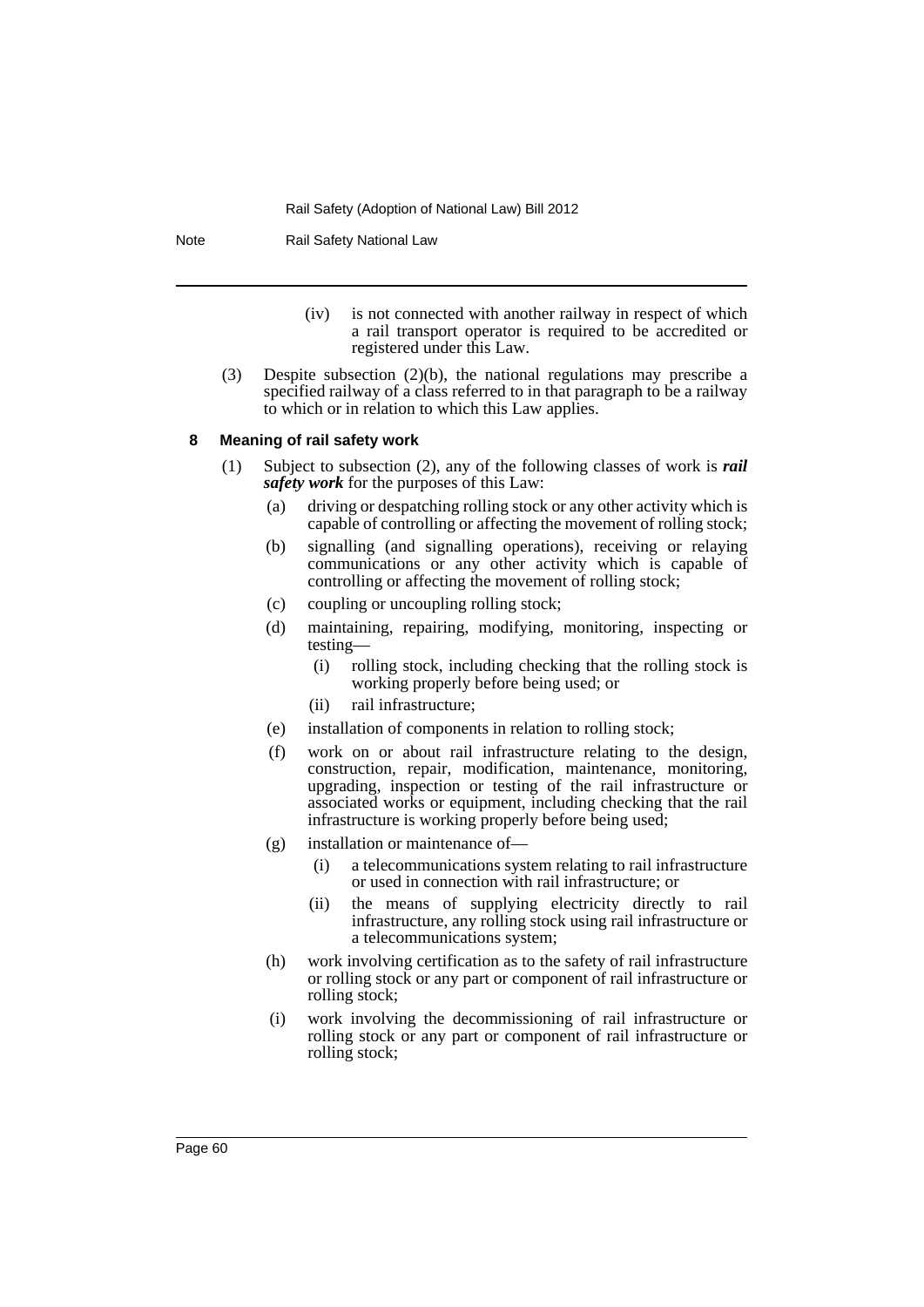Rail Safety National Law Note 2008 and 2009 and 2009 and 2009 and 2009 and 2009 and 2009 and 2009 and 2009 and 2009 and 2009 and 2009 and 2009 and 2009 and 2009 and 2009 and 2009 and 2009 and 2009 and 2009 and 2009 and 200

- (j) work involving the development, management or monitoring of safe working systems for railways;
- (k) work involving the management or monitoring of passenger safety on, in or at any railway;
- (l) any other work that is prescribed by the national regulations to be rail safety work.
- (2) For the purposes of this Law, *rail safety work* does not include any work, or any class of work, prescribed by the national regulations not to be rail safety work.

## **9 Single national entity**

- (1) It is the intention of the Parliament of this jurisdiction that this Law as applied by an Act of this jurisdiction, together with this Law as applied by Acts of the other participating jurisdictions, has the effect that an entity established by this Law is 1 single national entity, with functions conferred by this Law as so applied.
- (2) An entity established by this Law has power to do acts in or in relation to this jurisdiction in the exercise of a function expressed to be conferred on it by this Law as applied by Acts of each participating jurisdiction.
- (3) An entity established by this Law may exercise its functions in relation to—
	- (a) 1 participating jurisdiction; or
	- (b) 2 or more or all participating jurisdictions collectively.
- (4) In this section, a reference to this Law as applied by an Act of a jurisdiction includes—
	- (a) a reference to a law that substantially corresponds to this Law enacted in a jurisdiction; and
	- (b) a law prescribed by the national regulations for the purposes of the definition of a *participating jurisdiction*.

## **10 Extraterritorial operation of Law**

It is the intention of the Parliament of this jurisdiction that the operation of this Law is to, as far as possible, include operation in relation to the following:

- (a) things situated in or outside the territorial limits of this jurisdiction;
- (b) acts, transactions and matters done, entered into or occurring in or outside the territorial limits of this jurisdiction;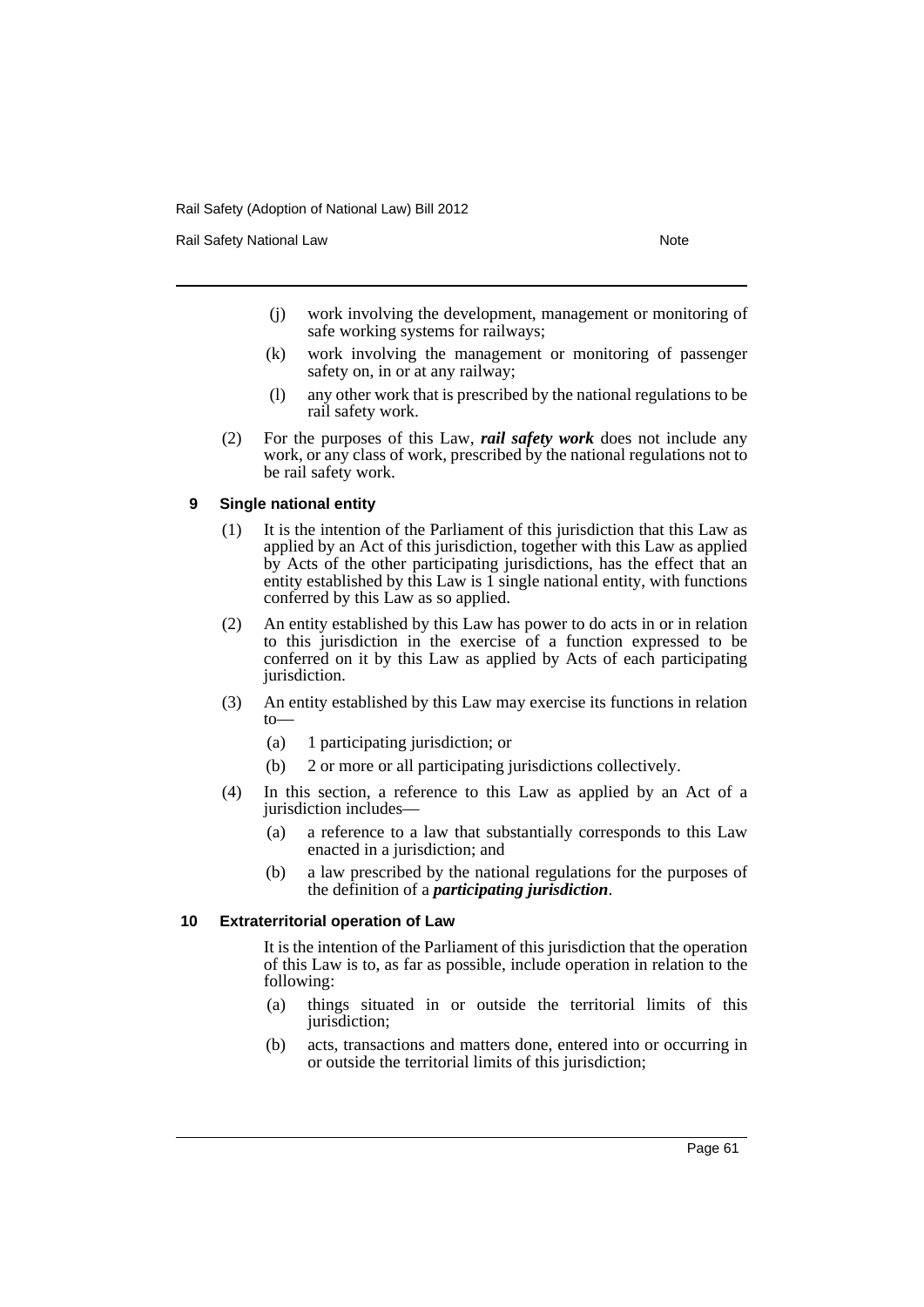Note Rail Safety National Law

(c) things, acts, transactions and matters (wherever situated, done, entered into or occurring) that would, apart from this Law, be governed or otherwise affected by the law of another jurisdiction.

# **11 Crown to be bound**

- (1) This Law binds the Crown, in right of this jurisdiction and, insofar as the legislative power of the Parliament of this jurisdiction permits, the Crown in all its other capacities.
- (2) No criminal liability attaches to the Crown itself (as distinct from its agents, instrumentalities, officers and employees) under this Law.

# **Part 2 Office of the National Rail Safety Regulator**

# **Division 1 Establishment, functions, objectives, etc**

# **12 Establishment**

- (1) The Office of the National Rail Safety Regulator (*ONRSR*) is established.
- (2) ONRSR—
	- (a) is a body corporate with perpetual succession; and
	- (b) has a common seal; and
	- (c) may sue and be sued in its corporate name.
- (3) ONRSR represents the Crown.

# **13 Functions and objectives**

- (1) In addition to any other function conferred on ONRSR by this Law or an Act, ONRSR has the following functions:
	- (a) to administer, audit and review the accreditation regime under this Law;
	- (b) to work with rail transport operators, rail safety workers, and others involved in railway operations, to improve rail safety nationally;
	- (c) to conduct research, collect and publish information relating to rail safety;
	- (d) to provide, or facilitate the provision of, advice, education and training in relation to rail safety;
	- (e) to monitor, investigate and enforce compliance with this Law;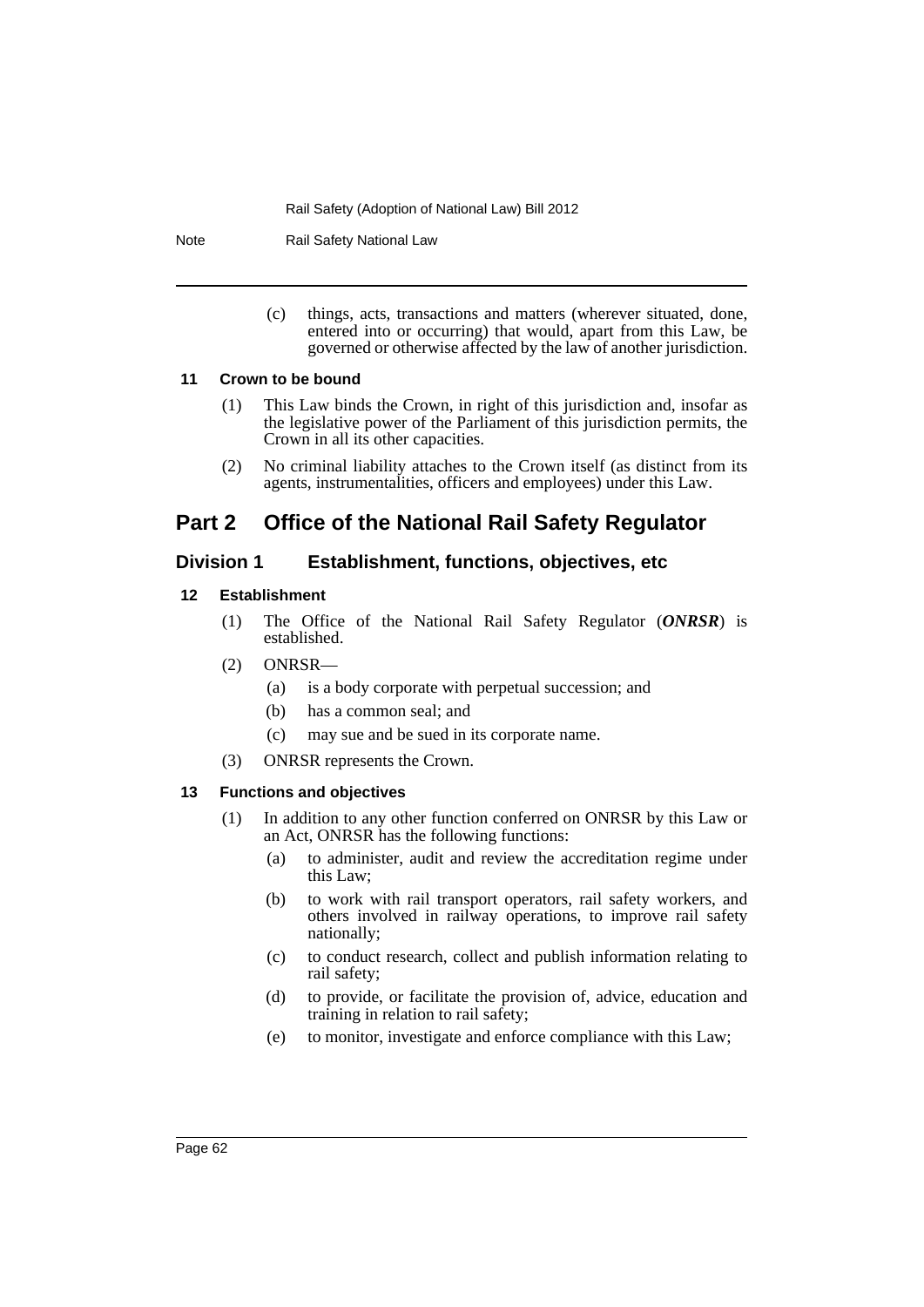Rail Safety National Law Note 2008 and 2009 and 2009 and 2009 and 2009 and 2009 and 2009 and 2009 and 2009 and 2009 and 2009 and 2009 and 2009 and 2009 and 2009 and 2009 and 2009 and 2009 and 2009 and 2009 and 2009 and 200

- (f) to engage in, promote and coordinate the sharing of information to achieve the objects of this Law, including the sharing of information with a prescribed authority;
- (g) at the request of the Commonwealth or a jurisdiction—to carry out any other function as agreed between ONRSR and the jurisdiction.
- (2) In exercising its functions, ONRSR must—
	- (a) facilitate the safe operations of rail transport in Australia; and
	- (b) exhibit independence, rigour and excellence in carrying out its regulatory functions; and
	- (c) promote safety and safety improvement as a fundamental objective in the delivery of rail transport in Australia.
- (3) In this section—

*prescribed authority* means—

- (a) the Australian Transport Safety Bureau established under the *Transport Safety Investigation Act 2003* of the Commonwealth; and
- (b) any other relevant authority established under a law of a participating jurisdiction.

#### **14 Independence of ONRSR**

Except as provided under this Law or an Act, ONRSR is not subject to Ministerial direction in the exercise of its functions or powers.

## **15 Powers**

- (1) ONRSR has all the powers of an individual and, in particular, may—
	- (a) enter into contracts; and
	- (b) acquire, hold, dispose of, and deal with, real and personal property; and
	- (c) do anything necessary or convenient to be done in the exercise of its functions.
- (2) Without limiting subsection (1), ONRSR may enter into an agreement (a *service agreement*) with a State or Territory that makes provision for—
	- (a) the State or Territory to provide services to ONRSR that assist ONRSR in exercising its functions; or
	- (b) ONRSR to provide services to the State or Territory.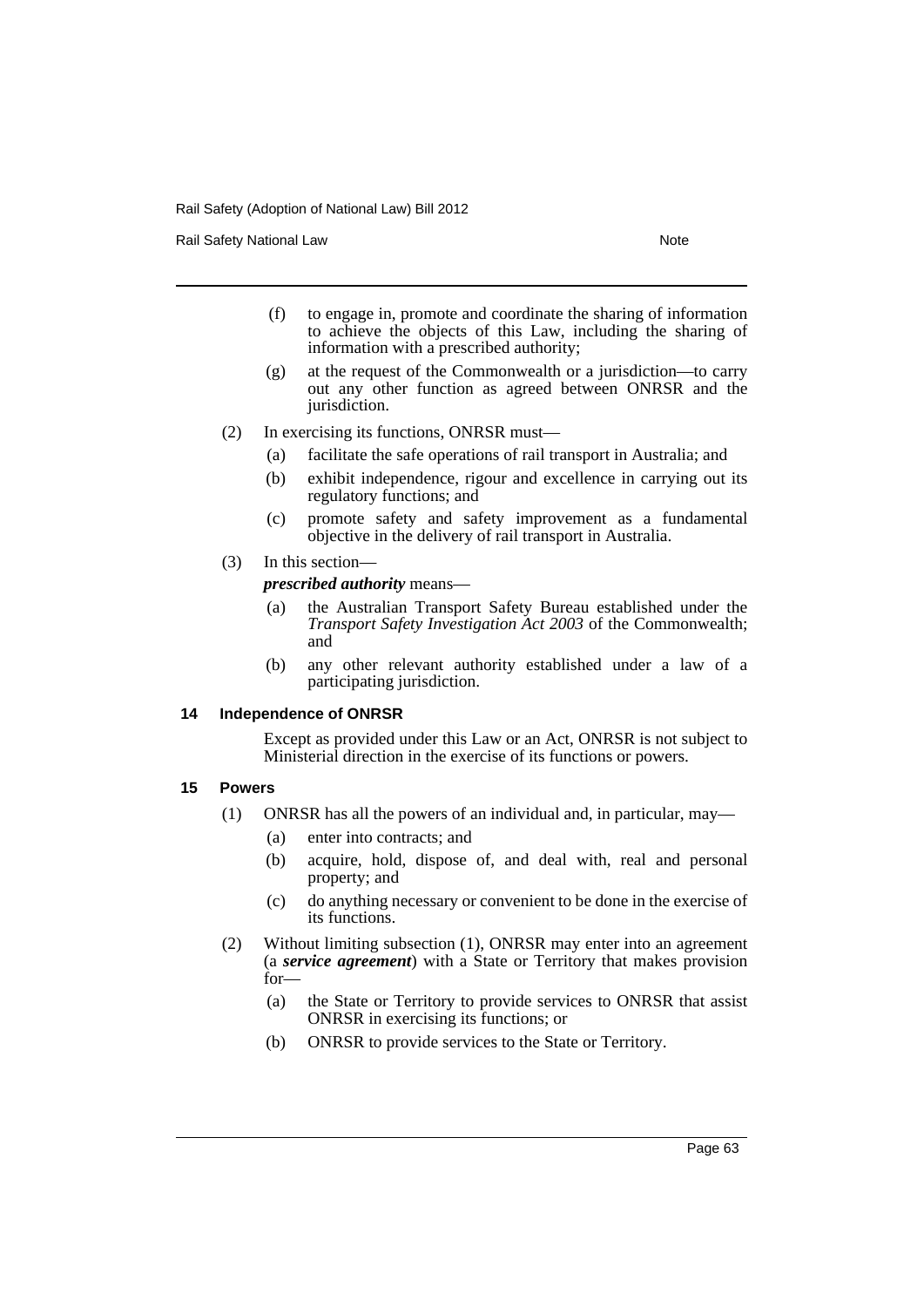Note Rail Safety National Law

# **Division 2 Office of the National Rail Safety Regulator**

# **Subdivision 1 Constitution of ONRSR**

#### **16 Constitution of ONRSR**

- (1) ONRSR consists of—
	- (a) a person appointed by the South Australian Minister acting on the unanimous recommendation of the responsible Ministers as the National Rail Safety Regulator (the *Regulator*); and
	- (b) 2 non-executive members (full-time or part-time) as are appointed by the South Australian Minister acting on the unanimous recommendation of the responsible Ministers.
- (2) The exercise of a function or power of ONRSR is not affected by a vacancy in the membership of ONRSR.

# **Subdivision 2 National Rail Safety Regulator**

#### **17 Appointment of Regulator**

- (1) A person may be appointed as the National Rail Safety Regulator who is qualified for appointment because the person has a high level of expertise in 1 or more areas relevant to ONRSR's functions.
- (2) The Regulator will be appointed for a term not exceeding 5 years on terms and conditions determined by the South Australian Minister acting on the unanimous recommendation of the responsible Ministers.
- (3) The Regulator is entitled to be paid the remuneration and allowances decided by the South Australian Minister acting on the unanimous recommendation of the responsible Ministers from time to time.
- (4) In setting the remuneration and allowances for the Regulator, regard must be had to relevant rates (if any) published by the Remuneration Tribunal of the Commonwealth from time to time.
- (5) At the expiration of a term of appointment, the Regulator will be eligible for reappointment.
- (6) The conditions of appointment of the Regulator must not, without the consent of the Regulator, be varied while the Regulator is in office so as to become less favourable to the Regulator.
- (7) The Regulator must not engage, without the written consent of the South Australian Minister acting on the unanimous recommendation of the responsible Ministers, in any other remunerated employment.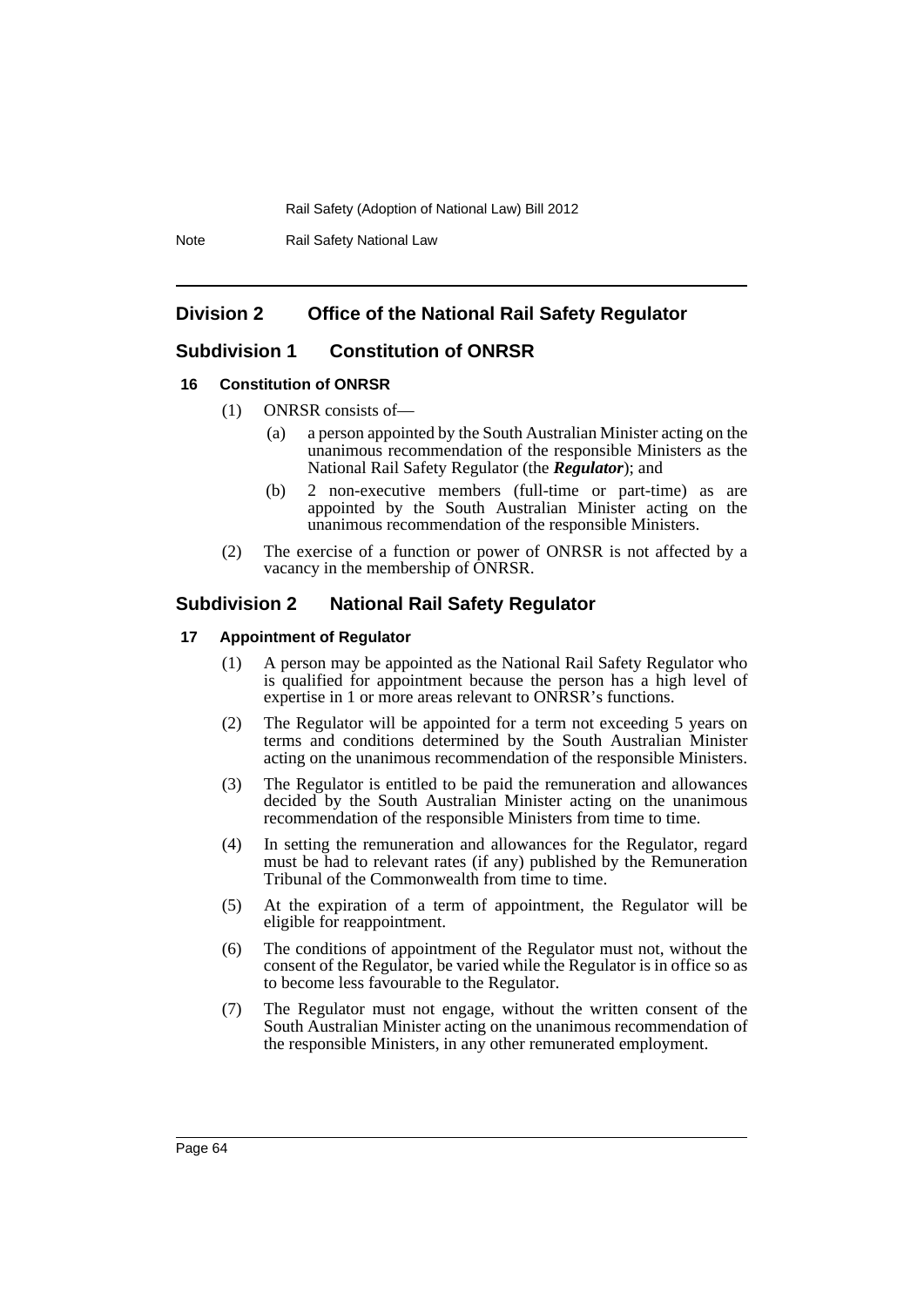Rail Safety National Law Note 2008 and 2009 and 2009 and 2009 and 2009 and 2009 and 2009 and 2009 and 2009 and 2009 and 2009 and 2009 and 2009 and 2009 and 2009 and 2009 and 2009 and 2009 and 2009 and 2009 and 2009 and 200

## **18 Acting National Rail Safety Regulator**

- (1) The South Australian Minister may appoint an Acting National Rail Safety Regulator (who may, or may not, be a non-executive member or a member of the staff of ONRSR) to act in the office of the Regulator and a person so appointed has, while so acting, all the functions and powers of the Regulator.
- (2) An Acting Regulator may act in the office of the Regulator—
	- (a) during a vacancy in the office of the Regulator (whether or not an appointment has previously been made to the office); or
	- (b) during any period, or during all periods, when the Regulator—
		- (i) is absent from duty or from Australia; or
		- (ii) is, for any reason, unable to exercise the duties of the office; or
	- (c) if the Regulator is disqualified from acting in relation to a particular matter—in relation to that matter.
- (3) Anything done by or in relation to a person purporting to act under an appointment is not invalid merely because—
	- (a) the occasion for the appointment had not arisen; or
	- (b) there is a defect or irregularity in connection with the appointment; or
	- (c) the appointment had ceased to have effect; or
	- (d) the occasion to act had not arisen or had ceased.

# **19 Functions of Regulator**

- (1) The functions of the Regulator include—
	- (a) being the chief executive of ONRSR; and
	- (b) exercising the functions of ONRSR conferred on the Regulator under this Law or an Act; and
	- (c) otherwise acting on behalf of ONRSR in appropriate cases.
- (2) An act of the Regulator will be taken to be an act of ONRSR.
- (3) Except as provided under this Law or an Act of a participating jurisdiction, the Regulator is not subject to direction in the exercise of his or her functions or powers.
- (4) The Regulator must act consistently with the policies determined by ONRSR.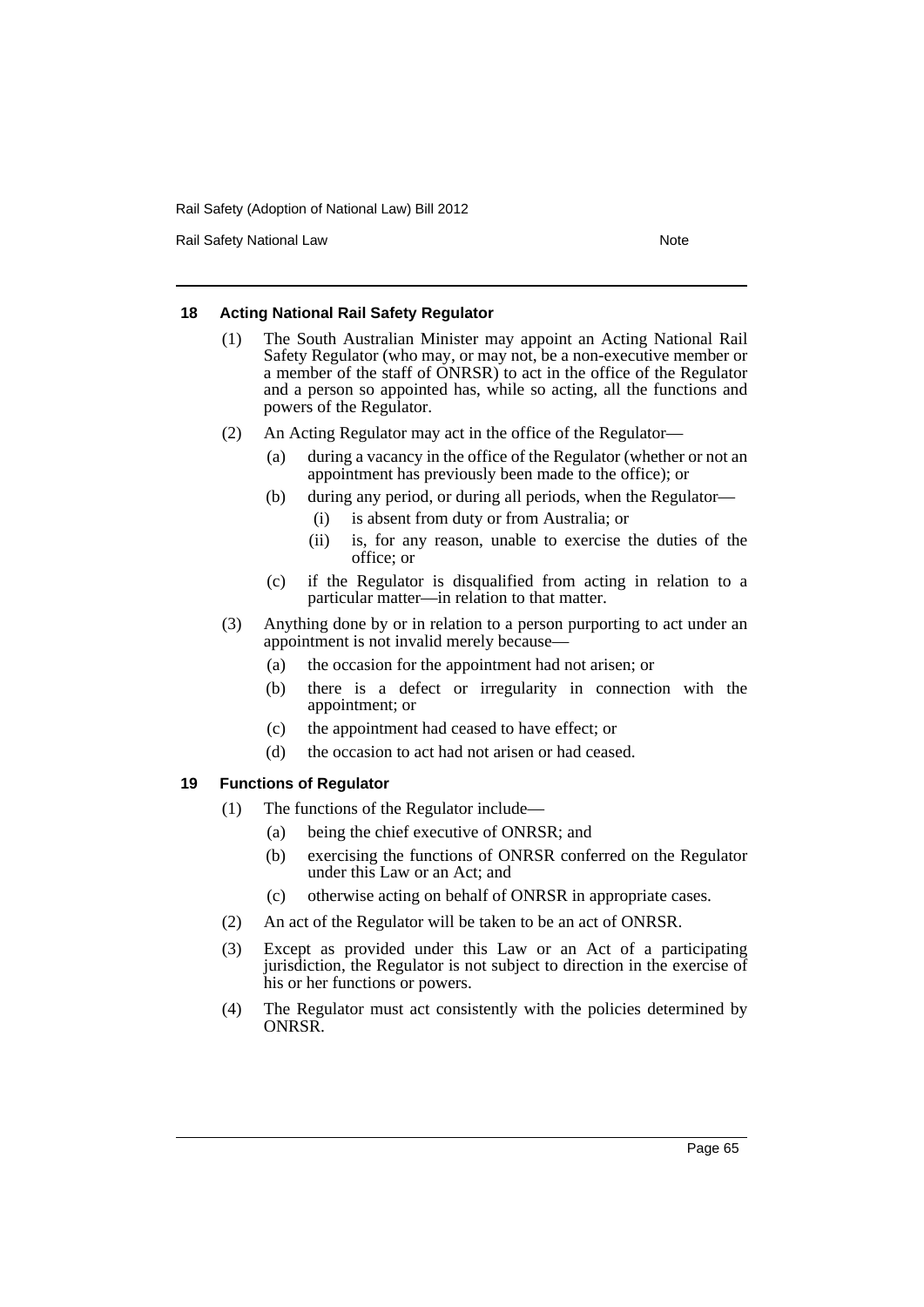Note Rail Safety National Law

#### **20 Power of Regulator to obtain information**

- (1) This section applies if the Regulator has reasonable grounds to believe that a person is capable of giving information, providing documents or giving evidence in relation to a possible contravention of this Law or that will assist to monitor or enforce compliance with this Law.
- (2) The Regulator may, by written notice served on the person, require the person to do 1 or more of the following:
	- (a) to give the Regulator in writing signed by the person (or in the case of a body corporate, by a competent officer of the body corporate) and within the time and in the manner specified in the notice, that information of which the person has knowledge;
	- (b) to produce to the Regulator, in accordance with the notice, those documents;
	- (c) to appear before a person appointed by the Regulator on a day, and at a time and place, specified in the notice (being a day, time and place that are reasonable in the circumstances) and give either orally or in writing that evidence and produce those documents.
- (3) The notice must—
	- (a) state that the requirement is made under this section; and
	- (b) contain a statement to the effect that a failure to comply with a requirement is an offence; and
	- (c) if the notice requires the person to provide information or documents or answer questions—
		- (i) contain a statement about the effect of sections 155 and 245; and
		- (ii) state that the person may attend with a legal practitioner.
- (4) The Regulator must not make a requirement under subsection (2)(c) unless the Regulator has taken all reasonable steps to obtain the information under subsections  $(2)(a)$  and  $(b)$  and has been unable to do so.
- (5) A person must not, without reasonable excuse, fail to comply with a requirement under this section. Maximum penalty:
	- (a) in the case of an individual—\$10 000;
	- (b) in the case of a body corporate—\$50 000.
- (6) Subsection (5) places an evidential burden on the accused to show a reasonable excuse.

Page 66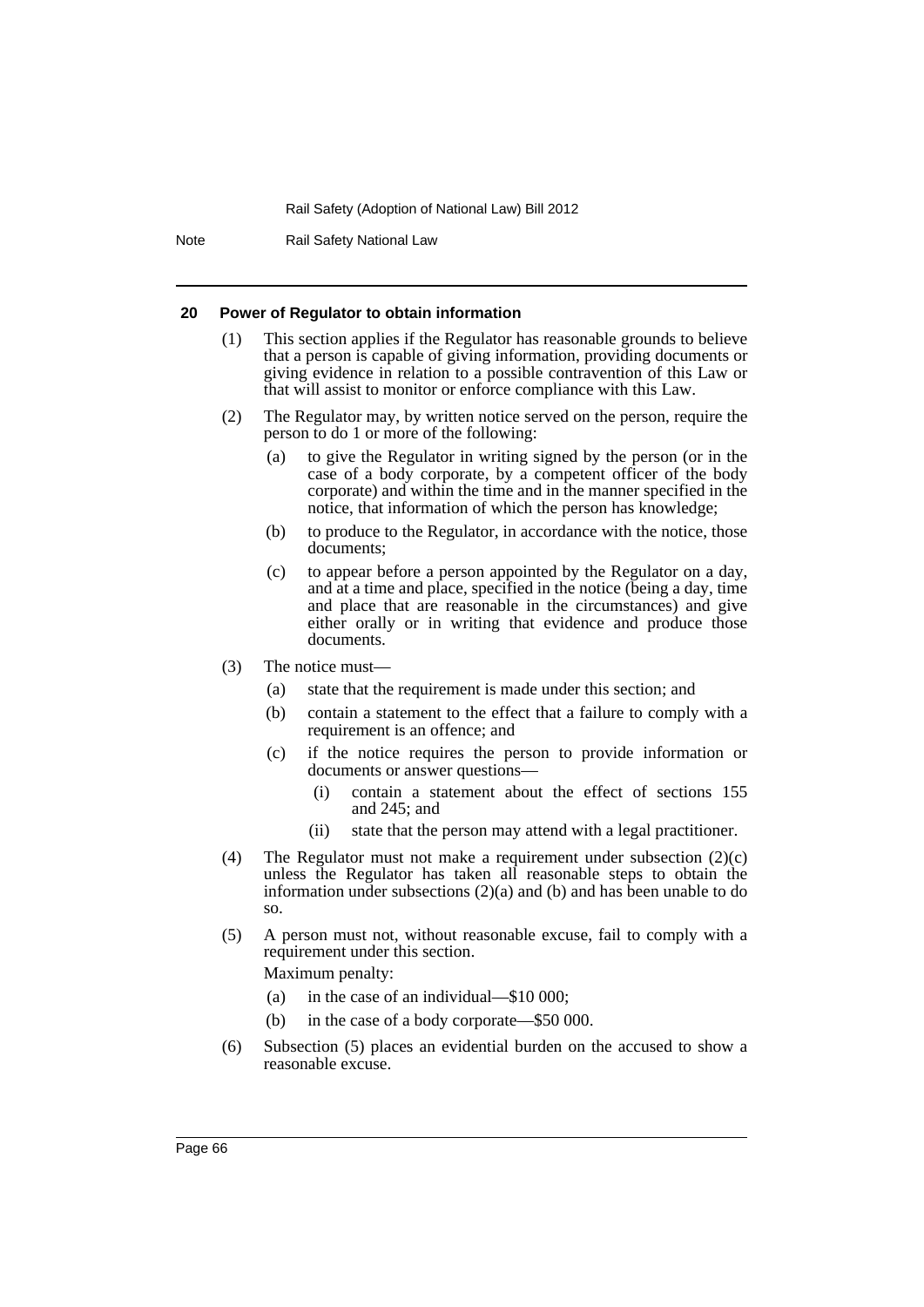Rail Safety National Law Note 2008 and 2009 and 2009 and 2009 and 2009 and 2009 and 2009 and 2009 and 2009 and 2009 and 2009 and 2009 and 2009 and 2009 and 2009 and 2009 and 2009 and 2009 and 2009 and 2009 and 2009 and 200

(7) Section 155 (with any necessary changes) applies to a requirement under this section.

# **Subdivision 3 Non-executive members**

#### **21 Appointment of non-executive members**

- (1) A person may be appointed as a non-executive member of ONRSR who is qualified for appointment because the person has a high level of expertise in 1 or more areas relevant to ONRSR's functions.
- (2) A non-executive member will be appointed for a term not exceeding 4 years on terms and conditions determined by the South Australian Minister acting on the unanimous recommendation of the responsible Ministers.
- (3) A non-executive member is entitled to be paid the remuneration and allowances decided by the South Australian Minister acting on the unanimous recommendation of the responsible Ministers from time to time.
- (4) In setting the remuneration and allowances for a non-executive member regard must be had to relevant rates (if any) published by the Remuneration Tribunal of the Commonwealth from time to time.
- (5) At the expiration of a term of appointment, a non-executive member will be eligible for reappointment.
- (6) The conditions of appointment of a non-executive member must not, without the consent of the member, be varied while the member is in office so as to become less favourable to the member.

## **Subdivision 4 Miscellaneous provisions relating to membership**

## **22 Vacancy in or removal from office**

- (1) The office of a member of ONRSR becomes vacant if the member—
	- (a) completes a term of office; or
	- (b) resigns by written notice given to the responsible Ministers; or
	- (c) has been found guilty of an offence, whether in a participating jurisdiction or elsewhere, that the responsible Ministers consider renders the member unfit to continue to hold the office of member; or
	- (d) becomes bankrupt, applies to take the benefit of any law for the relief of bankrupt or insolvent debtors, compounds with the member's creditors or makes an assignment of the member's remuneration for their benefit; or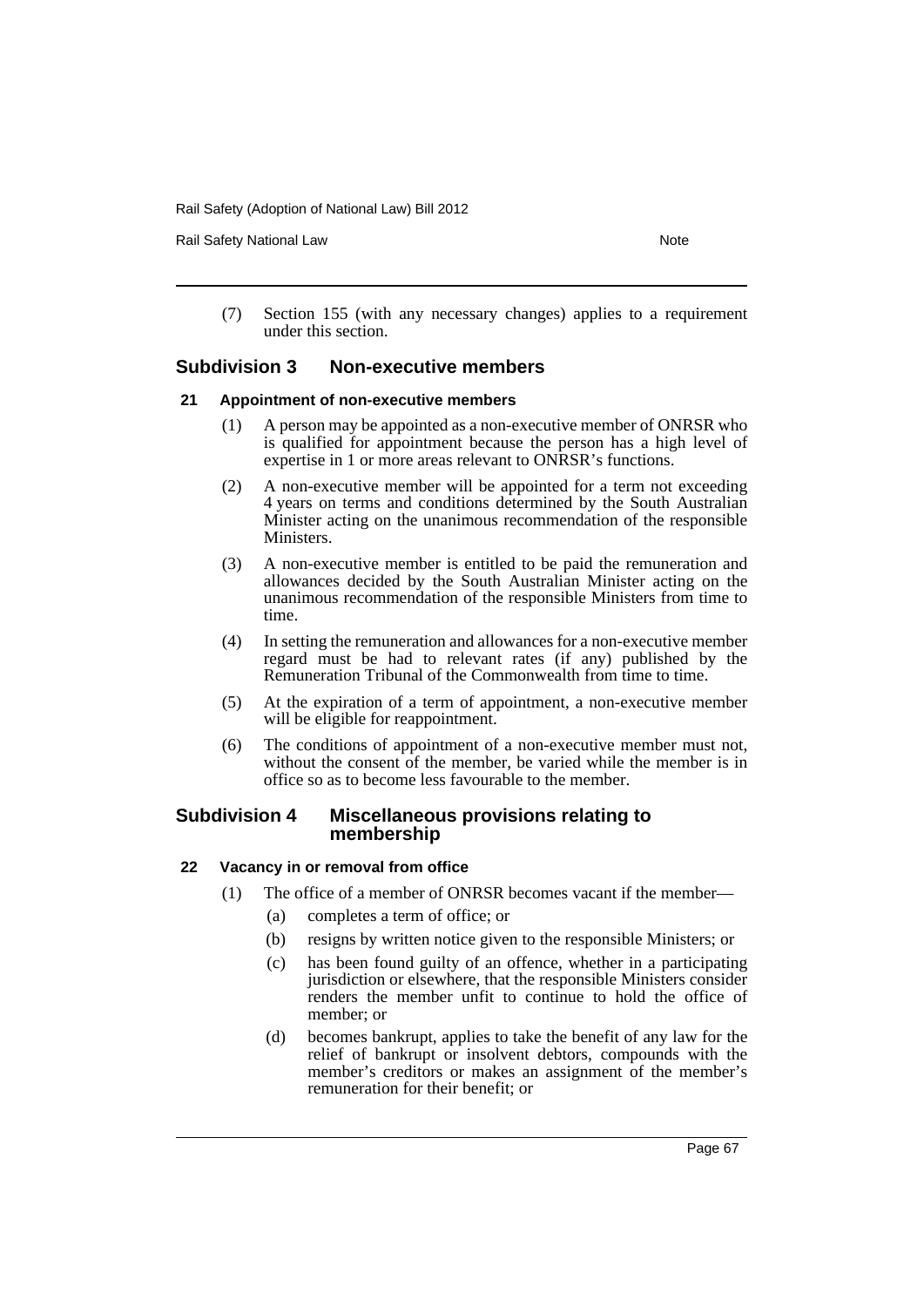Note Rail Safety National Law

- (e) is absent, without leave first being granted by the relevant entity from 3 or more consecutive meetings of ONRSR of which reasonable notice has been given to the member personally or by post; or
- (f) is removed from office by the South Australian Minister under this section; or
- (g) dies.
- (2) The South Australian Minister may remove a member of ONRSR from office if the responsible Ministers recommend the removal of the member on the basis that the member has engaged in misconduct or has failed to or is unable to properly exercise the member's functions as a member of ONRSR.
- (3) In this section—

*relevant entity* means—

- (a) for the Regulator—the responsible Ministers; or
- (b) for a non-executive member—the Regulator.

#### **23 Member to give responsible Ministers notice of certain events**

A member of ONRSR must, within 7 days of either of the following events occurring, give the responsible Ministers notice of the event:

- (a) the member is convicted of an offence;
- (b) the member becomes bankrupt, applies to take the benefit of any law for the relief of bankrupt or insolvent debtors, compounds with the member's creditors or makes an assignment of the member's remuneration for their benefit.

#### **24 Extension of term of office during vacancy in membership**

- (1) If the office of a member of ONRSR becomes vacant because the member has completed the member's term of office, the member is taken to continue to be a member during that vacancy until the date on which the vacancy is filled, whether by reappointment of the member or appointment of a successor to the member.
- (2) However, this section ceases to apply to the member if—
	- (a) the member resigns the member's office by signed notice given to the responsible Ministers; or
	- (b) the responsible Ministers decide the services of the member are no longer required.
- (3) The maximum period for which a member of ONRSR is taken to continue to be a member under this section after completion of the member's term of office is 6 months.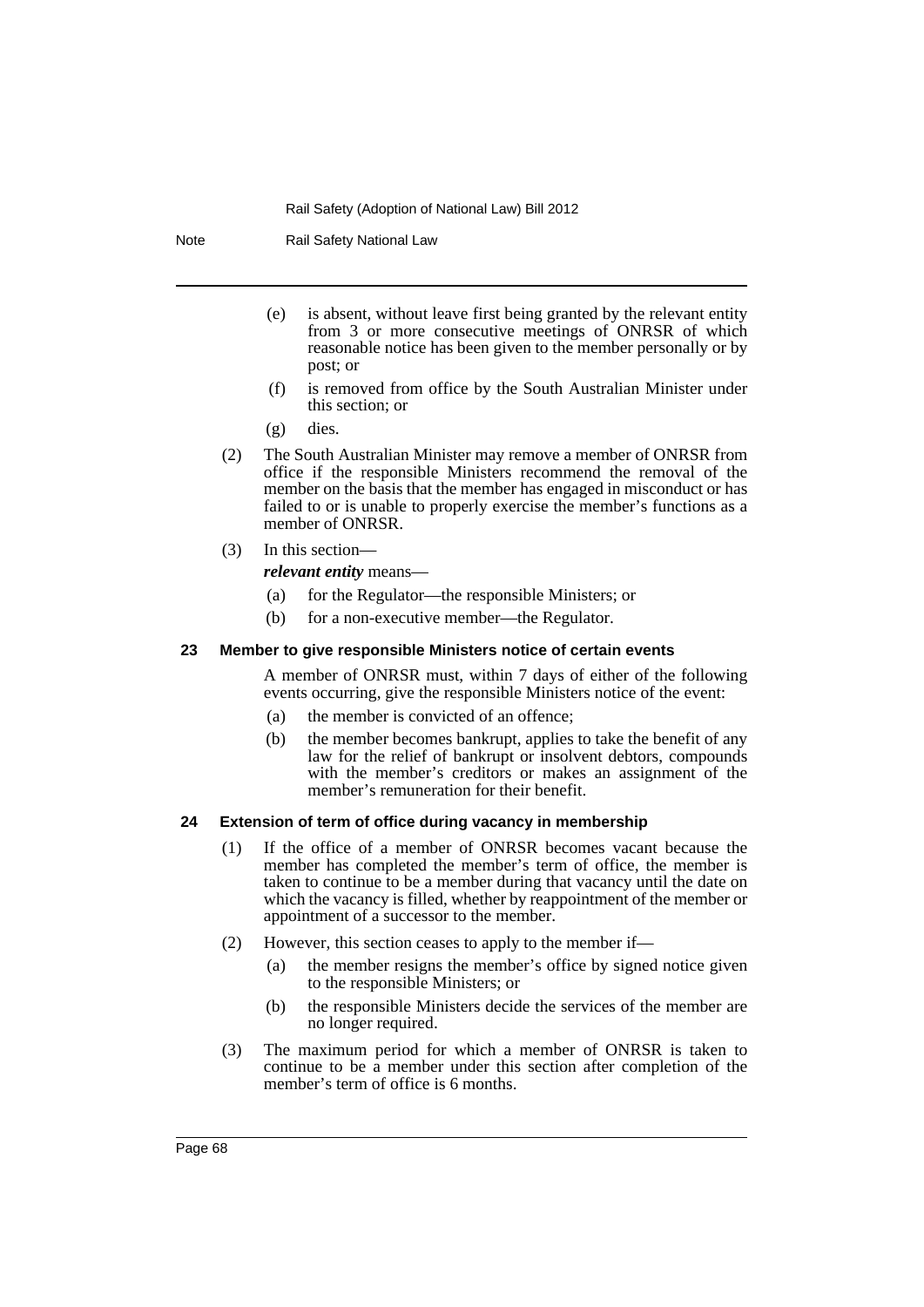Rail Safety National Law Note 2008 and 2009 and 2009 and 2009 and 2009 and 2009 and 2009 and 2009 and 2009 and 2009 and 2009 and 2009 and 2009 and 2009 and 2009 and 2009 and 2009 and 2009 and 2009 and 2009 and 2009 and 200

## **25 Members to act in public interest**

A member of ONRSR is to act impartially and in the public interest in the exercise of the member's functions as a member.

#### **26 Disclosure of conflict of interest**

- (1) If a member of ONRSR has a direct or indirect pecuniary or other interest that conflicts or may conflict with the exercise of the member's functions as a member, the member must, as soon as possible after the relevant facts have come to the member's knowledge, disclose the nature of the member's interest and the conflict to—
	- (a) for the Regulator—the responsible Ministers; or
	- (b) for a non-executive member—the Regulator.
- (2) If a disclosure is made under subsection (1), the entity to whom the disclosure is made must notify ONRSR of the disclosure.
- (3) Particulars of any disclosure made under subsection (1) must be recorded by ONRSR in a register of interests kept for the purpose.
- (4) After a member of ONRSR has disclosed the nature of an interest and conflict or potential conflict under subsection (1), the member must not be present during any deliberation of ONRSR with respect to any matter that is, or may be, affected by the conflict, or take part in any decision of ONRSR with respect to any matter that is, or may be, affected by the conflict, unless—
	- (a) for the Regulator, the responsible Ministers otherwise decide; or
	- (b) for a non-executive member, ONRSR otherwise decides.
- (5) For the purposes of the making of a decision by ONRSR under subsection  $(\hat{4})$  in relation to a matter, a member of ONRSR who has a direct or indirect pecuniary or other interest that conflicts or may conflict with the exercise of the member's functions as a member with respect to the matter must not—
	- (a) be present during any deliberation of ONRSR for the purpose of making the decision; or
	- (b) take part in the making of the decision by ONRSR.
- (6) A contravention of this section does not invalidate any decision of ONRSR but if ONRSR becomes aware a member of ONRSR contravened this section, ONRSR must reconsider any decision made by ONRSR in which the member took part in contravention of this section.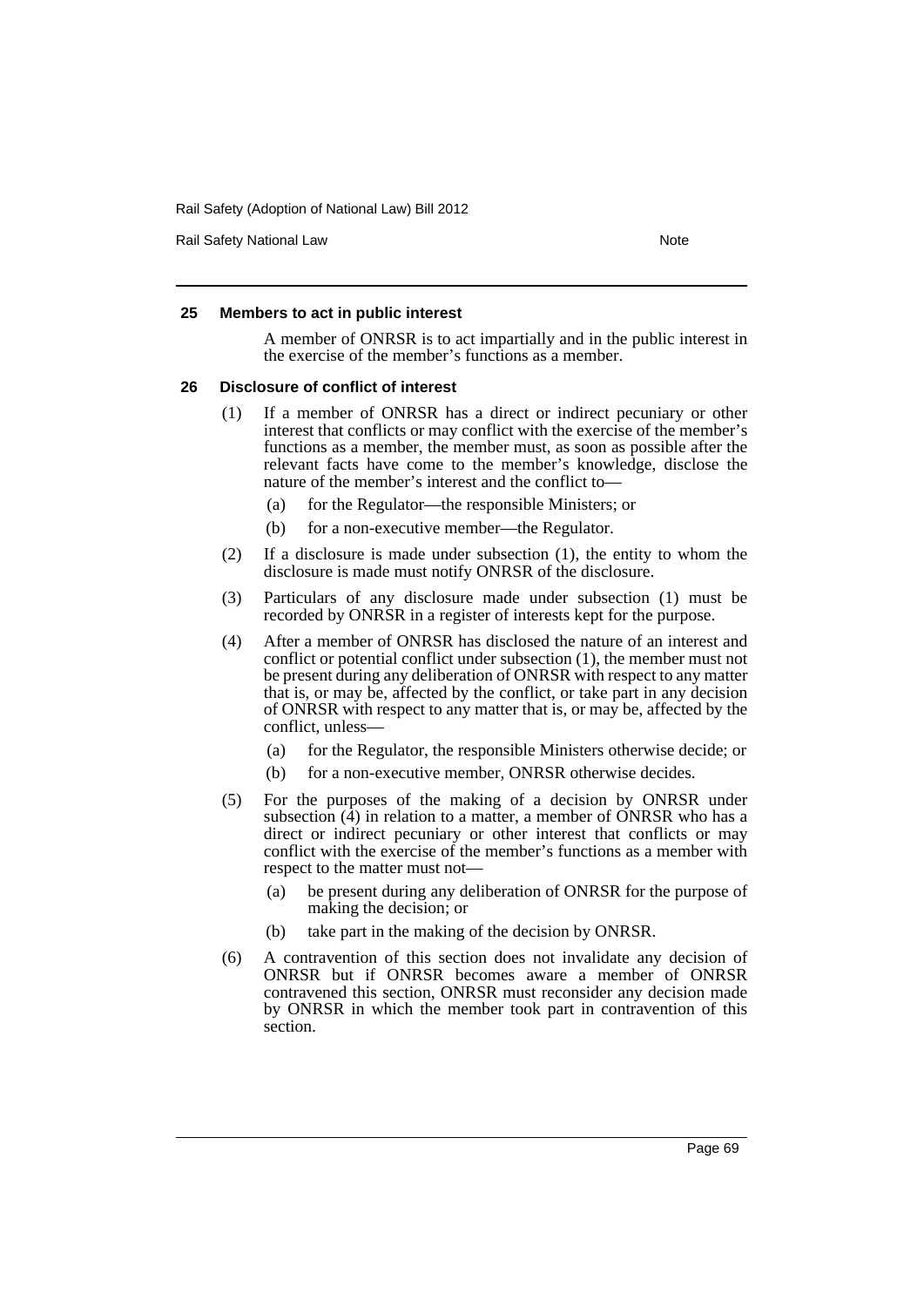Note Rail Safety National Law

# **Division 3 Procedures**

## **27 Times and places of meetings**

- (1) The Regulator must hold such meetings as he or she considers necessary for the efficient exercise of ONRSR's functions.
- (2) Meetings are to be held at such times and places as the Regulator decides.

## **28 Conduct of meetings**

- (1) The Regulator is to preside at all meetings of ONRSR at which he or she is present.
- (2) If the Regulator is not present at a meeting, a person appointed to act as the Regulator must be present and preside.
- (3) A quorum of ONRSR consists of 2 members.
- (4) A decision supported by a majority of the votes cast at a meeting of ONRSR at which a quorum is present is the decision of ONRSR.
- (5) The person presiding at a meeting of ONRSR has a deliberative vote and, in the event of an equality of votes, has a second or casting vote.
- (6) Subject to this Division, ONRSR may regulate its own procedures.
- (7) ONRSR must ensure that minutes of its meetings are kept.

#### **29 Defects in appointment of members**

A decision of ONRSR is not invalidated by any defect or irregularity in the appointment of a member.

## **30 Decisions without meetings**

- (1) A decision is taken to have been made at a meeting of ONRSR if—
	- (a) without meeting, a majority of the members indicate agreement with the proposed decision in accordance with the method determined under this section; and
	- (b) all members were informed, or reasonable efforts were made to inform all members, of the proposed decision.
- (2) Subsection (1) applies only if ONRSR—
	- (a) has determined that it applies; and
	- (b) has determined the method by which members are to indicate agreement with proposed decisions.
- (3) ONRSR must keep a record of decisions made under this section.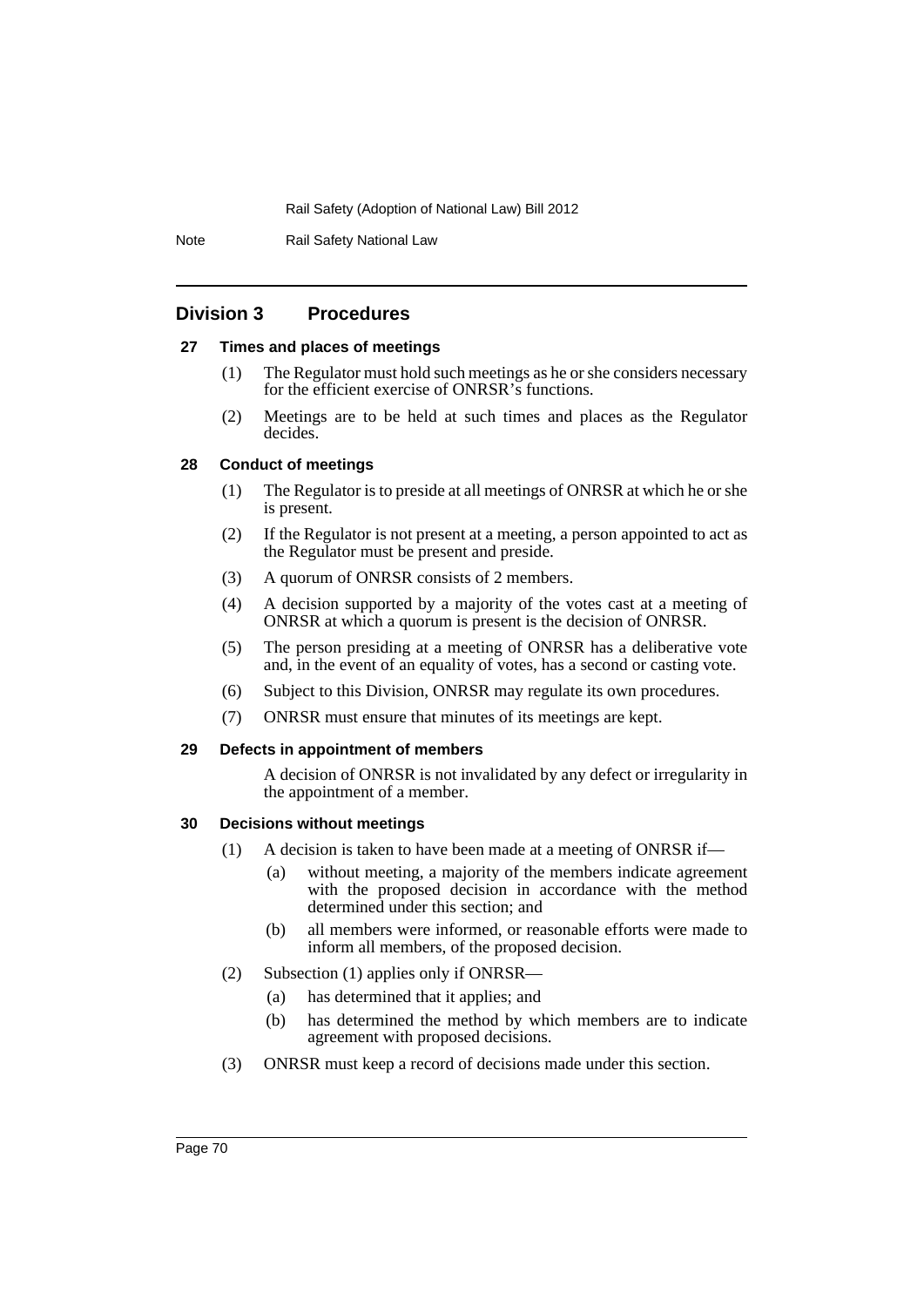Rail Safety National Law Note 2008 and 2009 and 2009 and 2009 and 2009 and 2009 and 2009 and 2009 and 2009 and 2009 and 2009 and 2009 and 2009 and 2009 and 2009 and 2009 and 2009 and 2009 and 2009 and 2009 and 2009 and 200

### **31 Common seal and execution of documents**

- (1) The common seal of ONRSR must not be affixed to a document except in pursuance of a decision of ONRSR, and the affixing of the seal must be attested by the signature of the Regulator or Acting Regulator.
- (2) ONRSR may, by instrument under ONRSR's common seal, authorise an employee of ONRSR (whether nominated by name or by office or title) or any other person to execute documents on behalf of ONRSR subject to conditions and limitations (if any) specified in the instrument of authority.
- (3) Without limiting subsection (2), an authority may be given so as to authorise 2 or more persons to execute documents jointly on behalf of ONRSR.
- (4) A document is duly executed by ONRSR if—
	- (a) the common seal of ONRSR is affixed to the document in accordance with this section; or
	- (b) the document is signed on behalf of ONRSR by a person or persons in accordance with an authority conferred under this section.
- (5) Where an apparently genuine document purports to bear the common seal of ONRSR, it will be presumed in any legal proceedings, in the absence of proof to the contrary, that the common seal of ONRSR has been duly affixed to that document.

## **Division 4 Finance**

### **32 Establishment of Fund**

- (1) The National Rail Safety Regulator Fund is established.
- (2) The Fund is to be administered by ONRSR.
- (3) ONRSR may establish accounts with any financial institution for money in the Fund.
- (4) The Fund does not form part of the consolidated fund or consolidated account of a participating jurisdiction or the Commonwealth.

### **33 Payments into Fund**

There is payable into the Fund—

(a) all money appropriated by the Parliament of any participating jurisdiction or the Commonwealth for the purposes of the Fund; and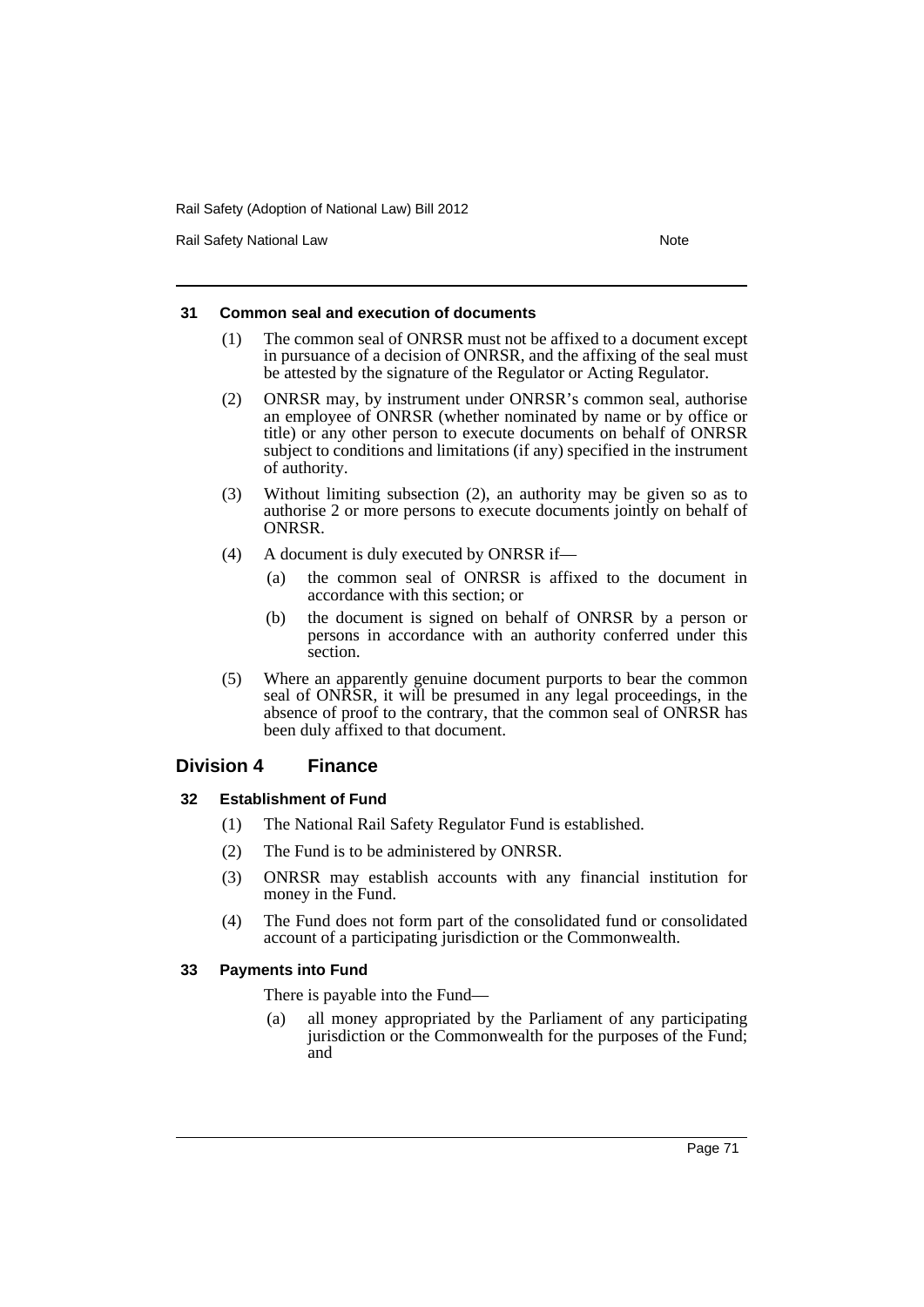Note Rail Safety National Law

- (b) all fees, charges, costs and expenses paid to or recovered by ONRSR under this Law; and
- (c) the proceeds of the investment of money in the Fund; and
- (d) all grants, gifts and donations made to ONRSR, but subject to any trusts declared in relation to the grants, gifts or donations; and
- (e) all money directed or authorised to be paid into the Fund under this Law, any law of a participating jurisdiction or any law of the Commonwealth; and
- (f) any other money or property received by ONRSR in connection with the exercise of its functions; and
- (g) any money paid to ONRSR for the provision of services to a State or Territory under an agreement mentioned in section 15(2)(b).

#### **34 Payments out of Fund**

Payments may be made from the Fund for the purpose of—

- (a) paying any costs or expenses, or discharging any liabilities, incurred in the administration or enforcement of this Law, including (for example) payments made to a State or Territory for the provision of services under an agreement mentioned in section  $15(2)(a)$ ; and
- (b) paying any money directed or authorised to be paid out of the Fund under this Law; and
- (c) any other payments recommended by ONRSR and approved by the responsible Ministers.

### **35 Investment of money in Fund**

- (1) ONRSR must invest its funds in a way that is secure and provides a low risk so that ONRSR's exposure to the loss of funds is minimised.
- (2) ONRSR must keep records that show it has invested in a way that complies with subsection (1).

### **36 Financial management duties of ONRSR**

ONRSR must—

- (a) ensure its operations are carried out efficiently, effectively and economically; and
- (b) keep proper books and records in relation to the Fund and other money received by ONRSR; and
- (c) ensure expenditure is made from the Fund for lawful purposes only and, as far as possible, reasonable value is obtained for money expended from the Fund; and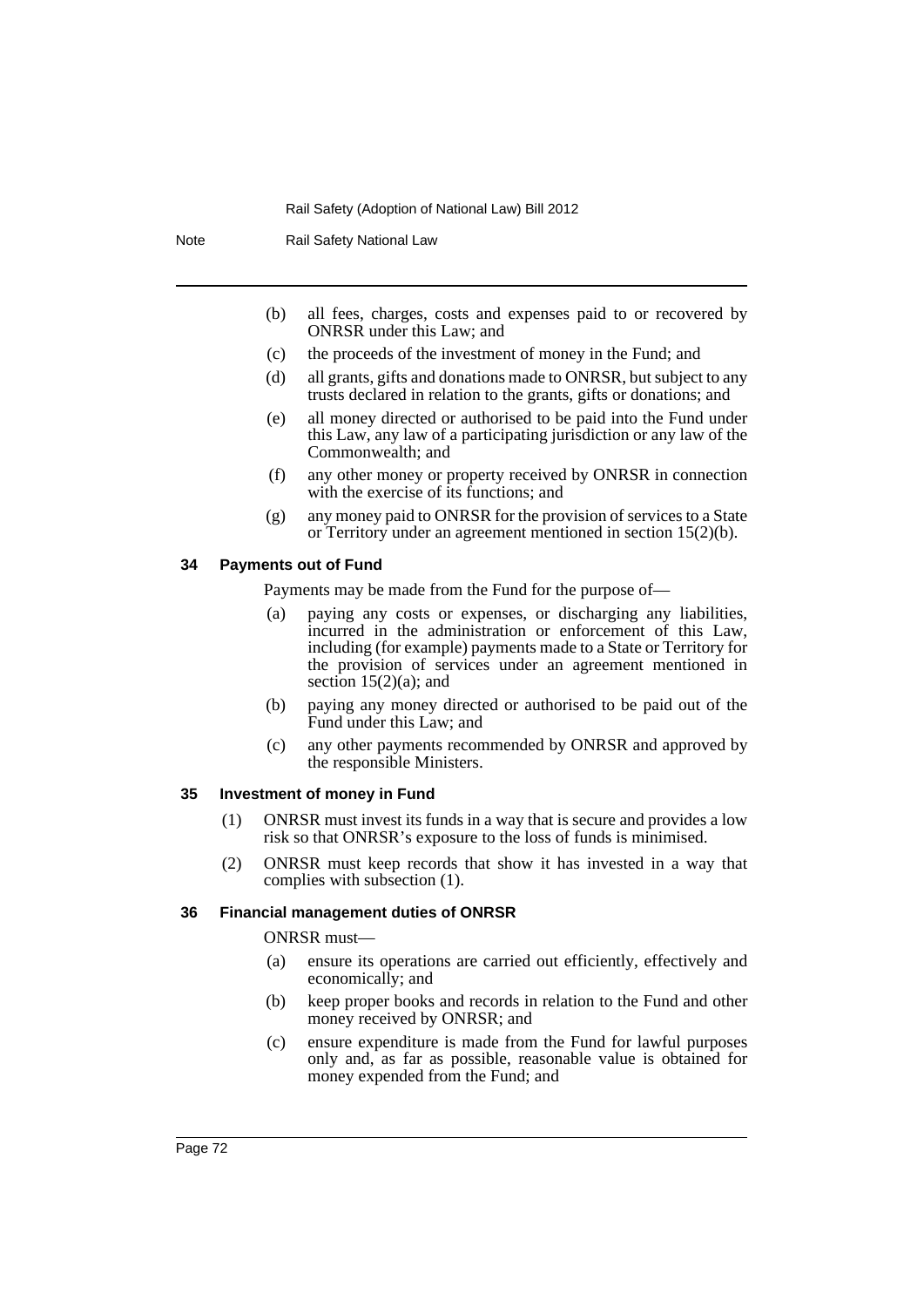Rail Safety National Law Note 2008 and 2009 and 2009 and 2009 and 2009 and 2009 and 2009 and 2009 and 2009 and 2009 and 2009 and 2009 and 2009 and 2009 and 2009 and 2009 and 2009 and 2009 and 2009 and 2009 and 2009 and 200

- (d) ensure its procedures, including internal control procedures, afford adequate safeguards with respect to—
	- (i) the correctness, regularity and propriety of payments made from the Fund; and
	- (ii) receiving and accounting for payments made to the Fund; and
	- (iii) prevention of fraud or mistake; and
- (e) take any action necessary to ensure the preparation of accurate financial statements in accordance with Australian Accounting Standards for inclusion in its annual report; and
- (f) take any action necessary to facilitate the audit of those financial statements under this Law; and
- (g) arrange for any further audit by a qualified person of the books and records kept by ONRSR in relation to the Fund, if directed to do so by the responsible Ministers.

## **Division 5 Staff**

## **37 Chief executive**

- (1) The Regulator is the chief executive of ONRSR responsible for—
	- (a) the day to day management of ONRSR; and
	- (b) carrying out any other function conferred on the chief executive under this Law, an Act or by ONRSR.
- (2) The chief executive must act consistently with the policies determined by ONRSR.

### **38 Staff**

- (1) ONRSR may, for the purpose of exercising its functions, employ staff.
- (2) The staff of ONRSR are to be employed on the terms and conditions decided by ONRSR from time to time.
- (3) Subsection (2) is subject to any relevant industrial award or agreement that applies to the staff.

#### **39 Secondments to ONRSR**

ONRSR may make arrangements for the services of a person who is a member of the staff of a government agency of a participating jurisdiction or the Commonwealth to be made available to ONRSR in connection with the exercise of its functions.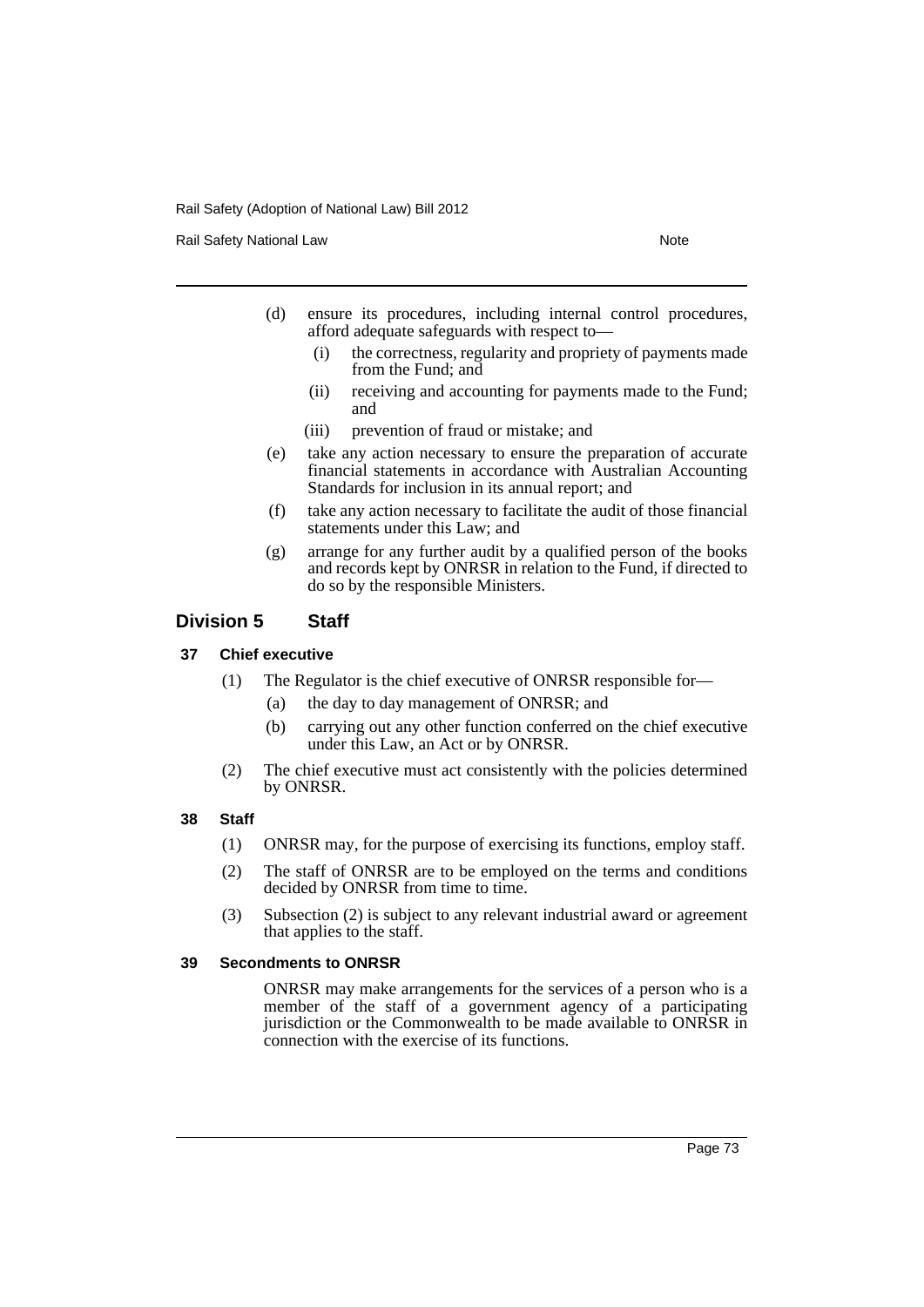Note Rail Safety National Law

#### **40 Consultants and contractors**

- (1) ONRSR may engage persons with suitable qualifications and experience as consultants or contractors.
- (2) The terms and conditions of engagement of consultants or contractors are as decided by ONRSR from time to time.

## **Division 6 Miscellaneous**

#### **41 Regulator may be directed to investigate rail safety matter**

- (1) The responsible Minister for a participating jurisdiction may give a written direction to the Regulator to investigate, or provide advice or information about, a rail safety matter relating to the participating jurisdiction.
- (2) A direction may not be given under this section—
	- (a) that directs the Regulator as to how to conduct an investigation into a rail safety matter; or
	- (b) that directs the Regulator as to which persons the Regulator may request or direct to provide assistance in investigating a rail safety matter; or
	- (c) about the outcome of any such investigation; or
	- (d) that directs the Regulator to stop any such investigation.
- (3) The Regulator must cause a direction given under this section to be published in ONRSR's next annual report.

## **42 National Rail Safety Register**

- (1) The Regulator must establish and maintain the National Rail Safety Register for the purposes of this Law.
- (2) The Regulator must ensure that the following matters are recorded in the Register:
	- (a) the accreditation of a rail transport operator under Part 3 Division 4;
	- (b) the variation, cancellation, suspension or expiry of the accreditation of a rail transport operator under Part 3 Division 4;
	- (c) the registration of a rail infrastructure manager of a private siding under Part 3 Division 5;
	- (d) the variation, cancellation, suspension or expiry of the registration of a rail infrastructure manager of a private siding under Part 3 Division 5;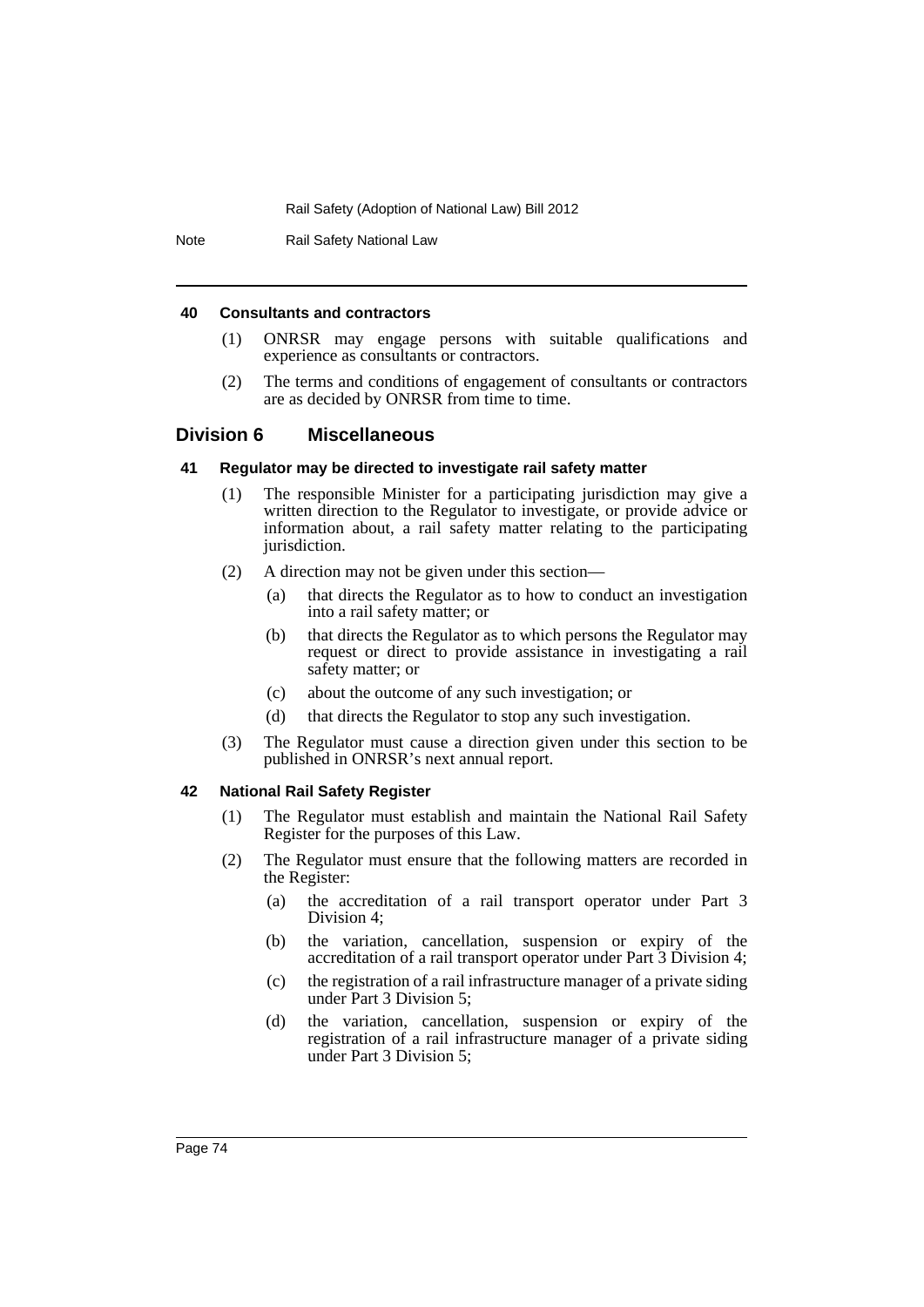Rail Safety National Law Note 2008 and 2009 and 2009 and 2009 and 2009 and 2009 and 2009 and 2009 and 2009 and 2009 and 2009 and 2009 and 2009 and 2009 and 2009 and 2009 and 2009 and 2009 and 2009 and 2009 and 2009 and 200

- (e) an exemption from this Law or specified provisions of this Law conferred on a person and details of the exemption;
- (f) a decision to accept a rail safety undertaking and the reasons for that decision under Part 10 Division 6;
- (g) a decision to withdraw or vary a rail safety undertaking under Part 10 Division 6;
- (h) the issuing of an improvement notice to a person;
- (i) the variation, cancellation or expiry of an improvement notice;
- (j) the issuing of a prohibition notice to a person;
- (k) the variation, cancellation or expiry of a prohibition notice;
- (l) the issuing of a non-disturbance notice to a person;
- (m) the variation, cancellation or expiry of a non-disturbance notice;
- (n) any other matter that is prescribed in the national regulations to be included in the Register.
- (3) The Register will be kept in the form of a computer record and published on ONRSR's website.
- (4) The Register is to be available for inspection, without fee, during ordinary office hours at a public office, or public offices, determined by the Regulator.

### **43 Annual report**

- (1) The Regulator must, on or before 30 September in each year, deliver to the responsible Ministers a report on ONRSR's activities for the financial year ending on the preceding 30 June.
- (2) The annual report must include—
	- (a) information on the development of rail safety (including an aggregation of statistics of a prescribed class reported to ONRSR under this Law for the relevant financial year); and
	- (b) information on any improvements and important changes in relation to the regulation of rail safety for the relevant financial year; and
	- (c) details of all rail safety issues brought to the attention of ONRSR during the relevant financial year and the action (if any) taken in relation to each such issue; and
	- (d) if, at the start of the relevant financial year, there are still outstanding any rail safety issues that previously had been brought to the attention of ONRSR—details of the action (if any) taken in respect of each such issue; and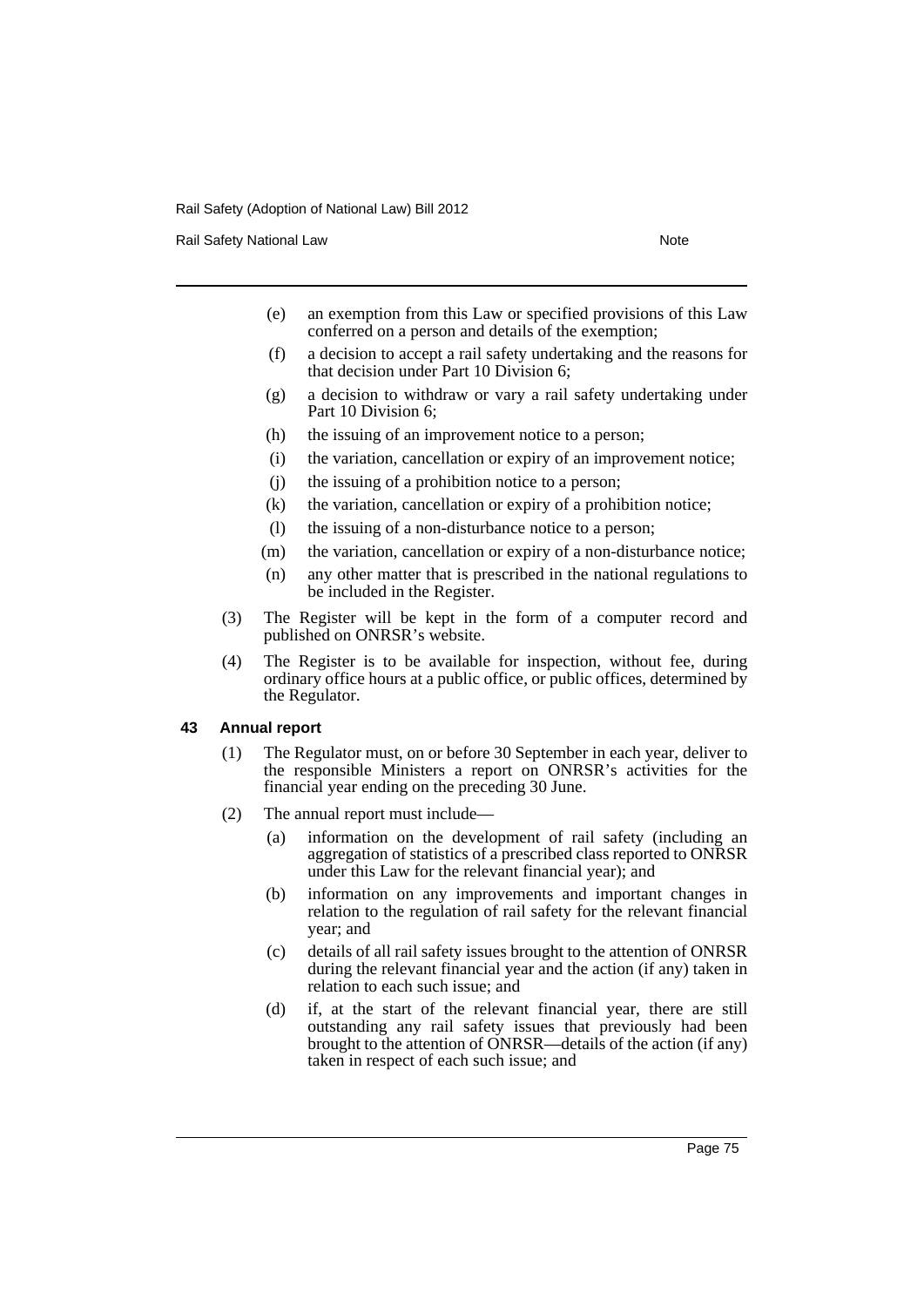Note Rail Safety National Law

- (e) details about any significant activity undertaken in each participating jurisdiction during the relevant financial year by, or on behalf of, ONRSR; and
- (f) the financial statement in respect of the relevant financial year; and
- (g) the report on the financial statement made by the public sector auditor who conducted the audit; and
- (h) any other information required to be included in the report by another provision under this Law or by the responsible Ministers.
- (3) The financial statement must be—
	- (a) prepared in accordance with Australian Accounting Standards; and
	- (b) audited, and reported on, by a public sector auditor.
- (4) The responsible Ministers must make arrangements for the tabling of ONRSR's annual report in the Parliament of each participating jurisdiction.
- (5) The responsible Ministers may extend, or further extend, the period for submission of an annual report to the responsible Ministers by a total period of up to 3 months.
- (6) As soon as practicable after the annual report has been tabled in at least 1 House of the Parliament of a participating jurisdiction, the Regulator must publish a copy of the report on ONRSR's website.

#### **44 Other reporting requirements**

The national regulations may require ONRSR to deliver to a prescribed body or person, at prescribed intervals, a report containing prescribed matters.

### **45 Delegation**

- (1) ONRSR may delegate to a body or person (including a person for the time being holding or acting in a specified office or position) a function or power of ONRSR under this Law or an Act.
- (2) The Regulator may delegate to a body or person (including a person for the time being holding or acting in a specified office or position) a function or power of the Regulator under this Law or an Act.
- (3) A function or power delegated under this section may, if the instrument of delegation so provides, be further delegated.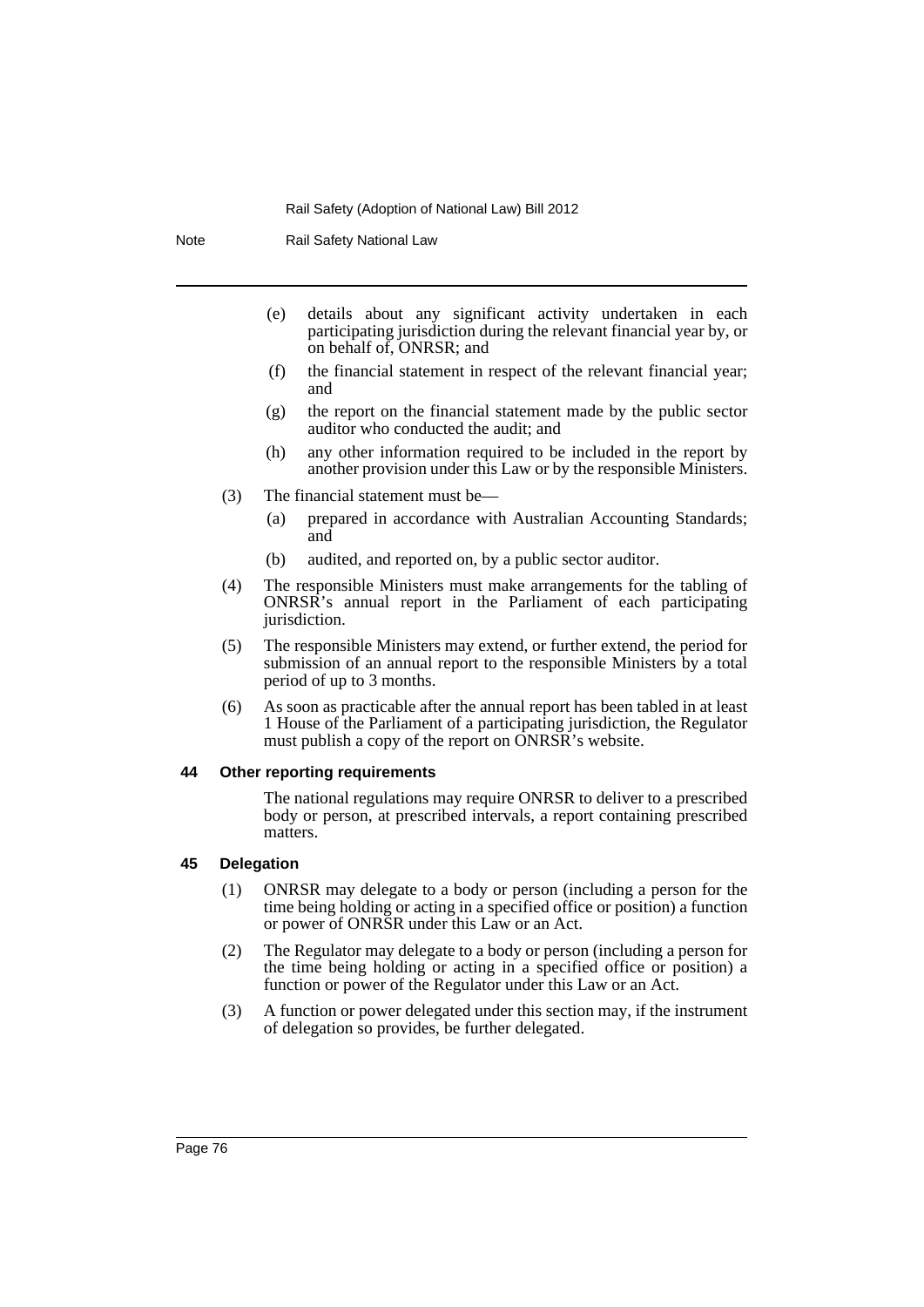Rail Safety National Law Note 2008 and 2009 and 2009 and 2009 and 2009 and 2009 and 2009 and 2009 and 2009 and 2009 and 2009 and 2009 and 2009 and 2009 and 2009 and 2009 and 2009 and 2009 and 2009 and 2009 and 2009 and 200

# **Part 3 Regulation of rail safety**

## **Division 1** Interpretation

### **46 Management of risks**

A duty imposed on a person under this Law to ensure, so far as is reasonably practicable, safety requires the person—

- (a) to eliminate risks to safety so far as is reasonably practicable; and
- (b) if it is not reasonably practicable to eliminate risks to safety, to minimise those risks so far as is reasonably practicable.

### **47 Meaning of reasonably practicable**

In this Part—

*reasonably practicable*, in relation to a duty to ensure safety, means that which is (or was at a particular time) reasonably able to be done in relation to ensuring safety, taking into account and weighing up all relevant matters, including—

- (a) the likelihood of the hazard or the risk concerned occurring; and
- (b) the degree of harm that might result from the hazard or the risk; and
- (c) what the person concerned knows, or ought reasonably to know, about—
	- (i) the hazard or the risk; and
	- (ii) ways of eliminating or minimising the risk; and
- (d) the availability and suitability of ways to eliminate or minimise the risk; and
- (e) after assessing the extent of the risk and the available ways of eliminating or minimising the risk—the cost associated with available ways of eliminating or minimising the risk (including whether the cost is grossly disproportionate to the risk).

### **Division 2 Occupational health and safety and railway operations**

### **48 Relationship between this Law and OHS legislation**

(1) If a provision of the occupational health and safety legislation applies to railway operations, that provision continues to apply, and must be observed, in addition to this Law.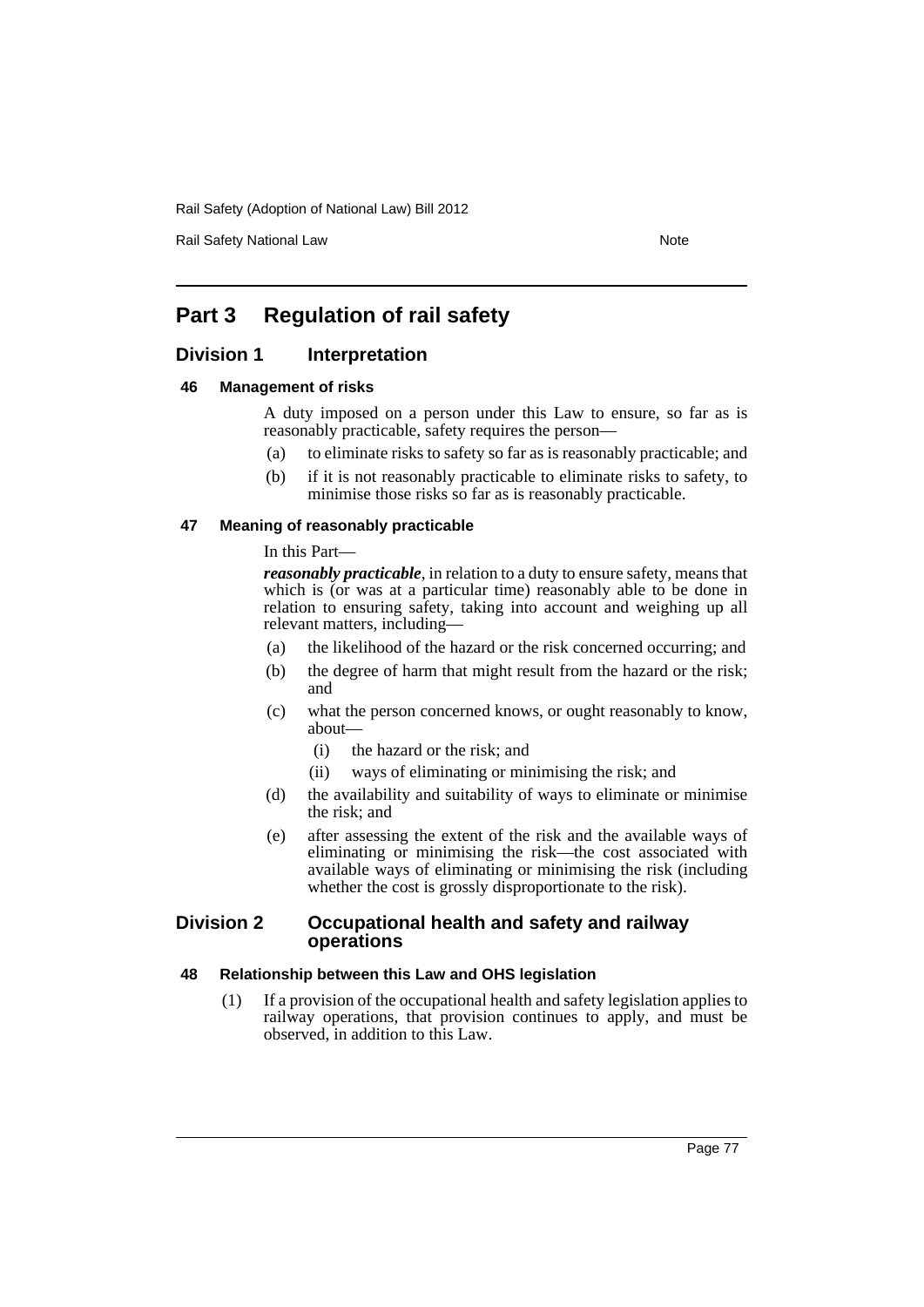Note Rail Safety National Law

(2) If a provision of this Law is inconsistent with a provision of the occupational health and safety legislation, the provision of the occupational health and safety legislation prevails to the extent of any inconsistency.

**Note.** For example, if a provision of this Law deals with a certain matter and a provision of the occupational health and safety legislation deals with the same matter and it is impossible to comply with both provisions, a person must comply with the occupational health and safety legislation and not with this Law. If provisions of both this Law and the occupational health and safety legislation deal with the same matter but it is possible to comply with both provisions, a person must comply with both.

- (3) Compliance with this Law or with any requirement imposed under this Law is not in itself a defence in any proceedings for an offence against the occupational health and safety legislation.
- (4) Evidence of a relevant contravention of this Law is admissible in any proceedings for an offence against the occupational health and safety legislation.

## **49 No double jeopardy**

Where an act or omission constitutes an offence—

- (a) under this Law; and
- (b) under the occupational health and safety legislation,

the offender is not liable to be punished twice in respect of the offence.

## **Division 3 Rail safety duties**

## **Subdivision 1 Principles**

### **50 Principles of shared responsibility, accountability, integrated risk management, etc**

- (1) Rail safety is the shared responsibility of—
	- (a) rail transport operators; and
	- (b) rail safety workers; and
	- (c) other persons who—
		- (i) design, commission, construct, manufacture, supply, install, erect, maintain, repair, modify or decommission rail infrastructure or rolling stock; or
		- (ii) supply rail infrastructure operations or rolling stock operations to rail operators; or
		- (iii) in relation to the transport of freight by railway—load or unload freight on or from rolling stock; and
	- (d) the Regulator; and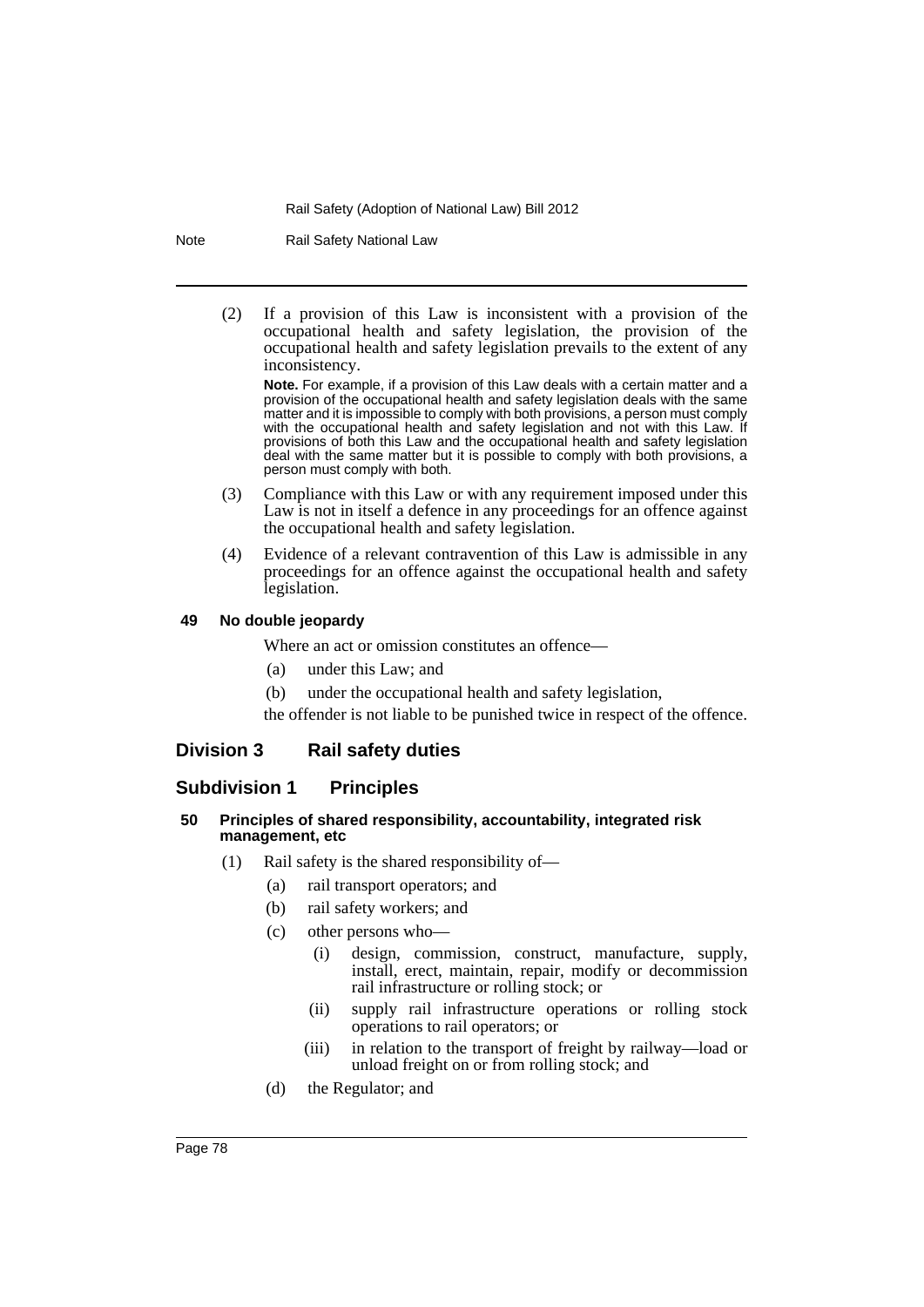Rail Safety National Law Note 2008 and 2009 and 2009 and 2009 and 2009 and 2009 and 2009 and 2009 and 2009 and 2009 and 2009 and 2009 and 2009 and 2009 and 2009 and 2009 and 2009 and 2009 and 2009 and 2009 and 2009 and 200

- (e) ONRSR; and
- (f) the public.
- (2) The level and nature of responsibility that a person referred to in subsection (1), or falling within a class of person referred to in that subsection, has for rail safety is dependent on the nature of the risk to rail safety that the person creates from the carrying out of an activity (or the making of a decision) and the capacity that person has to control, eliminate or mitigate those risks.
- (3) The persons and classes of persons referred to in subsection (1) should—
	- (a) participate in or be able to participate in; and
	- (b) be consulted on; and
	- (c) be involved in the formulation and implementation of,

measures to manage risks to safety associated with railway operations.

- (4) Managing risks associated with the carrying out of rail infrastructure operations or rolling stock operations is the responsibility of the person best able to control those risks.
- (5) If approaches to managing risks associated with any particular railway have potential impacts on any other railway or a railway network of which the railway is a part, the best practicable rail safety outcome should be sought.

## **51 Principles applying to rail safety duties**

- (1) A duty under this Law cannot be transferred to another person.
- (2) A person can have more than 1 duty under this Law by virtue of being in more than 1 class of duty holder.
- (3) More than 1 person can concurrently have the same duty under this Law and each duty holder must comply with that duty to the standard required by this Law even if another duty holder has the same duty.
- (4) If more than 1 person has a duty for the same matter, each person—
	- (a) retains responsibility for the person's duty in relation to the matter; and
	- (b) must discharge the person's duty to the extent to which the person has the capacity to influence and control the matter (or would have had that capacity but for an agreement or arrangement purporting to limit or remove that capacity).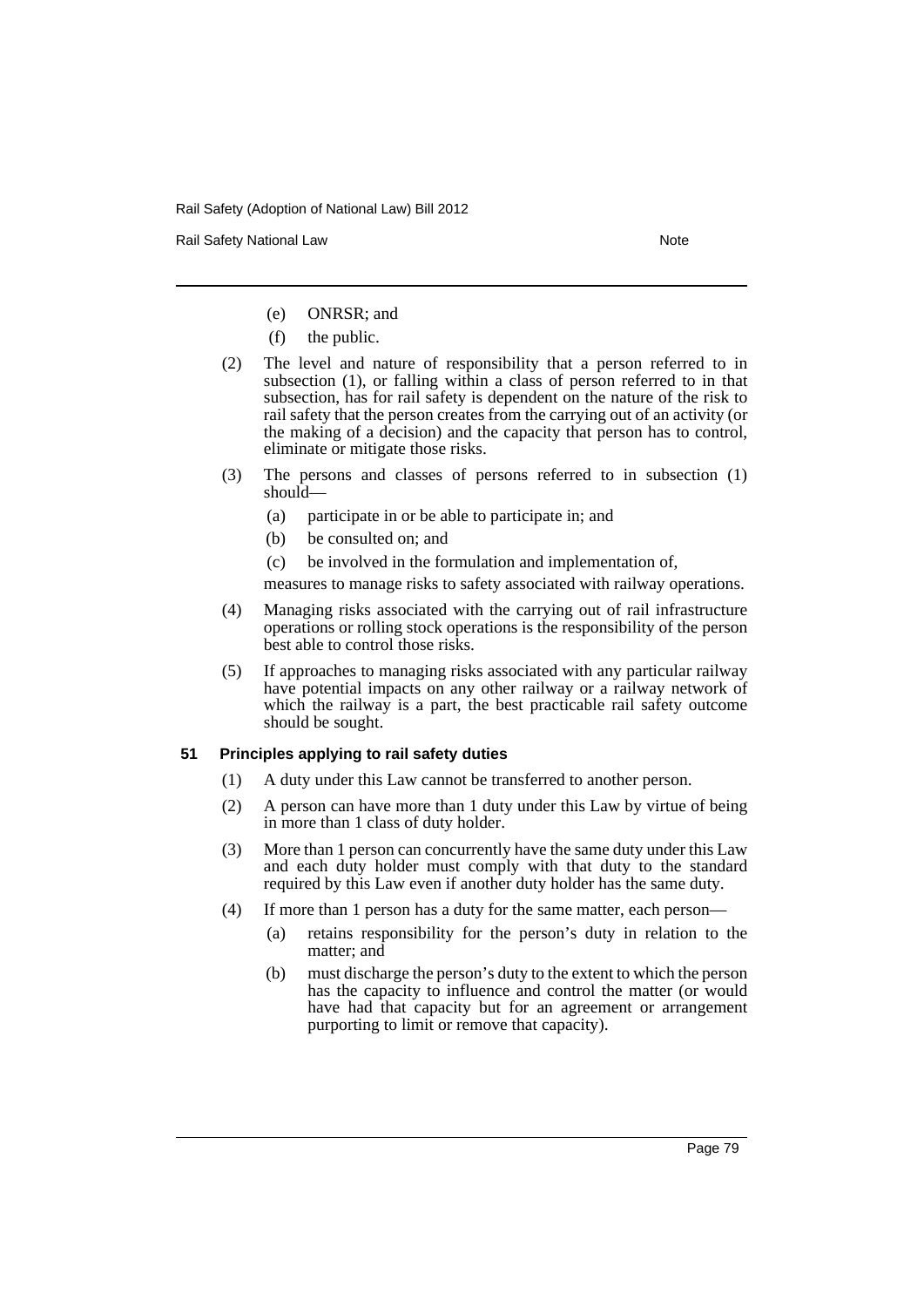Note Rail Safety National Law

## **Subdivision 2 Duties**

### **52 Duties of rail transport operators**

- (1) A rail transport operator must ensure, so far as is reasonably practicable, the safety of the operator's railway operations.
- (2) Without limiting subsection (1), a rail transport operator must ensure, so far as is reasonably practicable—
	- (a) that safe systems for the carrying out of the operator's railway operations are developed and implemented; and
	- (b) that each rail safety worker who is to perform rail safety work in relation to the operator's railway operations—
		- (i) is of sufficient good health and fitness to carry out that work safely; and
		- (ii) is competent to undertake that work; and
	- (c) that rail safety workers do not carry out rail safety work in relation to the operator's railway operations, and are not on duty, while impaired by alcohol or a drug; and
	- (d) that rail safety workers who perform rail safety work in relation to the operator's railway operations do not carry out rail safety work while impaired by fatigue or if they may become so impaired; and
	- (e) the provision of adequate facilities for the safety of persons at any railway premises under the control or management of the operator; and
	- (f) the provision of—
		- (i) such information and instruction to, and training and supervision of, rail safety workers as is necessary to enable those workers to perform rail safety work in relation to the operator's railway operations in a way that is safe; and
		- (ii) such information to rail transport operators and other persons on railway premises under the control or management of the operator as is necessary to enable those persons to ensure their safety.
- (3) Without limiting subsection (1), a rail infrastructure manager must ensure, so far as is reasonably practicable—
	- (a) the provision or maintenance of rail infrastructure that is safe; and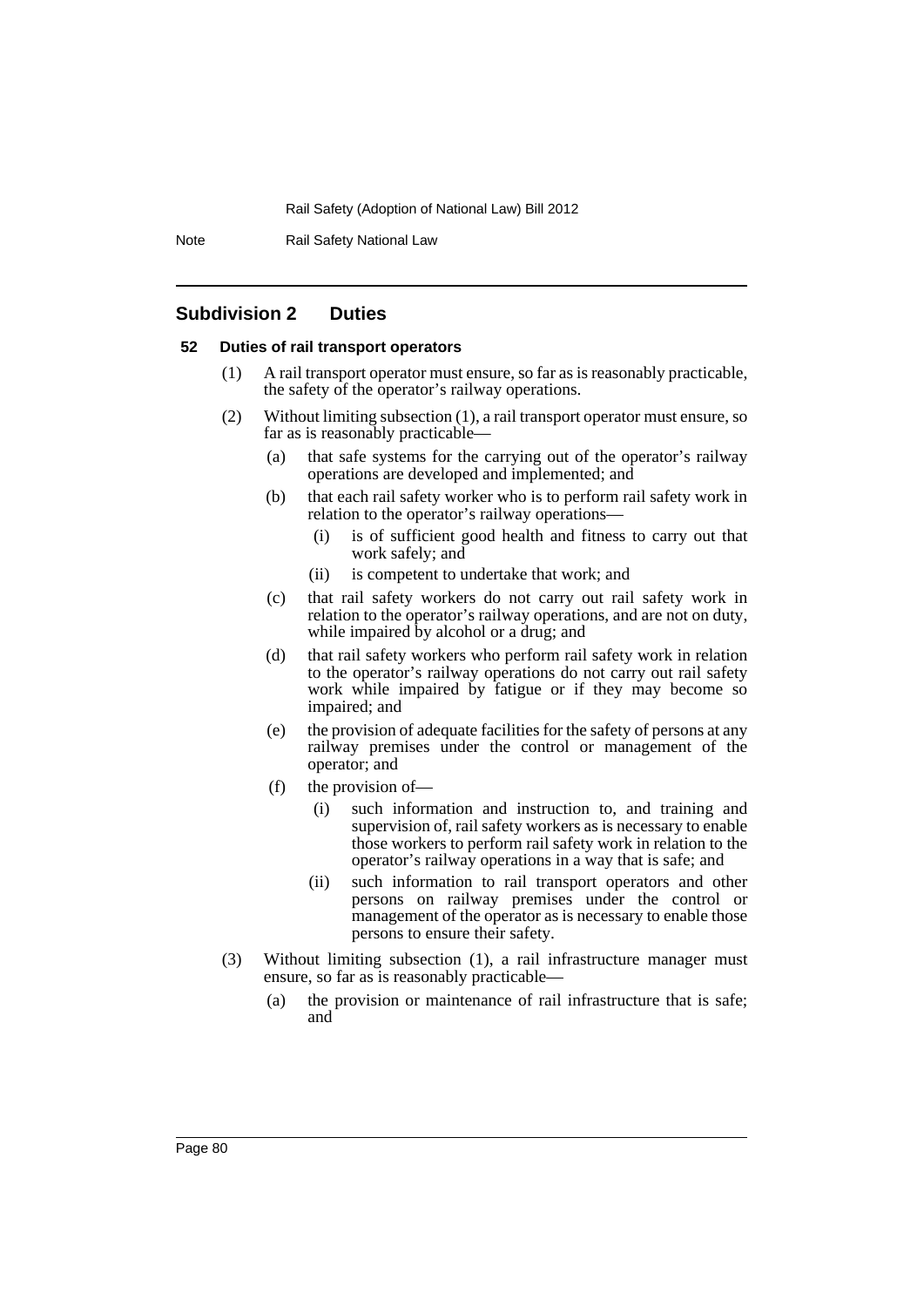Rail Safety National Law Note 2008 and 2009 and 2009 and 2009 and 2009 and 2009 and 2009 and 2009 and 2009 and 2009 and 2009 and 2009 and 2009 and 2009 and 2009 and 2009 and 2009 and 2009 and 2009 and 2009 and 2009 and 200

- (b) that any design, construction, commissioning, use, installation, modification, maintenance, repair or decommissioning of the manager's rail infrastructure is done or carried out in a way that ensures the safety of railway operations; and
- (c) that systems and procedures for the scheduling, control and monitoring of railway operations are established and maintained so as to ensure the safety of the manager's railway operations; and
- (d) that communications systems and procedures are established and maintained so as to ensure the safety of the manager's railway operations.
- (4) Without limiting subsection (1), a rolling stock operator must ensure, so far as is reasonably practicable—
	- (a) the provision or maintenance of rolling stock that is safe; and
	- (b) that any design, construction, commissioning, use, modification, maintenance, repair or decommissioning of the operator's rolling stock is done or carried out in a way that ensures safety; and
	- (c) compliance with the rules and procedures for the scheduling, control and monitoring of rolling stock that have been established by a rail infrastructure manager in relation to the use of the manager's rail infrastructure by the rolling stock operator; and
	- (d) that equipment, procedures and systems are established and maintained so as to minimise risks to the safety of the operator's railway operations; and
	- (e) that arrangements are made for ensuring safety in connection with the use, operation and maintenance of the operator's rolling stock; and
	- (f) that communications systems and procedures are established and maintained so as to ensure the safety of the operator's railway operations.
- (5) This section applies to a person (other than a rail transport operator) who carries out railway operations in the same way as it applies to a rail transport operator, but does not apply if the person carries out those operations as a rail safety worker or an employee.

### **53 Duties of designers, manufacturers, suppliers etc**

- (1) A person—
	- (a) who designs, commissions, manufactures, supplies, installs or erects any thing; and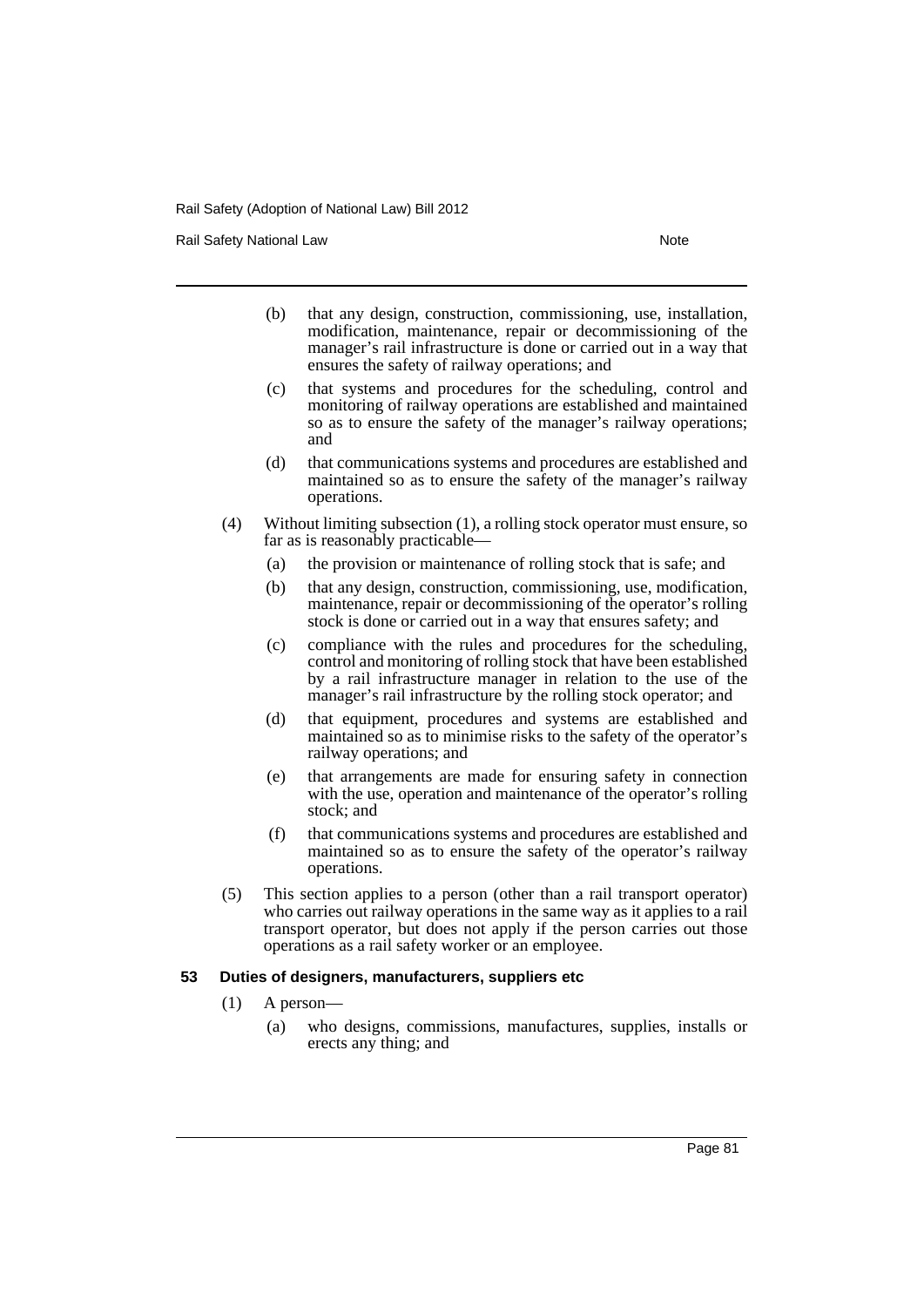Note Rail Safety National Law

(b) who knows, or ought reasonably to know, that the thing is to be used as or in connection with rail infrastructure or rolling stock,

#### must—

- (c) ensure, so far as is reasonably practicable, that the thing is safe if it is used for a purpose for which it was designed, commissioned, manufactured, supplied, installed or erected; and
- (d) ensure, so far as is reasonably practicable, that such testing and examination of the thing as may be necessary for compliance with this section is carried out; and
- (e) take such action as is necessary to ensure, so far as is reasonably practicable, that there will be available in connection with the use of the thing adequate information about—
	- (i) the use for which the thing was designed, commissioned, manufactured, supplied, installed or erected; and
	- (ii) the results of any testing or examination referred to in paragraph (d); and
	- (iii) any conditions necessary to ensure, so far as is reasonably practicable, that the thing is safe if it is used for a purpose for which it was designed, commissioned, manufactured, supplied, installed or erected.
- (2) For the purposes of subsection (1), if the person who supplies the thing—
	- (a) carries on the business of financing the acquisition of the thing by customers; and
	- (b) has, in the course of that business, acquired an interest in the thing solely for the purpose of financing its acquisition by a customer from a third person or its provision to a customer by a third person; and
	- (c) has not taken possession of the thing or has taken possession of it solely for the purpose of passing possession to that customer,

the reference in that subsection to the person who supplies that thing is instead taken to be a reference to the third person.

- (3) A person who decommissions any rail infrastructure or rolling stock must ensure, so far as is reasonably practicable—
	- (a) that the decommissioning is carried out safely; and
	- (b) such testing and examination as may be necessary for compliance with this section is carried out.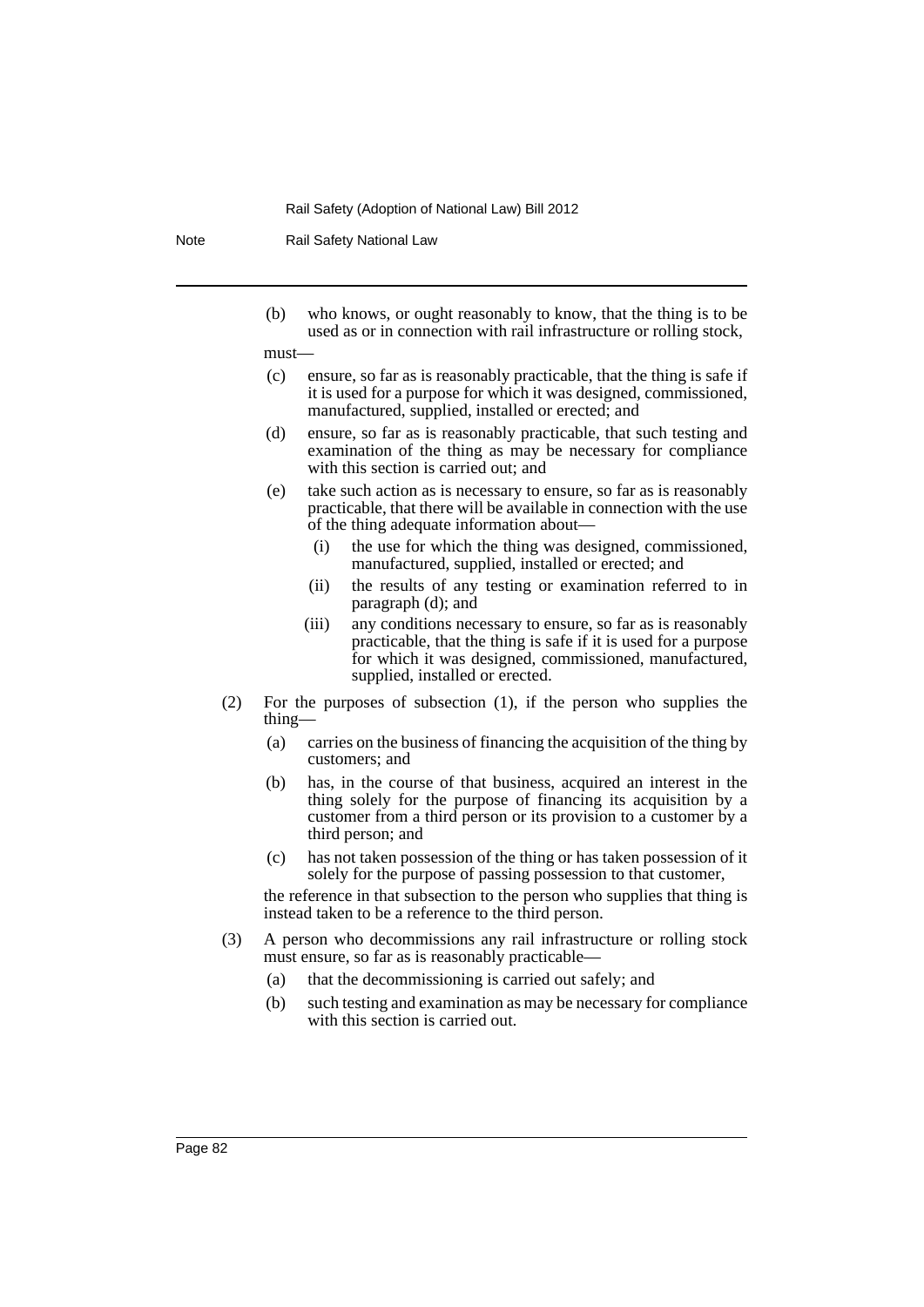Rail Safety National Law Note 2008 and 2009 and 2009 and 2009 and 2009 and 2009 and 2009 and 2009 and 2009 and 2009 and 2009 and 2009 and 2009 and 2009 and 2009 and 2009 and 2009 and 2009 and 2009 and 2009 and 2009 and 200

### **54 Duties of persons loading or unloading freight**

A person who loads or unloads freight on or from rolling stock in relation to the transport of the freight by railway must ensure, so far as is reasonably practicable, that the loading or unloading is carried out safely and so as to ensure the safe operation of the rolling stock.

#### **55 Duty of officers to exercise due diligence**

- (1) If a person has a duty or obligation under this Law, an officer of the person must exercise due diligence to ensure that the person complies with that duty or obligation.
- (2) An officer of a person referred to in subsection (1) may be convicted or found guilty of an offence under this Law relating to a duty under this section whether or not the person has been convicted or found guilty of an offence under this Law relating to the duty or obligation.
- (3) In this section—

*due diligence* includes taking reasonable steps—

- (a) to acquire and keep up-to-date knowledge of rail safety matters; and
- (b) to gain an understanding of the nature of the railway operations of the person and, generally, of the risks associated with those operations; and
- (c) to ensure that the person has available for use, and uses, appropriate resources and processes to eliminate or minimise risks to safety from the railway operations of the person; and
- (d) to ensure that the person has appropriate processes for receiving and considering information regarding incidents and risks and responding in a timely way to that information; and
- (e) to ensure that the person has, and implements, processes for complying with any duty or obligation of the person under this Law; and
- (f) to verify the provision and use of the resources and processes referred to in paragraphs (c) to (e).

### **56 Duties of rail safety workers**

- (1) A rail safety worker must, when carrying out rail safety work—
	- (a) take reasonable care for his or her own safety; and
	- (b) take reasonable care that his or her acts or omissions do not adversely affect the safety of other persons; and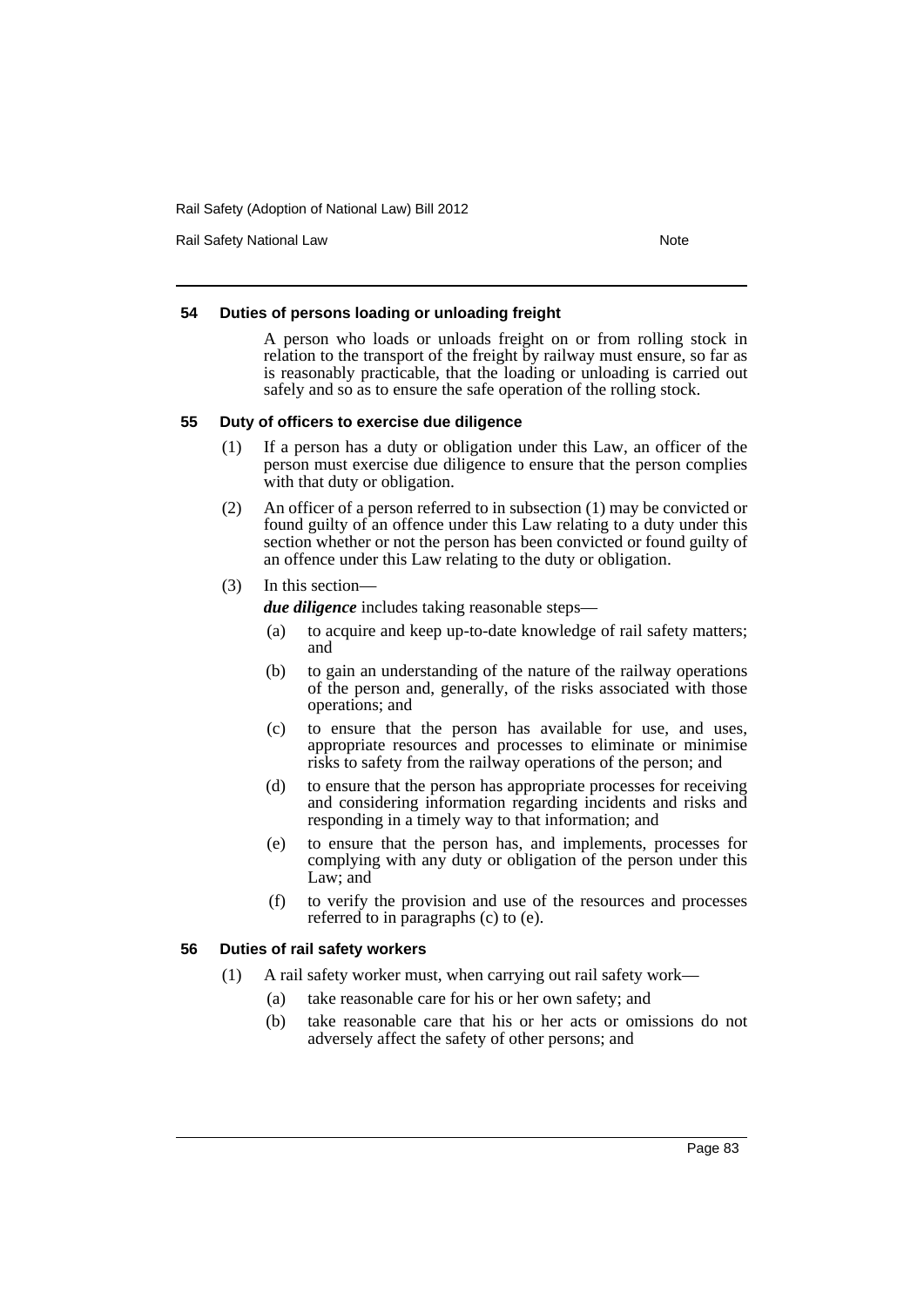Note Rail Safety National Law

- (c) comply, so far as the worker is reasonably able, with any reasonable instruction given by the rail transport operator to allow the operator to comply with this Law.
- (2) A rail safety worker must not, when carrying out rail safety work, intentionally or recklessly interfere with or misuse anything provided to the worker by the rail transport operator—
	- (a) in the interests of safety; or
	- (b) under this Law.
- (3) A rail safety worker must not, when carrying out rail safety work, wilfully or recklessly place the safety of another person on or in the immediate vicinity of rail infrastructure at risk.
- (4) For the purposes of subsection  $(1)(a)$  or  $(b)$ , in determining whether a rail safety worker failed to take reasonable care, regard must be had as to what the worker knew about the relevant circumstances.

## **Subdivision 3 Offences and penalties**

#### **57 Meaning of** *safety duty*

In this Subdivision—

*safety duty* means a duty imposed under Subdivision 2.

## **58 Failure to comply with safety duty—reckless conduct—Category 1**

- (1) A person commits a Category 1 offence if—
	- (a) the person has a safety duty; and
	- (b) the person, without reasonable excuse, engages in conduct that exposes an individual to whom that duty is owed to a risk of death or serious injury or illness; and
	- (c) the person is reckless as to the risk to an individual of death or serious injury or illness.

### Maximum penalty:

- (a) in the case of an individual—\$300 000 or imprisonment for 5 years, or both;
- (b) in the case of a body corporate—\$3 000 000.
- (2) The prosecution bears the burden of proving that the conduct was engaged in without reasonable excuse.

### **59 Failure to comply with safety duty—Category 2**

- A person commits a Category 2 offence if—
- (a) the person has a safety duty; and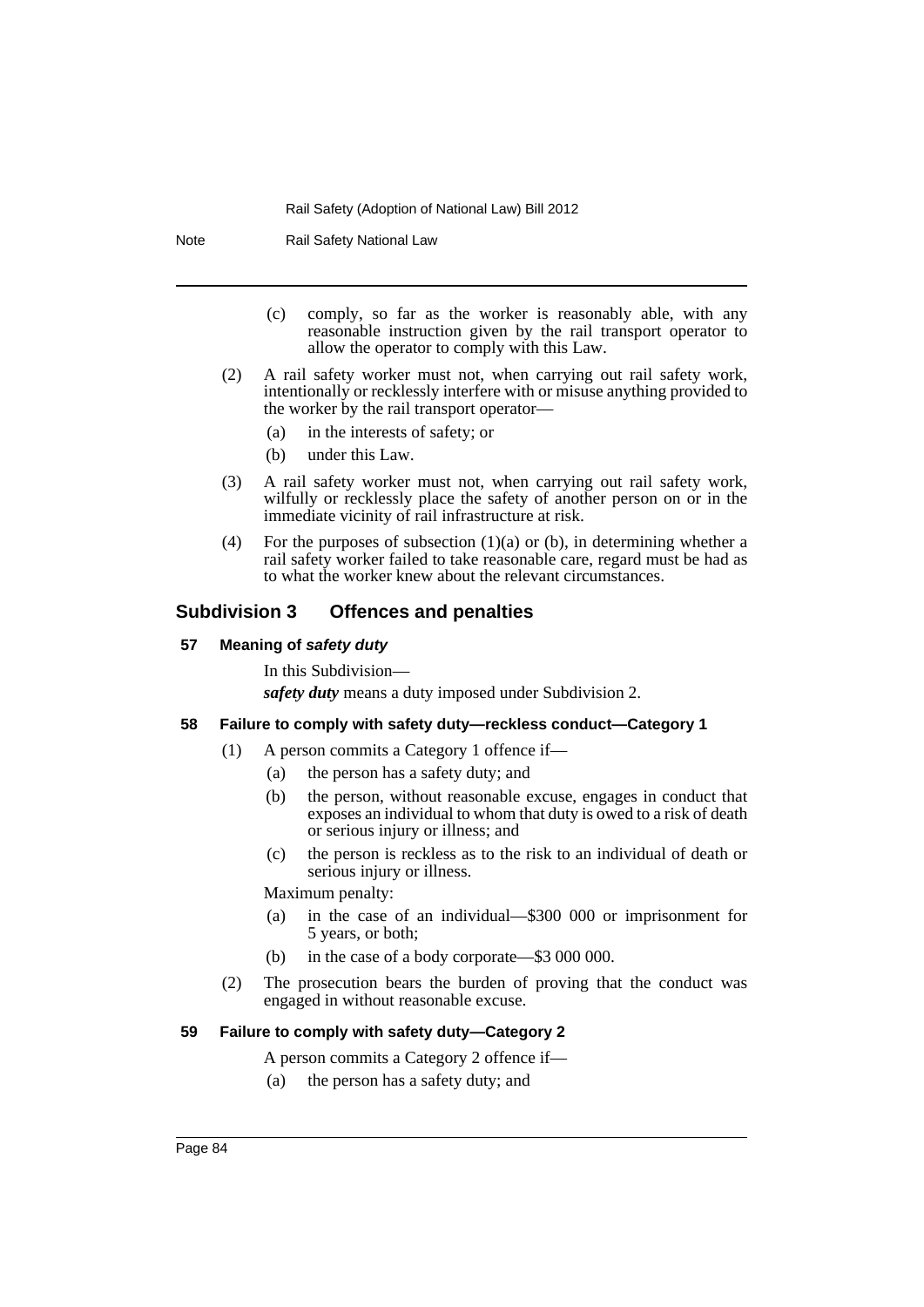Rail Safety National Law Note 2008 and 2009 and 2009 and 2009 and 2009 and 2009 and 2009 and 2009 and 2009 and 2009 and 2009 and 2009 and 2009 and 2009 and 2009 and 2009 and 2009 and 2009 and 2009 and 2009 and 2009 and 200

- (b) the person fails to comply with that duty; and
- (c) the failure exposes an individual to a risk of death or serious injury or illness.

Maximum penalty:

- (a) in the case of an individual—\$150 000;
- (b) in the case of a body corporate—\$1 500 000.

## **60 Failure to comply with safety duty—Category 3**

A person commits a Category 3 offence if—

- (a) the person has a safety duty; and
- (b) the person fails to comply with that duty.

Maximum penalty:

- (a) in the case of an individual—\$50 000;
- (b) in the case of a body corporate—\$500 000.

## **Division 4 Accreditation**

## **Subdivision 1 Purpose and requirement for accreditation**

### **61 Purpose of accreditation**

The purpose of accreditation of a rail transport operator in respect of railway operations is to attest that the rail transport operator has demonstrated to the Regulator the competence and capacity to manage risks to safety associated with those railway operations.

### **62 Accreditation required for railway operations**

- (1) A person must not carry out any railway operations unless the person—
	- (a) is a rail transport operator who—
		- (i) is accredited under this Part in respect of those operations; or
		- (ii) is exempt under this Law from compliance with this section in respect of those operations; or
	- (b) is carrying out those operations for or on behalf of—
		- (i) a rail transport operator who is accredited under this Part in respect of those operations; or
		- (ii) a rail transport operator who is exempt under this Law from compliance with this section in respect of those operations; or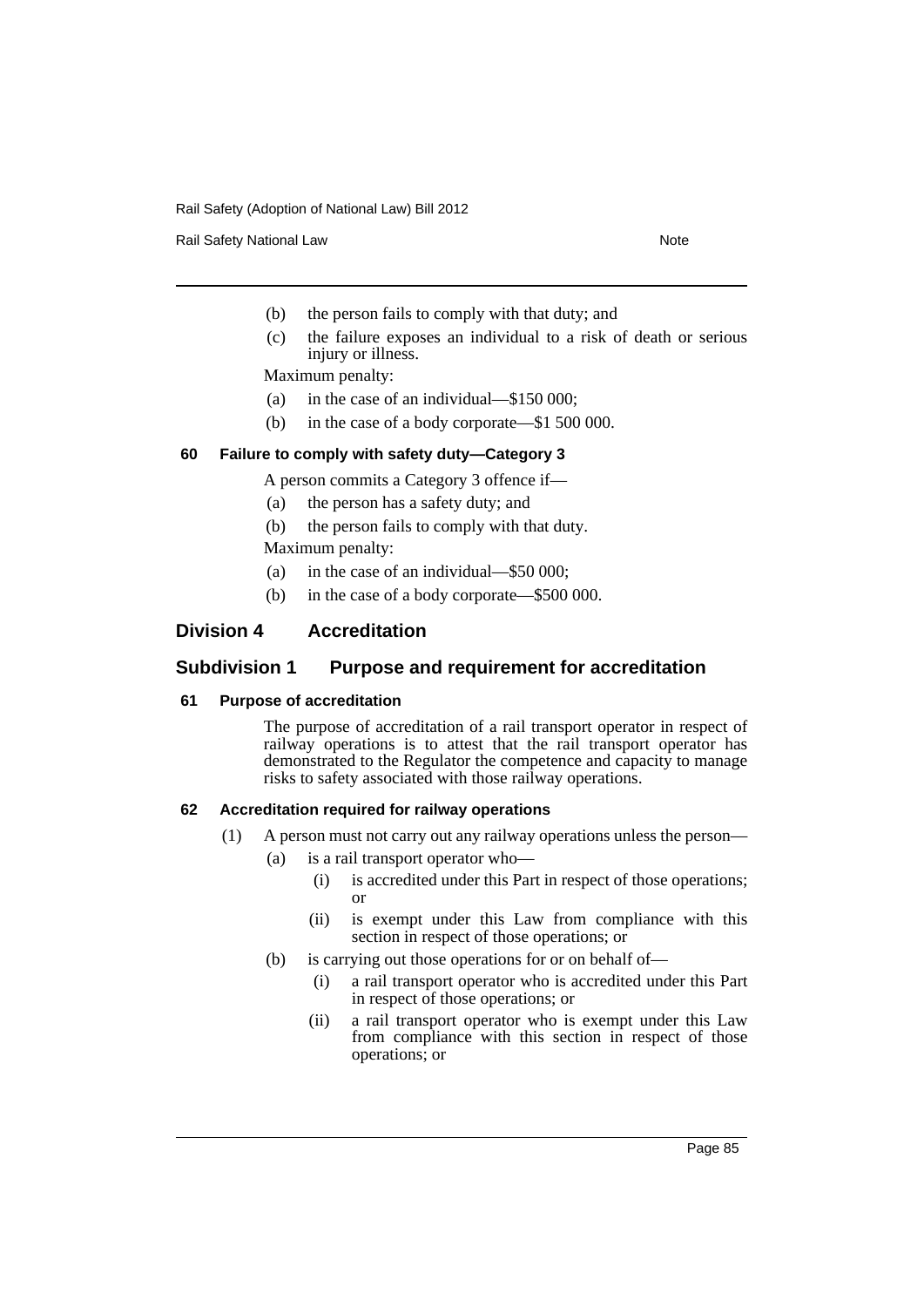Note Rail Safety National Law

(c) is exempt under this Law from compliance with this section in respect of those operations.

Maximum penalty:

- (a) in the case of an individual—\$150 000;
- (b) in the case of a body corporate—\$1 500 000.

**Note.** If a body corporate and related bodies corporate are involved, an exemption may be given so that only 1 of the bodies need be accredited (*related body corporate* meaning related by virtue of section 50 of the *Corporations Act 2001* of the Commonwealth).

- (2) Subsection (1) does not apply to a rail safety worker, not being a rail transport operator, carrying out rail safety work for or on behalf of a rail transport operator who—
	- (a) is accredited under this Part; or
	- (b) is exempt under this Law from compliance with this section,

in relation to that rail safety work.

## **63 Purposes for which accreditation may be granted**

- (1) Accreditation may be granted to a rail transport operator for any 1 or more of the following purposes:
	- (a) for the carrying out of railway operations for the part or parts of a railway specified in the accreditation, or for a part or parts having the scope or characteristics so specified;
	- (b) for any service or aspect, or part of a service or aspect, of railway operations specified in the accreditation;
	- (c) for specified railway operations to permit any 1 or more of the following:
		- (i) construction of rail infrastructure;
		- (ii) restoration or repair work;
		- (iii) testing of railway tracks or other infrastructure;
		- (iv) other activities relating to railway operations considered appropriate by the Regulator and specified in the accreditation.
- (2) Accreditation may be granted for railway operations carried out, or proposed to be carried out, in 1 or more jurisdictions by a rail transport operator.
- (3) If the applicant so requests, accreditation may be granted for a specified period only.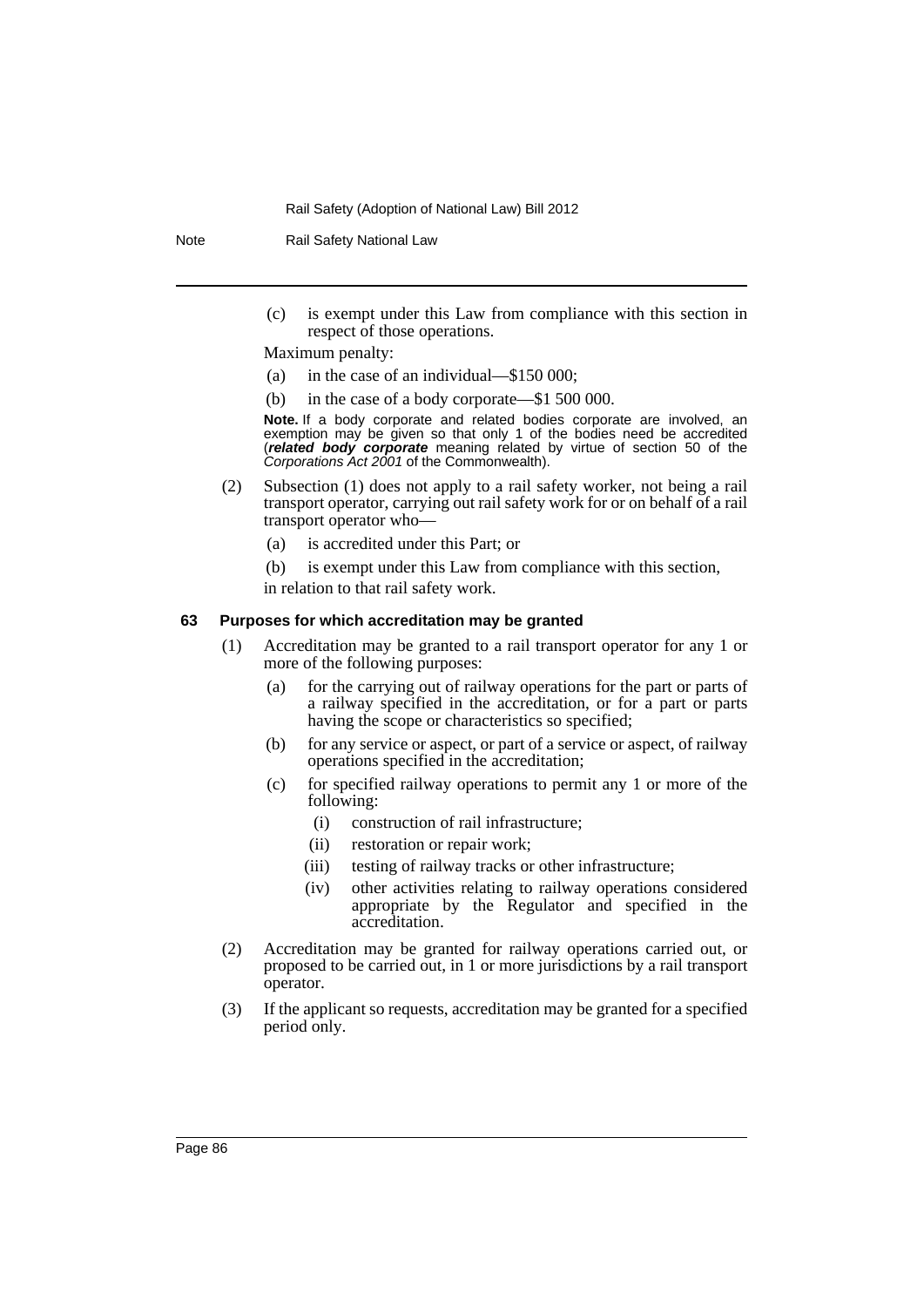Rail Safety National Law Note 2008 and 2009 and 2009 and 2009 and 2009 and 2009 and 2009 and 2009 and 2009 and 2009 and 2009 and 2009 and 2009 and 2009 and 2009 and 2009 and 2009 and 2009 and 2009 and 2009 and 2009 and 200

## **Subdivision 2 Procedures for granting accreditation**

### **64 Application for accreditation**

- (1) A rail transport operator may apply to the Regulator for accreditation in respect of specified railway operations carried out, or proposed to be carried out, by or on behalf of that operator.
- (2) An application must be made in the manner and form approved by the Regulator and—
	- (a) must specify the scope and nature of the railway operations in respect of which accreditation is sought; and
	- (b) must include a description of the safety management system (including a description of the measures to be taken to manage identified risks) relating to those railway operations; and
	- (c) must contain the prescribed information; and
	- (d) must be accompanied by the prescribed application fee.
- (3) The Regulator may require a rail transport operator who has applied for accreditation—
	- (a) to supply further information requested by the Regulator; and
	- (b) to verify by statutory declaration any information supplied to the Regulator.

### **65 What applicant must demonstrate**

The Regulator must not grant accreditation to an applicant unless satisfied that the applicant has demonstrated—

- (a) that the applicant is, or is to be, a rail infrastructure manager or rolling stock operator in respect of the railway operations for which accreditation is sought; and
- (b) that the applicant has the competence and capacity to manage risks to safety associated with the railway operations for which accreditation is sought; and
- (c) that the applicant—
	- (i) has the competence and capacity to implement the proposed safety management system; and
	- (ii) has the financial capacity, or has public risk insurance arrangements, to meet reasonable potential accident liabilities arising from the railway operations; and
	- (iii) has met the consultation requirements set out in Division 6 in relation to the applicant's safety management system; and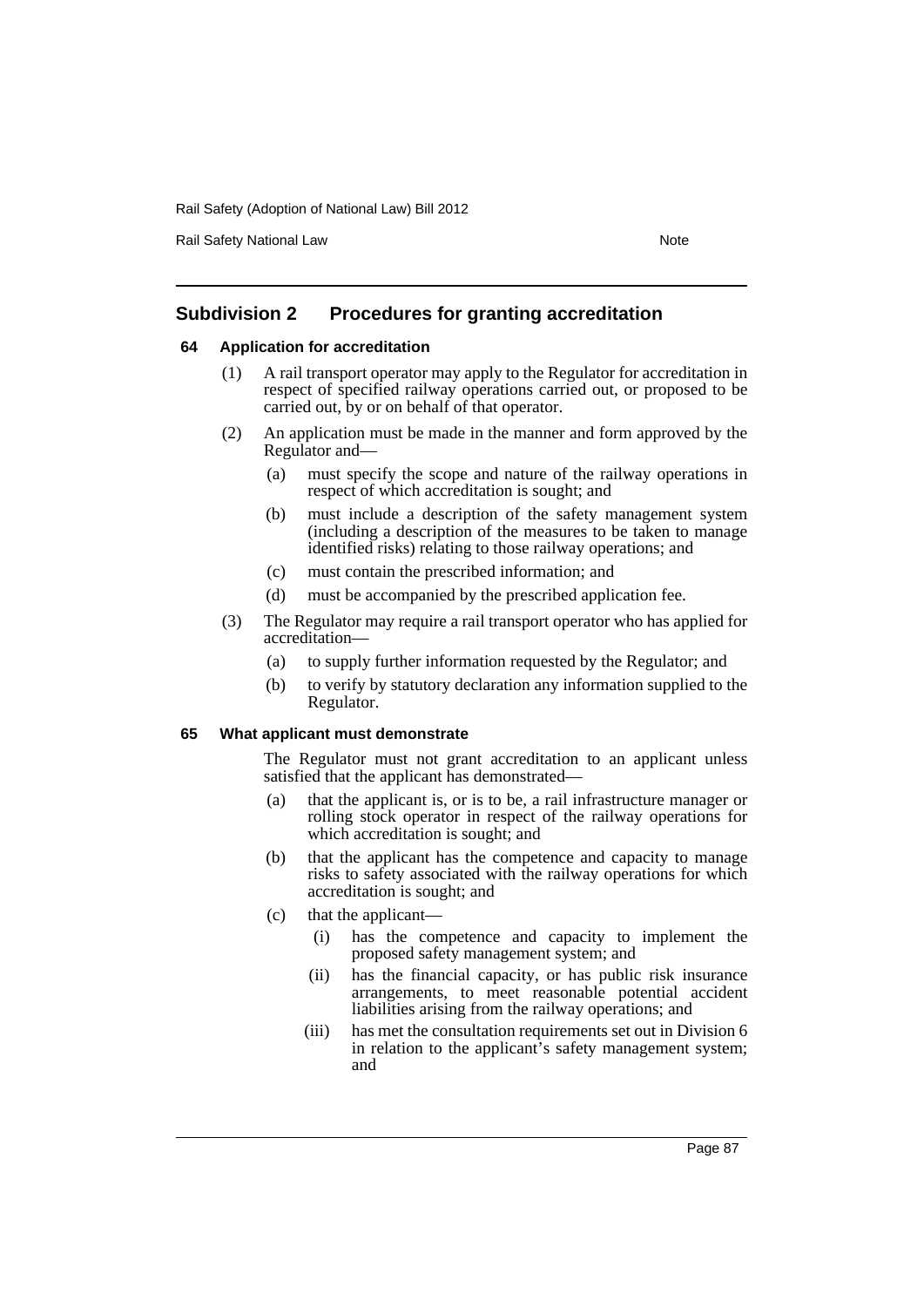Note Rail Safety National Law

(iv) has complied with the requirements prescribed by the national regulations (if any) for the purposes of this section.

### **66 Regulator may direct applicants to coordinate applications**

- (1) If the Regulator—
	- (a) receives applications from 2 or more rail transport operators for accreditation; and
	- (b) believes that coordinated preparation of the applications is necessary to ensure railway operations of the applicants are carried out safely,

the Regulator may give a direction in writing to each of the applicants to coordinate their applications (a *coordination direction*).

- (2) A coordination direction—
	- (a) may be given to rail transport operators carrying out, or proposing to carry out, railway operations in different jurisdictions; and
	- (b) may require each rail transport operator subject to the direction to provide to each other rail transport operator subject to the direction information concerning any circumstances in relation to the carrying out of railway operations by the first mentioned operator that could constitute a risk to safety in relation to the carrying out of railway operations by another operator subject to the direction.
- (3) A rail transport operator to whom a coordination direction has been given under this section must comply with the direction. Maximum penalty:

- (a) in the case of an individual—\$5 000;
- (b) in the case of a body corporate—\$25 000.
- (4) A rail transport operator who has coordinated the preparation of an application with other rail transport operators in accordance with a coordination direction under this section must include in the application reference to—
	- (a) information given by the operator to each other operator subject to the direction; and
	- (b) information given to the operator by each other operator subject to the direction.

Maximum penalty:

(a) in the case of an individual—\$5 000;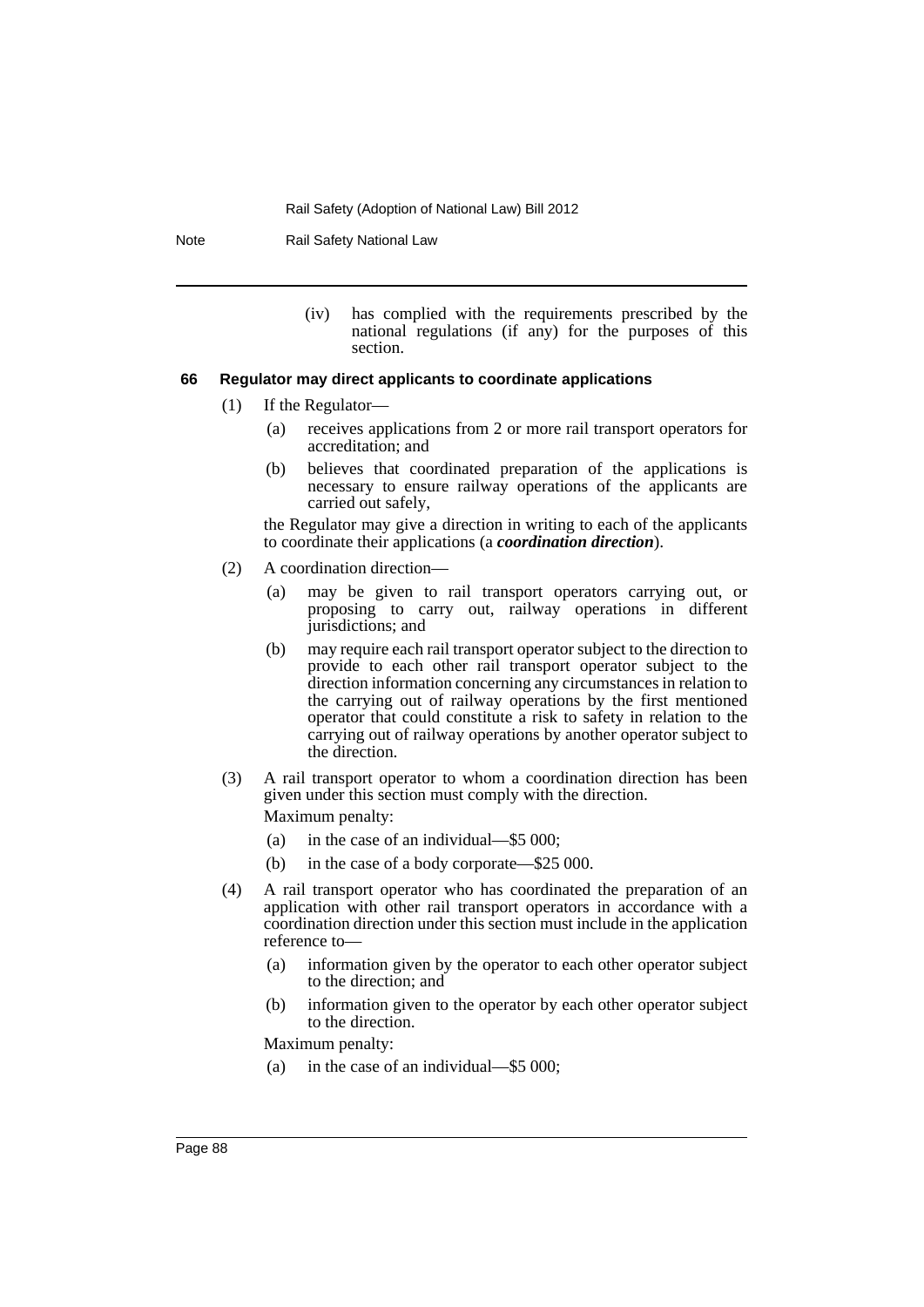Rail Safety National Law Note 2008 and 2009 and 2009 and 2009 and 2009 and 2009 and 2009 and 2009 and 2009 and 2009 and 2009 and 2009 and 2009 and 2009 and 2009 and 2009 and 2009 and 2009 and 2009 and 2009 and 2009 and 200

(b) in the case of a body corporate—\$25 000.

#### **67 Determination of application**

- (1) Subject to this section, the Regulator must, within the relevant period—
	- (a) if the Regulator is satisfied as to the matters referred to in section 65 and (if applicable) section 66—notify the applicant that accreditation has been granted, with or without conditions or restrictions; or
	- (b) if the Regulator is not so satisfied—notify the applicant that the application has been refused.
- (2) Accreditation under this Law is subject to—
	- (a) any conditions or restrictions prescribed by the national regulations for the purposes of this section that are applicable to the accreditation; and
	- (b) any other condition or restriction imposed on the accreditation by the Regulator.
- (3) Before imposing a condition or restriction on the accreditation of an applicant, the Regulator must, if the imposition of the intended condition or restriction is likely to result in significant costs or expenses to the applicant or any other person—
	- (a) conduct or cause to be conducted a cost-benefit analysis of the effect of imposing the intended condition or restriction on the accreditation; and
	- (b) consult with the Premier or Chief Minister, the Treasurer, and any other Minister, of a participating jurisdiction whose area of responsibility is likely to be affected by the imposition of the intended condition or restriction on the accreditation.
- (4) Notification under this section—
	- (a) must be in writing and given to the applicant; and
	- (b) if accreditation has been granted, must specify—
		- (i) the prescribed details of the applicant; and
		- (ii) the scope and nature of the railway operations, and the manner in which they are to be carried out, in respect of which the accreditation is granted; and
		- (iii) any condition or restriction imposed by the Regulator under this section on the grant of accreditation; and
		- (iv) any other prescribed information; and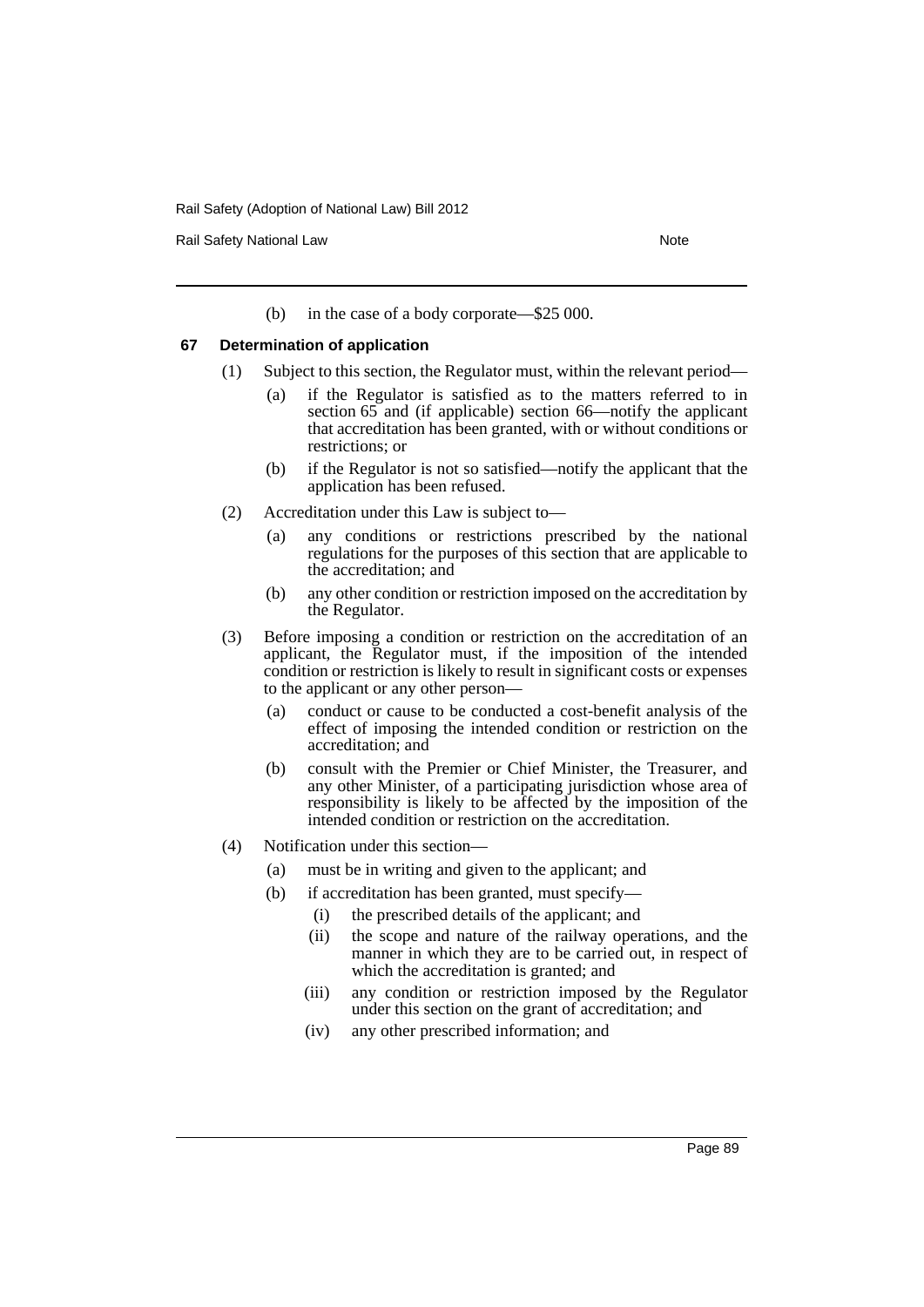Note Rail Safety National Law

- (c) if a condition or restriction has been imposed on the accreditation, must include—
	- (i) the reasons for imposing the condition or restriction, including (if applicable) the results of any cost-benefit analysis carried out under this section; and
	- (ii) information about the right of review under Part 7; and
- (d) if the application has been refused, must include—
	- (i) the reasons for the decision to refuse to grant the application; and
	- (ii) information about the right of review under Part 7; and
- (e) if the relevant period in relation to the application has been extended, must include information about the right of review under Part 7.
- (5) In this section—

*relevant period*, in relation to an application, means—

- (a) 6 months after the application was received by the Regulator; or
- (b) if the Regulator requested further information, 6 months, or such other period, as is agreed between the Regulator and the applicant, after the Regulator receives the last information so requested; or
- (c) if the Regulator, by written notice given to the applicant before the expiry of the relevant 6 months, specifies another period, that period,

whichever is the longer.

## **Subdivision 3 Variation of accreditation**

#### **68 Application for variation of accreditation**

- (1) An accredited person may, at any time, apply to the Regulator for variation of the accreditation.
- (2) An accredited person must apply to the Regulator for variation of the accreditation if—
	- (a) the applicant proposes to vary the scope and nature of the railway operations in respect of which the applicant is accredited; or
	- (b) the applicant no longer has the competence or capacity to manage risks to safety associated with the railway operations in respect of which the applicant is accredited; or
	- (c) any other variation is proposed in respect of the railway operations in respect of which the applicant is accredited that should be reflected in the accreditation.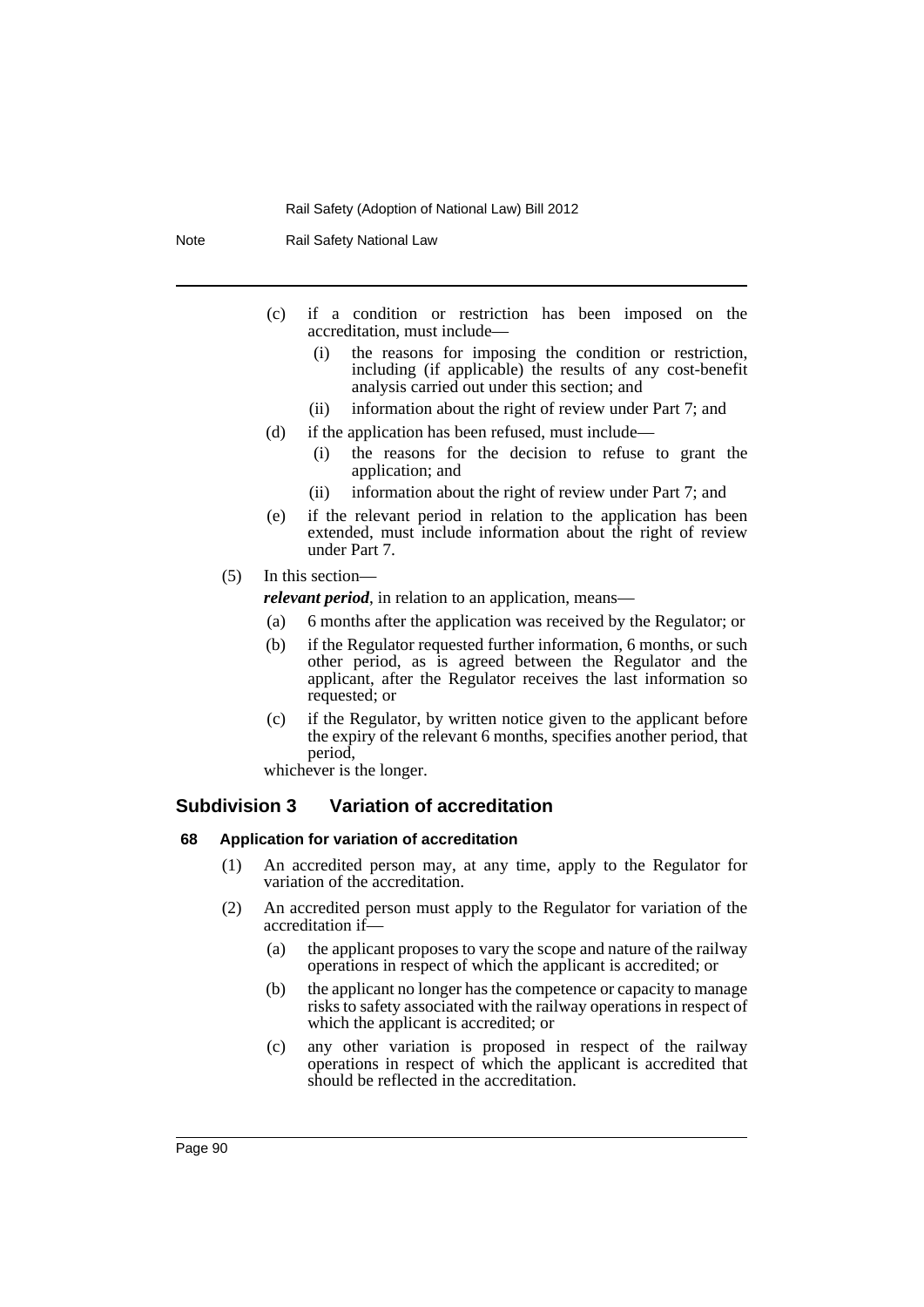Rail Safety National Law Note 2008 and 2009 and 2009 and 2009 and 2009 and 2009 and 2009 and 2009 and 2009 and 2009 and 2009 and 2009 and 2009 and 2009 and 2009 and 2009 and 2009 and 2009 and 2009 and 2009 and 2009 and 200

- (3) An application for variation must be made in the manner and form approved by the Regulator and—
	- (a) must specify the details of the variation being sought; and
	- (b) must contain the prescribed information; and
	- (c) must be accompanied by the prescribed application fee.
- (4) The Regulator may require an accredited person who has applied for a variation—
	- (a) to supply further information requested by the Regulator; and
	- (b) to verify by statutory declaration any information supplied to the Regulator.
- (5) Section 66 applies to an application for variation as if a reference in that section to accreditation were a reference to variation of accreditation.

### **69 Determination of application for variation**

- (1) Subject to this section, the Regulator must, within the relevant period—
	- (a) if the Regulator is satisfied as to the matters referred to in sections 65 and 66 (so far as they are applicable to the proposed variation)—notify the applicant that the accreditation has been varied, with or without conditions or restrictions; or
	- (b) if the Regulator is not so satisfied—notify the applicant that the application has been refused.
- (2) Notification under this section—
	- (a) must be in writing and given to the applicant; and
	- (b) if the accreditation has been varied, must specify—
		- (i) the prescribed details of the applicant; and
		- (ii) the variation to the accreditation so far as it applies to the scope and nature of the railway operations, or the manner in which they are to be carried out; and
		- (iii) any conditions and restrictions imposed by the Regulator on the accreditation as varied; and
		- (iv) any other prescribed information; and
	- (c) if a condition or restriction has been imposed on the accreditation as varied, must include—
		- (i) the reasons for imposing the condition or restriction; and
		- (ii) information about the right of review under Part 7; and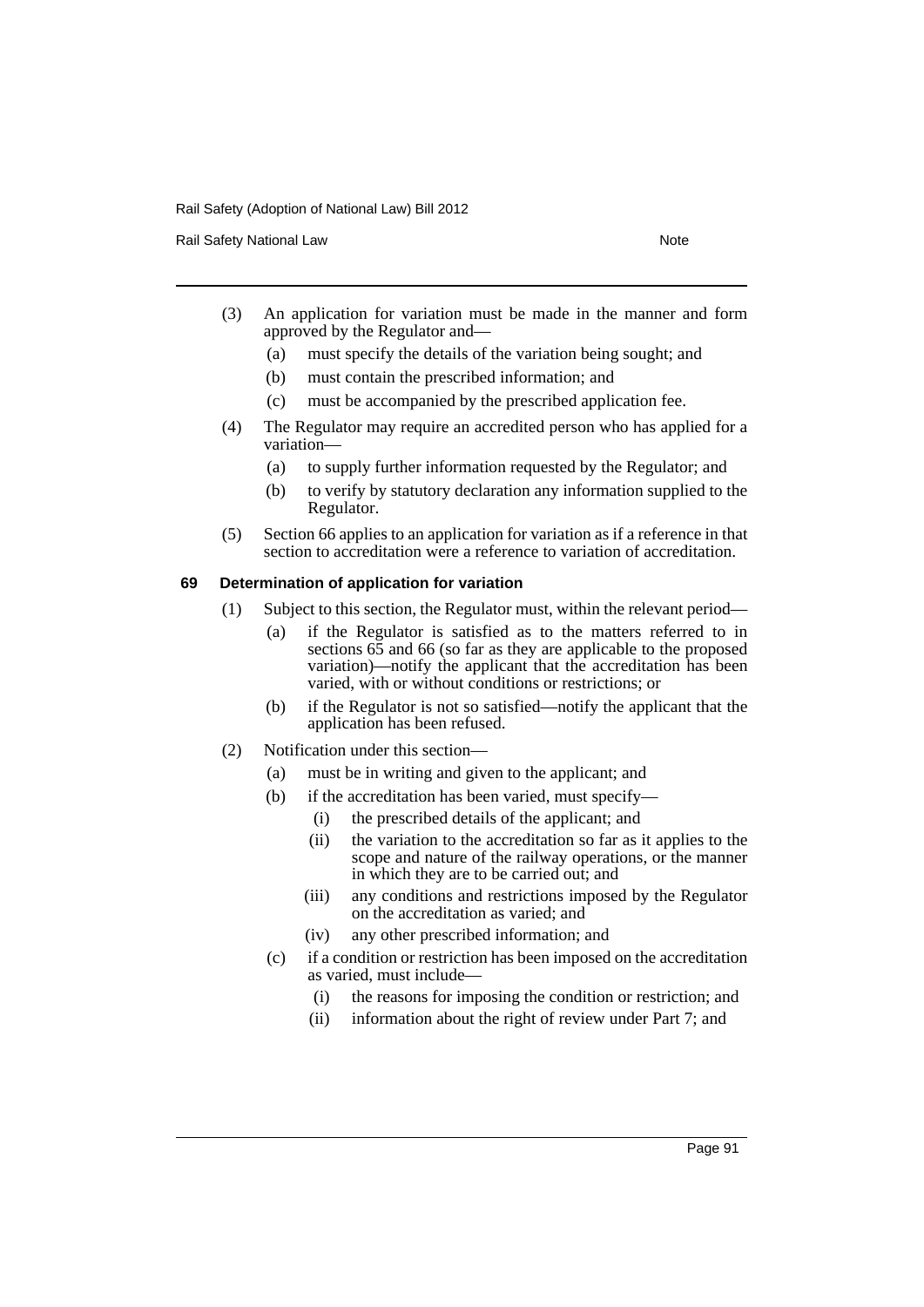Note Rail Safety National Law

- (d) if the application to vary an accreditation has been refused, must include—
	- (i) the reasons for the decision to refuse to grant the application; and
	- (ii) information about the right of review under Part 7; and
- (e) if the relevant period in relation to an application has been extended, must include information about the right of review under Part 7.

### (3) In this section—

*relevant period*, in relation to an application, means—

- (a) 6 months after the application was received by the Regulator; or
- (b) if the Regulator requested further information, 6 months, or such other period, as is agreed between the Regulator and the applicant, after the Regulator receives the last information so requested; or
- (c) if the Regulator, by written notice given to the applicant before the expiry of the relevant 6 months, specifies another period, that period,

whichever is the longer.

#### **70 Prescribed conditions and restrictions**

The accreditation of a person that is varied under this Part is subject to any conditions or restrictions prescribed by the national regulations that are applicable to the accreditation as varied.

### **71 Variation of conditions and restrictions**

- (1) An accredited person may, at any time, apply to the Regulator for a variation of a condition or restriction imposed by the Regulator to which the accreditation is subject.
- (2) An application for variation of a condition or restriction must be made as if it were an application for variation of accreditation (and section 68 applies accordingly).
- (3) The Regulator must consider the application and, if satisfied as to the matters referred to in sections 65 and 66 (so far as they are applicable to the proposed variation), notify the accredited person in accordance with the provisions of this Division applicable to a grant of accreditation (so far as is practicable) that the variation has been granted or refused.
- (4) Notification under subsection (3) that a variation has been refused must include the reasons for the decision to refuse to grant the variation and information about the right of review under Part 7.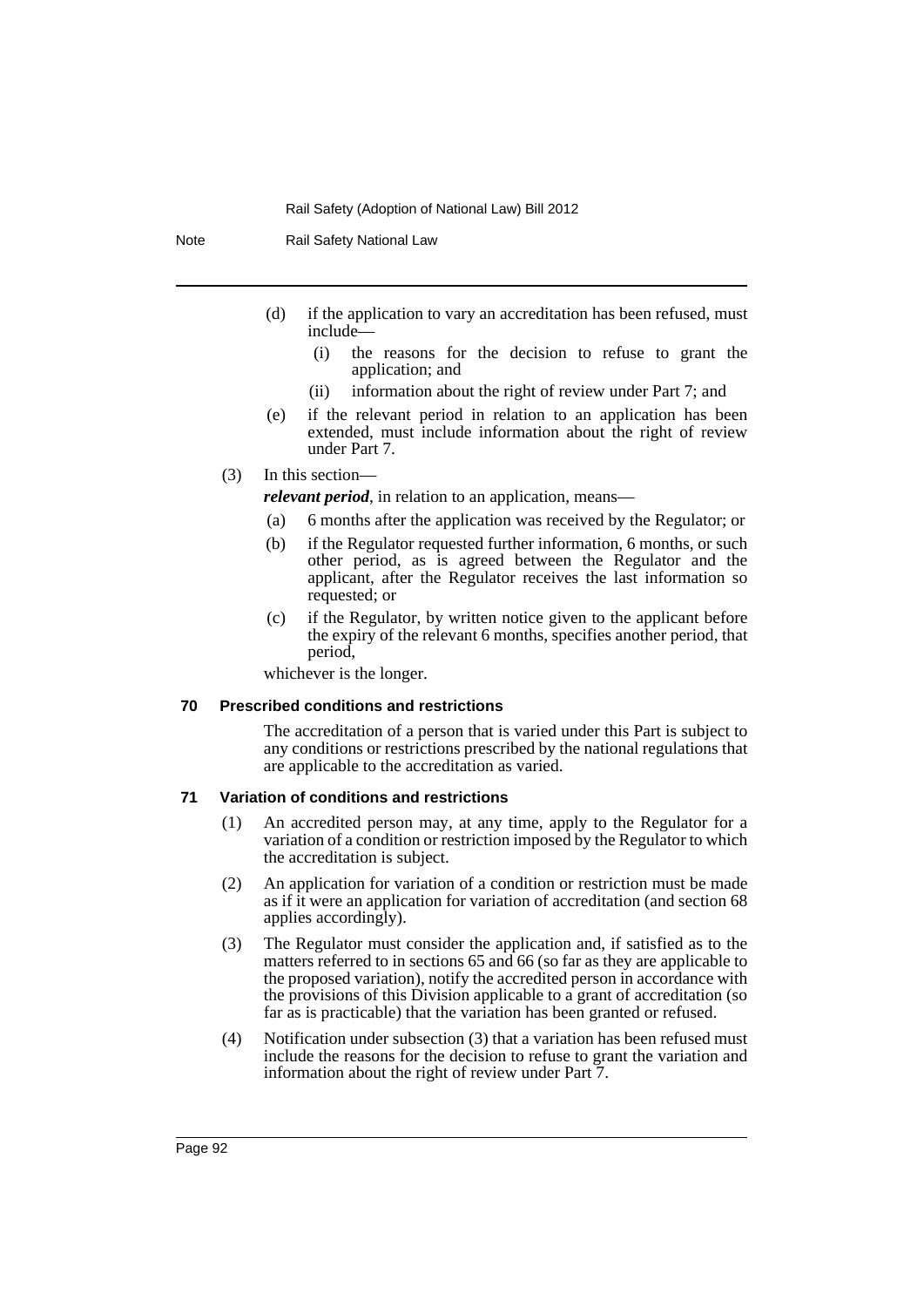Rail Safety National Law Note 2008 and 2009 and 2009 and 2009 and 2009 and 2009 and 2009 and 2009 and 2009 and 2009 and 2009 and 2009 and 2009 and 2009 and 2009 and 2009 and 2009 and 2009 and 2009 and 2009 and 2009 and 200

#### **72 Regulator may make changes to conditions or restrictions**

- (1) The Regulator may, subject to this section, at any time, vary or revoke a condition or restriction imposed by the Regulator to which the accreditation of an accredited person is subject or impose a new condition or restriction.
- (2) Before taking action under this section, the Regulator must—
	- (a) give the accredited person written notice of the action that the Regulator proposes to take; and
	- (b) allow the accredited person to make written representations about the intended action within 28 days (or any other period that the Regulator and the accredited person agree on); and
	- (c) consider any representations made under paragraph (b) and not withdrawn; and
	- (d) if the intended action is likely to result in significant costs or expenses to the accredited person or any other person—
		- (i) conduct or cause to be conducted a cost-benefit analysis of the effect of the intended action; and
		- (ii) consult with the Premier or Chief Minister, the Treasurer, and any other Minister, of a participating jurisdiction whose area of responsibility is likely to be affected by the intended action.
- (3) Subsection (2)(d) does not apply if the Regulator considers it necessary to take immediate action in the interests of safety but, if the action is likely to result in significant costs or expenses to the accredited person or any other person, the Regulator must, as soon as practicable after taking the action—
	- (a) conduct or cause to be conducted a cost-benefit analysis of the effect of the action; and
	- (b) consult with the Premier or Chief Minister, the Treasurer, and any other Minister, of a participating jurisdiction whose area of responsibility is likely to be affected by the action.
- (4) The Regulator must, by written notice given to the accredited person, provide—
	- (a) details of any action taken under this section; and
	- (b) a statement of reasons for any action taken under this section, including (if applicable) the results of any cost-benefit analysis carried out; and
	- (c) information about the right of review under Part 7.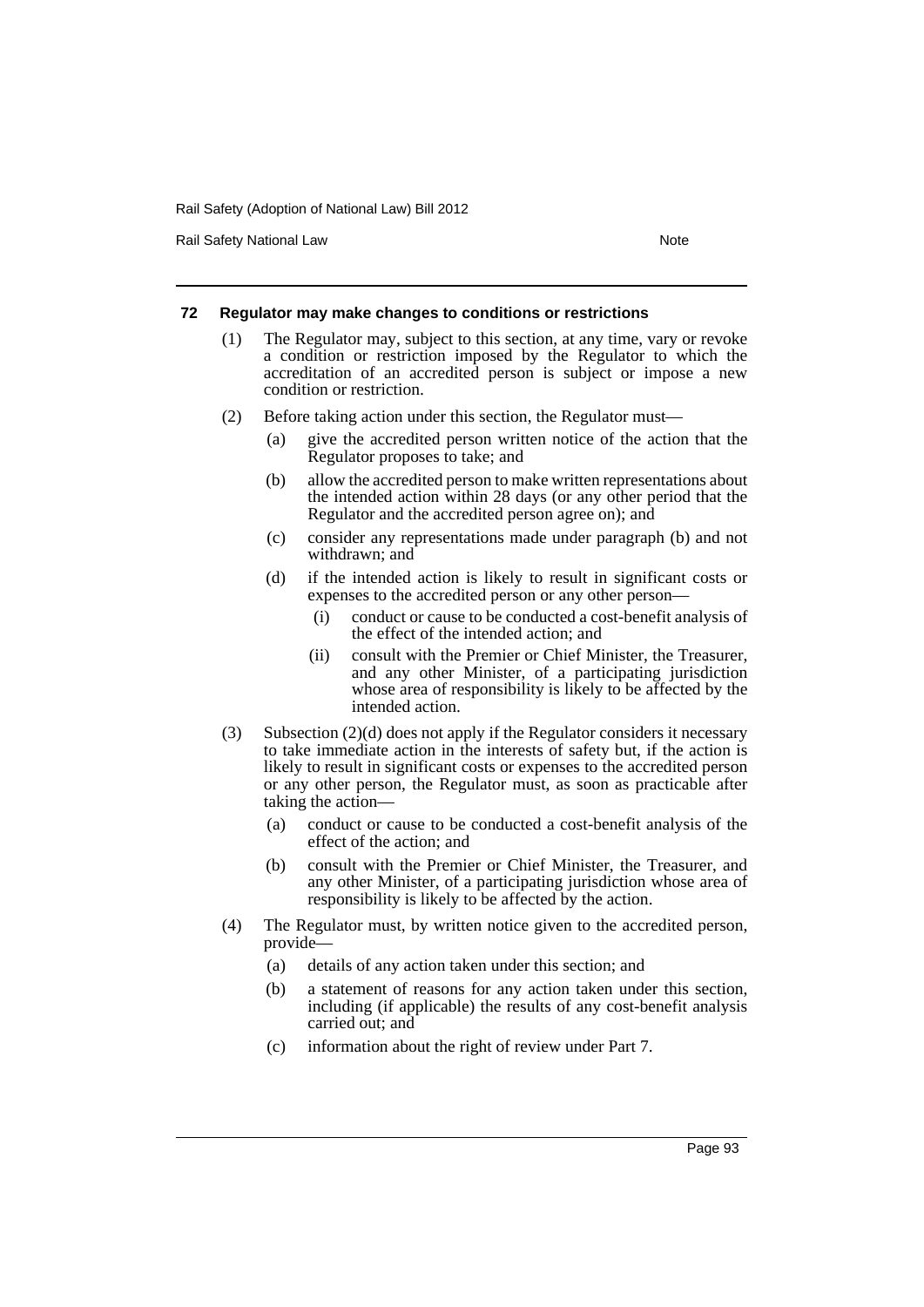Note Rail Safety National Law

### **Subdivision 4 Revocation, suspension or surrender of accreditation**

#### **73 Revocation or suspension of accreditation**

- (1) This section applies in respect of an accredited person if—
	- (a) the Regulator considers that the accredited person—
		- (i) is no longer able to demonstrate to the satisfaction of the Regulator the matters referred to in section 65 or to satisfy the conditions, or to comply with the restrictions, of the accreditation; or
		- (ii) is not managing the rail infrastructure, or is not operating rolling stock in relation to any rail infrastructure, to which the accreditation relates and has not done so for at least the preceding 12 months; or
	- (b) the accredited person contravenes this Law.
- (2) The Regulator may—
	- (a) suspend the accreditation, or part of the accreditation, of the accredited person for a period determined by the Regulator; or
	- (b) revoke the accreditation of the accredited person, wholly or in part, or in respect of particular railway operations specified in the notice, with immediate effect or with effect from a specified future date; or
	- (c) impose conditions or restrictions on the accreditation; or
	- (d) vary conditions or restrictions to which the accreditation is subject,

and, if the Regulator revokes the accreditation, the Regulator may declare that the accredited person is disqualified from applying for accreditation, or for accreditation in respect of specified railway operations, during a specified period.

- (3) Before making a decision under subsection (2), the Regulator—
	- (a) must notify the person in writing—
		- (i) that the Regulator is considering making a decision under subsection  $(2)$  of the kind, and for the reasons, specified in the notice; and
		- (ii) that the person may, within 28 days or such longer period as is specified in the notice, make written representations to the Regulator showing cause why the decision should not be made; and
	- (b) must consider any representations made under paragraph (a)(ii) and not withdrawn.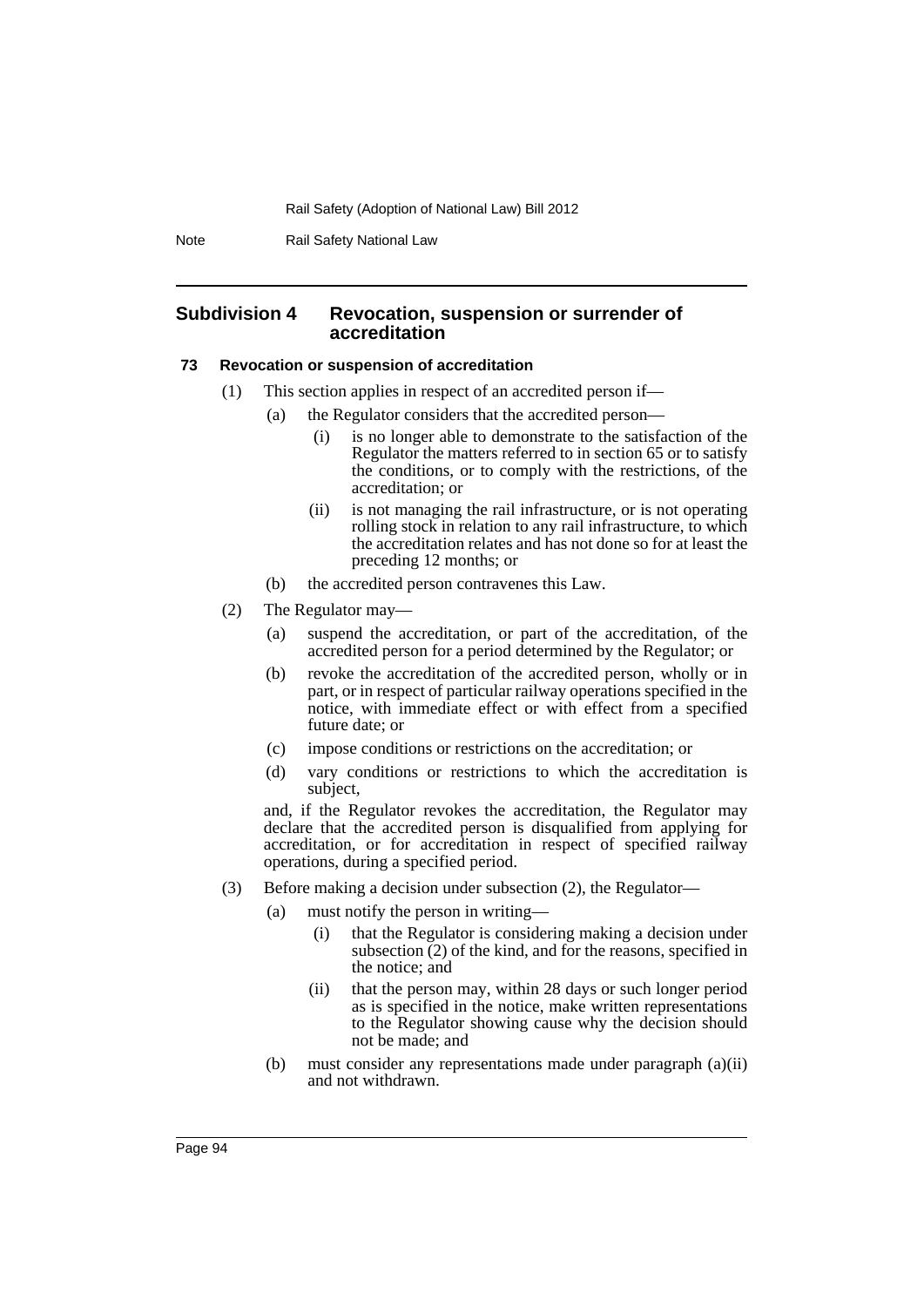Rail Safety National Law Note 2008 and 2009 and 2009 and 2009 and 2009 and 2009 and 2009 and 2009 and 2009 and 2009 and 2009 and 2009 and 2009 and 2009 and 2009 and 2009 and 2009 and 2009 and 2009 and 2009 and 2009 and 200

- (4) If the Regulator suspends or revokes the accreditation of the accredited person, wholly or in part, or in respect of specified railway operations, the Regulator must include in the notice of suspension or revocation the reasons for the suspension or revocation and information about the right of review under Part 7.
- (5) The Regulator may withdraw a suspension of the accreditation of a person by written notice given to the person.

### **74 Immediate suspension of accreditation**

- (1) If the Regulator considers that there is, or would be, an immediate and serious risk to safety unless an accreditation is suspended immediately, the Regulator may, without complying with section 73(3) or (4), by written notice given to the accredited person, immediately suspend the accreditation of the person—
	- (a) wholly or in part, or in respect of particular railway operations specified in the notice; and
	- (b) for a specified period, not exceeding 6 weeks.
- (2) The Regulator may, by written notice given to a person whose accreditation is suspended, wholly or in part, or in respect of particular railway operations—
	- (a) reduce the period of suspension specified in a notice under subsection  $(1)$ ; or
	- (b) extend the period of suspension specified in a notice under subsection  $(1)$  but not so that the suspension continues for more than 6 weeks after the date of the notice under that subsection.
- (3) The Regulator may withdraw a suspension of the accreditation of a person by written notice given to the person.
- (4) Before making a decision under subsection (2)(b) to extend a period of suspension, the Regulator—
	- (a) must notify the person in writing—
		- (i) that the Regulator is considering extending the period of suspension for the reasons specified in the notice; and
		- (ii) that the person may, within 7 days or such longer period as is specified in the notification, make written representations to the Regulator showing cause why the suspension should not be extended; and
	- (b) must consider any representations made under paragraph (a)(ii) and not withdrawn.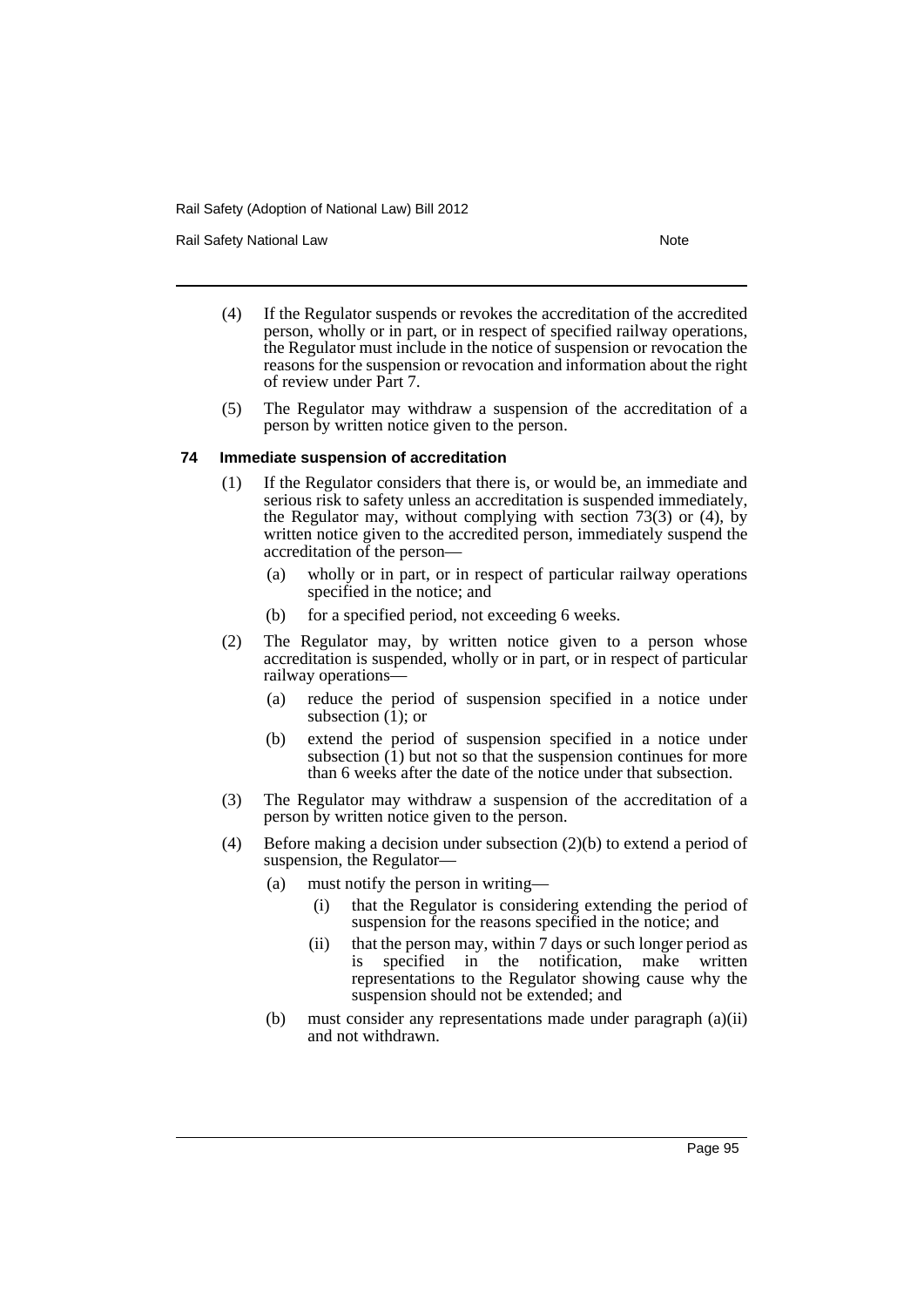Note Rail Safety National Law

(5) If the Regulator extends the suspension of the person, the Regulator must notify the person in writing that the suspension is being extended and include in the notice the reasons for the extension and information about the right of review under Part 7.

#### **75 Surrender of accreditation**

- (1) Accreditation may only be surrendered in accordance with this section.
- (2) If an accredited person intends to surrender accreditation, the accredited person must—
	- (a) give the Regulator written notice of the intention to surrender the accreditation; and
	- (b) provide the Regulator with details as to the arrangements proposed in relation to the cessation of the person's railway operations.
- (3) If the Regulator is satisfied as to the arrangements proposed in relation to the cessation of the accredited person's railway operations, the Regulator must, as soon as reasonably practicable, by written notice given to the person, inform the person that the person's accreditation may be surrendered in accordance with the proposed arrangements on the date specified in the notice.
- (4) If the Regulator is not satisfied as to the arrangements proposed in relation to the cessation of the accredited person's railway operations, the Regulator must, as soon as reasonably practicable, by written notice given to the person, inform the person—
	- (a) that the Regulator is not satisfied as to the proposed arrangements; and
	- (b) of the reasons for the Regulator's dissatisfaction; and
	- (c) that the person's accreditation may not be surrendered until the Regulator is satisfied as to the proposed arrangements.

## **Subdivision 5 Miscellaneous**

### **76 Annual fees**

- (1) An accredited person must pay the annual fee prescribed by the national regulations.
- (2) The annual fee must be paid by an accredited person at the time accreditation is granted and thereafter on an annual basis on or before the prescribed date.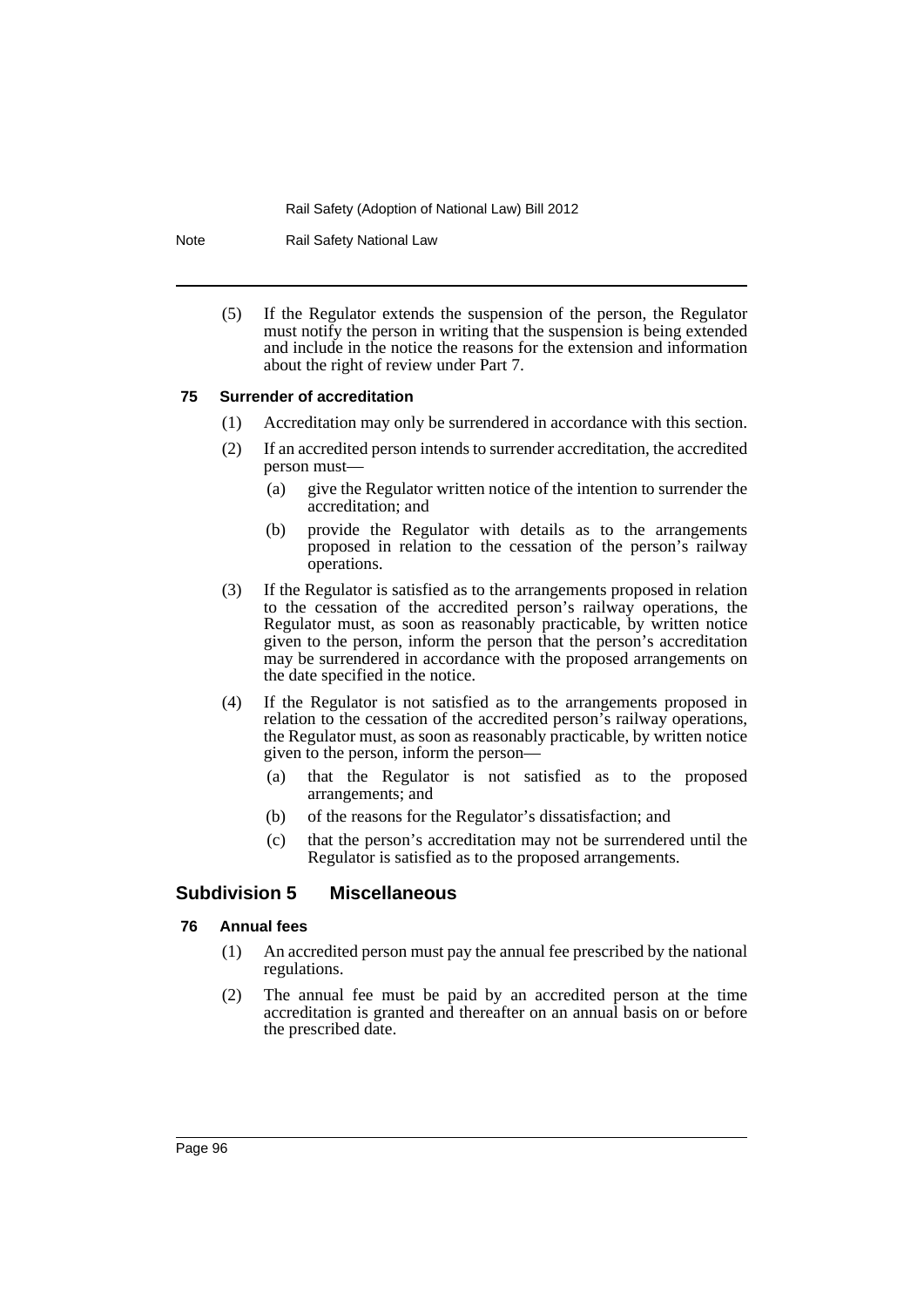Rail Safety National Law Note 2008 and 2009 and 2009 and 2009 and 2009 and 2009 and 2009 and 2009 and 2009 and 2009 and 2009 and 2009 and 2009 and 2009 and 2009 and 2009 and 2009 and 2009 and 2009 and 2009 and 2009 and 200

- (3) However, the Regulator may accept payment of an annual fee in accordance with an agreement (that provides, for example, for the payment of fees by instalments) made with the person who is liable to pay the fee.
- (4) The national regulations may—
	- (a) fix different fees for different kinds of accreditations; and
	- (b) fix various methods for the calculation of various fees; and
	- (c) fix fees which may be differential, varying according to any factor determined by the Regulator; and
	- (d) impose additional fees for the late payment of fees under this section.

### **77 Waiver of fees**

The Regulator may waive, or refund, the whole or part of any fee payable under this Division.

### **78 Penalty for breach of condition or restriction**

An accredited person must not contravene a condition or restriction of accreditation applying under this Part.

Maximum penalty:

- (a) in the case of an individual—\$150 000;
- (b) in the case of a body corporate—\$1 500 000.

### **79 Accreditation cannot be transferred or assigned**

- (1) An accreditation—
	- (a) is personal to the person who holds it; and
	- (b) is not capable of being transferred or assigned to any other person or otherwise dealt with by the person who holds it; and
	- (c) does not vest by operation of law in any other person.
- (2) A purported transfer or assignment of an accreditation or any other purported dealing with an accreditation by the person who holds it is of no effect.
- (3) This section has effect despite anything in this Law, an Act or a rule of law to the contrary.

## **80 Sale or transfer of railway operations by accredited person**

(1) If an accredited person proposes to sell or otherwise transfer any railway operations for which the person is accredited, the Regulator may, on an application for accreditation being made by the proposed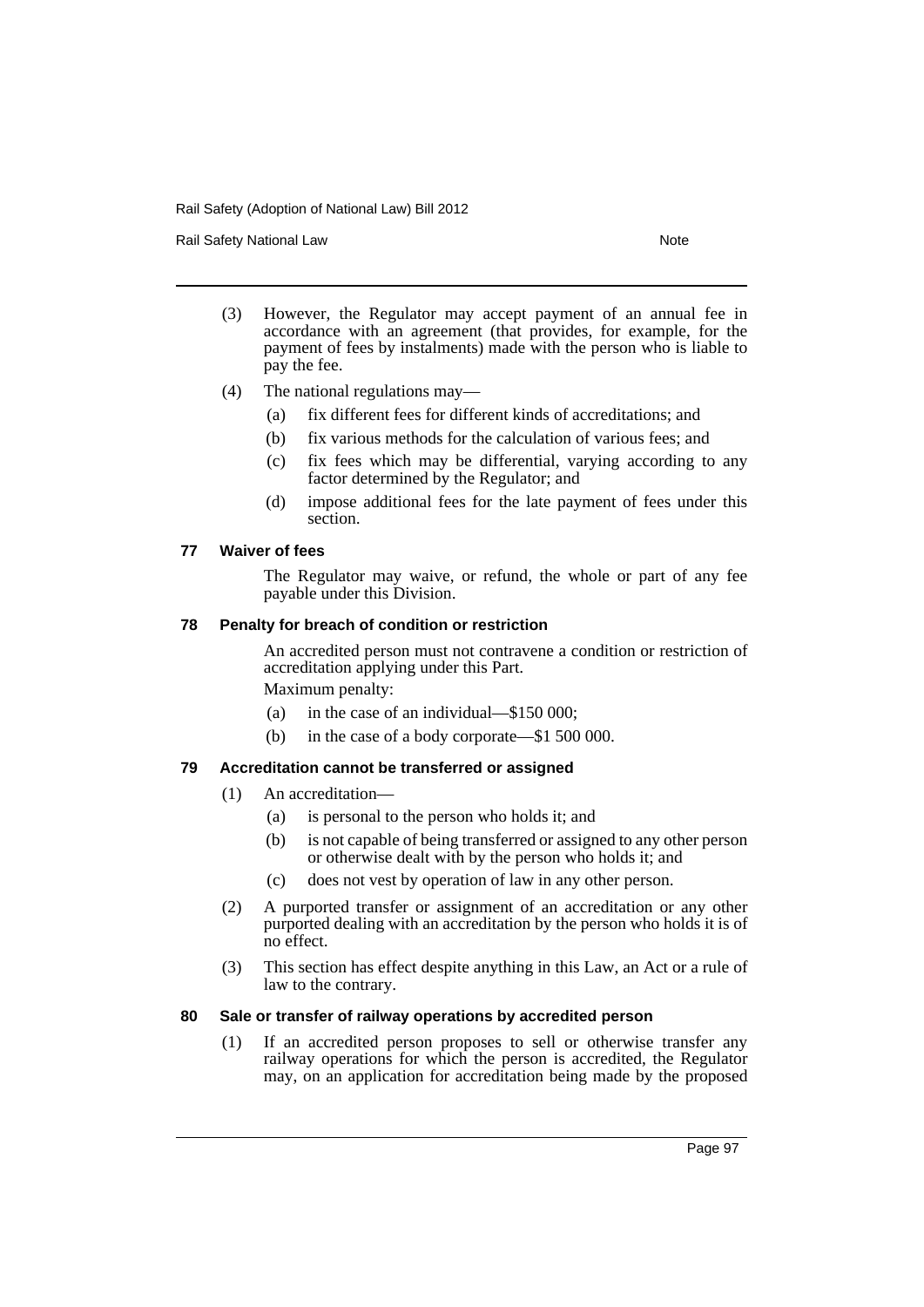Note Rail Safety National Law

transferee, waive compliance by the proposed transferee with any 1 or more of the requirements of this Part.

- (2) However, the Regulator must not waive compliance with any such requirements unless the proposed transferee demonstrates, to the satisfaction of the Regulator, that the proposed transferee has the competence and capacity to comply with the relevant requirements of this Part that apply to applicants for accreditation of the appropriate kind.
- (3) A waiver of compliance with requirements may be given subject to such conditions and restrictions (if any) as appear to the Regulator to be necessary.

#### **81 Keeping and making available records for public inspection**

- (1) A person must ensure that—
	- (a) if the person is an accredited person or has an exemption under this Law—the current notice of accreditation or exemption; and
	- (b) any other document prescribed by the national regulations for the purposes of this section,

are available for inspection—

- (c) if the person is a body corporate—at the person's registered office during ordinary business hours;
- (d) if the person is not a body corporate—at the person's principal place of business during ordinary business hours (or, if the Regulator approves another place and time, at that place and time).

Maximum penalty:

- (a) in the case of an individual—\$5 000;
- (b) in the case of a body corporate—\$25 000.
- (2) A person who is required under subsection (1) to make available documents for inspection must maintain a register of those documents for inspection.

Maximum penalty:

- (a) in the case of an individual—\$5 000;
- (b) in the case of a body corporate—\$25 000.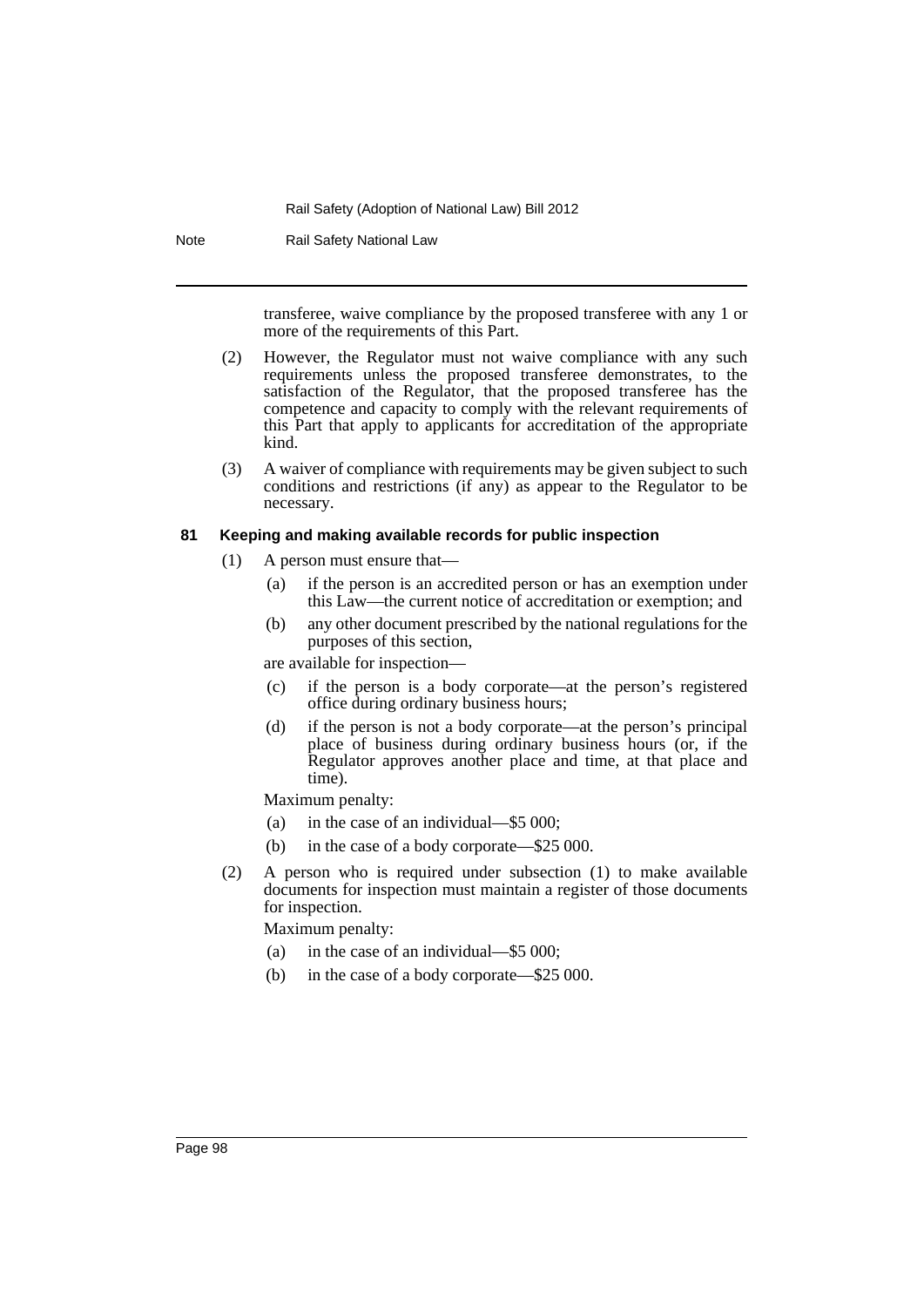Rail Safety National Law Note 2008 and 2009 and 2009 and 2009 and 2009 and 2009 and 2009 and 2009 and 2009 and 2009 and 2009 and 2009 and 2009 and 2009 and 2009 and 2009 and 2009 and 2009 and 2009 and 2009 and 2009 and 200

## **Division 5 Registration of rail infrastructure managers of private sidings**

## **Subdivision 1 Exemptions relating to certain private sidings**

### **82 Exemption from accreditation in respect of certain private sidings**

- (1) A rail infrastructure manager of a private siding is not required to be accredited under this Part in respect of railway operations (other than those involving the operation of rolling stock) carried out in the private siding.
- (2) Subject to section 83(2), a rail infrastructure manager of a private siding is not required to comply with Division 6, Division 7 or Division 8 of this Part in relation to the private siding in respect of railway operations (other than those involving the operation of rolling stock) carried out in the private siding.

### **83 Requirement for managers of certain private sidings to be registered**

(1) A rail infrastructure manager of a private siding that is to be (or continue to be) connected with, or to have access to, a railway of an accredited person or another private siding, must be registered in respect of the private siding in accordance with this Division.

Maximum penalty:

- (a) in the case of an individual—\$20 000;
- (b) in the case of a body corporate—\$100 000.
- (2) A rail infrastructure manager of a private siding that is to be (or continue to be) connected with, or to have access to, a railway of an accredited person or another private siding must—
	- (a) comply with the requirements of Division 6 Subdivision 2 of this Part insofar as they are relevant to the railway operations carried out in the private siding; and
	- (b) seek to enter into an interface agreement with the accredited person or rail infrastructure manager of the other private siding (as the case may be).

Maximum penalty:

- (a) in the case of an individual—\$20 000;
- (b) in the case of a body corporate—\$100 000.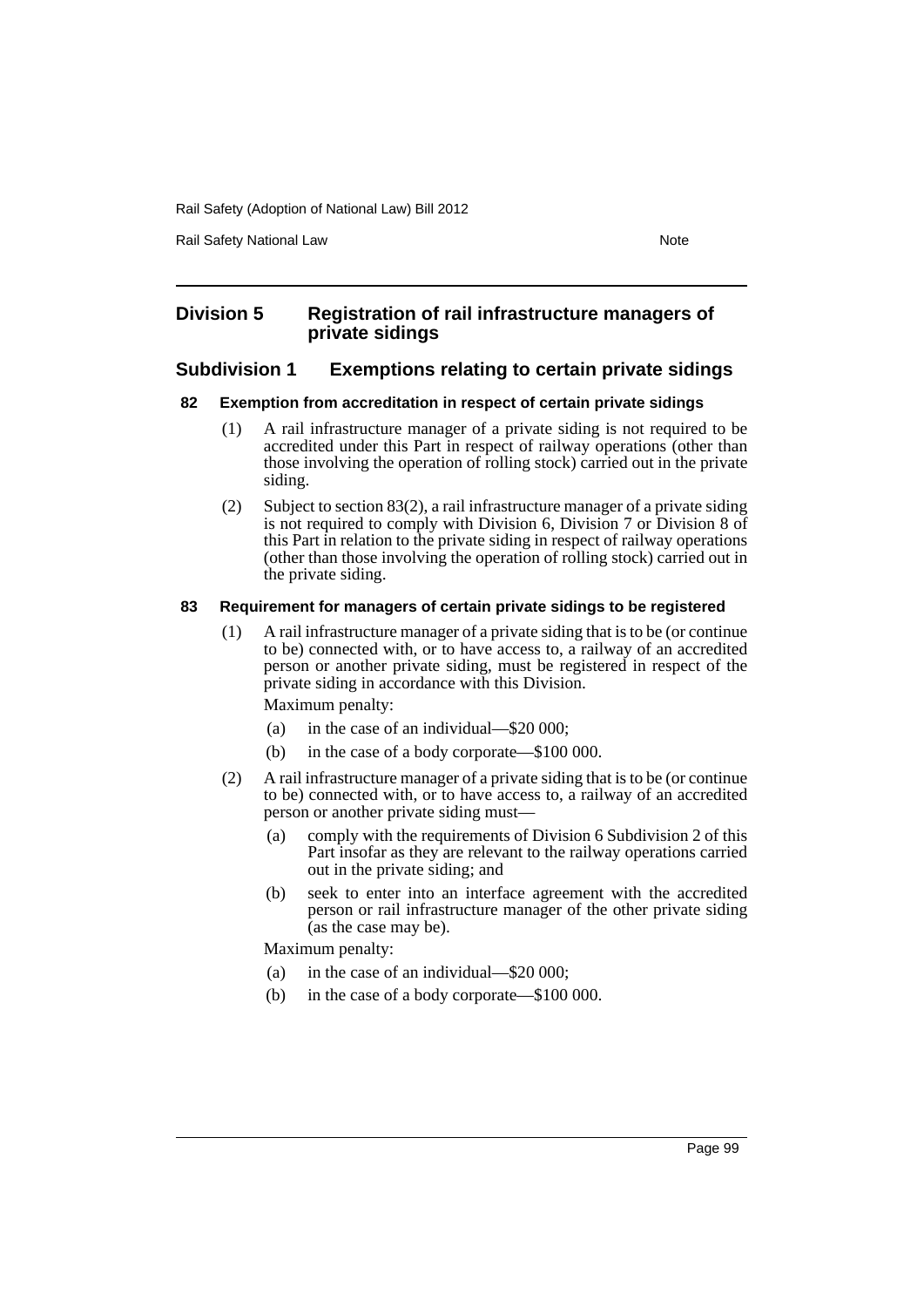Note Rail Safety National Law

## **Subdivision 2 Procedures for granting registration**

### **84 Application for registration**

- (1) A rail infrastructure manager of a private siding to which section 83 applies may apply to the Regulator for registration in respect of the private siding.
- (2) An application must be made in the manner and form approved by the Regulator and—
	- (a) must contain—
		- (i) details about the scale and complexity of the private siding; and
		- (ii) details about the extent of the railway track layout and other rail infrastructure of the private siding; and
		- (iii) details about the railway operations to be carried out in the private siding; and
		- (iv) if the private siding is to be (or continue to be) connected with, or to have access to—
			- (A) a railway of an accredited person—the prescribed details about the railway and the accredited person; or
			- (B) another private siding—the prescribed details about that siding and the rail infrastructure manager of that siding; and
		- (v) any other prescribed information; and
	- (b) must be accompanied by the prescribed application fee.
- (3) The Regulator may require an applicant for registration—
	- (a) to supply further information requested by the Regulator; and
	- (b) to verify by statutory declaration any information supplied to the Regulator.

#### **85 What applicant must demonstrate**

The Regulator must not grant registration to an applicant unless satisfied that the applicant has demonstrated—

- (a) that the applicant is, or is to be, the rail infrastructure manager of the private siding; and
- (b) that the railway operations to be carried out (or continue to be carried out) in the private siding are such that registration of the applicant (rather than accreditation of the applicant in respect of the railway operations) is, in the opinion of the Regulator, the appropriate action; and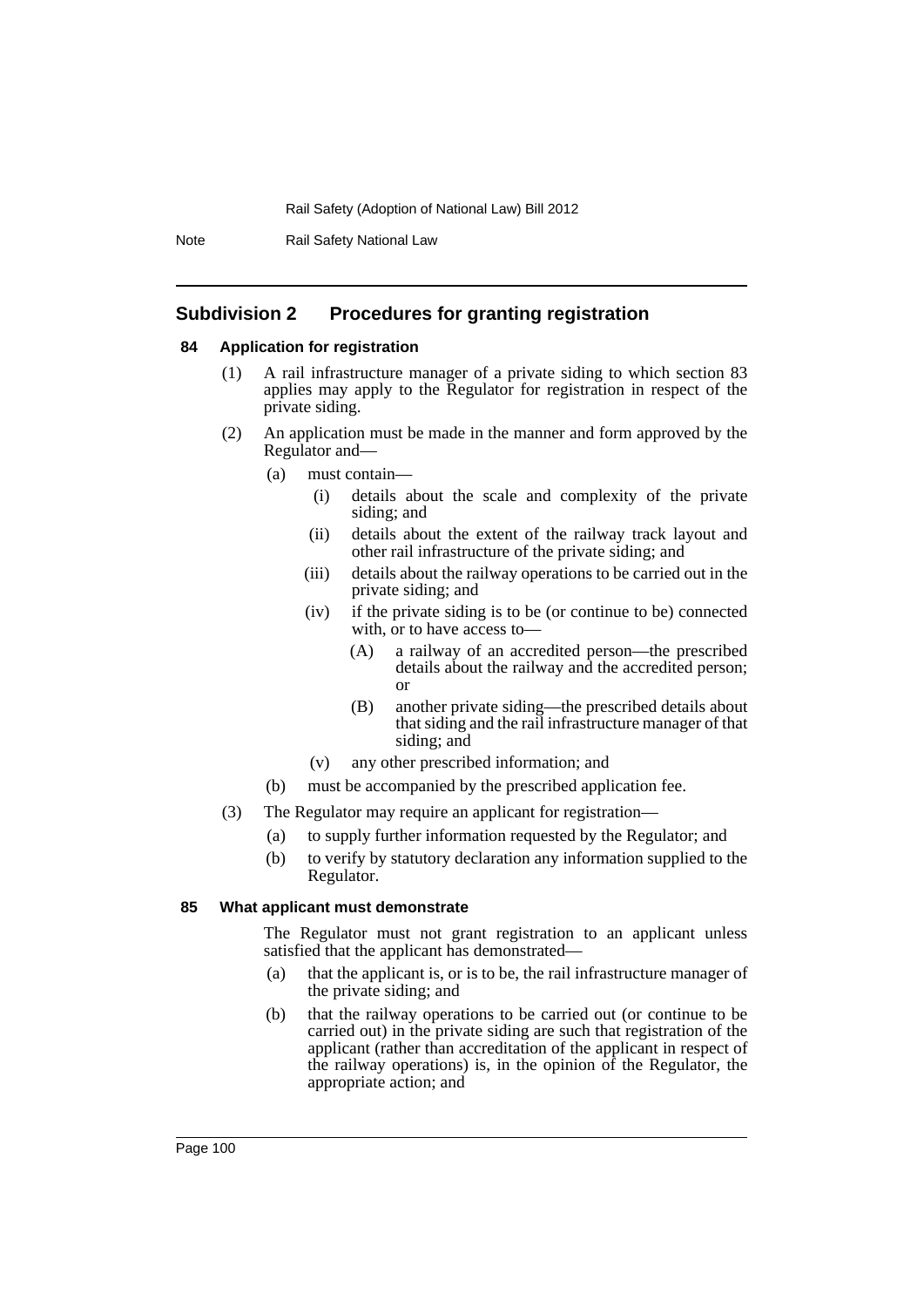Rail Safety National Law Note 2008 and 2009 and 2009 and 2009 and 2009 and 2009 and 2009 and 2009 and 2009 and 2009 and 2009 and 2009 and 2009 and 2009 and 2009 and 2009 and 2009 and 2009 and 2009 and 2009 and 2009 and 200

(c) that the applicant has complied with the requirements prescribed by the national regulations (if any) for the purposes of this section.

### **86 Determination of application**

- (1) Subject to this section, the Regulator must, within the relevant period—
	- (a) if the Regulator is satisfied as to the matters referred to in section 85—notify the applicant that registration has been granted, with or without conditions or restrictions; or
	- (b) if the Regulator is not so satisfied—notify the applicant that the application has been refused.
- (2) Registration under this Law is subject to—
	- (a) any conditions or restrictions prescribed by the national regulations for the purposes of this section; and
	- (b) any other condition or restriction imposed on the registration by the Regulator.
- (3) Notification under this section—
	- (a) must be in writing and given to the applicant; and
	- (b) if registration has been granted, must specify—
		- (i) the prescribed details of the applicant; and
		- (ii) the prescribed details of the private siding; and
		- (iii) any conditions and restrictions imposed by the Regulator on the registration; and
		- (iv) any other prescribed information; and
	- (c) if a condition or restriction has been imposed on the registration, must include—
		- (i) the reasons for imposing the condition or restriction; and
		- (ii) information about the right of review under Part 7; and
	- (d) if the application has been refused, must include—
		- (i) the reasons for the decision to refuse to grant the application; and
		- (ii) information about the right of review under Part 7; and
	- (e) if the relevant period in relation to the application has been extended, must include information about the right of review under Part 7.
- (4) In this section—

*relevant period*, in relation to an application, means—

(a) 6 months after the application was received by the Regulator; or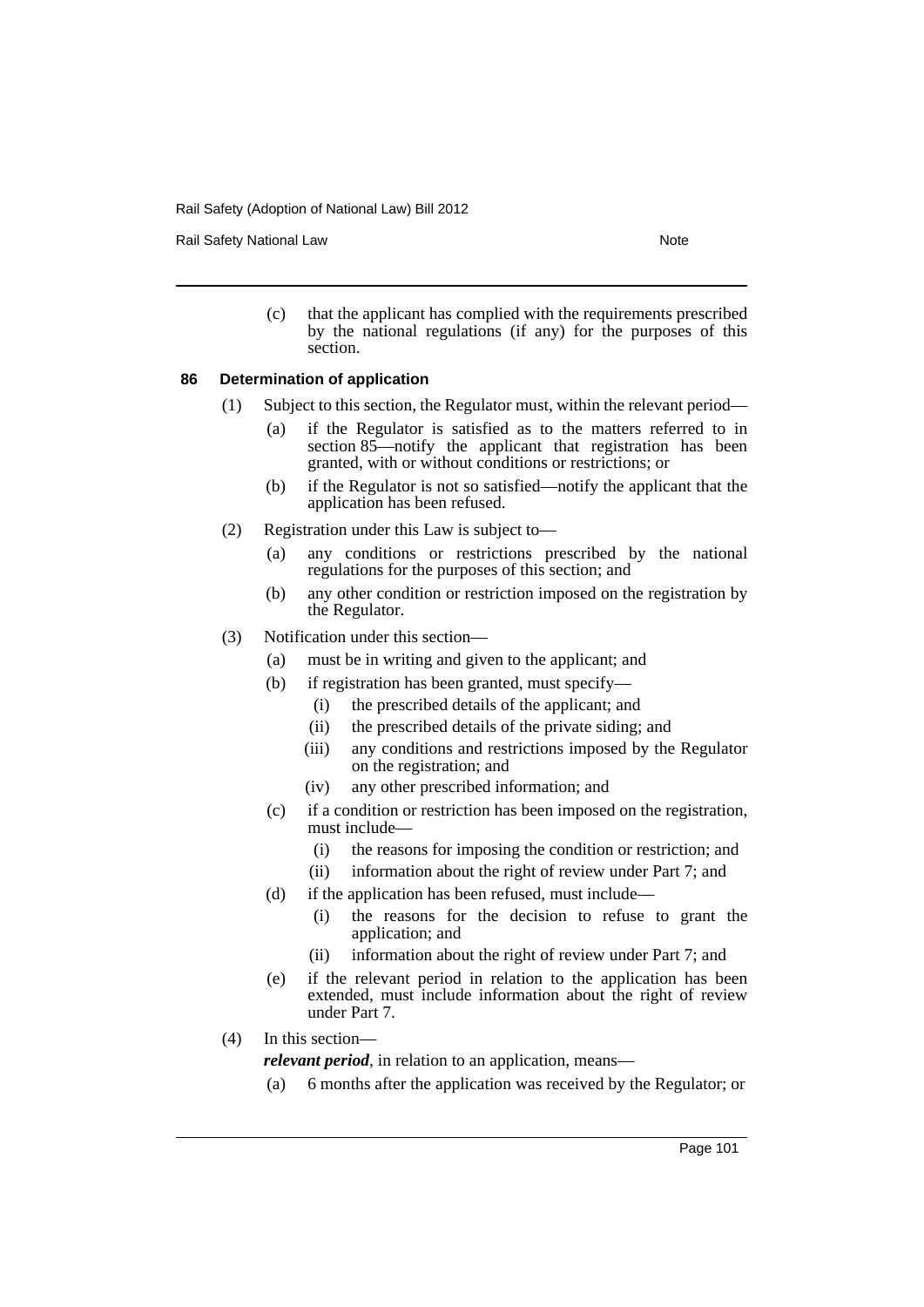Note Rail Safety National Law

- (b) if the Regulator requested further information, 6 months, or such other period, as is agreed between the Regulator and the applicant, after the Regulator receives the last information so requested; or
- (c) if the Regulator, by written notice given to the applicant before the expiry of the relevant 6 months, specifies another period, that period,

whichever is the longer.

## **Subdivision 3 Variation of registration**

### **87 Application for variation of registration**

- (1) A registered person may, at any time, apply to the Regulator for a variation of the registration.
- (2) A registered person must apply to the Regulator for a variation of the registration if—
	- (a) the applicant proposes to vary the scale and complexity of the private siding in respect of which the applicant is registered; or
	- (b) the applicant proposes to vary the railway operations to be carried out in the private siding in respect of which the applicant is registered; or
	- (c) any other variation is proposed in relation to the private siding in respect of which the applicant is registered that should be reflected in the registration.
- (3) An application for variation must be made in the manner and form approved by the Regulator and—
	- (a) must specify the details of the variation being sought; and
	- (b) must contain the prescribed information; and
	- (c) must be accompanied by the prescribed application fee.
- (4) The Regulator may require a registered person who has applied for a variation under this section—
	- (a) to supply further information requested by the Regulator; and
	- (b) to verify by statutory declaration any information supplied to the Regulator.

## **88 Determination of application for variation**

- (1) Subject to this section, the Regulator must, within the relevant period—
	- (a) if the Regulator is satisfied as to the matters referred to in section 85 (so far as they are applicable to the proposed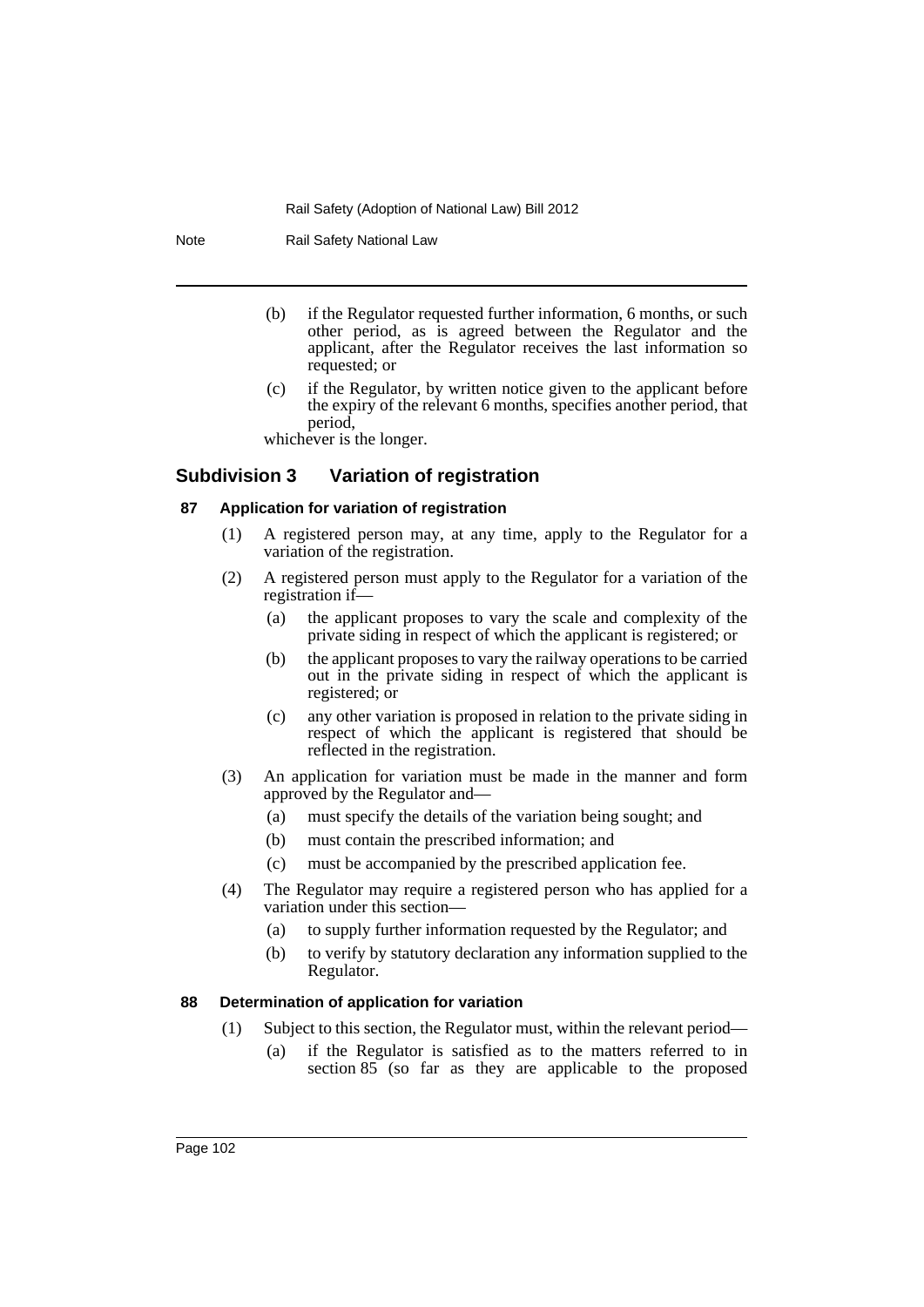Rail Safety National Law Note 2008 and 2009 and 2009 and 2009 and 2009 and 2009 and 2009 and 2009 and 2009 and 2009 and 2009 and 2009 and 2009 and 2009 and 2009 and 2009 and 2009 and 2009 and 2009 and 2009 and 2009 and 200

variation), notify the applicant that registration has been varied, with or without conditions or restrictions; or

- (b) if the Regulator is not so satisfied—notify the applicant that the application has been refused.
- (2) Notification under this section—
	- (a) must be in writing and given to the applicant; and
	- (b) if registration has been varied, must specify—
		- (i) the prescribed details of the applicant; and
		- (ii) the variation to the registration; and
		- (iii) any conditions and restrictions imposed by the Regulator on the registration as varied; and
		- (iv) any other prescribed information; and
	- (c) if a condition or restriction has been imposed on the registration as varied, must include—
		- (i) the reasons for imposing the condition or restriction; and
		- (ii) information about the right of review under Part 7; and
	- (d) if the application has been refused, must include—
		- (i) the reasons for the decision to refuse to grant the application; and
		- (ii) information about the right of review under Part 7; and
	- (e) if the relevant period in relation to an application has been extended, must include information about the right of review under Part 7.
- (3) In this section—

*relevant period*, in relation to an application, means—

- (a) 6 months after the application was received by the Regulator; or
- (b) if the Regulator requested further information, 6 months, or such other period, as is agreed between the Regulator and the applicant, after the Regulator receives the last information so requested; or
- (c) if the Regulator, by written notice given to the applicant before the expiry of the relevant 6 months, specifies another period, that period,

whichever is the longer.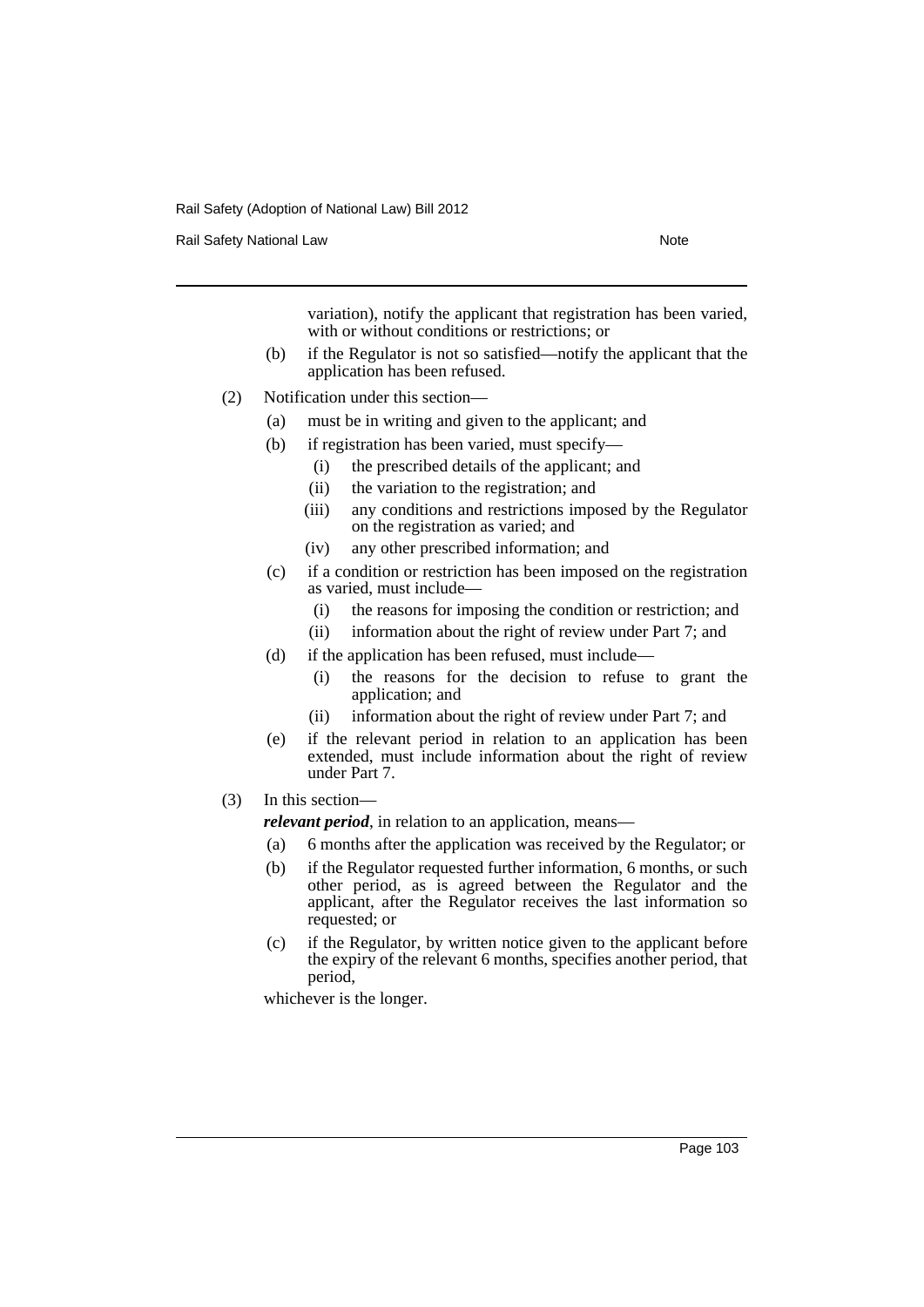Note Rail Safety National Law

#### **89 Prescribed conditions and restrictions**

The registration of a person that is varied under this Division is subject to any conditions or restrictions prescribed by the national regulations that are applicable to the registration as varied.

#### **90 Variation of conditions and restrictions**

- (1) A registered person may, at any time, apply to the Regulator for a variation of a condition or restriction imposed by the Regulator to which the registration is subject.
- (2) An application for variation of a condition or restriction must be made as if it were an application for variation of registration (and section 87 applies accordingly).
- (3) The Regulator must consider the application and, if satisfied as to the matters referred to in section 86 (so far as they are applicable to the proposed variation), notify the registered person in accordance with the provisions of this Division applicable to a grant of registration (so far as is practicable), that the variation has been granted or refused.
- (4) Notification under subsection (3) that a variation has been refused must include the reasons for the decision to refuse to grant the variation and information about the right of review under Part 7.

#### **91 Regulator may make changes to conditions or restrictions**

- (1) The Regulator may, subject to this section, at any time, vary or revoke a condition or restriction imposed by the Regulator to which the registration of a registered person is subject or impose a new condition or restriction.
- (2) Before taking action under this section, the Regulator must—
	- (a) give the registered person written notice of the action that the Regulator proposes to take; and
	- (b) allow the registered person to make written representations about the intended action within 28 days (or any other period that the Regulator and the registered person agree on); and
	- (c) consider any representations made under paragraph (b) and not withdrawn.
- (3) Subsection (2) does not apply if the Regulator considers it necessary to take immediate action in the interests of safety.
- (4) The Regulator must, by written notice given to the registered person, provide—
	- (a) details of any action taken under subsection (1); and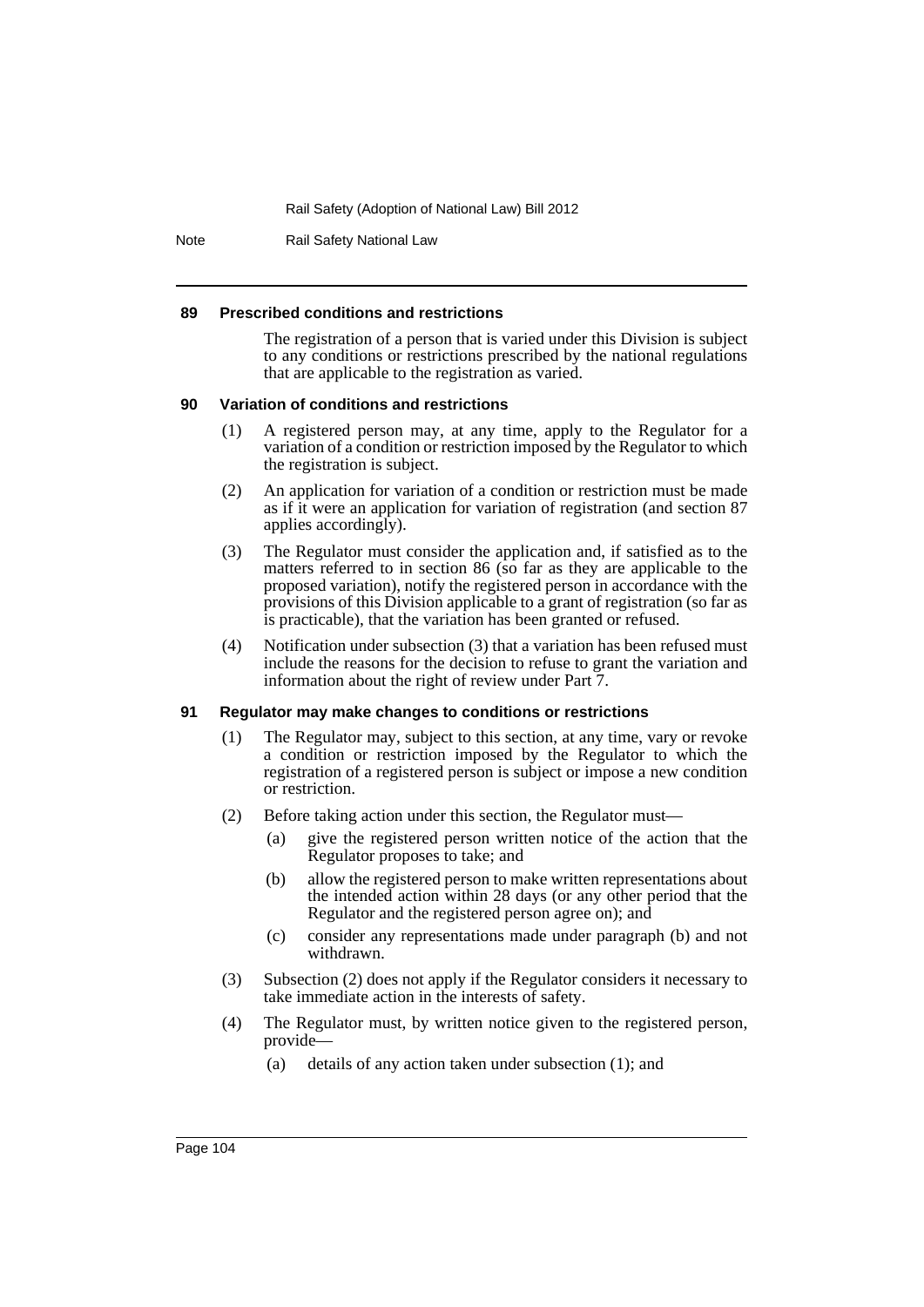Rail Safety National Law Note 2008 and 2009 and 2009 and 2009 and 2009 and 2009 and 2009 and 2009 and 2009 and 2009 and 2009 and 2009 and 2009 and 2009 and 2009 and 2009 and 2009 and 2009 and 2009 and 2009 and 2009 and 200

- (b) a statement of reasons for any action taken under subsection (1); and
- (c) information about the right of review under Part 7.

## **Subdivision 4 Revocation, suspension or surrender of registration**

### **92 Revocation or suspension of registration**

- (1) This section applies in respect of a registered person if—
	- (a) the Regulator considers that the registered person—
		- (i) is no longer able to demonstrate to the satisfaction of the Regulator the matters referred to in section 85 or to satisfy the conditions, or to comply with the restrictions, of the registration; or
		- (ii) is not controlling or managing the private siding and has not done so for at least the preceding 12 months; or
		- (b) the registered person contravenes this Law.
- (2) The Regulator may—
	- (a) suspend the registration of the registered person for a period determined by the Regulator; or
	- (b) revoke the registration of the registered person with immediate effect or with effect from a specified future date; or
	- (c) impose conditions or restrictions on the registration; or
	- (d) vary conditions or restrictions to which the registration is subject.
- (3) Before making a decision under subsection (2), the Regulator—
	- (a) must notify the person in writing—
		- (i) that the Regulator is considering making a decision under subsection  $(2)$  of the kind, and for the reasons, specified in the notice; and
		- (ii) that the person may, within 28 days or such longer period as is specified in the notice, make written representations to the Regulator showing cause why the decision should not be made; and
	- (b) must consider any representations made under paragraph (a)(ii) and not withdrawn.
- (4) If the Regulator suspends or revokes the registration of the registered person, the Regulator must include in the notice of suspension or revocation the reasons for the suspension or revocation and information about the right of review under Part 7.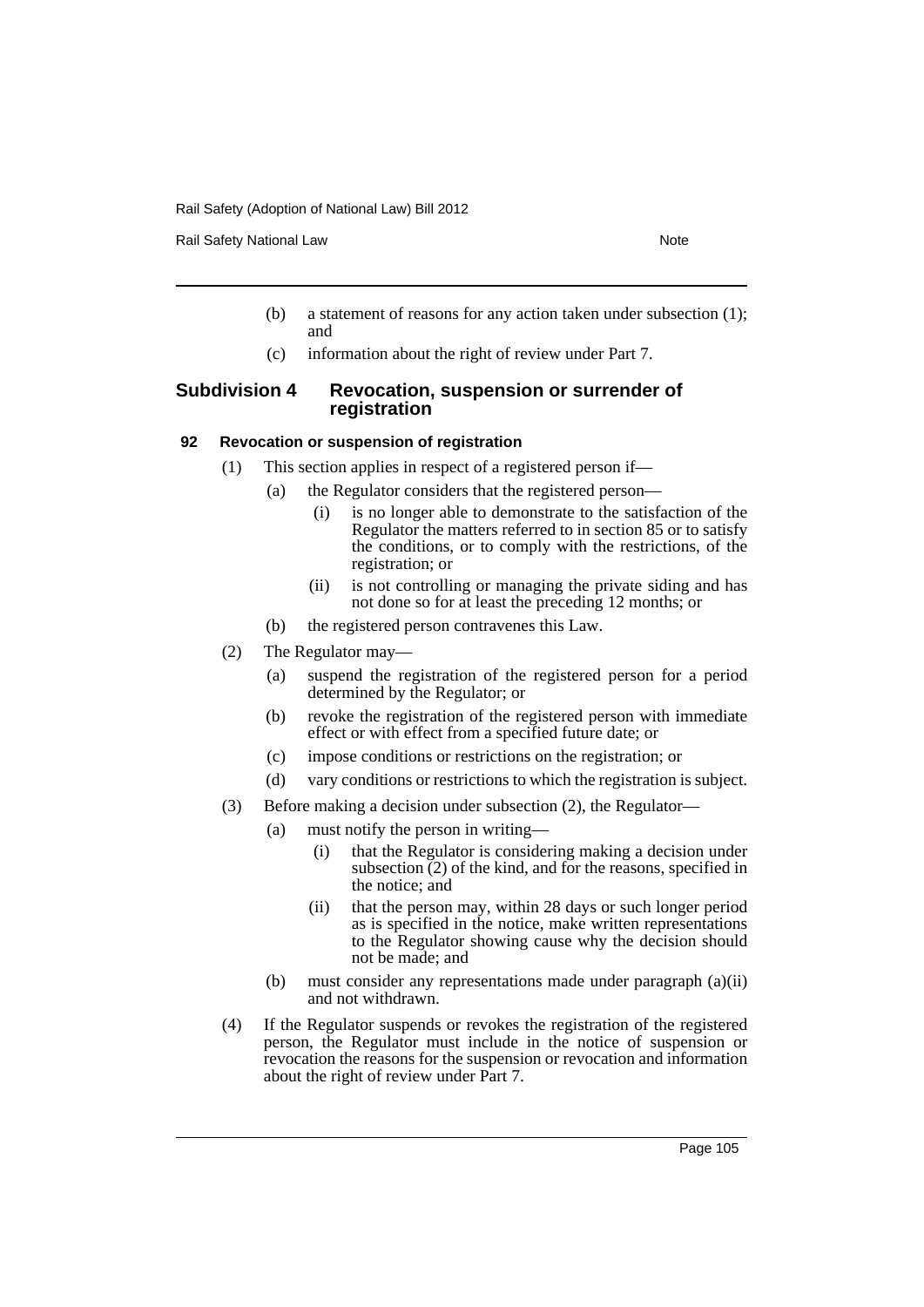Note Rail Safety National Law

(5) The Regulator may withdraw a suspension of the registration of a person by written notice given to the person.

#### **93 Immediate suspension of registration**

- (1) If the Regulator considers that there is, or would be, an immediate and serious risk to safety unless a registration is suspended immediately, the Regulator may, without complying with section 92(3) or (4), by written notice given to the registered person, immediately suspend the registration of the person for a specified period, not exceeding 6 weeks.
- (2) The Regulator may, by written notice given to a person whose registration is suspended—
	- (a) reduce the period of suspension specified in a notice under subsection  $(1)$ ; or
	- (b) extend the period of suspension specified in a notice under subsection  $(1)$  but not so that the suspension continues for more than 6 weeks after the date of the notice under that subsection.
- (3) The Regulator may withdraw a suspension of the registration of a person by written notice given to the person.
- (4) Before making a decision under subsection (2)(b) to extend a period of suspension, the Regulator—
	- (a) must notify the person in writing—
		- (i) that the Regulator is considering extending the period of suspension for the reasons specified in the notification; and
		- (ii) that the person may, within 7 days or such longer period as is specified in the notification, make written representations to the Regulator showing cause why the suspension should not be extended; and
	- (b) must consider any representations made under paragraph (a)(ii) and not withdrawn.
- (5) If the Regulator extends the suspension of the person, the Regulator must notify the person in writing that the suspension is being extended and include in the notice the reasons for the extension and information about the right of review under Part 7.

#### **94 Surrender of registration**

- (1) Registration may only be surrendered in accordance with this section.
- (2) If a registered person intends to surrender registration, the registered person must—
	- (a) give the Regulator written notice of the intention to surrender the registration; and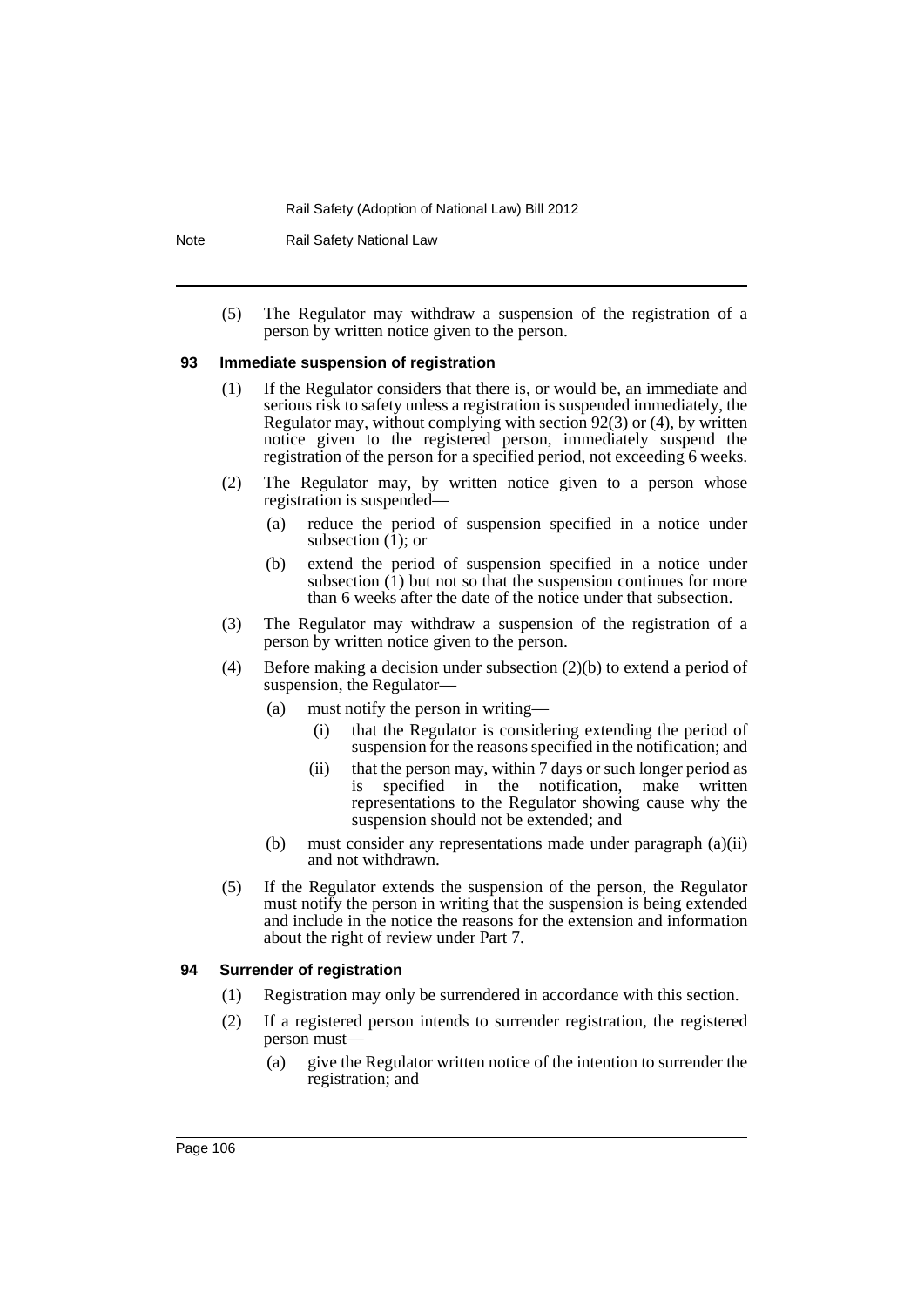Rail Safety National Law Note 2008 and 2009 and 2009 and 2009 and 2009 and 2009 and 2009 and 2009 and 2009 and 2009 and 2009 and 2009 and 2009 and 2009 and 2009 and 2009 and 2009 and 2009 and 2009 and 2009 and 2009 and 200

- (b) provide the Regulator with details as to the arrangements proposed in relation to the cessation of the person's railway operations in respect of the private siding.
- (3) If the Regulator is satisfied as to the arrangements proposed in relation to the cessation of the registered person's railway operations, the Regulator must, as soon as reasonably practicable, by written notice given to the person, inform the person that the person's registration may be surrendered in accordance with the proposed arrangements on the date specified in the notice.
- (4) If the Regulator is not satisfied as to the arrangements proposed in relation to the cessation of the registered person's railway operations, the Regulator must, as soon as reasonably practicable, by written notice given to the person, inform the person—
	- (a) that the Regulator is not satisfied as to the proposed arrangements; and
	- (b) of the reasons for the Regulator's dissatisfaction; and
	- (c) that the person's registration may not be surrendered until the Regulator is satisfied as to the proposed arrangements.

# **Subdivision 5 Miscellaneous**

# **95 Annual fees**

- (1) A registered person must pay the annual fee prescribed by the national regulations.
- (2) The annual fee must be paid by a registered person at the time registration is granted and thereafter on an annual basis on or before the prescribed date.
- (3) However, the Regulator may accept payment of an annual fee in accordance with an agreement (that provides, for example, for the payment of fees by instalments) made with the person who is liable to pay the fee.
- (4) The national regulations may—
	- (a) fix different fees for different kinds of registration; and
	- (b) fix various methods for the calculation of various fees; and
	- (c) fix fees which may be differential, varying according to any factor determined by the Regulator; and
	- (d) impose additional fees for the late payment of fees under this section.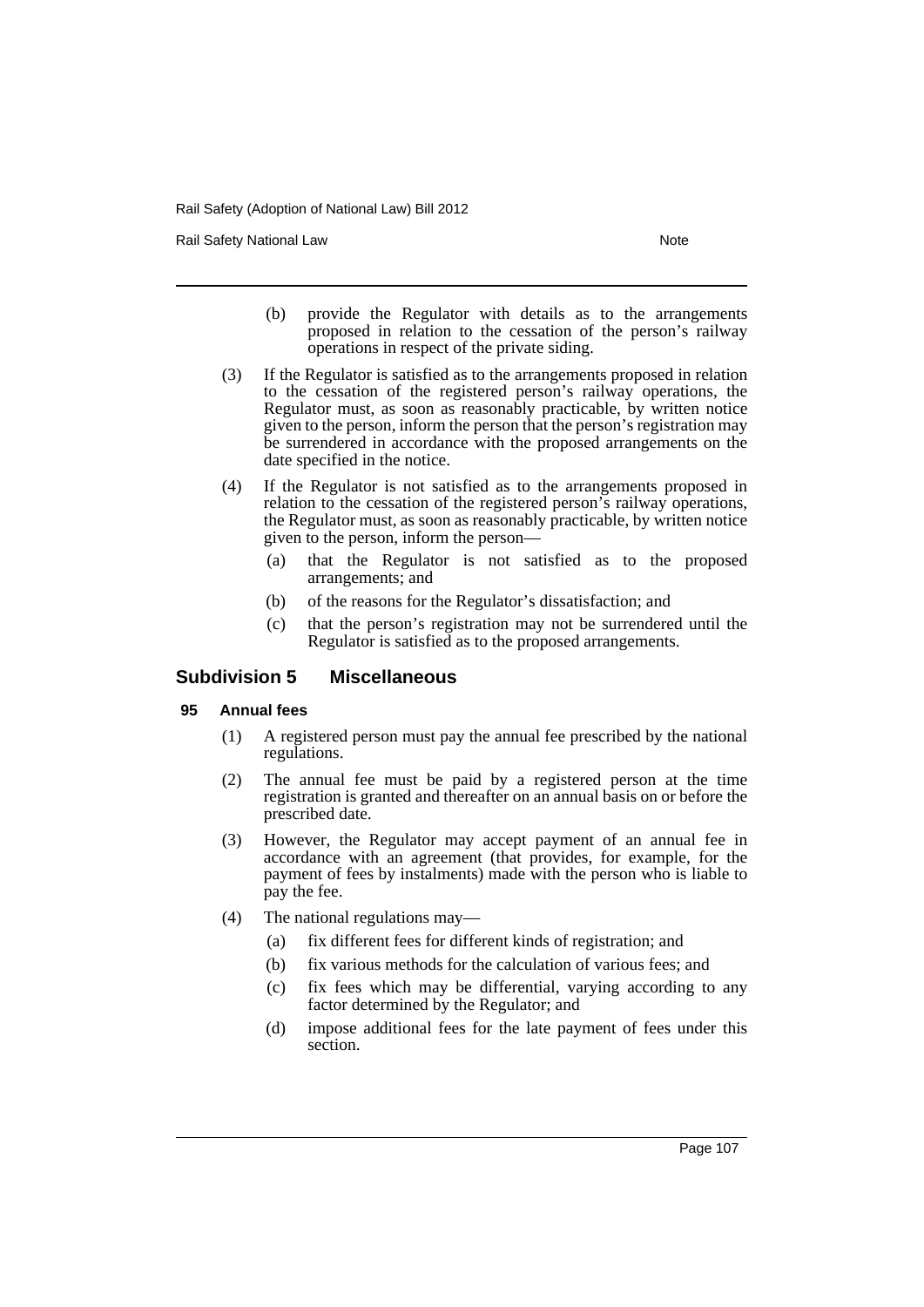Note Rail Safety National Law

#### **96 Waiver of fees**

The Regulator may waive, or refund, the whole or part of any fee payable under this Division.

#### **97 Registration cannot be transferred or assigned**

- (1) Registration—
	- (a) is personal to the person who holds it; and
	- (b) is not capable of being transferred or assigned to any other person or otherwise dealt with by the person who holds it; and
	- (c) does not vest by operation of law in any other person.
- (2) A purported transfer or assignment of a registration or any other purported dealing with a registration by the person who holds it is of no effect.
- (3) This section has effect despite anything in this Law, an Act or a rule of law to the contrary.

### **98 Offences relating to registration**

(1) A registered person must not contravene a condition or restriction of the registration.

Maximum penalty:

- (a) in the case of an individual—\$50 000;
- (b) in the case of a body corporate—\$500 000.
- (2) A registered person must ensure that the notice of registration, and any other document prescribed by the national regulations for the purposes of this section, is available for inspection—
	- (a) if the person is a body corporate—at the person's registered office during ordinary business hours;
	- (b) if the person is not a body corporate—at the person's principal place of business during ordinary business hours (or, if the Regulator approves another place and time, at that place and time).

Maximum penalty:

- (a) in the case of an individual—\$5 000;
- (b) in the case of a body corporate—\$25 000.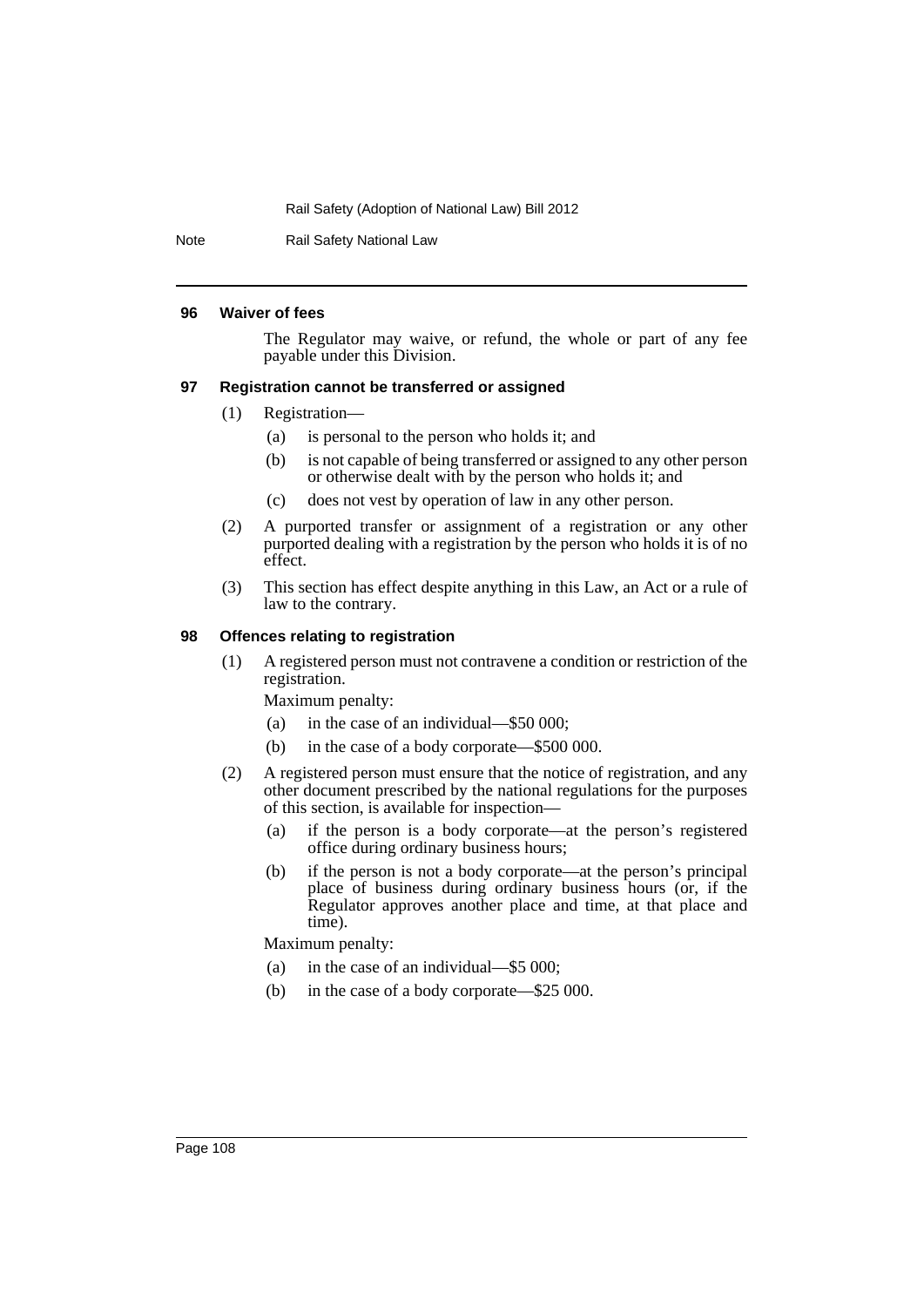Rail Safety National Law Note 2008 and 2009 and 2009 and 2009 and 2009 and 2009 and 2009 and 2009 and 2009 and 2009 and 2009 and 2009 and 2009 and 2009 and 2009 and 2009 and 2009 and 2009 and 2009 and 2009 and 2009 and 200

(3) A person who is required under subsection (2) to make available documents for inspection must maintain a register of those documents for inspection.

Maximum penalty:

- (a) in the case of an individual—\$5 000;
- (b) in the case of a body corporate—\$25 000.

# **Division 6 Safety management**

# **Subdivision 1 Safety management systems**

## **99 Safety management system**

- (1) A rail transport operator must have a safety management system for railway operations in respect of which the operator is required to be accredited that—
	- (a) is in a form approved by the Regulator; and
	- (b) provides for systems and procedures for compliance with the risk management obligations under this Law; and
	- (c) identifies any risks to safety in relation to railway operations in respect of which the operator is required to be accredited; and
	- (d) provides for the comprehensive and systematic assessment of any identified risks; and
	- (e) specifies the controls (including audits, expertise, resources and staff) that are to be used by the operator to manage identified risks and to monitor safety in relation to those railway operations; and
	- (f) includes procedures for monitoring, reviewing and revising the adequacy of those controls; and
	- (g) addresses and includes any other matter prescribed by the national regulations that is relevant to the railway operations for which the rail transport operator is accredited.

Maximum penalty:

- (a) in the case of an individual—\$150 000;
- (b) in the case of a body corporate—\$1 500 000.
- (2) The safety management system for a rail transport operator must also include the following matters prepared in accordance with the requirements of this Division:
	- (a) measures to manage identified risks to safety for the purposes of interface agreements;
	- (b) a security management plan;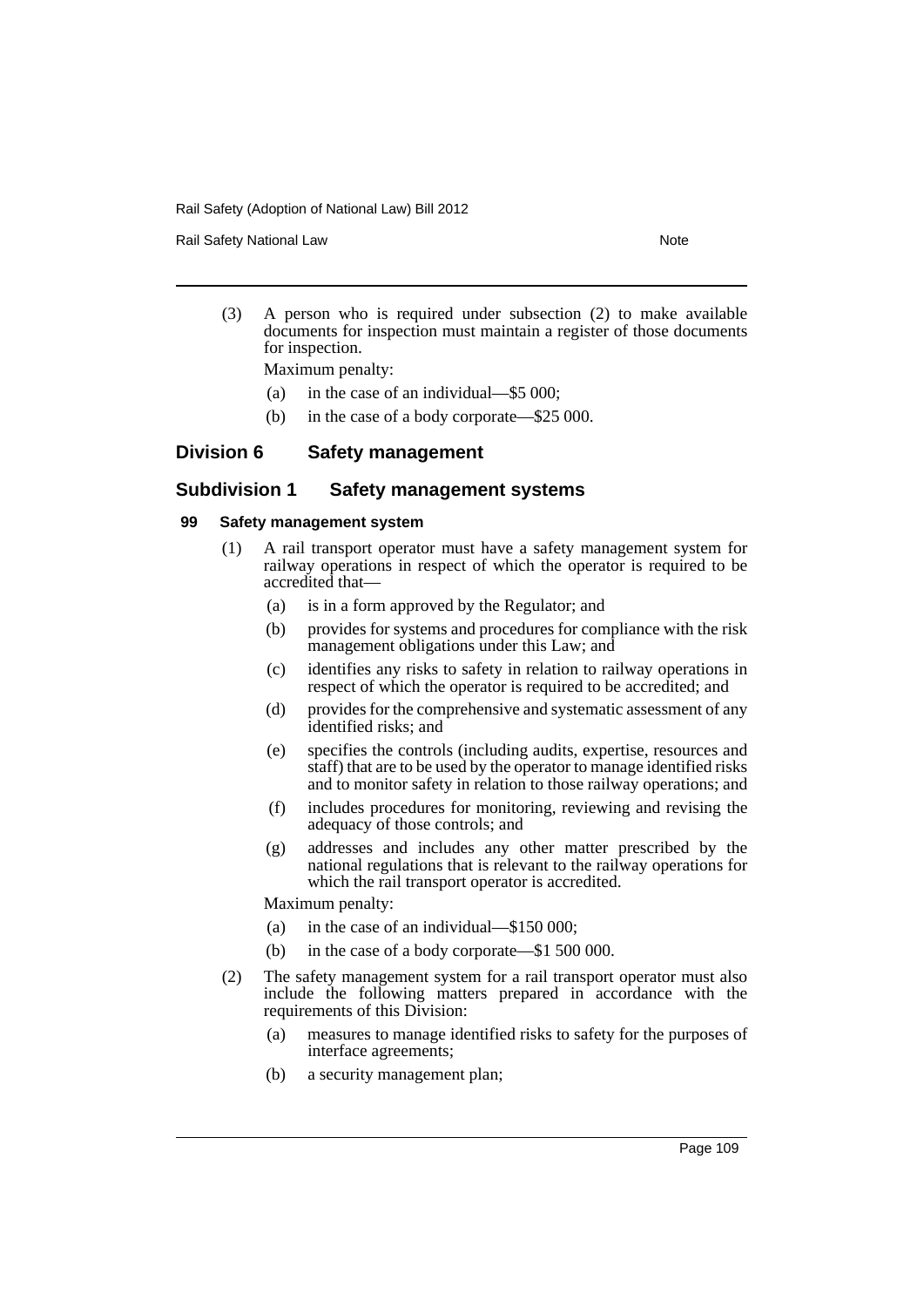Note Rail Safety National Law

- (c) an emergency management plan;
- (d) a health and fitness management program;
- (e) a drug and alcohol management program;
- (f) a fatigue risk management program.
- (3) Before establishing a safety management system in relation to railway operations in respect of which a rail transport operator is required to be accredited or reviewing or varying any such safety management system, the operator must, so far as is reasonably practicable—
	- (a) consult with—
		- (i) persons likely to be affected by the safety management system or its review or variation, being persons who carry out those railway operations or work on or at the operator's railway premises or with the operator's rolling stock; and
		- (ii) health and safety representatives (within the meaning of the occupational health and safety legislation) representing any of the persons referred to in subparagraph (i); and
		- (iii) any union representing any of the persons referred to in subparagraph (i); and
		- (iv) any other rail transport operator with whom the first mentioned operator is required to enter into an interface agreement relating to risks to safety of railway operations carried out by or on behalf of either of them; and
		- (v) the public, as appropriate; and
	- (b) provide the persons consulted with a reasonable opportunity to make submissions on the proposed safety management system; and
	- (c) advise those persons in a timely manner of the outcome of the consultation process.
- (4) If the safety management system of a rail transport operator and the safety management system of another rail transport operator who has an agreement referred to in subsection  $(3)(a)(iv)$  with the first mentioned operator, when taken as 1 system, comply with this Law, both safety management systems are taken to comply with this Law.
- (5) A safety management system must be evidenced in writing and must identify—
	- (a) each person responsible for preparing any part of the safety management system; and
	- (b) the person, or class of persons, responsible for implementing the system.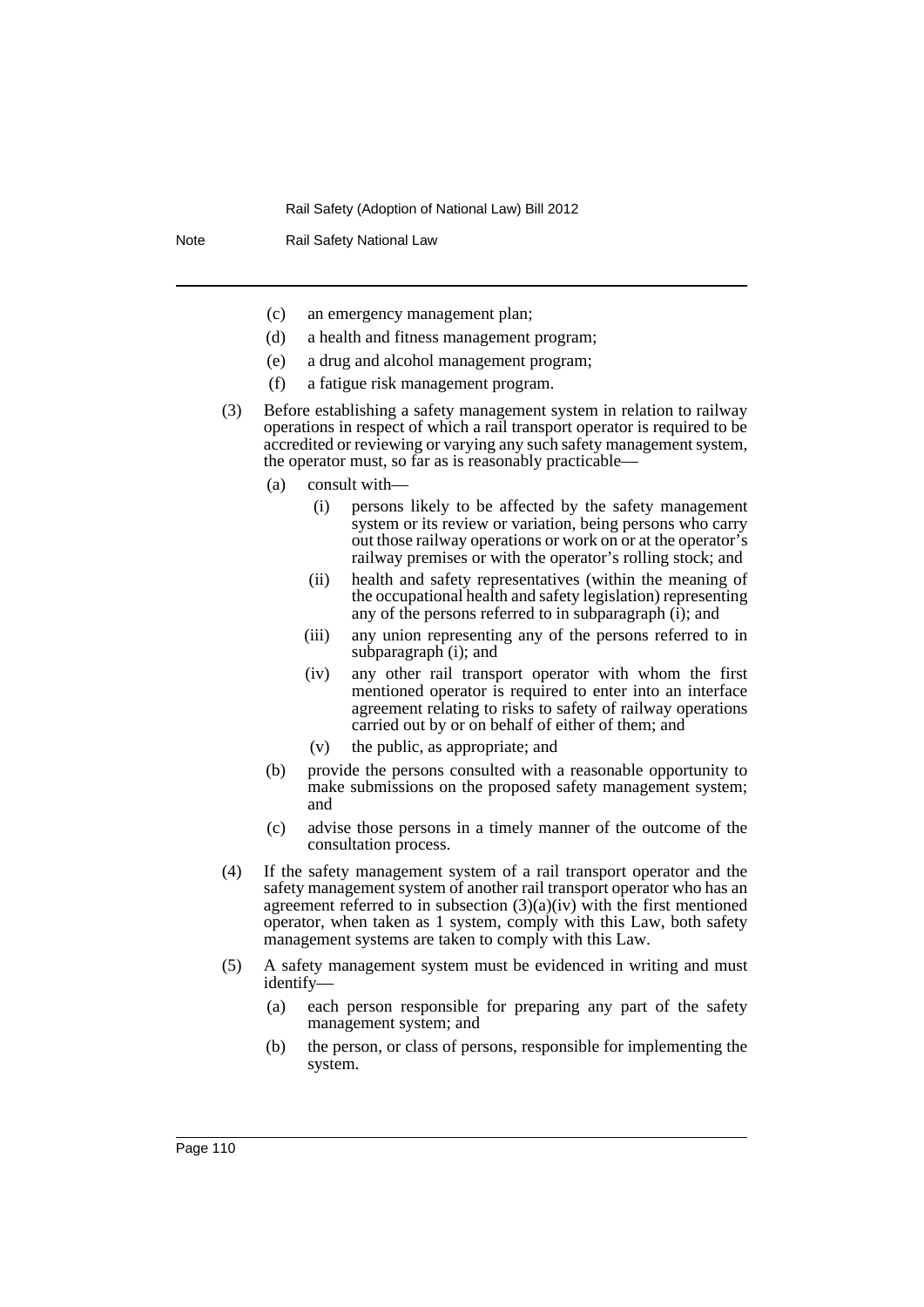Rail Safety National Law Note 2008 and 2009 and 2009 and 2009 and 2009 and 2009 and 2009 and 2009 and 2009 and 2009 and 2009 and 2009 and 2009 and 2009 and 2009 and 2009 and 2009 and 2009 and 2009 and 2009 and 2009 and 200

## **100 Conduct of assessments for identified risks**

- (1) In conducting an assessment for the purposes of section  $99(1)(d)$ , the rail transport operator must—
	- (a) examine and analyse each identified risk, including—
		- (i) the nature of the risk; and
		- (ii) the likelihood of the risk occurring; and
		- (iii) the magnitude and severity of the consequences should a risk be realised; and
		- (iv) the range of control measures available and considered to eliminate or minimise the risk; and
	- (b) consider risks cumulatively as well as individually; and
	- (c) use assessment methodologies that are appropriate to the risks under consideration.
- (2) The rail transport operator must keep a detailed record of all aspects of the assessment process, including—
	- (a) the risks considered; and
	- (b) the likelihood, severity of consequences and control measures considered, including reasons for selecting certain control measures and rejecting others.

#### **101 Compliance with safety management system**

- (1) A rail transport operator must implement the operator's safety management system.
	- Maximum penalty:
	- (a) in the case of an individual—\$150 000;
	- (b) in the case of a body corporate—\$1 500 000.
- (2) A rail transport operator must not, without reasonable excuse, fail to comply with the operator's safety management system for the operator's railway operations.

Maximum penalty:

- (a) in the case of an individual—\$150 000;
- (b) in the case of a body corporate—\$1 500 000.
- (3) Subsection (2) places an evidential burden on the accused to show a reasonable excuse.

#### **102 Review of safety management system**

A rail transport operator must review the operator's safety management system in accordance with the national regulations at such times or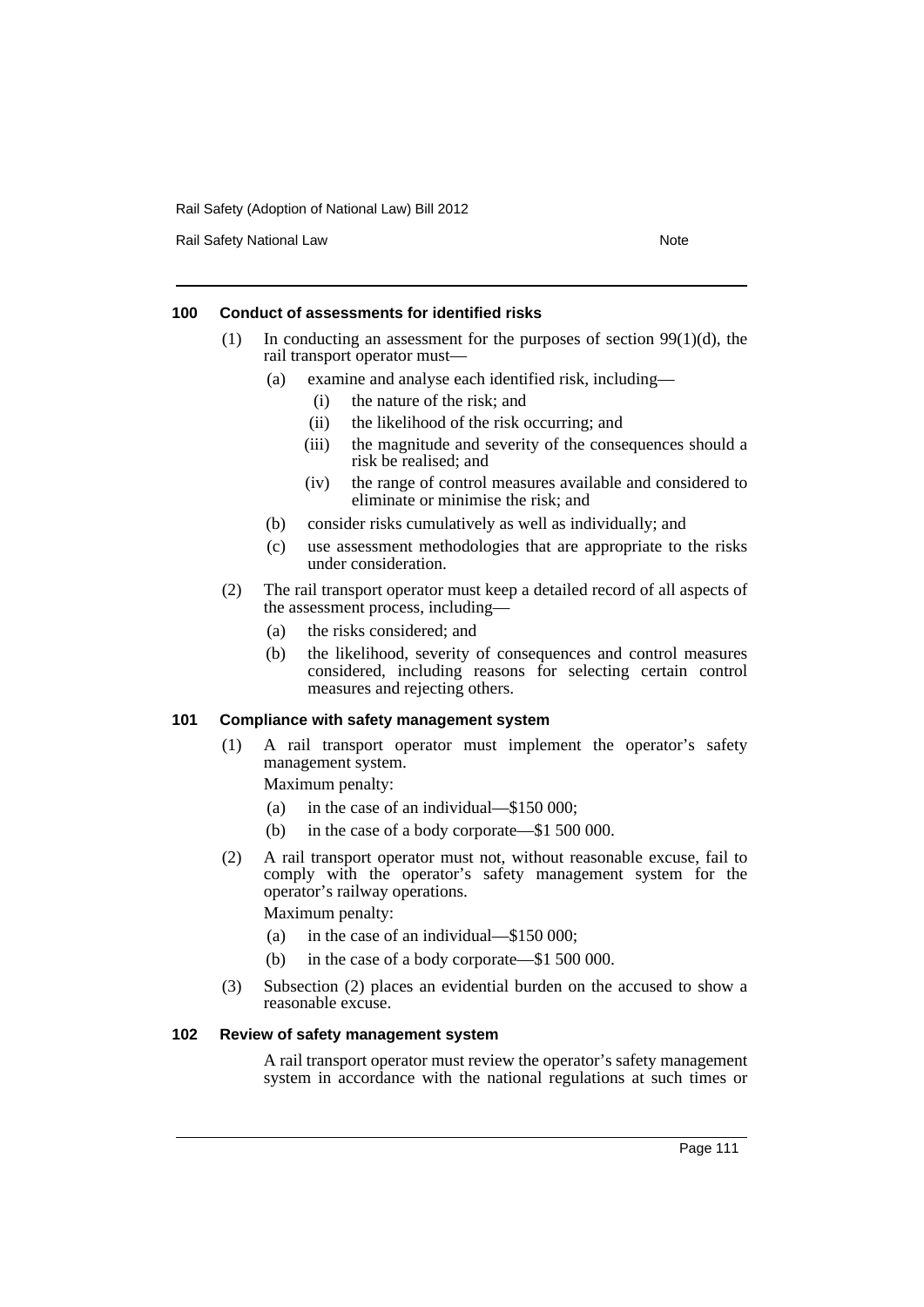Note Rail Safety National Law

within such periods as are prescribed (or, if no times or periods are prescribed, at least once each year or at such other time as is agreed between the operator and the Regulator). Maximum penalty:

- (a) in the case of an individual—\$10 000;
- (b) in the case of a body corporate—\$50 000.

# **103 Safety performance reports**

- (1) A rail transport operator must give the Regulator a safety performance report about the operator's railway operations in respect of which the operator is required to be accredited for each reporting period that—
	- (a) is in a form approved by the Regulator; and
	- (b) complies with the requirements (if any) prescribed by the national regulations for the purposes of this section; and
	- (c) contains—
		- (i) a description and assessment of the safety performance of the operator's railway operations; and
		- (ii) comments on any deficiencies, and any irregularities, in the railway operations that may be relevant to the safety of the railway; and
		- (iii) a description of any safety initiatives in relation to the railway operations undertaken during the reporting period or proposed to be undertaken in the next reporting period; and
		- (iv) any other information or performance indicators prescribed by the national regulations for the purposes of this section.
- (2) A rail transport operator must submit a report in accordance with this section within 6 months after the end of each reporting period.

Maximum penalty:

- (a) in the case of an individual—\$5 000;
- (b) in the case of a body corporate—\$25 000.
- (3) In this section—

*reporting period* means a financial year or such other period as is agreed from time to time by the Regulator and the rail transport operator.

## **104 Regulator may direct amendment of safety management system**

(1) The Regulator may, by written notice given to an accredited person, direct the person to amend the person's safety management system in a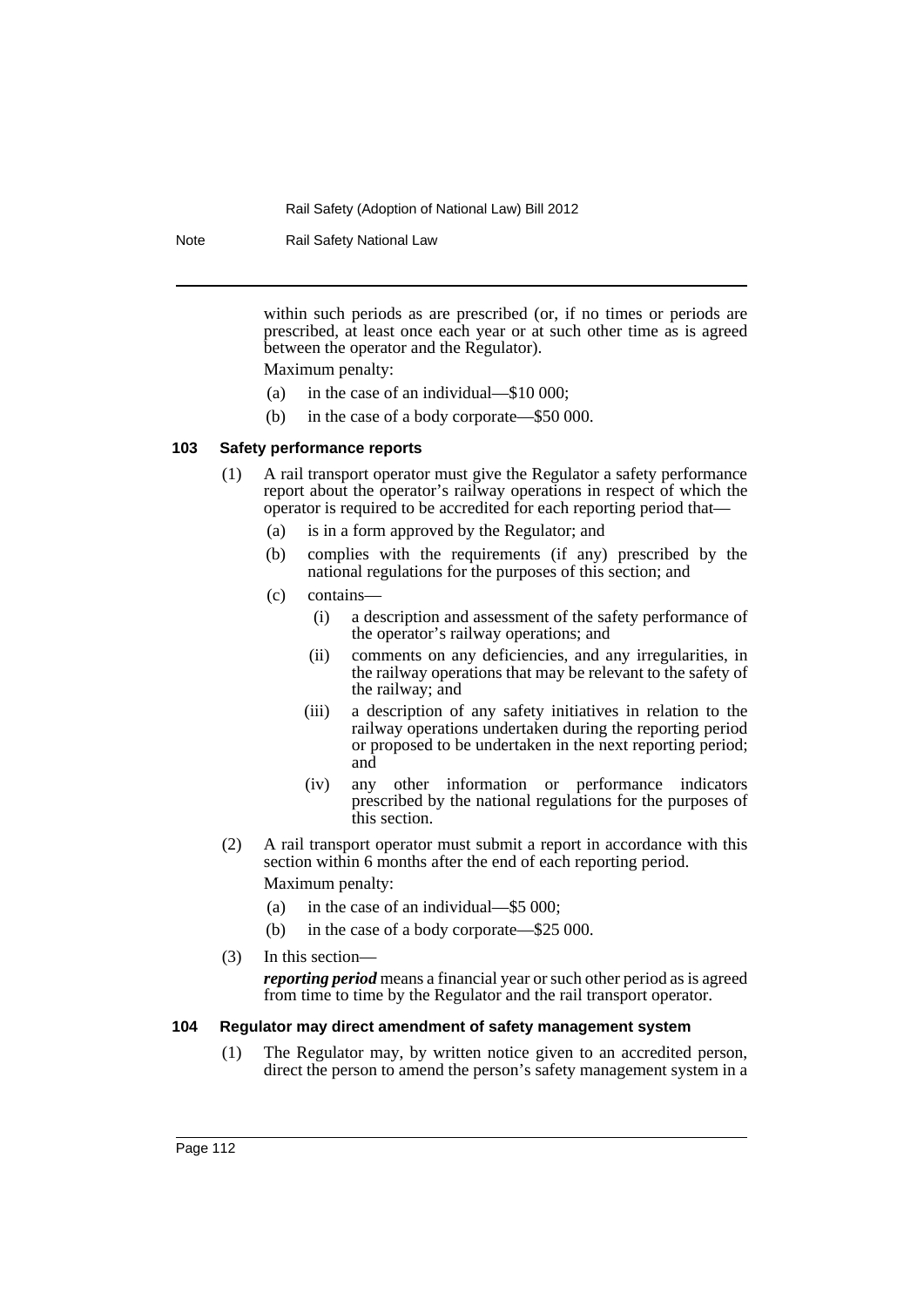Rail Safety National Law Note 2008 and 2009 and 2009 and 2009 and 2009 and 2009 and 2009 and 2009 and 2009 and 2009 and 2009 and 2009 and 2009 and 2009 and 2009 and 2009 and 2009 and 2009 and 2009 and 2009 and 2009 and 200

specified manner within a specified period, being not less than 28 days after the giving of the direction.

- (2) Before giving a direction to amend a safety management system under subsection  $(1)$ , the Regulator must, if the intended amendment is likely to result in significant costs or expenses to the accredited person or any other person—
	- (a) conduct or cause to be conducted a cost-benefit analysis of the effect of the intended amendment; and
	- (b) consult with the Premier or Chief Minister, the Treasurer, and any other Minister, of a participating jurisdiction whose area of responsibility is likely to be affected by the intended amendment.
- (3) A direction under subsection (1)—
	- (a) must state the reasons why the Regulator considers it necessary for the rail transport operator to amend the safety management system; and
	- (b) must include (if applicable) the results of any cost-benefit analysis carried out under this section; and
	- (c) must include information about the right of review under Part 7.
- (4) An accredited person must not, without reasonable excuse, fail to comply with a direction under subsection (1).

Maximum penalty:

- (a) in the case of an individual—\$50 000;
- (b) in the case of a body corporate—\$500 000.
- (5) Subsection (4) places an evidential burden on the accused to show a reasonable excuse.

# **Subdivision 2 Interface agreements**

## **105 Requirements for and scope of interface agreements**

- (1) An interface agreement must include provisions for—
	- (a) implementing and maintaining measures to manage risks identified under section  $99(1)(c)$  associated with the interface; and
	- (b) the evaluation, testing and (where appropriate) revision of measures in relation to identified risks and incidents considered; and
	- (c) the respective roles and responsibilities of each party to the agreement in relation to those measures; and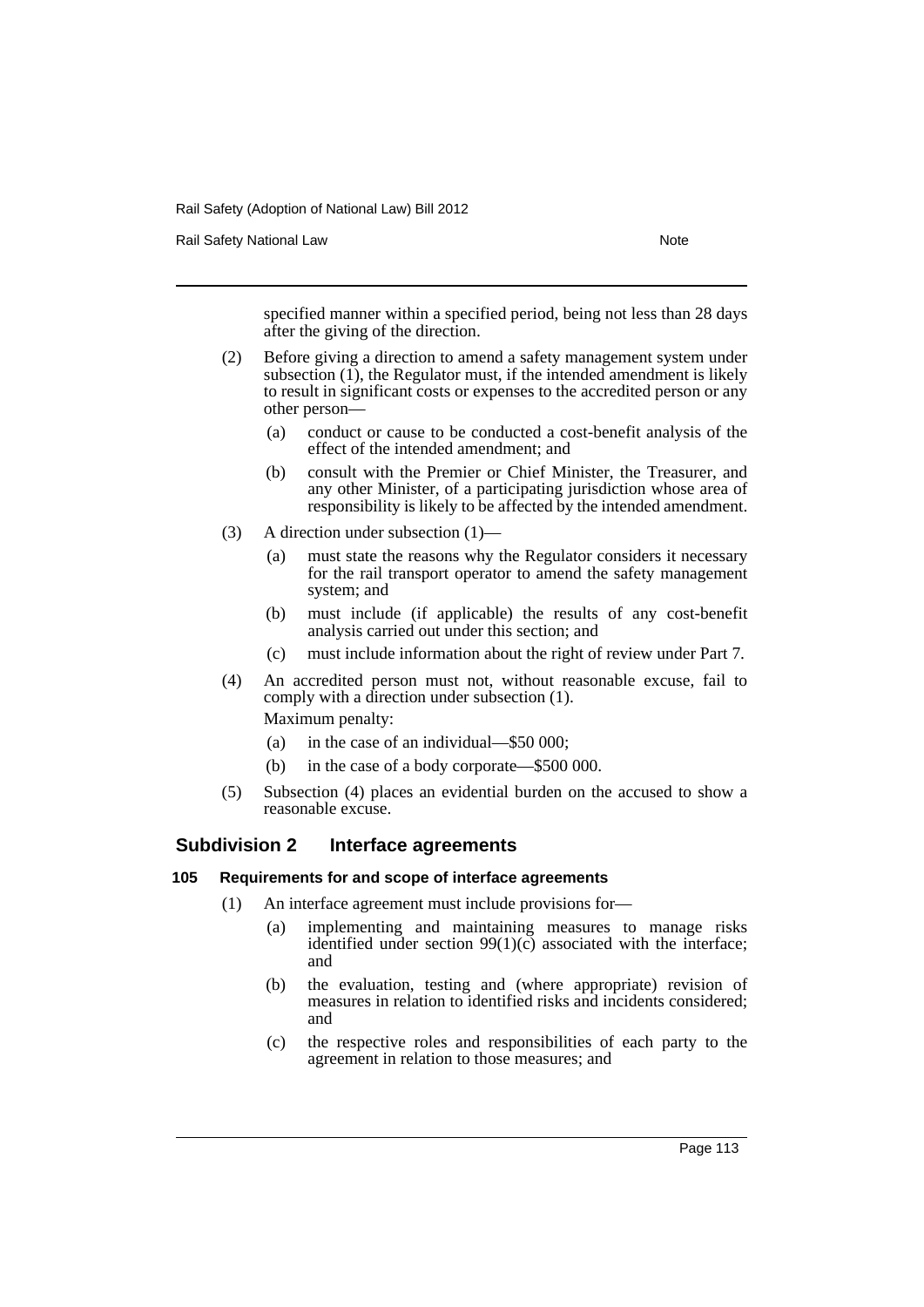Note Rail Safety National Law

- (d) procedures by which the parties to the agreement will exchange information about, and monitor compliance with, their obligations under the agreement; and
- (e) a process for keeping the agreement under review and its revision.
- (2) An interface agreement may—
	- (a) be entered into by 2 or more rail transport operators or by 1 or more rail transport operators and 1 or more road managers; and
	- (b) include measures to manage any number of risks to safety that may arise because of, or partly because of, any railway operations; and
	- (c) include measures to manage any number of risks to safety that may arise from any railway operations because of, or partly because of, the existence or use of any road infrastructure; and
	- (d) make provision for or in relation to any matter by applying, adopting or incorporating any matter contained in any document; and
	- (e) consist of 2 or more documents.

#### **106 Interface coordination—rail transport operators**

A rail transport operator must—

- (a) identify and assess, so far as is reasonably practicable, risks to safety that may arise from railway operations carried out by or on behalf of the operator because of, or partly because of, railway operations carried out by or on behalf of any other rail transport operator; and
- (b) determine measures to manage, so far as is reasonably practicable, those risks; and
- (c) for the purpose of managing those risks—seek to enter into an interface agreement with the other rail transport operator or rail transport operators.

Maximum penalty:

- (a) in the case of an individual—\$50 000;
- (b) in the case of a body corporate—\$500 000.

#### **107 Interface coordination—rail infrastructure and public roads**

- (1) A rail infrastructure manager must—
	- (a) identify and assess, so far as is reasonably practicable, risks to safety that may arise from railway operations carried out on or in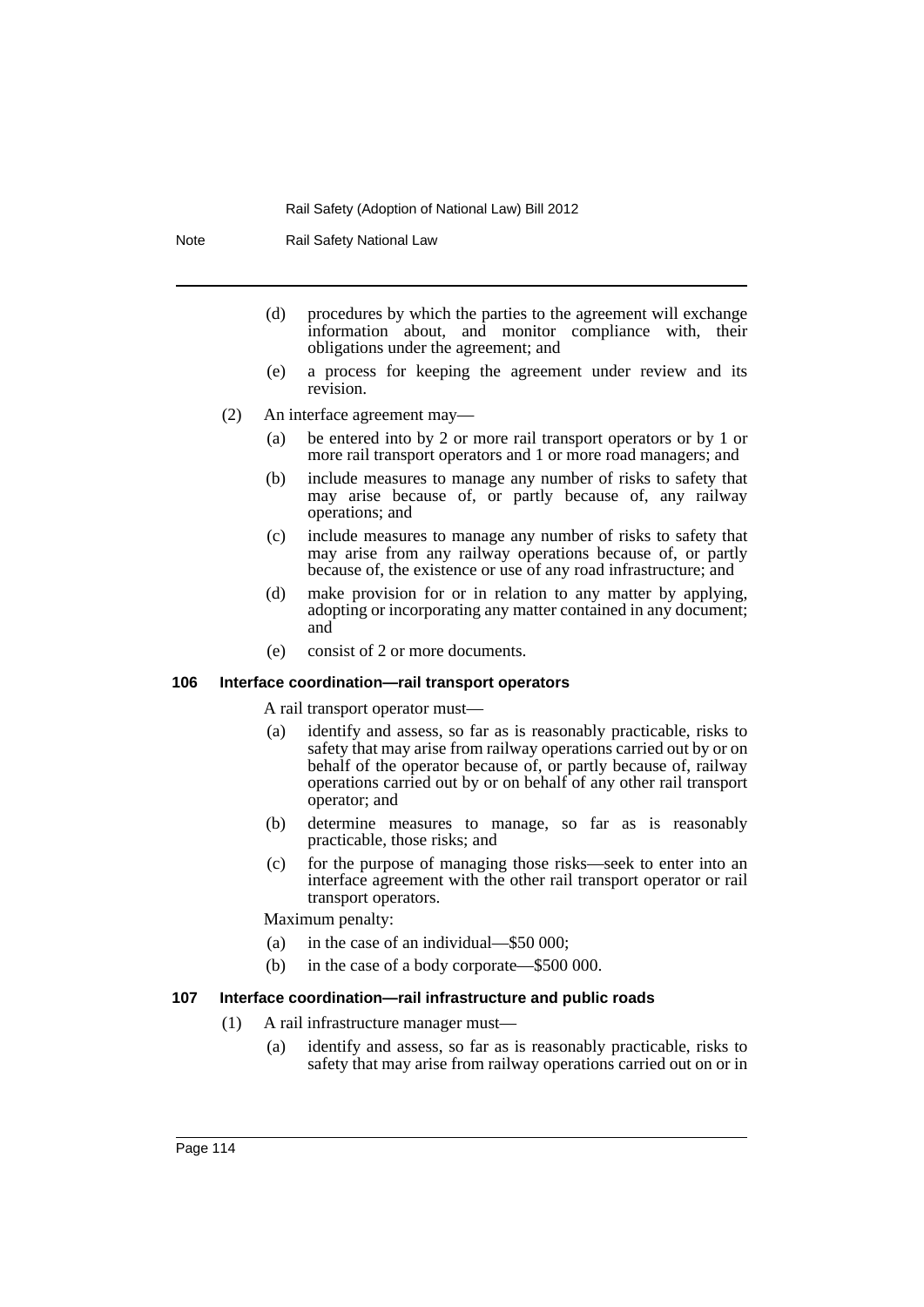Rail Safety National Law Note 2008 and 2009 and 2009 and 2009 and 2009 and 2009 and 2009 and 2009 and 2009 and 2009 and 2009 and 2009 and 2009 and 2009 and 2009 and 2009 and 2009 and 2009 and 2009 and 2009 and 2009 and 200

relation to the manager's rail infrastructure because of, or partly because of—

- (i) the existence of road infrastructure of a prescribed public road; or
- (ii) the existence or use of any rail or road crossing that is part of the road infrastructure of a public road; and
- (b) determine measures to manage, so far as is reasonably practicable, those risks; and
- (c) for the purpose of managing those risks—seek to enter into an interface agreement with the road manager of that road.

Maximum penalty:

- (a) in the case of an individual—\$50 000;
- (b) in the case of a body corporate—\$500 000.
- (2) The road manager of a public road must—
	- (a) identify and assess, so far as is reasonably practicable, risks to safety that may arise from the existence or use of any rail or road crossing that is part of the road infrastructure of the road because of, or partly because of—
		- (i) the existence of road infrastructure of a prescribed public road; or
		- (ii) the existence or use of any rail or road crossing that is part of the road infrastructure of a public road; and
	- (b) determine measures to manage, so far as is reasonably practicable, those risks; and
	- (c) for the purpose of managing those risks—seek to enter into an interface agreement with the rail infrastructure manager of the rail infrastructure.
- (3) Nothing in this section authorises or requires a road manager to act inconsistently with, or without regard to, the functions, obligations or powers conferred on it by or under an Act or law.

#### **108 Interface coordination—rail infrastructure and private roads**

- (1) A rail infrastructure manager must—
	- (a) identify and assess, so far as is reasonably practicable, risks to safety that may arise from railway operations carried out on or in relation to the manager's rail infrastructure because of, or partly because of, the existence or use of any rail or road crossing that is part of the road infrastructure of a private road; and
	- (b) consider the extent to which those risks are managed by any prescribed protocols; and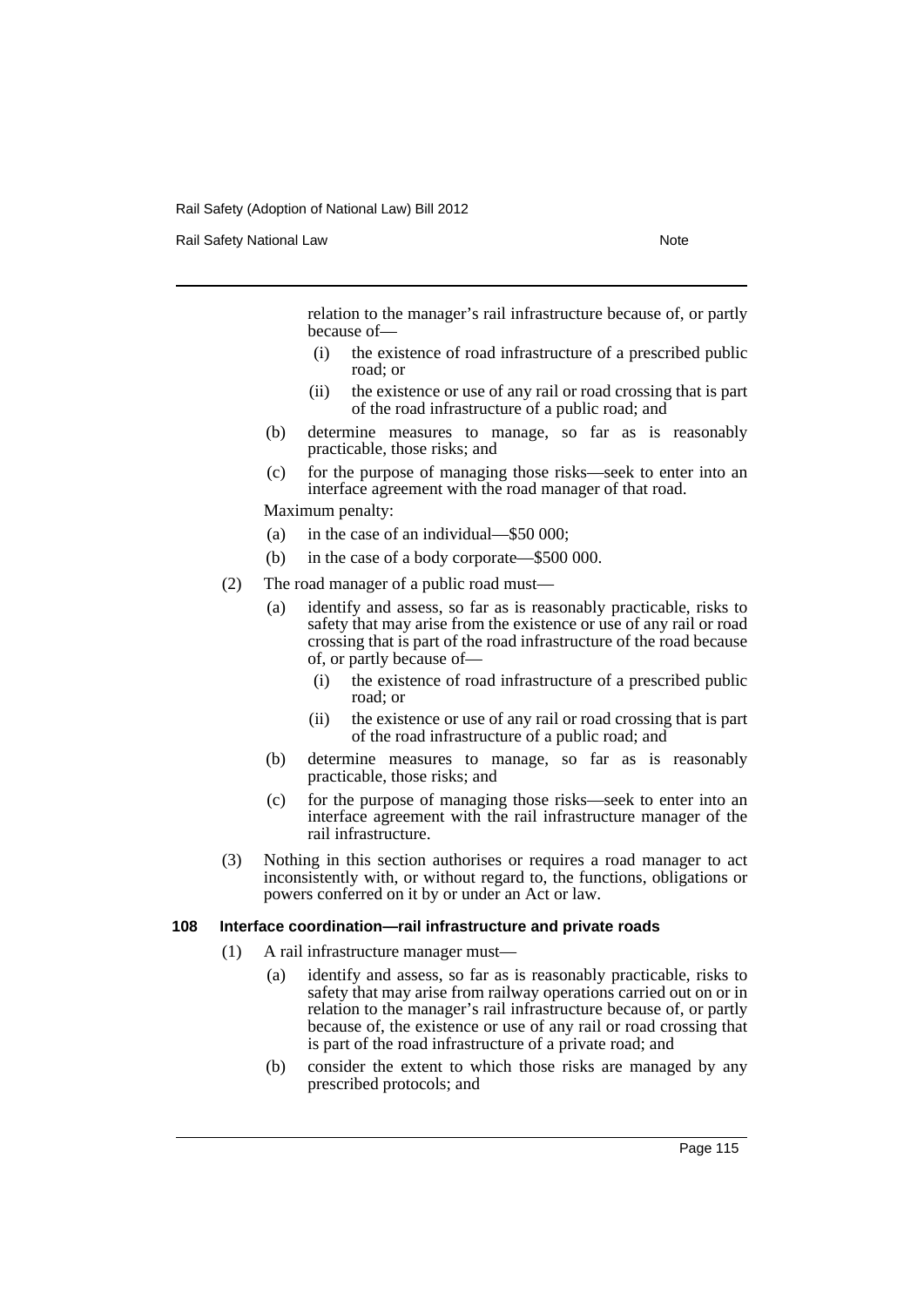Note Rail Safety National Law

- (c) consider whether it is necessary to manage those risks in conjunction with the road manager of that road and—
	- (i) if the rail infrastructure manager is of the opinion that it is necessary that those risks be managed in conjunction with the road manager—give written notice of that opinion to the road manager and determine measures to manage, so far as is reasonably practicable, those risks; or
	- (ii) if the rail infrastructure manager is of the opinion that the management of those risks does not need to be carried out in conjunction with the road manager—keep a written record of that opinion; and
- (d) unless paragraph (c)(ii) applies—for the purpose of managing those risks, seek to enter into an interface agreement with the road manager.

Maximum penalty:

- (a) in the case of an individual—\$50 000;
- (b) in the case of a body corporate—\$500 000.
- (2) If a rail infrastructure manager gives a road manager of a private road a written notice under subsection  $(1)(c)(i)$ , the road manager must-
	- (a) identify and assess, so far as is reasonably practicable, risks to safety that may arise from the existence or use of any rail or road crossing that is part of the road infrastructure of the road because of, or partly because of, railway operations; and
	- (b) determine measures to manage, so far as is reasonably practicable, those risks; and
	- (c) for the purpose of managing those risks—seek to enter into an interface agreement with the rail infrastructure manager.

Maximum penalty:

- (a) in the case of an individual—\$50 000;
- (b) in the case of a body corporate—\$500 000.

#### **109 Identification and assessment of risks**

A rail transport operator, rail infrastructure manager or road manager that is required under this Subdivision to identify and assess risks to safety that may arise from operations carried out by another person may do so—

- (a) by itself identifying and assessing those risks; or
- (b) by identifying and assessing those risks jointly with the other person; or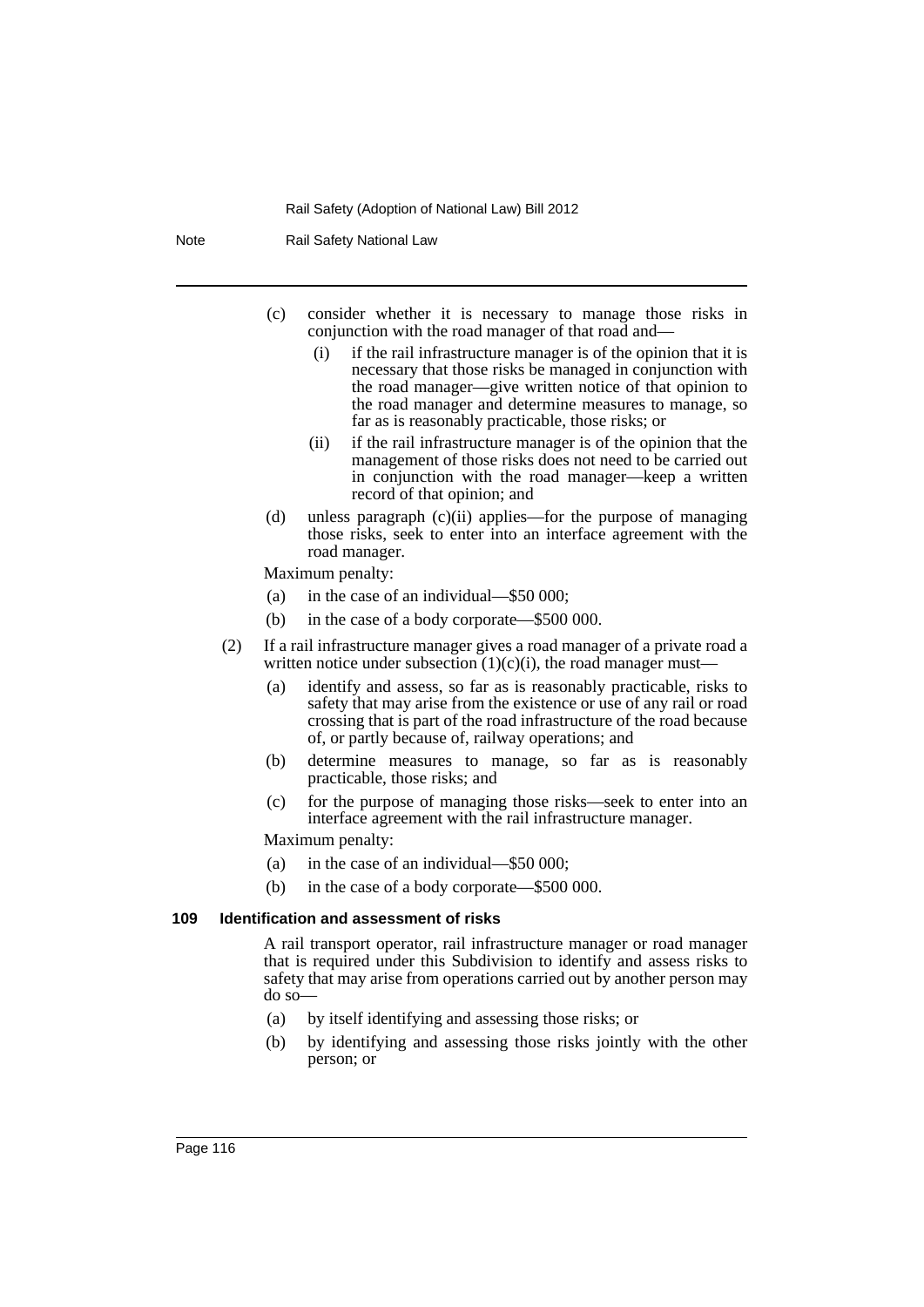Rail Safety National Law Note 2008 and 2009 and 2009 and 2009 and 2009 and 2009 and 2009 and 2009 and 2009 and 2009 and 2009 and 2009 and 2009 and 2009 and 2009 and 2009 and 2009 and 2009 and 2009 and 2009 and 2009 and 200

(c) by adopting the identification and assessment of those risks carried out by the other person.

# **110 Regulator may give directions**

- (1) This section applies if the Regulator is satisfied that a rail transport operator, rail infrastructure manager or road manager referred to in this Subdivision—
	- (a) is unreasonably refusing or failing to enter into an interface agreement with another person as required under this Subdivision; or
	- (b) is unreasonably delaying the negotiation of such an agreement.
- (2) The Regulator may give a written notice to the rail transport operator, rail infrastructure manager or road manager (as the case requires) and the other person that—
	- (a) warns of the Regulator's powers under this section, including the power to issue a direction under subsection (3) at any time after a specified date; and
	- (b) includes a copy of this section; and
	- (c) may contain suggested terms for inclusion in an interface agreement.
- (3) If the Regulator gives a notice under subsection (2) to a rail transport operator, rail infrastructure manager or road manager, the Regulator may, in writing, require the operator or manager to provide such information as the Regulator reasonably requires for the purposes of making a direction under this section.
- (4) If a notice is given under subsection (2) and an interface agreement has not been entered into by or on the date specified in the notice, the Regulator—
	- (a) may determine the arrangements that are to apply in relation to the management of risks to safety referred to in section 106, 107 or 108 (as the case requires); and
	- (b) may direct any of the persons to whom the notice is issued to give effect to those arrangements; and
	- (c) must specify the time within which a direction is to be complied with.
- (5) A direction under subsection (4)—
	- (a) must be in writing; and
	- (b) must set out any arrangements determined by the Regulator under that subsection.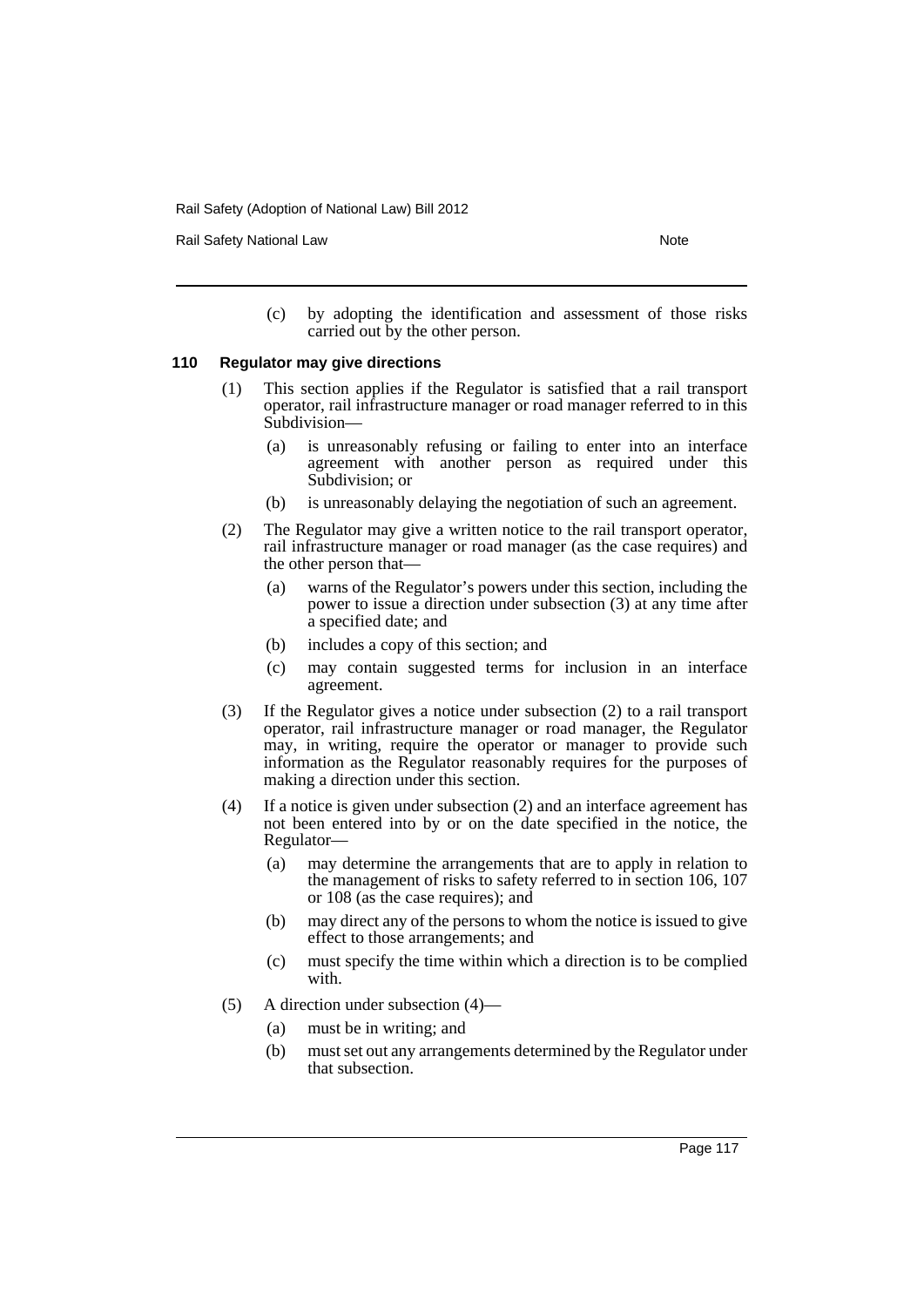Note Rail Safety National Law

- (6) A person to whom a notice or direction is given under this section must comply with the notice or direction within the time specified in the notice or direction. Maximum penalty:
	- (a) in the case of an individual—\$20 000;
	- (b) in the case of a body corporate—\$100 000.

# **111 Register of interface agreements**

- (1) A rail transport operator must maintain a register of—
	- (a) interface agreements to which it is a party; and
	- (b) arrangements determined by the Regulator under section 110,

that are applicable to the operator's railway operations. Maximum penalty:

- (a) in the case of an individual—\$5 000;
- (b) in the case of a body corporate—\$25 000.
- (2) A road manager must maintain a register of—
	- (a) interface agreements to which it is a party; and
	- (b) arrangements determined by the Regulator under section 110,

that are applicable to any road in relation to which it is the road manager.

Maximum penalty:

- (a) in the case of an individual—\$5 000;
- (b) in the case of a body corporate—\$25 000.

# **Subdivision 3 Other safety plans and programs**

## **112 Security management plan**

- (1) A rail transport operator must have a security management plan for railway operations in respect of which the operator is required to be accredited that—
	- (a) incorporates measures to protect people from theft, assault, sabotage, terrorism and other criminal acts of other parties and from other harm; and
	- (b) complies with this Law and any requirements prescribed by the national regulations.

Maximum penalty:

- (a) in the case of an individual—\$50 000;
- (b) in the case of a body corporate—\$500 000.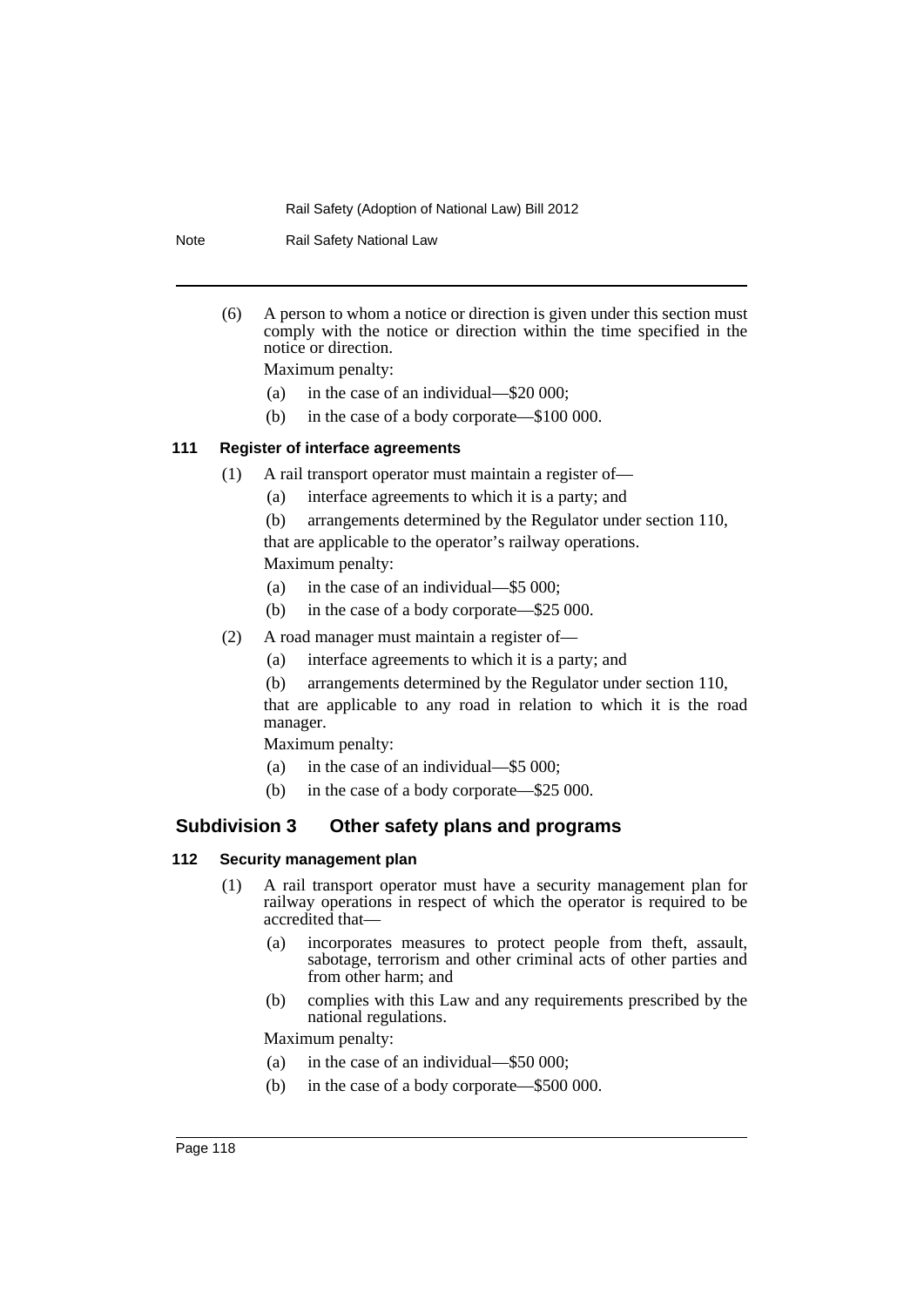Rail Safety National Law Note 2008 and 2009 and 2009 and 2009 and 2009 and 2009 and 2009 and 2009 and 2009 and 2009 and 2009 and 2009 and 2009 and 2009 and 2009 and 2009 and 2009 and 2009 and 2009 and 2009 and 2009 and 200

- (2) The rail transport operator must ensure—
	- (a) that the security management plan is implemented; and
	- (b) that appropriate response measures of the security management plan are implemented without delay if an incident of a kind referred to in subsection  $(1)(a)$  occurs.

Maximum penalty:

- (a) in the case of an individual—\$50 000;
- (b) in the case of a body corporate—\$500 000.

#### **113 Emergency management plan**

(1) A rail transport operator must have an emergency management plan that complies with subsection (2) for railway operations in respect of which the operator is required to be accredited.

Maximum penalty:

- (a) in the case of an individual—\$50 000;
- (b) in the case of a body corporate—\$500 000.
- (2) The emergency management plan must—
	- (a) address and include the matters that are prescribed; and
	- (b) be prepared—
		- (i) so far as is reasonably practicable—in conjunction with any of the emergency services that would be expected to attend in the event of a significant incident involving the operator's railway operations and any other person who is prescribed; and
		- (ii) in accordance with the national regulations; and
	- (c) be kept and maintained in accordance with the national regulations; and
	- (d) be provided to the relevant emergency services and any other person who is prescribed; and
	- (e) be tested in accordance with the national regulations.
- (3) A rail transport operator must ensure that the appropriate response measures of the emergency management plan are implemented if an emergency occurs.

Maximum penalty:

- (a) in the case of an individual—\$50 000;
- (b) in the case of a body corporate—\$500 000.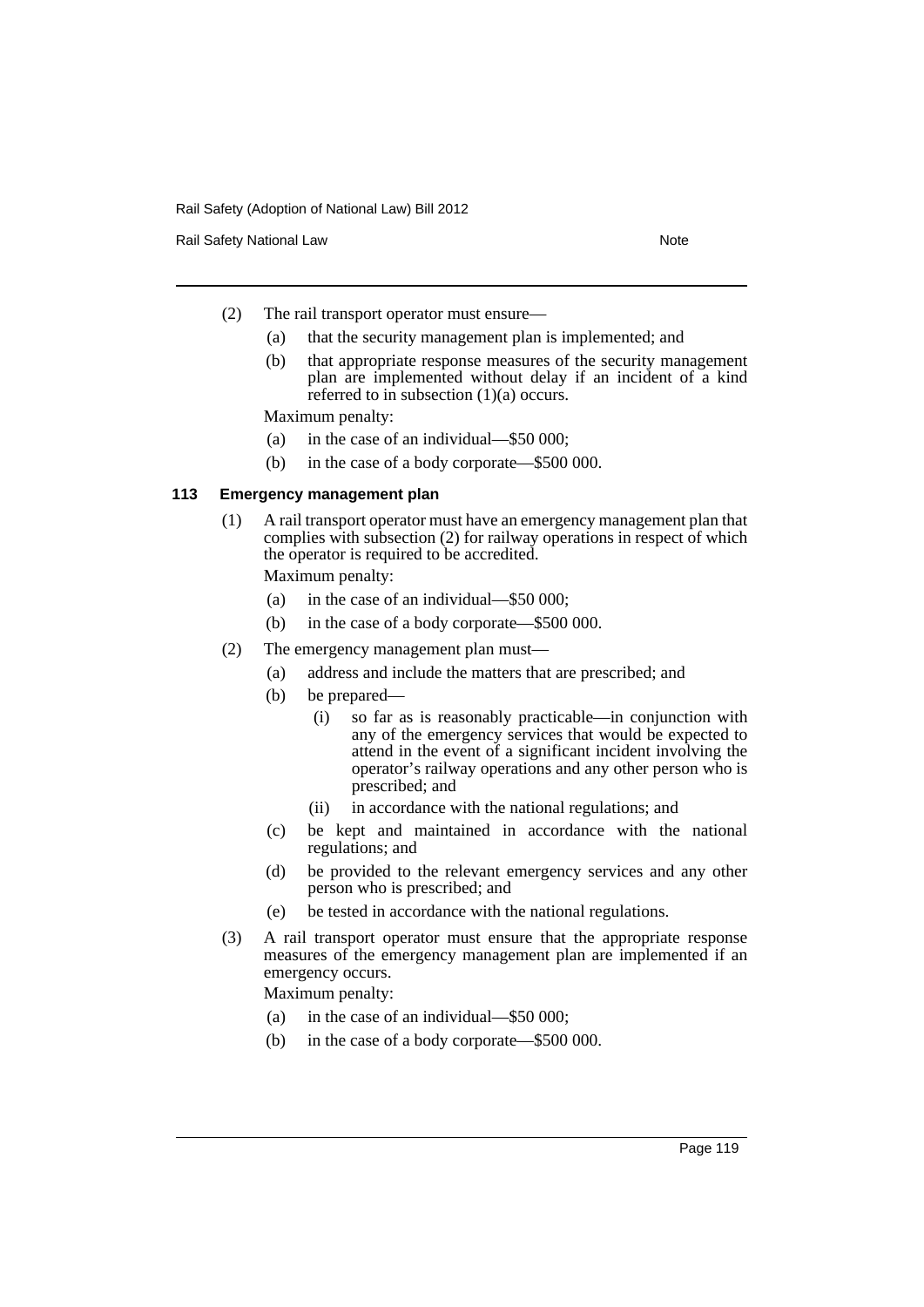Note Rail Safety National Law

#### **114 Health and fitness management program**

A rail transport operator must prepare and implement a health and fitness program for rail safety workers who carry out rail safety work in relation to railway operations in respect of which the operator is required to be accredited that complies with the prescribed requirements relating to health and fitness programs.

Maximum penalty:

- (a) in the case of an individual—\$50 000;
- (b) in the case of a body corporate—\$500 000.

## **115 Drug and alcohol management program**

A rail transport operator must prepare and implement a drug and alcohol management program for rail safety workers who carry out rail safety work in relation to railway operations in respect of which the operator is required to be accredited that complies with the prescribed requirements relating to drug and alcohol management programs.

Maximum penalty:

- (a) in the case of an individual—\$50 000;
- (b) in the case of a body corporate—\$500 000.

#### **116 Fatigue risk management program**

A rail transport operator must prepare and implement a program, in accordance with the prescribed requirements, for the management of fatigue of rail safety workers who carry out rail safety work in relation to railway operations in respect of which the operator is required to be accredited that complies with the prescribed requirements relating to fatigue risk management programs.

Maximum penalty:

- (a) in the case of an individual—\$50 000;
- (b) in the case of a body corporate—\$500 000.

# **Subdivision 4 Provisions relating to rail safety workers**

#### **117 Assessment of competence**

(1) A rail transport operator must ensure that each rail safety worker who is to carry out rail safety work in relation to railway operations in respect of which the operator is required to be accredited has the competence to carry out that work.

Maximum penalty:

(a) in the case of an individual—\$50 000;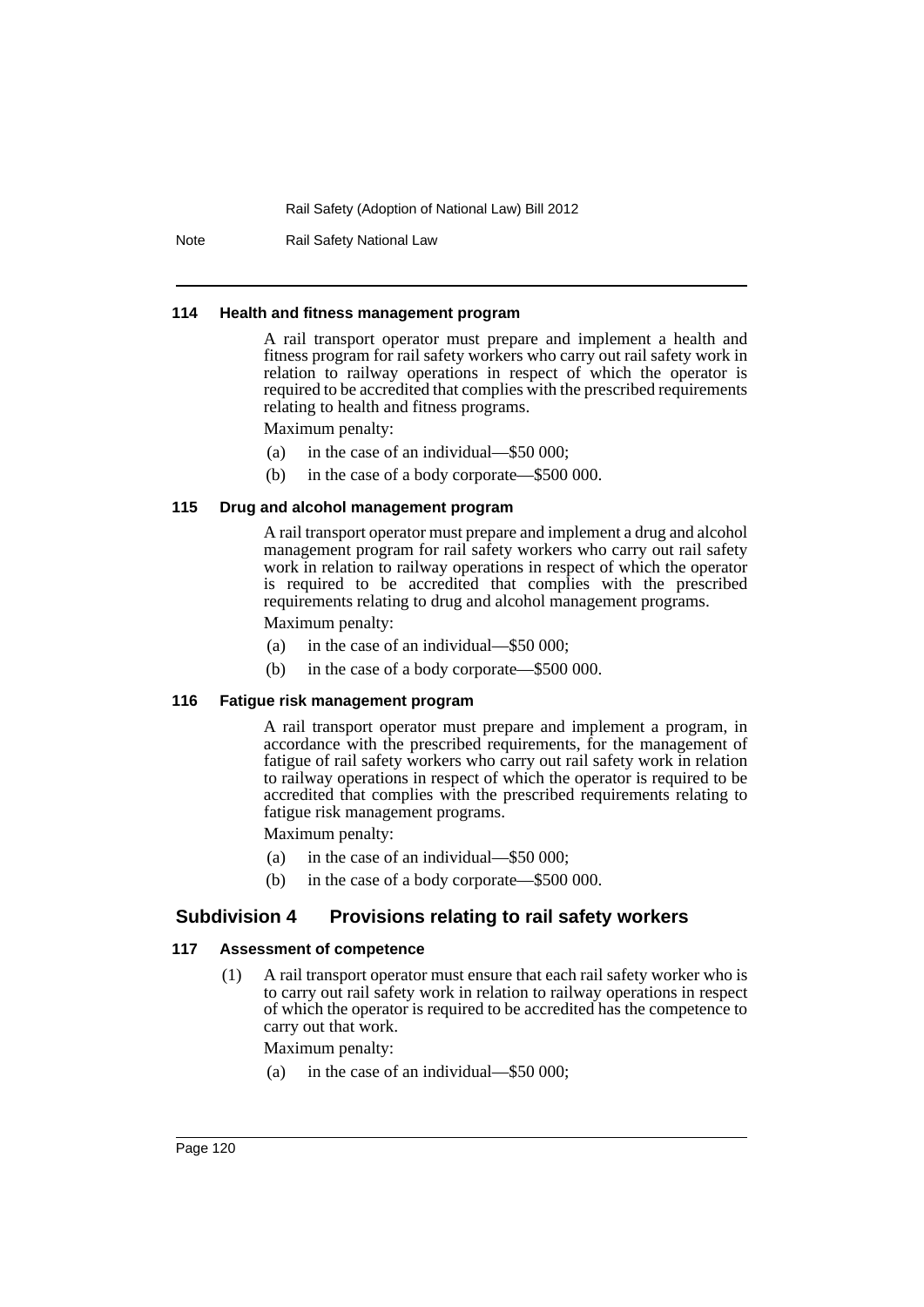Rail Safety National Law Note 2008 and 2009 and 2009 and 2009 and 2009 and 2009 and 2009 and 2009 and 2009 and 2009 and 2009 and 2009 and 2009 and 2009 and 2009 and 2009 and 2009 and 2009 and 2009 and 2009 and 2009 and 200

- (b) in the case of a body corporate—\$500 000.
- (2) For the purposes of subsection (1), the competence of a rail safety worker to carry out rail safety work—
	- (a) must be assessed—
		- (i) in accordance with the provisions of the AQTF and any qualification and units of competence recognised under the AQF applicable to that rail safety work; or
		- (ii) if subparagraph (i) does not apply—in accordance with any qualifications or competencies prescribed by the national regulations; and
	- (b) must be assessed by reference to the knowledge and skills of the worker that would enable the worker to carry out the rail safety work safely.
- (3) A certificate purporting to have been issued under the AQF to a rail safety worker certifying that the worker has certain qualifications or units of competence is evidence that the worker has those qualifications or units of competence.
- (4) Subsection (2) does not apply if—
	- (a) it is not reasonably practicable for a rail transport operator to assess the competence of a rail safety worker to carry out rail safety work in relation to the operator's rail infrastructure or rolling stock in accordance with that subsection; and
	- (b) the operator satisfies the Regulator that—
		- (i) the worker has otherwise acquired the necessary qualifications and competencies applicable to that rail safety work; and
		- (ii) the worker has the knowledge and skills that would enable the worker to carry out the rail safety work safely.
- (5) Nothing in this section prevents a rail transport operator from requiring a rail safety worker to undertake further training before carrying out rail safety work.
- (6) A rail transport operator must maintain records in accordance with the national regulations of the competence of rail safety workers who carry out rail safety work on or in relation to the operator's rail infrastructure or rolling stock.

Maximum penalty:

- (a) in the case of an individual—\$10 000;
- (b) in the case of a body corporate—\$50 000.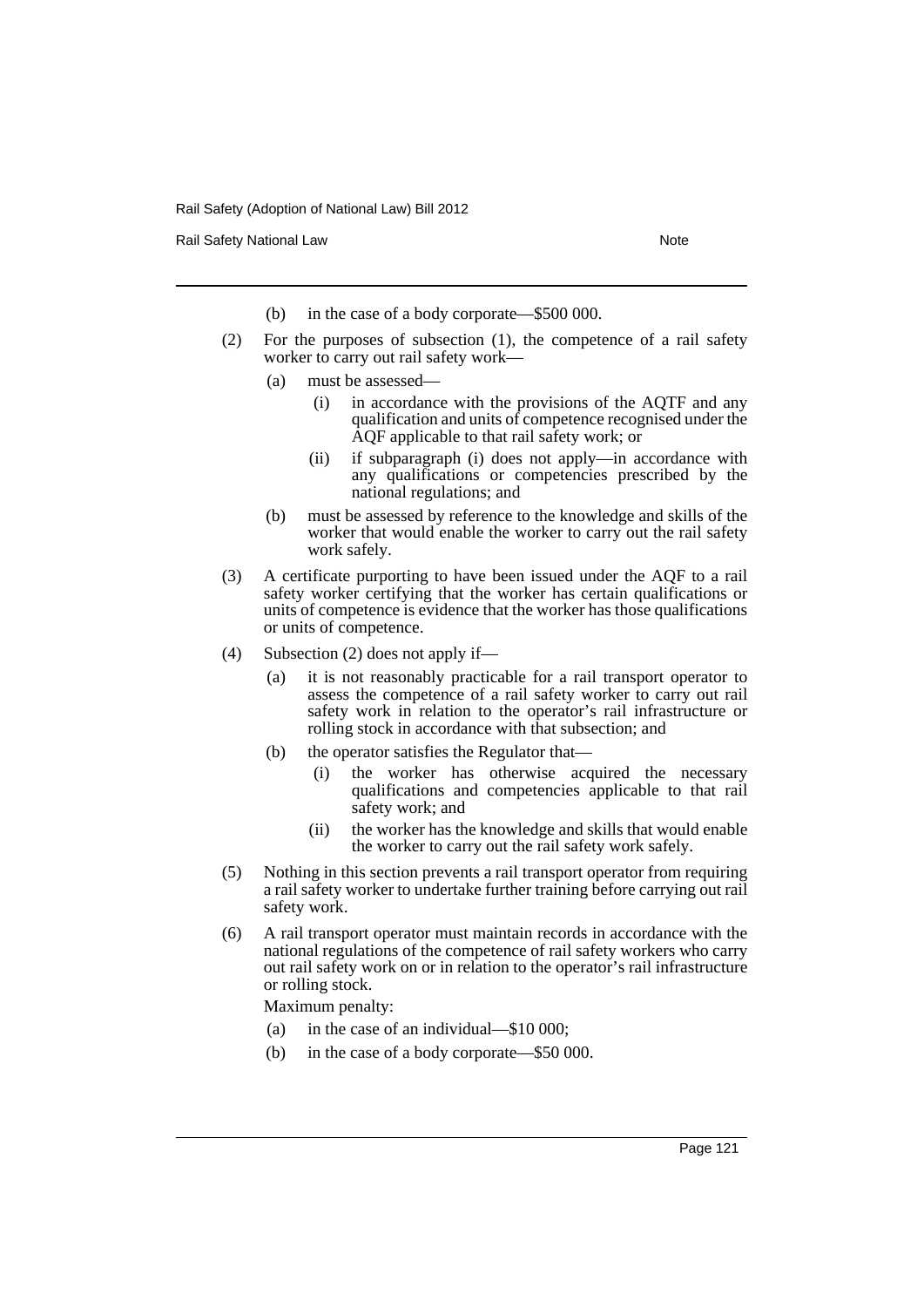Note Rail Safety National Law

#### **118 Identification of rail safety workers**

(1) A rail transport operator must ensure that each rail safety worker who is to carry out rail safety work in relation to the operator's railway operations has a form of identification that is sufficient to enable the type of competence and training of the worker for that rail safety work to be checked by a rail safety officer.

Maximum penalty:

- (a) in the case of an individual—\$10 000;
- (b) in the case of a body corporate—\$50 000.
- (2) A rail safety worker who is carrying out rail safety work must, when requested by a rail safety officer to do so, produce the identification provided in accordance with subsection (1) to the officer. Maximum penalty: \$2 500.

# **Subdivision 5 Other persons to comply with safety management system**

## **119 Other persons to comply with safety management system**

A person, not being an employee employed to carry out railway operations, who undertakes railway operations on or in relation to rail infrastructure or rolling stock of a rail transport operator must comply with the safety management system of the rail transport operator to the extent that it applies to those railway operations.

Maximum penalty:

- (a) in the case of an individual—\$50 000;
- (b) in the case of a body corporate—\$500 000.

# **Division 7 Information about rail safety etc**

#### **120 Power of Regulator to obtain information from rail transport operators**

- (1) The Regulator may, by written notice given to a rail transport operator, require the operator to provide to the Regulator on or before a specified date and in a manner and form approved by the Regulator, 1 or more of the following:
	- (a) information concerning measures taken by the rail transport operator to promote rail safety;
	- (b) information concerning matters, including matters relating to the financial capacity or insurance arrangements of the rail transport operator, relating to rail safety or the accreditation of the rail transport operator that the Regulator reasonably requires;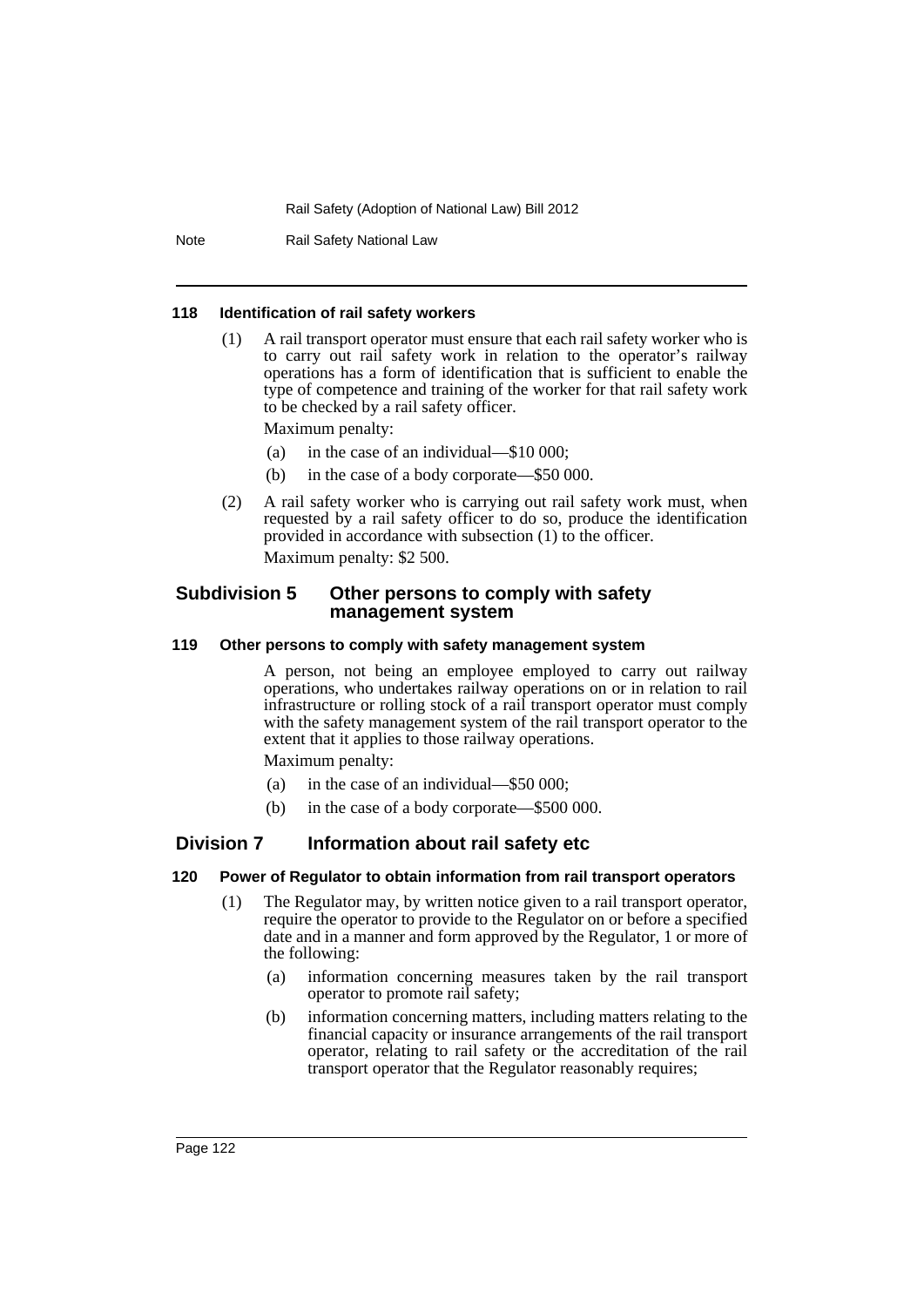Rail Safety National Law Note 2008 and 2009 and 2009 and 2009 and 2009 and 2009 and 2009 and 2009 and 2009 and 2009 and 2009 and 2009 and 2009 and 2009 and 2009 and 2009 and 2009 and 2009 and 2009 and 2009 and 2009 and 200

- (c) the information prescribed for the purposes of this subsection.
- (2) A rail transport operator must comply with a notice given to the operator under subsection (1).

Maximum penalty:

- (a) in the case of an individual—\$10 000;
- (b) in the case of a body corporate—\$50 000.
- (3) A rail transport operator must provide to the Regulator, in a manner and form approved by the Regulator and at the prescribed times and in respect of the prescribed periods, information prescribed by the national regulations for the purposes of this subsection relating to rail safety or accreditation.

Maximum penalty:

- (a) in the case of an individual—\$10 000;
- (b) in the case of a body corporate—\$50 000.

# **Division 8 Investigating and reporting by rail transport operators**

## **121 Notification of certain occurrences**

(1) A rail transport operator must report to the Regulator or another authority specified by the Regulator within the time, and in the manner, prescribed by the national regulations, all notifiable occurrences that happen on, or in relation to, the operator's railway premises or railway operations.

Maximum penalty:

- (a) in the case of an individual—\$20 000;
- (b) in the case of a body corporate—\$100 000.
- (2) Two or more rail transport operators may make a joint report with respect to a notifiable occurrence affecting them.
- (3) In addition to the matters specified in subsection (1), the Regulator may, by written notice given to a rail transport operator, require the operator to report to the Regulator or another authority specified by the Regulator, any other occurrence or type of occurrence which endangers or could endanger the safe operation of any railway operations.
- (4) A rail transport operator to whom a requirement under subsection (3) applies must comply with the requirement. Maximum penalty:
	- (a) in the case of an individual—\$20 000;
	- (b) in the case of a body corporate—\$100 000.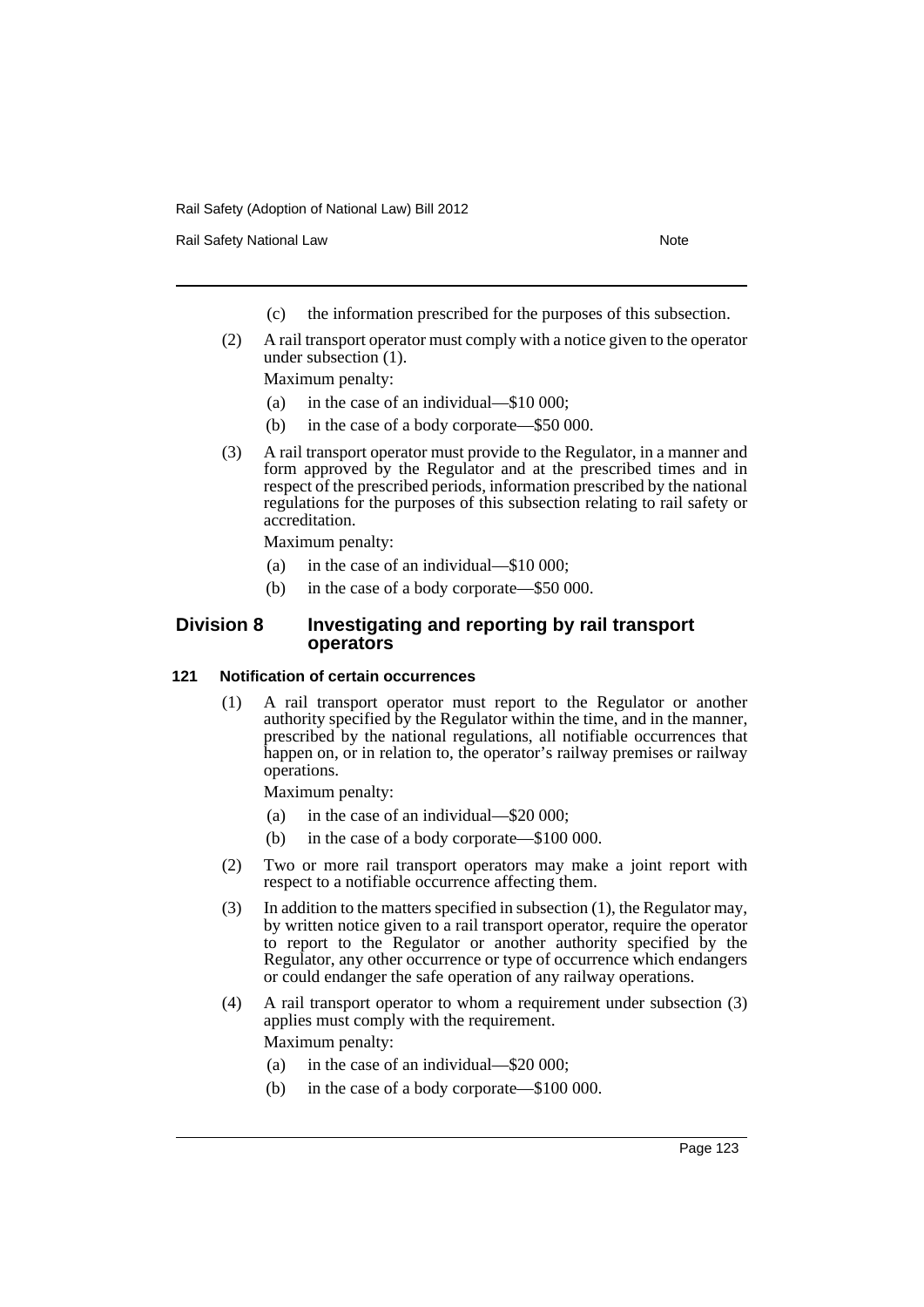Note Rail Safety National Law

(5) The Regulator may require information in a report under this section to be verified by statutory declaration.

#### **122 Investigation of notifiable occurrences**

- (1) The Regulator may, by written notice given to a rail transport operator, require the operator to investigate notifiable occurrences, or any other occurrences that have endangered or may endanger the safe operation of the railway operations carried out by the operator.
- (2) The level of investigation must be determined by the severity and potential consequences of the notifiable occurrence as well as by other similar occurrences and its focus should be to determine the cause and contributing factors, rather than to apportion blame.
- (3) The rail transport operator must ensure that the investigation is conducted in a manner approved by the Regulator and within the period specified by the Regulator.

Maximum penalty:

- (a) in the case of an individual—\$20 000;
- (b) in the case of a body corporate—\$100 000.
- (4) A rail transport operator who has carried out an investigation under this section must report to the Regulator on the investigation in a manner specified by the Regulator within the period specified by the Regulator. Maximum penalty:
	- (a) in the case of an individual—\$20 000;
	- (b) in the case of a body corporate—\$100 000.
- (5) However, information or a document provided by a rail transport operator in a report under this section is not admissible as evidence against the operator in civil or criminal proceedings other than proceedings arising out of the false or misleading nature of the information or document.

# **Division 9 Drug and alcohol testing by Regulator**

#### **123 Testing for presence of drugs or alcohol**

A rail safety worker may be required to undertake a test for the presence of a drug or alcohol in accordance with this Law and the application Act.

# **124 Appointment of authorised persons**

- (1) The Regulator may, by instrument in writing, appoint—
	- (a) a rail safety officer; or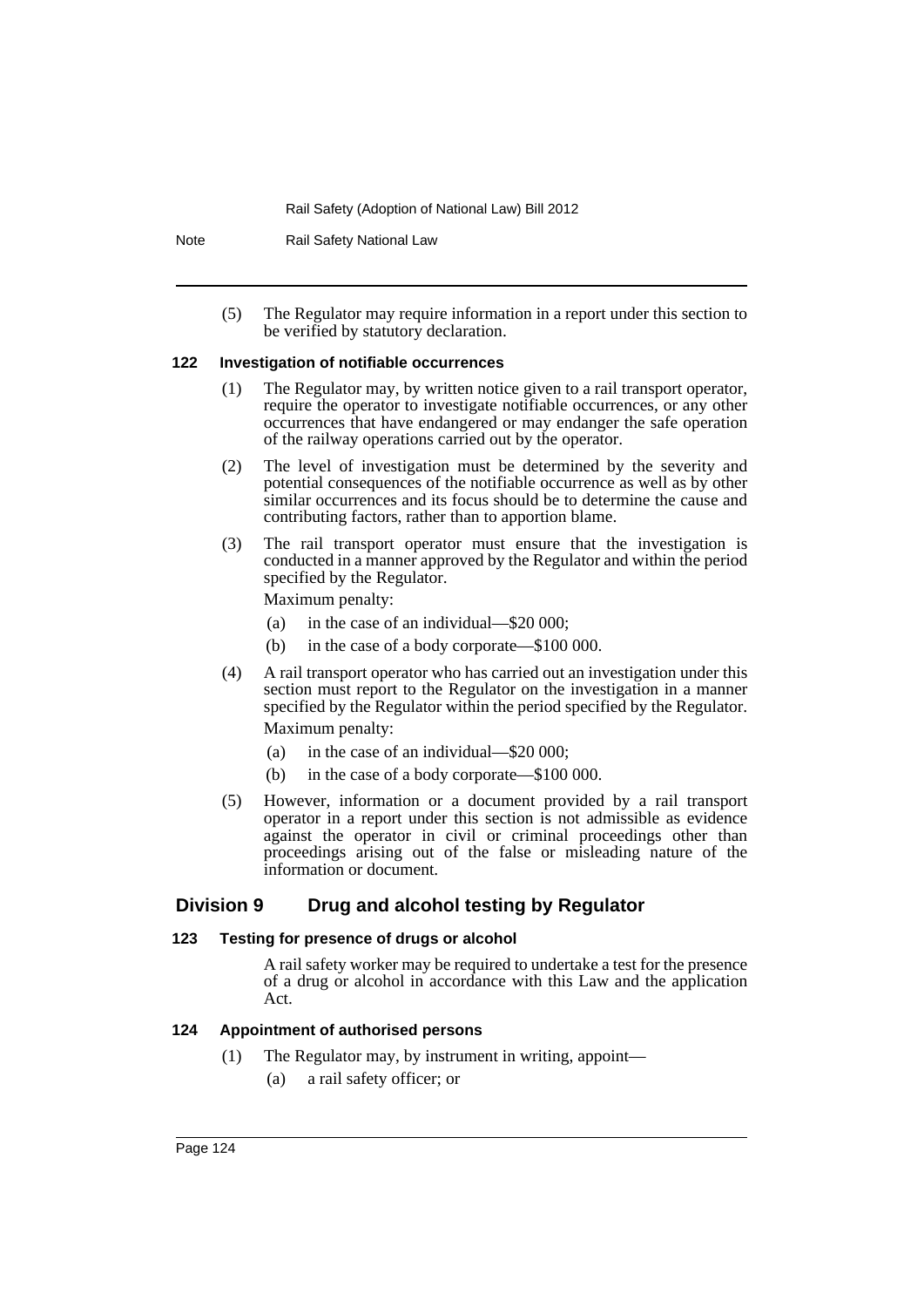Rail Safety National Law Note 2008 and 2009 and 2009 and 2009 and 2009 and 2009 and 2009 and 2009 and 2009 and 2009 and 2009 and 2009 and 2009 and 2009 and 2009 and 2009 and 2009 and 2009 and 2009 and 2009 and 2009 and 200

(b) a person with qualifications or experience considered by the Regulator to be appropriate for the performance of relevant functions under this Law and the application Act,

to be an authorised person for a term, and subject to the conditions, specified in the instrument.

**Note.** A person appointed under subsection (1)(b) need not be an employee of a government agency or instrumentality.

(2) The authority of an authorised person may be limited by the relevant instrument of appointment to a particular part of a participating jurisdiction, to a particular railway or to particular rail safety workers, or otherwise.

## **125 Identity cards**

- (1) The Regulator must give each authorised person appointed under section 124 an identity card that states the person's name and appointment as an authorised person and includes any other matter prescribed by the national regulations.
- (2) An authorised person to whom an identity card has been issued must produce his or her identity card for inspection on request to a person required by the authorised person to submit to a test or to do any other thing under this Law or the application Act.
- (3) If a person to whom an identity card has been issued ceases to be an authorised person, the person must return the identity card to the Regulator as soon as practicable.

Maximum penalty: \$5 000.

## **126 Authorised person may require preliminary breath test or breath analysis**

- (1) Subject to this section, an authorised person may at any time require a rail safety worker who—
	- (a) is about to carry out rail safety work; or
	- (b) is carrying out rail safety work; or
	- (c) is attempting to carry out rail safety work; or
	- (d) is still on railway premises after carrying out rail safety work; or
	- (e) without limiting a preceding paragraph—is involved in a prescribed notifiable occurrence,

to submit to testing by means of a preliminary breath test or breath analysis (or both).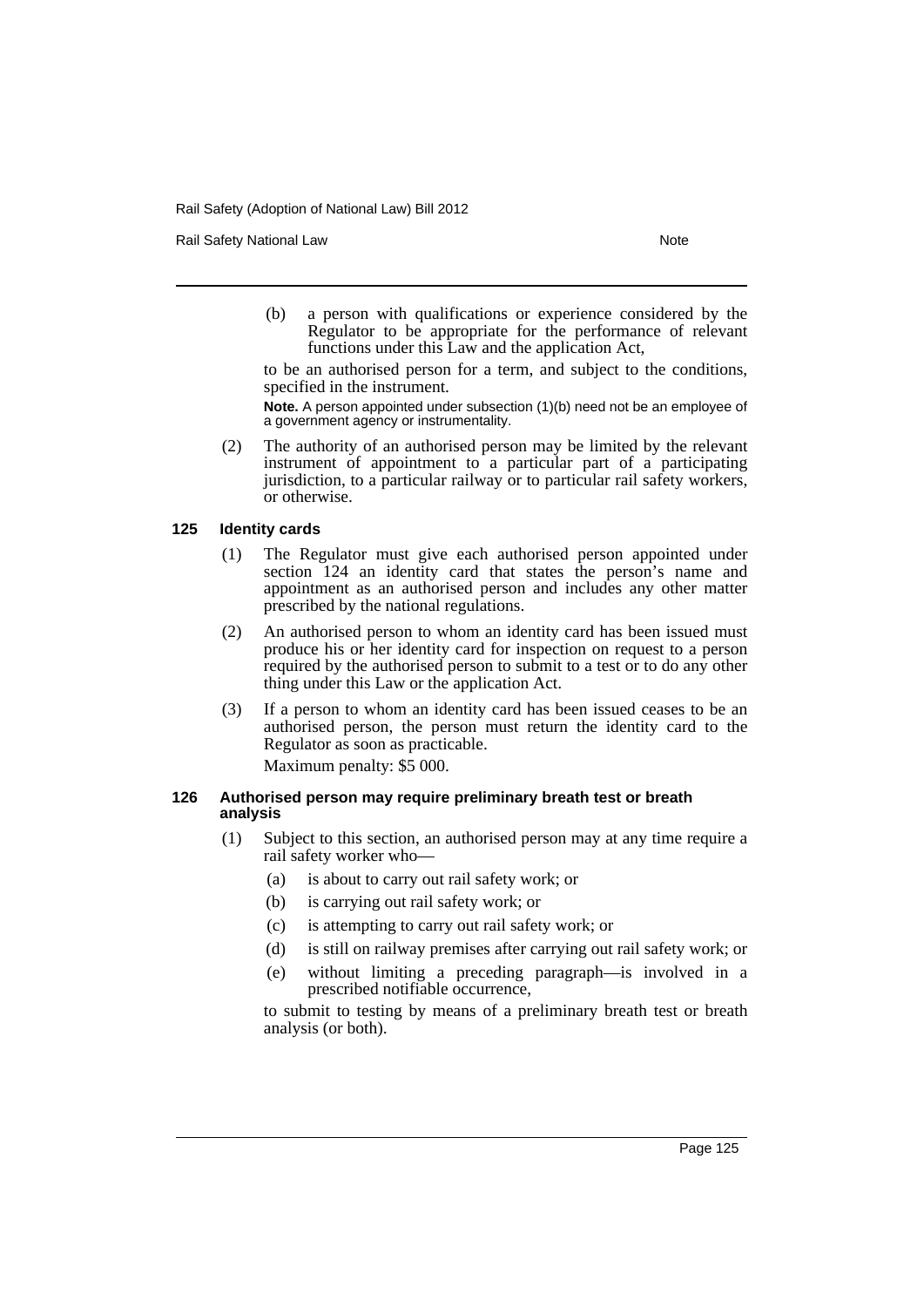Note Rail Safety National Law

- (2) For the purposes of making a requirement that a rail safety worker submit to a preliminary breath test or breath analysis, an authorised person may—
	- (a) require the worker to provide the worker's name and residential address; and
	- give any other reasonable direction to the worker.

**Example.** An authorised person may (for example) direct the rail safety worker to accompany the authorised person and attend at a specified place for the purposes of carrying out the preliminary breath test or breath analysis.

(3) A rail safety worker must immediately comply with a direction given by an authorised person (whether under this section or the application Act) for the purpose of requiring the worker to submit to a preliminary breath test or breath analysis.

Maximum penalty: \$10 000.

(4) The application Act and regulations made under the application Act may prescribe the manner in which a preliminary breath test or breath analysis is to be conducted and may (for example) require that more than 1 sample of breath is to be provided for testing or analysis (and, in such a case, specify which reading of the apparatus or instrument will be taken to be the result of the preliminary breath test or breath analysis for the purposes of this Law, the application Act or any other Act).

## **127 Authorised person may require drug screening test, oral fluid analysis and blood test**

- (1) Subject to this section, an authorised person may at any time require a rail safety worker who—
	- (a) is about to carry out rail safety work; or
	- (b) is carrying out rail safety work; or
	- (c) is attempting to carry out rail safety work; or
	- (d) is still on railway premises after carrying out rail safety work; or
	- (e) without limiting a preceding paragraph—is involved in a prescribed notifiable occurrence,

to submit to a drug screening test, oral fluid analysis or blood test (or any combination of these).

- (2) For the purposes of making a requirement that a rail safety worker submit to a drug screening test, oral fluid analysis or blood test, an authorised person may—
	- (a) require the worker to provide the worker's name and residential address; and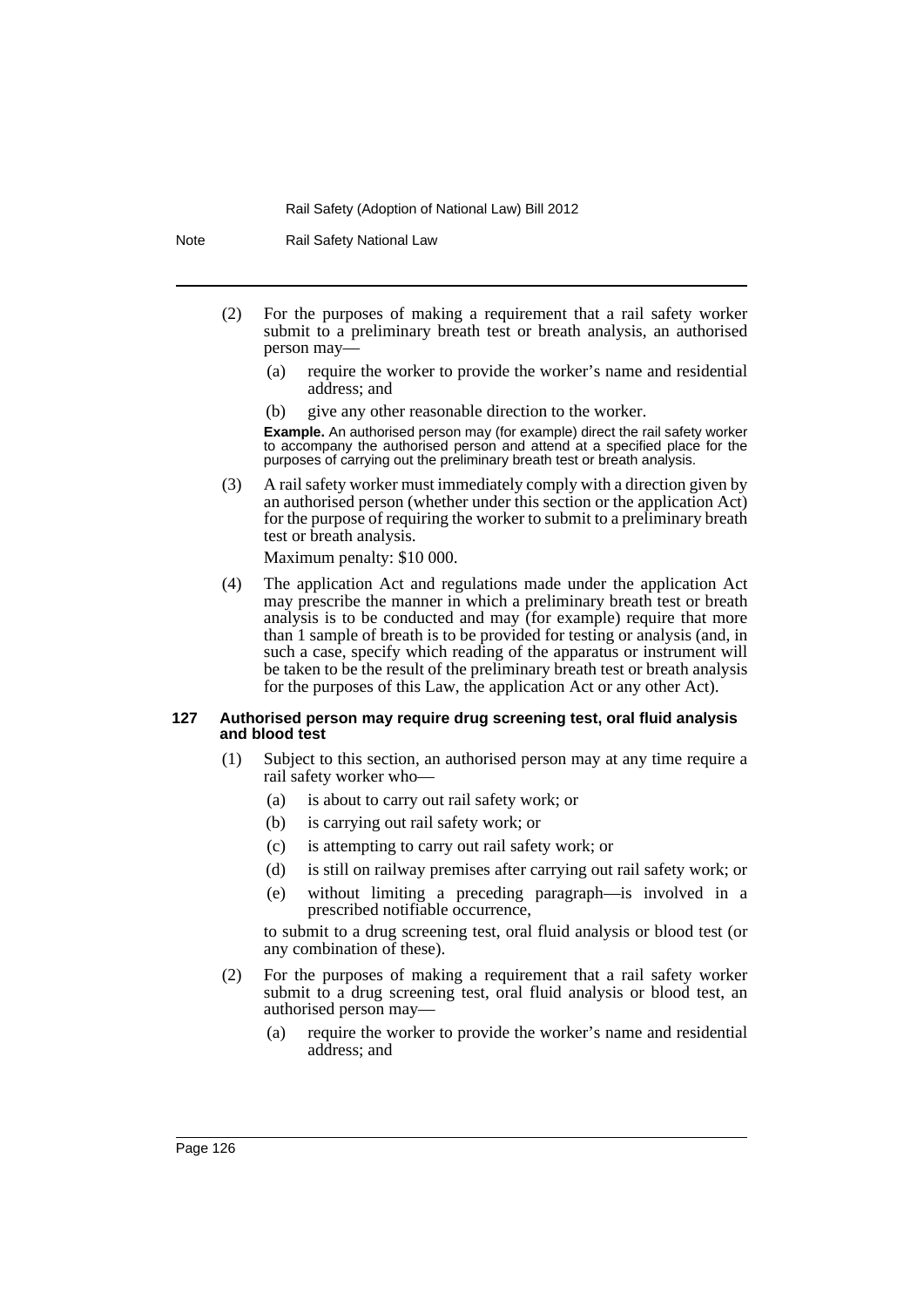Rail Safety National Law Note 2008 and 2009 and 2009 and 2009 and 2009 and 2009 and 2009 and 2009 and 2009 and 2009 and 2009 and 2009 and 2009 and 2009 and 2009 and 2009 and 2009 and 2009 and 2009 and 2009 and 2009 and 200

(b) give any other reasonable direction to the worker.

**Example.** An authorised person may (for example) direct the rail safety worker to accompany the authorised person and attend at a specified place for the purposes of carrying out the drug screening test, oral fluid analysis or blood test.

- (3) A rail safety worker must immediately comply with a direction given by an authorised person (whether under this section or the application Act) for the purpose of requiring the worker to submit to a drug screening test, oral fluid analysis or blood test (or any combination of these). Maximum penalty: \$10 000.
- (4) The application Act and regulations made under the application Act may prescribe the manner in which a drug screening test, oral fluid analysis or blood test is to be conducted.

# **128 Offence relating to prescribed concentration of alcohol or prescribed drug**

- (1) A rail safety worker must not carry out, or attempt to carry out, rail safety work—
	- (a) while there is present in his or her blood the prescribed concentration of alcohol; or
	- (b) while a prescribed drug is present in his or her oral fluid or blood; or
	- (c) while so much under the influence of alcohol or a drug as to be incapable of effectively discharging a function or duty of a rail safety worker.

Maximum penalty: \$10 000.

- (2) For the purposes of subsection  $(1)(c)$ , a person is incapable of effectively discharging a function or duty of a rail safety worker if, owing to the influence of alcohol or a drug, the use of any mental or physical faculty of that person is lost or appreciably impaired (but this subsection does not restrict in any way the operation of subsection  $(1)(c)$ ).
- (3) Subject to subsection (4), it is a defence to a charge of an offence against subsection (1)(b) if the defendant proves that he or she did not knowingly consume the prescribed drug present in his or her oral fluid or blood.
- (4) Subsection (3) does not apply if the defendant consumed the prescribed drug believing that he or she was consuming a substance unlawfully but was mistaken as to, unaware of, or indifferent to, the identity of the prescribed drug.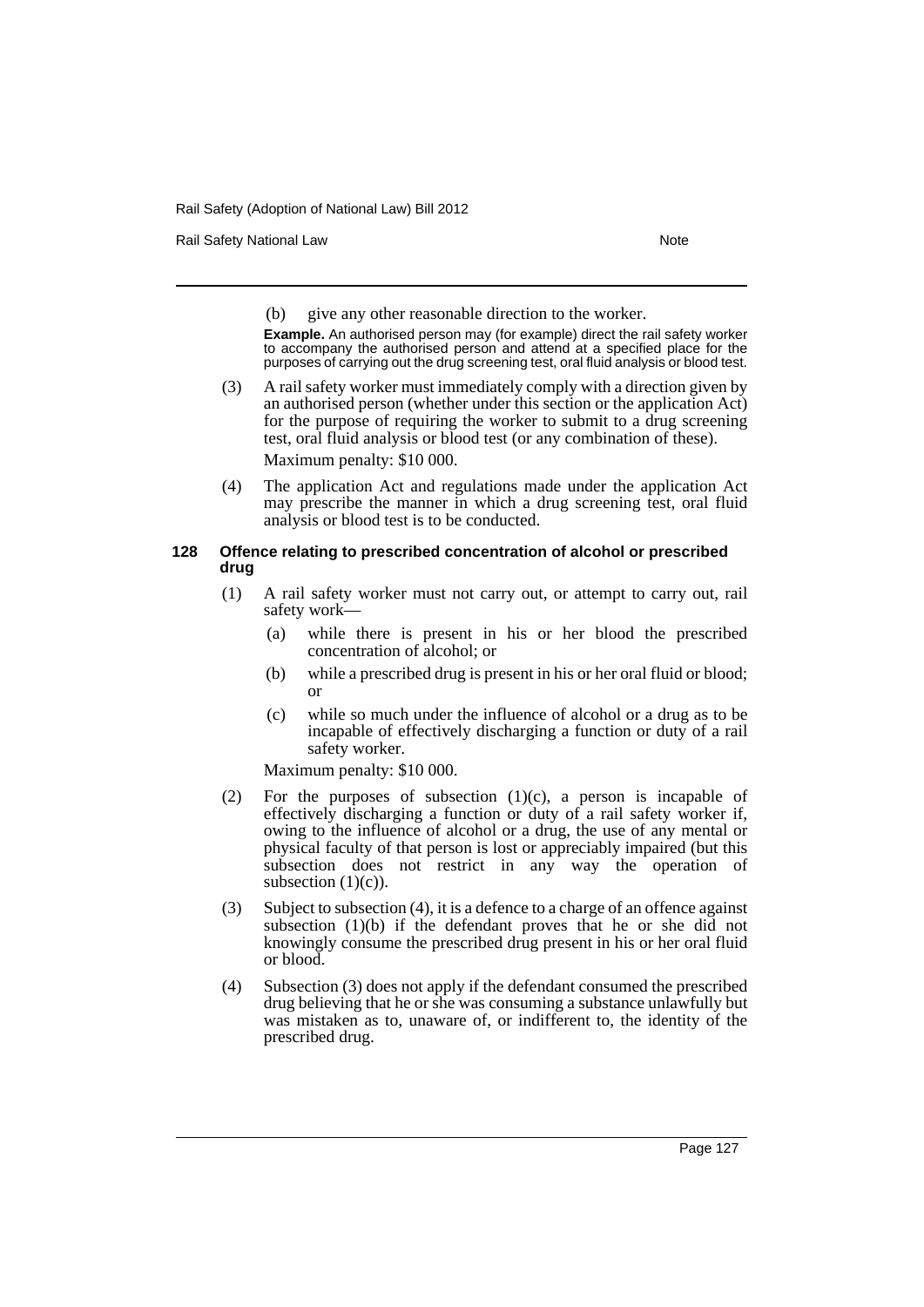Note Rail Safety National Law

(5) For the purposes of this section—

*prescribed concentration of alcohol*, in relation to a rail safety worker, means—

- (a) any concentration of alcohol in the blood; or
- (b) if some other concentration of alcohol is prescribed in the national regulations (being a specified amount of alcohol in 100 millilitres of blood) for the purposes of this definition—that concentration;

#### *prescribed drug* means—

- (a) any of the following substances:
	- (i) *delta*-9-tetrahydrocannabinol;
	- (ii) Methylamphetamine (Methamphetamine);
	- (iii) 3,4-Methylenedioxymethylamphetamine (MDMA); and
- (b) any other substance declared by the national regulations to be a prescribed drug for the purposes of this section.

## **129 Oral fluid or blood sample or results of analysis etc not to be used for other purposes**

A sample of oral fluid or blood taken under this Part or the application Act (and any other forensic material taken incidentally during a drug screening test, oral fluid analysis or blood test) must not be used for a purpose other than that contemplated by this Part or the application Act, in connection with the control or management of any work or activity associated with railway operations, or for the purpose of disciplinary proceedings against a rail safety worker.

# **Division 10 Train safety recordings**

## **130 Interpretation**

## In this Division—

*train safety recording* means a recording consisting of (or mainly of) sounds or images or data, or any combination of sounds, images or data, produced by a device installed in a train, signal box, train control complex or other railway premises for the purpose of recording activities carried out by rail safety workers in relation to the operation of a train.

# **131 Disclosure of train safety recordings**

A person must not publish or communicate to any person—

(a) a train safety recording or any part of a train safety recording; or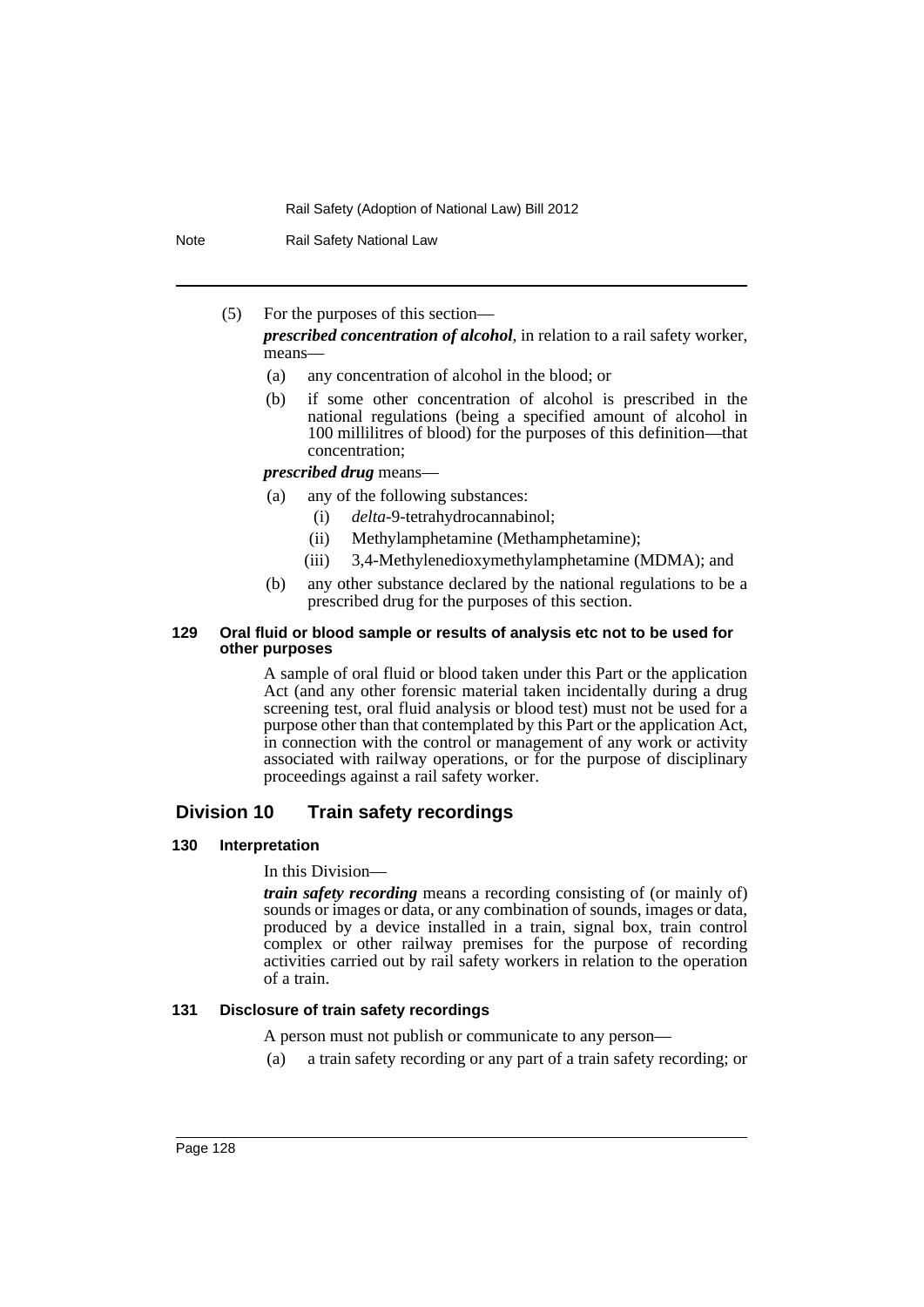Rail Safety National Law Note 2008 and 2009 and 2009 and 2009 and 2009 and 2009 and 2009 and 2009 and 2009 and 2009 and 2009 and 2009 and 2009 and 2009 and 2009 and 2009 and 2009 and 2009 and 2009 and 2009 and 2009 and 200

(b) any information obtained from a train safety recording or any part of a train safety recording,

otherwise than in the course of an inquiry or an investigation into an accident or incident under this Part or for the purposes of, or in connection with—

- (c) criminal proceedings (not being criminal proceedings in which it is not admissible), investigations relating to any such criminal proceedings or investigations by or proceedings before a coroner; or
- (d) civil proceedings in which an order is made under section 132; or
- (e) a disclosure or publication that is otherwise permitted under this Law or an Act.

Maximum penalty:

- (a) in the case of an individual—\$10 000;
- (b) in the case of a body corporate—\$50 000.

#### **132 Admissibility of evidence of train safety recordings in civil proceedings**

- (1) A train safety recording is not admissible in evidence in any civil proceedings against a rail safety worker.
- (2) A party to civil proceedings may, at any time before the determination of the proceedings, apply to the court in which the proceedings have been instituted for an order that a train safety recording, or part of a train safety recording, be admissible in evidence in the proceedings.
- (3) If an application is made to a court under subsection (2), the court must—
	- (a) examine the train safety recording; and
	- (b) if satisfied that—
		- (i) a material question of fact in the proceedings will not be able to be properly determined from other evidence available to the court; and
		- (ii) the train safety recording, or a part of the train safety recording, if admitted in evidence in the proceedings, will assist in the proper determination of that material question of fact; and
		- (iii) in the circumstances of the case, the public interest in the proper determination of that material question of fact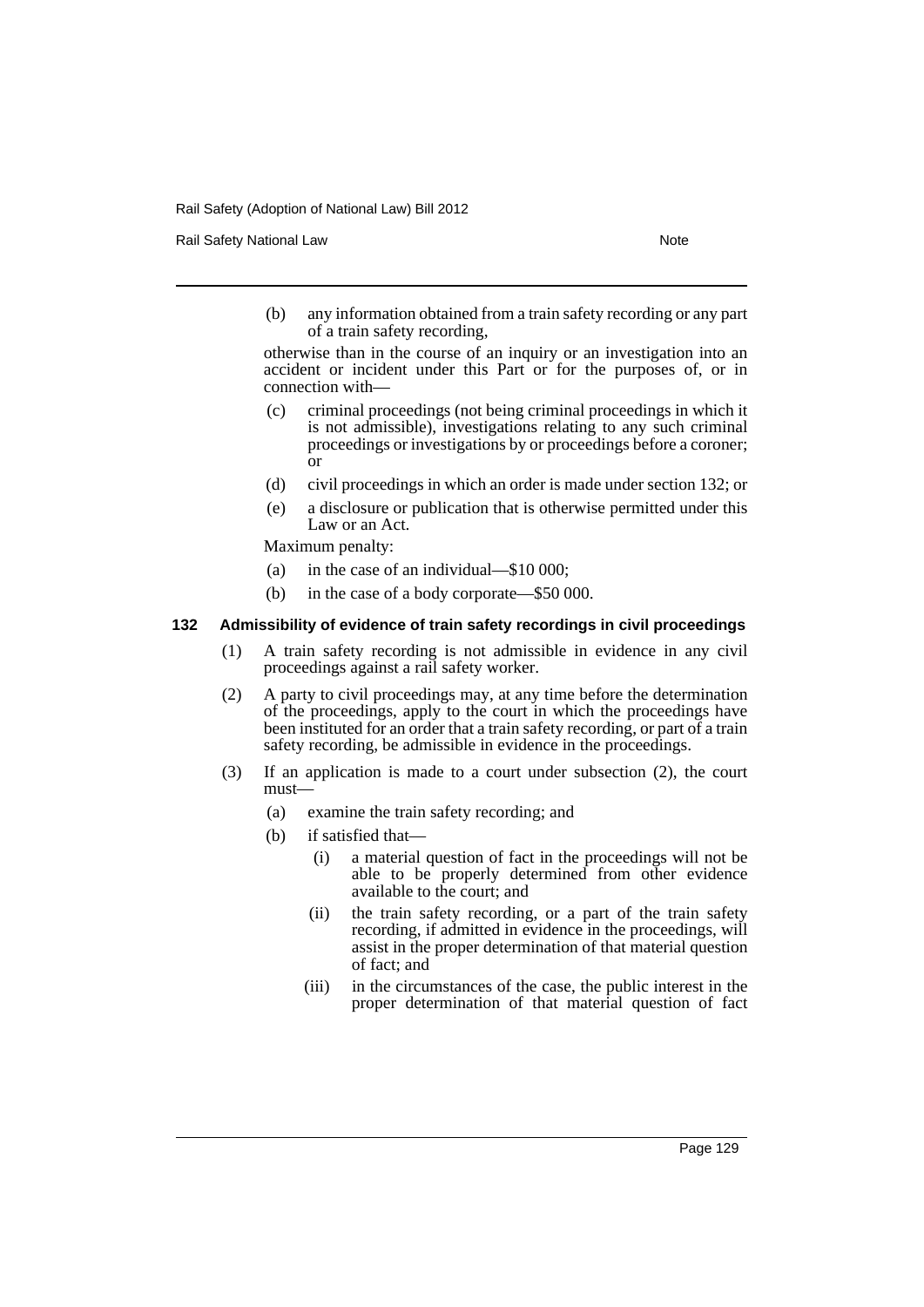Note Rail Safety National Law

outweighs the public interest in protecting the privacy of rail safety workers,

the court may order that the train safety recording, or that part of the train safety recording, be admissible in evidence in the proceedings.

(4) If the court makes an order referred to in subsection (3), the train safety recording is (despite subsection (1)) admissible in evidence in the proceedings.

**Note.** Part 6 of the *Transport Safety Investigation Act 2003* of the Commonwealth provides for limitations on the disclosure and use of train safety recordings in court proceedings.

# **Division 11 Audit of railway operations by Regulator**

## **133 Audit of railway operations by Regulator**

- (1) The Regulator—
	- (a) may audit the railway operations of a rail transport operator; and
	- (b) may prepare and implement a program (an *audit program*) for each year for inspecting the railway operations of rail transport operators; and
	- (c) may, for the purposes of an audit, inspect the railway operations of a rail transport operator, whether or not under an audit program.
- (2) Without limiting subsection (1)(b), an audit program may focus on 1 or more of the following:
	- (a) particular rail transport operators;
	- (b) particular criteria relating to rail transport operators;
	- (c) particular aspects of rail safety;
	- (d) particular aspects of railway operations.
- (3) The Regulator must give not less than 24 hours written notice to a rail transport operator before inspecting the operator's railway operations under this section.
- (4) The national regulations may establish procedures for the conduct of audits under this section, including procedures to ensure the confidentiality of records.
- (5) In this section—

*rail transport operator* includes a person, not being an employee, engaged to carry out railway operations, who undertakes railway operations on or in relation to rail infrastructure or rolling stock of a rail transport operator.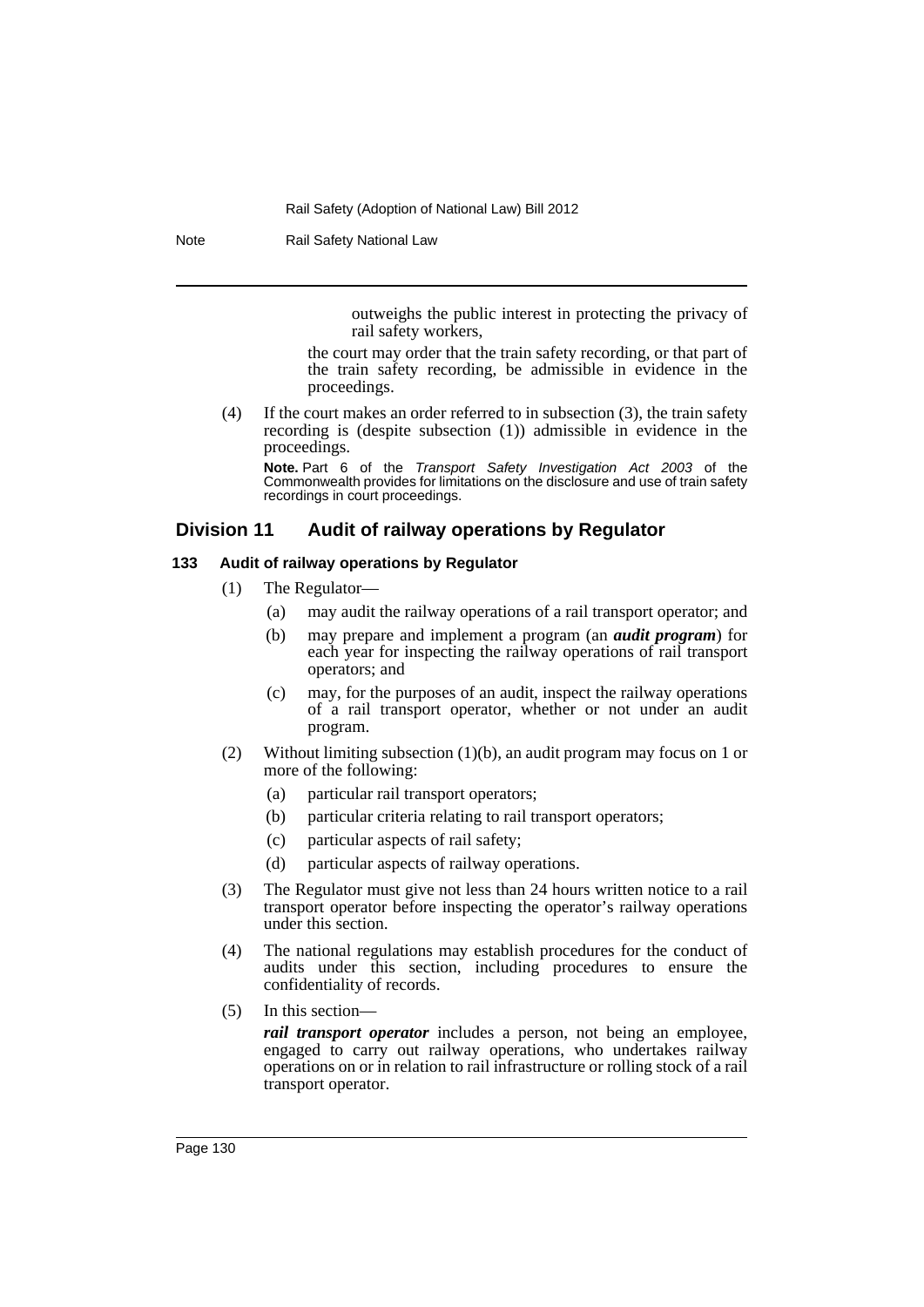Rail Safety National Law Note 2008 and 2009 and 2009 and 2009 and 2009 and 2009 and 2009 and 2009 and 2009 and 2009 and 2009 and 2009 and 2009 and 2009 and 2009 and 2009 and 2009 and 2009 and 2009 and 2009 and 2009 and 200

# **Part 4 Securing compliance**

# **Division 1 Guiding principle**

## **134 Guiding principle**

Enforcement of this Law should be undertaken for the purpose of—

- (a) protecting public safety; and
- (b) promoting improvement in rail safety; and
- (c) removing incentive for any unfair commercial advantage that might be derived from contravening the rail safety requirements under this Law; and
- (d) influencing the attitude and behaviour of persons whose actions may have adverse impacts on rail safety; and
- (e) securing compliance with this Law through effective and appropriate compliance and enforcement measures.

# **Division 2 Rail safety officers**

#### **135 Appointment**

(1) The Regulator may, by instrument in writing, appoint a person, or a person of a prescribed class, to be a rail safety officer for a term, and subject to the conditions, specified in the instrument.

# **Notes.**

- 1 A person appointed under subsection (1) need not be an employee of a government agency or instrumentality.
- 2 A person appointed under subsection (1) may be a police officer of a participating jurisdiction.
- (2) Without limiting the conditions to which the appointment of a rail safety officer may be subject, a condition may specify 1 or more of the following:
	- (a) functions under this Law that may not be exercised by the officer;
	- (b) the only functions under this Law that may be exercised by the officer;
	- (c) the circumstances or manner in which a function under this Law may be performed by the officer.

#### **136 Identity cards**

(1) The Regulator must give each rail safety officer an identity card that states the person's name and appointment as a rail safety officer and includes any other matter prescribed by the national regulations.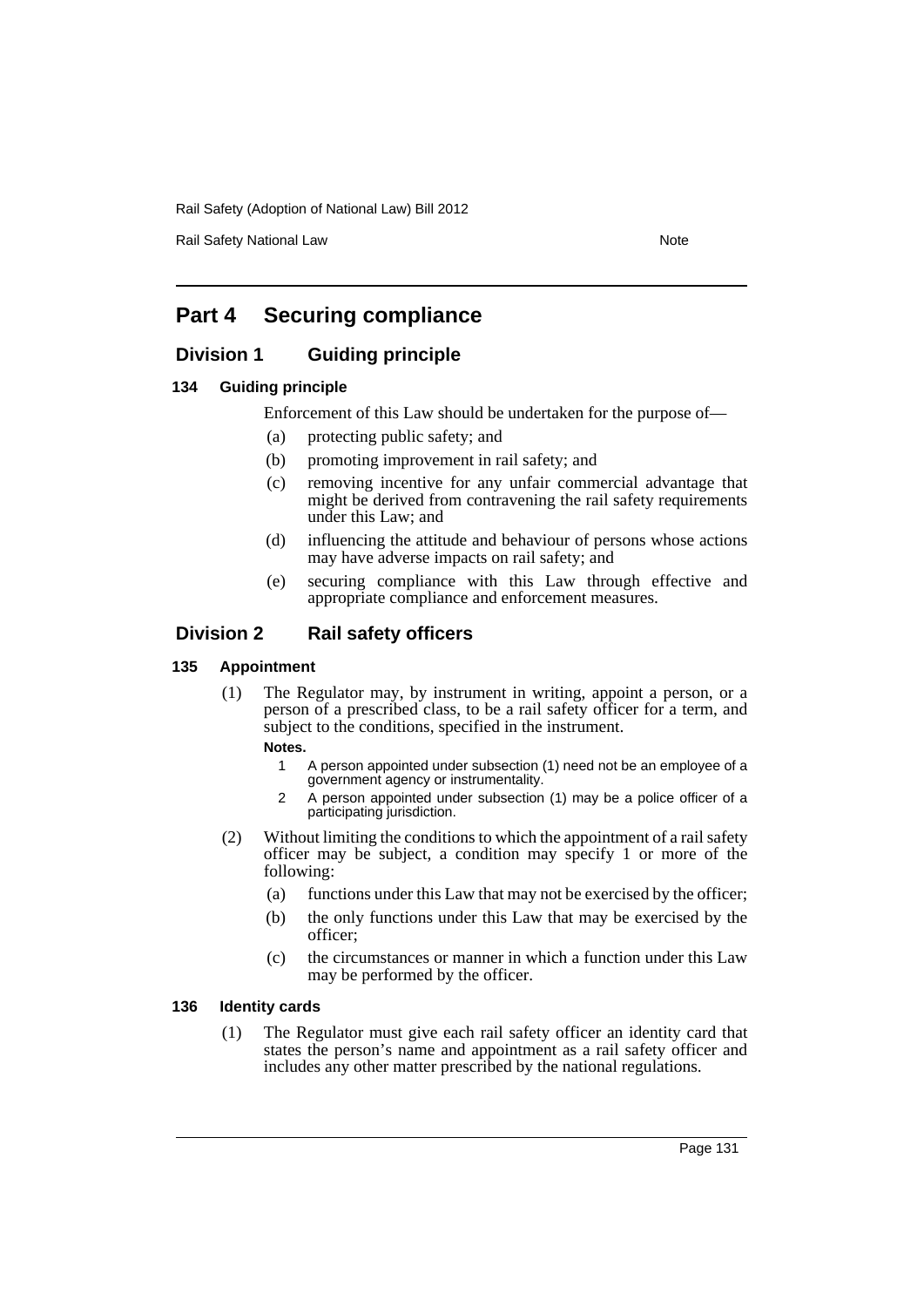Note Rail Safety National Law

- (2) A rail safety officer must produce his or her identity card for inspection on request when exercising a function under this Law.
- (3) If a person to whom an identity card has been issued ceases to be a rail safety officer, the person must return the identity card to the Regulator as soon as practicable.

Maximum penalty: \$5 000.

# **137 Accountability of rail safety officers**

- (1) A rail safety officer must give written notice to the Regulator of all interests, pecuniary or otherwise, that the officer has, or acquires, and that conflict or could conflict with the proper exercise of the officer's functions.
- (2) The Regulator must give a direction to a rail safety officer not to deal, or to no longer deal, with a matter if the Regulator becomes aware that the officer has a potential conflict of interest in relation to a matter and the Regulator considers that the officer should not deal, or should no longer deal, with the matter.

# **138 Suspension and ending of appointment of rail safety officers**

- (1) The Regulator may suspend or end the appointment of a rail safety officer.
- (2) A person's appointment as a rail safety officer ends when the person ceases to be eligible for appointment as a rail safety officer.

# **Division 3 Regulator has functions and powers of rail safety officers**

## **139 Regulator has functions and powers of rail safety officers**

- (1) The Regulator has all the functions and powers that a rail safety officer has under this Law.
- (2) Accordingly, a reference in this Law to a *rail safety officer* includes a reference to the Regulator.

# **Division 4 Functions and powers of rail safety officers**

# **140 Functions and powers**

A rail safety officer has the following functions and powers under this Law:

(a) to provide information and advice about compliance with this Law;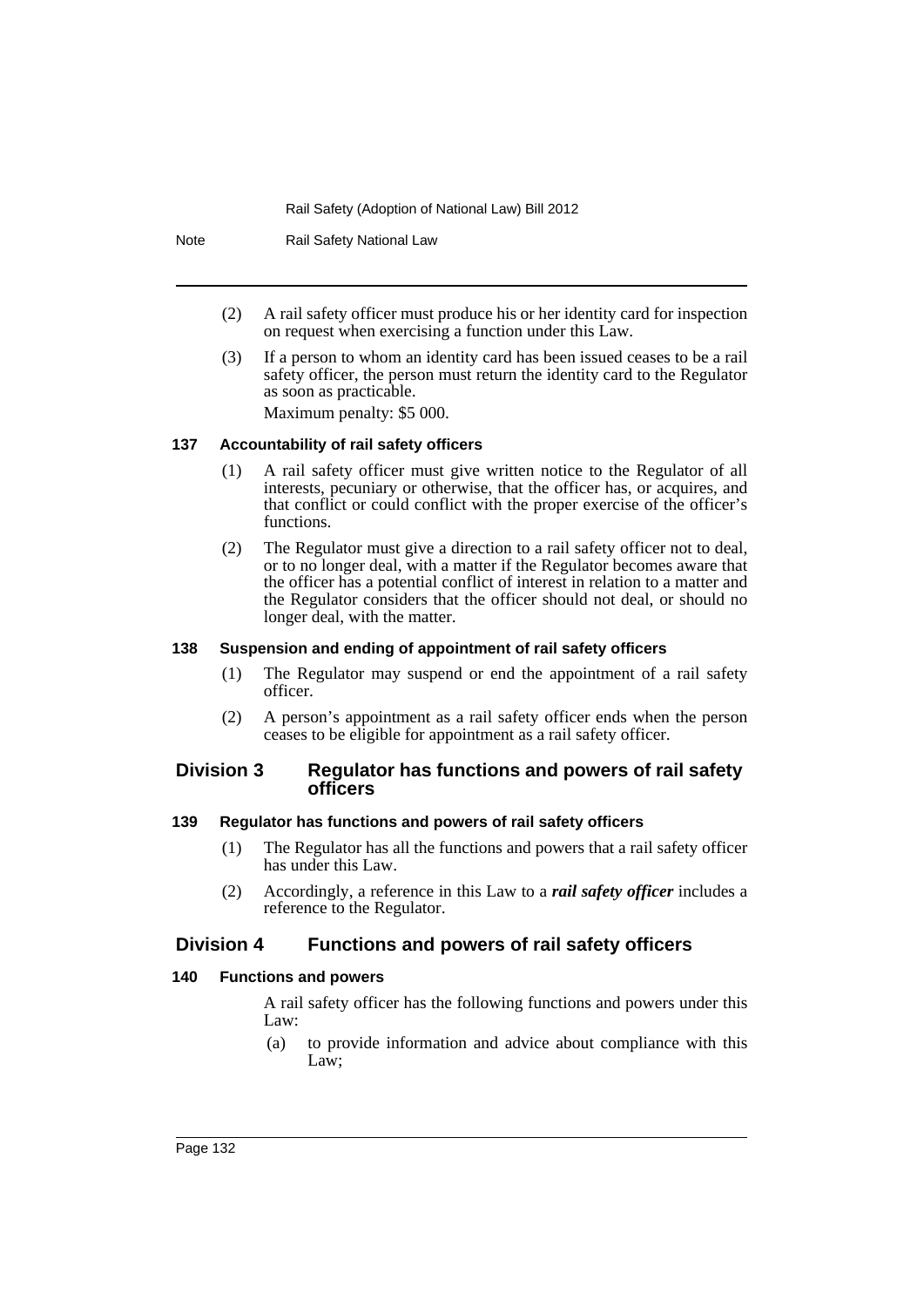Rail Safety National Law Note 2008 and 2009 and 2009 and 2009 and 2009 and 2009 and 2009 and 2009 and 2009 and 2009 and 2009 and 2009 and 2009 and 2009 and 2009 and 2009 and 2009 and 2009 and 2009 and 2009 and 2009 and 200

- (b) to require compliance with this Law through the issuing of notices;
- (c) to investigate contraventions of this Law and assist in the prosecution of offences;
- (d) other functions or powers conferred by the national regulations.

#### **141 Conditions on rail safety officers' powers**

A rail safety officer's powers under this Law are subject to any conditions specified in the instrument of the officer's appointment.

#### **142 Rail safety officers subject to Regulator's directions**

- (1) A rail safety officer is subject to the directions of the Regulator in the exercise of his or her powers under this Law.
- (2) A direction under subsection (1) may be of a general nature or may relate to a specified matter or specified class of matter.

# **Division 5 Powers relating to entry**

# **Subdivision 1 General powers of entry**

## **143 Powers of entry**

- (1) A rail safety officer may at any time enter a place that is, or that the officer reasonably suspects is, railway premises.
- (2) If a rail safety officer enters a place under subsection (1) and it is not railway premises, the officer must leave the place immediately.
- (3) A rail safety officer may enter a place that adjoins railway premises if the entry is urgently required for the purpose of dealing with a railway accident or incident.
- (4) An entry may be made under subsection (1) or (3) with or without the consent of the person with control or management of the place.
- (5) A rail safety officer may enter any place if the entry is authorised by a search warrant.

**Note.** A rail safety officer may enter residential premises to gain access to railway premises—see section 153(c).

#### **144 Notification of entry**

- (1) A rail safety officer may enter a place under section 143 without prior notice to any person.
- (2) A rail safety officer must, as soon as practicable after entry to a place that is, or that the officer reasonably suspects is, railway premises, take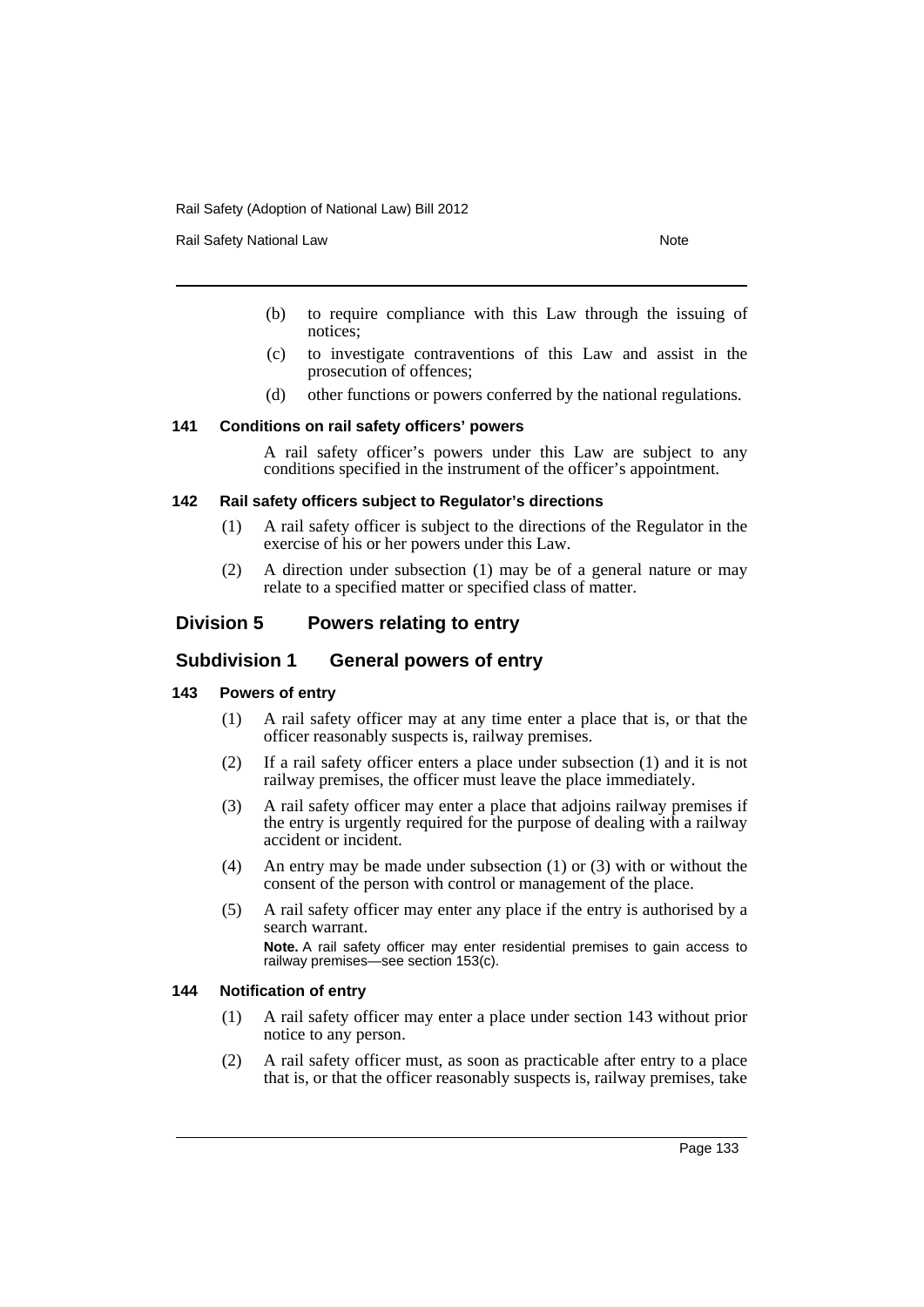Note Rail Safety National Law

all reasonable steps to notify the person with control or management of the place.

(3) However, a rail safety officer is not required to notify any person if to do so would defeat the purpose for which the place was entered or cause unreasonable delay.

## **145 General powers on entry**

- (1) A rail safety officer who enters a place under section 143 may do any of the following:
	- (a) inspect, examine and make inquiries at the place;
	- (b) inspect and examine any thing (including a document) at the place;
	- (c) bring to the place and use any equipment or materials that may be required;
	- (d) enter or open, using reasonable force, rail infrastructure, rolling stock, a road vehicle or other thing to examine the structure, rolling stock, road vehicle or other thing;
	- (e) give directions with respect to the stopping or movement of any rolling stock or road vehicle;
	- (f) take measurements, make surveys and take levels and, for those purposes, dig trenches, break up the soil and set up any posts, stakes or markers;
	- (g) conduct tests and make sketches or recordings (including photographs, films, audio, video, digital or other recordings);
	- (h) mark, tag or otherwise identify rolling stock, a road vehicle or other thing;
	- (i) seize any thing (including a document) at the place if the officer reasonably believes the thing is evidence of an offence against this Law;
	- (j) take and remove for analysis, testing or examination a sample of any substance or thing without paying for it;
	- (k) require a person at the place to give the officer reasonable help to exercise the officer's powers under paragraphs (a) to (j);
	- (l) exercise any power that is reasonably necessary to be exercised by the officer for the purposes of this Law.
- (2) A film, photograph, video or digital recording, or other image, taken under subsection  $(1)(g)$  of rail infrastructure, or of any part of rail infrastructure, is not inadmissible as evidence by reason only of the fact that it includes the likeness of 1 or more persons if the capturing of that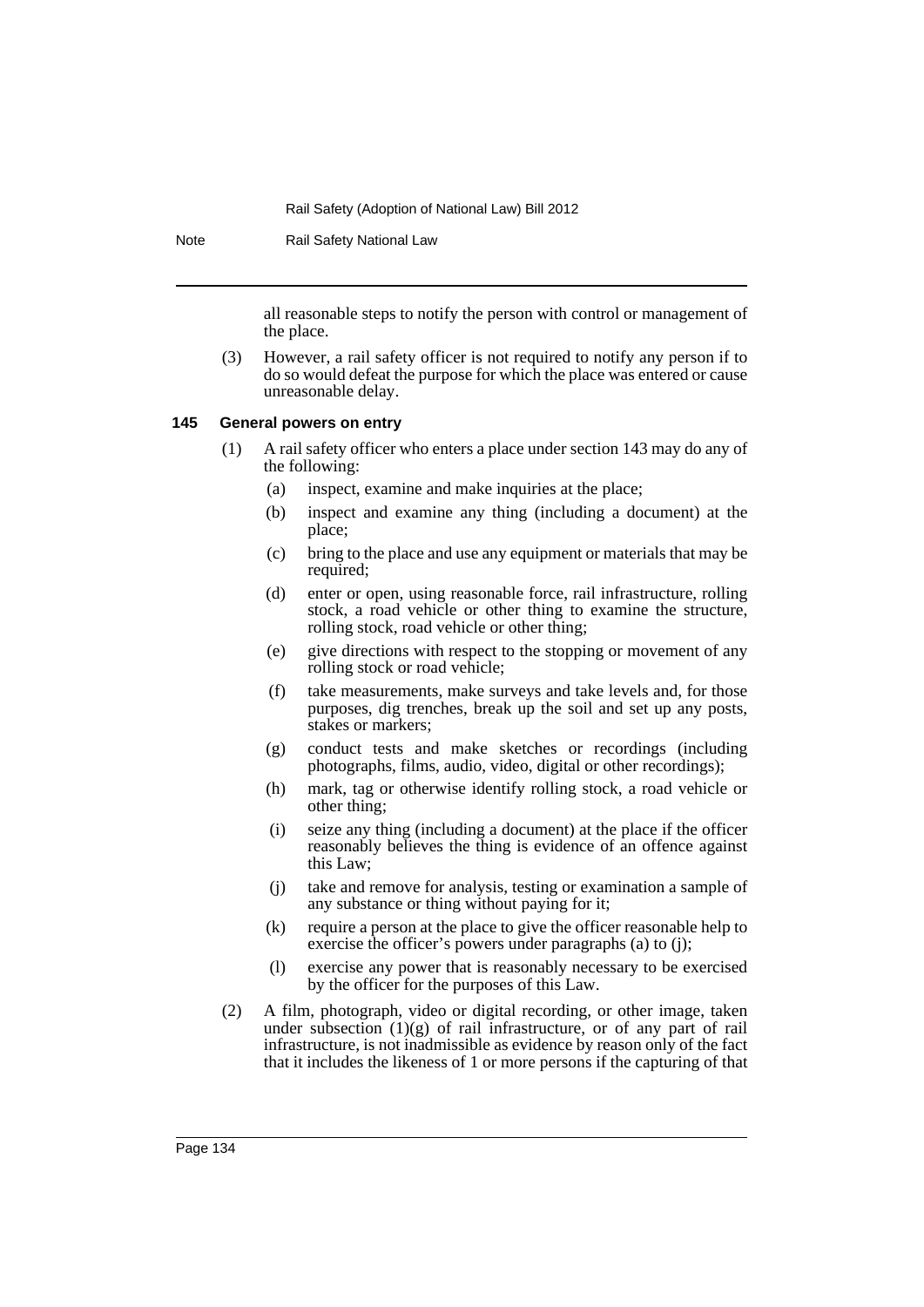Rail Safety National Law Note 2008 and 2009 and 2009 and 2009 and 2009 and 2009 and 2009 and 2009 and 2009 and 2009 and 2009 and 2009 and 2009 and 2009 and 2009 and 2009 and 2009 and 2009 and 2009 and 2009 and 2009 and 200

likeness is incidental to the taking of the film, photograph, video or digital recording, or other image.

- (3) A person required to give reasonable help under subsection  $(1)(k)$  must not, without reasonable excuse, fail to comply with the requirement. Maximum penalty:
	- (a) in the case of an individual—\$10 000;
	- (b) in the case of a body corporate—\$50 000.
- (4) Subsection (3) places an evidential burden on the accused to show a reasonable excuse.
- (5) In this section—

*reasonable help* includes—

- (a) assistance to enable the rail safety officer to find and gain access to electronically stored material and information; and
- (b) unloading rolling stock; and
- (c) running the engine of a locomotive; and
- (d) driving a train; and
- (e) giving the rail safety officer assistance to enter any rail infrastructure or any part of rail infrastructure, or open rolling stock or any part of rolling stock.

## **146 Persons assisting rail safety officers**

- (1) A person (the *assistant*), including an interpreter, may accompany a rail safety officer entering a place under this Part to assist the officer if the officer considers the assistance necessary.
- (2) The assistant—
	- (a) may do such things at the place and in such manner as the rail safety officer reasonably requires to assist the officer in the exercise of his or her powers under this Law; but
	- (b) must not do anything that the officer does not have power to do, except as permitted under a search warrant.
- (3) Anything done lawfully by the assistant is taken for all purposes to have been done by the rail safety officer.

#### **147 Use of electronic equipment**

- (1) Without limiting section 145, if—
	- (a) a thing found in or on rolling stock or a road vehicle, or at a place, is, or includes, a disk, tape or other device for the storage of information; and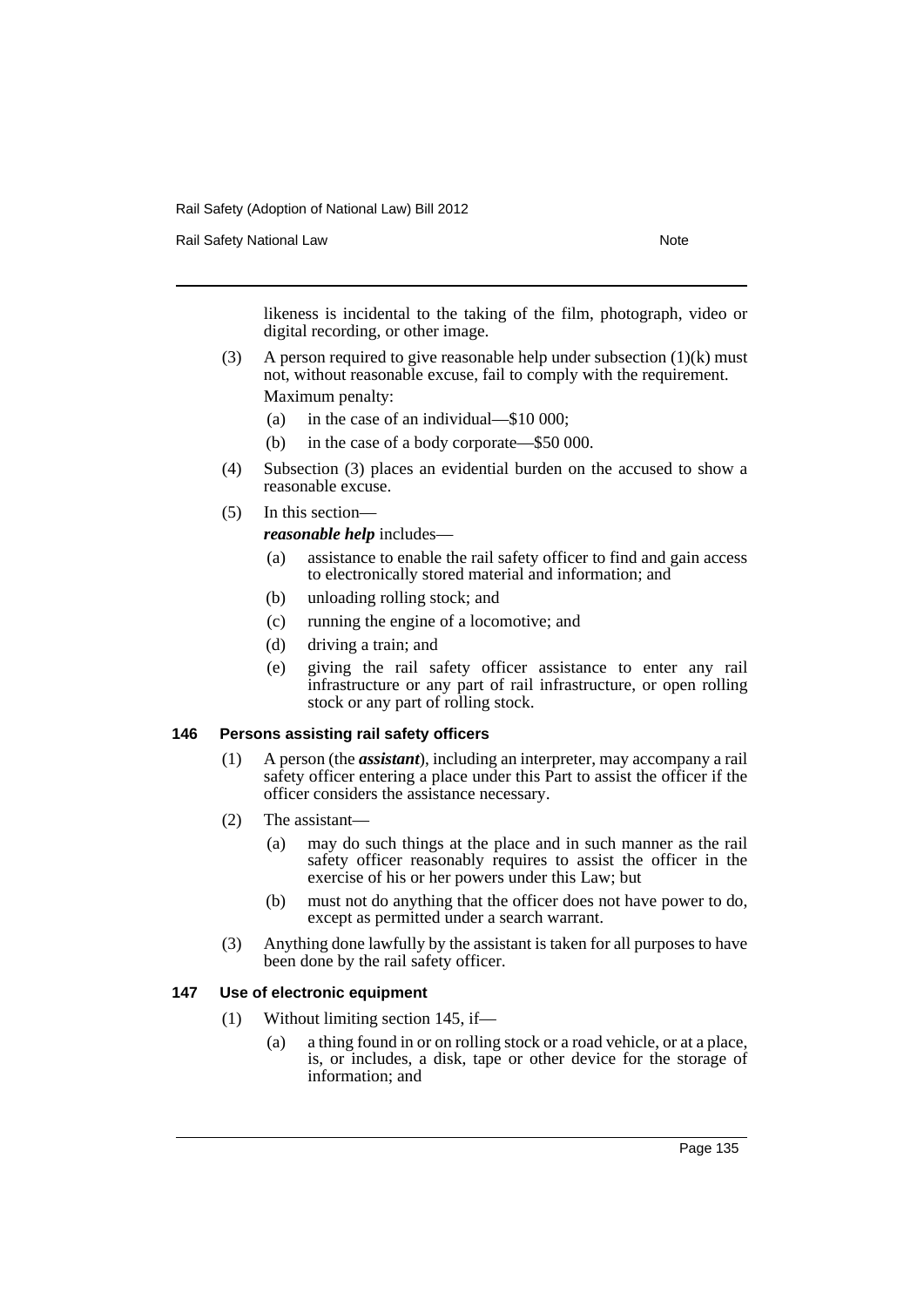Note Rail Safety National Law

(b) the equipment in or on the rolling stock or road vehicle, or at the place, may be used with the disk, tape or other device,

the rail safety officer, or a person assisting the officer, may operate the equipment to access the information.

(2) A rail safety officer, or a person assisting a rail safety officer, must not operate or seize equipment for the purpose mentioned in this section unless the officer or person assisting believes on reasonable grounds that the operation or seizure of the equipment can be carried out without damage to the equipment.

#### **148 Use of equipment to examine or process things**

- (1) Without limiting section 145, a rail safety officer exercising a power under this Part may bring to, onto, or into, rolling stock, a road vehicle or a place any equipment reasonably necessary for the examination or processing of things found at, on or in the rolling stock, road vehicle or place in order to determine whether they are things that may be seized.
- (2) The rail safety officer, or a person assisting the officer, may operate equipment already in or on the rolling stock or road vehicle, or at the place, to carry out the examination or processing of a thing found in or on the rolling stock or road vehicle, or at the place in order to determine whether it is a thing that may be seized, if the officer or person assisting believes on reasonable grounds that—
	- (a) the equipment is suitable for the examination or the processing; and
	- (b) the examination or processing can be carried out without damage to the equipment.

#### **149 Securing a site**

- (1) For the purpose of protecting evidence that might be relevant for compliance or investigative purposes, an authorised officer may secure the perimeter of any site at a place by whatever means the authorised officer considers appropriate.
- (2) A person must not, without the permission of an authorised officer, enter or remain at a site the perimeter of which is secured under this section.

Maximum penalty: \$10 000.

- (3) Subsection (2) does not apply if the person enters the site, or remains at the site—
	- (a) to ensure the safety of persons; or
	- (b) to remove deceased persons or animals from the site; or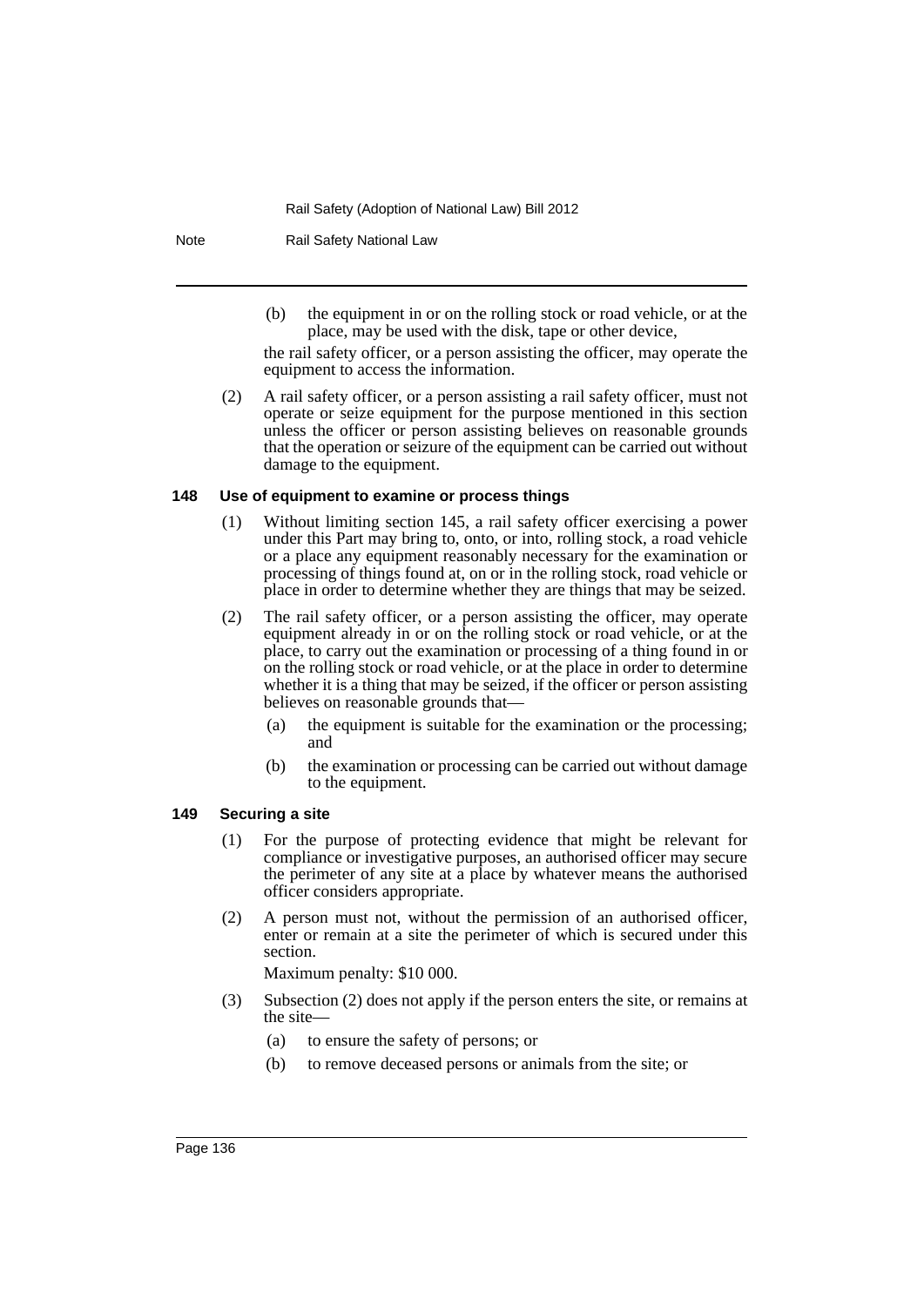Rail Safety National Law Note 2008 and 2009 and 2009 and 2009 and 2009 and 2009 and 2009 and 2009 and 2009 and 2009 and 2009 and 2009 and 2009 and 2009 and 2009 and 2009 and 2009 and 2009 and 2009 and 2009 and 2009 and 200

- (c) to move a road vehicle, or the wreckage of a road vehicle, to a safe place; or
- (d) to protect the environment from significant damage or pollution.
- (4) An authorised officer must not unreasonably withhold a permission referred to in subsection (2).
- (5) In this section—

*authorised officer* means a rail safety officer or a police officer. **Note.** See also Part 5 Division 3 which provides for the issue of a non-disturbance notice.

# **Subdivision 2 Search warrants**

#### **150 Search warrants**

- (1) A rail safety officer may apply to a magistrate for a search warrant for a place.
- (2) Subject to subsection (6), the application must be sworn and state the grounds on which the warrant is sought.
- (3) The magistrate may refuse to consider the application until the rail safety officer gives the magistrate all the information the magistrate requires about the application in the way the magistrate requires. **Example.** The magistrate may require additional information supporting the application to be given by statutory declaration.
- (4) The magistrate may issue a search warrant only if the magistrate is satisfied there are reasonable grounds for suspecting—
	- (a) there is a particular thing or activity (the *evidence*) that may provide evidence of an offence against this Law; and
	- (b) the evidence is, or may be within the next 72 hours, at the place.
- (5) Subject to subsection (6), the search warrant must state—
	- (a) that a stated rail safety officer may, with necessary and reasonable help and force, enter the place and exercise the powers of the officer; and
	- (b) the offence for which the search warrant is sought; and
	- (c) the evidence that may be seized under the search warrant; and
	- (d) the hours of the day or night when the place may be entered; and
	- (e) the date, within 7 days after the search warrant's issue, the search warrant ends.
- (6) A rail safety officer may apply to a magistrate for a search warrant by telephone, fax or other prescribed means if the officer considers the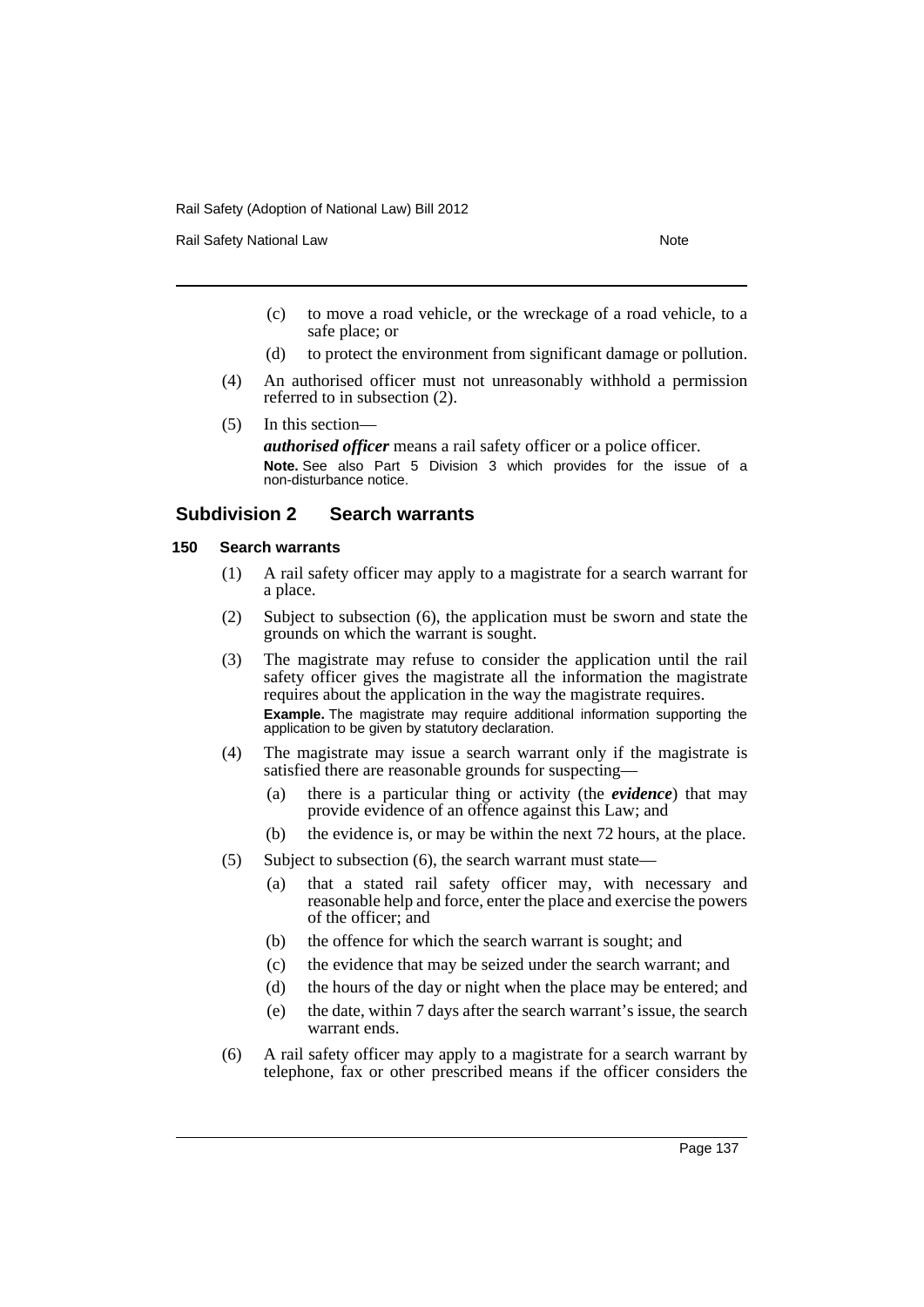Note Rail Safety National Law

urgency of the situation requires it and, in such a case, the following provisions will apply:

- (a) the magistrate may complete and sign the warrant without the provision of sworn evidence and without a written application that states the grounds on which the warrant is sought if the magistrate is satisfied that there are reasonable grounds for issuing the warrant urgently;
- (b) if the magistrate completes and signs a warrant under paragraph (a), the magistrate must then tell the officer—
	- (i) the terms of the warrant (as contemplated by subsection (5)); and
	- (ii) the date on which, and the time at which, the warrant was signed;
- (c) if steps are taken under paragraph (b), the officer must then—
	- (i) complete a form of warrant in the same terms as the warrant signed by the magistrate and write on the form—
		- (A) the name of the magistrate; and
		- (B) the date on which, and the time at which, the warrant was signed; and
	- (ii) send the magistrate the completed form of warrant not later than the day after the warrant is executed or comes to an end;
- (d) a form of warrant completed by an officer under paragraph (c) has the same force and effect as a warrant signed by the magistrate under subsections (4) and (5).

## **151 Announcement before entry on warrant**

- (1) Before executing a search warrant, the rail safety officer named in the warrant or an assistant to the officer must-
	- (a) announce that he or she is authorised by the warrant to enter the place; and
	- (b) give any person at the place an opportunity to allow that entry.
- (2) However, the rail safety officer or an assistant to the officer need not comply with subsection (1) if he or she believes on reasonable grounds that immediate entry to the place is needed to ensure—
	- (a) the safety of any person; or
	- (b) that the effective execution of the warrant is not frustrated.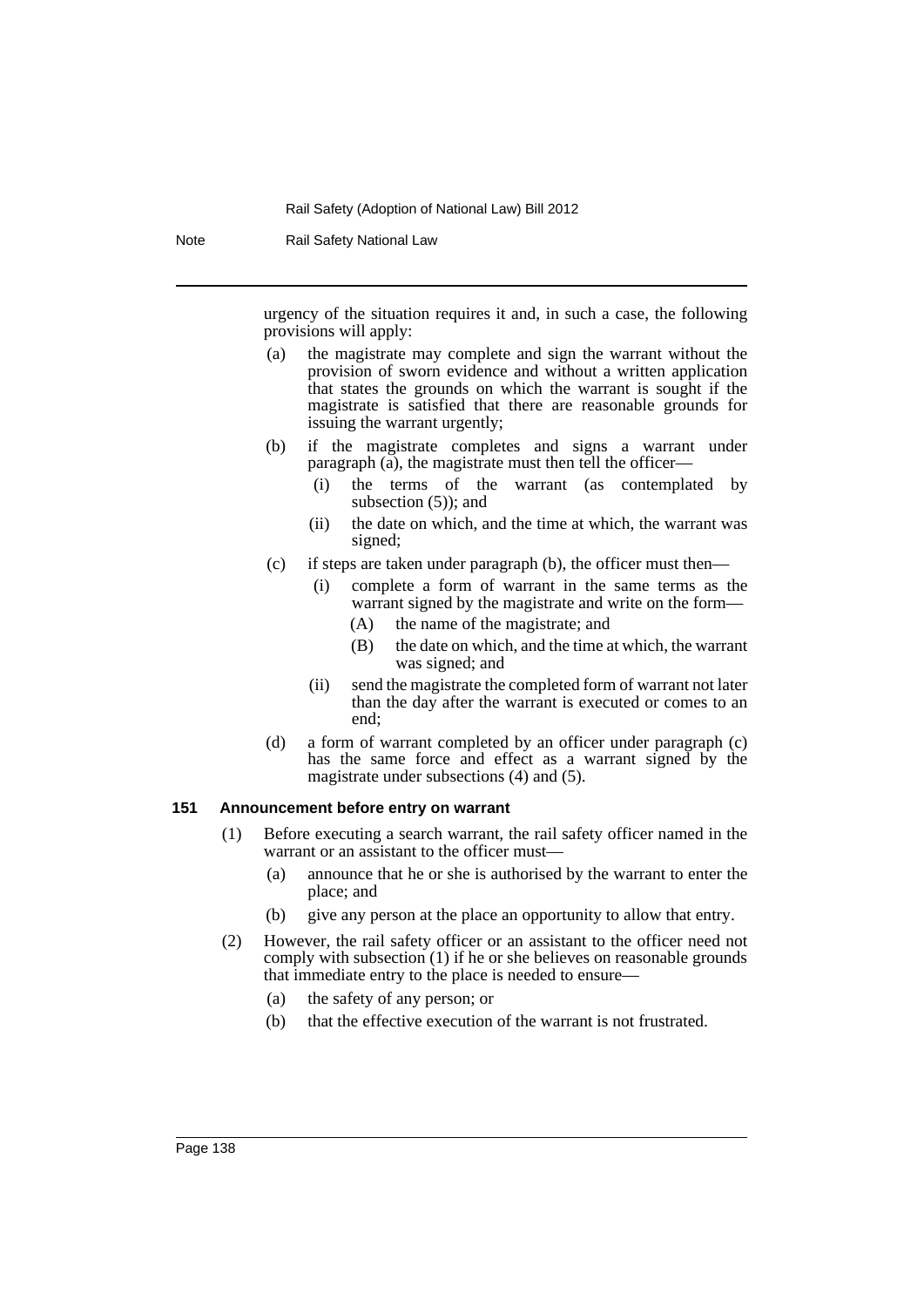Rail Safety National Law Note 2012 12:30 Note 2014

## **152 Copy of warrant to be given to person with control or management of place**

If the person who has or appears to have control or management of a place is present at the place when a search warrant is being executed, the rail safety officer must—

- (a) identify himself or herself to that person by producing his or her identity card for inspection; and
- (b) give that person a copy of the warrant.

# **Subdivision 3 Limitation on entry powers**

# **153 Places used for residential purposes**

Despite anything else in this Division, the powers of a rail safety officer under this Part in relation to entering a place are not exercisable in respect of any part of a place that is used only for residential purposes except—

- (a) with the consent of the person with control or management of the place; or
- (b) under the authority conferred by a search warrant; or
- (c) for the sole purpose of gaining access to suspected railway premises, but only—
	- (i) if the officer reasonably believes that no reasonable alternative access is available; and
	- (ii) at a reasonable time, having regard to the times at which the officer believes rail safety work is being carried out at the place to which access is sought.

# **Subdivision 4 Specific powers on entry**

## **154 Power to require production of documents and answers to questions**

- (1) A rail safety officer who enters a place under this Division may—
	- (a) require a person to tell the officer who has custody of, or access to, a document; or
	- (b) require a person who has custody of, or access to, a document to produce that document to the officer while the officer is at the place, or within a specified period; or
	- (c) require a person at the place to answer any questions put by the officer.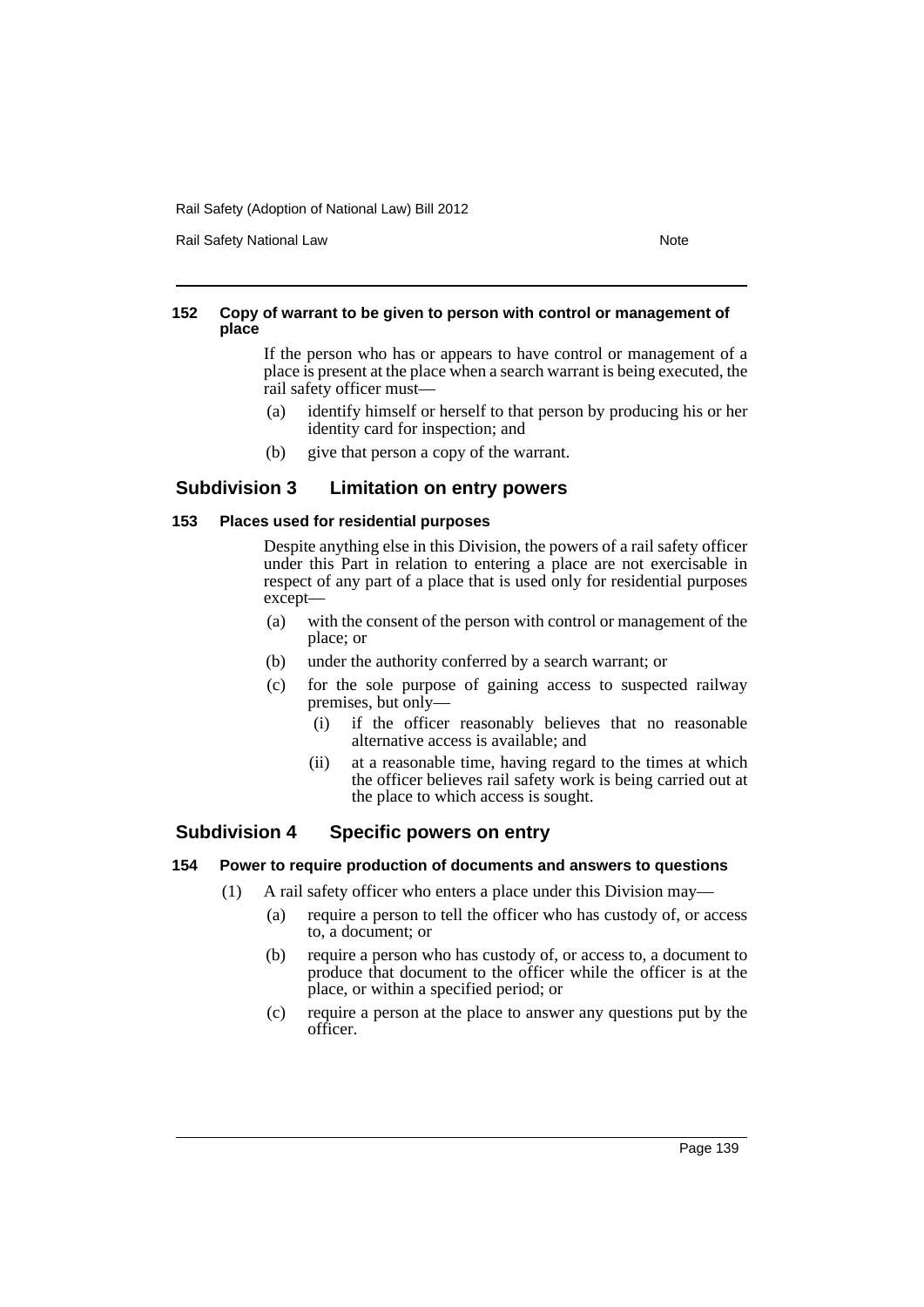Note Rail Safety National Law

- (2) A requirement under subsection  $(1)(b)$  must be made by written notice unless the circumstances require the rail safety officer to have immediate access to the document.
- (3) An interview conducted by a rail safety officer under subsection  $(1)(c)$ must be conducted in private if—
	- (a) the rail safety officer considers it appropriate; or
	- (b) the person being interviewed so requests.
- (4) Subsection (3) does not limit the operation of section 146 or prevent a representative of the person being interviewed from being present at the interview.
- (5) Subsection (3) may be invoked during an interview by—
	- (a) the rail safety officer; or
	- (b) the person being interviewed,
	- in which case the subsection applies to the remainder of the interview.
- (6) A person must not, without reasonable excuse, fail to comply with a requirement under this section.

Maximum penalty:

- (a) in the case of an individual—\$5 000;
- (b) in the case of a body corporate—\$25 000.
- (7) Subsection (6) places an evidential burden on the accused to show a reasonable excuse.

#### **155 Abrogation of privilege against self-incrimination**

- (1) A person is not excused from answering a question or providing information or a document under this Part on the ground that the answer to the question, or the information or document, may tend to incriminate the person or expose the person to a penalty.
- (2) However, the answer to a question or information or a document provided by an individual is not admissible as evidence against that individual in civil or criminal proceedings other than proceedings arising out of the false or misleading nature of the answer, information or document.

#### **156 Warning to be given**

- (1) Before requiring a person to answer a question or provide information or a document under this Part, a rail safety officer must—
	- (a) identify himself or herself to the person as a rail safety officer by producing the officer's identity card or in some other way; and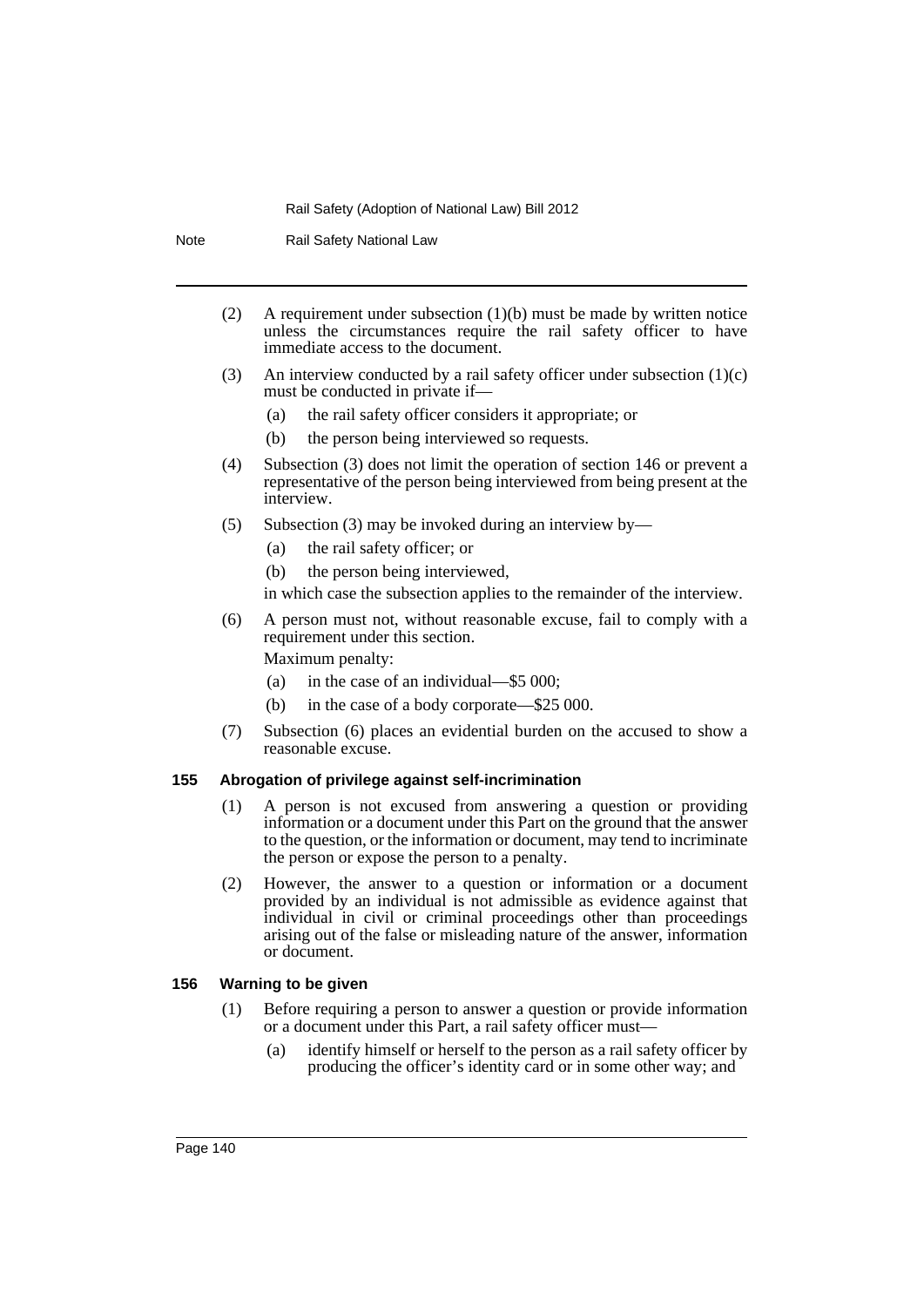Rail Safety National Law Note 2008 and 2009 and 2009 and 2009 and 2009 and 2009 and 2009 and 2009 and 2009 and 2009 and 2009 and 2009 and 2009 and 2009 and 2009 and 2009 and 2009 and 2009 and 2009 and 2009 and 2009 and 200

- (b) warn the person that failure to comply with the requirement or to answer the question, without reasonable excuse, would constitute an offence; and
- (c) warn the person about the effect of section 155; and
- (d) advise the person about the effect of section 245.
- (2) It is not an offence for an individual to refuse to answer a question put by a rail safety officer or provide information or a document to a rail safety officer under this Part on the ground that the question, information or document might tend to incriminate him or her, unless he or she was first given the warning in subsection  $(1)(c)$ .
- (3) Nothing in this section prevents a rail safety officer from obtaining and using evidence given to the officer voluntarily by any person.

#### **157 Power to copy and retain documents**

- (1) A rail safety officer may—
	- (a) make copies of, or take extracts from, a document given to the officer in accordance with a requirement under this Law; and
	- (b) keep that document for the period that the officer considers necessary.
- (2) While a rail safety officer retains custody of a document, the officer must permit the following persons to inspect or make copies of the document at all reasonable times:
	- (a) the person who produced the document;
	- (b) the owner of the document;
	- (c) a person authorised by a person referred to in paragraph (a) or (b).

# **Subdivision 5 Powers to support seizure**

#### **158 Power to seize evidence etc**

- (1) A rail safety officer who enters railway premises under section 143 may seize anything (including a document) at the premises if the officer reasonably believes the thing is evidence of an offence against this Law.
- (2) A rail safety officer who enters a place with a search warrant may seize the evidence for which the warrant was issued.
- (3) A rail safety officer may also seize anything else at the place if the officer reasonably believes—
	- (a) the thing is evidence of an offence against this Law; and
	- (b) the seizure is necessary to prevent the thing being hidden, lost or destroyed or used to continue or repeat the offence.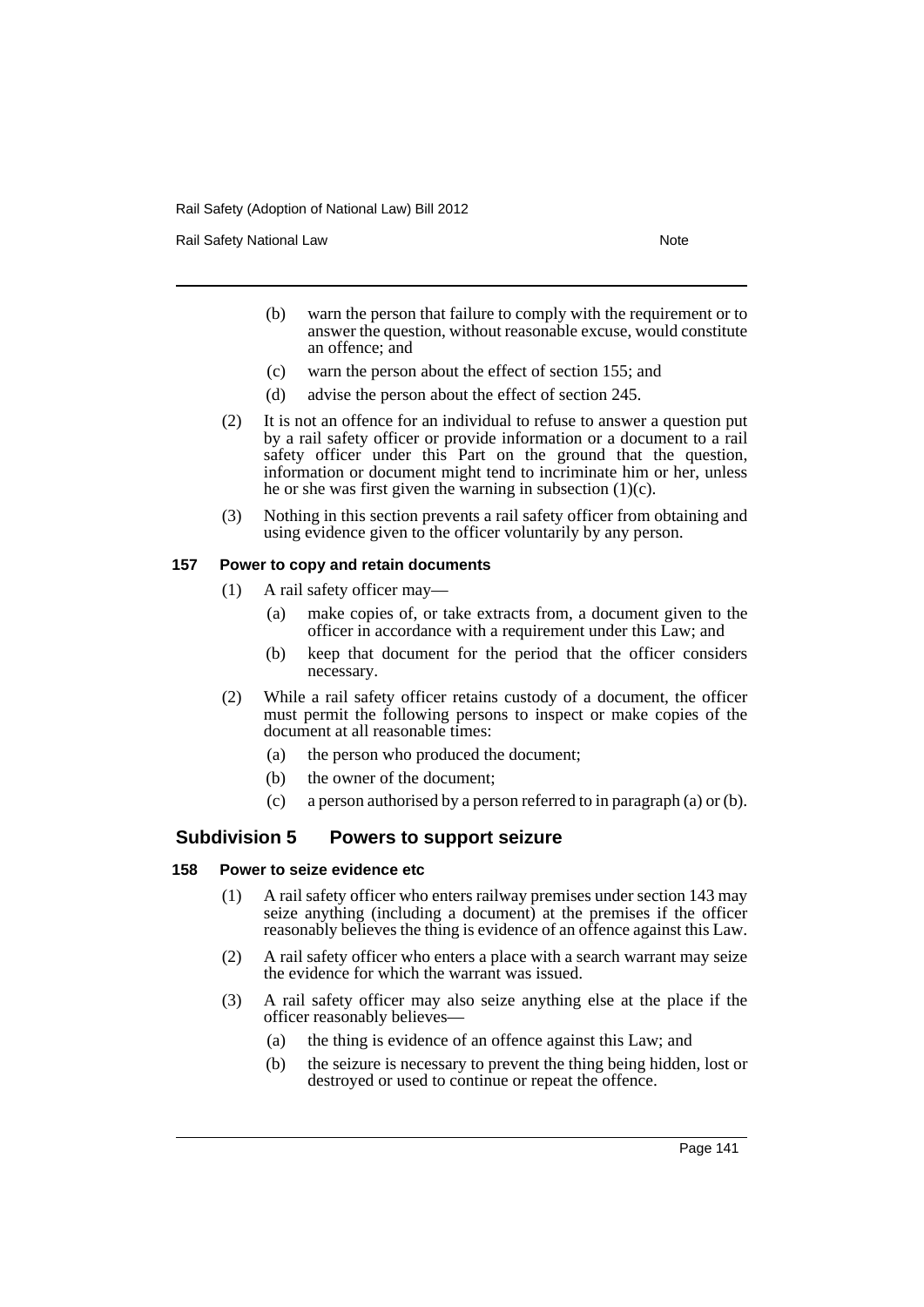Note Rail Safety National Law

## **159 Directions relating to seizure**

- (1) To enable a thing to be seized under this Part, a rail safety officer may direct the person in control of it—
	- (a) to take it to a specified place within a specified time; and
	- (b) if necessary, to remain in control of it at the specified place for a period specified in the direction.
- (2) A direction under subsection (1)—
	- (a) must be given by signed written notice given to the person; or
	- (b) if for any reason it is not practicable to give a signed written notice to the person—may be given orally and confirmed by signed written notice given to the person as soon as is practicable.
- (3) A further direction may be made under this section about the thing if it is necessary and reasonable to make the further direction. **Example.** A further direction may (for example) be that the thing be transported during stated off-peak hours, be transported along a particular route, or be transported in a particular way.
- (4) A person given a direction under subsection (1) or (3) must comply with that direction unless the person has a reasonable excuse. Maximum penalty: \$5 000.
- (5) Subsection (4) places an evidential burden on the accused to show a reasonable excuse.
- (6) Without limiting what may otherwise be a reasonable excuse under subsection (4), it is a reasonable excuse for a person in control of a thing not to comply with a direction under subsection (1) or (3) if, in all the circumstances, the direction was unreasonable.
- (7) In this section—

*in control*, in relation to a thing, means having, or reasonably appearing to a rail safety officer as having, authority to exercise control over the thing.

# **160 Rail safety officer may direct a thing's return**

- (1) If a rail safety officer has directed a person to take a thing to a specified place within a specified time under section 159(1), a rail safety officer may direct the person to return the thing to the place from which it was taken.
- (2) A person given a direction under subsection (1) must comply with that direction unless the person has a reasonable excuse. Maximum penalty: \$5 000.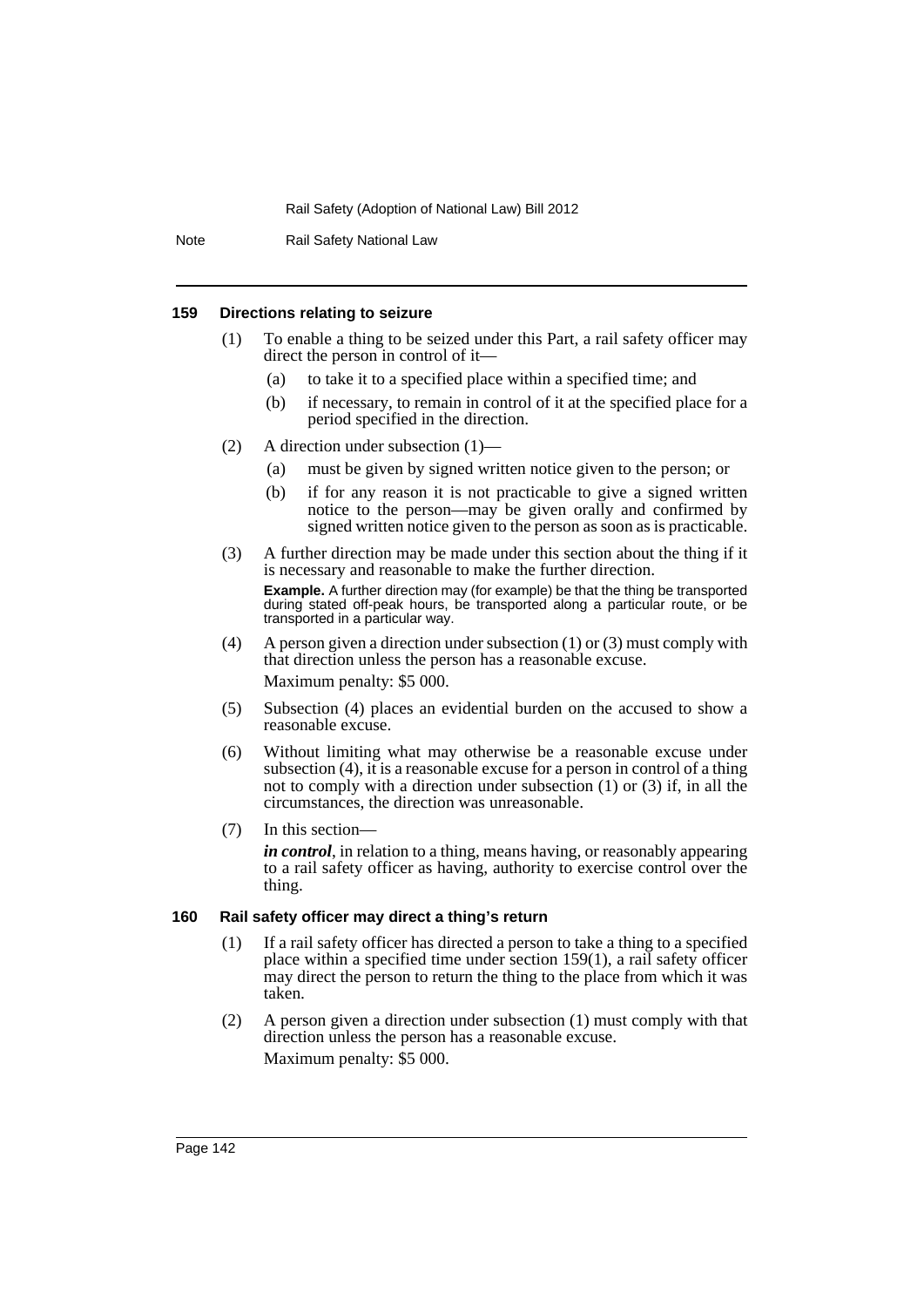Rail Safety National Law Note 2008 and 2009 and 2009 and 2009 and 2009 and 2009 and 2009 and 2009 and 2009 and 2009 and 2009 and 2009 and 2009 and 2009 and 2009 and 2009 and 2009 and 2009 and 2009 and 2009 and 2009 and 200

(3) Subsection (2) places an evidential burden on the accused to show a reasonable excuse.

### **161 Receipt for seized things**

- (1) After a rail safety officer seizes a thing under this Part, the officer must give a receipt for it to the person from whom the thing was seized or the owner of the thing.
- (2) However, if for any reason it is not practicable to comply with subsection (1), the rail safety officer must leave the receipt at the place of seizure in a conspicuous position and in a reasonably secure way.
- (3) The receipt must describe generally the thing seized and its condition.
- (4) This section does not apply if it would be impracticable or unreasonable to expect the rail safety officer to account for the thing, given its condition, nature and value.

### **162 Forfeiture of seized things**

- (1) A seized thing is forfeited to the Regulator if the Regulator—
	- (a) cannot find the person entitled to the thing after making reasonable inquiries; or
	- (b) cannot return it to the person entitled to it, after making reasonable efforts; or
	- (c) reasonably believes it is necessary to forfeit the thing to prevent it being used to commit an offence against this Law.
- (2) Subsection (1)(a) does not require the Regulator to make inquiries if it would be unreasonable to make inquiries to find the person entitled to the thing.
- (3) Subsection (1)(b) does not require the Regulator to make efforts if it would be unreasonable to make efforts to return the thing to the person entitled to it.
- (4) If the Regulator decides to forfeit the thing under subsection  $(1)(c)$ , the Regulator must tell the person entitled to the thing of the decision by written notice.
- (5) Subsection (4) does not apply if—
	- (a) the Regulator cannot find the person entitled to the thing, after making reasonable inquiries; or
	- (b) it is impracticable or would be unreasonable to give the notice.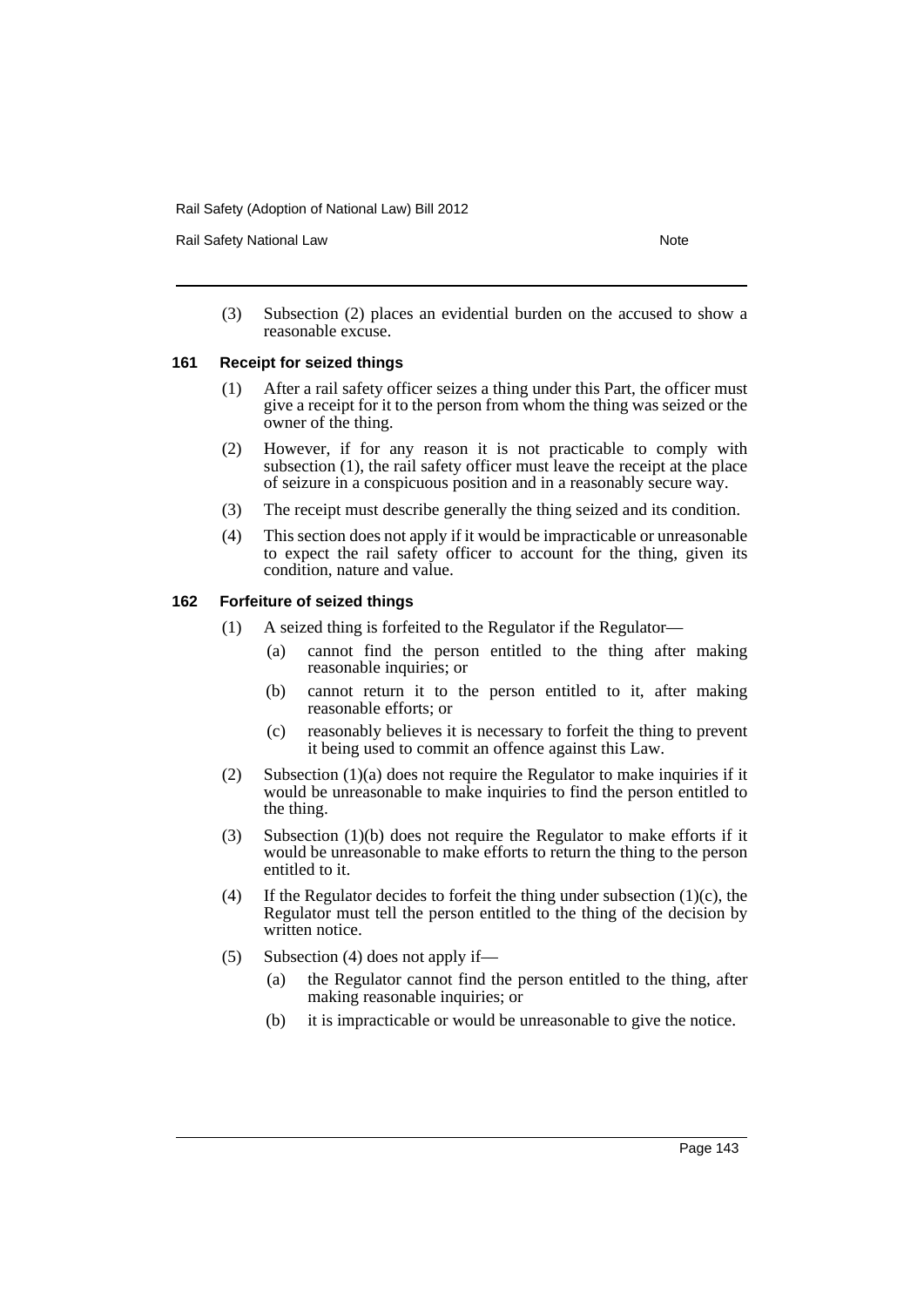Note Rail Safety National Law

- (6) The notice must state—
	- (a) the reasons for the decision; and
	- (b) information about the right of review under Part 7.
- (7) In deciding whether and, if so, what inquiries and efforts are reasonable or whether it would be unreasonable to give notice about a thing, regard must be had to the thing's nature, condition and value.
- (8) Any costs reasonably incurred by the Regulator in storing or disposing of a thing forfeited under subsection  $(1)(c)$  may be recovered in a court of competent jurisdiction as a debt due to the Regulator from that person.
- (9) In this section—

*person entitled* to a thing means the person from whom it was seized unless that person is not entitled to possess it in which case it means the owner of the thing.

### **163 Return of seized things**

- (1) If a seized thing has not been forfeited under this Part, the person entitled to the thing may apply to the Regulator for the return of the thing after the end of 6 months after it was seized.
- (2) The Regulator must return the thing to the applicant under subsection (1) unless the Regulator has reasonable grounds to retain the thing.
- (3) The Regulator may impose any conditions on the return of the thing under this section that the Regulator considers appropriate to eliminate or minimise any risk to rail safety related to the thing.
- (4) In this section—

*person entitled* to a thing means the person entitled to possess the thing or the owner of the thing.

## **164 Access to seized thing**

- (1) Until a seized thing is forfeited or returned under this Part, a rail safety officer must allow its owner to inspect it and, if it is a document, to copy it.
- (2) Subsection (1) does not apply if it is impracticable or it would be unreasonable to allow the inspection or copying.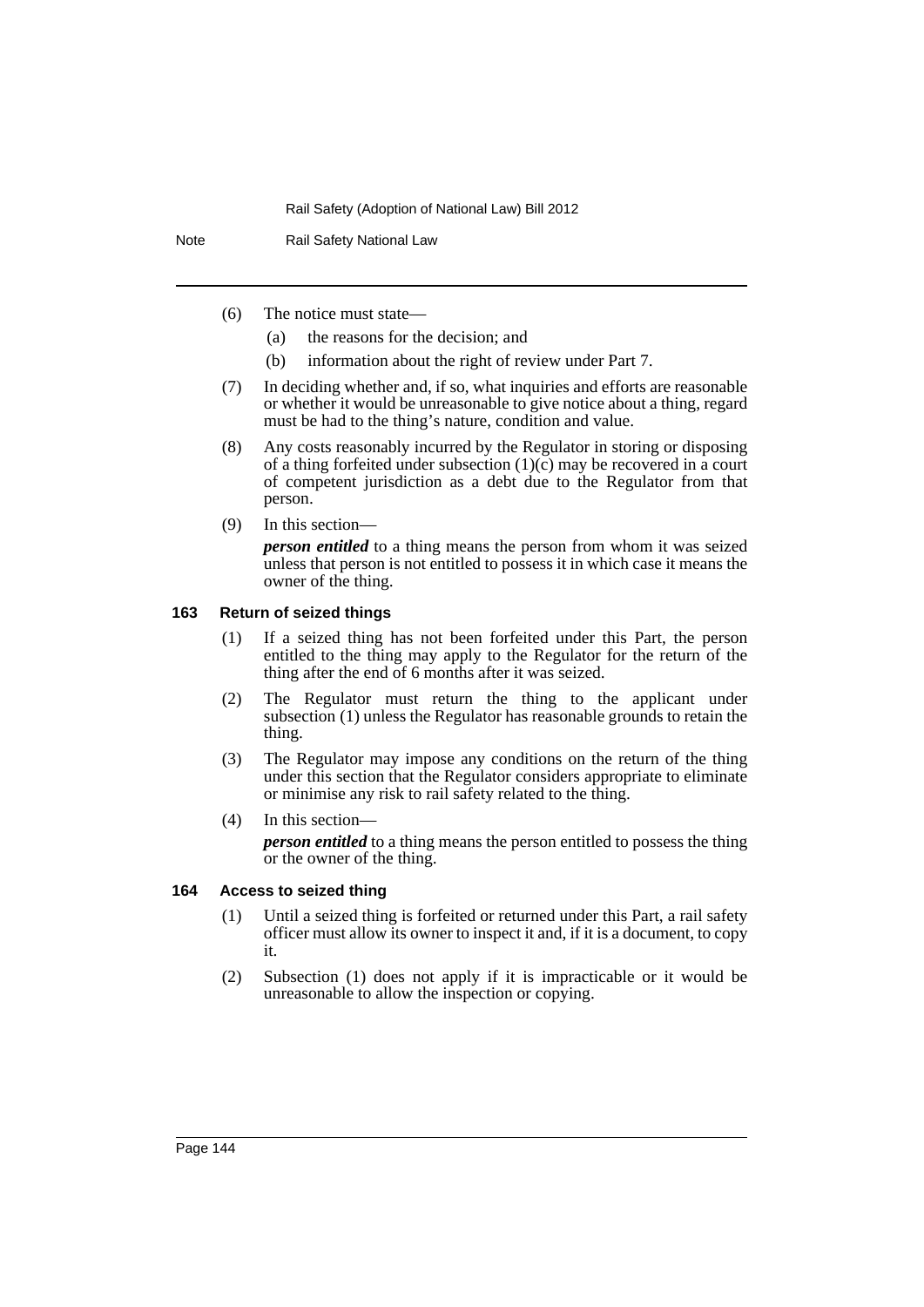Rail Safety National Law Note 2008 and 2009 and 2009 and 2009 and 2009 and 2009 and 2009 and 2009 and 2009 and 2009 and 2009 and 2009 and 2009 and 2009 and 2009 and 2009 and 2009 and 2009 and 2009 and 2009 and 2009 and 200

# **Division 6 Damage and compensation**

### **165 Damage etc to be minimised**

In the exercise, or purported exercise, of a power under this Law, a rail safety officer must take all reasonable steps to ensure that the officer, and any assistant to the officer, cause as little inconvenience, detriment and damage as is practicable.

### **166 Rail safety officer to give notice of damage**

- (1) This section applies if a rail safety officer or an assistant to a rail safety officer damages a thing when exercising or purporting to exercise a power under this Law.
- (2) The rail safety officer must, as soon as practicable, give written notice of the damage to the person whom the officer believes on reasonable grounds is the person in control of the thing.
- (3) If the rail safety officer believes the damage was caused by a latent defect in the thing or circumstances beyond the officer's or assistant's control, the officer may state it in the notice.
- (4) If, for any reason, it is impracticable to comply with subsection (2), the rail safety officer must leave the notice in a conspicuous position and in a reasonably secure way where the damage happened.
- (5) This section does not apply to damage the rail safety officer reasonably believes is trivial.

## **167 Compensation**

- (1) A person may claim compensation from the Regulator if the person incurs loss or expense because of the exercise or purported exercise of a power under Division 5.
- (2) Compensation may be claimed and ordered in a proceeding—
	- (a) brought in a court of competent jurisdiction; or
	- (b) for an offence against this Law brought against the person claiming compensation.
- (3) The court may order compensation to be paid only if it is satisfied it is just to make the order in the circumstances of the particular case.
- (4) The national regulations may prescribe matters that may, or must, be taken into account by the court when considering whether it is just to make the order.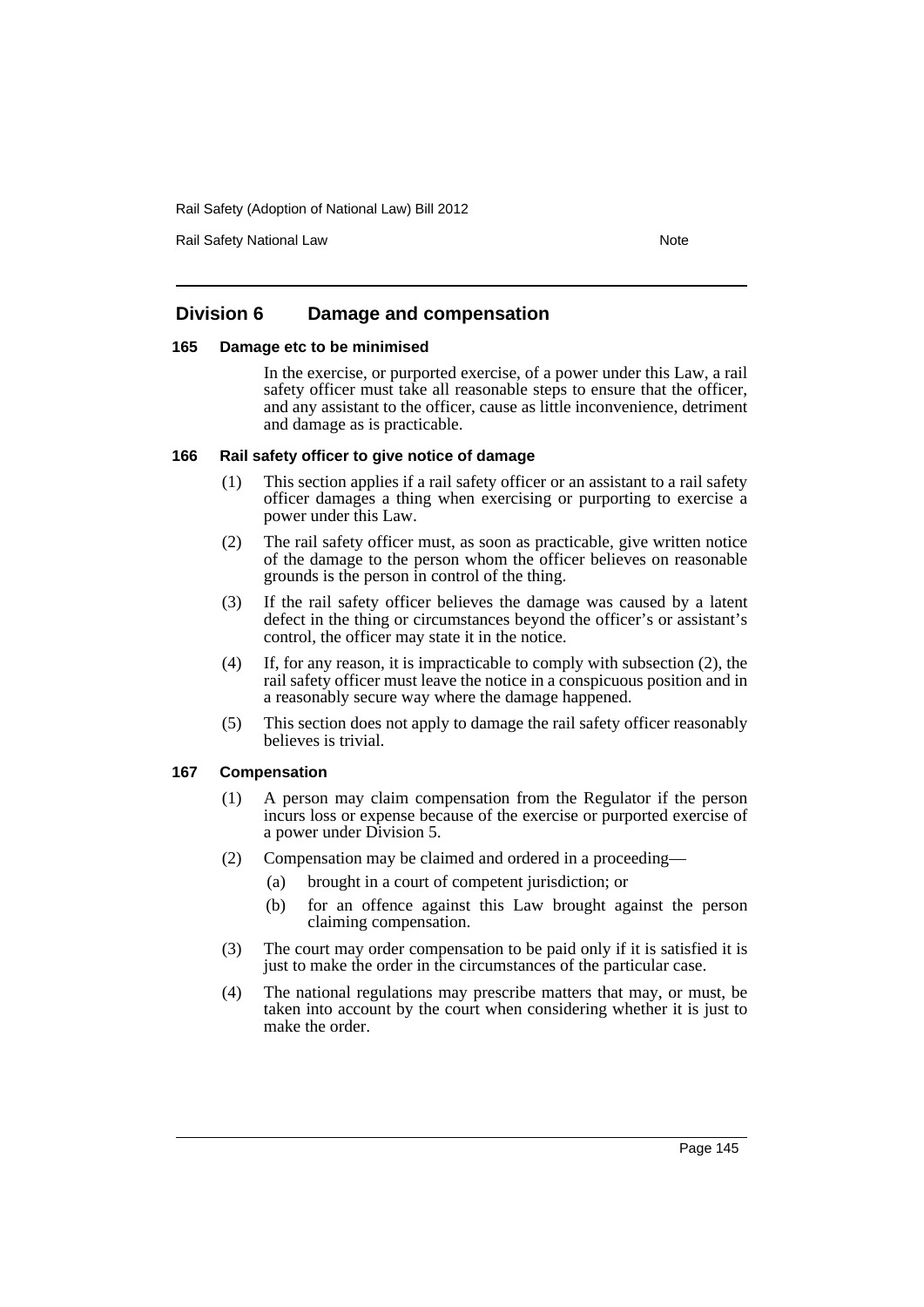Note Rail Safety National Law

# **Division 7 Other matters**

## **168 Power to require name and address**

- (1) A rail safety officer may require a person to provide the person's name and residential address if—
	- (a) the officer finds the person committing an offence against this Law; or
	- (b) the officer finds the person in circumstances that lead, or has information that leads, the officer to reasonably suspect the person has committed an offence against this Law; or
	- (c) the officer reasonably believes that the person may be able to assist in the investigation of an offence against this Law.
- (2) When asking a person to provide the person's name and residential address, the rail safety officer must—
	- (a) tell the person the reason for the requirement to provide the person's name and residential address; and
	- (b) warn the person that it is an offence to fail to state that name and residential address, unless the person has a reasonable excuse.
- (3) If the rail safety officer reasonably believes that the name or residential address is false, the officer may require the person to give evidence of its correctness.
- (4) A person must not, without reasonable excuse, fail to comply with a requirement under subsection (1) or (3). Maximum penalty: \$5 000.
- (5) Subsection (4) places an evidential burden on the accused to show a reasonable excuse.

### **169 Rail safety officer may take affidavits**

A rail safety officer is authorised to take affidavits for any purpose relating or incidental to the exercise of his or her powers under this Law.

## **170 Attendance of rail safety officer at inquiries**

A rail safety officer may participate in any inquiry into the cause of any death or injury of a rail safety worker while carrying out rail safety work, or into any other incident or event relevant to safety at railway premises.

### **171 Directions may be given under more than 1 provision**

(1) A rail safety officer may, on the same occasion, give directions under 1 or more provisions of this Law.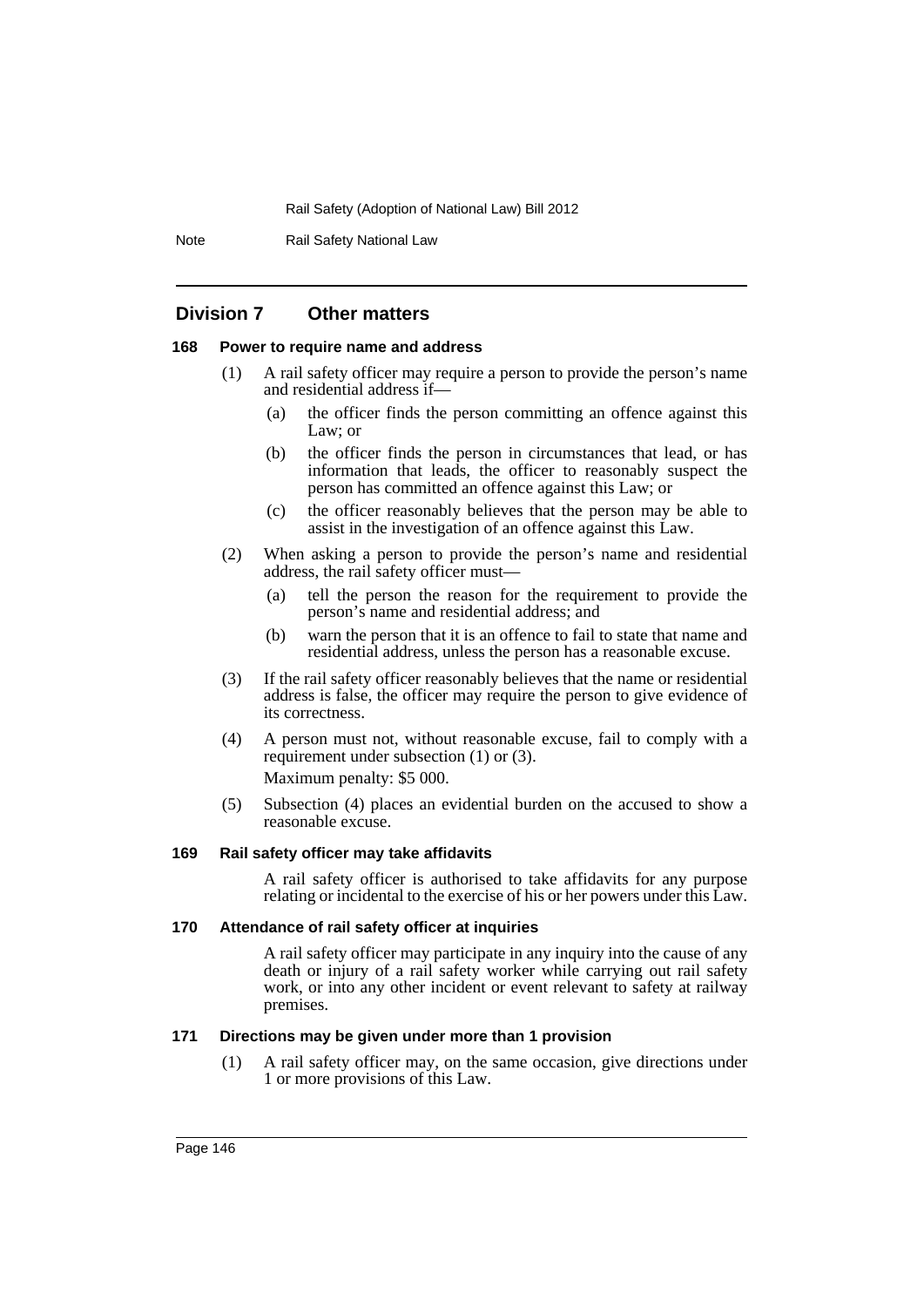Rail Safety National Law Note 2008 and 2009 and 2009 and 2009 and 2009 and 2009 and 2009 and 2009 and 2009 and 2009 and 2009 and 2009 and 2009 and 2009 and 2009 and 2009 and 2009 and 2009 and 2009 and 2009 and 2009 and 200

- (2) Without limiting subsection (1), a rail safety officer may, in the course of exercising powers under a provision of this Law, give—
	- (a) further directions under the provision; or

(b) directions under 1 or more other provisions of this Law, or both.

# **Division 8 Offences in relation to rail safety officers**

## **172 Offence to hinder or obstruct rail safety officer**

A person must not intentionally hinder or obstruct a rail safety officer in exercising his or her powers under this Law, or induce or attempt to induce any other person to do so.

Maximum penalty: \$10 000.

## **173 Offence to impersonate rail safety officer**

A person who is not a rail safety officer must not, in any way, hold himself or herself out to be a rail safety officer. Maximum penalty: \$10 000.

# **174 Offence to assault, threaten or intimidate rail safety officer**

A person must not directly or indirectly assault, threaten or intimidate, or attempt to assault, threaten or intimidate, a rail safety officer or a person assisting a rail safety officer.

Maximum penalty:

- (a) in the case of an individual—\$50 000 or imprisonment for 2 years, or both;
- (b) in the case of a body corporate—\$250 000.

# **Part 5 Enforcement measures**

# **Division 1 Improvement notices**

# **175 Issue of improvement notices**

- (1) This section applies if a rail safety officer reasonably believes that a person—
	- (a) is contravening a provision of this Law; or
	- (b) has contravened a provision of this Law in circumstances that make it likely that the contravention will continue or be repeated; or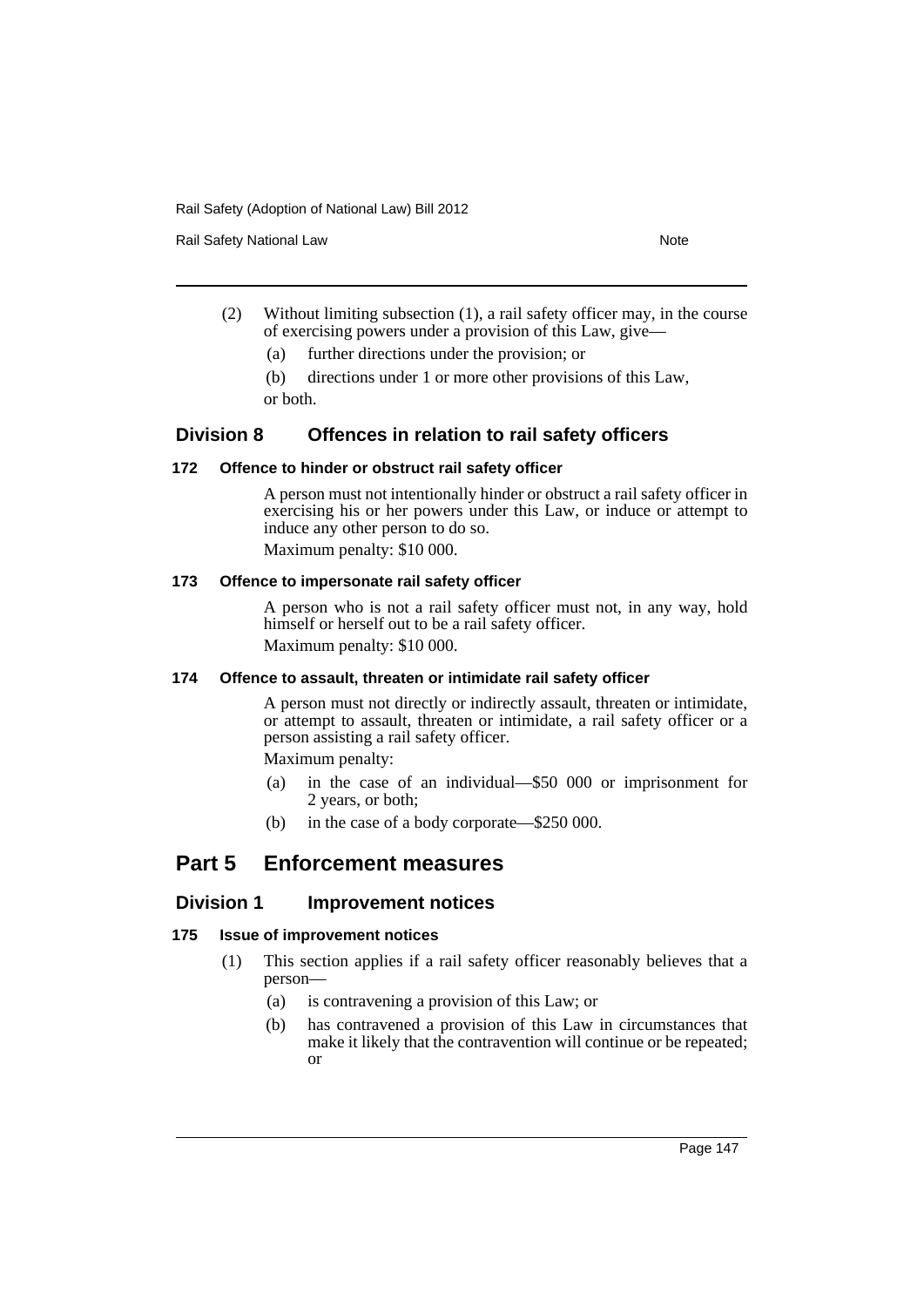Note Rail Safety National Law

- (c) is carrying out or has carried out—
	- (i) railway operations that threaten safety; or
	- (ii) other operations that threaten rail safety.
- (2) Subject to this section, the rail safety officer may issue an improvement notice requiring the person—
	- (a) to remedy the contravention; or
	- (b) to prevent a likely contravention from occurring; or
	- (c) to remedy the things or operations causing the contravention or likely contravention; or
	- (d) to carry out railway operations or other operations so that safety is not threatened or likely to be threatened.
- (3) Before serving an improvement notice issued to a person on a ground stated in subsection  $(1)(a)$  or (b) that includes a direction that the person take specified action to remedy the contravention or prevent the likely contravention, or to remedy the things or operations causing the contravention or likely contravention, the Regulator must, if of the opinion that the action is likely to result in significant costs or expenses to the person or any other person—
	- (a) conduct or cause to be conducted a cost-benefit analysis of the effect of the action; and
	- (b) consult with the Premier or Chief Minister, the Treasurer, and any other Minister, of a participating jurisdiction whose area of responsibility is likely to be affected by the action.
- (4) Before serving an improvement notice issued to a person on a ground stated in subsection  $(1)(c)$  that includes a direction that the person take specified action by which railway operations or other operations may be carried out so that safety is not threatened or likely to be threatened, the Regulator must, if of the opinion that the action is likely to result in significant costs or expenses to the person or any other person—
	- (a) conduct or cause to be conducted a cost-benefit analysis of the effect of the action; and
	- (b) consult with the Premier or Chief Minister, the Treasurer, and any other Minister, of a participating jurisdiction whose area of responsibility is likely to be affected by the action.
- (5) Subsections (3) and (4) do not apply if the Regulator considers it necessary to take immediate action in the interests of safety but, if the action is likely to result in significant costs or expenses to the person or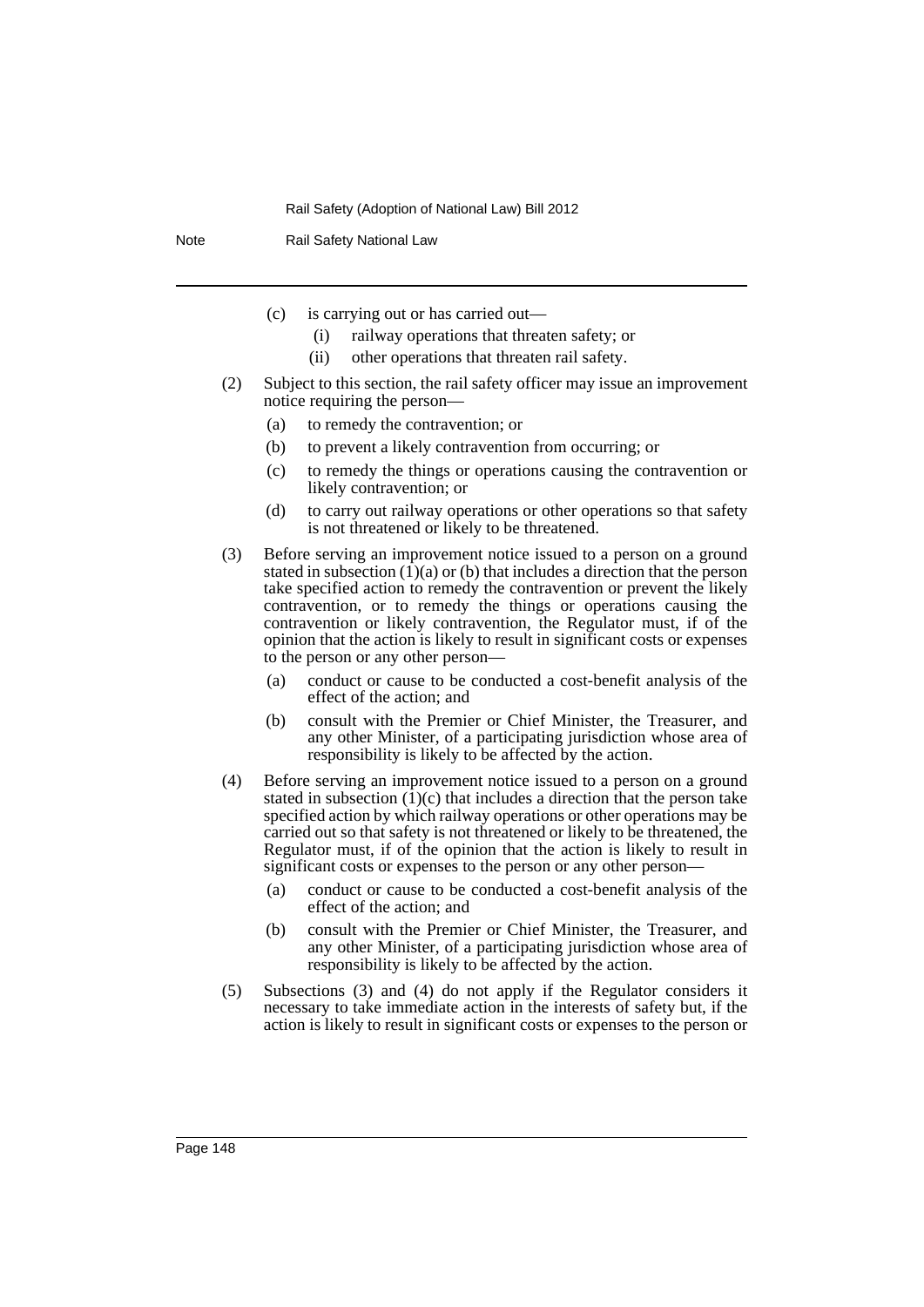Rail Safety National Law Note 2008 and 2009 and 2009 and 2009 and 2009 and 2009 and 2009 and 2009 and 2009 and 2009 and 2009 and 2009 and 2009 and 2009 and 2009 and 2009 and 2009 and 2009 and 2009 and 2009 and 2009 and 200

any other person, the Regulator must, as soon as practicable after taking the action—

- (a) conduct or cause to be conducted a cost-benefit analysis of the effect of the action; and
- (b) consult with the Premier or Chief Minister, the Treasurer, and any other Minister, of a participating jurisdiction whose area of responsibility is likely to be affected by the action.

## **176 Contents of improvement notices**

- (1) An improvement notice must—
	- (a) if the notice relates to a contravention or likely contravention of this Law—
		- (i) state that the rail safety officer believes the person—
			- (A) is contravening a provision of this Law; or
			- (B) has contravened a provision of this Law in circumstances that make it likely that the contravention will continue or be repeated; and
		- (ii) state the provision the officer believes is being, or has been, contravened; and
		- (iii) briefly, state how the provision is being, or has been, contravened; and
		- (iv) state the day before which the person is required to remedy the contravention or likely contravention; and
		- (b) in any other case—
			- (i) state that the rail safety officer believes the person is carrying out or has carried out—
				- (A) railway operations that threaten safety; or
				- (B) other operations that threaten rail safety; and
			- (ii) briefly, state how—
				- (A) the railway operations are threatening, or have threatened, safety; or
				- (B) the other operations are threatening, or have threatened, rail safety; and
			- (iii) state the day before which the person is required to carry out railway operations or other operations so that safety is not threatened or likely to be threatened; and
		- (c) if a cost-benefit analysis has been carried out under section 175, set out the results of that analysis; and
		- (d) set out the penalty for non-compliance with the notice; and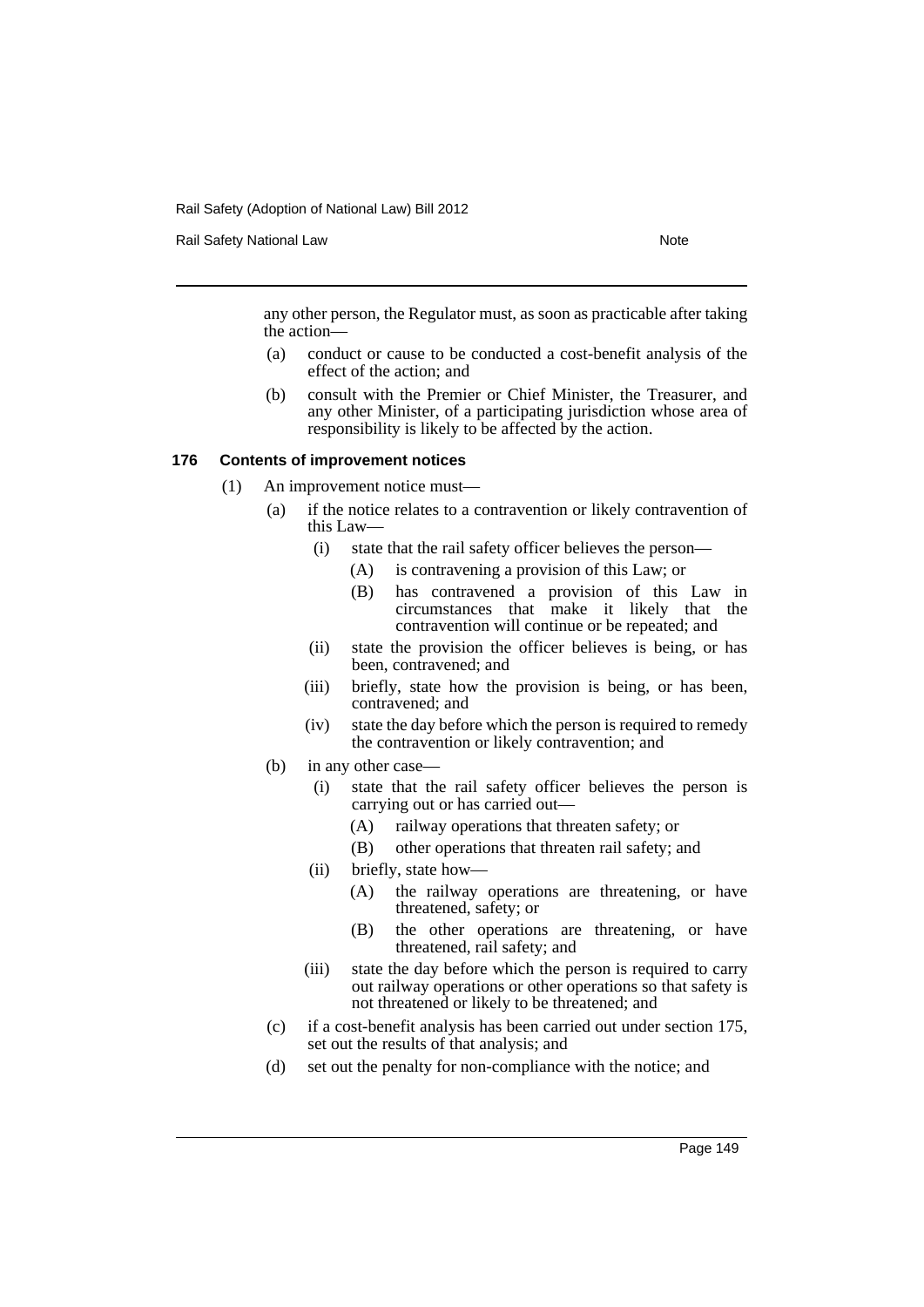Note Rail Safety National Law

- (e) include information about the right to a review under Part 7 of the decision to serve the notice; and
- (f) state that the notice is served under this section.
- (2) An improvement notice served on a person on a ground stated in section  $175(1)(a)$  or (b) may include directions concerning the action to be taken to remedy the contravention or prevent the likely contravention, or the things or operations causing the contravention or likely contravention, to which the notice relates.
- (3) An improvement notice served on a person on the ground stated in section 175(1)(c) may include directions concerning the action to be taken by which railway operations or other operations to which the notice relates may be carried out so that safety is not threatened or likely to be threatened.
- (4) The day stated for compliance with the improvement notice must be reasonable in all the circumstances.

### **177 Compliance with improvement notice**

The person to whom an improvement notice is issued must comply with the notice within the period specified in the notice.

Maximum penalty:

- (a) in the case of an individual—\$50 000;
- (b) in the case of a body corporate—\$500 000.

## **178 Extension of time for compliance with improvement notices**

- (1) This section applies if a person has been issued with an improvement notice.
- (2) A rail safety officer may, by written notice given to the person, extend the compliance period for the improvement notice.
- (3) However, the rail safety officer may only extend the compliance period if the period has not ended.
- (4) In this section—

*compliance period* means the period stated in the improvement notice under section 176, and includes that period as extended under this section.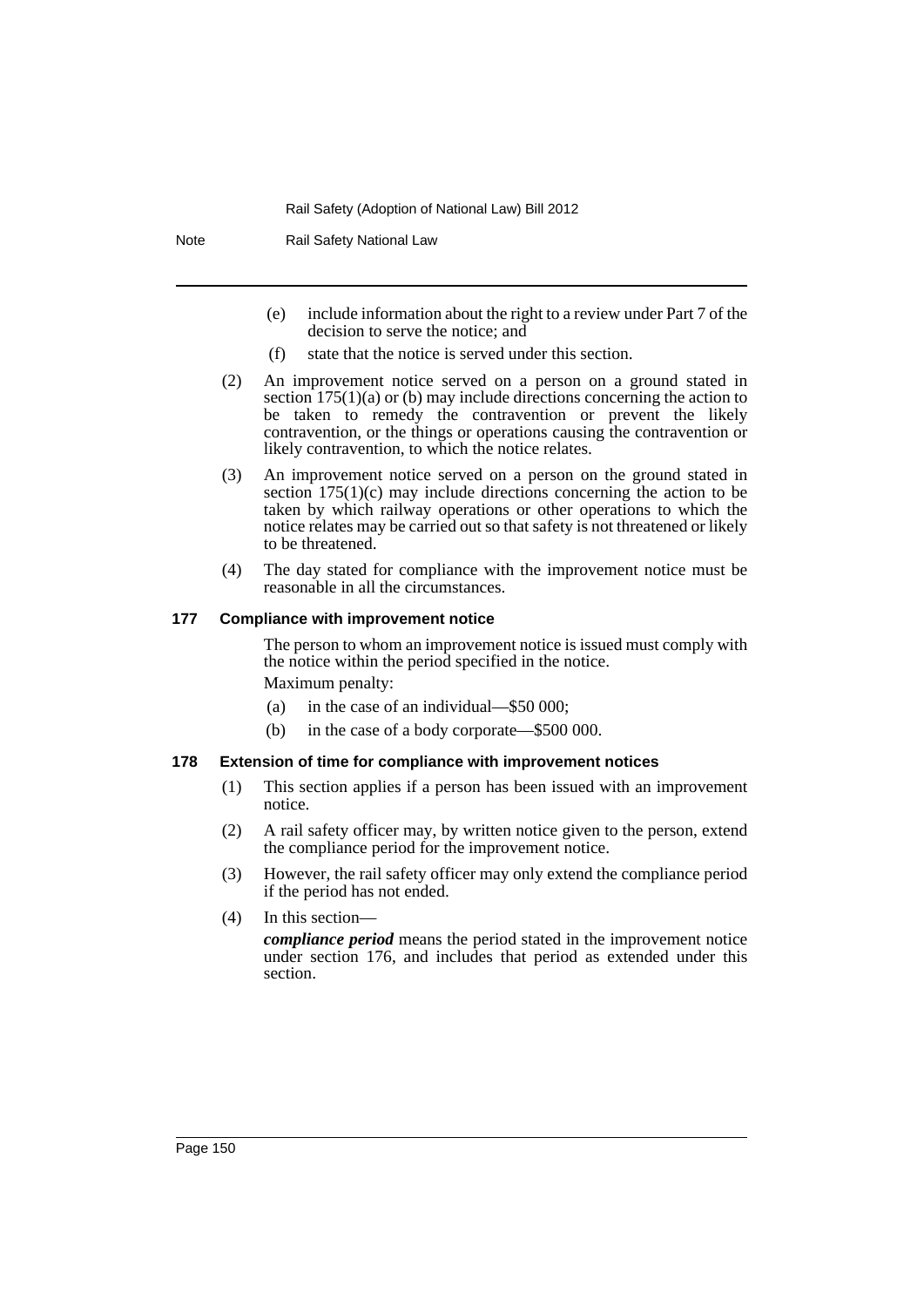Rail Safety National Law Note 2008 and 2009 and 2009 and 2009 and 2009 and 2009 and 2009 and 2009 and 2009 and 2009 and 2009 and 2009 and 2009 and 2009 and 2009 and 2009 and 2009 and 2009 and 2009 and 2009 and 2009 and 200

# **Division 2 Prohibition notices**

# **179 Issue of prohibition notice**

- (1) This section applies if a rail safety officer reasonably believes that—
	- (a) an activity is occurring in relation to railway operations or railway premises that involves or will involve an immediate risk to safety; or
	- (b) an activity may occur in relation to railway operations or railway premises that, if it occurs, will involve an immediate risk to safety; or
	- (c) an activity may occur at, on, or in, the immediate vicinity of rail infrastructure or rolling stock that, if it occurs, will involve an immediate risk to safety.
- (2) The rail safety officer may issue a prohibition notice to a person who has, or appears to have, control over the activity prohibiting the carrying on of the activity, or the carrying on of the activity in a specified way, until a rail safety officer is satisfied that the matters that give or will give rise to the risk have been remedied.
- (3) A prohibition notice may be issued orally, but must be confirmed by written notice given to the person as soon as practicable.

## **180 Contents of prohibition notice**

- (1) A prohibition notice must—
	- (a) state that the rail safety officer believes that grounds for the issue of the prohibition notice exist and the basis for that belief; and
	- (b) briefly, state the activity that the officer believes involves or will involve the risk and the matters that give or will give rise to the risk; and
	- (c) state the provision (if any) of this Law that the officer believes is being, or is likely to be, contravened by that activity; and
	- (d) set out the penalty for contravening the notice; and
	- (e) include information about the right to a review under Part 7 of the decision to serve the notice; and
	- (f) state that the notice is served under this section.
- (2) A prohibition notice may include directions on the measures to be taken to remedy the risk, activities or matters to which the notice relates, or the contravention or likely contravention mentioned in subsection  $(1)(c)$ .
- (3) A direction in a prohibition notice may offer the person on whom the notice has been served a choice of ways to remedy the risk, activities or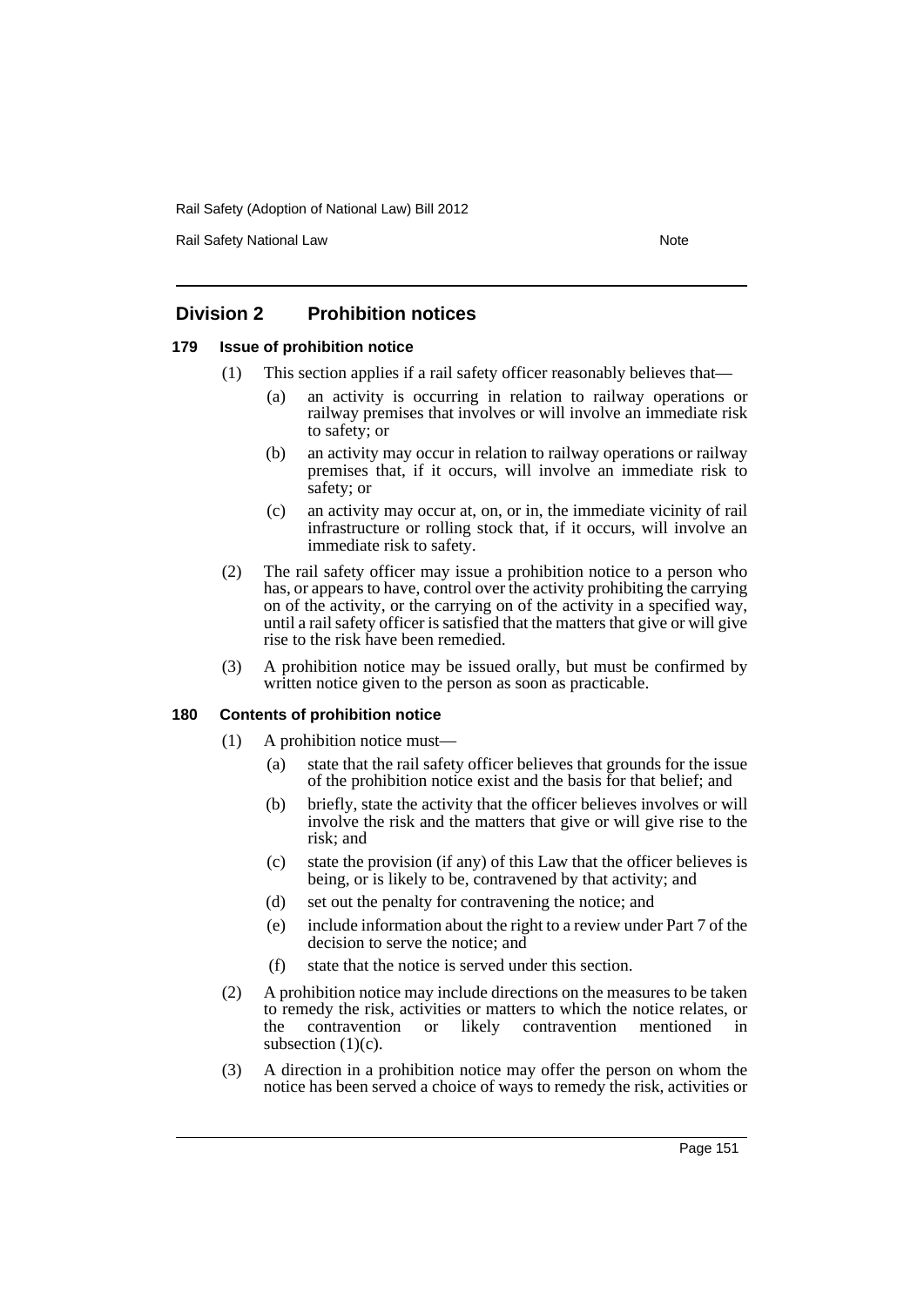Note Rail Safety National Law

matters to which the notice relates, or the contravention or likely contravention mentioned in subsection (1)(c).

- (4) Without limiting section 179, a prohibition notice that prohibits the carrying on of an activity in a specified way may do so by specifying 1 or more of the following:
	- (a) a place, or part of a place, at which the activity is not to be carried out;
	- (b) any thing that is not to be used in connection with the activity;
	- (c) any procedure that is not to be followed in connection with the activity.

### **181 Compliance with prohibition notice**

The person to whom a direction is given under this Division or a prohibition notice is issued must comply with the direction or notice. Maximum penalty:

- (a) in the case of an individual—\$150 000;
- (b) in the case of a body corporate—\$1 500 000.

## **Division 3 Non-disturbance notices**

## **182 Issue of non-disturbance notice**

A rail safety officer may issue a non-disturbance notice to the person with control or management of railway premises if the officer reasonably believes that it is necessary to do so to facilitate the exercise of his or her powers under this Law.

### **183 Contents of non-disturbance notice**

- (1) A non-disturbance notice may require the person to—
	- (a) preserve the site at which a notifiable occurrence has occurred for a specified period; or
	- (b) prevent the disturbance of a particular site (including the operation of plant) in other circumstances for a specified period that is reasonable in the circumstances.
- (2) A non-disturbance notice must specify the period (of no more than 7 days) for which it applies and set out—
	- (a) the obligations of the person to whom the notice is issued; and
	- (b) the measures to be taken to preserve a site or prevent disturbance of a site; and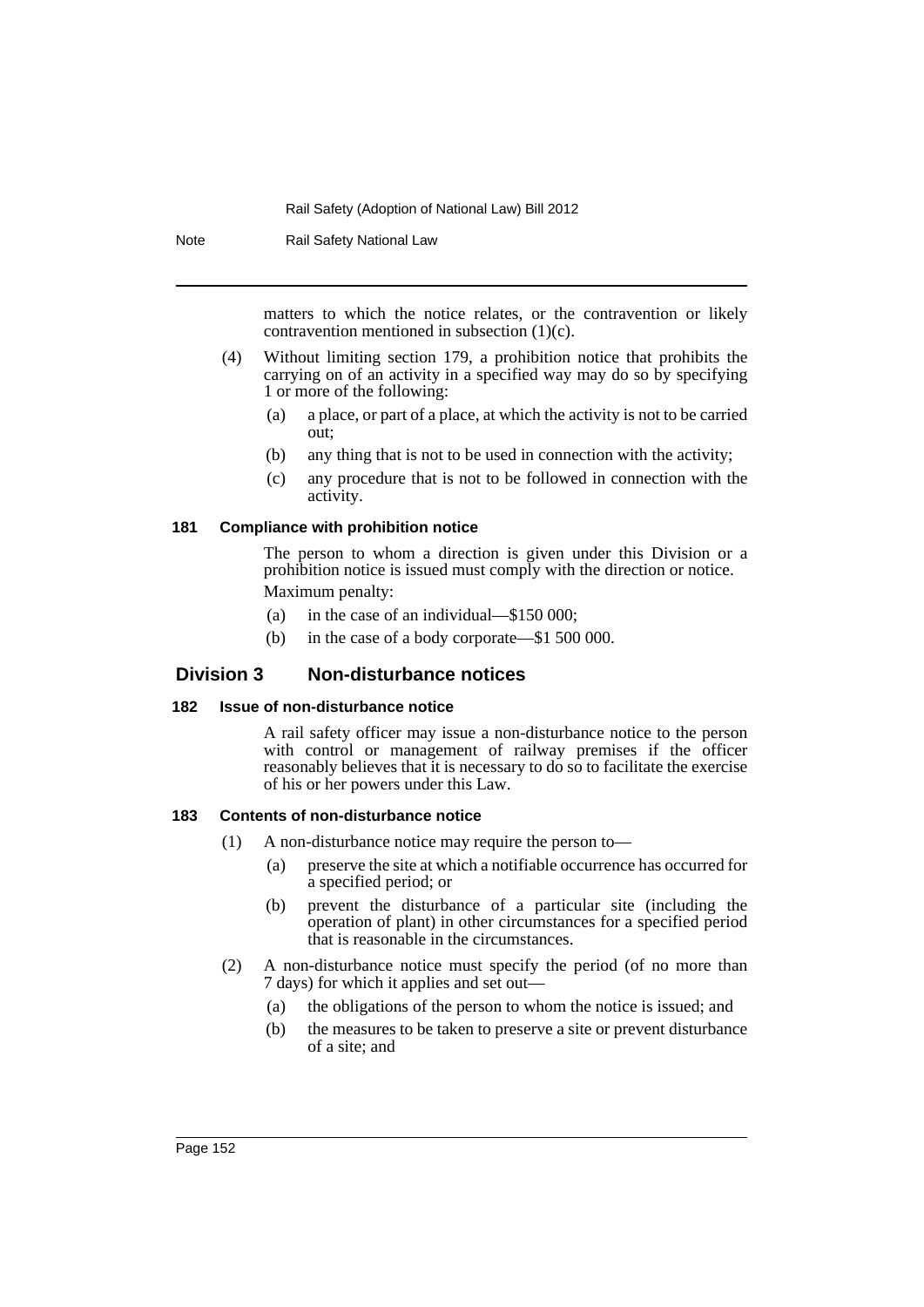Rail Safety National Law Note 2012 12:30 Note 2014

- (c) information about the right to a review under Part 7 of the decision to serve the notice; and
- (d) the penalty for contravening the notice.
- (3) In subsection (1), a reference to a site includes any plant, substance, structure or thing associated with the site.
- (4) A non-disturbance notice does not prevent any action—
	- (a) to assist an injured person; or
	- (b) to remove a deceased person; or
	- (c) that is essential to make the site safe or prevent a further incident; or
	- (d) that is associated with a police investigation; or
	- (e) in respect of which a rail safety officer has given permission.

### **184 Compliance with non-disturbance notice**

(1) A person must not, without reasonable excuse, fail to comply with a non-disturbance notice issued to the person.

Maximum penalty:

- (a) in the case of an individual—\$20 000;
- (b) in the case of a body corporate—\$100 000.
- (2) Subsection (1) places an evidential burden on the accused to show a reasonable excuse.

### **185 Issue of subsequent notices**

If a rail safety officer considers it necessary to do so, he or she may issue 1 or more subsequent non-disturbance notices to a person, whether before or after the expiry of the previous notice, each of which must comply with section 183.

# **Division 4 General requirements applying to notices**

### **186 Application of Division**

In this Division—

*notice* means an improvement notice, or a prohibition notice or non-disturbance notice.

## **187 Notice to be in writing**

- (1) Subject to subsection (2), a notice must be in writing.
- (2) A prohibition notice may be issued orally, but must be confirmed by written notice as soon as practicable.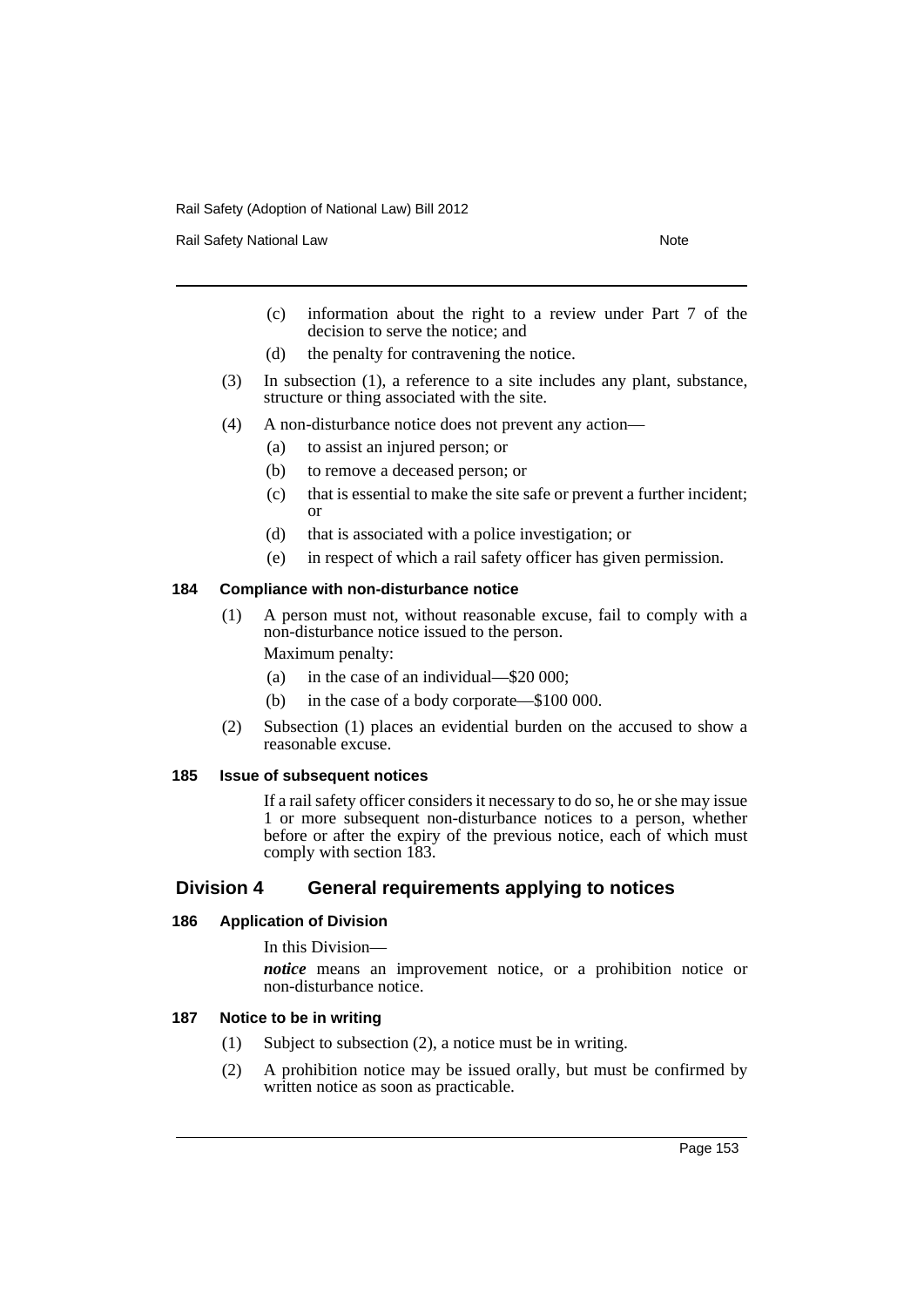Note Rail Safety National Law

### **188 Directions in notices**

A direction included in an improvement notice or prohibition notice may—

- (a) refer to an approved code of practice; and
- (b) offer the person to whom it is issued a choice of ways in which to remedy the contravention.

## **189 Recommendations in notice**

- (1) An improvement notice or prohibition notice may include recommendations.
- (2) It is not an offence to fail to comply with recommendations in an improvement notice or a prohibition notice.

## **190 Variation or cancellation of notice by rail safety officer**

- (1) A rail safety officer may make minor changes to a notice—
	- (a) for clarification; or
	- (b) to correct errors or references; or
	- (c) to reflect changes of address or other circumstances.
- (2) A rail safety officer may extend the compliance period for an improvement notice in accordance with section 178.
- (3) A rail safety officer may cancel a notice.

## **191 Formal irregularities or defects in notice**

A notice is not invalid merely because of—

- (a) a formal defect or irregularity in the notice unless the defect or irregularity causes or is likely to cause substantial injustice; or
- (b) a failure to use the correct name of the person to whom the notice is issued if the notice sufficiently identifies the person and is issued or given to the person in accordance with section 192.

## **192 Serving notices**

- (1) A notice may be served on a person—
	- (a) in accordance with section 258; or
	- (b) by leaving it for the person at the railway premises to which the notice relates with a person who is or appears to be the person with control or management of the premises; or
	- (c) in a prescribed manner.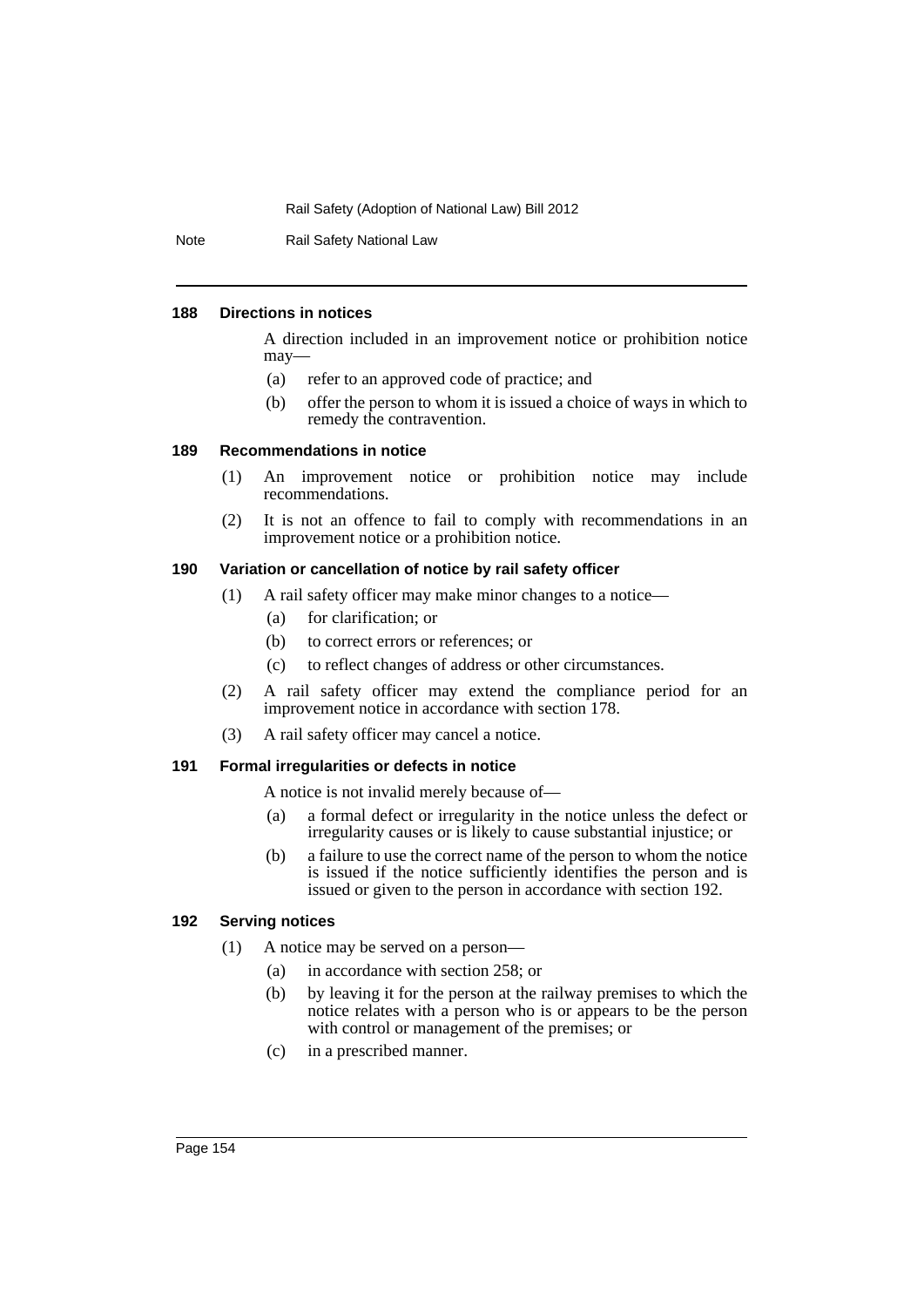Rail Safety National Law Note 30 and 200 and 200 and 200 and 200 and 200 and 200 and 200 and 200 and 200 and 20

- (2) The national regulations may prescribe—
	- (a) the manner of serving a notice; and
	- (b) the steps a person on whom a notice is served must take to bring it to the attention of other persons.

# **Division 5 Remedial action**

## **193 When Regulator may carry out action**

- (1) This section applies if a person to whom a prohibition notice is issued fails to take reasonable steps to comply with the notice.
- (2) The Regulator may take any remedial action the Regulator believes reasonable to make the railway premises or situation safe after giving written notice to the person to whom the prohibition notice was issued of—
	- (a) the Regulator's intention to take that action; and
	- (b) the owner's or person's liability for the costs of that action.

## **194 Power of Regulator to take other remedial action**

- (1) This section applies if the Regulator reasonably believes that—
	- (a) circumstances in which a prohibition notice can be issued exist; and
	- (b) a prohibition notice cannot be issued at railway premises because, after taking reasonable steps, the person with control or management of the premises cannot be found.
- (2) The Regulator may take any remedial action necessary to make the railway premises safe.

## **195 Costs of remedial or other action**

The Regulator may recover the reasonable costs of any remedial action taken under—

- (a) section 193 from the person to whom the notice is issued; or
- (b) section 194 from any person to whom the prohibition notice could have been issued in respect of the matter,

as a debt due to the Regulator.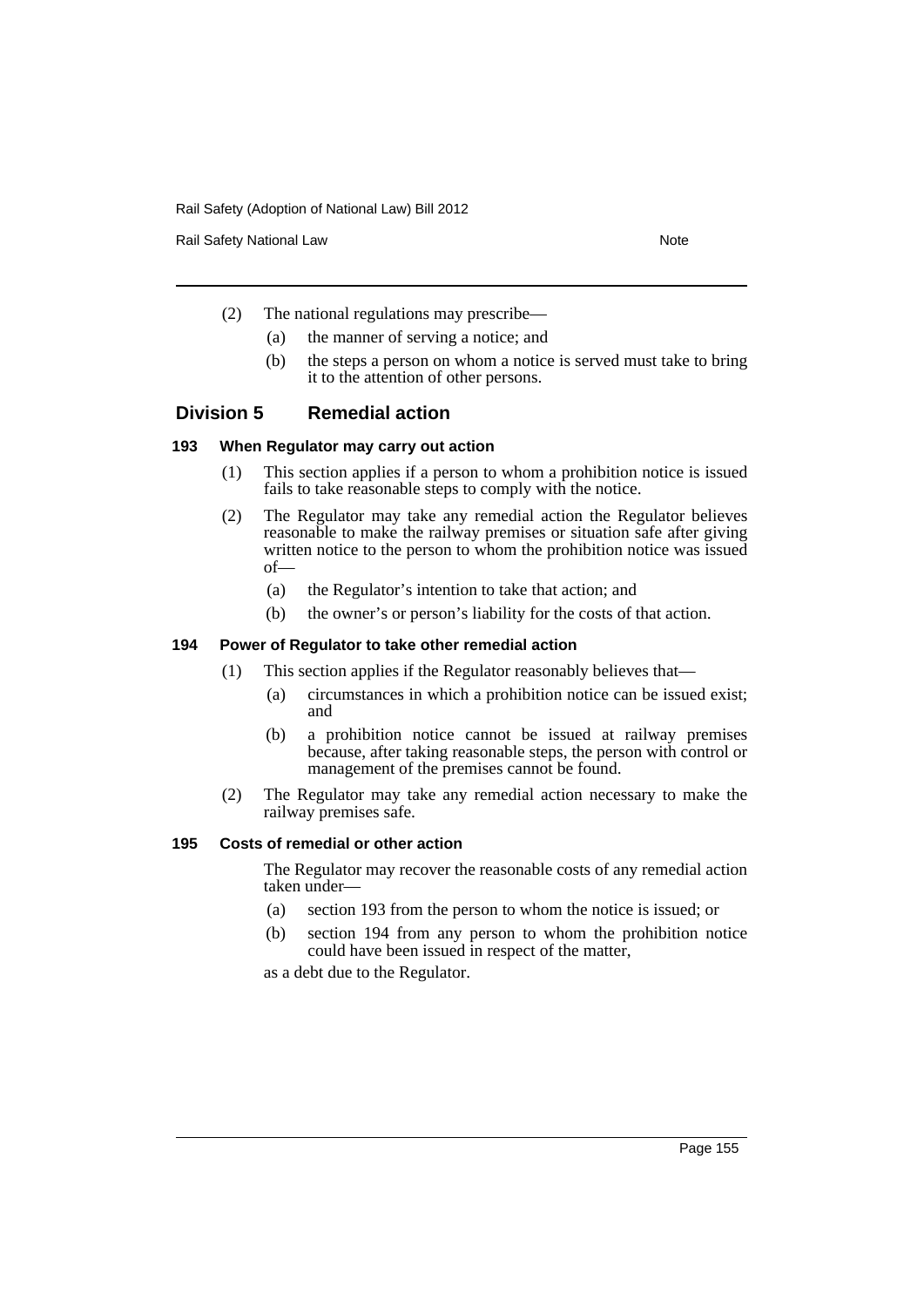Note Rail Safety National Law

## **Division 6 Injunctions**

### **196 Application of Division**

In this Division—

*notice* means an improvement notice, or a prohibition notice or non-disturbance notice.

### **197 Injunctions for non-compliance with notices**

- (1) The Regulator may apply to the court for an injunction—
	- (a) compelling a person to comply with a notice; or
	- (b) restraining a person from contravening a notice.
- (2) The Regulator may do so—
	- (a) whether or not proceedings have been brought for an offence against this Law in connection with any matter in respect of which the notice was issued; and
	- (b) whether any period for compliance with the notice has expired.

## **Division 7 Miscellaneous**

## **198 Response to certain reports**

- (1) The Regulator may, if of the opinion as a result of a report to which this section applies that action is necessary for the purpose of the safe construction or operation of a railway, direct a rail transport operator, by written notice, to install on or with respect to the infrastructure of the railway, or on or with respect to rolling stock, within the time specified in the notice, safety or protective systems, devices, equipment or appliances specified in the notice.
- (2) A direction under this section must state the reasons why the Regulator considers it is necessary for the rail transport operator to take the action specified in the direction and include information about the right of review under Part 7.
- (3) If the action specified to be taken in a direction is, in the opinion of the Regulator, likely to result in significant costs or expenses to the rail transport operator, the Regulator must, before giving the direction—
	- (a) conduct or cause to be conducted a cost-benefit analysis of the effect of taking the action; and
	- (b) consult with the Premier or Chief Minister, the Treasurer, and any other Minister, of a participating jurisdiction whose area of responsibility is likely to be affected by the action.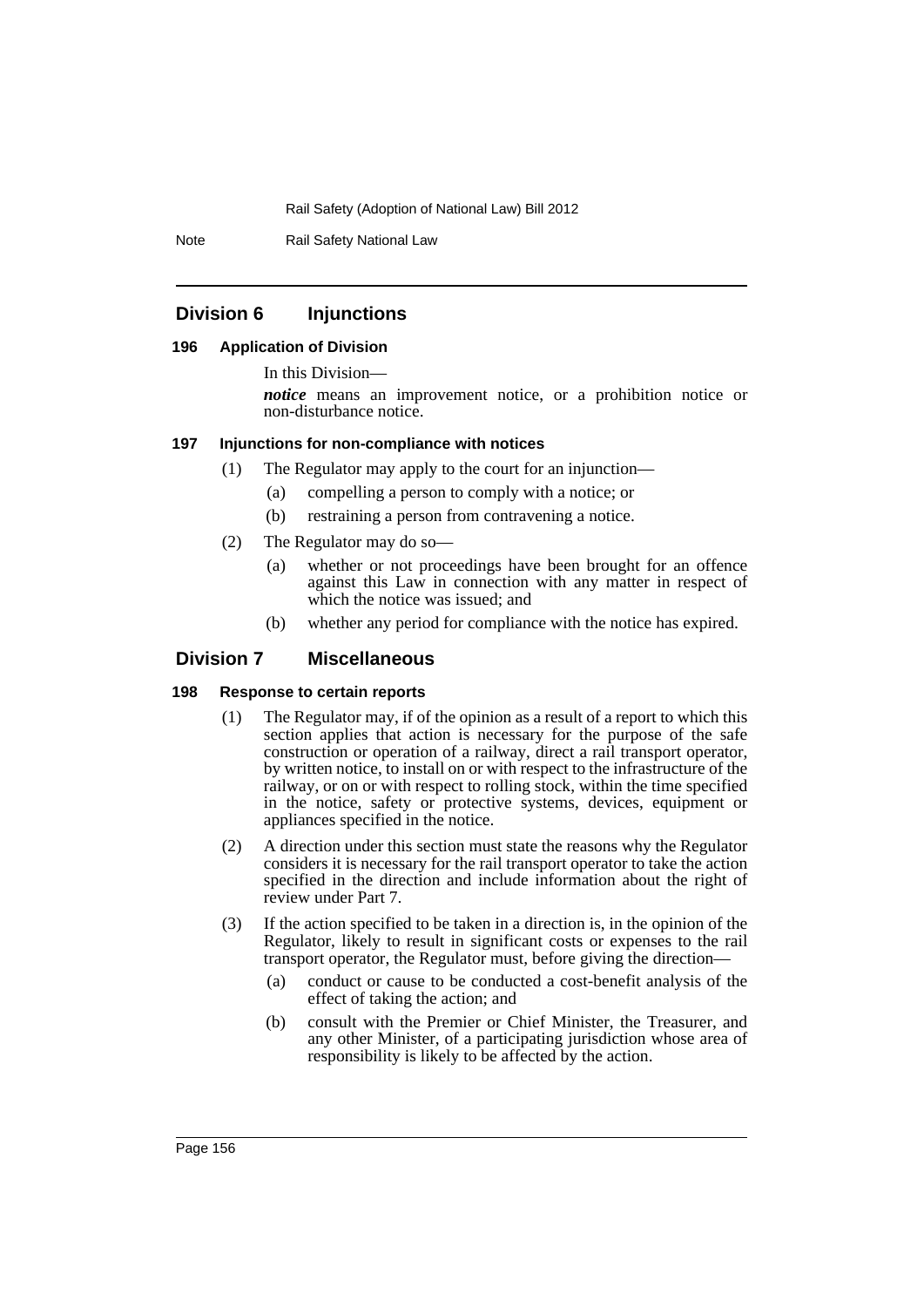Rail Safety National Law Note 30 and 200 and 200 and 200 and 200 and 200 and 200 and 200 and 200 and 200 and 20

(4) A rail transport operator must not, without reasonable excuse, fail to comply with a direction under this section.

Maximum penalty:

- (a) in the case of an individual—\$150 000;
- (b) in the case of a body corporate—\$1 500 000.
- (5) Subsection (4) places an evidential burden on the accused to show a reasonable excuse.
- (6) A *report to which this section applies* is—
	- (a) a report (including any recommendations) following an inquest held by a coroner under an Act of a participating jurisdiction; or
	- (b) a report of an investigation held under the *Transport Safety Investigation Act 2003* of the Commonwealth; or
	- (c) any other report of an investigation into a matter relating to rail safety.

# **199 Power to require works to stop**

- (1) A person (other than a rail transport operator) must, before carrying out any works near a railway that threaten, or are likely to threaten—
	- (a) the safety of the railway; or
	- (b) the operational integrity of the railway,

notify the relevant rail infrastructure manager of the intention to carry out those works.

Maximum penalty:

- (a) in the case of an individual—\$20 000;
- (b) in the case of a body corporate—\$100 000.
- $(2)$  If—
	- (a) a person is carrying out, or proposes to carry out, works near a railway; and
	- (b) the Regulator believes on reasonable grounds that the works threaten, or are likely to threaten—
		- (i) the safety of the railway; or
		- (ii) the operational integrity of the railway,

the Regulator may, by written notice, give the person a direction to stop, alter or not to commence the work.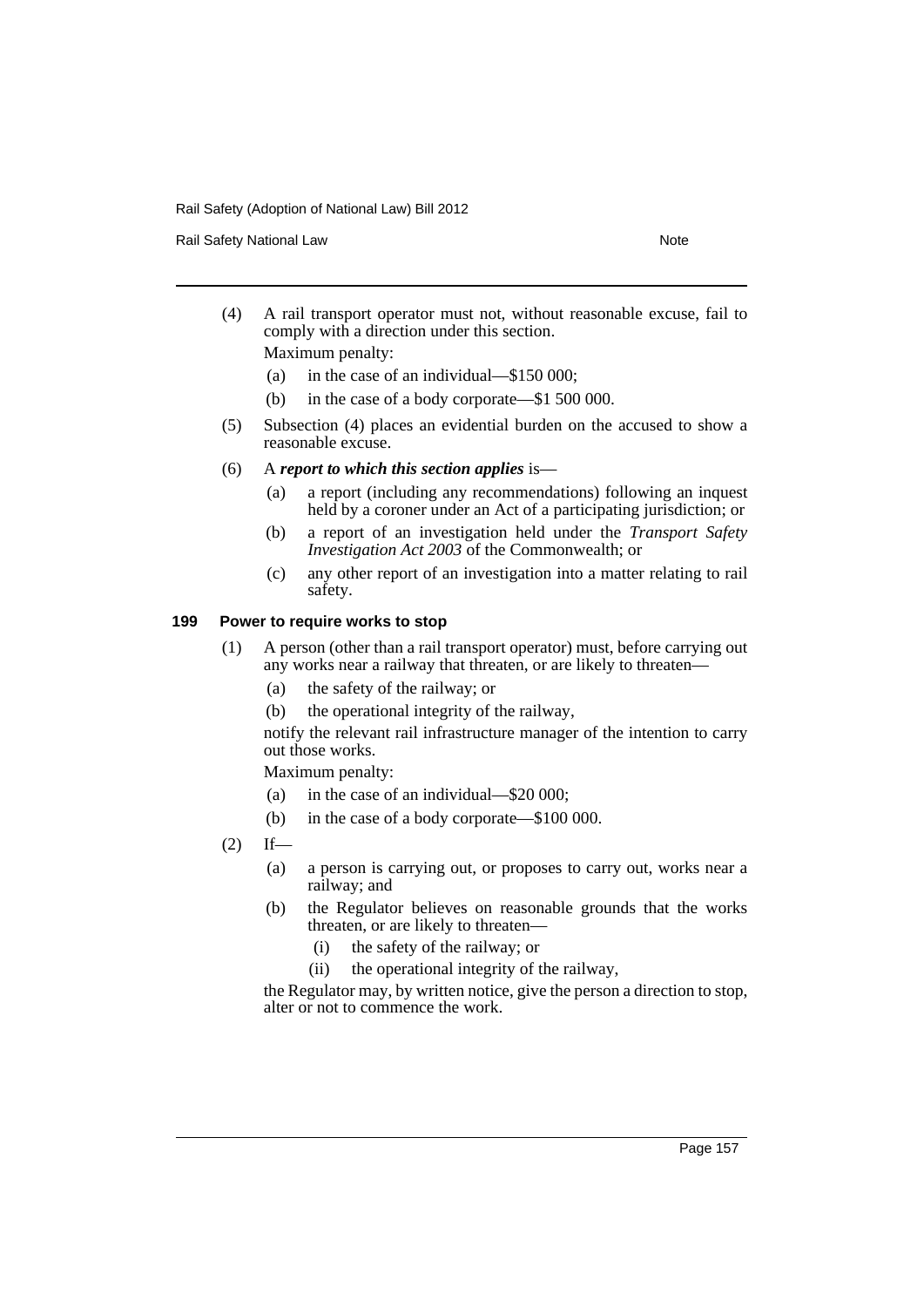Note Rail Safety National Law

# $(3)$  If—

- (a) a rail transport operator is carrying out, or proposes to carry out, railway operations on or near land on which there is infrastructure, or works, of a utility; and
- (b) the Regulator believes on reasonable grounds that the railway operations threaten, or are likely to threaten—
	- (i) the safety of the utility infrastructure or works; or
	- (ii) the safe provision by the utility of water, gas or electricity or other like services,

the Regulator may, by written notice, give the operator a direction to stop, alter or not to commence the railway operations.

(4) A person who is given a notice under subsection (2) or (3) must comply with the direction set out in the notice unless the person has a reasonable excuse.

Maximum penalty:

- (a) in the case of an individual—\$20 000;
- (b) in the case of a body corporate—\$100 000.
- (5) If a person carries out work in contravention of subsection (1) or a direction given under subsection (2) or (3), the Regulator may, by written notice, direct a person who has the care, control or management of the land where the infrastructure or works are situated to alter, demolish or take away the work within a reasonable time specified in the notice.
- (6) A person who is given a notice under subsection (5) must comply with the requirement unless the person has a reasonable excuse. Maximum penalty:
	- (a) in the case of an individual—\$10 000;
	- (b) in the case of a body corporate—\$50 000.
- (7) Subsections (4) and (6) place an evidential burden on the accused to show a reasonable excuse.
- (8) A notice under this section must—
	- (a) include information about the right to a review under Part 7 of the decision to serve the notice; and
	- (b) state that the notice is served under this section.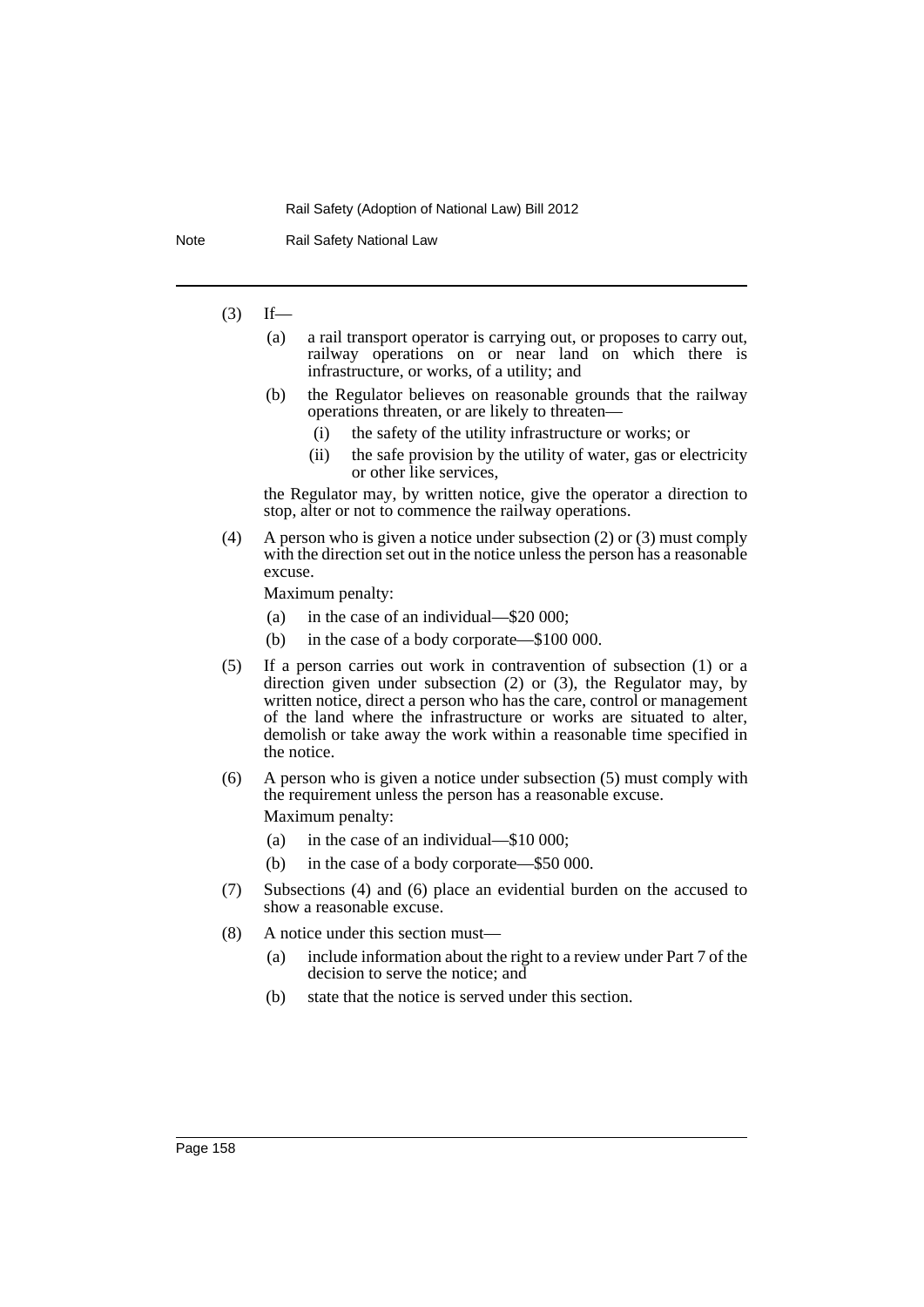Rail Safety National Law Note 2008 and 2009 and 2009 and 2009 and 2009 and 2009 and 2009 and 2009 and 2009 and 2009 and 2009 and 2009 and 2009 and 2009 and 2009 and 2009 and 2009 and 2009 and 2009 and 2009 and 2009 and 200

## **200 Temporary closing of railway crossings, bridges etc**

- (1) An authorised officer may close temporarily or regulate a railway crossing, bridge, subway or other structure for crossing or passing over or under a railway if satisfied it is necessary because of an immediate threat to safety.
- (2) If an authorised officer decides to close temporarily or regulate a railway crossing, bridge, subway or other structure, the authorised officer must, as soon as practicable after its closure or regulation, notify the person or authority responsible for the railway crossing, bridge, subway or other structure of its closure or regulation.
- (3) In this section—

*authorised officer* means—

- (a) a person who holds a specific authority from the Regulator for the purposes of this section; or
- (b) a person who holds a specific authority issued by an accredited person for the purposes of this section.

## **201 Use of force**

A power conferred by this Law to enter railway premises, or to do anything in or on railway premises, may not be exercised unless the rail safety officer or a person assisting a rail safety officer proposing to exercise the power, uses no more force than is reasonably necessary to effect the entry or to do the thing for which the entry is effected.

### **202 Power to use force against persons to be exercised only by police officers**

A provision in this Law that authorises a person to use reasonable force does not authorise a person who is not a police officer to use force against another person.

# **Part 6 Exemptions**

# **Division 1 Ministerial exemptions**

# **203 Ministerial exemptions**

- (1) The Minister may, after consultation with the Regulator, by notice in the Gazette, grant exemptions from this Law or specified provisions of this Law in respect of railway operations carried out, or proposed to be carried out, in this jurisdiction—
	- (a) to a person specified by the Minister; or
	- (b) in relation to a railway specified by the Minister.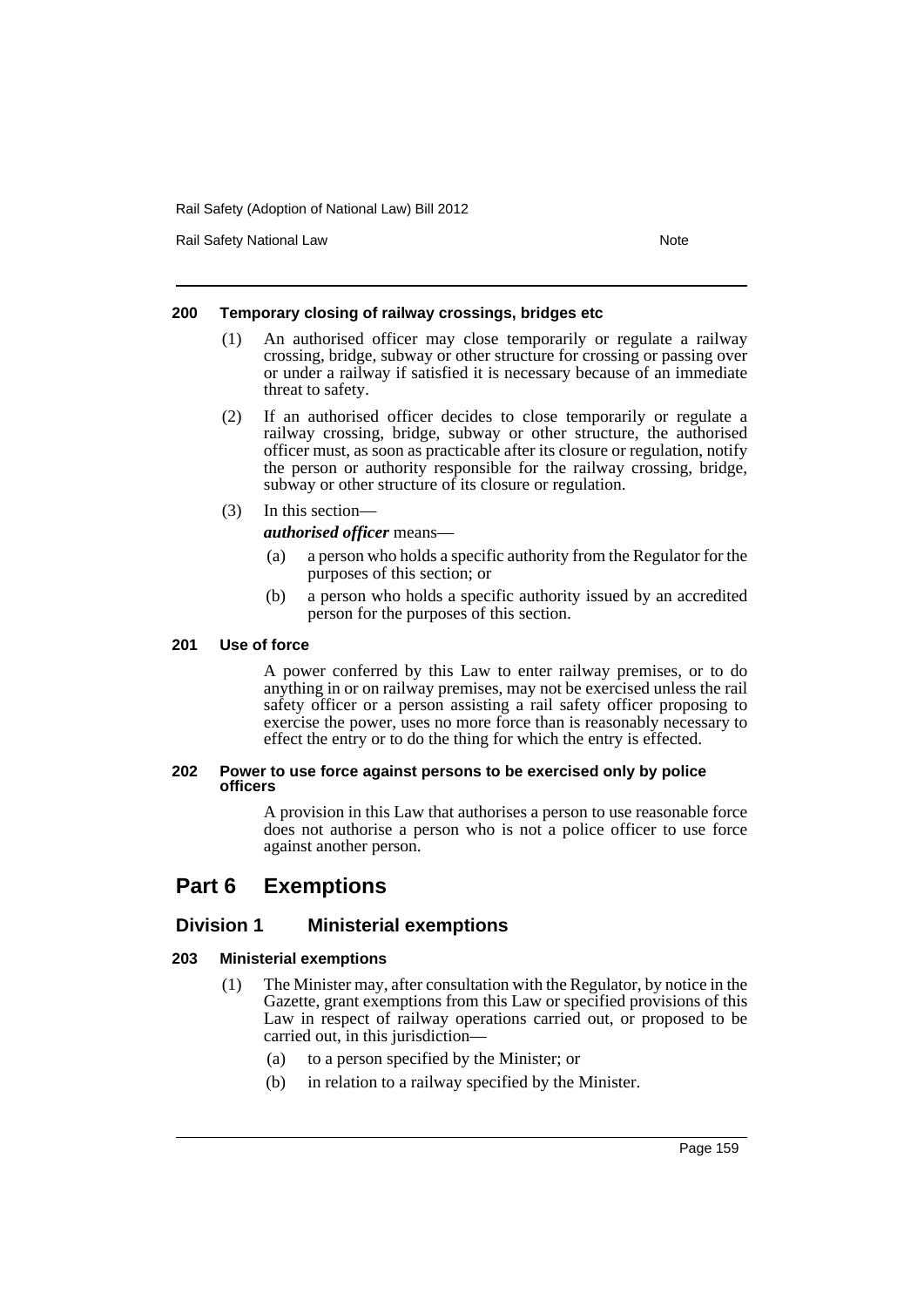Note Rail Safety National Law

- (2) The Minister may grant an exemption under subsection (1)—
	- (a) on conditions specified in the notice; and
	- (b) for a period (not exceeding 3 months) specified in the notice.
- (3) The Minister may, at any time, by further notice in the Gazette—
	- (a) vary or revoke an exemption; or
	- (b) vary or revoke a condition of an exemption.
- (4) A person who has been granted an exemption under this section who contravenes a condition imposed on the exemption is guilty of an offence.

Maximum penalty:

- (a) in the case of an individual—\$20 000;
- (b) in the case of a body corporate—\$100 000.

# **Division 2 Exemptions granted by Regulator**

## **Subdivision 1 Interpretation**

## **204 Interpretation**

In this Division—

*designated provision* of this Law means a provision of—

- (a) Part 3 Division 4; or
- (b) Part 3 Division 5; or
- (c) Part 3 Division 6 Subdivision 3.

# **Subdivision 2 Procedures for conferring exemptions**

## **205 Application for exemption**

- (1) A rail transport operator may apply to the Regulator for an exemption from a designated provision of this Law in respect of specified railway operations carried out, or proposed to be carried out, by or on behalf of the operator.
- (2) An application must be made in the manner and form approved by the Regulator and—
	- (a) must specify the scope and nature of the railway operations in respect of which an exemption is sought; and
	- (b) if the railway operations include the operation or movement of rolling stock on a railway—must include details about the operation or movement of rolling stock; and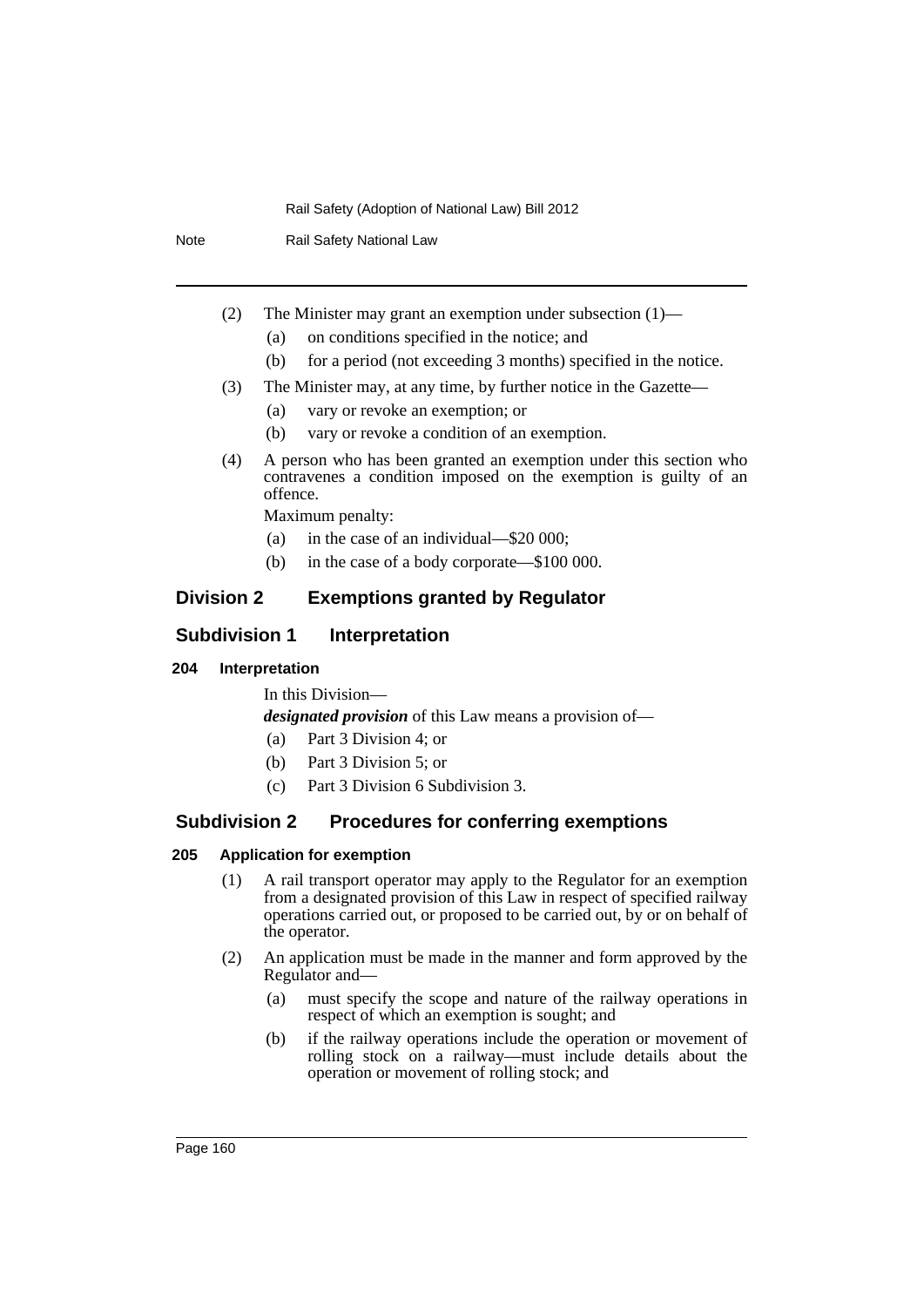Rail Safety National Law Note 2008 and 2009 and 2009 and 2009 and 2009 and 2009 and 2009 and 2009 and 2009 and 2009 and 2009 and 2009 and 2009 and 2009 and 2009 and 2009 and 2009 and 2009 and 2009 and 2009 and 2009 and 200

- (c) must contain the prescribed information; and
- (d) must be accompanied by the prescribed application fee.
- (3) The Regulator may require a rail transport operator who has applied for an exemption—
	- (a) to supply further information requested by the Regulator; and
	- (b) to verify by statutory declaration any information supplied to the Regulator.

### **206 What applicant must demonstrate**

The Regulator must not grant an exemption to an applicant unless satisfied that the applicant has demonstrated—

- (a) that the applicant is, or is to be, a rail infrastructure manager or rolling stock operator in relation to the railway operations in respect of which the exemption is sought; and
- (b) that the applicant—
	- (i) has the financial capacity, or has public risk insurance arrangements, to meet reasonable potential accident liabilities arising from the railway operations; and
	- (ii) has complied with the requirements prescribed by the national regulations (if any) for the purposes of this section.

## **207 Determination of application**

- (1) Subject to this section, the Regulator must, within the relevant period—
	- (a) if the Regulator is satisfied as to the matters referred to in section 206—notify the applicant that an exemption from a designated provision of this Law has been granted, with or without conditions or restrictions; or
	- (b) if the Regulator is not so satisfied—notify the applicant that the application has been refused.
- (2) An exemption under this Division is subject to—
	- (a) any conditions or restrictions prescribed by the national regulations for the purposes of this section that are applicable to the exemption; and
	- (b) any other condition or restriction imposed on the exemption by the Regulator.
- (3) Notification under this section—
	- (a) must be in writing and given to the applicant; and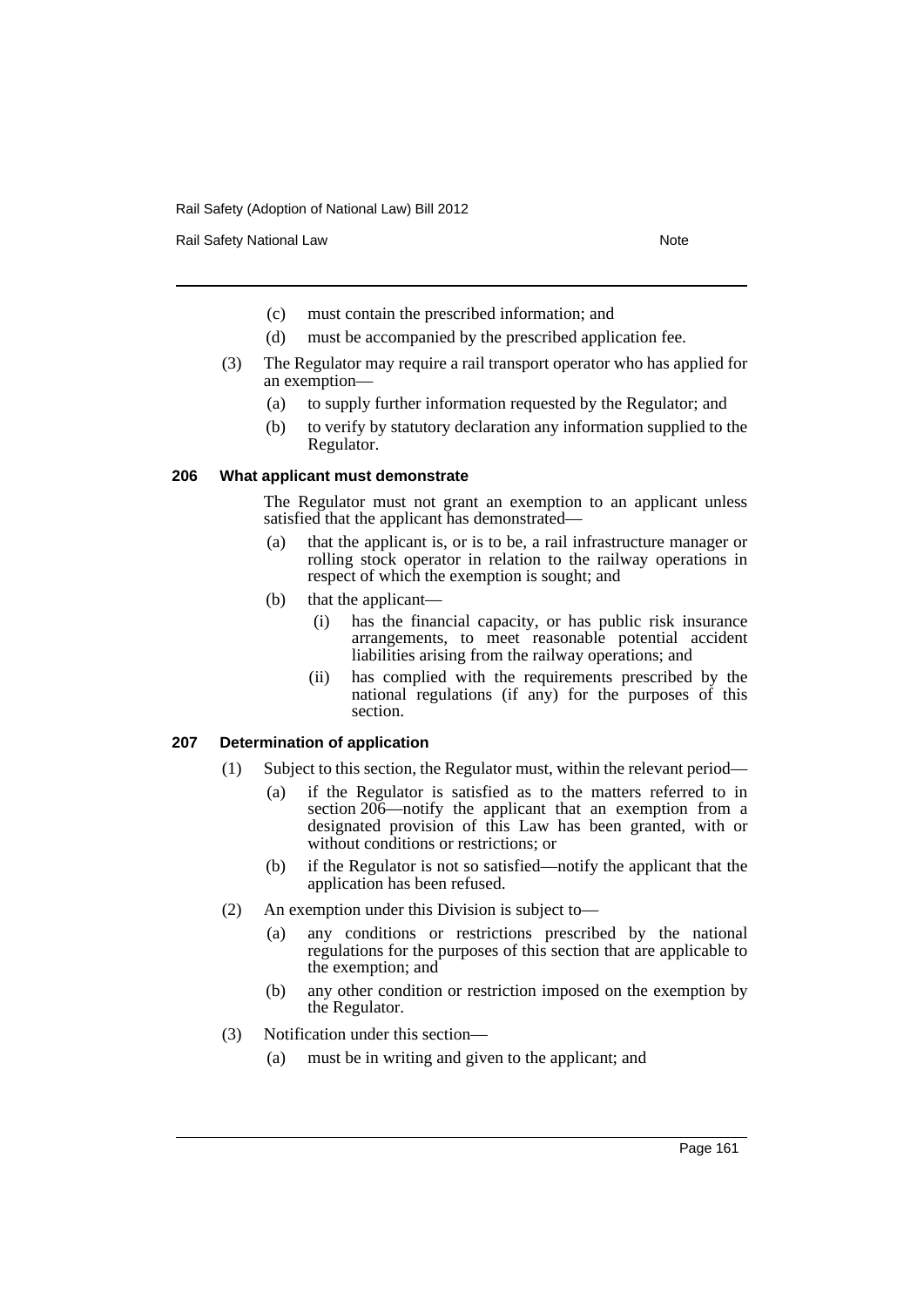Note Rail Safety National Law

- (b) if the exemption has been granted, must specify—
	- (i) the prescribed details of the applicant; and
	- (ii) the scope and nature of the railway operations, and the manner in which they are to be carried out, in respect of which the exemption is granted; and
	- (iii) any condition or restriction imposed by the Regulator under this section on the exemption; and
	- (iv) any other prescribed information; and
- (c) if a condition or restriction has been imposed on the exemption, must include—
	- (i) the reasons for imposing the condition or restriction; and
	- (ii) information about the right of review under Part 7; and
- (d) if the application has been refused must include—
	- (i) the reasons for the decision to refuse to grant the application; and
	- (ii) information about the right of review under Part 7; and
- (e) if the relevant period in relation to an application has been extended, must include information about the right of review under Part 7.
- (4) In this section—

*relevant period*, in relation to an application, means—

- (a) 6 months after the application was received by the Regulator; or
- (b) if the Regulator requested further information, 6 months, or such other period, as is agreed between the Regulator and the applicant, after the Regulator receives the last information so requested; or
- (c) if the Regulator, by written notice given to the applicant before the expiry of the relevant 6 months, specifies another period, that period,

whichever is the longer.

# **Subdivision 3 Variation of an exemption**

## **208 Application for variation of an exemption**

(1) A rail transport operator who has been granted an exemption under this Division may, at any time, apply to the Regulator for a variation of the exemption.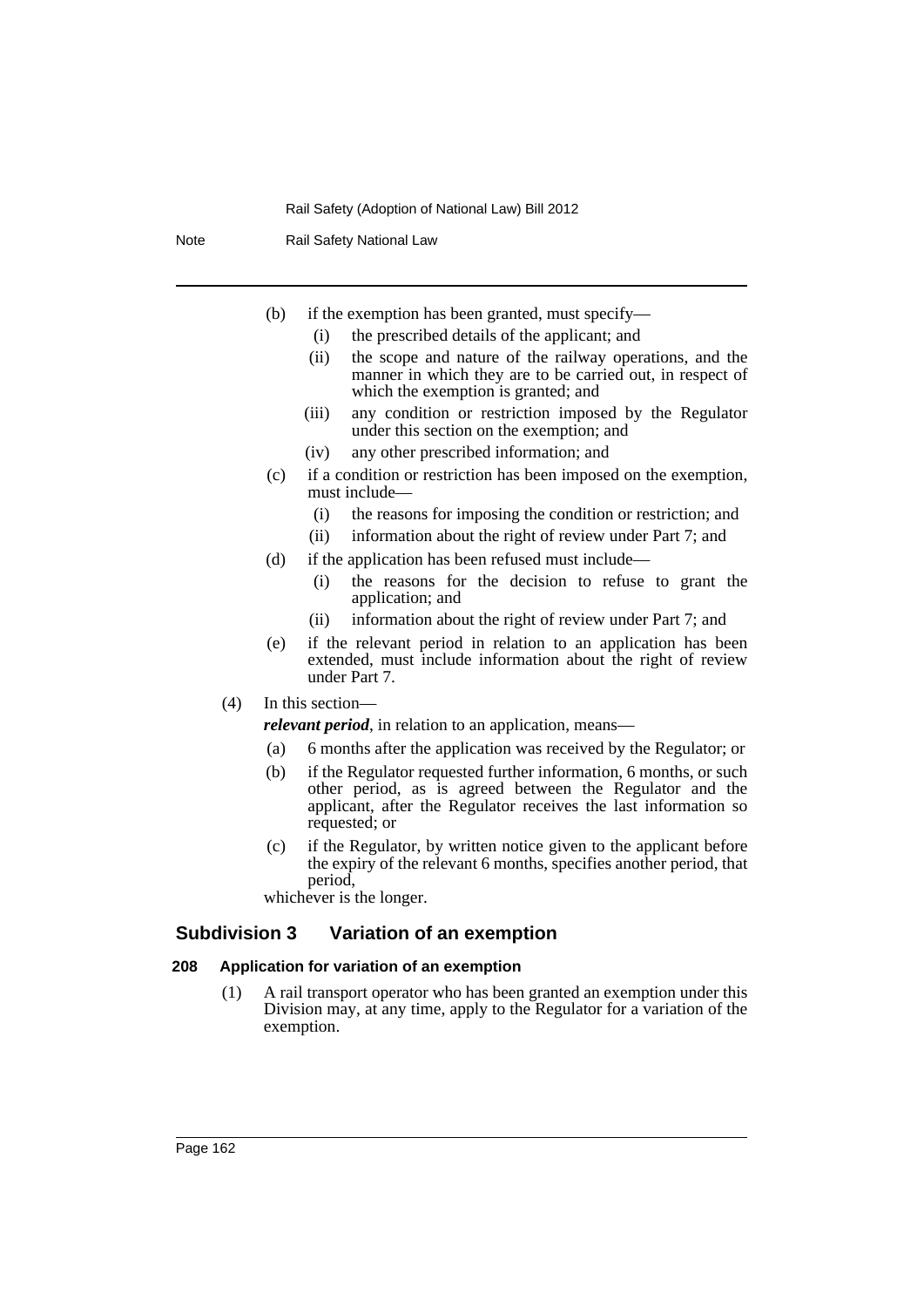Rail Safety National Law Note 2008 and 2009 and 2009 and 2009 and 2009 and 2009 and 2009 and 2009 and 2009 and 2009 and 2009 and 2009 and 2009 and 2009 and 2009 and 2009 and 2009 and 2009 and 2009 and 2009 and 2009 and 200

- (2) A rail transport operator who has been granted an exemption under this Division must apply to the Regulator for a variation of the exemption if—
	- (a) the applicant proposes to vary the scope and nature of the railway operations in respect of which the exemption has been granted; or
	- (b) any other variation is proposed in respect of the railway operations in respect of which the exemption has been granted that should be reflected in the exemption.
- (3) An application for variation must be made in the manner and form approved by the Regulator and—
	- (a) must specify the details of the variation being sought; and
	- (b) must contain the prescribed information; and
	- (c) must be accompanied by the prescribed application fee.
- (4) The Regulator may require an applicant for a variation—
	- (a) to supply further information requested by the Regulator; and
	- (b) to verify by statutory declaration any information supplied to the Regulator.

## **209 Determination of application for variation**

- (1) Subject to this section, the Regulator must, within the relevant period—
	- (a) if the Regulator is satisfied as to the matters referred to in section  $206$  (so far as they are applicable to the proposed variation)—notify the applicant that the exemption has been varied, with or without conditions or restrictions; or
	- (b) if the Regulator is not so satisfied—notify the applicant that the application has been refused.
- (2) Notification under this section—
	- (a) must be in writing and given to the applicant; and
	- (b) if the exemption has been varied, must specify—
		- (i) the prescribed details of the applicant; and
		- (ii) the variation to the exemption so far as it applies to the scope and nature of the railway operations, or the manner in which they are to be carried out; and
		- (iii) any conditions and restrictions imposed by the Regulator on the exemption as varied; and
		- (iv) any other prescribed information; and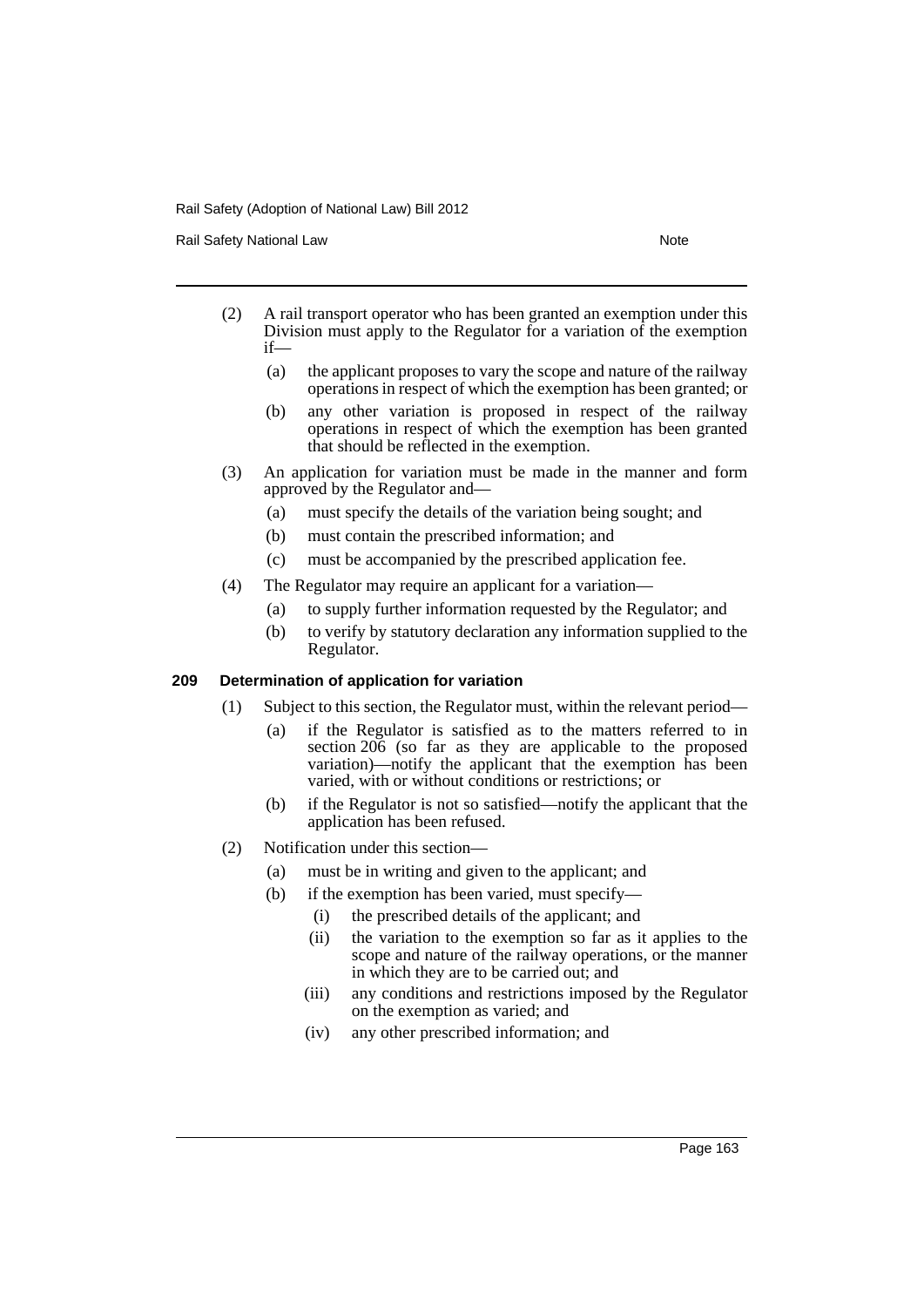Note Rail Safety National Law

- (c) if a condition or restriction has been imposed on the exemption as varied, must include—
	- (i) the reasons for imposing the condition or restriction; and
	- (ii) information about the right of review under Part 7; and
- (d) if the application has been refused, must include—
	- (i) the reasons for the decision to refuse to grant the application; and
	- (ii) information about the right of review under Part 7; and
- (e) if the relevant period in relation to an application has been extended, must include information about the right of review under Part 7.
- (3) In this section
	- *relevant period*, in relation to an application, means—
	- (a) 6 months after the application was received by the Regulator; or
	- (b) if the Regulator requested further information, 6 months, or such other period, as is agreed between the Regulator and the applicant, after the Regulator receives the last information so requested; or
	- (c) if the Regulator, by written notice given to the applicant before the expiry of the relevant 6 months, specifies another period, that period,

whichever is the longer.

## **210 Prescribed conditions and restrictions**

An exemption granted to a rail transport operator that is varied under this Division is subject to any conditions or restrictions prescribed by the national regulations that are applicable to the exemption as varied.

# **211 Variation of conditions and restrictions**

- (1) A rail transport operator who has been granted an exemption under this Division may, at any time, apply to the Regulator for a variation of a condition or restriction imposed by the Regulator to which the exemption is subject.
- (2) An application for variation of a condition or restriction must be made as if it were an application for variation of an exemption (and section 208 applies accordingly).
- (3) The Regulator must consider the application and, if satisfied as to the matters referred to in sections 206 and 207 (so far as they are applicable to the proposed variation), notify the applicant in accordance with the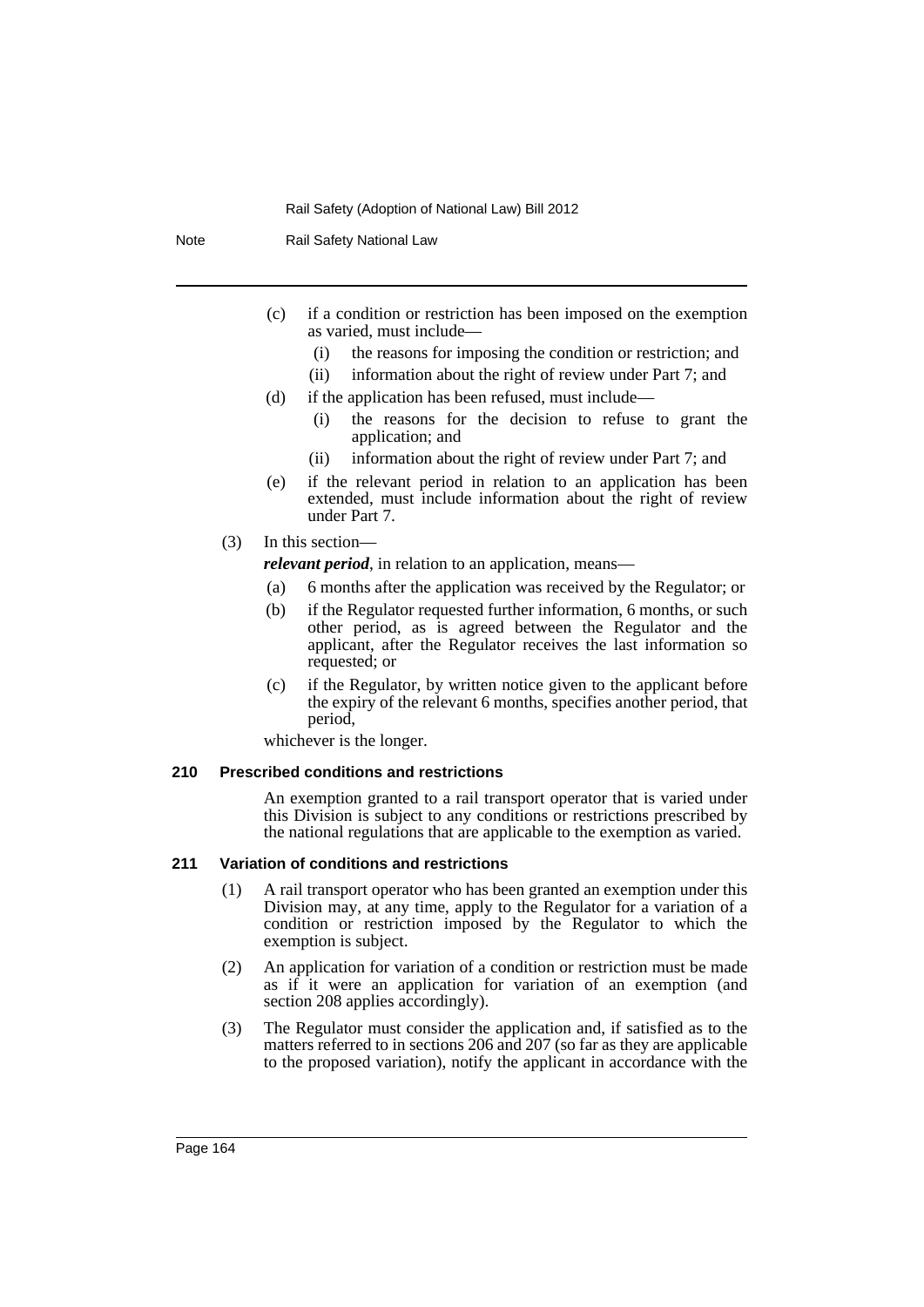Rail Safety National Law Note 2008 and 2009 and 2009 and 2009 and 2009 and 2009 and 2009 and 2009 and 2009 and 2009 and 2009 and 2009 and 2009 and 2009 and 2009 and 2009 and 2009 and 2009 and 2009 and 2009 and 2009 and 200

provisions of this Division applicable to the granting of an exemption (so far as is practicable) that the variation has been granted or refused.

(4) Notification under subsection (3) that a variation has been refused must include the reasons for the decision to refuse to grant the variation and information about the right of review under Part 7.

### **212 Regulator may make changes to conditions or restrictions**

- (1) The Regulator may, subject to this section, at any time, vary or revoke a condition or restriction imposed by the Regulator on an exemption granted to a rail transport operator under this Division or impose a new condition or restriction.
- (2) Before taking action under this section, the Regulator must—
	- (a) give the rail transport operator written notice of the action that the Regulator proposes to take; and
	- (b) allow the operator to make written representations about the intended action within 28 days (or any other period that the Regulator and the operator agree on); and
	- (c) consider any representations made under paragraph (b) and not withdrawn.
- (3) The Regulator must, by written notice given to the rail transport operator, provide—
	- (a) details of any action taken under this section; and
	- (b) a statement of reasons for any action taken under this section; and
	- (c) information about the right of review under Part 7.

# **Subdivision 4 Revocation or suspension of an exemption**

### **213 Revocation or suspension of an exemption**

- (1) This section applies in respect of a rail transport operator who has been granted an exemption under this Division if—
	- (a) the Regulator considers that the operator—
		- (i) is no longer able to demonstrate to the satisfaction of the Regulator the matters referred to in section 206 or to satisfy the conditions, or to comply with the restrictions, of the exemption; or
		- (ii) is not managing the rail infrastructure, or is not operating rolling stock in relation to any rail infrastructure, to which the exemption relates and has not done so for at least the preceding 12 months; or
	- (b) the operator contravenes this Law.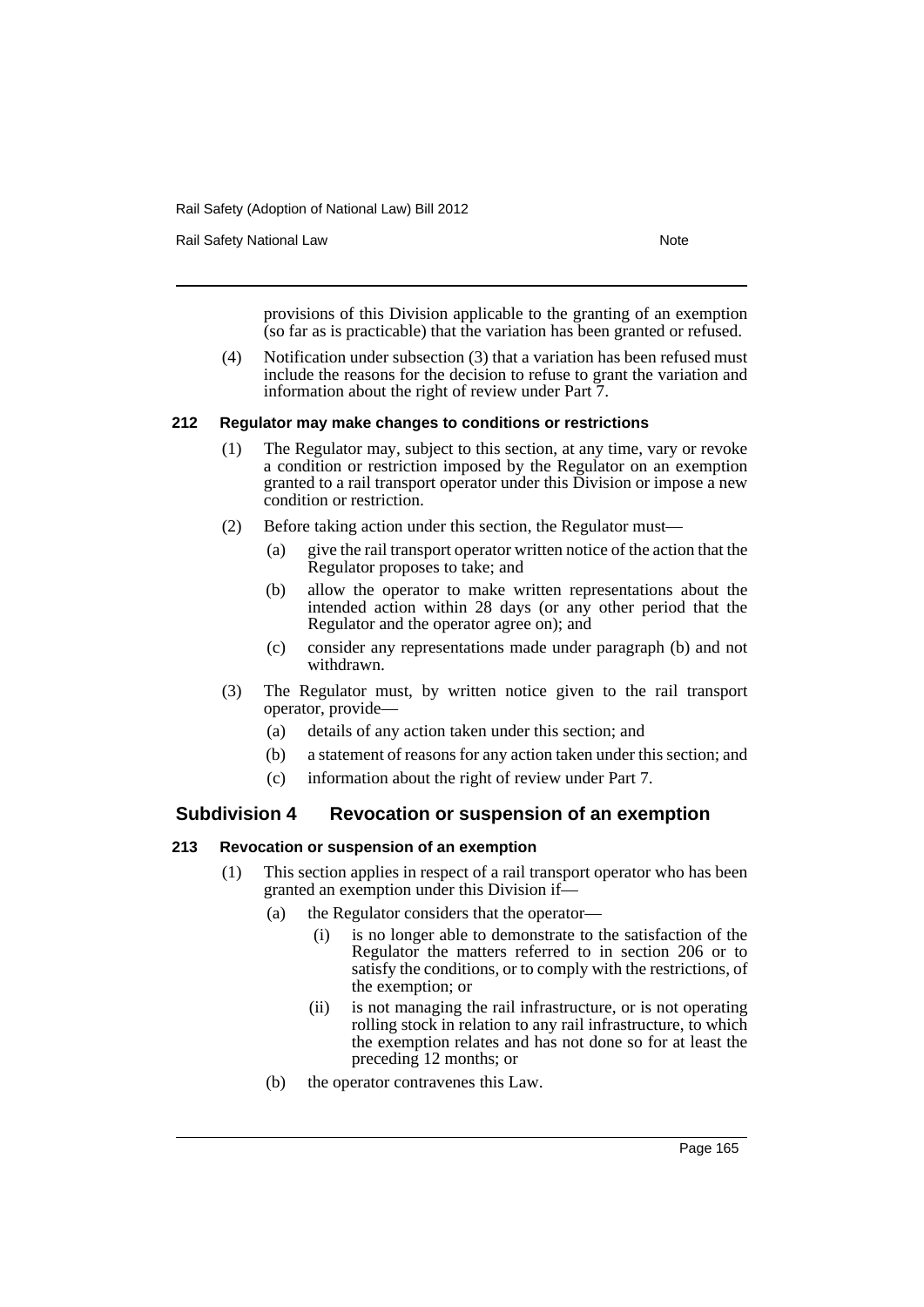Note Rail Safety National Law

- (2) The Regulator may—
	- (a) suspend the exemption for a period determined by the Regulator; or
	- (b) revoke the exemption with immediate effect or with effect from a specified future date; or
	- (c) impose conditions or restrictions on the exemption; or
	- (d) vary conditions or restrictions to which the exemption is subject.
- (3) Before making a decision under subsection (2), the Regulator—
	- (a) must notify the rail transport operator in writing—
		- (i) that the Regulator is considering making a decision under subsection  $(2)$  of the kind, and for the reasons, specified in the notice; and
		- (ii) that the person may, within 28 days or such longer period as is specified in the notice, make written representations to the Regulator showing cause why the decision should not be made; and
		- (b) must consider any representations made under paragraph (a)(ii) and not withdrawn.
- (4) If the Regulator suspends or revokes the exemption, the Regulator must include in the notice of suspension or revocation the reasons for the suspension or revocation and information about the right of review under Part 7.
- (5) The Regulator may withdraw a suspension of the exemption by written notice given to the rail transport operator.

# **Subdivision 5 Penalty for breach of condition or restriction**

## **214 Penalty for breach of condition or restriction**

A rail transport operator who has been granted an exemption under this Division must not contravene a condition or restriction of the exemption applying under this Division.

Maximum penalty:

- (a) in the case of an individual—\$20 000;
- (b) in the case of a body corporate—\$100 000.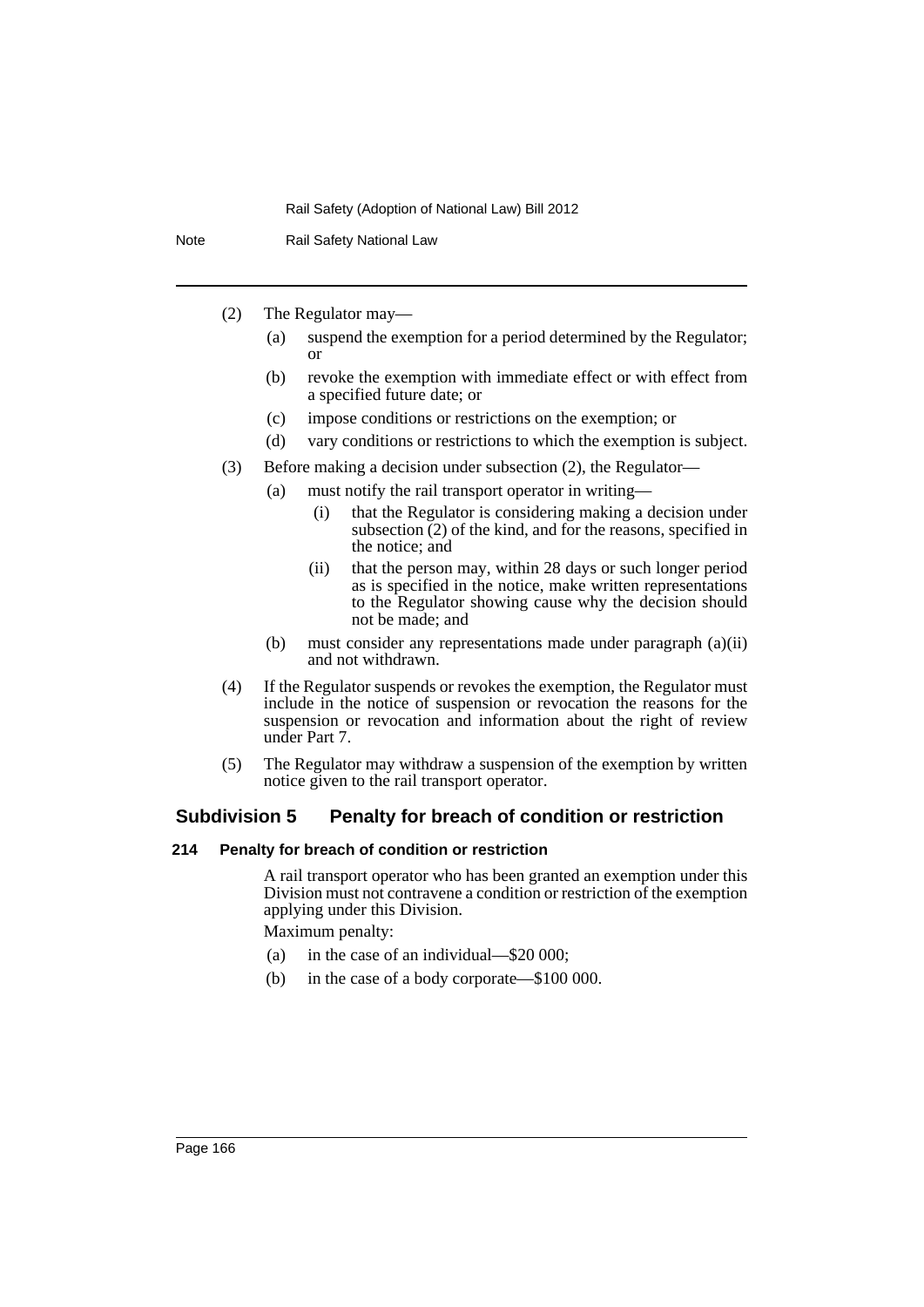Rail Safety National Law Note

# **Part 7 Review of decisions**

# **215 Reviewable decisions**

- (1) The following table sets out—
	- (a) decisions made under this Law that are reviewable in accordance with this Part (*reviewable decisions*); and
	- (b) who is eligible to apply for review of a reviewable decision (the *eligible person* in relation to the reviewable decision).

|              | Item Provision under which<br>reviewable decision is made                                                                    | Eligible person in relation to<br>reviewable decision                                                                         |
|--------------|------------------------------------------------------------------------------------------------------------------------------|-------------------------------------------------------------------------------------------------------------------------------|
| $\mathbf{1}$ | Section 67 (refusal to accredit or<br>imposing conditions or restrictions<br>on accreditation)                               | A rail transport operator whose<br>application for accreditation is<br>refused or is subject to conditions<br>or restrictions |
| 2            | Section 67 (extending the period<br>for determining an application)                                                          | A rail transport operator who has<br>applied for accreditation                                                                |
| 3            | Section 69 (refusal to grant<br>variation of accreditation or<br>imposing a condition or restriction)                        | A rail transport operator whose<br>application for variation of<br>accreditation is refused                                   |
| 4            | Section 69 (grant of variation of<br>accreditation subject to conditions<br>or restrictions)                                 | A rail transport operator whose<br>accreditation is varied subject to<br>a condition or restriction                           |
| 5            | Section 69 (extending the period<br>for determining an application for<br>variation)                                         | A rail transport operator who has<br>applied for variation of<br>accreditation                                                |
| 6            | Section 71 (refusal to grant<br>variation of a condition or<br>restriction of accreditation)                                 | A rail transport operator whose<br>application for variation of a<br>condition or restriction is refused                      |
| 7            | Section 72 (variation or revocation<br>of a condition or restriction, or<br>imposition of a new condition or<br>restriction) | A rail transport operator whose<br>conditions or restrictions of<br>accreditation are changed                                 |
| 8            | Section 73 (revocation or<br>suspension of accreditation)                                                                    | A rail transport operator whose<br>accreditation is revoked or<br>suspended                                                   |
| 9            | Section 74 (immediate suspension)                                                                                            | A rail transport operator whose<br>accreditation is suspended                                                                 |
| 10           | Section 74 (extension of immediate<br>suspension)                                                                            | A rail transport operator whose<br>accreditation is suspended                                                                 |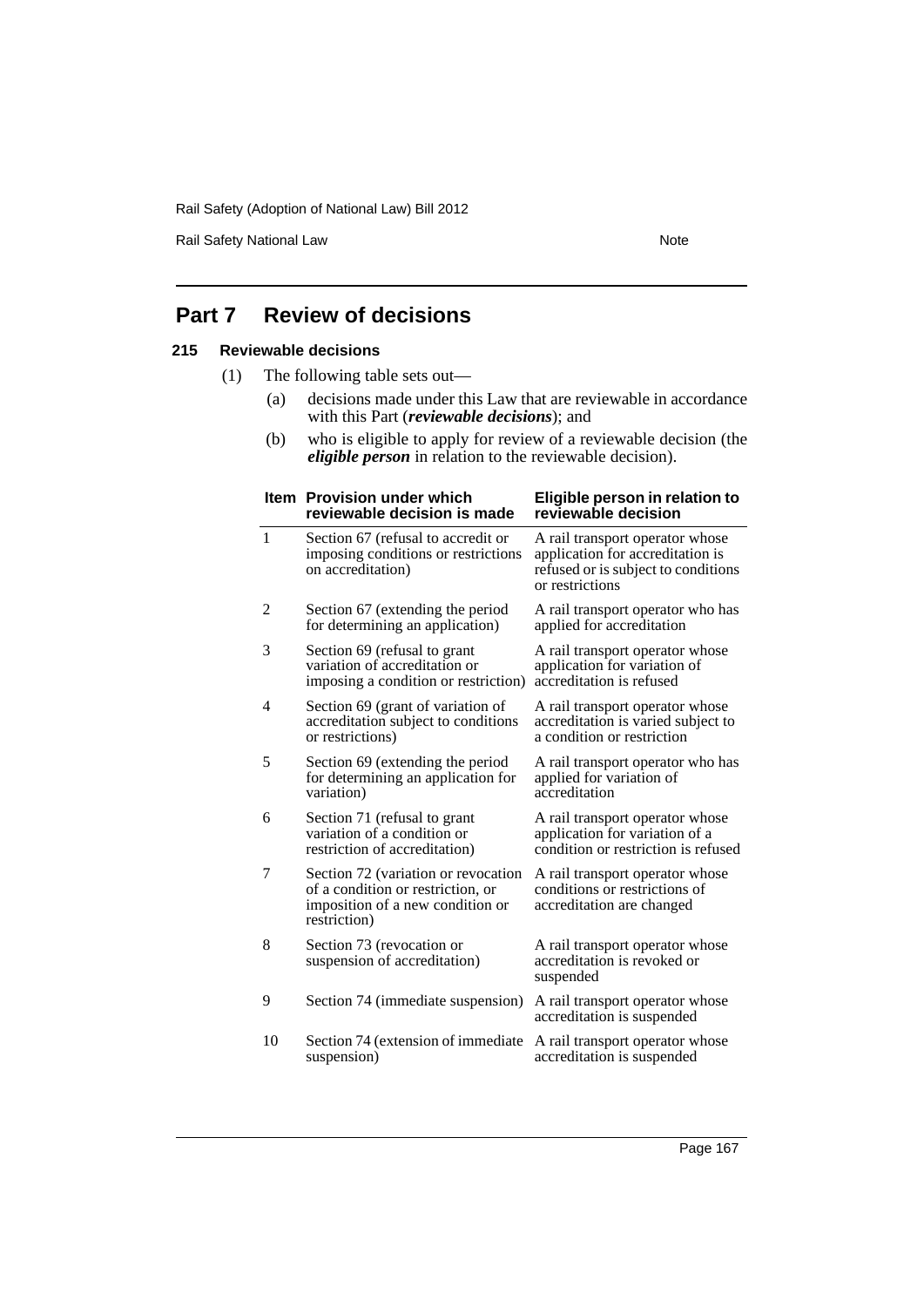Note Rail Safety National Law

|    | <b>Item</b> Provision under which<br>reviewable decision is made                                                             | Eligible person in relation to<br>reviewable decision                                                                            |
|----|------------------------------------------------------------------------------------------------------------------------------|----------------------------------------------------------------------------------------------------------------------------------|
| 11 | Section 75 (surrender of<br>accreditation)                                                                                   | An accredited person whose<br>application for surrender of<br>accreditation has been refused                                     |
| 12 | Section 86 (refusal to register or<br>imposing conditions or restrictions<br>on registration)                                | A rail infrastructure manager<br>whose application for registration<br>is refused or is subject to<br>conditions or restrictions |
| 13 | Section 86 (extending the period<br>for determining an application)                                                          | A rail infrastructure manager<br>who has applied for registration                                                                |
| 14 | Section 88 (refusal to grant<br>variation of registration or<br>imposing a condition or restriction)                         | A rail infrastructure manager<br>whose application for variation<br>of registration is refused                                   |
| 15 | Section 88 (grant of variation of<br>registration subject to conditions or<br>restrictions)                                  | A rail infrastructure manager<br>whose registration is varied<br>subject to a condition or<br>restriction                        |
| 16 | Section 88 (extending the period<br>for determining an application for<br>variation)                                         | A rail infrastructure manager<br>who has applied for variation of<br>registration                                                |
| 17 | Section 90 (refusal to grant<br>variation of a condition or<br>restriction of registration)                                  | A rail infrastructure manager<br>whose application for variation<br>of a condition or restriction is<br>refused                  |
| 18 | Section 91 (variation or revocation<br>of a condition or restriction, or<br>imposition of a new condition or<br>restriction) | A rail infrastructure manager<br>whose conditions or restrictions<br>of registration are changed                                 |
| 19 | Section 92 (revocation or<br>suspension of registration)                                                                     | A rail infrastructure manager<br>whose registration is revoked or<br>suspended                                                   |
| 20 | Section 93 (immediate suspension)                                                                                            | A rail infrastructure manager<br>whose registration is suspended                                                                 |
| 21 | Section 93 (extension of immediate<br>suspension)                                                                            | A rail infrastructure manager<br>whose registration is suspended                                                                 |
| 22 | Section 94 (surrender of<br>registration)                                                                                    | A registered person whose<br>application for surrender of<br>registration has been refused                                       |
| 23 | Section 104 (direction to amend<br>safety management system)                                                                 | A rail transport operator given a<br>direction to amend a safety<br>management system                                            |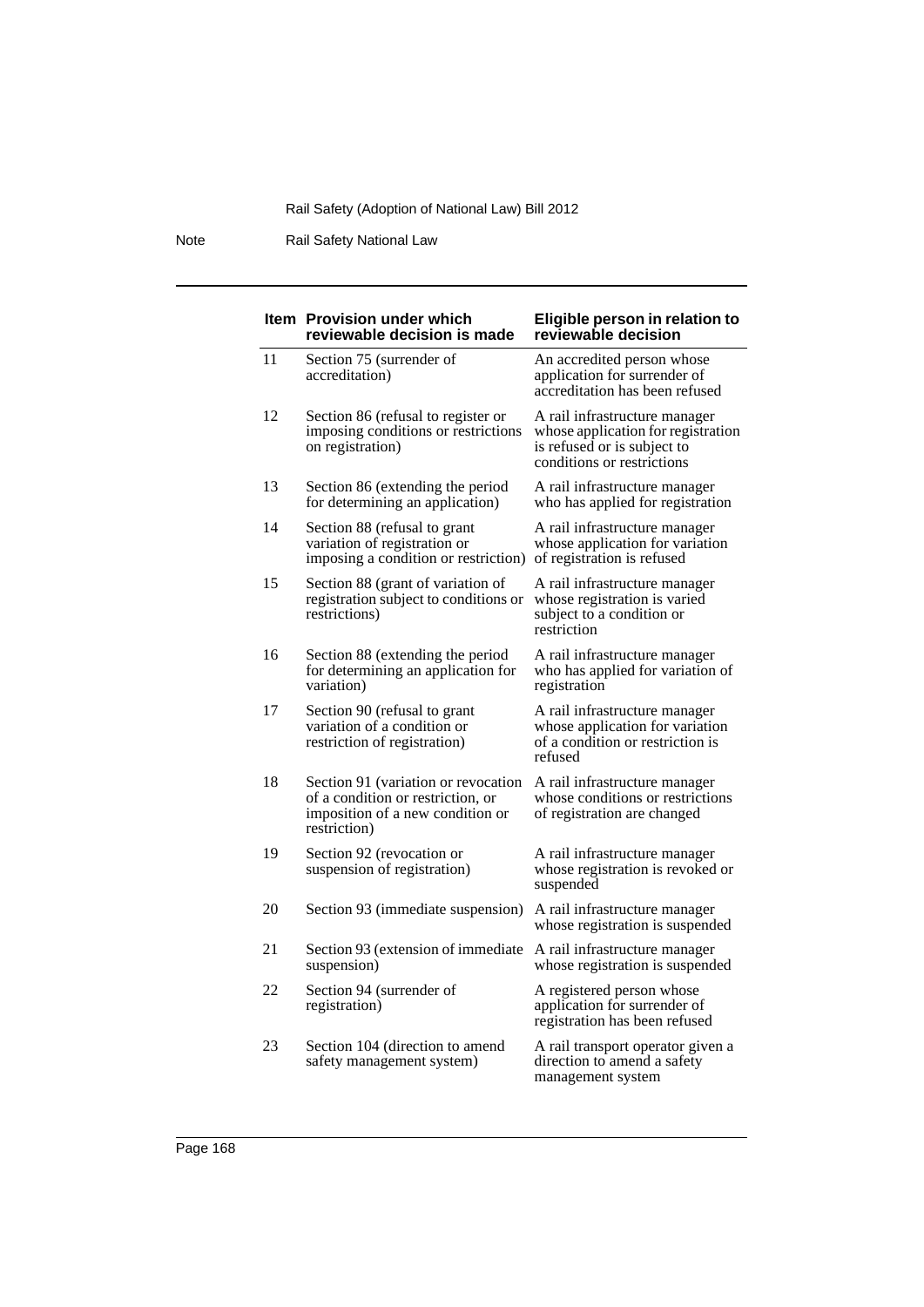Rail Safety National Law Note

|    | Item Provision under which<br>reviewable decision is made                    | Eligible person in relation to<br>reviewable decision                                                                                             |
|----|------------------------------------------------------------------------------|---------------------------------------------------------------------------------------------------------------------------------------------------|
| 24 | Section 162 (forfeiture of seized<br>thing)                                  | A person who is entitled to the<br>thing                                                                                                          |
| 25 | Section 175 (decision to serve an<br>improvement notice)                     | A person on whom an<br>improvement notice is served<br>A rail transport operator whose<br>interests are affected by the<br>decision               |
| 26 | Section 178 (extension of time for<br>compliance with improvement<br>notice) | A person on whom an<br>improvement notice is served<br>A rail transport operator whose<br>interests are affected by the<br>decision               |
| 27 | Section 179 (decision to serve a<br>prohibition notice)                      | A person on whom a prohibition<br>notice is served                                                                                                |
|    |                                                                              | A rail transport operator whose<br>interests are affected by the<br>decision                                                                      |
| 28 | Section 182 (decision to serve a<br>non-disturbance notice)                  | A person on whom a<br>non-disturbance notice is served<br>A rail transport operator whose<br>interests are affected by the<br>decision            |
| 29 | Section 185 (decision to issue<br>subsequent non-disturbance notice)         | A person on whom a subsequent<br>non-disturbance notice is served<br>A rail transport operator whose<br>interests are affected by the<br>decision |
| 30 | Section 198 (direction to take<br>specified action following report)         | A rail transport operator given a<br>direction to take specified action                                                                           |
| 31 | Section 199 (decision to serve<br>notice giving a direction)                 | A person given a direction to<br>stop, alter or not to commence<br>works on or near a railway                                                     |
|    |                                                                              | A rail transport operator given a<br>direction to stop, alter or not to<br>commence railway operations                                            |
|    |                                                                              | A person given a direction to<br>alter, demolish or take away<br>work                                                                             |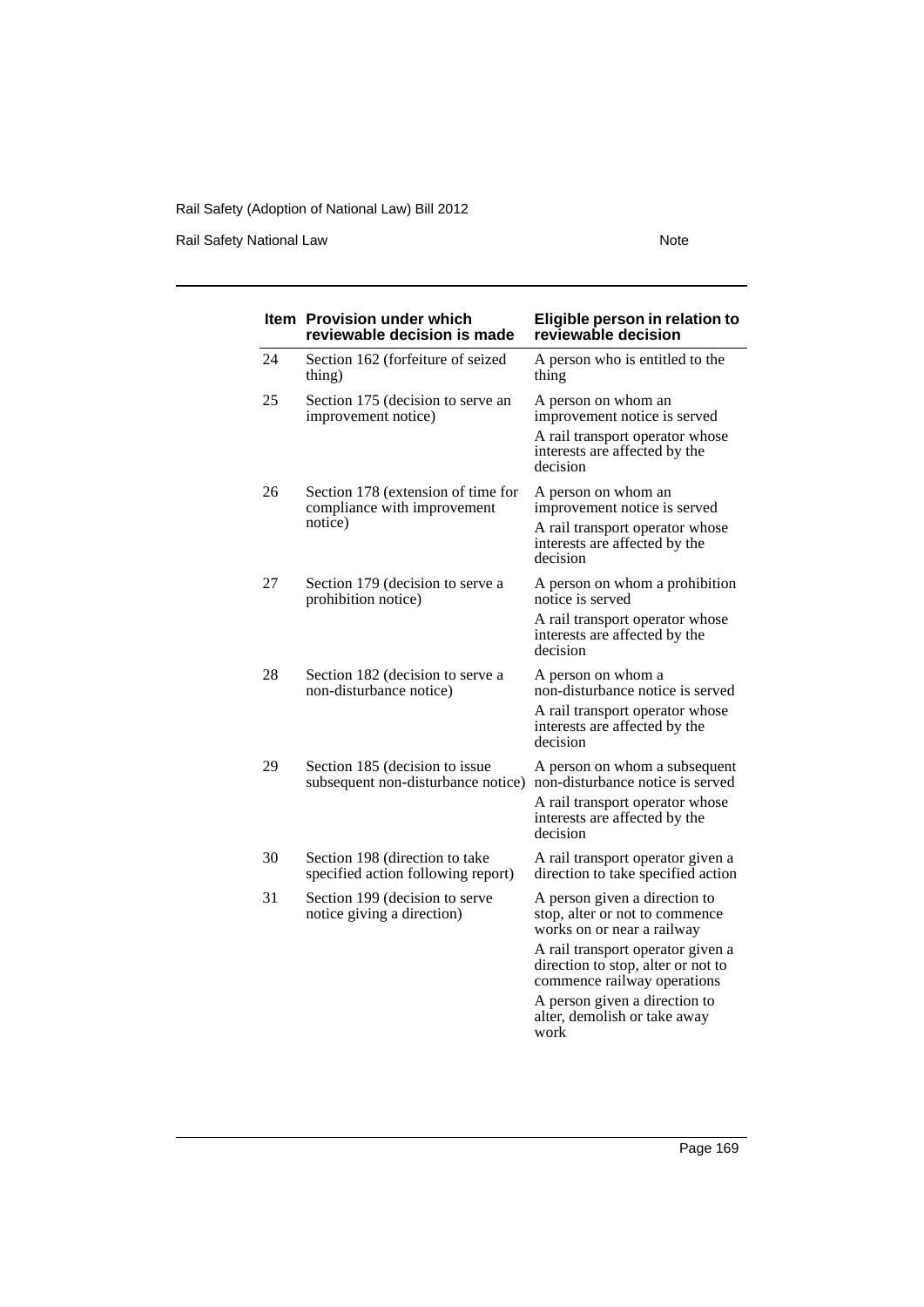Note Rail Safety National Law

|    | <b>Item</b> Provision under which<br>reviewable decision is made                                                              | Eligible person in relation to<br>reviewable decision                                                                     |
|----|-------------------------------------------------------------------------------------------------------------------------------|---------------------------------------------------------------------------------------------------------------------------|
| 32 | Section 205 (refusal to exempt or<br>imposing conditions or restrictions<br>on exemption)                                     | A rail transport operator whose<br>application for exemption is<br>refused or is subject to conditions<br>or restrictions |
| 33 | Section 205 (extending the period<br>for determining an application)                                                          | A rail transport operator who has<br>applied for an exemption                                                             |
| 34 | Section 209 (refusal to grant<br>variation of exemption or imposing<br>a condition or restriction)                            | A rail transport operator whose<br>application for variation of an<br>exemption is refused                                |
| 35 | Section 209 (grant of variation of<br>exemption subject to conditions or<br>restrictions)                                     | A rail transport operator whose<br>exemption is varied subject to a<br>condition or restriction                           |
| 36 | Section 209 (extending the period<br>for determining an application for<br>variation)                                         | A rail transport operator who has<br>applied for variation of an<br>exemption                                             |
| 37 | Section 211 (refusal to grant<br>variation of a condition or<br>restriction of exemption)                                     | A rail transport operator whose<br>application for variation of a<br>condition or restriction is refused                  |
| 38 | Section 212 (variation or<br>revocation of a condition or<br>restriction, or imposition of a new<br>condition or restriction) | A rail transport operator whose<br>conditions or restrictions of an<br>exemption are changed                              |
| 39 | Section 213 (revocation or<br>suspension of exemption)                                                                        | A rail transport operator whose<br>exemption is revoked or<br>suspended                                                   |

(2) Unless the contrary intention appears, a reference in this Part to a decision includes a reference to—

- (a) include information about the right to a review under Part 7 of the decision to serve the notice; or
- (b) state that the notice is served under this section; or
- (c) making, suspending, revoking or refusing to make a determination or decision; or
- (d) giving, suspending, revoking or refusing to give a direction, approval, consent or permission; or
- (e) issuing, suspending, revoking or refusing to issue an accreditation or a registration, or to grant an exemption; or
- (f) imposing a condition; or
- (g) making a declaration, demand or requirement; or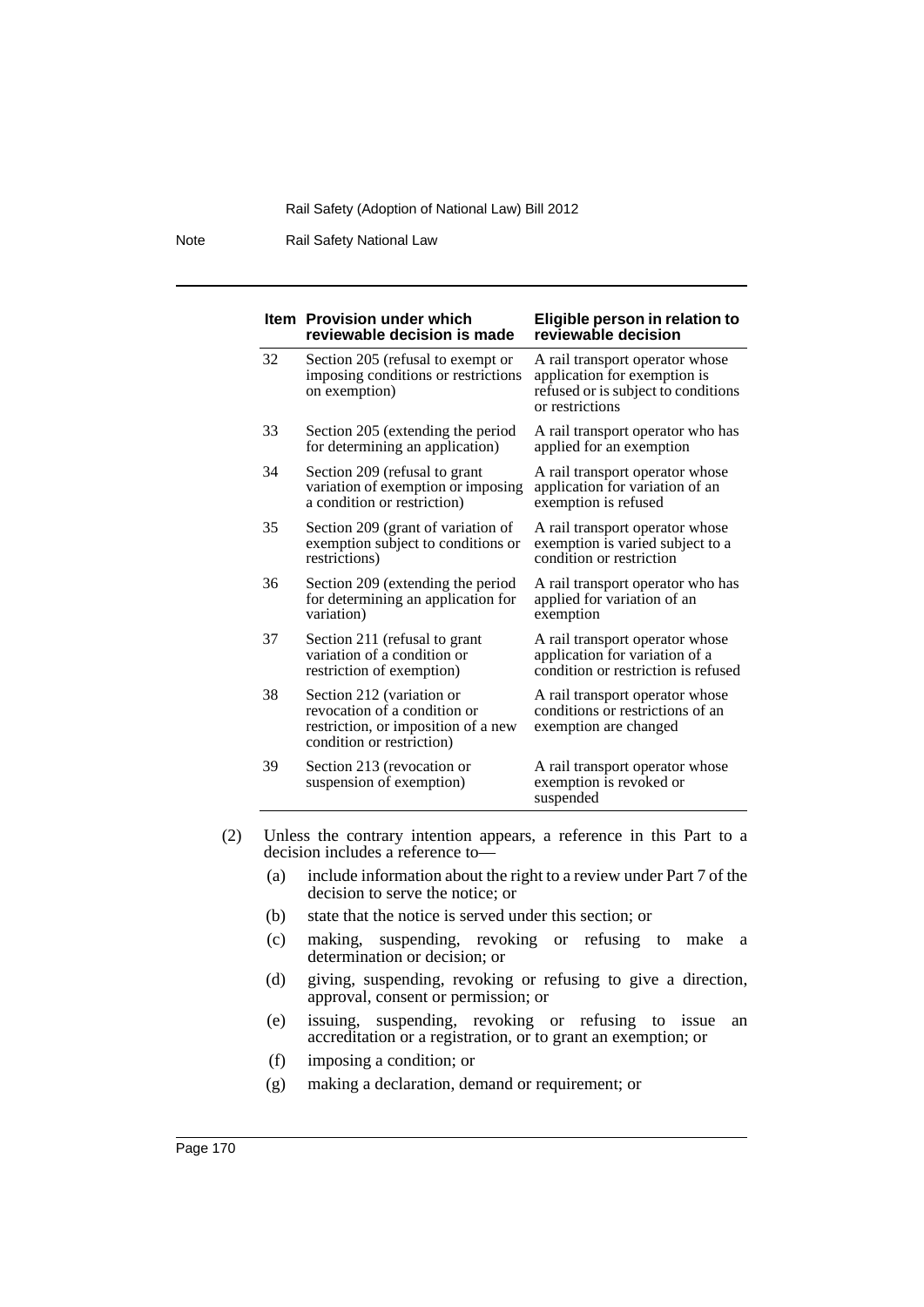Rail Safety National Law Note 2008 and 2009 and 2009 and 2009 and 2009 and 2009 and 2009 and 2009 and 2009 and 2009 and 2009 and 2009 and 2009 and 2009 and 2009 and 2009 and 2009 and 2009 and 2009 and 2009 and 2009 and 200

- (h) retaining, or refusing to deliver up, an article; or
- (i) doing or refusing to do any other act or thing.
- (3) In this section—

*person entitled* to a thing means the person from whom it was seized unless that person is not entitled to possess it, in which case it means the owner of the thing.

# **216 Review by Regulator**

- (1) An eligible person—
	- (a) in relation to a reviewable decision made by the Regulator—may, within 28 days after the decision was made, apply to the Regulator for a review of the decision;
	- (b) in relation to a reviewable decision other than a decision made by the Regulator—may apply to the Regulator for review of the decision within—
		- (i) 28 days after the day on which the decision first came to the eligible person's notice; or
		- (ii) such longer period as the Regulator allows.
- (2) The Regulator may appoint a person to review decisions on applications under subsection  $(1)(a)$  (who must not be the person who made the decision the subject of the review).
- (3) An application for a review must be in the form approved (in writing) by the Regulator.
- (4) If an application is made to the Regulator in accordance with this section, the Regulator may make a decision—
	- (a) to affirm or vary the reviewable decision; or
	- (b) to set aside the reviewable decision and substitute another decision that the Regulator considers appropriate.
- (5) The Regulator must give a written notice to the applicant setting out—
	- (a) the Regulator's decision under subsection (4) and the reasons for the decision; and
	- (b) the findings on material questions of fact that led to the decision, referring to the evidence or other material on which those findings were based,

and must do so within 14 days after the application is made or, if the reviewable decision was made under Division 1, Division 2 or Division 3 of Part 5, within 7 days after the application is made.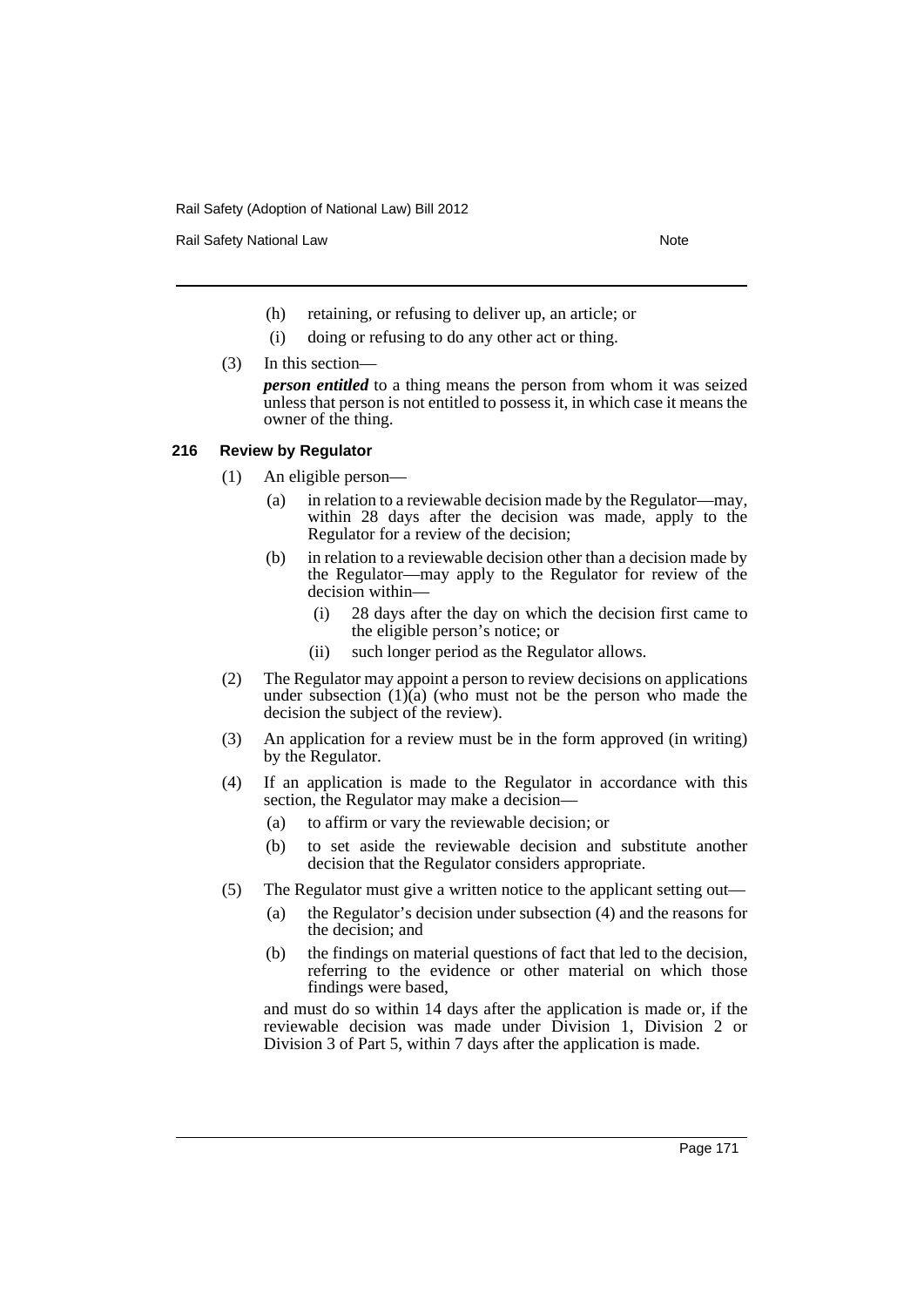Note Rail Safety National Law

- (6) If the Regulator has not notified an applicant of a decision in accordance with subsection (5), the Regulator is taken to have made a decision to affirm the reviewable decision.
- (7) An application under this section does not affect the operation of the reviewable decision or prevent the taking of any action to implement it unless the Regulator, on the Regulator's own initiative or on the application of the applicant for review, stays the operation of the decision (not being an immediate suspension of accreditation or registration, or a prohibition notice) pending the determination of the review.
- (8) The Regulator must make a decision on an application for a stay by the end of the next business day following the day on which the application is made.
- (9) If the Regulator has not made a decision in accordance with subsection  $(8)$ , the Regulator is taken to have made a decision to grant a stay.
- (10) The Regulator may attach any conditions to a stay of the operation of a reviewable decision that the Regulator considers appropriate.

# **217 Appeals**

- (1) A person may appeal to the court against—
	- (a) a reviewable decision made by the Regulator; or
	- (b) a decision made, or taken to have been made, by the Regulator under section 216 in respect of a reviewable decision (including a decision concerning a stay of the operation of the reviewable decision),

if the person is an eligible person in relation to the reviewable decision.

(2) An appeal must be instituted within 28 days of the making of the decision appealed against.

# **Part 8 General liability and evidentiary provisions**

# **Division 1 Legal proceedings**

# **Subdivision 1 General matters**

# **218 Period within which proceedings for offences may be commenced**

- (1) This section applies to an offence against this Law, other than—
	- (a) an offence prescribed by the national regulations for the purposes of this section; or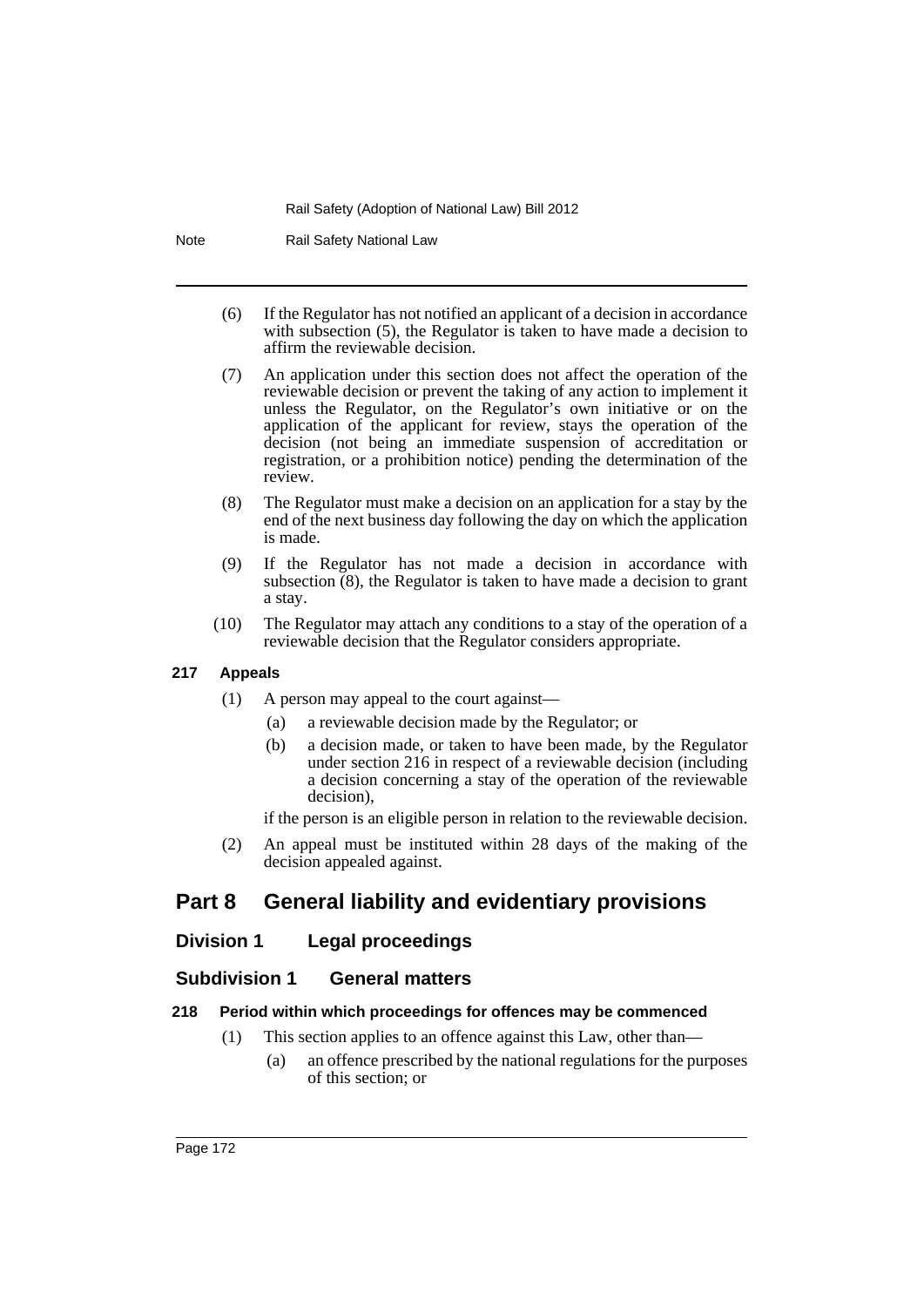Rail Safety National Law Note 2008 and 2009 and 2009 and 2009 and 2009 and 2009 and 2009 and 2009 and 2009 and 2009 and 2009 and 2009 and 2009 and 2009 and 2009 and 2009 and 2009 and 2009 and 2009 and 2009 and 2009 and 200

- (b) an offence in respect of which proceedings may only be commenced within a period of less than 2 years after its alleged commission.
- (2) Despite anything to the contrary in an Act, proceedings for an offence against this Law to which this section applies may be commenced within—
	- (a) the period of 2 years after commission of the alleged offence; or
	- (b) if evidence of an alleged offence comes to light as a result of an inquiry by a prescribed authority—within 1 year after the report of the inquiry is published; or
	- (c) if a rail safety undertaking has been given in relation to the offence—within 6 months after—
		- (i) the undertaking is contravened; or
		- (ii) it comes to the notice of the Regulator that the undertaking has been contravened; or
		- (iii) the Regulator has agreed under section 256 to the withdrawal of the undertaking.
- (3) A proceeding for a Category 1 offence may be brought after the end of the applicable limitation period in subsection (2) if fresh evidence relevant to the offence is discovered and the court is satisfied that the evidence could not reasonably have been discovered within the relevant limitation period.
- (4) In this section—

## *prescribed authority* means—

- (a) a coroner of a participating jurisdiction; or
- (b) a commission of inquiry (by whatever name) established under a law of a participating jurisdiction; or
- (c) any other relevant authority established under a law of a participating jurisdiction.

## **219 Multiple contraventions of rail safety duty provision**

- (1) Two or more contraventions of a rail safety duty provision by a person that arise out of the same factual circumstances may be charged as a single offence or as separate offences.
- (2) This section does not authorise contraventions of 2 or more rail safety duty provisions to be charged as a single offence.
- (3) A single penalty only may be imposed in respect of 2 or more contraventions of a rail safety duty provision that are charged as a single offence.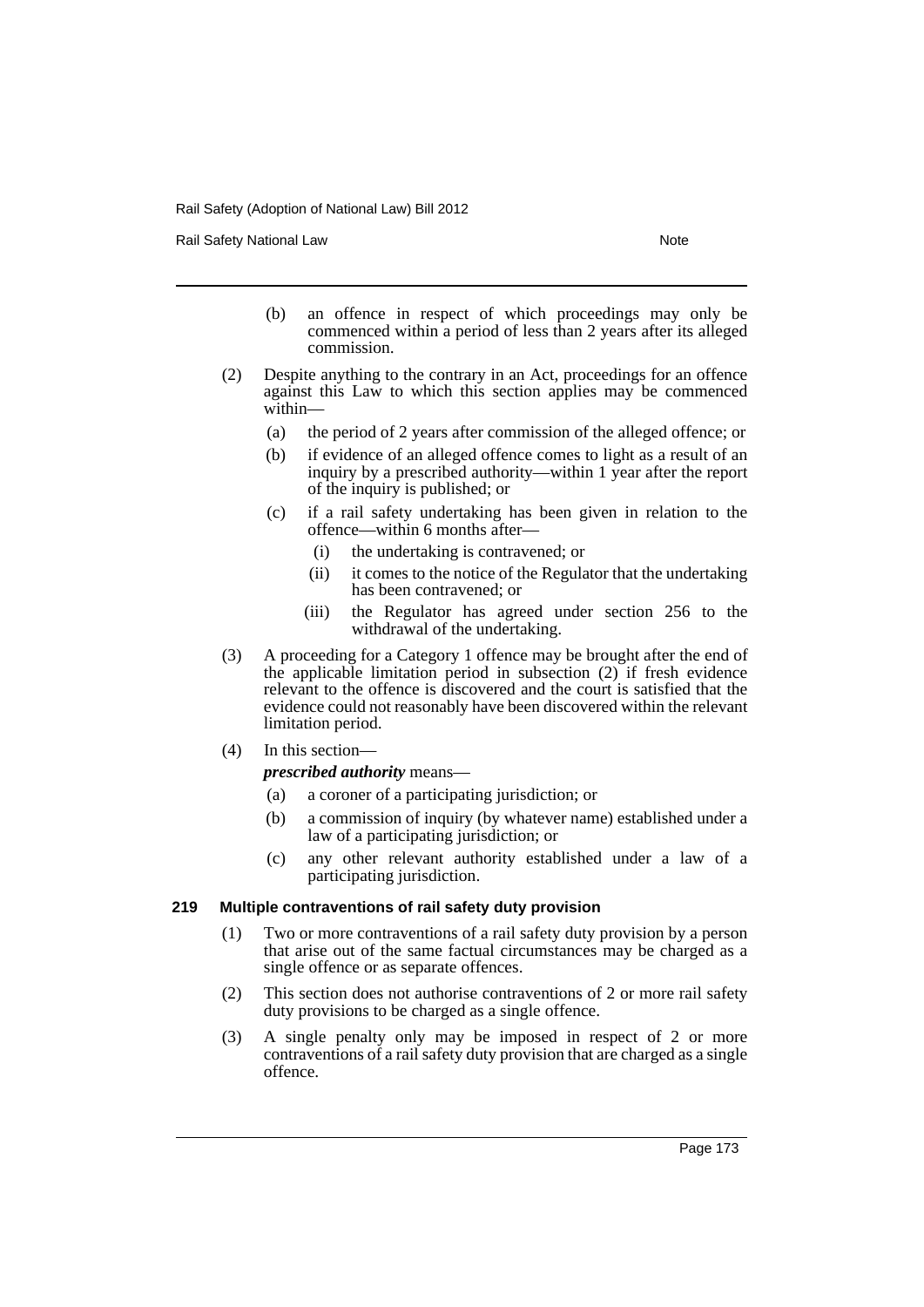Note Rail Safety National Law

(4) In this section—

*rail safety duty provision* means a provision of Part 3 Division 3.

### **220 Authority to take proceedings**

- (1) Any legal proceedings to recover any charge, fee or money due under this Law or the national regulations in this jurisdiction may be taken only by the Minister or the Regulator, or by a person authorised by the Minister or the Regulator for the purpose, either generally or in any particular case.
- (2) Any legal proceedings for an offence against this Law or the national regulations in this jurisdiction may be taken only by the Minister or the Regulator, or by a person authorised by the Minister or the Regulator for the purpose, either generally or in any particular case.
- (3) In any proceedings referred to in this section, the production of an authority or consent purporting to be signed by the Minister or the Regulator is to be evidence of the authority or consent without proof of the signature of the Minister or the Regulator.
- (4) The Minister or the Regulator may, for the purposes of this section, authorise any person who is a member of a specified class of persons to take the actions referred to in this section.

# **Subdivision 2 Imputing conduct to bodies corporate**

## **221 Imputing conduct to bodies corporate**

- (1) For the purposes of this Law, any conduct engaged in on behalf of a body corporate by an employee, agent or officer of the body corporate acting within the actual or apparent scope of his or her employment, or within his or her actual or apparent authority, is conduct also engaged in by the body corporate.
- (2) If an offence under this Law requires proof of knowledge, intention or recklessness, it is sufficient in proceedings against a body corporate for that offence to prove that the person referred to in subsection  $(1)$  had the relevant knowledge, intention or recklessness.
- (3) If for an offence against this Law mistake of fact is relevant to determining liability, it is sufficient in proceedings against a body corporate for that offence if the person referred to in subsection (1) made that mistake of fact.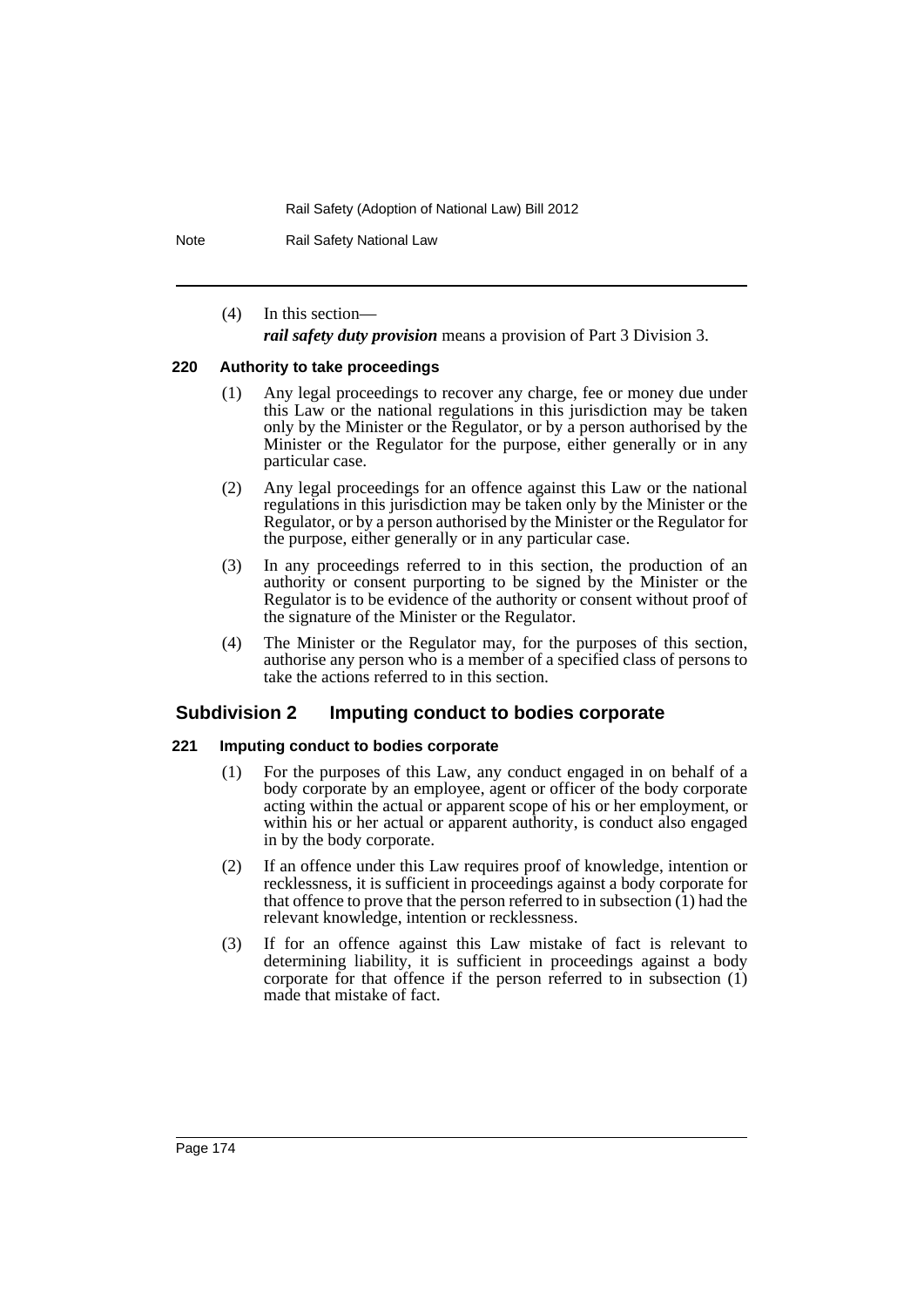Rail Safety National Law Note 2008 and 2009 and 2009 and 2009 and 2009 and 2009 and 2009 and 2009 and 2009 and 2009 and 2009 and 2009 and 2009 and 2009 and 2009 and 2009 and 2009 and 2009 and 2009 and 2009 and 2009 and 200

# **Subdivision 3 Records and evidence**

## **222 Records and evidence from records**

- (1) A certificate purporting to be signed by the Regulator and certifying that—
	- (a) on a date specified in the certificate; or
	- (b) during any period so specified,

the particulars set out in the certificate as to any matter required to be recorded in the National Rail Safety Register under section 42 did or did not appear on or from the Register is, for the purposes of any legal proceedings, evidence of what it certifies.

- (2) Such a certificate is admissible in any proceedings—
	- (a) without proof of the signature of the Regulator; and
	- (b) without production of any record or document on which the certificate is founded.

### **223 Certificate evidence**

A statement in a certificate purporting to be issued by the Regulator, a rail safety officer or a police officer as to any matter that appears in, or can be calculated from, records kept or accessed by the Regulator is admissible in any proceedings and is evidence of the matter.

## **224 Proof of appointments and signatures unnecessary**

- (1) For the purposes of this Law and the national regulations, it is not necessary to prove the appointment of an office holder.
- (2) For the purposes of this Law, a signature purporting to be the signature of an office holder is evidence of the signature it purports to be.
- (3) In this section—

*office holder* means—

- (a) a member of ONRSR; or
- (b) the head of the police force or police service of any participating jurisdiction; or
- (c) a rail safety officer; or
- (d) an authorised person; or
- (e) a police officer of a participating jurisdiction.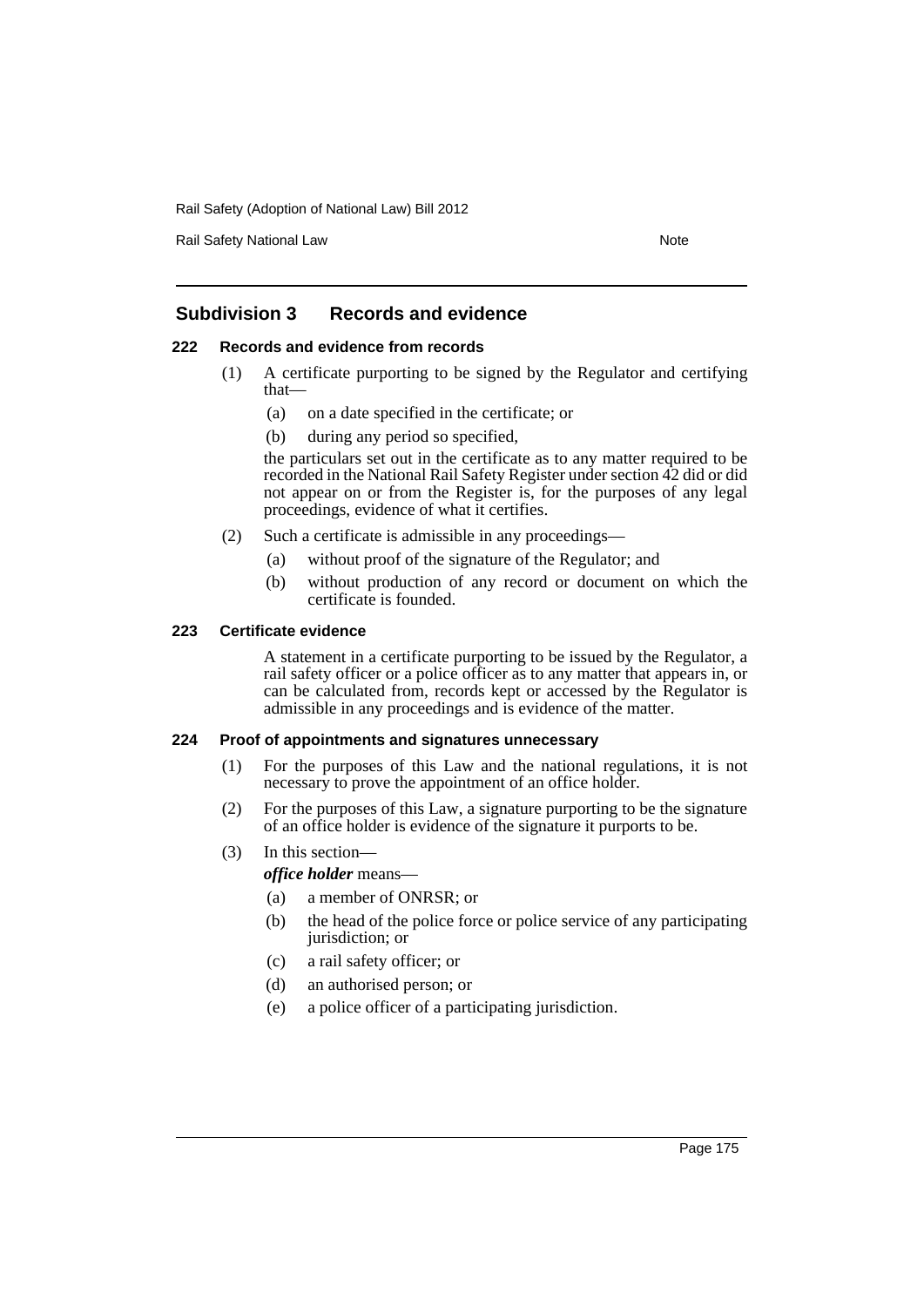Note Rail Safety National Law

# **Division 2 Discrimination against employees**

## **225 Dismissal or other victimisation of employee**

- (1) This section applies to—
	- (a) an employer who dismisses an employee, injures an employee in the employment of the employer or alters the position of an employee to the employee's detriment; and
	- (b) an employer who threatens to do any of those things to an employee; and
	- (c) an employer or prospective employer who refuses or fails to offer employment to a prospective employee, or treats a prospective employee less favourably than another prospective employee would be treated in offering terms of employment.
- (2) The employer or prospective employer is guilty of an offence if the employer or prospective employer engaged in that conduct because the employee or prospective employee (as the case may be)–
	- (a) has assisted or has given any information to a public agency in respect of a breach or alleged breach of an Australian rail safety law; or
	- (b) has made a complaint about a breach or alleged breach of an Australian rail safety law to the employer, a fellow employee, union, public authority or public official; or
	- (c) assists or has assisted, or gives or has given any information to, a public agency in respect of a breach or alleged breach of an Australian rail safety law; or
	- (d) has made a complaint about a breach or alleged breach of an Australian rail safety law to a former employer, former fellow employee, union, public authority or public official.

Maximum penalty:

- (a) in the case of an individual—\$10 000;
- (b) in the case of a body corporate—\$50 000.
- (3) An employer or prospective employer may be guilty of an offence against subsection (2) only if the reason mentioned in subsection (2)(a), (b), (c) or (d) is the dominant reason why the employer or prospective employer engaged in the conduct.
- (4) In proceedings for an offence against subsection (2), if all the facts constituting the offence other than the reason for the defendant's conduct are proved, the defendant bears the onus of proving that the reason alleged in the charge was not the dominant reason why the defendant engaged in the conduct.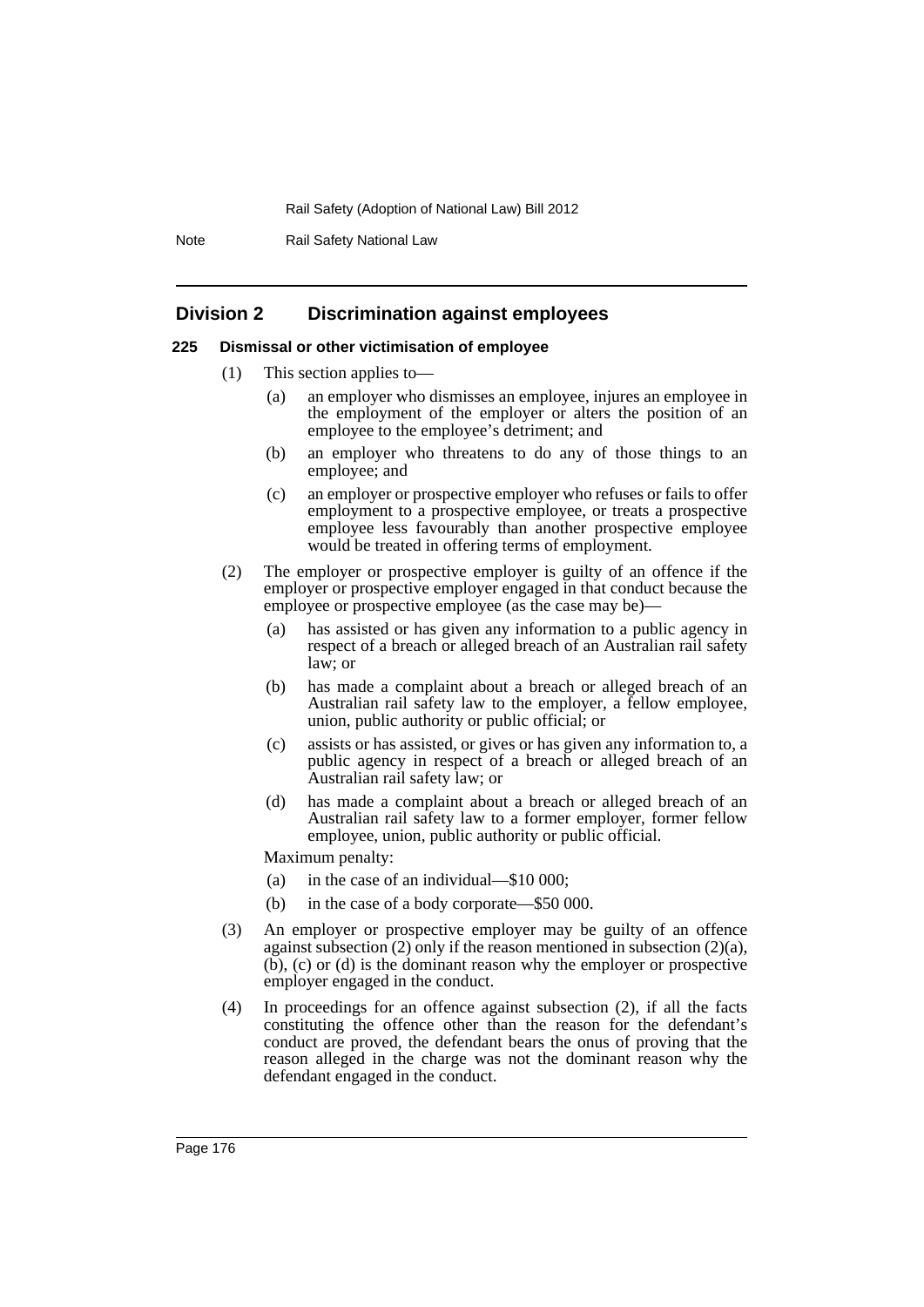Rail Safety National Law Note 2008 and 2009 and 2009 and 2009 and 2009 and 2009 and 2009 and 2009 and 2009 and 2009 and 2009 and 2009 and 2009 and 2009 and 2009 and 2009 and 2009 and 2009 and 2009 and 2009 and 2009 and 200

- (5) If an employer or prospective employer is convicted or found guilty of an offence against this section, the court may (in addition to imposing a penalty) make either or both of the following orders:
	- (a) an order that the offender pay (within a specified period) such damages to the employee or prospective employee against whom the offender discriminated as the court considers appropriate to compensate him or her;
	- (b) an order that—
		- (i) the employee be reinstated or re-employed in his or her former position or, if that position is not available, in a similar position; or
		- (ii) the prospective employee be employed in the position for which he or she had applied or a similar position.
- (6) In this section—

*employee* includes an individual who works under a contract for service;

*public authority* includes ONRSR, the Regulator, a rail safety officer or police officer, and a police officer of another jurisdiction.

## **Division 3 Offences**

### **226 Offence to give false or misleading information**

- (1) A person must not give information in complying or purportedly complying with this Law that the person knows—
	- (a) to be false or misleading in a material particular; or
	- (b) omits any matter or thing without which the information is misleading.

Maximum penalty:

- (a) in the case of an individual—\$20 000;
- (b) in the case of a body corporate—\$100 000.
- (2) A person must not produce a document in complying or purportedly complying with this Law that the person knows to be false or misleading in a material particular without—
	- (a) indicating the respect in which it is false or misleading and, if practicable, providing correct information; or
	- (b) accompanying the document with a written certificate—
		- (i) stating that the document is, to the knowledge of the first-mentioned person, false or misleading in a material particular; and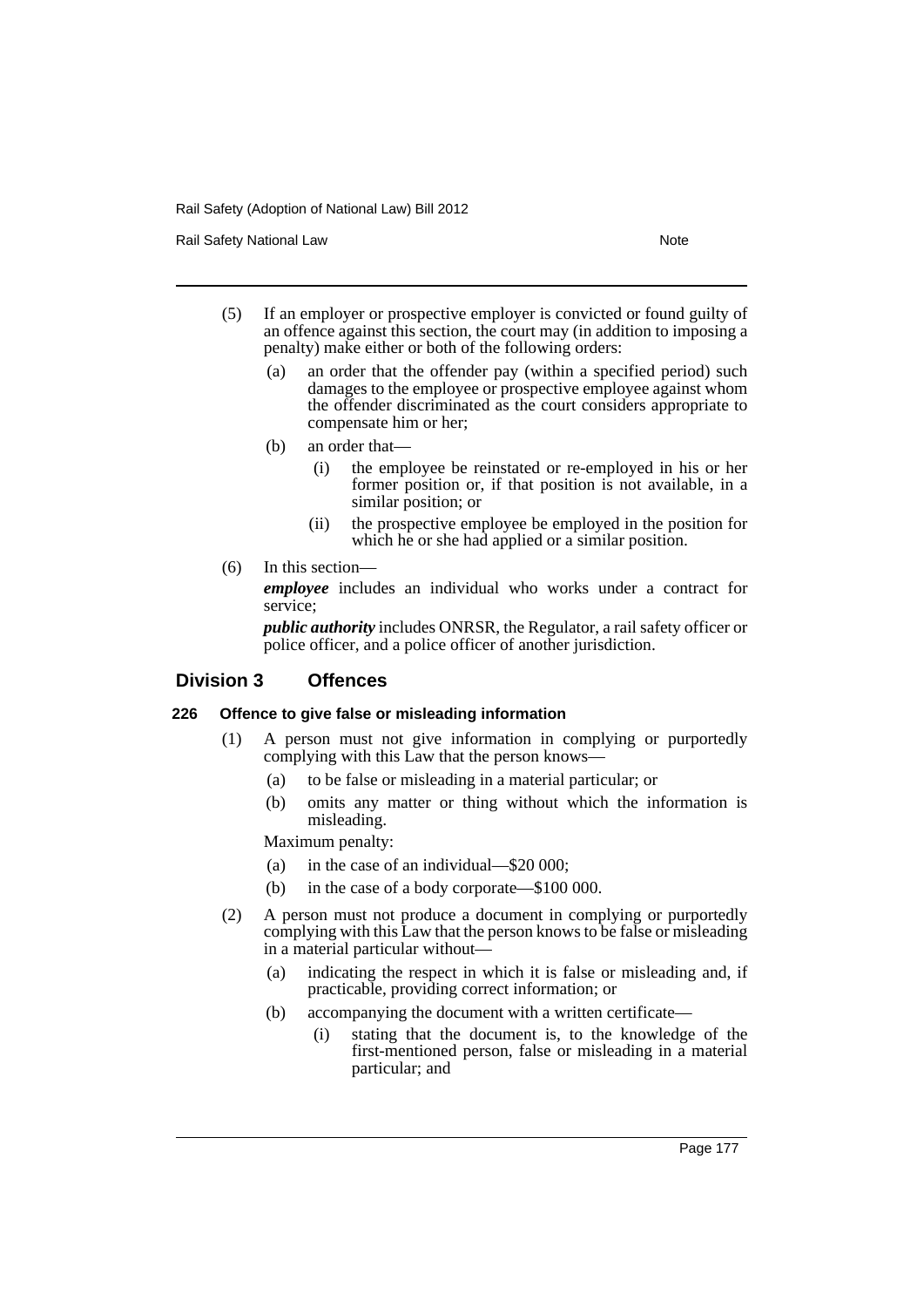Note Rail Safety National Law

(ii) setting out, or referring to, the material particular in which the document is, to the knowledge of the first-mentioned person, false or misleading.

Maximum penalty:

- (a) in the case of an individual—\$20 000;
- (b) in the case of a body corporate—\$100 000.
- (3) Subsection (2) places an evidential burden on the accused to show that the accused had indicated the extent to which the document was false or misleading or that the accompanying document sufficiently explained the extent to which the document was false or misleading.

### **227 Not to interfere with train, tram etc**

- (1) A person must not, without either the permission of an authorised officer or reasonable excuse—
	- (a) move or attempt to move; or
	- (b) interfere or attempt to interfere with; or
	- (c) disable, or attempt to disable; or
	- (d) operate or attempt to operate,

any equipment, rail infrastructure or rolling stock owned or operated by a rail transport operator.

Maximum penalty: \$10 000.

- (2) Subsection (1) places an evidential burden on the accused to show a reasonable excuse.
- (3) In this section—

*authorised officer* means the rail transport operator, a rail safety officer or a police officer.

## **228 Applying brake or emergency device**

- (1) A person must not, without reasonable excuse—
	- (a) apply any brake or make use of any emergency device fitted to a train or tram; or

(b) make use of any emergency device on railway premises.

Maximum penalty: \$10 000.

**Example.** Emergency devices include an emergency button on a station communication board or on an escalator.

(2) Subsection (1) places an evidential burden on the accused to show a reasonable excuse.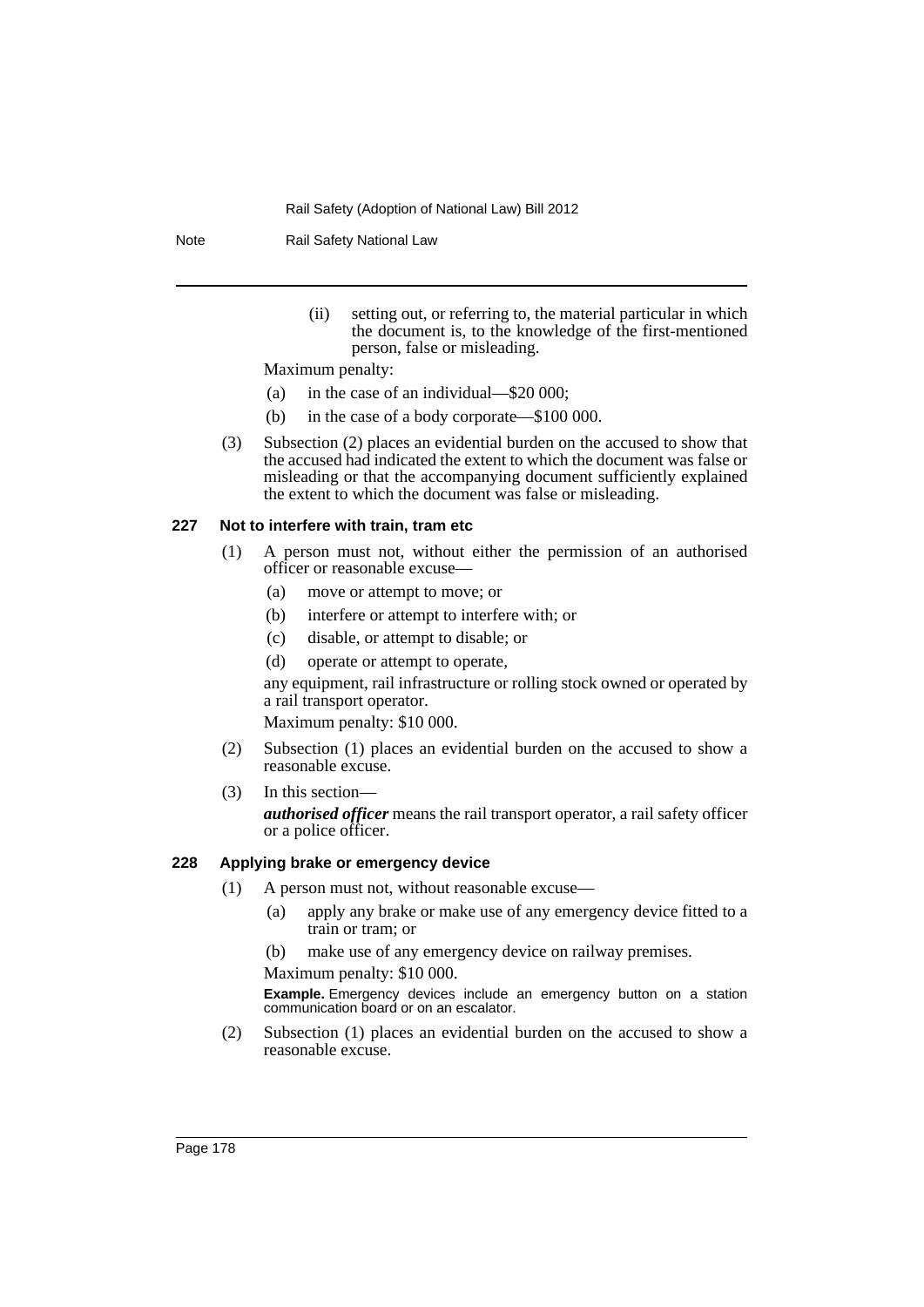Rail Safety National Law Note 2008 and 2009 and 2009 and 2009 and 2009 and 2009 and 2009 and 2009 and 2009 and 2009 and 2009 and 2009 and 2009 and 2009 and 2009 and 2009 and 2009 and 2009 and 2009 and 2009 and 2009 and 200

# **229 Stopping a train or tram**

- (1) A person must not, without reasonable excuse, cause or attempt to cause a train or tram in motion to be stopped. Maximum penalty: \$10 000.
- (2) Subsection (1) places an evidential burden on the accused to show a reasonable excuse.

# **Division 4 Court-based sanctions**

# **230 Commercial benefits order**

- (1) The court that finds a person guilty of an offence against this Law may, on the application of the prosecutor or the Regulator, make an order under this section.
- (2) The court may make a commercial benefits order requiring the person to pay, as a fine, an amount not exceeding 3 times the amount estimated by the court to be the gross commercial benefit that—
	- (a) was received or receivable, by the person or by an associate of the person, from commission of the offence; and
	- (b) in the case of a journey that was interrupted or not commenced because of action taken by a rail safety officer in connection with commission of the offence, would have been received or receivable, by the person or by an associate of the person—from commission of the offence had the journey been completed.
- (3) In estimating the gross commercial benefit that was or would have been received or receivable from commission of the offence, the court may take into account—
	- (a) benefits of any kind, whether monetary or otherwise; and
	- (b) monetary savings or a reduction in any operating or capital expenditure of any kind achieved because of commission of the offence; and
	- (c) any other matters that it considers relevant, including (for example)—
		- (i) the value per tonne or per kilometre of the carriage of the goods involved in the offence as freight; and
		- (ii) the distance over which any such goods were or were to be carried.
- (4) However, in estimating the gross commercial benefit that was or would have been received or receivable from commission of the offence, the court is required to disregard any costs, expenses or liabilities incurred by the person or by an associate of the person.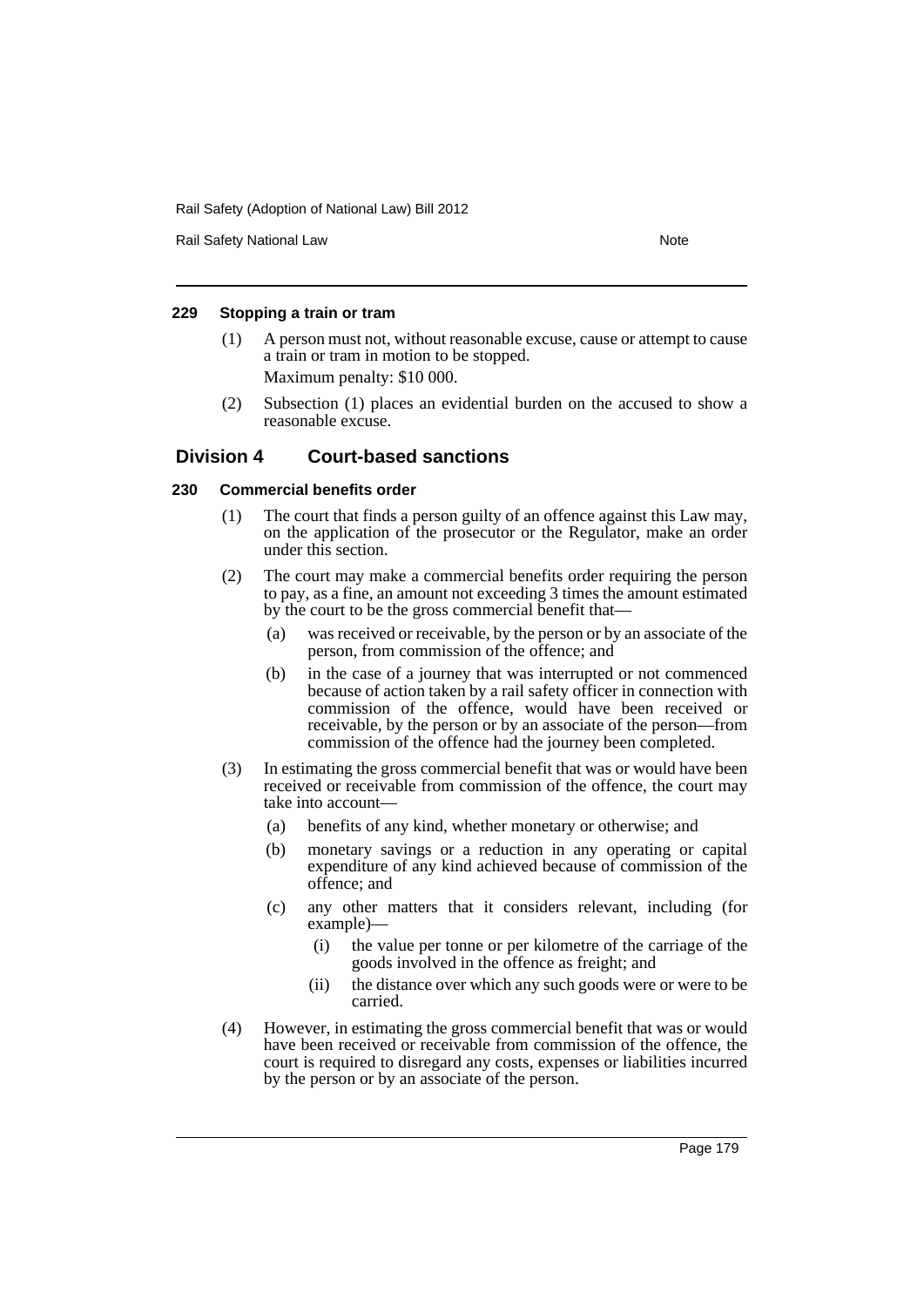Note Rail Safety National Law

- (5) Nothing in this section prevents the court from ordering payment of an amount that is—
	- (a) less than 3 times the estimated gross commercial benefit; or
	- (b) less than the estimated gross commercial benefit.
- (6) For the purposes of this section, a person is an associate of another if—
	- (a) 1 is a spouse, de facto partner, parent, brother, sister or child of the other; or
	- (b) they are members of the same household; or
	- (c) they are partners; or
	- (d) they are both trustees or beneficiaries of the same trust, or 1 is a trustee and the other is a beneficiary of the same trust; or
	- (e) 1 is a body corporate and the other is a director or member of the governing body of the body corporate; or
	- (f) 1 is a body corporate (other than a public company whose shares are listed on a stock exchange) and the other is a shareholder in the body corporate; or
	- (g) they are related bodies corporate within the meaning of the *Corporations Act 2001* of the Commonwealth; or
	- (h) a chain of relationships can be traced between them under any 1 or more of the above paragraphs.
- (7) For the purposes of subsection (6), a beneficiary of a trust includes an object of a trust.

### **231 Supervisory intervention order**

- (1) The court that finds a person guilty of an offence against this Law may, on the application of the prosecutor or the Regulator, if the court considers the person to be a systematic or persistent offender against the Australian rail safety laws, make an order under this section.
- (2) The court may make a supervisory intervention order requiring the person (at the person's own expense and for a specified period not exceeding 1 year) to do all or any of the following:
	- (a) to do specified things that the court considers will improve the person's compliance with this Law or specified aspects of this Law, including (for example) the following:
		- (i) appointing or removing staff to or from particular activities or positions;
		- (ii) training and supervising staff;
		- (iii) obtaining expert advice as to maintaining appropriate compliance;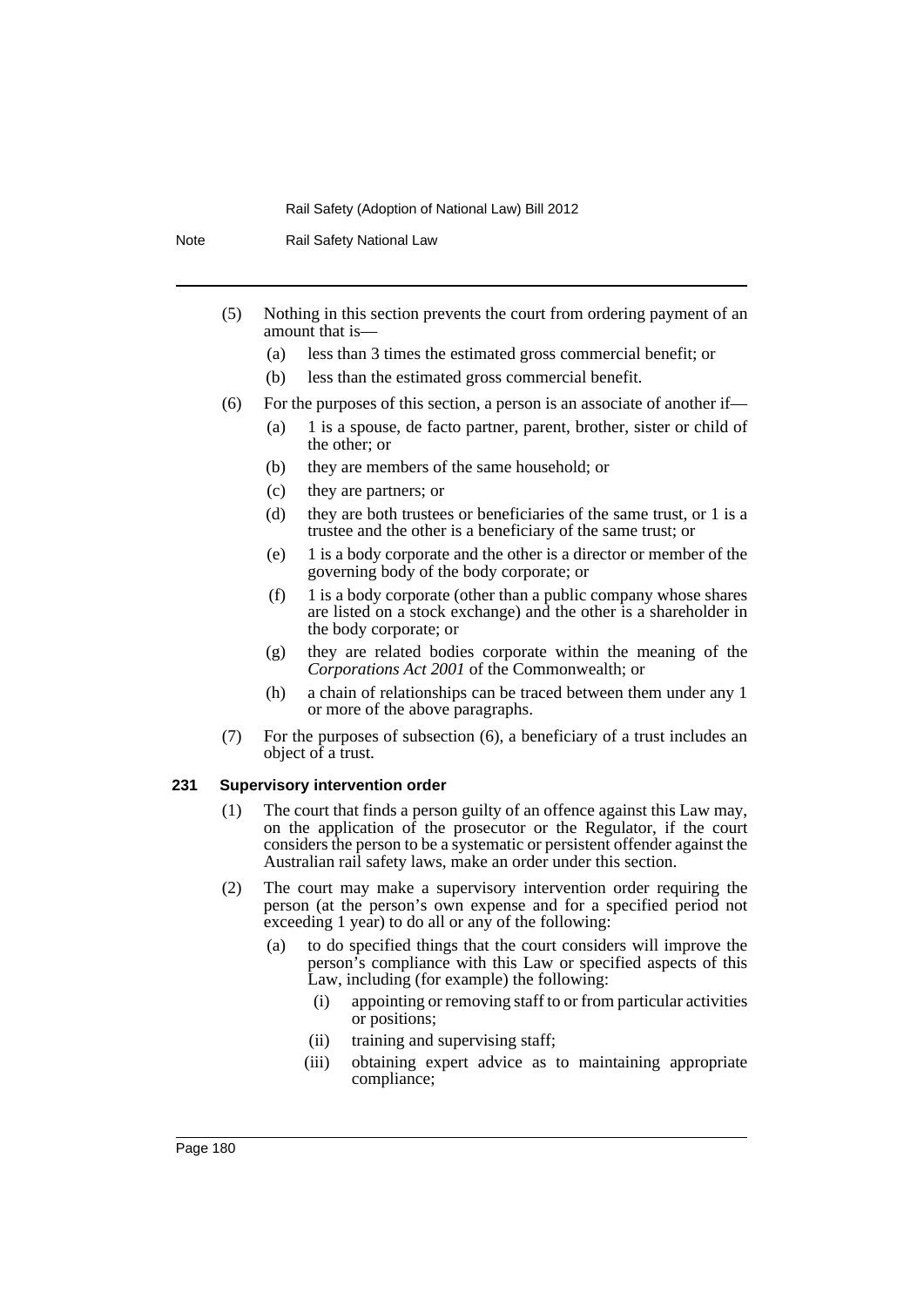Rail Safety National Law Note 2008 and 2009 and 2009 and 2009 and 2009 and 2009 and 2009 and 2009 and 2009 and 2009 and 2009 and 2009 and 2009 and 2009 and 2009 and 2009 and 2009 and 2009 and 2009 and 2009 and 2009 and 200

- (iv) installing monitoring, compliance, managerial or operational equipment;
- (v) implementing monitoring, compliance, managerial or operational practices, systems or procedures;
- (b) to conduct specified monitoring, compliance, managerial or operational practices, systems or procedures subject to the direction of the Regulator or a person nominated by the Regulator;
- (c) to furnish compliance reports to the Regulator or the court or both as specified in the order;
- (d) to appoint a person to have responsibilities—
	- (i) to assist the person in improving compliance with this Law or specified aspects of this Law; and
	- (ii) to monitor the person's performance in complying with this Law or specified aspects of this Law and in complying with the requirements of the order; and
	- (iii) to furnish compliance reports to the Regulator or the court or both as specified in the order.
- (3) The court may specify matters that are to be dealt with in compliance reports and the form and manner in which, and frequency with which, compliance reports are to be prepared and furnished.
- (4) The court may require that compliance reports or aspects of compliance reports be made public, and may specify the form and manner in which, and frequency with which, they are to be made public.
- (5) The court may only make a supervisory intervention order if it is satisfied that the order is capable of improving the person's ability or willingness to comply with this Law, having regard to—
	- (a) the offences against Australian rail safety laws of which the person has been previously found guilty; and
	- (b) the offences against Australian rail safety laws for which the person has been proceeded against by way of unwithdrawn expiation notices or infringement notices; and
	- (c) any other offences or other matters that the court considers to be relevant to the conduct of the person in connection with railway operations.
- (6) The order may direct that any other penalty or sanction imposed for the offence by the court is suspended until the court determines that there has been a substantial failure to comply with the order.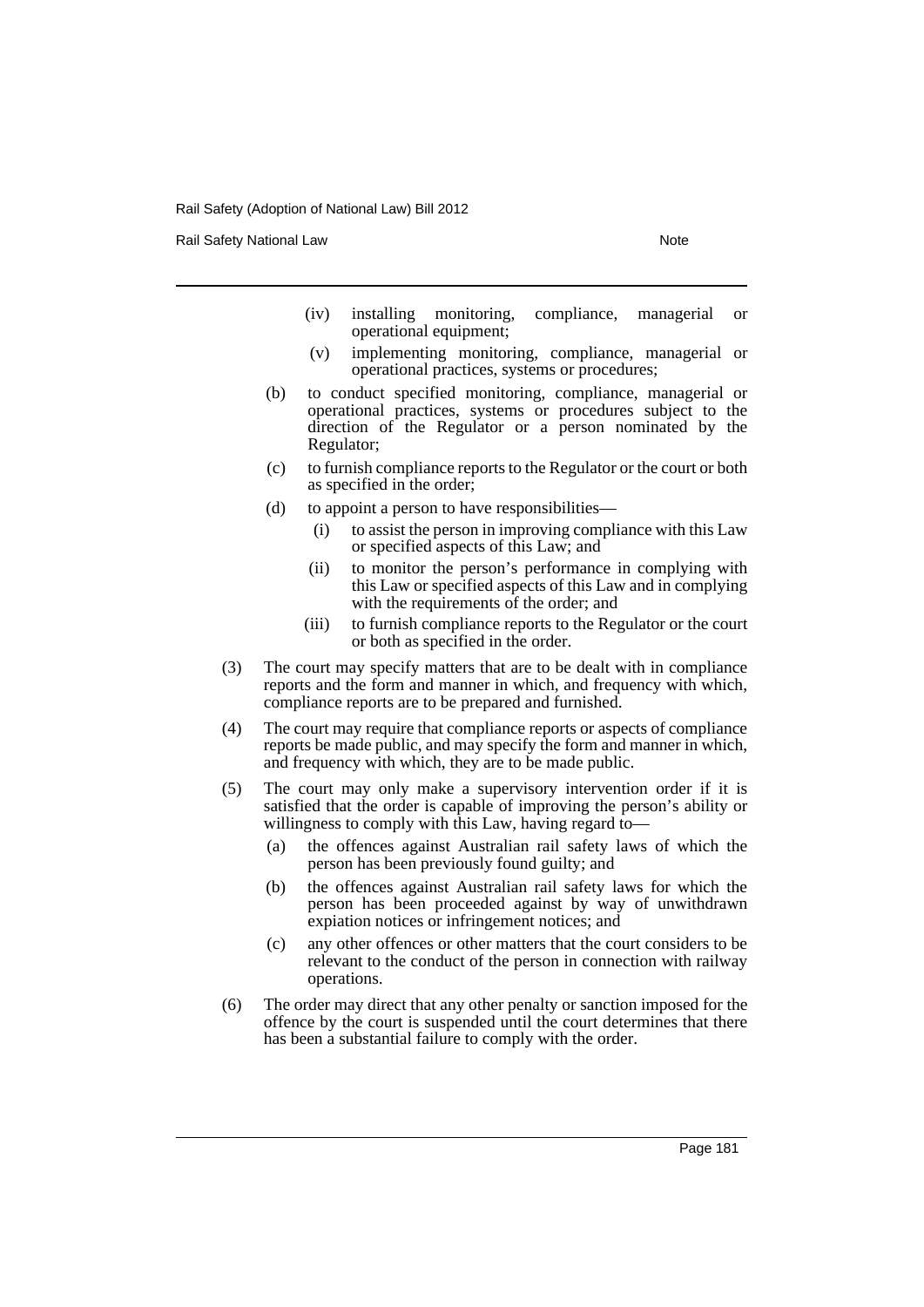Note Rail Safety National Law

- (7) A court that has power to make supervisory intervention orders may revoke or amend a supervisory intervention order on the application of—
	- (a) the Regulator; or
	- (b) the person in respect of whom the order was made, but in that case only if the court is satisfied that there has been a change of circumstances warranting revocation or amendment.
- (8) A person who is subject to a requirement of a supervisory intervention order must not engage in conduct that results in a contravention of the requirement.

Maximum penalty:

- (a) in the case of an individual—\$10 000;
- (b) in the case of a body corporate—\$50 000.

# (9) In this section—

*compliance report*, in relation to a person in respect of whom a supervisory intervention order is made, means a report relating to—

- (a) the performance of the person in complying with—
	- (i) the rail safety laws or aspects of rail safety laws specified in the order; and
	- (ii) the requirements of the order; and
- (b) without limiting the above—
	- (i) things done by the person to ensure that any failure by the person to comply with the rail safety laws or the specified aspects of the rail safety laws does not continue; and
	- (ii) the results of those things having been done.

# **232 Exclusion orders**

- (1) The court that finds a person guilty of an offence against this Law may, on the application of the prosecutor or the Regulator, if the court considers the person to be a systematic or persistent offender against an Australian rail safety law, make an order under this section.
- (2) For the purpose of restricting opportunities for the person to commit or be involved in commission of further offences against this Law, the court may, if it considers it appropriate to do so, make an exclusion order prohibiting the person, for a specified period, from—
	- (a) managing rail infrastructure, or operating rolling stock, or managing or operating a particular type of rail infrastructure or rolling stock; or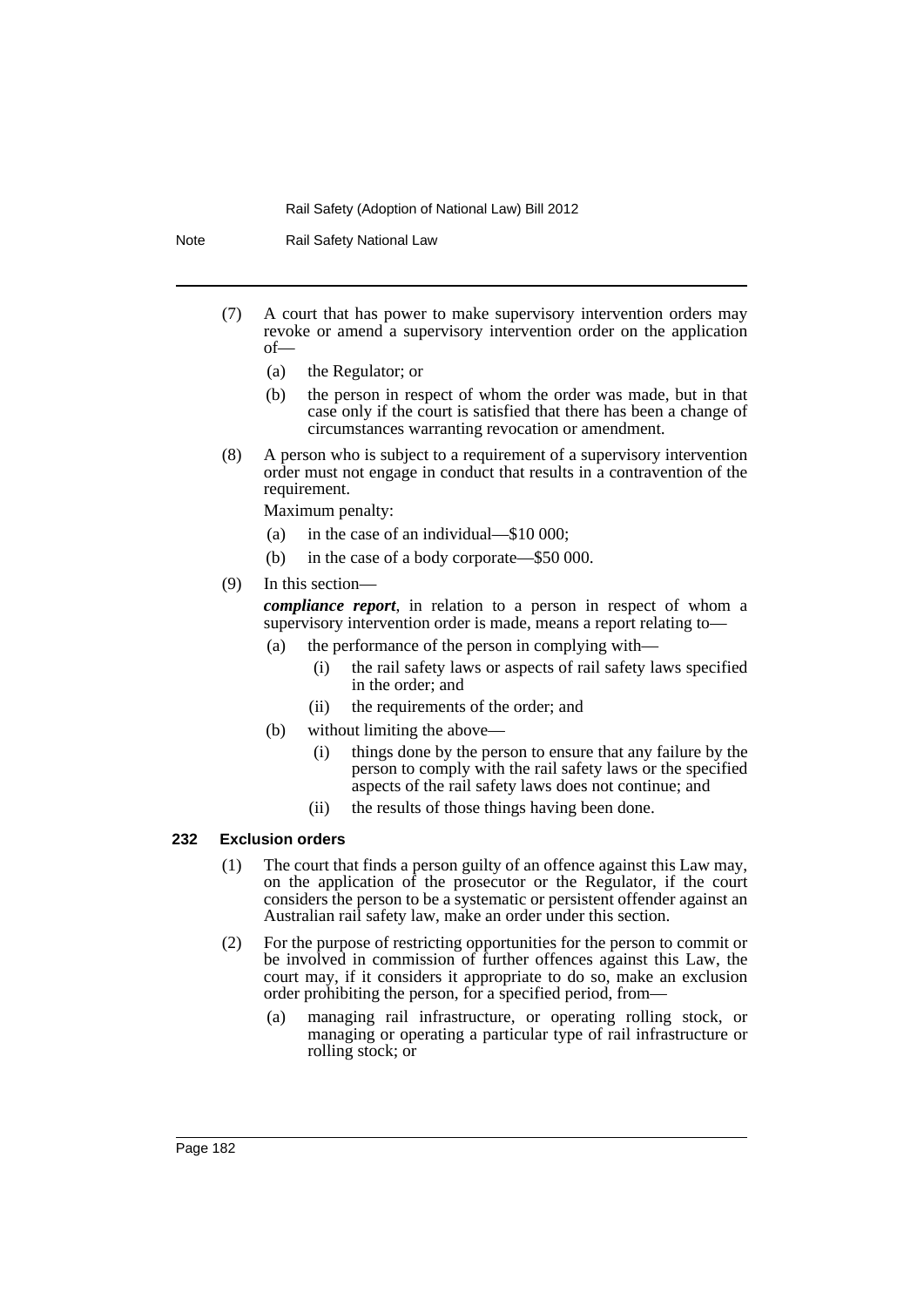Rail Safety National Law Note 2008 and 2009 and 2009 and 2009 and 2009 and 2009 and 2009 and 2009 and 2009 and 2009 and 2009 and 2009 and 2009 and 2009 and 2009 and 2009 and 2009 and 2009 and 2009 and 2009 and 2009 and 200

- (b) being a director, secretary or officer concerned in the management of a body corporate involved in managing rail infrastructure that is in this jurisdiction or operating rolling stock in this jurisdiction; or
- (c) being involved in managing rail infrastructure that is in this jurisdiction or operating rolling stock in this jurisdiction except by driving a train or rolling stock.
- (3) The court may only make an order under this section if it is satisfied that the person should not continue the things the subject of the proposed order and that a supervisory intervention order is not appropriate, having regard to—
	- (a) the offences against an Australian rail safety law of which the person has previously been found guilty; and
	- (b) the offences against an Australian rail safety law for which the person has been proceeded against by way of unwithdrawn expiation notices or infringement notices; and
	- (c) any other offences or other matters that the court considers to be relevant to the conduct of the person in connection with railway operations.
- (4) A court that has power to make an exclusion order may revoke or amend an exclusion order on the application of—
	- (a) the Regulator; or
	- (b) the person in respect of whom the order was made, but in that case only if the court is satisfied that there has been a change of circumstances warranting revocation or amendment.
- (5) A person who is subject to an exclusion order must not engage in conduct that results in a contravention of the order. Maximum penalty:
	- (a) in the case of an individual—\$20 000;
	- (b) in the case of a body corporate—\$100 000.

# **Part 9 Infringement notices**

# **233 Meaning of infringement penalty provision**

For the purposes of this Law, an *infringement penalty provision* is—

(a) a provision of this Law specified in an item in the Table at the foot of this section; or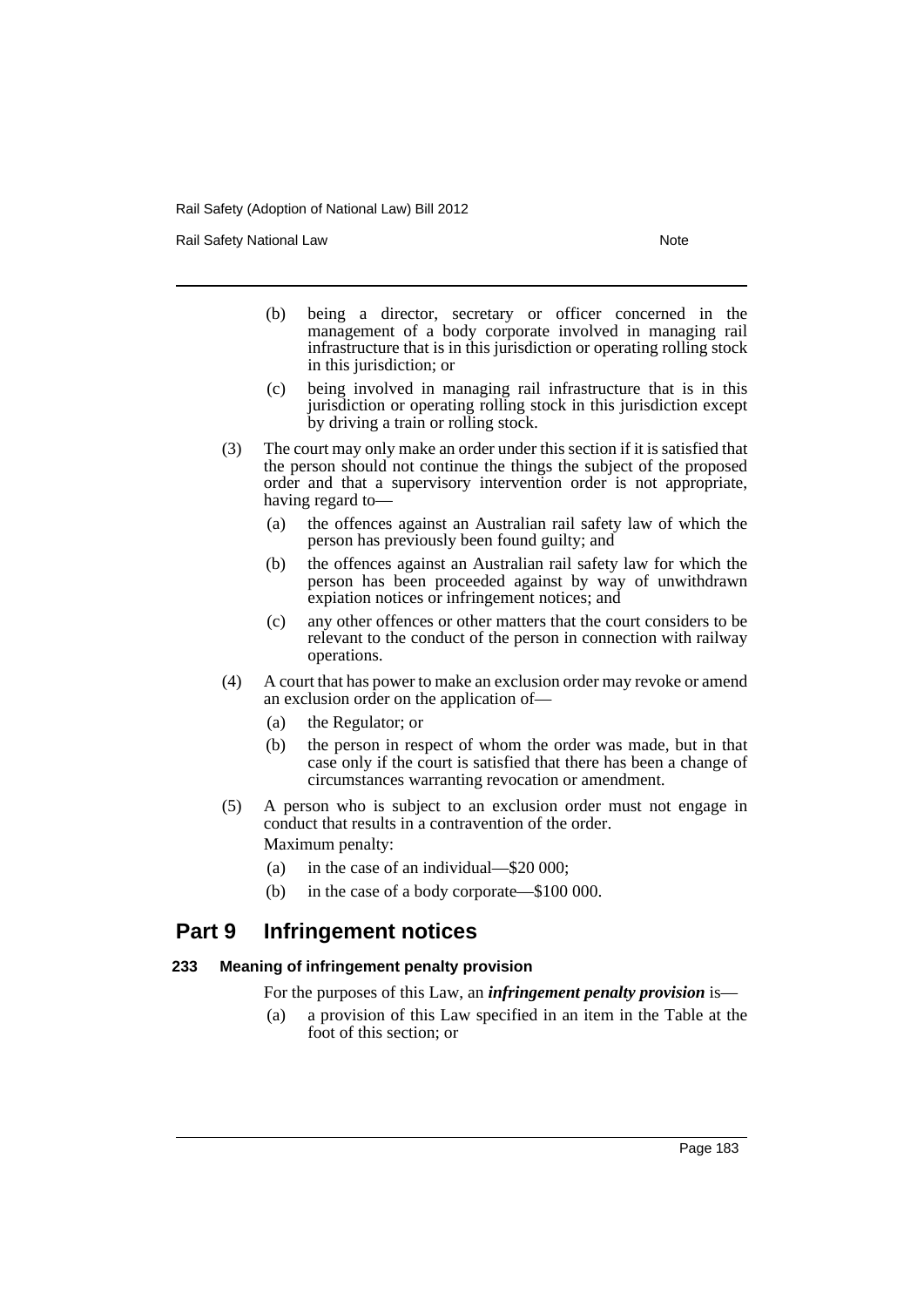Note Rail Safety National Law

(b) a provision of this Law (other than an offence provision) or the national regulations that is prescribed by the national regulations to be an infringement penalty provision.

|                | Item Infringement penalty provision                                                        | Infringement<br>penalty |
|----------------|--------------------------------------------------------------------------------------------|-------------------------|
| $\mathbf{1}$   | Section 66(3) (Regulator may direct applicants to<br>coordinate in applications)           | \$1 000                 |
| $\overline{2}$ | Section 66(4) (Regulator may direct applicants to<br>coordinate in applications)           | \$1 000                 |
| 3              | Section 81(1) (Keeping and making available<br>records for public inspection)              | \$1 000                 |
| 4              | Section 81(2) (Keeping and making available<br>records for public inspection)              | \$1 000                 |
| 5              | Section 98(2) (Offences relating to registration)                                          | \$1 000                 |
| 6              | Section 98(3) (Offences relating to registration)                                          | \$1 000                 |
| 7              | Section 102 (Review of safety management system)                                           | \$2 000                 |
| 8              | Section 103 (Safety performance reports)                                                   | \$1 000                 |
| 9              | Section 111(1) (Register of interface agreements)                                          | \$1 000                 |
| 10             | Section 111(2) (Register of interface agreements)                                          | \$1 000                 |
| 11             | Section 117(6) (Assessment of competence)                                                  | \$2 000                 |
| 12             | Section 118(1) (Identification of rail safety workers)                                     | \$2 000                 |
| 13             | Section 118(2) (Identification of rail safety workers)                                     | \$500                   |
| 14             | Section 120(2) (Power of Regulator to obtain<br>information from rail transport operators) | \$2 000                 |
| 15             | Section 120(3) (Power of Regulator to obtain<br>information from rail transport operators) | \$2 000                 |
| 16             | Section 131 (Disclosure of train safety recordings)                                        | \$2 000                 |
| 17             | Section 136(3) (Identity cards)                                                            | \$1 000                 |
| 18             | Section 149(2) (Securing a site)                                                           | \$2 000                 |
| 19             | Section 231(8) (Supervisory intervention order)                                            | \$2 000                 |
| 20             | Section 254 (Compliance with rail safety<br>undertaking)                                   | \$2 000                 |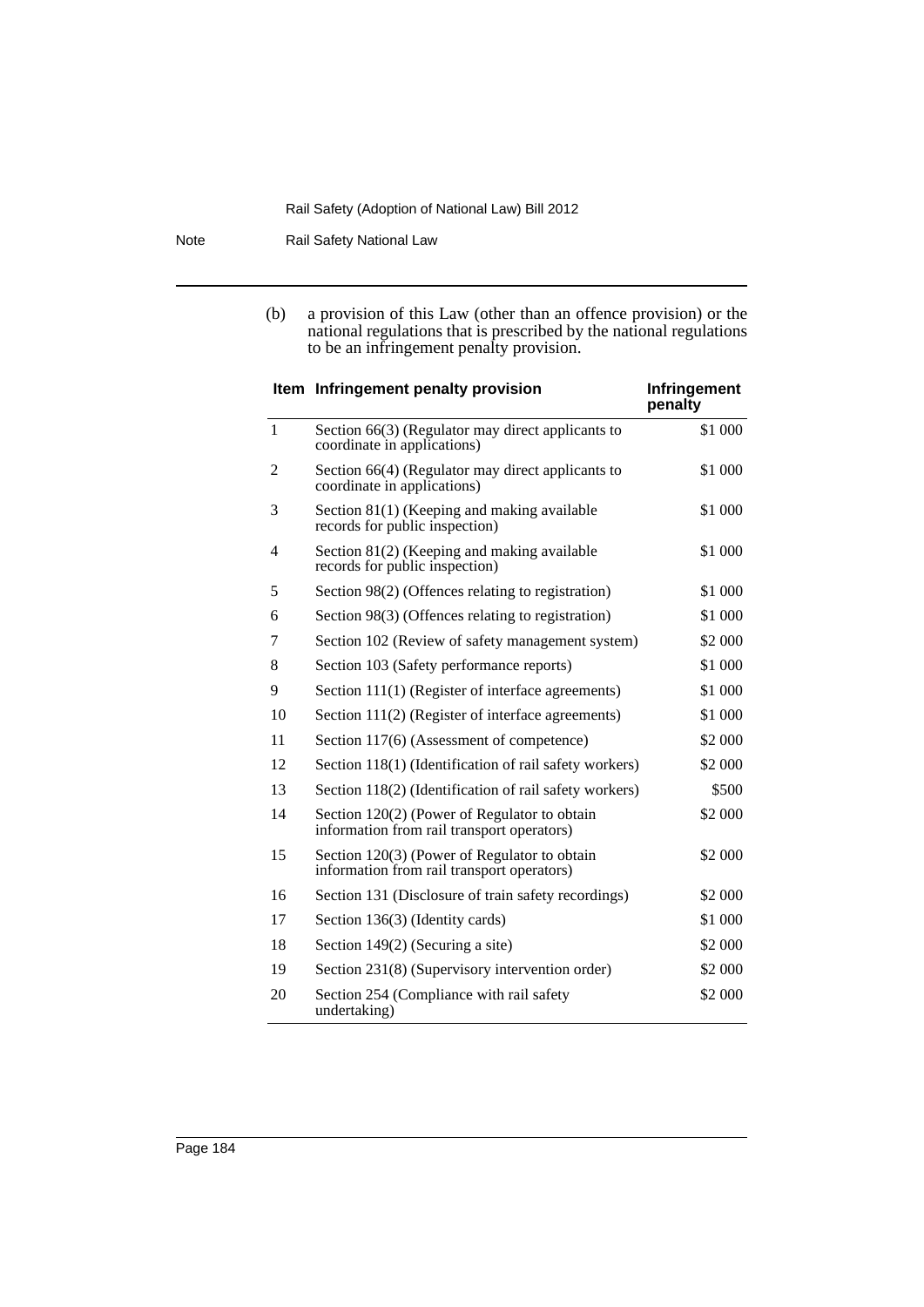Rail Safety National Law Note 2008 and 2009 and 2009 and 2009 and 2009 and 2009 and 2009 and 2009 and 2009 and 2009 and 2009 and 2009 and 2009 and 2009 and 2009 and 2009 and 2009 and 2009 and 2009 and 2009 and 2009 and 200

# **234 Power to serve notice**

- (1) The Regulator may serve an infringement notice on a person that the Regulator has reason to believe has breached an infringement penalty provision.
- (2) The Regulator must, however, serve an infringement notice not later than 12 months after the date on which the Regulator forms a belief that there has been a breach of an infringement penalty provision.
- (3) An infringement notice may be served on an individual—
	- (a) by delivering it personally to the individual; or
	- (b) by sending it by post addressed to the individual to his or her usual or last known place of residence or business.
- (4) An infringement notice may be served on a person that is a body corporate—
	- (a) by delivering it personally to the registered office or usual or last known place of business of the body corporate; or
	- (b) by sending it by post addressed to the body corporate to its registered office or usual or last known place of business.

# **235 Form of notice**

An infringement notice must state—

- (a) the date of the notice; and
- (b) that the alleged breach is a breach of the infringement penalty provision; and
- (c) the nature, and a brief description, of the alleged breach; and
- (d) the date, time and place of the alleged breach; and
- (e) the infringement penalty for the alleged breach; and
- (f) the manner in which the infringement penalty may be paid; and
- (g) the time (being not less than 28 days after the date on which the notice is served) within which the infringement penalty must be paid; and
- (h) that, if the amount of the infringement penalty is paid before the end of the time specified in the notice, proceedings will not be instituted in respect of the alleged breach by the Regulator unless the notice is withdrawn before the end of that time in accordance with section 238; and
- (i) that the person is entitled to disregard the notice and defend any proceedings in respect of the infringement penalty provision; and
- (j) any other particulars prescribed by the national regulations.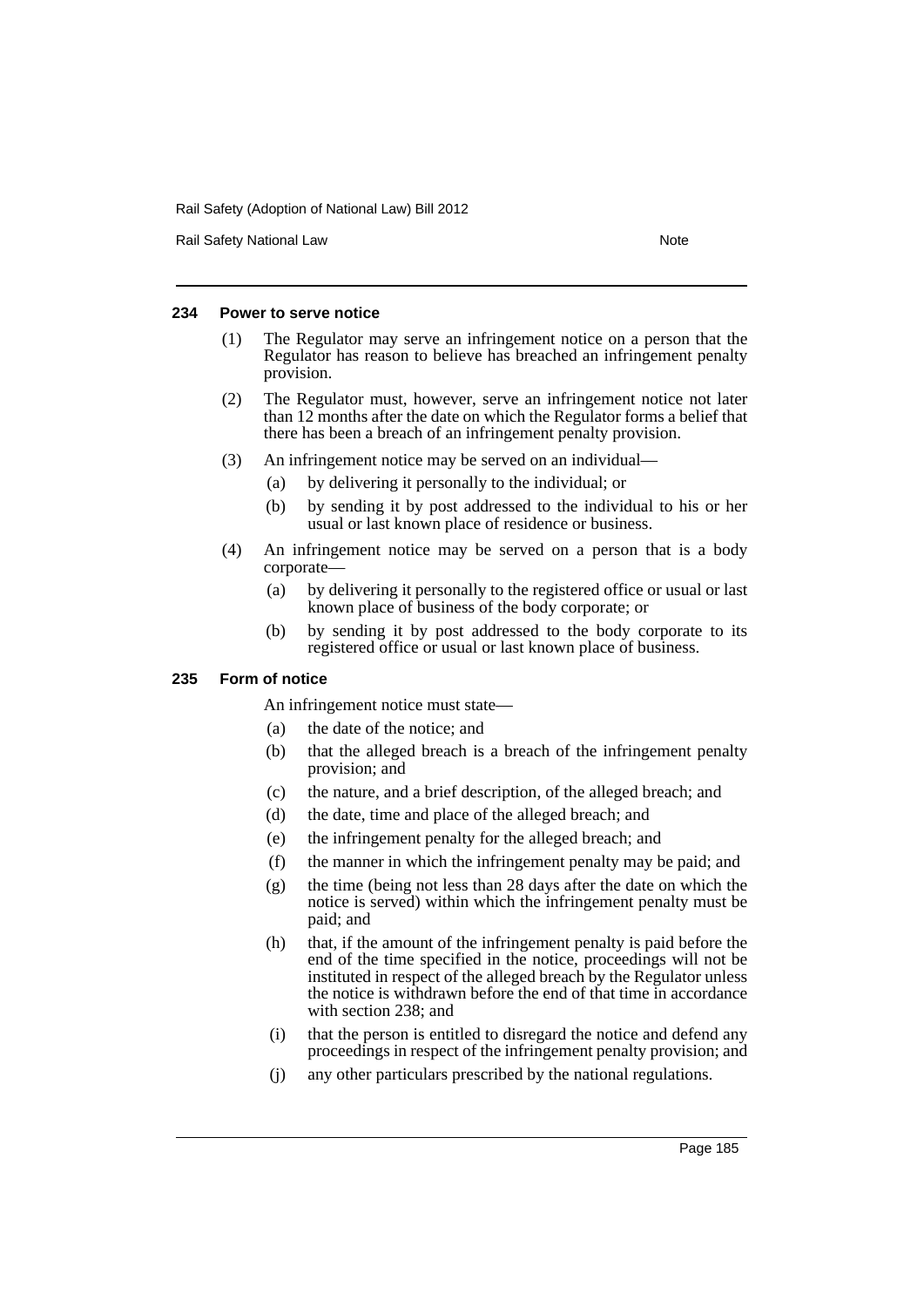Note Rail Safety National Law

#### **236 Regulator cannot institute proceedings while infringement notice on foot**

On serving an infringement notice under this Part, the Regulator must not institute a proceeding in respect of the breach for which the infringement notice was served if—

- (a) the time for payment stated in the infringement notice has not expired; and
- (b) the infringement notice has not been withdrawn by the Regulator in accordance with section 238.

### **237 Late payment of penalty**

The Regulator may accept payment of the infringement penalty even after the expiration of the time for payment stated in the infringement notice if—

- (a) a proceeding has not been instituted in respect of the breach to which the infringement penalty relates; and
- (b) the infringement notice has not been withdrawn by the Regulator in accordance with section 238.

# **238 Withdrawal of notice**

- (1) The Regulator may withdraw an infringement notice at any time before the end of the time for payment specified in the notice by serving a withdrawal notice on the person served with the infringement notice.
- (2) A withdrawal notice may be served on an individual—
	- (a) by delivering it personally to the individual; or
	- (b) by sending it by post addressed to the individual to his or her usual or last known place of residence or business.
- (3) A withdrawal notice may be served on a person that is a body corporate—
	- (a) by delivering it personally to the registered office or usual or last known place of business of the body corporate; or
	- (b) by sending it by post addressed to the body corporate to its registered office or usual or last known place of business.
- (4) An infringement notice may be withdrawn even if the infringement penalty has been paid.

### **239 Refund of infringement penalty**

If an infringement notice is withdrawn in accordance with section 238, the amount of any infringement penalty paid must be refunded by the Regulator.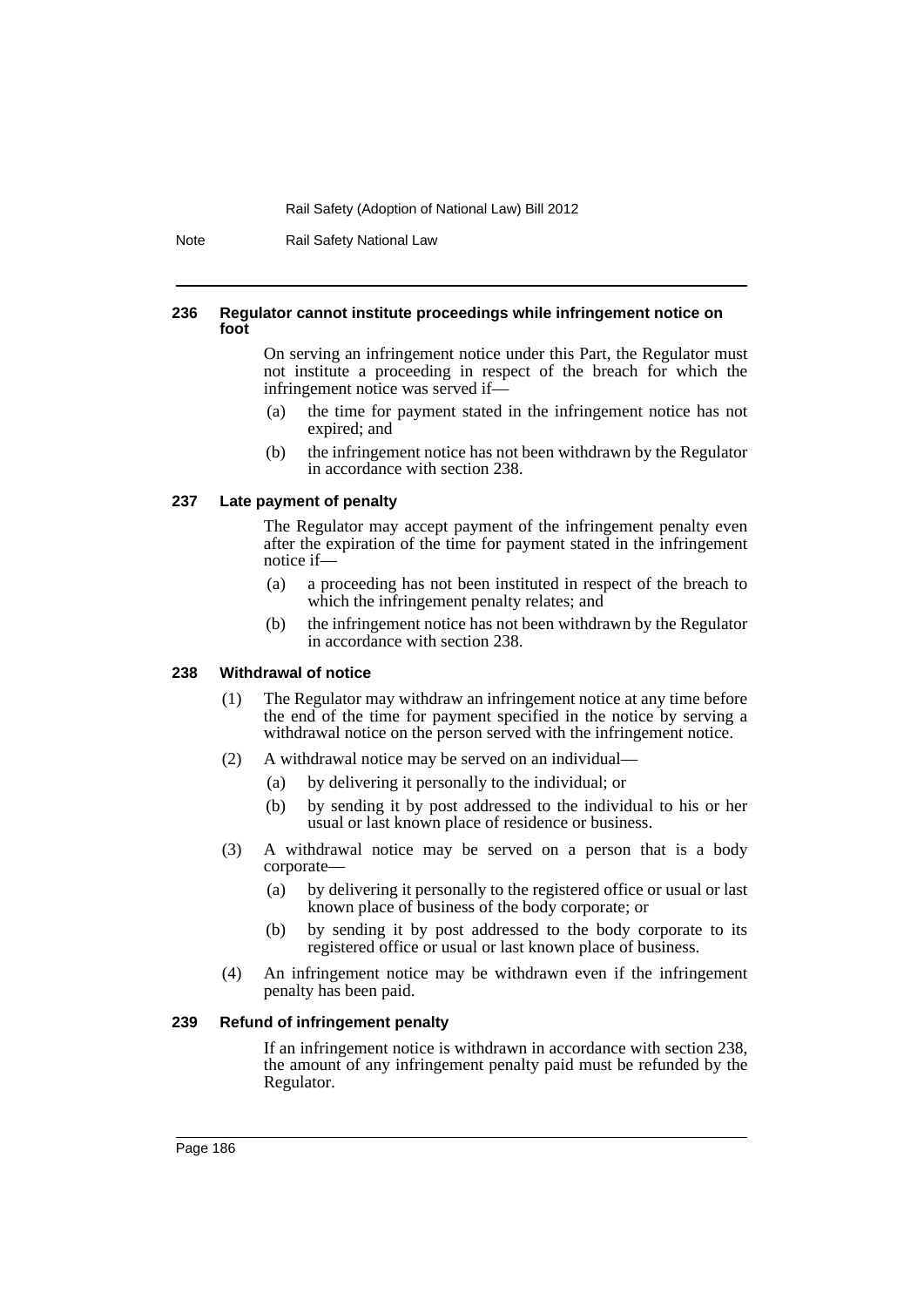Rail Safety National Law Note 2008 and 2009 and 2009 and 2009 and 2009 and 2009 and 2009 and 2009 and 2009 and 2009 and 2009 and 2009 and 2009 and 2009 and 2009 and 2009 and 2009 and 2009 and 2009 and 2009 and 2009 and 200

# **240 Payment expiates breach of infringement penalty provision**

No proceedings may be taken by the Regulator against a person on whom an infringement notice was served in respect of an alleged breach of an infringement penalty provision if—

- (a) the infringement penalty is—
	- (i) paid within the time for payment stated in the notice; and
	- (ii) not withdrawn by the Regulator within the time for payment stated in the notice in accordance with section 238; or
- (b) the infringement penalty is accepted in accordance with section 237.

# **241 Payment not to have certain consequences**

The payment of an infringement penalty under this Part is not and must not be taken to be an admission of a breach of an infringement penalty provision or an admission of liability for the purpose of any proceeding instituted in respect of the breach.

# **242 Conduct in breach of more than 1 infringement penalty provision**

- (1) If the conduct of a person constitutes a breach of 2 or more infringement penalty provisions, an infringement notice may be served on the person under this Part in relation to the breach of any 1 or more of those provisions.
- (2) However, the person is not liable to pay more than 1 infringement penalty in respect of the same conduct.

# **Part 10 General**

# **Division 1 Delegation by Minister**

# **243 Delegation by Minister**

- (1) The Minister may delegate to a body or person (including a person for the time being holding or acting in a specified office or position) a function or power of the Minister under this Law.
- (2) A function or power delegated under this section may, if the instrument of delegation so provides, be further delegated.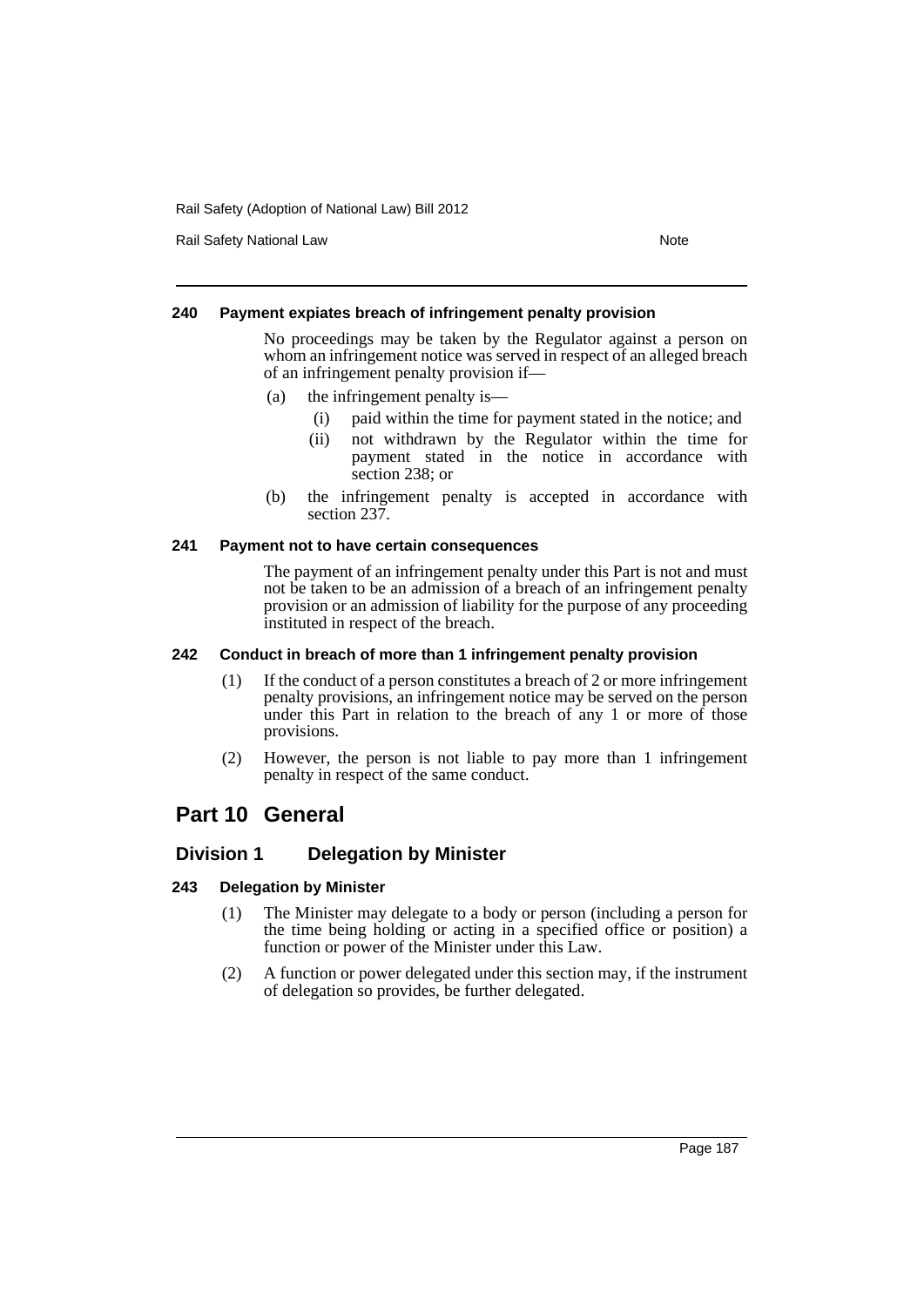Note Rail Safety National Law

# **Division 2 Confidentiality of information**

# **244 Confidentiality of information**

- (1) This section applies if a person obtains information or gains access to a document in exercising any power or function under this Law.
- (2) The person must not do any of the following:
	- (a) disclose to anyone else—
		- (i) the information; or
		- (ii) the contents of or information contained in the document;
	- (b) give access to the document to anyone else;
	- (c) use the information or document for any purpose.

Maximum penalty:

- (a) in the case of an individual—\$10 000;
- (b) in the case of a body corporate—\$50 000.
- (3) Subsection (2) does not apply to the disclosure of information, or the giving of access to a document or the use of information or a document—
	- (a) about a person, with the person's consent; or
	- (b) that is necessary for the exercise of a function or power under this Law; or
	- (c) that is made or given by ONRSR, a member of ONRSR, or a person authorised by ONRSR, if ONRSR reasonably believes the disclosure, access or use—
		- (i) is necessary for administering, or monitoring or enforcing compliance with, this Law; or
		- (ii) is necessary for the administration or enforcement of an Act prescribed by the national regulations; or
		- (iii) is necessary for the administration or enforcement of an Act or other law, if the disclosure, access or use is necessary to lessen or prevent a serious risk to public health or safety; or
	- (d) that is required by any court, tribunal, authority or person having lawful authority to require the production of documents or the answering of questions; or
	- (e) that is required or authorised under a law; or
	- (f) to a Minister of a participating jurisdiction.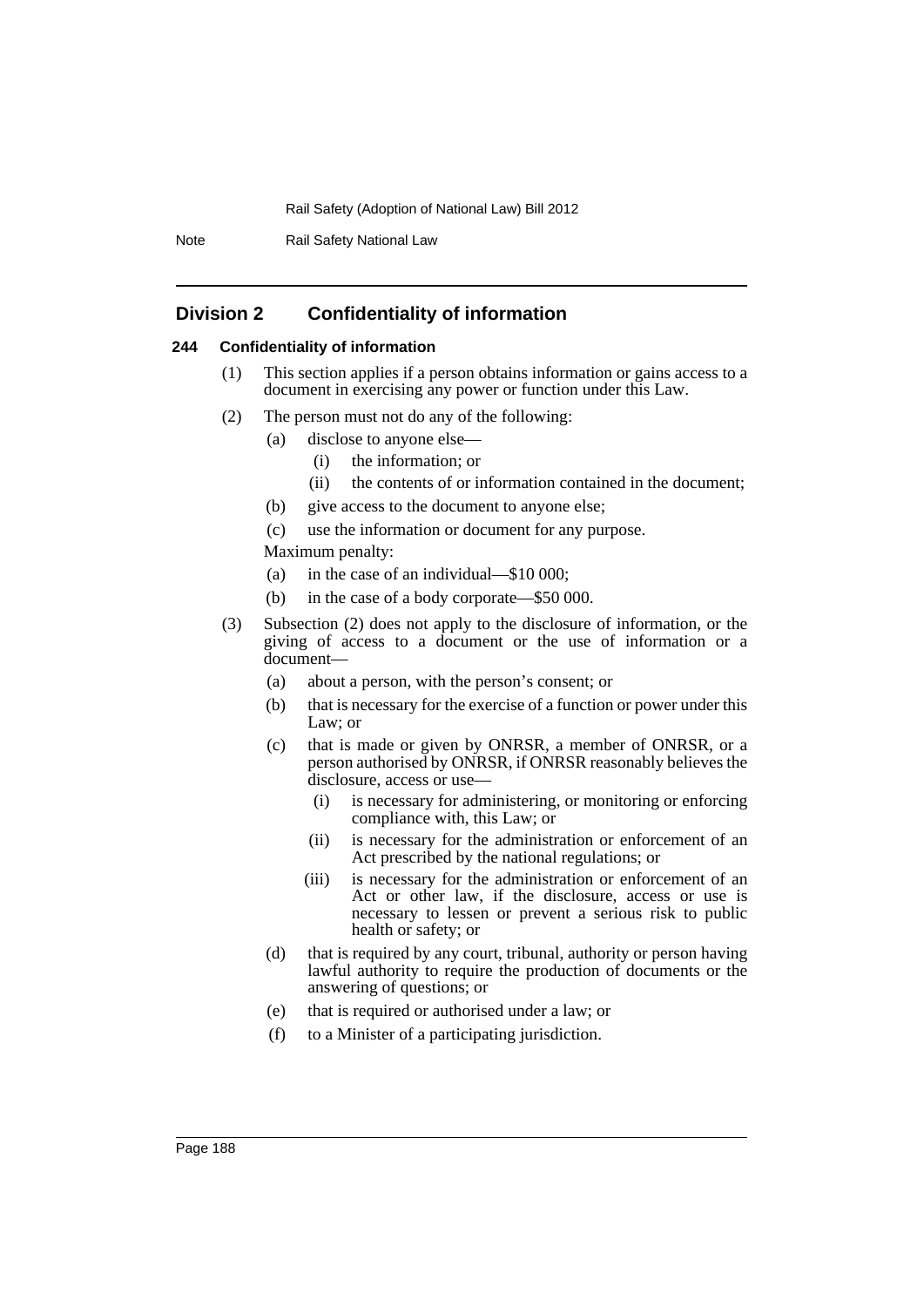Rail Safety National Law Note 2012 12:30 Note 2014

- (4) A person must not intentionally disclose to another person the name of an individual who has made a complaint in relation to that other person unless—
	- (a) the disclosure is made with the consent of the complainant; or
	- (b) the disclosure is required under a law.

Maximum penalty:

- (a) in the case of an individual—\$10 000;
- (b) in the case of a body corporate—\$50 000.
- (5) Nothing in this section prevents information being used to enable ONRSR to accumulate aggregate data and to enable ONRSR to authorise use of the aggregate data for the purposes of research or education.

# **Division 3 Law does not affect legal professional privilege**

# **245 Law does not affect legal professional privilege**

Nothing in this Law requires a person to produce a document that would disclose information, or otherwise provide information, that is the subject of legal professional privilege.

# **Division 4 Civil liability**

# **246 Civil liability not affected by Part 3 Division 3 or Division 6**

Nothing in Part 3 Division 3 or Part 3 Division 6 is to be construed—

- (a) as conferring a right of action in civil proceedings in respect of a contravention (whether by act or omission) of any provisions of those Divisions; or
- (b) as conferring a defence to an action in civil proceedings or otherwise affecting a right of action in civil proceedings; or
- (c) affecting the extent (if any) to which a right of action arises, or civil proceedings may be taken, with respect to breaches of duties or obligations imposed by the national regulations.

# **247 Protection from personal liability for persons exercising functions**

- (1) A person who is or was a protected person is not personally liable for anything done or omitted to be done in good faith—
	- (a) in the exercise of a function under this Law; or
	- (b) in the reasonable belief that the act or omission was the exercise of a function under this Law.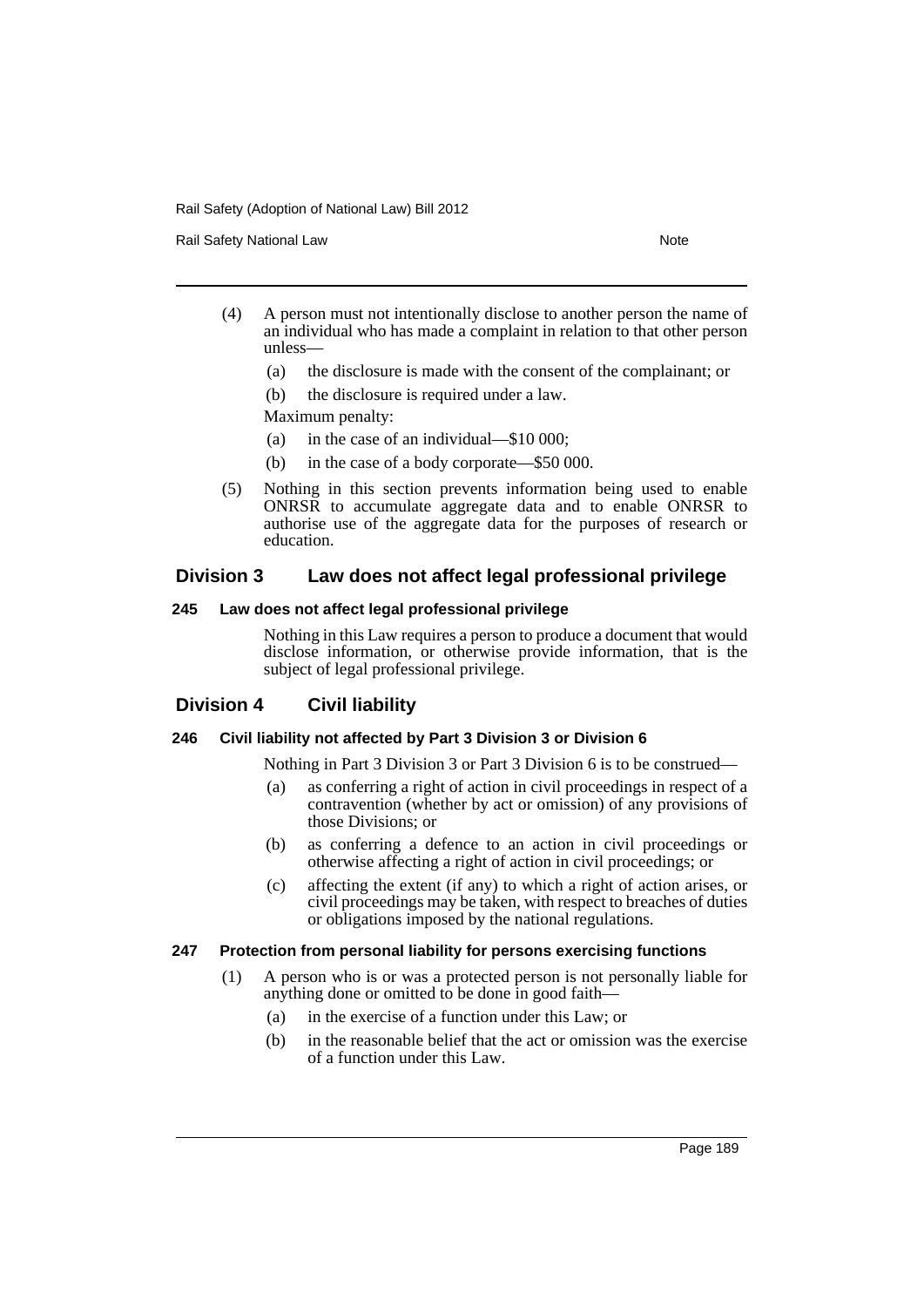| <b>Note</b> |     |                                                                         | Rail Safety National Law                                                                                                                                                                                     |  |  |
|-------------|-----|-------------------------------------------------------------------------|--------------------------------------------------------------------------------------------------------------------------------------------------------------------------------------------------------------|--|--|
|             | (2) |                                                                         | Any liability resulting from an act or omission that would, but for                                                                                                                                          |  |  |
|             |     | subsection (1), attach to a protected person attaches instead to ONRSR. |                                                                                                                                                                                                              |  |  |
|             | (3) |                                                                         | In this section—                                                                                                                                                                                             |  |  |
|             |     |                                                                         | <i>protected person</i> means any of the following:                                                                                                                                                          |  |  |
|             |     | (a)                                                                     | a member of ONRSR;                                                                                                                                                                                           |  |  |
|             |     | (b)                                                                     | a member of a committee of ONRSR;                                                                                                                                                                            |  |  |
|             |     | (c)                                                                     | a member of the staff of ONRSR;                                                                                                                                                                              |  |  |
|             |     | (d)                                                                     | a rail safety officer;                                                                                                                                                                                       |  |  |
|             |     | (e)                                                                     | an authorised person;                                                                                                                                                                                        |  |  |
|             |     | (f)                                                                     | a person to whom ONRSR has delegated any of its functions;                                                                                                                                                   |  |  |
|             |     | (g)                                                                     | a person to whom an entity, or the chief executive of an entity or<br>department of government, of a participating jurisdiction has<br>subdelegated a function delegated to the chief executive by<br>ONRSR: |  |  |
|             |     | (h)                                                                     | a member of the staff of an entity or department referred to in<br>$\frac{1}{2}$ paragraph $(g)$ ;                                                                                                           |  |  |

(i) a person acting under the authority or direction of a person referred to in paragraphs (a) to (h).

# **248 Immunity for reporting unfit rail safety worker**

- (1) No action may be taken against a person to whom this section applies who, in good faith, reports to—
	- (a) ONRSR; or
	- (b) a member of ONRSR; or
	- (c) a rail transport operator; or
	- (d) any other person who is employed or engaged by ONRSR or a rail transport operator,

any information which discloses that a person is unfit to carry out rail safety work or certain types of rail safety work or that it may be dangerous to allow that person to carry out rail safety work or certain types of rail safety work.

- (2) No action may be taken against a person to whom this section applies who, in good faith, reports—
	- (a) the results of a test or examination carried out under this Law or the national regulations; or
	- (b) an opinion formed by that person as a result of conducting such a test or examination,

to a person referred to in subsection  $(1)(a)$ ,  $(b)$ ,  $(c)$  or  $(d)$ .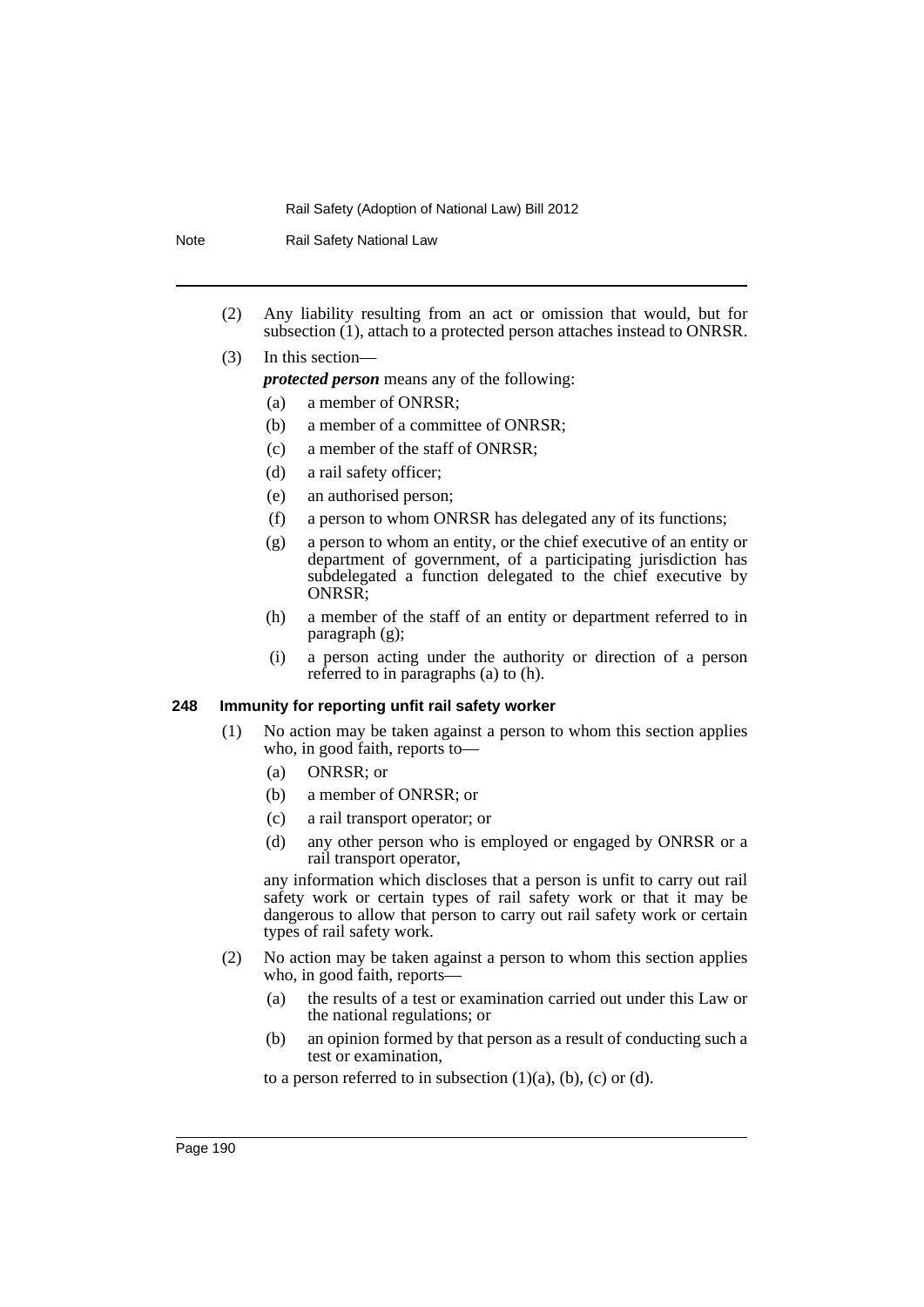Rail Safety National Law Note 2008 and 2009 and 2009 and 2009 and 2009 and 2009 and 2009 and 2009 and 2009 and 2009 and 2009 and 2009 and 2009 and 2009 and 2009 and 2009 and 2009 and 2009 and 2009 and 2009 and 2009 and 200

# (3) In this section—

*person to whom this section applies* means—

- (a) a person registered under the *Health Practitioner Regulation National Law* to practise in the medical profession (other than as a student); or
- (b) a person registered under the *Health Practitioner Regulation National Law* to practise in the nursing and midwifery profession as a nurse (other than as a student); or
- (c) a person registered under the *Health Practitioner Regulation National Law* to practise in the optometry profession (other than as a student); or
- (d) a person registered under the *Health Practitioner Regulation National Law* to practise in the physiotherapy profession (other than as a student); or
- (e) a person brought within the ambit of this definition by the national regulations.

# **Division 5 Codes of practice**

# **249 Approved codes of practice**

- (1) The responsible Ministers may approve a code of practice for the purposes of this Law and may vary or revoke an approved code of practice.
- (2) The responsible Ministers may only approve, vary or revoke a code of practice under subsection (1) if that code of practice, variation or revocation was developed by a process that involved consultation among—
	- (a) each participating jurisdiction; and
	- (b) rail transport operators and any relevant employer organisation; and
	- (c) rail safety workers and any relevant union.
- (3) A code of practice may apply, adopt or incorporate any matter contained in a document formulated, issued or published by a person or body whether-
	- (a) with or without modification; or
	- (b) as in force at a particular time or from time to time.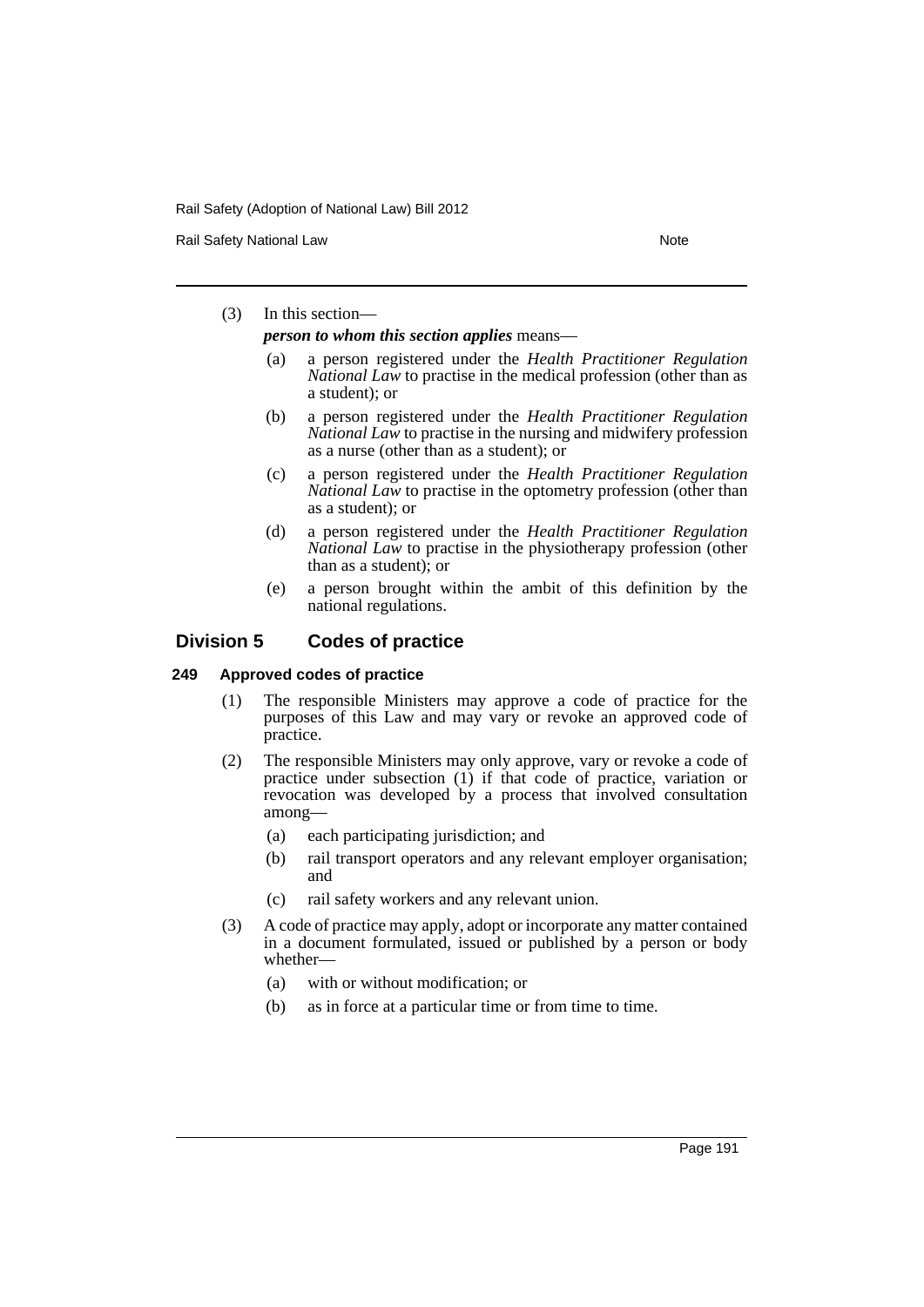Rail Safety National Law (4) An approval of a code of practice, or a variation or revocation of an approved code of practice— (a) is to be published on the NSW legislation website in accordance with Part 6A of the *Interpretation Act 1987* of New South Wales; and (b) will commence on the day or days specified in the approval, variation or revocation for its commencement (being not earlier than the date it is published); and (c) is to be published by the Regulator on ONRSR's website. (5) The Regulator must ensure that a copy of— (a) each code of practice that is currently approved; and (b) each document applied, adopted or incorporated (to any extent) by an approved code of practice, is available for inspection by members of the public without charge at ONRSR's office during normal business hours. **250 Use of codes of practice in proceedings**

#### (1) This section applies in a proceeding for an offence against this Law.

- (2) An approved code of practice is admissible in the proceeding as evidence of whether or not a duty or obligation under this Law has been complied with.
- (3) The court may—
	- (a) have regard to the code as evidence of what is known about a hazard or risk, risk assessment or risk control to which the code relates; and
	- (b) rely on the code in determining what is reasonably practicable in the circumstances to which the code relates.

# **Note.** See section 47 for the meaning of *reasonably practicable*.

(4) Nothing in this section prevents a person from introducing evidence of compliance with this Law in a manner that is different from the code but provides a standard of rail work safety that is equivalent to or higher than the standard required in the code.

# **Division 6 Enforceable voluntary undertakings**

# **251 Enforceable voluntary undertaking**

(1) The Regulator may accept (by written notice) a written undertaking (a *rail safety undertaking*) given by a person in connection with a matter relating to a contravention or alleged contravention by the person of this Law.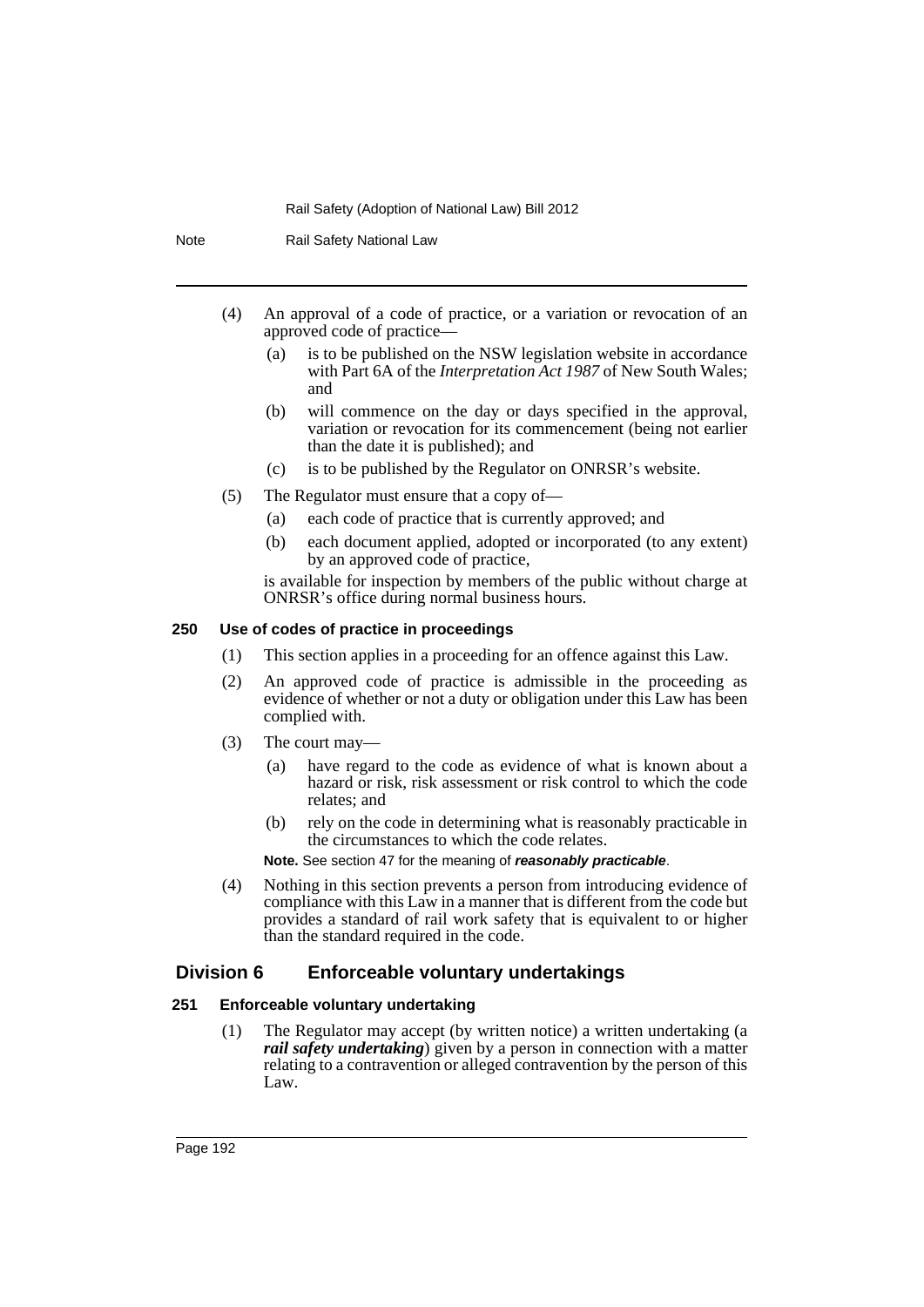Rail Safety National Law Note 2008 and 2009 and 2009 and 2009 and 2009 and 2009 and 2009 and 2009 and 2009 and 2009 and 2009 and 2009 and 2009 and 2009 and 2009 and 2009 and 2009 and 2009 and 2009 and 2009 and 2009 and 200

- (2) A rail safety undertaking cannot be accepted for a contravention or alleged contravention that is a Category 1 offence.
- (3) The giving of a rail safety undertaking does not constitute an admission of guilt by the person giving it in respect of the contravention or alleged contravention to which the undertaking relates.

# **252 Notice of decisions and reasons for decision**

- (1) The Regulator must give the person seeking to make a rail safety undertaking written notice of the Regulator's decision to accept or reject the undertaking and of the reasons for the decision.
- (2) The Regulator must publish, on the Register, notice of a decision to accept a rail safety undertaking and the reasons for that decision.

#### **253 When a rail safety undertaking is enforceable**

A rail safety undertaking takes effect and becomes enforceable when the Regulator's decision to accept the undertaking is given to the person who made the undertaking or at any later date specified by the Regulator.

#### **254 Compliance with rail safety undertaking**

A person must not contravene a rail safety undertaking made by that person that is in effect.

Maximum penalty:

- (a) in the case of an individual—\$10 000;
- (b) in the case of a body corporate—\$50 000.

# **255 Contravention of rail safety undertaking**

- (1) If the Regulator considers that a person has contravened an undertaking accepted by the Regulator, the Regulator may apply to the court for enforcement of the undertaking.
- (2) If the court is satisfied that the person has contravened the undertaking, the court, in addition to the imposition of any penalty, may make any of the following orders:
	- (a) an order that the person must comply with the undertaking or take specified action to comply with the undertaking;
	- (b) an order discharging the undertaking;
	- (c) an order directing the person to pay to the Regulator—
		- (i) the costs of the proceedings; and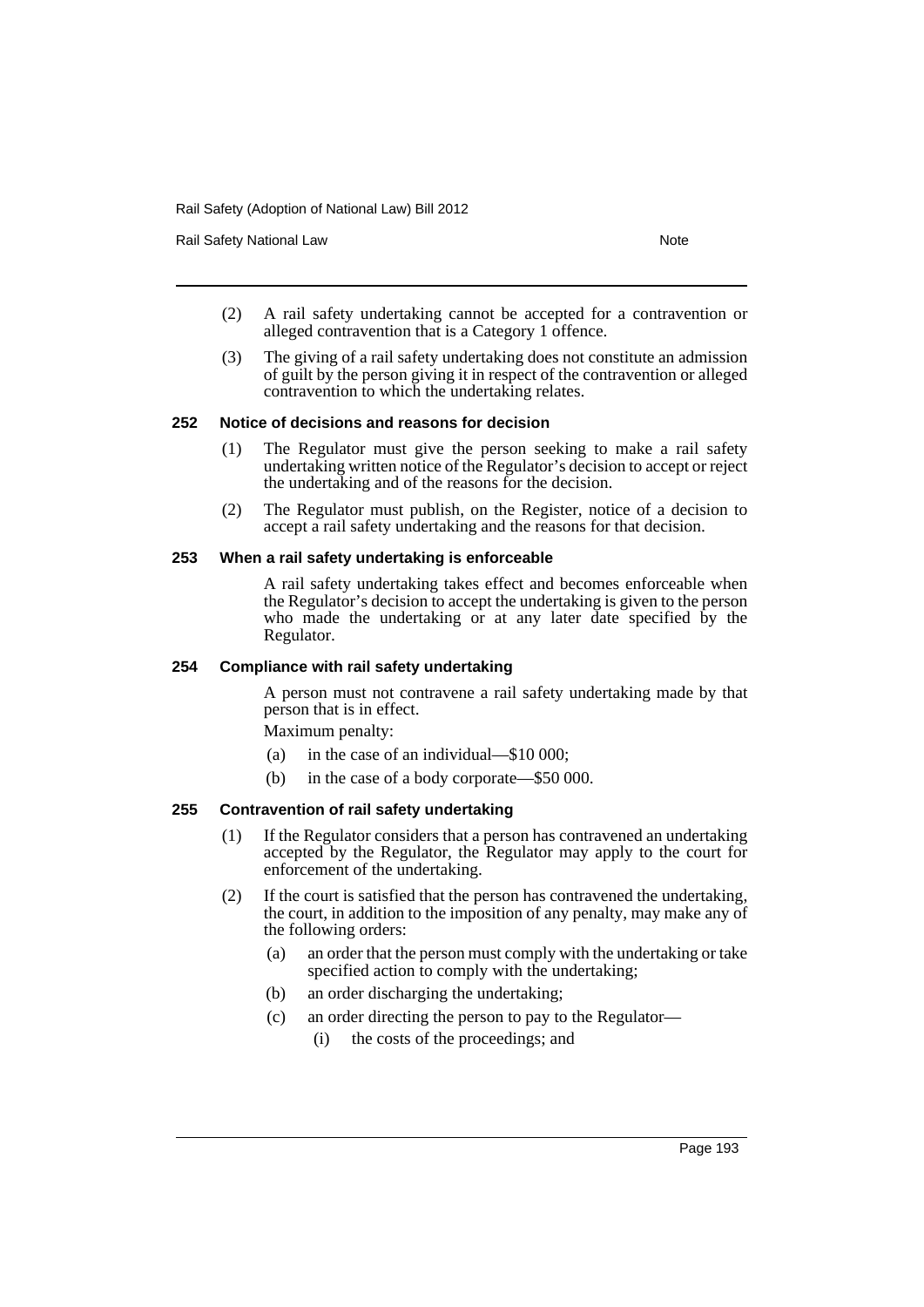Note Rail Safety National Law

- (ii) the reasonable costs of the Regulator in monitoring compliance with the rail safety undertaking in the future;
- (d) any other order that it considers appropriate in the circumstances.
- (3) A person must not fail to comply with an order under this section. Maximum penalty:
	- (a) in the case of an individual—\$5 000;
	- (b) in the case of a body corporate—\$25 000.
- (4) Nothing in this section prevents proceedings being brought for the contravention or alleged contravention of this Law to which the rail safety undertaking relates.

#### **256 Withdrawal or variation of rail safety undertaking**

- (1) A person who has made a rail safety undertaking may, at any time, with the written agreement of the Regulator—
	- (a) withdraw the undertaking; or
	- (b) vary the undertaking.
- (2) However, the provisions of the undertaking cannot be varied to provide for a different alleged contravention of this Law.
- (3) The Regulator must publish, on the Register, notice of the withdrawal or variation of a rail safety undertaking.

#### **257 Proceedings for alleged contravention**

- (1) Subject to this section, no proceedings for a contravention or alleged contravention of this Law may be brought against a person if a rail safety undertaking is in effect in relation to that contravention.
- (2) No proceedings may be brought for a contravention or alleged contravention of this Law against a person who has made a rail safety undertaking in respect of that contravention and has completely discharged the rail safety undertaking.
- (3) The Regulator may accept a rail safety undertaking in respect of a contravention or alleged contravention before proceedings in respect of that contravention have been finalised.
- (4) If the Regulator accepts a rail safety undertaking before the proceedings are finalised, the Regulator must take all reasonable steps to have the proceedings discontinued as soon as possible.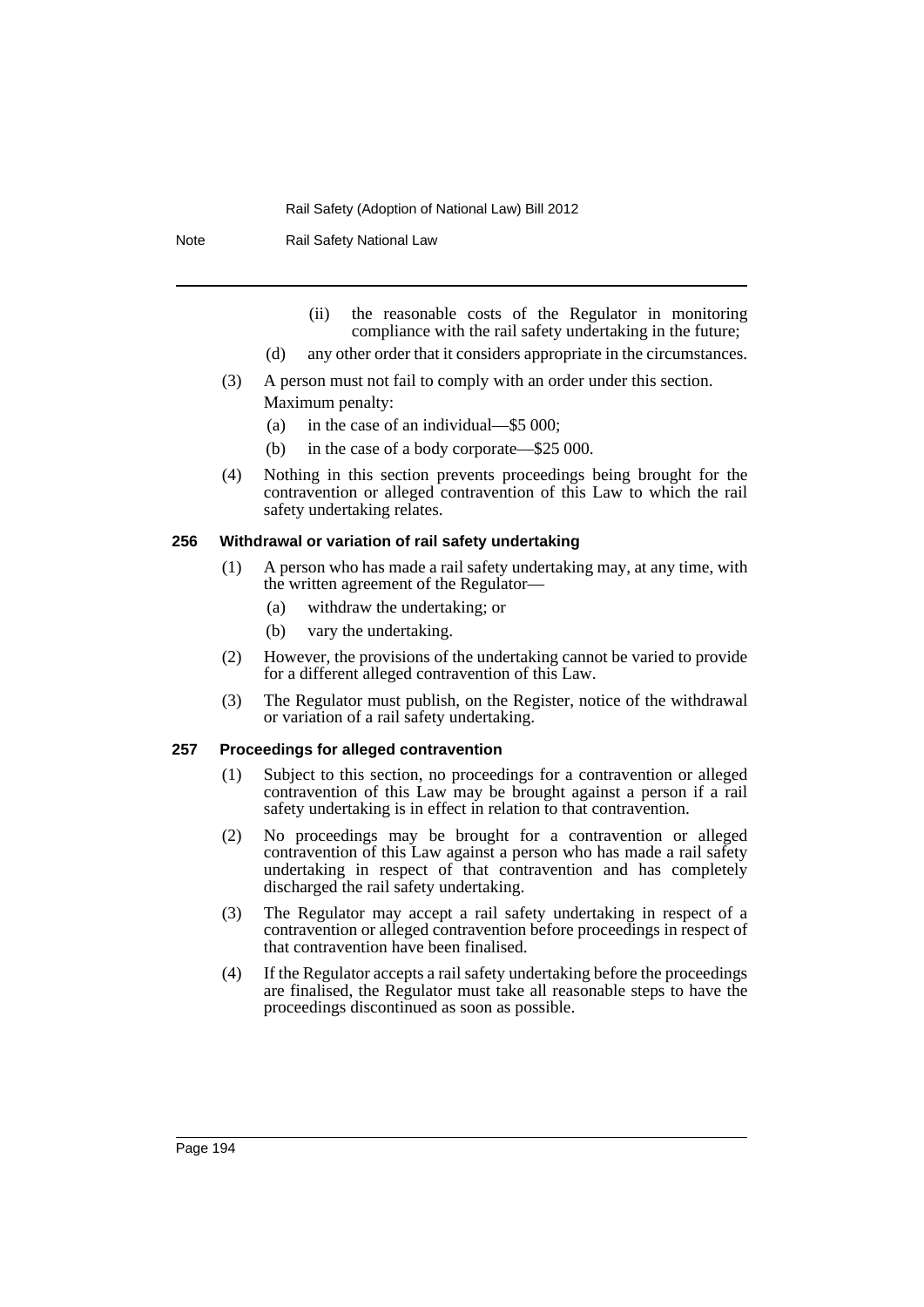Rail Safety National Law Note 2008 and 2009 and 2009 and 2009 and 2009 and 2009 and 2009 and 2009 and 2009 and 2009 and 2009 and 2009 and 2009 and 2009 and 2009 and 2009 and 2009 and 2009 and 2009 and 2009 and 2009 and 200

# **Division 7 Other matters**

# **258 Service of documents**

- (1) A notice or document required or authorised by or under this Law to be given or served on a person may be served on the person—
	- (a) by delivering it personally to the person; or
	- (b) be sending it by post addressed to the person to the person's last known address; or
	- (c) if the person holds an accreditation or registration, or has been granted an exemption, under this Law—
		- (i) by sending it by post addressed to the person to that person's address for service; or
		- (ii) be left for the person at the person's address for service with someone apparently over the age of 16 years; or
	- (d) be transmitted by fax or email to a fax number or email address provided by the person for that purpose (in which case the notice or document will be taken to have been given or served at the time of transmission).
- (2) The *address for service* of a person is the address last provided by the person in writing to the Regulator as the address for service.

# **259 Recovery of certain costs**

The Regulator may recover as a debt from a rail transport operator the reasonable costs of the entry and inspection of railway infrastructure, rolling stock or railway premises in respect of which the person is accredited, other than the costs of an inspection of an accredited person under Part 3 Division 11.

#### **260 Recovery of amounts due**

Every fee, charge or other amount of money payable under this Law may be recovered by the Regulator as a debt due to the Regulator in a court of competent jurisdiction.

# **261 Compliance with conditions of accreditation or registration**

- $(1)$  If—
	- (a) a condition or restriction to which the accreditation of a person is subject makes provision for or with respect to a duty or obligation imposed by this Law; and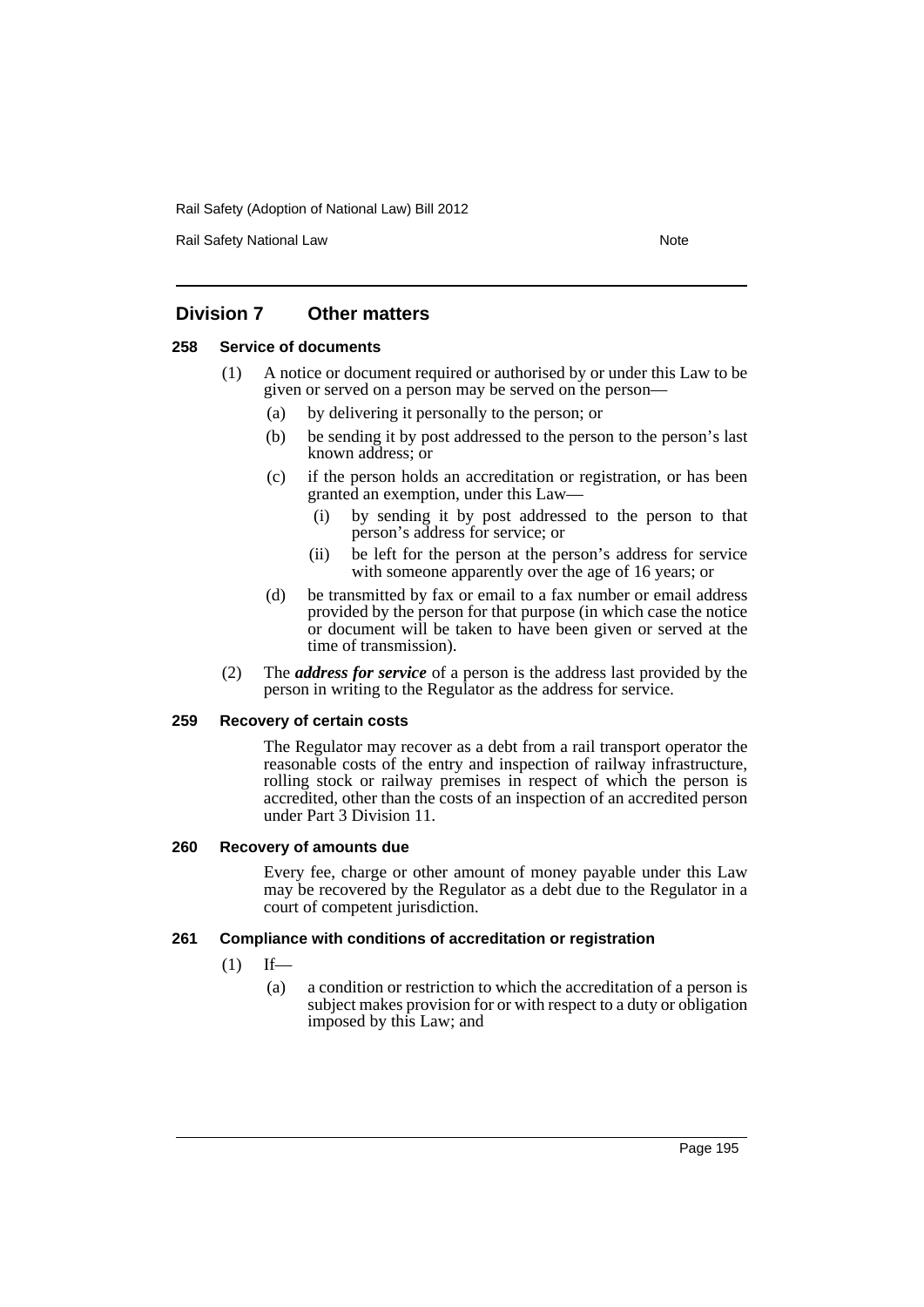Note Rail Safety National Law

(b) the accredited person complies with the condition or restriction to the extent that it makes that provision,

the accredited person is, for the purposes of this Law, taken to have complied with this Law in relation to that duty or obligation.

- $(2)$  If—
	- (a) a condition or restriction to which the registration of a person is subject makes provision for or with respect to a duty or obligation imposed by this Law; and
	- (b) the registered person complies with the condition or restriction to the extent that it makes that provision,

the registered person is, for the purposes of this Law, taken to have complied with this Law in relation to that duty or obligation.

#### **262 Contracting out prohibited**

A term of any contract or agreement that purports to exclude, limit or modify the operation of this Law or any duty under this Law or to transfer to another person any duty owed under this Law is void.

# **Division 8 Application of certain South Australian Acts to this Law**

# **263 Application of certain South Australian Acts to this Law**

- (1) The following Acts (as in force from time to time) apply as laws of a participating jurisdiction for the purposes of this Law:
	- (a) the *Freedom of Information Act 1991* of South Australia;
	- (b) the *Ombudsman Act 1972* of South Australia;
	- (c) the *Public Finance and Audit Act 1987* of South Australia;
	- (d) the *State Records Act 1997* of South Australia.
- (2) However, subject to subsection (4), the Acts referred to in subsection (1) do not apply for the purposes of this Law to the extent that functions are being exercised under this Law by a State or Territory entity, other than a South Australian entity.
- (3) The national regulations may modify any such Act for the purposes of this Law.
- (4) Without limiting subsection (3), the national regulations may—
	- (a) provide that the Act applies as if a provision of the Act specified in the national regulations were omitted; or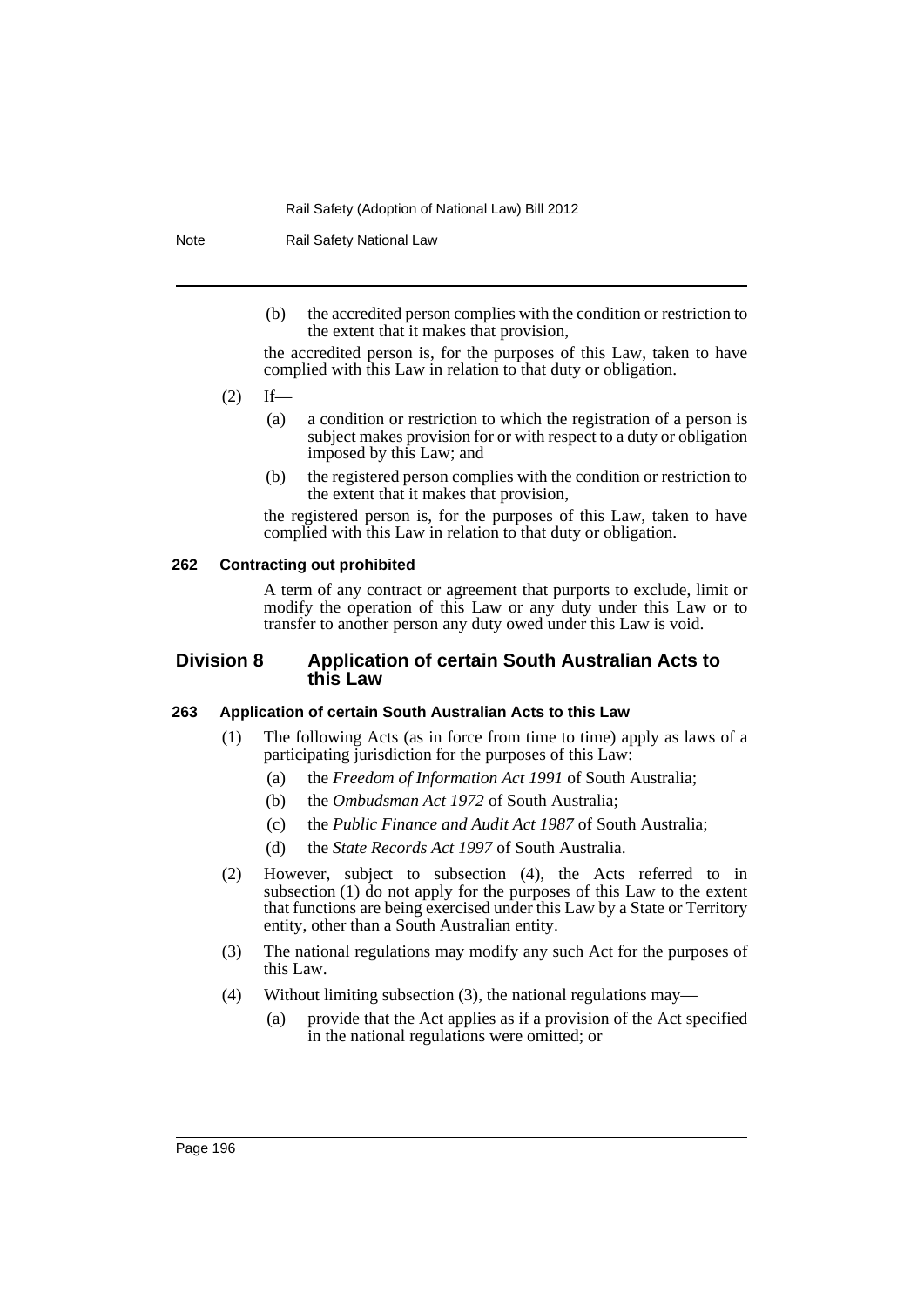Rail Safety National Law Note 2008 and 2009 and 2009 and 2009 and 2009 and 2009 and 2009 and 2009 and 2009 and 2009 and 2009 and 2009 and 2009 and 2009 and 2009 and 2009 and 2009 and 2009 and 2009 and 2009 and 2009 and 200

- (b) provide that the Act applies as if an amendment to the Act made by a law of South Australia, and specified in the national regulations, had not taken effect; or
- (c) confer a function on a State or Territory entity; or
- (d) confer jurisdiction on a tribunal or court of a participating jurisdiction.
- (5) An Act referred to in subsection (1) applies for the purposes of this Law as if the Minister responsible for a government agency were the Minister in relation to a body established by this Law.

# **Division 9 National regulations**

# **264 National regulations**

- (1) For the purposes of this section, the designated authority is the Governor of the State of South Australia, or other officer for the time being administering the Government of that State, acting with the advice and consent of the Executive Council of that State.
- (2) The designated authority, on the unanimous recommendation of the responsible Ministers, may make regulations (*national regulations*) as contemplated by this Law, or as necessary or expedient for the purposes of this Law, including regulations that make provision for or in relation to any of the matters specified in Schedule 1 to this Law.
- (3) Where the national regulations refer to or incorporate a code, standard or other document prepared or published by a prescribed body—
	- (a) a copy of the code, standard or other document must be kept available for inspection by members of the public, without charge and during normal office hours, at the office or offices specified in the regulations; and
	- (b) in legal proceedings, evidence of the contents of the code, standard or other document may be given by production of a document purporting to be certified by or on behalf of the Regulator as a true copy of the code, standard or other document; and
	- (c) the code, standard or other document has effect as if it were a regulation made under this Law.

# **265 Publication of national regulations**

(1) The national regulations are to be published on the NSW legislation website in accordance with Part 6A of the *Interpretation Act 1987* of New South Wales.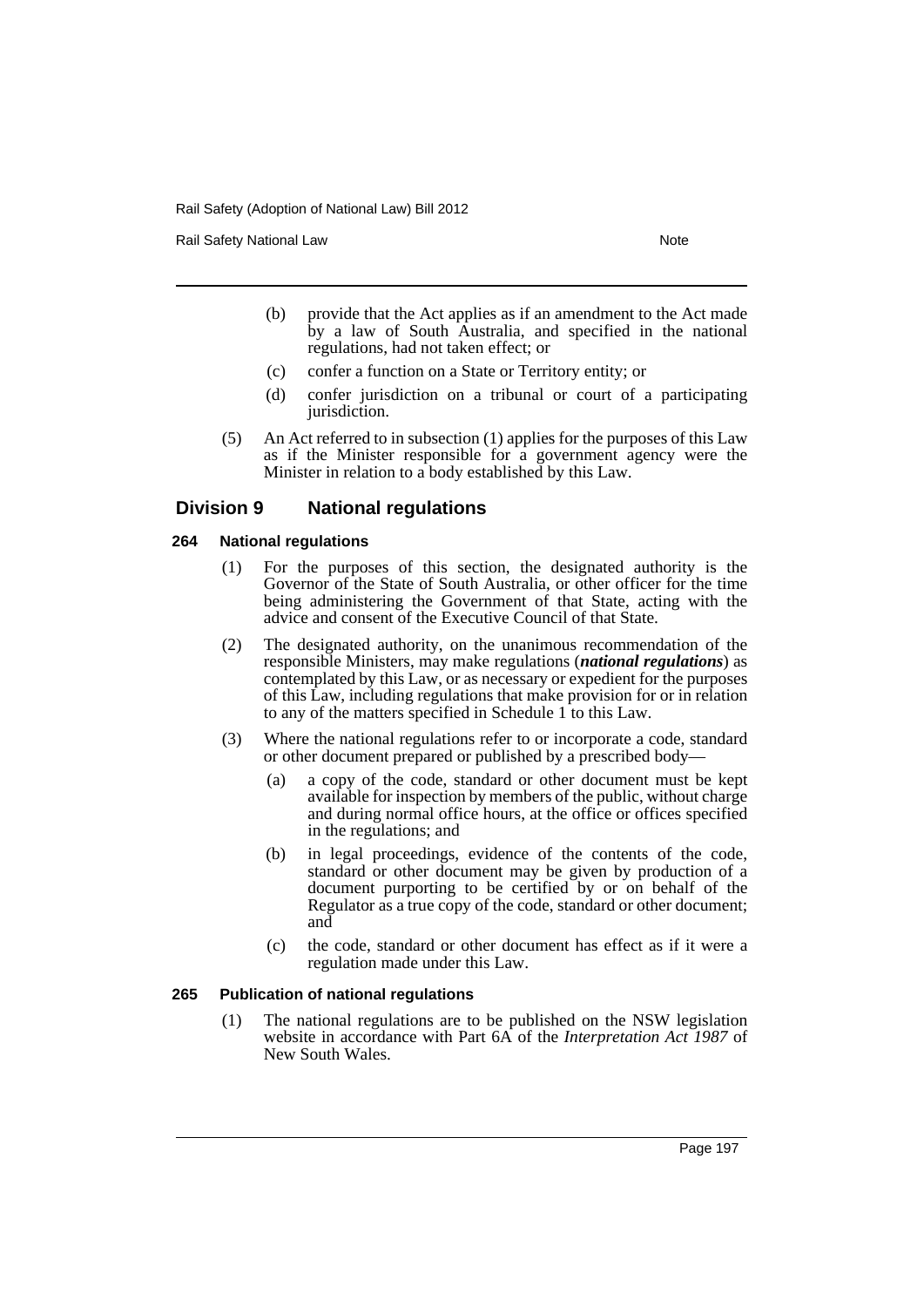Note Rail Safety National Law

(2) A regulation commences on the day or days specified in the regulation for its commencement (being not earlier than the date it is published).

# **Schedule 1 National regulations**

**1** Accreditations under this Law, including—

- (a) requirements, standards, qualifications or conditions that must be satisfied; and
- (b) requirements as to the terms, conditions, restrictions or particulars applying under or with respect to them; and
- (c) other matters relating to their granting, refusal, variation, suspension, cancellation or surrender.
- **2** Registrations under this Law, including—
	- (a) requirements, standards, qualifications or conditions that must be satisfied; and
	- (b) requirements as to the terms, conditions, restrictions or particulars applying under or with respect to them; and
	- (c) other matters relating to their granting, refusal, variation, suspension, cancellation or surrender.
- **3** A scheme for certificates of competency (or provisional certificates of competency) for persons employed or engaged in rail safety work, and for the duration, variation, suspension or cancellation of those certificates.
- **4** The prohibition of the carrying on of rail safety work or other prescribed activity except by or under the supervision of a person—
	- (a) who holds an appropriate certificate of competency; or
	- (b) who has prescribed qualifications, training or experience.
- **5** Safety standards or other requirements that must be complied with—
	- (a) in connection with the construction, maintenance or operation of a railway; or
	- (b) in connection with the performance of any work or activity; or
	- (c) in relation to any rail infrastructure, rolling stock, trains, system, devices, appliance or equipment; or
	- (d) in relation to sidings.
- **6** Procedures (including consultation) for the making, adoption and amendment of rules and procedures relating to rail network operations made or adopted for the purposes of Part 3 Division 3 by the rail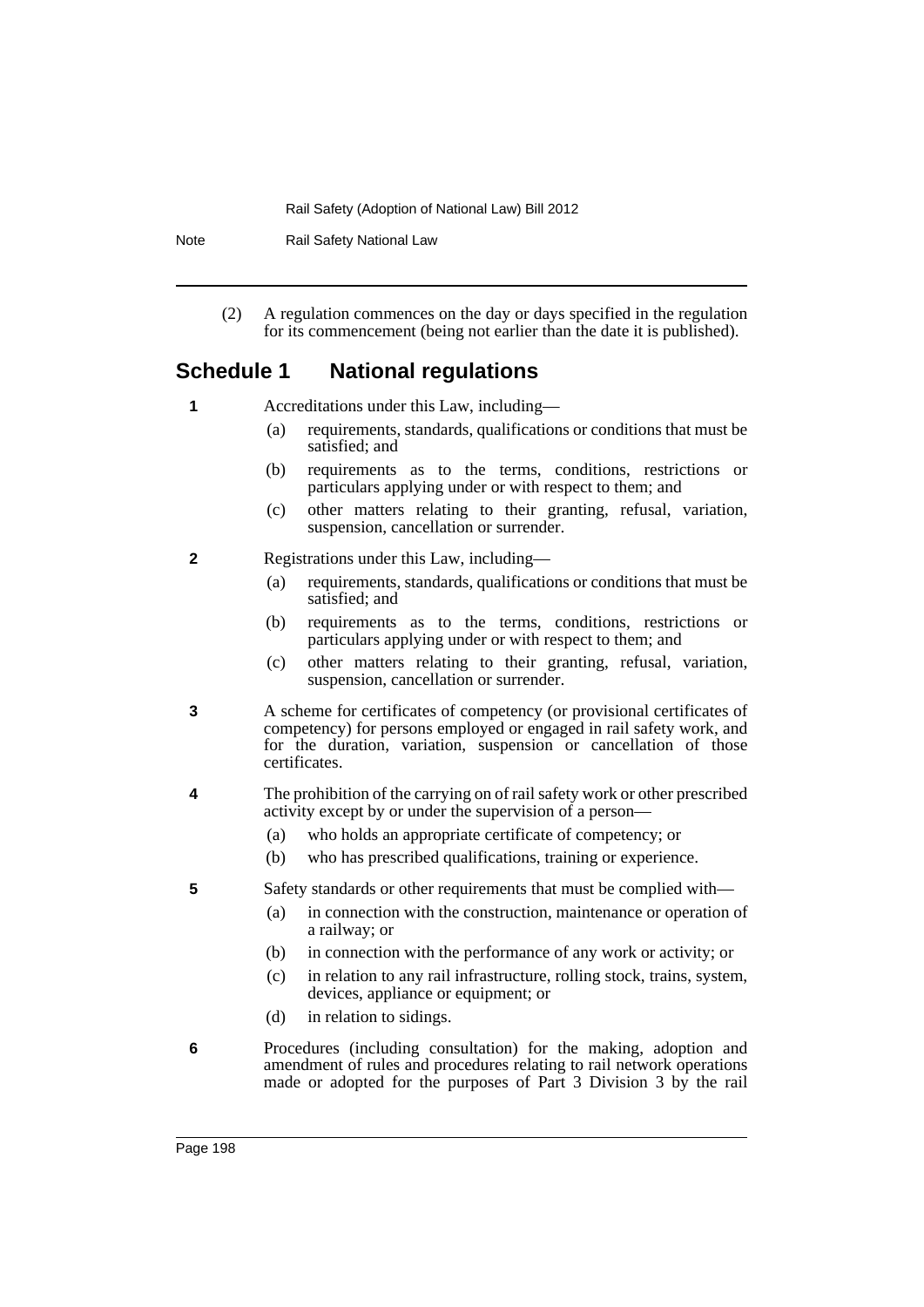Rail Safety National Law Note 2008 and 2009 and 2009 and 2009 and 2009 and 2009 and 2009 and 2009 and 2009 and 2009 and 2009 and 2009 and 2009 and 2009 and 2009 and 2009 and 2009 and 2009 and 2009 and 2009 and 2009 and 200

infrastructure manager responsible for the management of that part of the rail network.

- **7** The safeguarding, siting, installing, testing, altering, maintaining or removal of any rail infrastructure, rolling stock, system, device, appliance or equipment.
- **8** The records and documents to be kept by any person, the manner of keeping those records and documents, and their inspection.
- **9** The providing of returns and other information, verified as prescribed.
- **10** The registration of plans and other documents required under this Law.
- **11** The recording, investigation and reporting of accidents and incidents.
- **12** The health, fitness and functions of rail safety workers.
- **13** Drug and alcohol management of rail safety workers, including—
	- (a) the allowed concentration of alcohol; and
	- (b) procedures for drug and alcohol testing, including compulsory testing; and
	- (c) providing for the authorisation of persons to conduct drug and alcohol testing and operate equipment for that purpose; and
	- (d) regulating the collection of biological samples from rail safety workers for the purposes of drug and alcohol testing; and
	- (e) providing for the analysis of test results, including the accreditation of persons conducting the analysis; and
	- (f) providing for the approval of devices used in carrying out drug and alcohol testing and analysis; and
	- (g) providing for the use of results from any testing or analysis, or the steps that may be taken on account of any testing or any evidence or information produced as a result of testing; and
	- (h) prescribing the circumstances that amount to a defence to a breach of the regulations, including where the consumption of alcohol or drugs occurs after rail safety work has been carried out; and
	- (i) providing for the confidentiality of test results; and
	- (j) regulating the destruction of biological samples collected for testing; and
	- (k) providing for the protection of persons involved in taking or conducting testing from liability for acts or omissions done in good faith and in accordance with the regulations.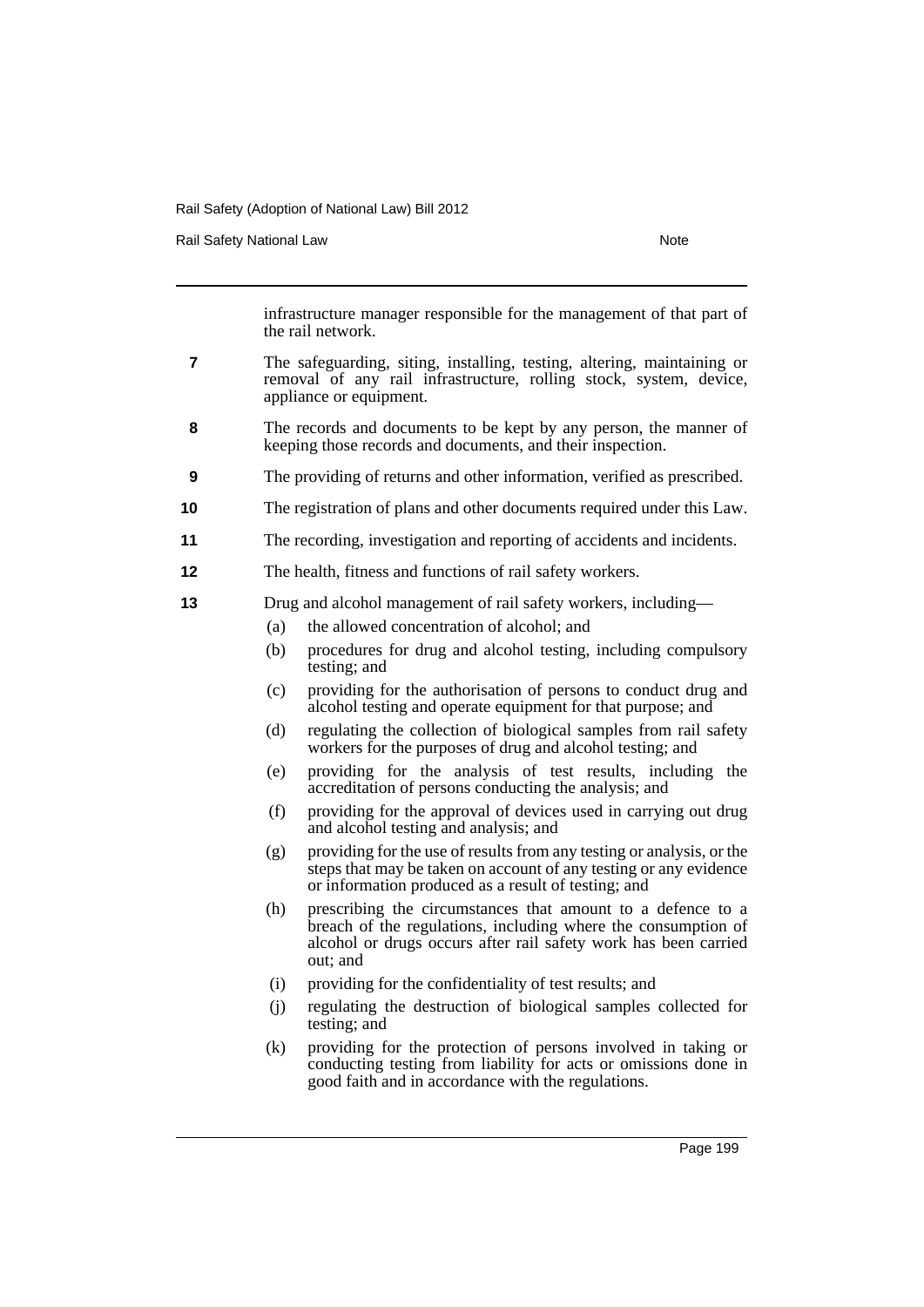| Note | Rail Safety National Law                                                                                                                                                                                                                                                                              |  |  |
|------|-------------------------------------------------------------------------------------------------------------------------------------------------------------------------------------------------------------------------------------------------------------------------------------------------------|--|--|
| 14   | Fatigue management of rail safety workers, including work hours and<br>rest periods.                                                                                                                                                                                                                  |  |  |
| 15   | The regulation of the conduct of passengers and other persons on<br>railways, or on land or premises associated with a railway.                                                                                                                                                                       |  |  |
| 16   | Trespass on, or entry to, railways, or on land, premises, infrastructure or<br>rolling stock associated with a railway.                                                                                                                                                                               |  |  |
| 17   | The regulation or prohibition of the carriage of goods, freight or animals<br>on railways.                                                                                                                                                                                                            |  |  |
| 18   | The unauthorised use of railways or rolling stock.                                                                                                                                                                                                                                                    |  |  |
| 19   | The display of signs and notices.                                                                                                                                                                                                                                                                     |  |  |
| 20   | The opening and closing of railway gates.                                                                                                                                                                                                                                                             |  |  |
| 21   | The regulation of vehicles, animals and pedestrians crossing railways.                                                                                                                                                                                                                                |  |  |
| 22   | The regulation of crossings.                                                                                                                                                                                                                                                                          |  |  |
| 23   | The loading, unloading or transportation of freight.                                                                                                                                                                                                                                                  |  |  |
| 24   | The identification of rolling stock, rail infrastructure, devices,<br>appliances, equipment or freight.                                                                                                                                                                                               |  |  |
| 25   | Causing damage to, or interfering with or removing, rolling stock, rail<br>infrastructure, devices, appliances, equipment or freight.                                                                                                                                                                 |  |  |
| 26   | Procedures associated with inspections, examinations or tests under this<br>Law.                                                                                                                                                                                                                      |  |  |
| 27   | The form and service of notices and other documents under this Law.                                                                                                                                                                                                                                   |  |  |
| 28   | Empowering the Regulator to prohibit a person from acting (or from<br>continuing to act) as a rail safety worker for a specified period, or until<br>further order of the Regulator.                                                                                                                  |  |  |
| 29   | Fixing fees and charges for the purposes of this Law or in respect of any<br>matter arising under this Law, including a fee that the Regulator may<br>recover from an accredited person as a debt if the accredited person fails<br>to comply with a requirement of this Law within a specified time. |  |  |
| 30   | Generally, evidence in proceedings for an offence against the<br>regulations.                                                                                                                                                                                                                         |  |  |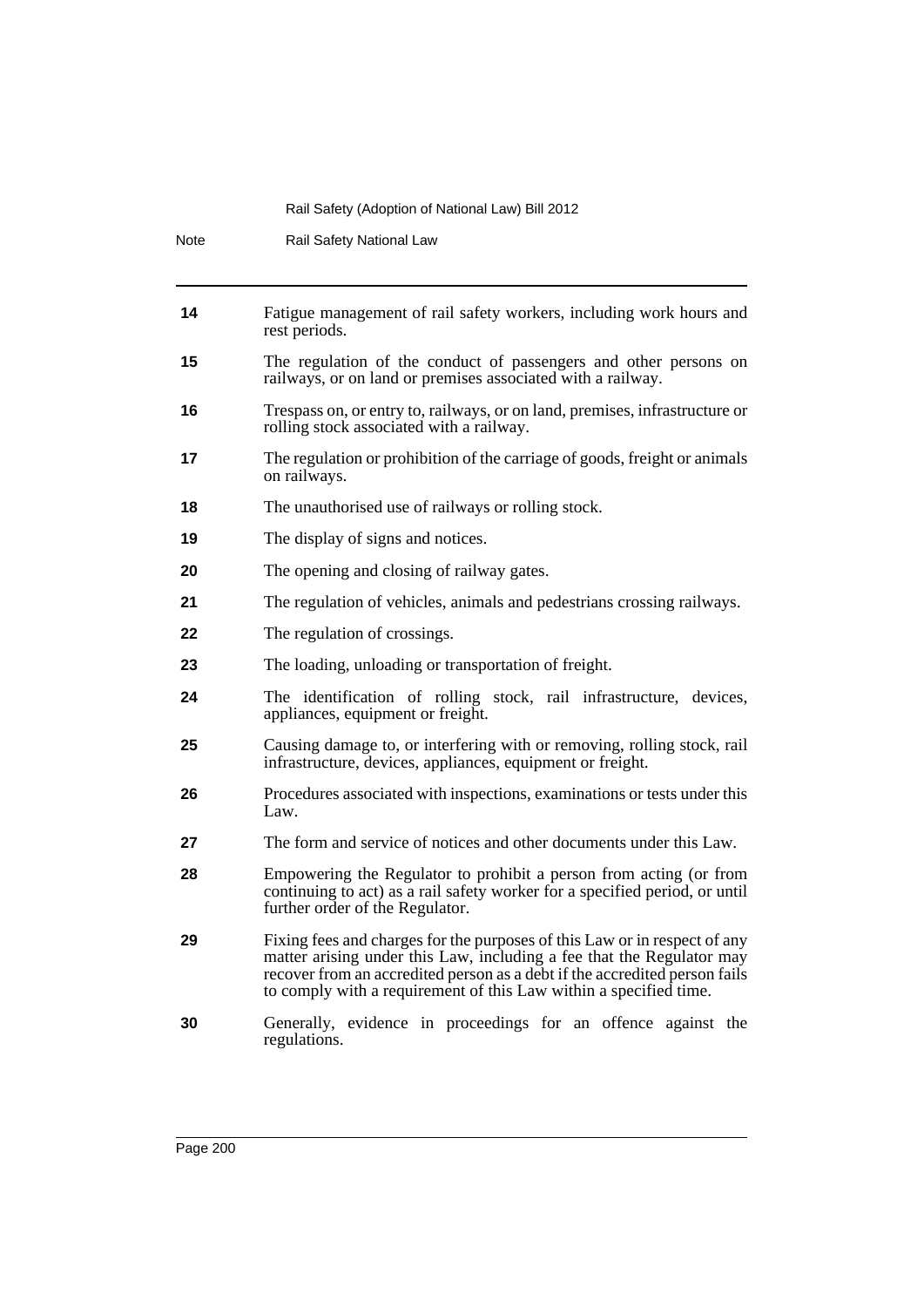Rail Safety National Law Note 2008 and 2009 and 2009 and 2009 and 2009 and 2009 and 2009 and 2009 and 2009 and 2009 and 2009 and 2009 and 2009 and 2009 and 2009 and 2009 and 2009 and 2009 and 2009 and 2009 and 2009 and 200

- **31** Infringement penalty provisions, including requirements for infringement notices and the fixing of infringement penalties, not exceeding \$1 500, for contravention of an alleged offence against this Law or the regulations.
- **32** The imposition of penalties, not exceeding \$10 000 for a contravention of, or failure to comply with, a regulation.

# **Schedule 2 Miscellaneous provisions relating to interpretation**

# **Part 1 Preliminary**

# **1 Displacement of Schedule by contrary intention**

The application of this Schedule may be displaced, wholly or partly, by a contrary intention appearing in this Law.

# **Part 2 General**

# **2 Law to be construed not to exceed legislative power of Parliament**

- (1) This Law is to be construed as operating to the full extent of, but so as not to exceed, the legislative power of the Parliament of this jurisdiction.
- (2) If a provision of this Law, or the application of a provision of this Law to a person, subject matter or circumstance, would, but for this clause, be construed as being in excess of the legislative power of the Parliament of this jurisdiction—
	- (a) it is a valid provision to the extent to which it is not in excess of the power; and
	- (b) the remainder of this Law, and the application of the provision to other persons, subject matters or circumstances, is not affected.
- (3) This clause applies to this Law in addition to, and without limiting the effect of, any provision of this Law.

# **3 Every section to be a substantive enactment**

Every section of this Law has effect as a substantive enactment without introductory words.

# **4 Material that is, and is not, part of this Law**

(1) The heading to a Part, Division or Subdivision into which this Law is divided is part of this Law.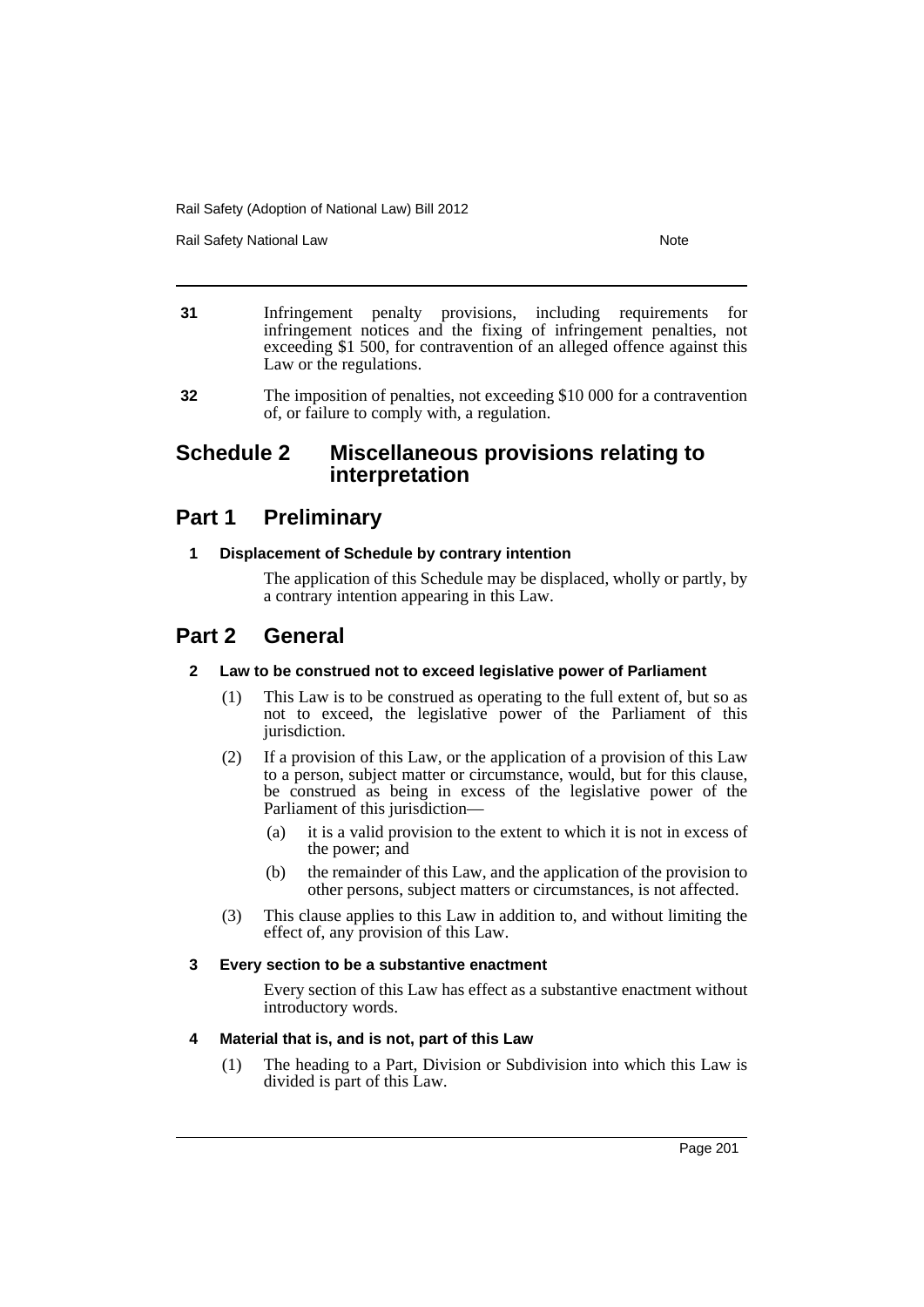Note Rail Safety National Law

- (2) A Schedule to this Law is part of this Law.
- (3) Punctuation in this Law is part of this Law.
- (4) A heading to a section or subsection of this Law does not form part of this Law.

# **5 References to particular Acts and to enactments**

In this Law—

- (a) an Act of this jurisdiction may be cited—
	- (i) by its short title; or
	- (ii) by reference to the year in which it was passed and its number; and
- (b) a Commonwealth Act may be cited—
	- (i) by its short title; or
	- (ii) in another way sufficient in a Commonwealth Act for the citation of such an Act,

together with a reference to the Commonwealth; and

- (c) an Act of another jurisdiction may be cited—
	- (i) by its short title; or
	- (ii) in another way sufficient in an Act of the jurisdiction for the citation of such an Act,

together with a reference to the jurisdiction.

# **6 References taken to be included in Law or Act citation etc**

- (1) A reference in this Law to this Law or an Act includes a reference to—
	- (a) this Law or the Act as originally enacted, and as amended from time to time since its original enactment; and
	- (b) if this Law or the Act has been repealed and re-enacted (with or without modification) since the enactment of the reference—this Law or the Act as re-enacted, and as amended from time to time since its re-enactment.
- (2) A reference in this Law to a provision of this Law or of an Act includes a reference to—
	- (a) the provision as originally enacted, and as amended from time to time since its original enactment; and
	- (b) if the provision has been omitted and re-enacted (with or without modification) since the enactment of the reference—the provision as re-enacted, and as amended from time to time since its re-enactment.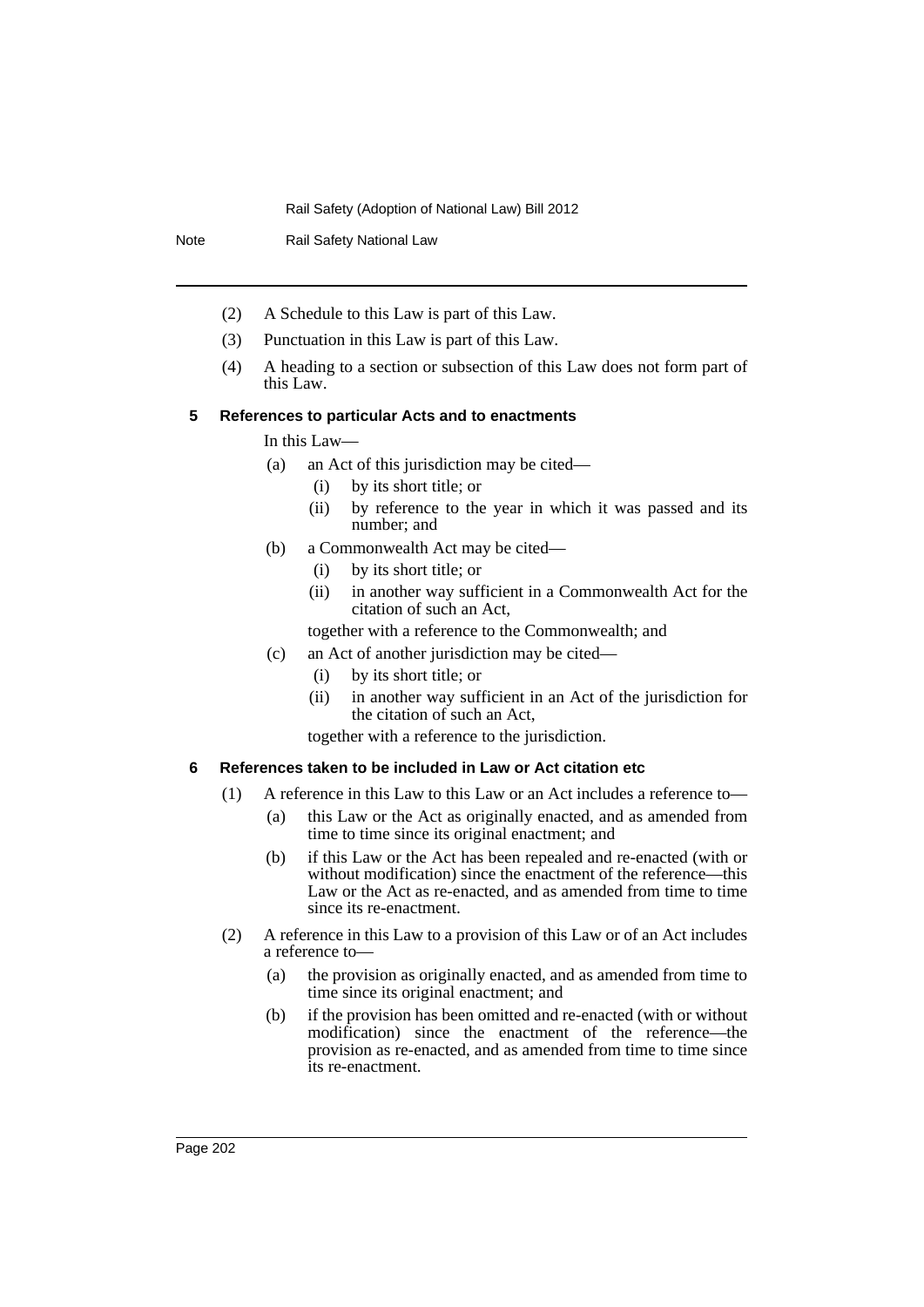Rail Safety National Law Note 2008 and 2009 and 2009 and 2009 and 2009 and 2009 and 2009 and 2009 and 2009 and 2009 and 2009 and 2009 and 2009 and 2009 and 2009 and 2009 and 2009 and 2009 and 2009 and 2009 and 2009 and 200

(3) Subclauses (1) and (2) apply to a reference in this Law to a law of the Commonwealth or another jurisdiction as they apply to a reference in this Law to an Act and to a provision of an Act.

#### **7 Interpretation best achieving Law's purpose or object**

- (1) In the interpretation of a provision of this Law, the interpretation that will best achieve the purpose or object of this Law is to be preferred to any other interpretation.
- (2) Subclause (1) applies whether or not the purpose is expressly stated in this Law.

#### **8 Use of extrinsic material in interpretation**

(1) In this clause—

*extrinsic material* means relevant material not forming part of this Law, including (for example)—

- (a) material that is set out in the document containing the text of this Law as printed by the Government Printer; and
- (b) a relevant report of a Royal Commission, Law Reform Commission, commission or committee of inquiry, or a similar body, that was laid before the Parliament of this jurisdiction before the provision concerned was enacted; and
- (c) a relevant report of a committee of the Parliament of this jurisdiction that was made to the Parliament before the provision was enacted; and
- (d) a treaty or other international agreement that is mentioned in this Law; and
- (e) an explanatory note or memorandum relating to the Bill that contained the provision, or any relevant document, that was laid before, or given to the members of, the Parliament of this jurisdiction by the member bringing in the Bill before the provision was enacted; and
- (f) the speech made to the Parliament of this jurisdiction by the member in moving a motion that the Bill be read a second time; and
- (g) material in the Votes and Proceedings of the Parliament of this jurisdiction or in any official record of debates in the Parliament of this jurisdiction; and
- (h) a document that is declared by this Law to be a relevant document for the purposes of this clause;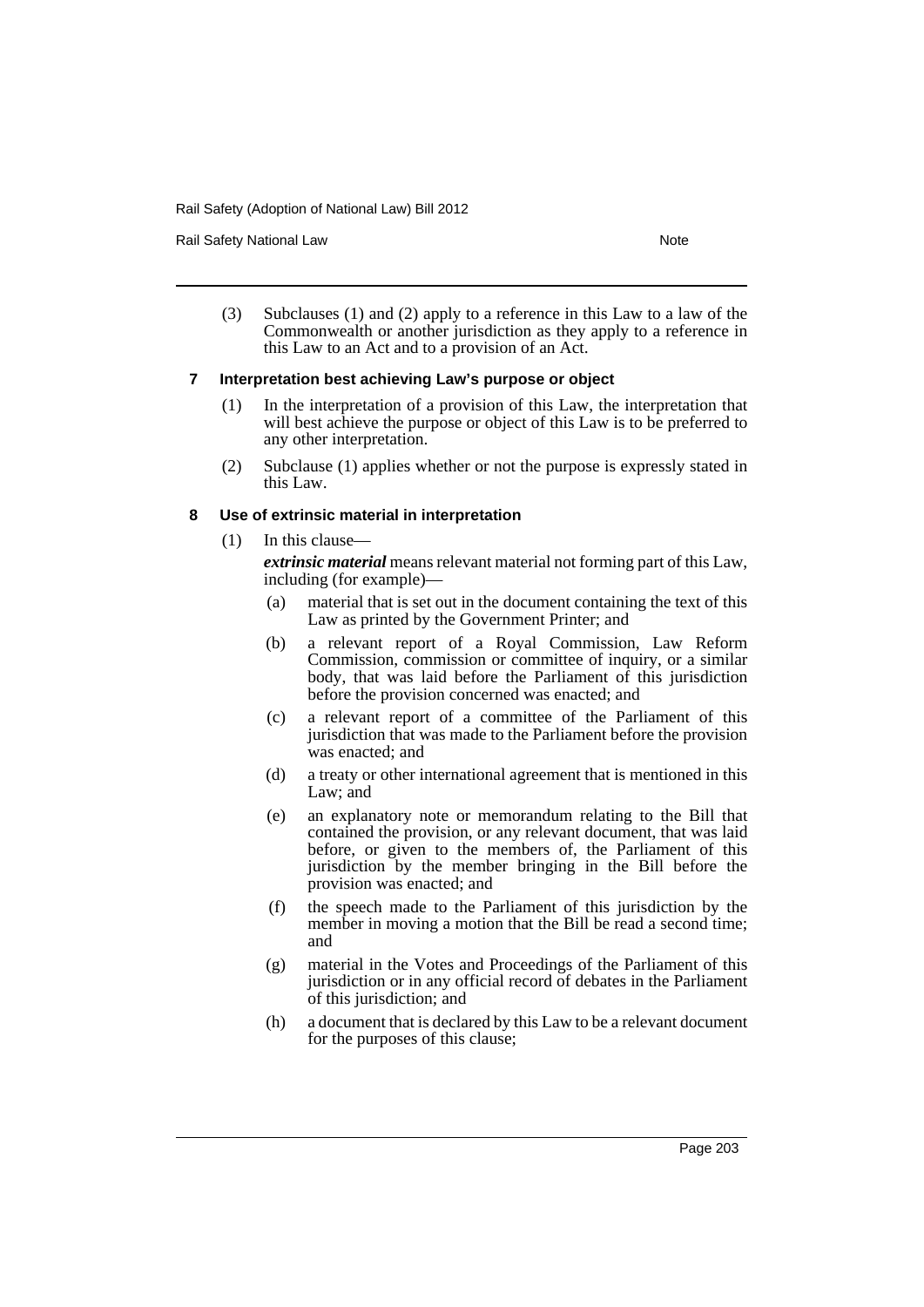Note Rail Safety National Law

*ordinary meaning* means the ordinary meaning conveyed by a provision having regard to its context in this Law and to the purpose of this Law.

- (2) Subject to subclause (3), in the interpretation of a provision of this Law, consideration may be given to extrinsic material capable of assisting in the interpretation—
	- (a) if the provision is ambiguous or obscure—to provide an interpretation of it; or
	- (b) if the ordinary meaning of the provision leads to a result that is manifestly absurd or is unreasonable—to provide an interpretation that avoids such a result; or
	- (c) in any other case—to confirm the interpretation conveyed by the ordinary meaning of the provision.
- (3) In determining whether consideration should be given to extrinsic material, and in determining the weight to be given to extrinsic material, regard is to be had to—
	- (a) the desirability of a provision being interpreted as having its ordinary meaning; and
	- (b) the undesirability of prolonging proceedings without compensating advantage; and
	- (c) other relevant matters.

# **9 Effect of change of drafting practice**

If—

- (a) a provision of this Law expresses an idea in particular words; and
- (b) a provision enacted later appears to express the same idea in different words for the purpose of implementing a different legislative drafting practice, including (for example)—
	- (i) the use of a clearer or simpler style; or
	- (ii) the use of gender-neutral language,

the ideas must not be taken to be different merely because different words are used.

# **10 Use of examples**

If this Law includes an example of the operation of a provision—

- (a) the example is not exhaustive; and
- (b) the example does not limit, but may extend, the meaning of the provision; and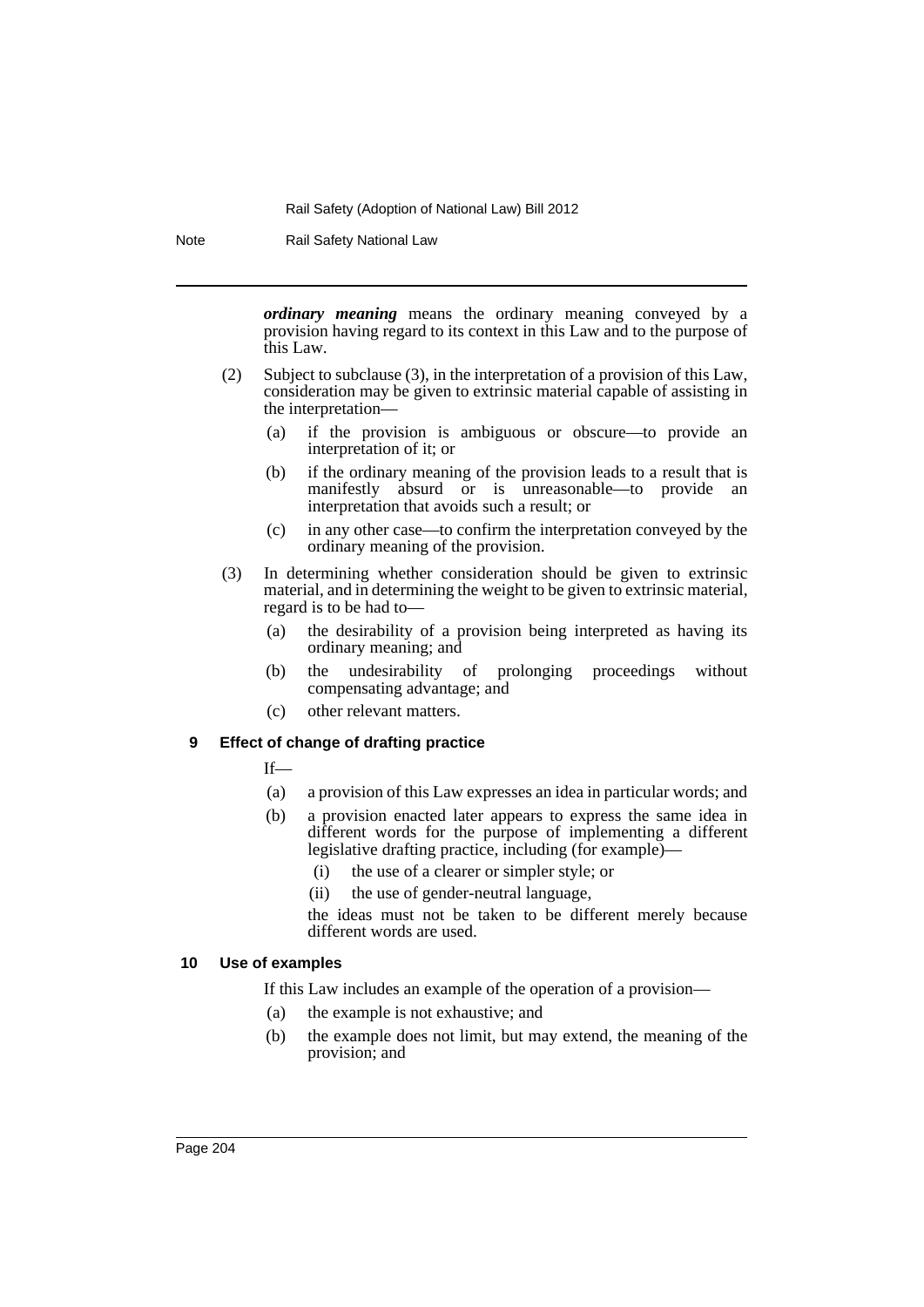Rail Safety National Law Note 2012 12:30 Note 2014

(c) the example and the provision are to be read in the context of each other and the other provisions of this Law, but, if the example and the provision so read are inconsistent, the provision prevails.

# **11 Compliance with forms**

- (1) If a form is prescribed or approved by or for the purpose of this Law, strict compliance with the form is not necessary and substantial compliance is sufficient.
- (2) If a form prescribed or approved by or for the purpose of this Law requires—
	- (a) the form to be completed in a specified way; or
	- (b) specified information or documents to be included in, attached to or given with the form; or
	- (c) the form, or information or documents included in, attached to or given with the form, to be verified in a specified way,

the form is not properly completed unless the requirement is complied with.

# **Part 3 Terms and references**

# **12 Definitions**

(1) In this Law—

*Act* means an Act of the Parliament of this jurisdiction;

*adult* means an individual who is 18 or more;

*affidavit*, in relation to a person allowed by law to affirm, declare or promise, includes affirmation, declaration and promise;

*amend* includes—

- (a) omit or omit and substitute; or
- (b) alter or vary; or
- (c) amend by implication;

*appoint* includes reappoint;

*Australia* means the Commonwealth of Australia but, when used in a geographical sense, does not include an external Territory;

*business day* means a day that is not—

- (a) a Saturday or Sunday; or
- (b) a public holiday, special holiday or bank holiday in the place in which any relevant act is to be or may be done;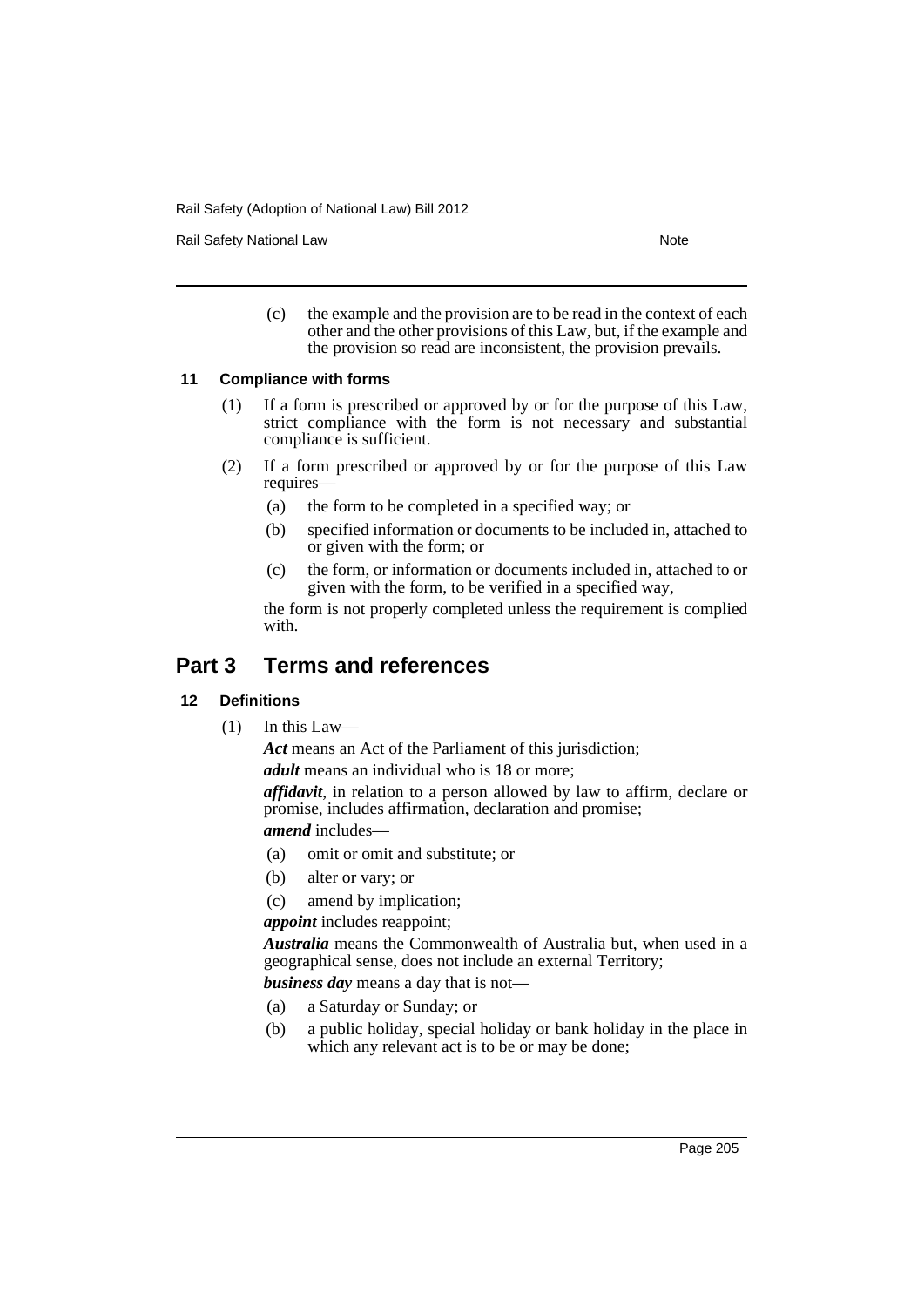Note Rail Safety National Law

*calendar month* means a period starting at the beginning of any day of 1 of the 12 named months and ending—

- (a) immediately before the beginning of the corresponding day of the next named month; or
- (b) if there is no such corresponding day—at the end of the next named month;

*calendar year* means a period of 12 months beginning on 1 January;

*commencement*, in relation to this Law or an Act or a provision of this Law or an Act, means the time at which this Law, the Act or provision comes into operation;

*Commonwealth* means the Commonwealth of Australia but, when used in a geographical sense, does not include an external Territory;

*confer*, in relation to a function, includes impose;

*contravene* includes fail to comply with;

*country* includes—

- (a) a federation; or
- (b) a state, province or other part of a federation;

*date of assent*, in relation to an Act, means the day on which the Act receives the Royal Assent;

*definition* means a provision of this Law (however expressed) that—

- (a) gives a meaning to a word or expression; or
- (b) limits or extends the meaning of a word or expression;

*document* means any record of information and includes—

- (a) any paper or other material on which there is writing; or
- (b) any paper or other material on which there are marks, figures, symbols or perforations having a meaning for a person qualified to interpret them; or
- (c) any computer, disc, tape or other article or any material from which sounds, images, writings or messages are capable of being reproduced (with or without the aid of another article or device); or
- (d) a map, plan, drawing or photograph;

*electronic communication* means—

- (a) a communication of information in the form of data, text or images by means of guided or unguided electromagnetic energy, or both; or
- (b) a communication of information in the form of sound by means of guided or unguided electromagnetic energy, or both, where the

Page 206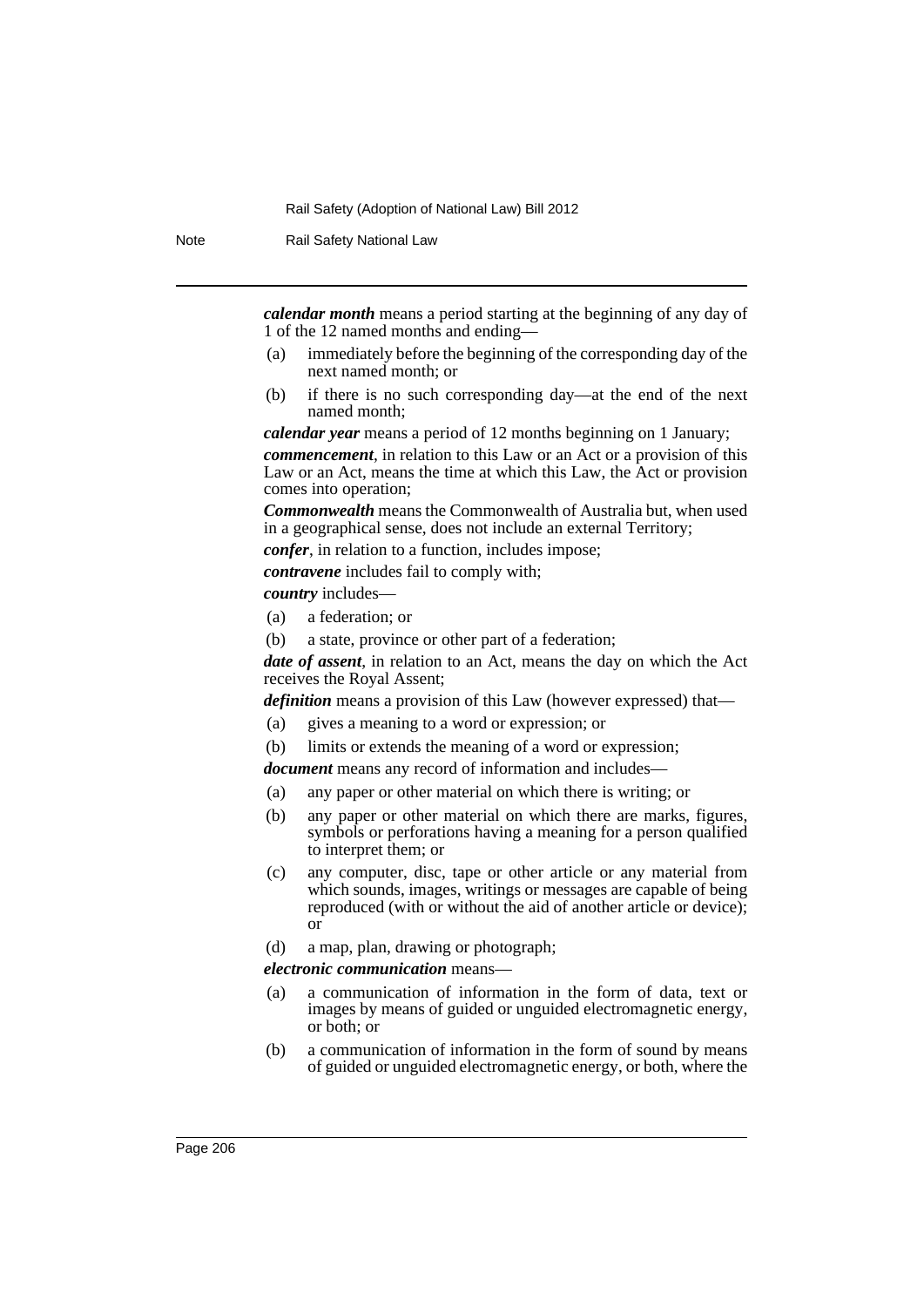Rail Safety National Law Note 2008 and 2009 and 2009 and 2009 and 2009 and 2009 and 2009 and 2009 and 2009 and 2009 and 2009 and 2009 and 2009 and 2009 and 2009 and 2009 and 2009 and 2009 and 2009 and 2009 and 2009 and 200

sound is processed at its destination by an automated voice recognition system;

*estate* includes easement, charge, right, title, claim, demand, lien or encumbrance, whether at law or in equity;

*expire* includes lapse or otherwise cease to have effect;

*external Territory* means a Territory, other than an internal Territory, for the government of which as a Territory provision is made by a Commonwealth Act;

*fail* includes refuse;

*financial year* means a period of 12 months beginning on 1 July; *function* includes a power or duty;

*Government Printer* means the Government Printer of this jurisdiction, and includes any other person authorised by the Government of this jurisdiction to print an Act or instrument;

*individual* means a natural person;

*information system* means a system for generating, sending, receiving, storing or otherwise processing electronic communications;

*insert*, in relation to a provision of this Law, includes substitute;

*instrument* includes a statutory instrument;

*interest*, in relation to land or other property, means—

- (a) a legal or equitable estate in the land or other property; or
- (b) a right, power or privilege over, or in relation to, the land or other property;

*internal Territory* means the Australian Capital Territory, the Jervis Bay Territory or the Northern Territory;

*Jervis Bay Territory* means the Territory mentioned in the *Jervis Bay Territory Acceptance Act 1915* of the Commonwealth;

*make* includes issue or grant;

*minor* means an individual who is under 18;

*modification* includes addition, omission or substitution;

*month* means a calendar month;

*named month* means 1 of the 12 months of the year;

*Northern Territory* means the Northern Territory of Australia; *number* means—

- (a) a number expressed in figures or words; or
- (b) a letter; or
- (c) a combination of a number so expressed and a letter;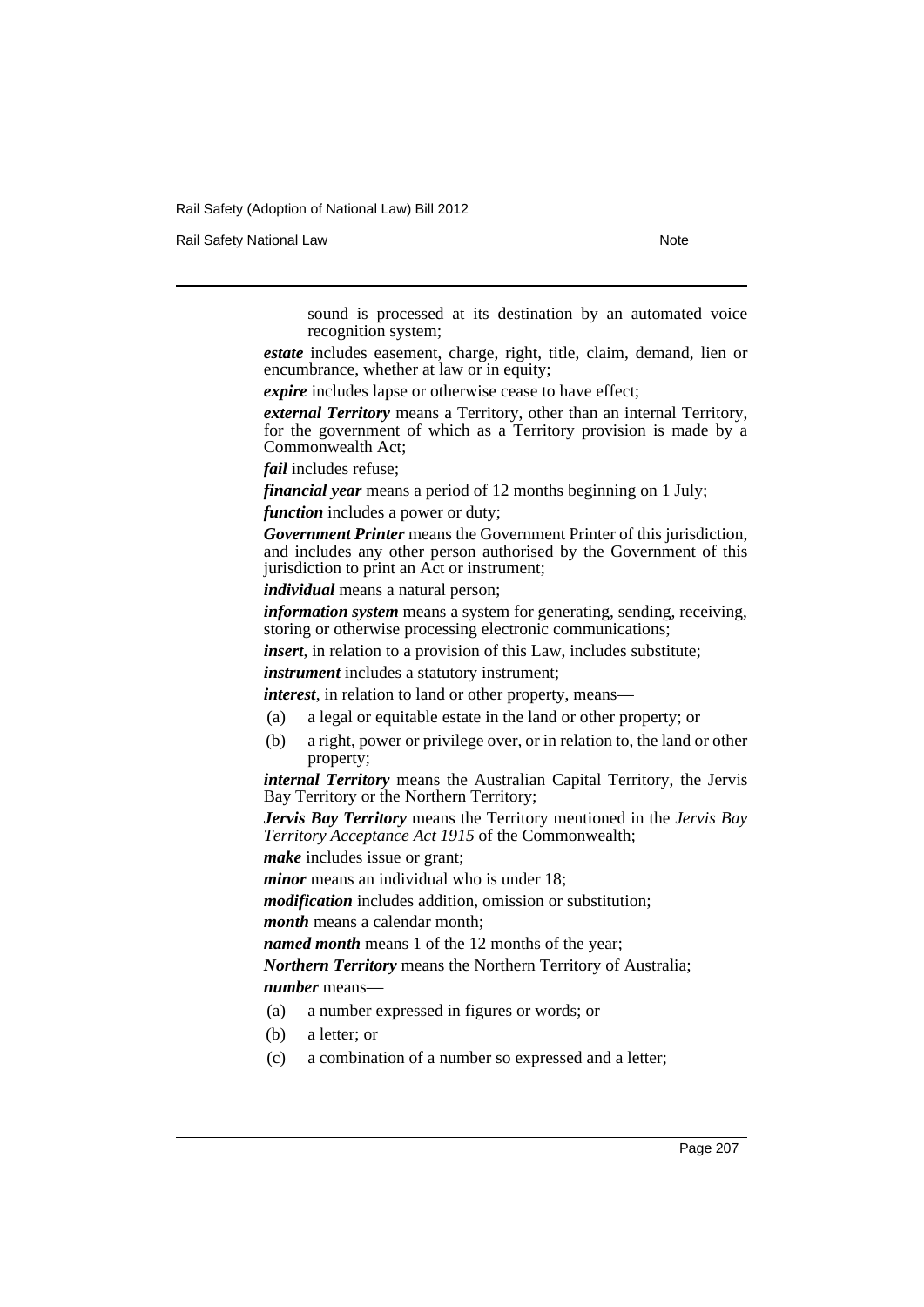Note Rail Safety National Law

*oath*, in relation to a person allowed by law to affirm, declare or promise, includes affirmation, declaration or promise;

*office* includes position;

*omit*, in relation to a provision of this Law or an Act, includes repeal;

*party* includes an individual or a body politic or corporate;

*penalty* includes forfeiture or punishment;

*person* includes an individual or a body politic or corporate;

*power* includes authority;

*prescribed* means prescribed by, or by regulations made or in force for the purposes of or under, this Law;

*printed* includes typewritten, lithographed or reproduced by any mechanical means;

*proceeding* means a legal or other action or proceeding;

*property* means any legal or equitable estate or interest (whether present or future, vested or contingent, or tangible or intangible) in real or personal property of any description (including money), and includes things in action;

*provision*, in relation to this Law or an Act, means words or other matter that form or forms part of this Law or the Act, and includes—

- (a) a Chapter, Part, Division, Subdivision, section, subsection, paragraph, subparagraph, subsubparagraph or Schedule of or to this Law or the Act; or
- (b) a clause, section, subsection, item, column, table or form of or in a Schedule to this Law or the Act; or
- (c) the long title and any preamble to the Act;

*repeal* includes—

- (a) revoke or rescind; or
- (b) repeal by implication; or
- (c) abrogate or limit the effect of this Law or instrument concerned; or
- (d) exclude from, or include in, the application of this Law or instrument concerned, any person, subject matter or circumstance;

*sign* includes the affixing of a seal or the making of a mark;

*statutory declaration* means a declaration made under an Act of this jurisdiction, or under a Commonwealth Act or an Act of another jurisdiction, that authorises a declaration to be made otherwise than in the course of a judicial proceeding;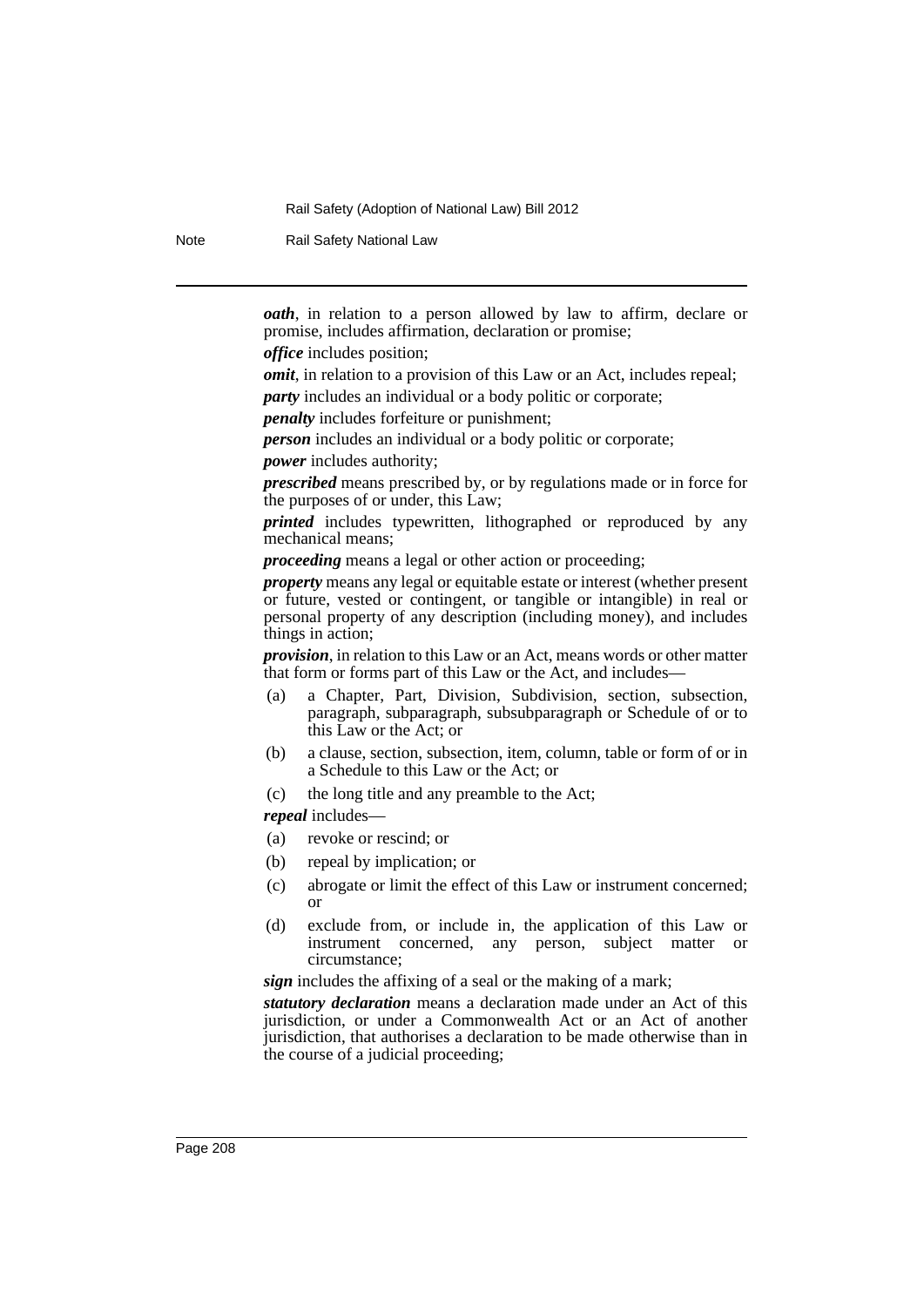Rail Safety National Law Note 2008 and 2009 and 2009 and 2009 and 2009 and 2009 and 2009 and 2009 and 2009 and 2009 and 2009 and 2009 and 2009 and 2009 and 2009 and 2009 and 2009 and 2009 and 2009 and 2009 and 2009 and 200

*statutory instrument* means an instrument (including a regulation) made or in force under or for the purposes of this Law, and includes an instrument made or in force under any such instrument;

*swear*, in relation to a person allowed by law to affirm, declare or promise, includes affirm, declare or promise;

*word* includes any symbol, figure or drawing;

*writing* includes any mode of representing or reproducing words in a visible form;

*year*, without specifying the type of year, means calendar year.

(2) In a statutory instrument *the Law* means this Law.

#### **13 Provisions relating to defined terms and gender and number**

- (1) If this Law defines a word or expression, other parts of speech and grammatical forms of the word or expression have corresponding meanings.
- (2) Definitions in or applicable to this Law apply except so far as the context or subject matter otherwise indicates or requires.
- (3) In this Law, words indicating a gender include each other gender.
- (4) In this Law—
	- (a) words in the singular include the plural; and
	- (b) words in the plural include the singular.

# **14 Meaning of** *may* **and** *must* **etc**

- (1) In this Law, the word "may", or a similar word or expression, used in relation to a power indicates that the power may be exercised or not exercised, at discretion.
- (2) In this Law, the word "must", or a similar word or expression, used in relation to a power indicates that the power is required to be exercised.
- (3) This clause has effect despite any rule of construction to the contrary.

#### **15 Words and expressions used in statutory instruments**

- (1) Words and expressions used in a statutory instrument have the same meanings as they have, from time to time, in this Law, or relevant provisions of this Law, under or for the purposes of which the instrument is made or in force.
- (2) This clause has effect in relation to an instrument except so far as the contrary intention appears in the instrument.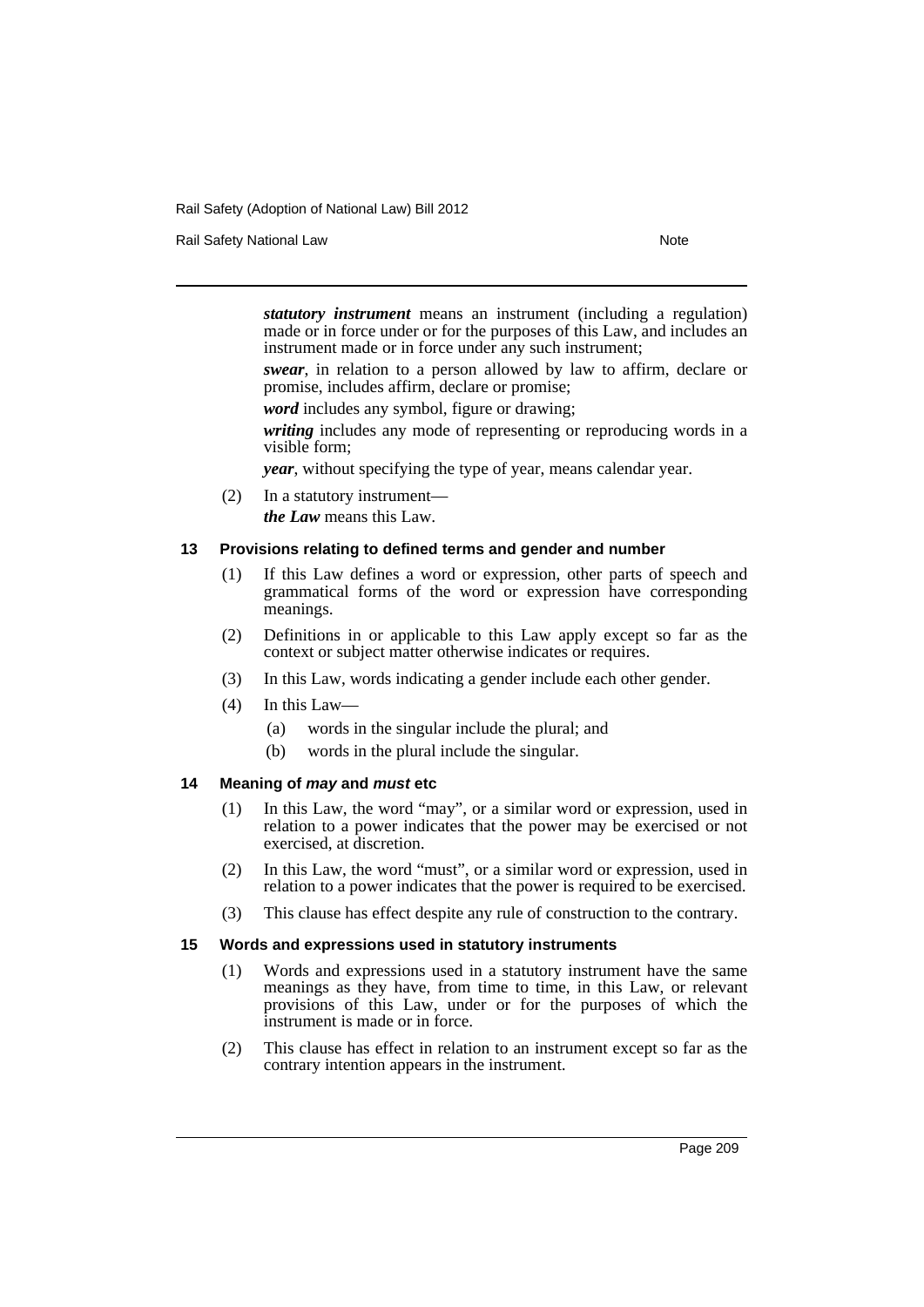Note Rail Safety National Law

#### **16 Effect of express references to bodies corporate and individuals**

In this Law, a reference to a person generally (whether the expression "person", "party", "someone", "anyone", "no-one", "one", "another" or "whoever" or another expression is used)—

- (a) does not exclude a reference to a body corporate or an individual merely because elsewhere in this Law there is particular reference to a body corporate (however expressed); and
- (b) does not exclude a reference to an individual or a body corporate merely because elsewhere in this Law there is particular reference to an individual (however expressed).

#### **17 Production of records kept in computers etc**

If a person who keeps a record of information by means of a mechanical, electronic or other device is required by or under this Law—

- (a) to produce the information or a document containing the information to a court, tribunal or person; or
- (b) to make a document containing the information available for inspection by a court, tribunal or person,

then, unless the court, tribunal or person otherwise directs—

- (c) the requirement obliges the person to produce or make available for inspection (as the case may be) a document that reproduces the information in a form capable of being understood by the court, tribunal or person; and
- (d) the production to the court, tribunal or person of the document in that form complies with the requirement.

#### **18 References to this jurisdiction to be implied**

In this Law—

- (a) a reference to an officer, office or statutory body is a reference to such an officer, office or statutory body in and for this jurisdiction; and
- (b) a reference to a locality or other matter or thing is a reference to such a locality or other matter or thing in and of this jurisdiction.

#### **19 References to officers and holders of offices**

In this Law, a reference to a particular officer, or to the holder of a particular office, includes a reference to the person for the time being occupying or acting in the office concerned.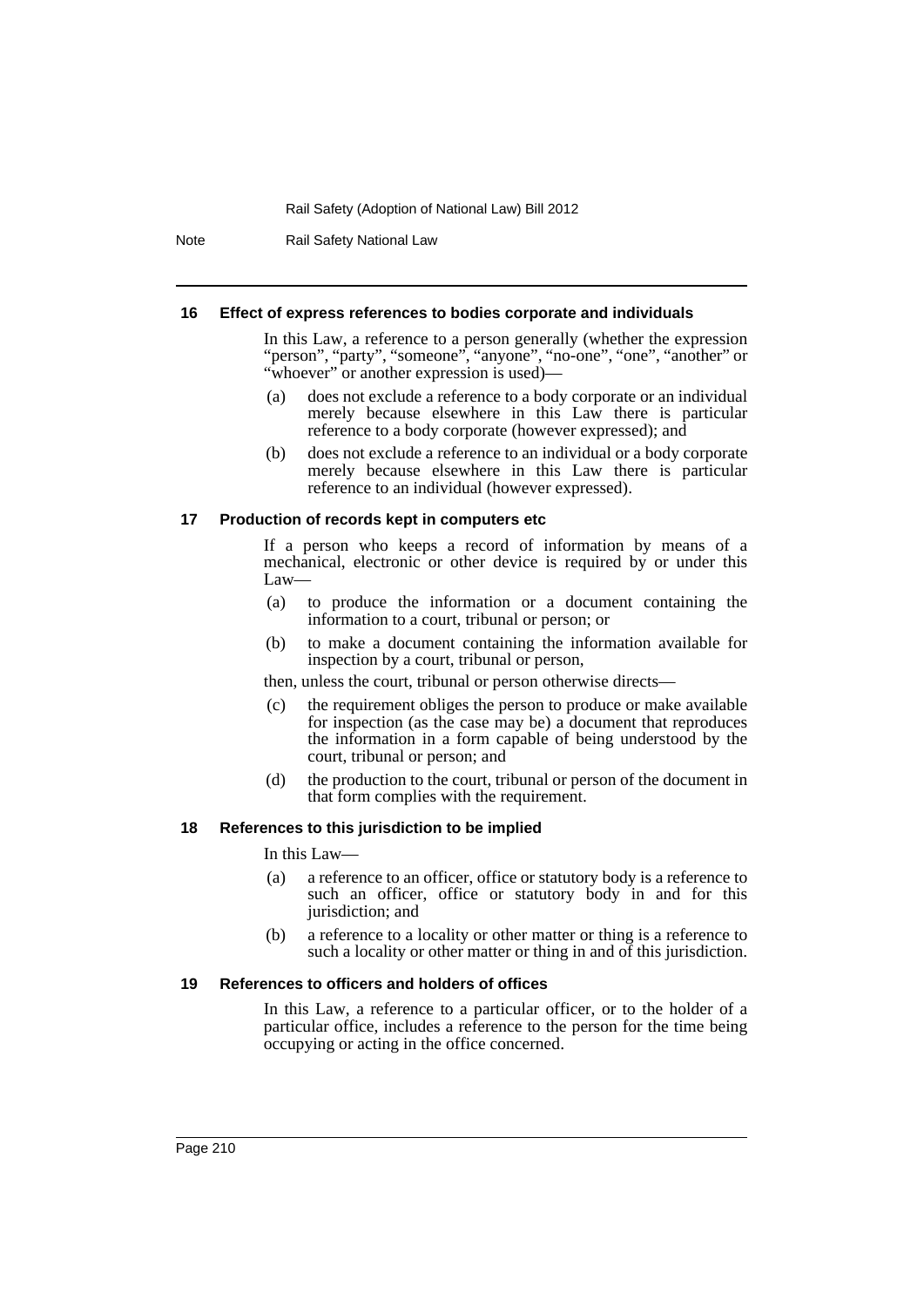Rail Safety National Law Note 2008 and 2009 and 2009 and 2009 and 2009 and 2009 and 2009 and 2009 and 2009 and 2009 and 2009 and 2009 and 2009 and 2009 and 2009 and 2009 and 2009 and 2009 and 2009 and 2009 and 2009 and 200

#### **20 Reference to certain provisions of Law**

If a provision of this Law refers—

- (a) to a Part, section or Schedule by a number and without reference to this Law—the reference is a reference to the Part, section or Schedule, designated by the number, of or to this Law; or
- (b) to a Schedule without reference to it by a number and without reference to this Law—the reference, if there is only 1 Schedule to this Law, is a reference to the Schedule; or
- (c) to a Division, Subdivision, subsection, paragraph, subparagraph, subsubparagraph, clause, subclause, item, column, table or form by a number and without reference to this Law—the reference is a reference to—
	- (i) the Division, designated by the number, of the Part in which the reference occurs; and
	- (ii) the Subdivision, designated by the number, of the Division in which the reference occurs; and
	- (iii) the subsection, designated by the number, of the section in which the reference occurs; and
	- (iv) the paragraph, designated by the number, of the section, subsection, Schedule or other provision in which the reference occurs; and
	- (v) the paragraph, designated by the number, of the section, subsection, item, column, table or form of or in the Schedule in which the reference occurs; and
	- (vi) the subparagraph, designated by the number, of the paragraph in which the reference occurs; and
	- (vii) the subsubparagraph, designated by the number, of the subparagraph in which the reference occurs; and
	- (viii) the clause, section, subsection, item, column, table or form, designated by the number, of or in the Schedule in which the reference occurs,

as the case requires.

#### **21 Reference to provisions of this Law or an Act is inclusive**

In this Law, a reference to a portion of this Law or an Act includes—

(a) a reference to the Chapter, Part, Division, Subdivision, section, subsection or other provision of this Law or the Act referred to that forms the beginning of the portion; and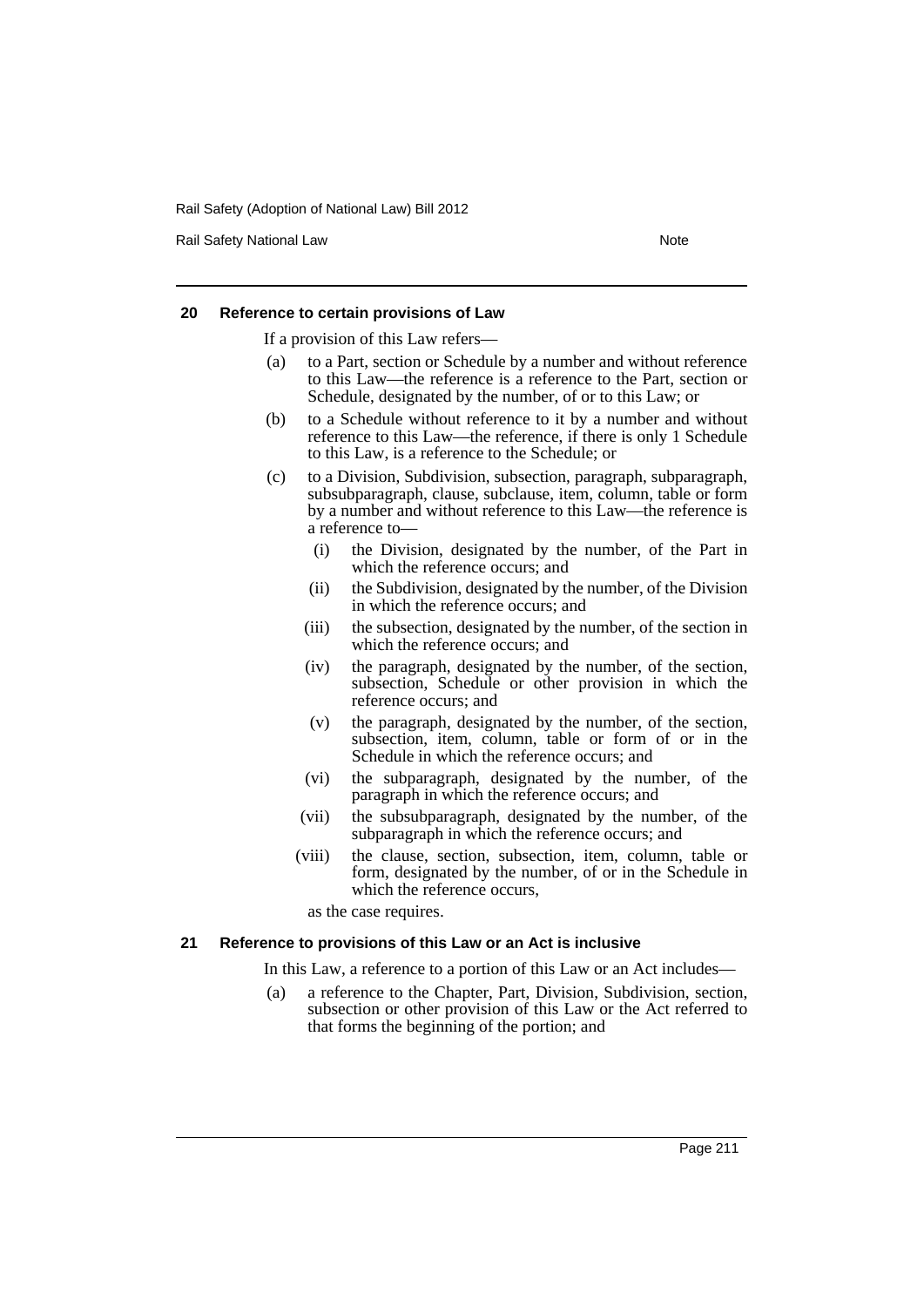Note Rail Safety National Law

(b) a reference to the Chapter, Part, Division, Subdivision, section, subsection or other provision of this Law or the Act referred to that forms the end of the portion.

**Example.** A reference to "sections 5 to 9" includes both section 5 and section 9. It is not necessary to refer to "sections 5 to 9 (both inclusive)" to ensure that the reference is given an inclusive interpretation.

# **Part 4 Functions and powers**

# **22 Exercise of statutory functions**

- (1) If this Law confers a function on a person or body, the function may be exercised from time to time as occasion requires.
- (2) If this Law confers a function on a particular officer or the holder of a particular office, the function may be exercised by the person for the time being occupying or acting in the office concerned.
- (3) If this Law confers a function on a body (whether or not incorporated), the exercise of the function is not affected merely because of vacancies in the membership of the body.

# **23 Power to make instrument or decision includes power to amend or repeal**

If this Law authorises or requires the making of an instrument or decision—

- (a) the power includes power to amend or repeal the instrument or decision; and
- (b) the power to amend or repeal the instrument or decision is exercisable in the same way, and subject to the same conditions, as the power to make the instrument or decision.

# **24 Matters for which statutory instruments may make provision**

- (1) If this Law authorises or requires the making of a statutory instrument in relation to a matter, a statutory instrument made under this Law may make provision for the matter by applying, adopting or incorporating (with or without modification) the provisions of—
	- (a) an Act or statutory instrument; or
	- (b) another document (whether of the same or a different kind), as in force at a particular time or as in force from time to time.
- (2) If a statutory instrument applies, adopts or incorporates the provisions of a document, the statutory instrument applies, adopts or incorporates the provisions as in force from time to time, unless the statutory instrument otherwise expressly provides.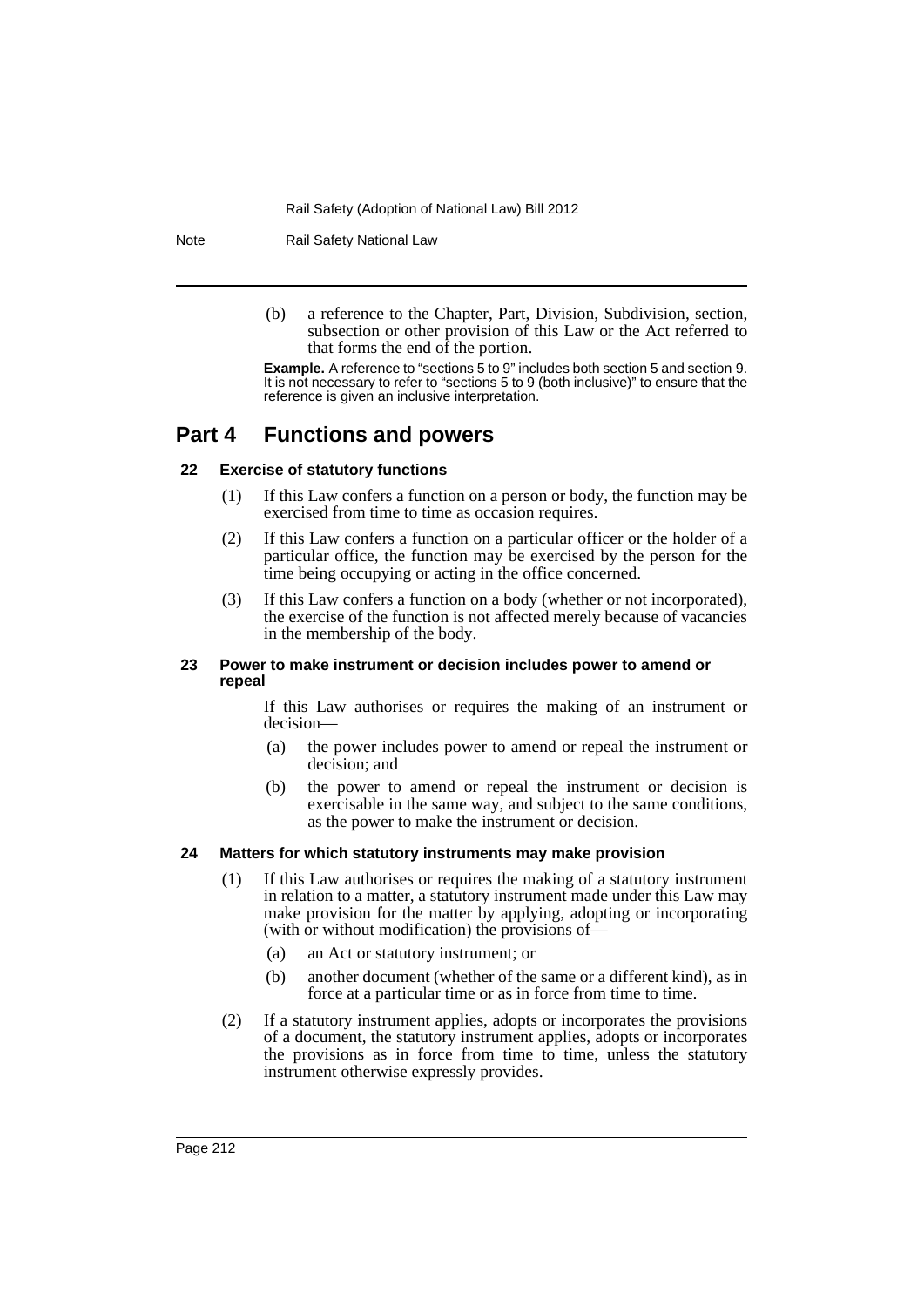Rail Safety National Law Note 2008 and 2009 and 2009 and 2009 and 2009 and 2009 and 2009 and 2009 and 2009 and 2009 and 2009 and 2009 and 2009 and 2009 and 2009 and 2009 and 2009 and 2009 and 2009 and 2009 and 2009 and 200

- (3) A statutory instrument may—
	- (a) apply generally throughout this jurisdiction or be limited in its application to a particular part of this jurisdiction; or
	- (b) apply generally to all persons, matters or things or be limited in its application to—
		- (i) particular persons, matters or things; or
		- (ii) particular classes of persons, matters or things; or
	- (c) otherwise apply generally or be limited in its application by reference to specified exceptions or factors.
- (4) A statutory instrument may—
	- (a) apply differently according to different specified factors; or
	- (b) otherwise make different provision in relation to—
		- (i) different persons, matters or things; or
		- (ii) different classes of persons, matters or things.
- (5) A statutory instrument may authorise a matter or thing to be from time to time determined, applied or regulated by a specified person or body.
- (6) If this Law authorises or requires a matter to be regulated by statutory instrument, the power may be exercised by prohibiting by statutory instrument the matter or any aspect of the matter.
- (7) If this Law authorises or requires provision to be made with respect to a matter by statutory instrument, a statutory instrument made under this Law may make provision with respect to a particular aspect of the matter despite the fact that provision is made by this Law in relation to another aspect of the matter or in relation to another matter.
- (8) A statutory instrument may provide for the review of, or a right of appeal against, a decision made under the statutory instrument, or this Law, and may, for that purpose, confer jurisdiction on any court, tribunal, person or body.
- (9) A statutory instrument may require a form prescribed by or under the statutory instrument, or information or documents included in, attached to or given with the form, to be verified by statutory declaration.

#### **25 Presumption of validity and power to make**

- (1) All conditions and preliminary steps required for the making of a statutory instrument are presumed to have been satisfied and performed in the absence of evidence to the contrary.
- (2) A statutory instrument is taken to be made under all powers under which it may be made, even though it purports to be made under this Law or a particular provision of this Law.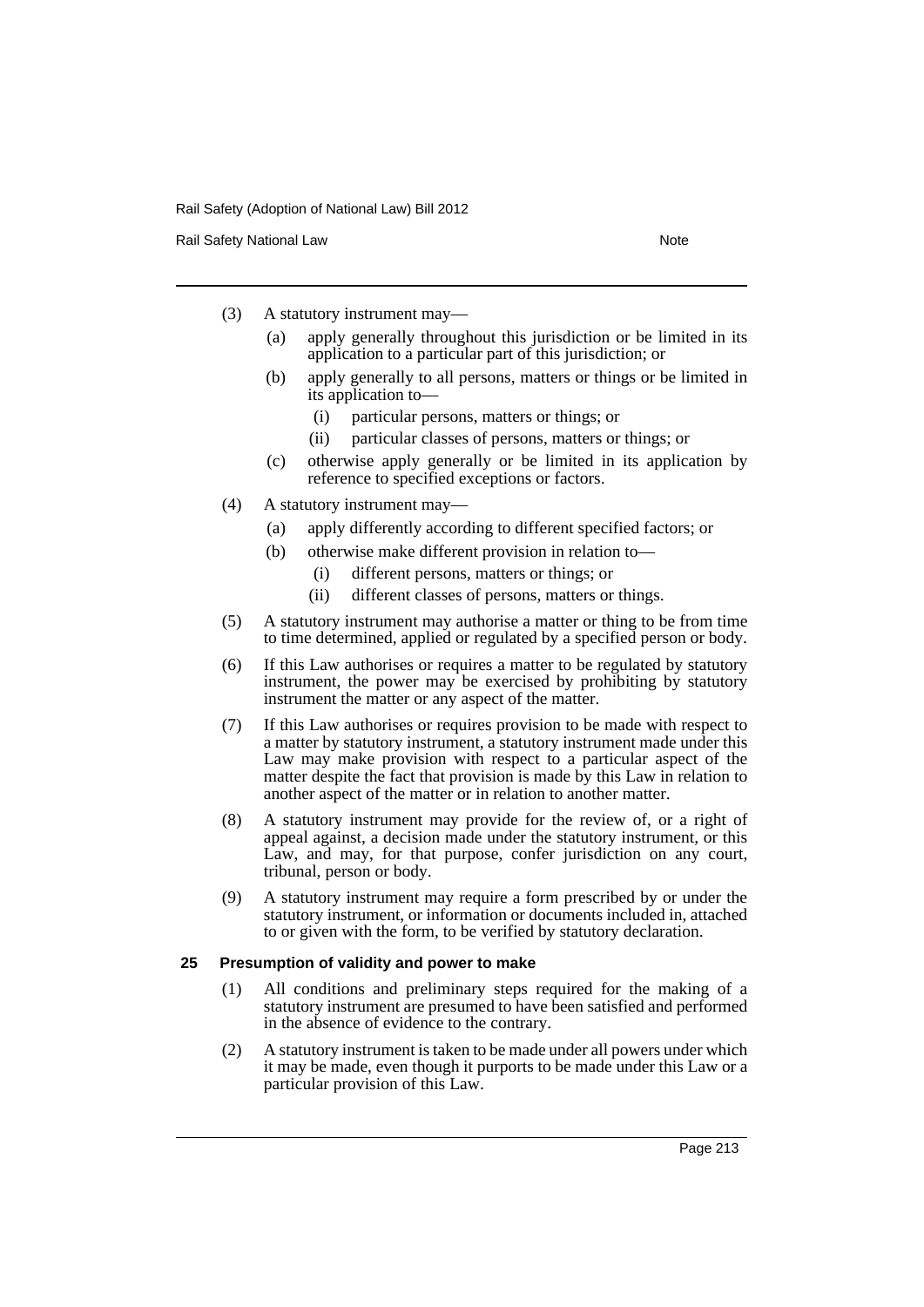Note Rail Safety National Law

#### **26 Appointments may be made by name or office**

- (1) If this Law authorises or requires a person or body—
	- (a) to appoint a person to an office; or
	- (b) to appoint a person or body to exercise a power; or
	- (c) to appoint a person or body to do another thing,
	- the person or body may make the appointment by—
	- (d) appointing a person or body by name; or
	- (e) appointing a particular officer, or the holder of a particular office, by reference to the title of the office concerned.
- (2) An appointment of a particular officer, or the holder of a particular office, is taken to be the appointment of the person for the time being occupying or acting in the office concerned.

# **27 Acting appointments**

- (1) If this Law authorises a person or body to appoint a person to act in an office, the person or body may, in accordance with this Law, appoint—
	- (a) a person by name; or
	- (b) a particular officer, or the holder of a particular office, by reference to the title of the office concerned,

to act in the office.

- (2) The appointment may be expressed to have effect only in the circumstances specified in the instrument of appointment.
- (3) The appointer may—
	- (a) determine the terms and conditions of the appointment, including remuneration and allowances; and
	- (b) terminate the appointment at any time.
- (4) The appointment, or the termination of the appointment, must be in, or evidenced by, writing signed by the appointer.
- (5) The appointee must not act for more than 1 year during a vacancy in the office.
- (6) If the appointee is acting in the office otherwise than because of a vacancy in the office and the office becomes vacant, then, subject to subclause (2), the appointee may continue to act until—
	- (a) the appointer otherwise directs; or
	- (b) the vacancy is filled; or
	- (c) the end of a year from the day of the vacancy,

whichever happens first.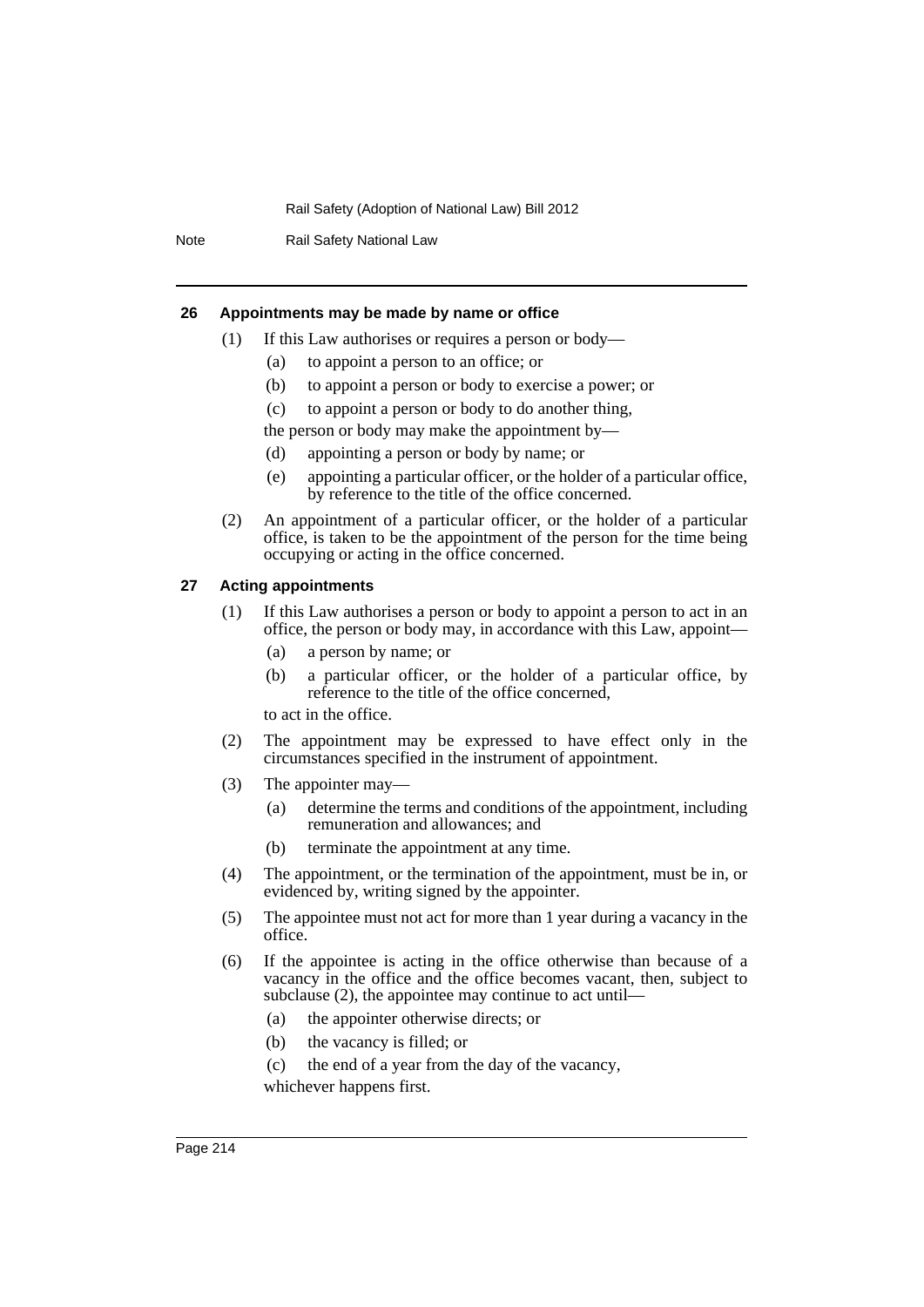Rail Safety National Law Note 2008 and 2009 and 2009 and 2009 and 2009 and 2009 and 2009 and 2009 and 2009 and 2009 and 2009 and 2009 and 2009 and 2009 and 2009 and 2009 and 2009 and 2009 and 2009 and 2009 and 2009 and 200

- (7) The appointment ceases to have effect if the appointee resigns by writing signed and delivered to the appointer.
- (8) While the appointee is acting in the office—
	- (a) the appointee has all the powers and functions of the holder of the office; and
	- (b) this Law and other laws apply to the appointee as if the appointee were the holder of the office.
- (9) Anything done by or in relation to a person purporting to act in the office is not invalid merely because—
	- (a) the occasion for the appointment had not arisen; or
	- (b) the appointment had ceased to have effect; or
	- (c) the occasion for the person to act had not arisen or had ceased.
- (10) If this Law authorises the appointer to appoint a person to act during a vacancy in the office, an appointment to act in the office may be made by the appointer whether or not an appointment has previously been made to the office.

#### **28 Powers of appointment imply certain incidental powers**

- (1) If this Law authorises or requires a person or body to appoint a person to an office—
	- (a) the power may be exercised from time to time as occasion requires; and
	- (b) the power includes—
		- (i) power to remove or suspend, at any time, a person appointed to the office; and
		- (ii) power to appoint another person to act in the office if a person appointed to the office is removed or suspended; and
		- (iii) power to reinstate or reappoint a person removed or suspended; and
		- (iv) power to appoint a person to act in the office if it is vacant (whether or not the office has ever been filled); and
		- (v) power to appoint a person to act in the office if the person appointed to the office is absent or is unable to discharge the functions of the office (whether because of illness or otherwise).
- (2) The power to remove or suspend a person under subclause (1)(b) may be exercised even if this Law provides that the holder of the office to which the person was appointed is to hold office for a specified period.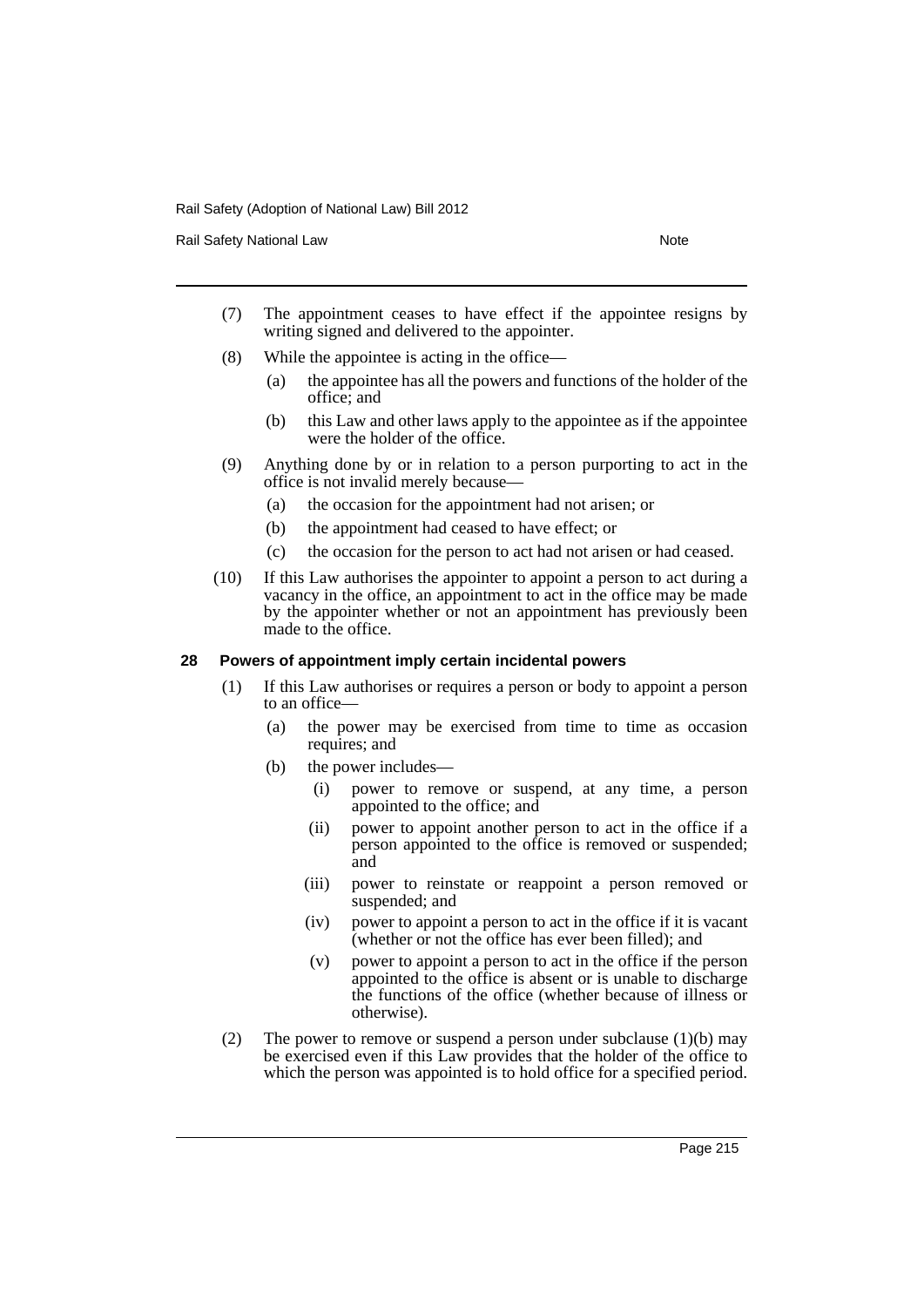Note Rail Safety National Law

- (3) The power to make an appointment under subclause (1)(b) may be exercised from time to time as occasion requires.
- (4) An appointment under subclause  $(1)(b)$  may be expressed to have effect only in the circumstances specified in the instrument of appointment.

### **29 Delegation of functions**

- (1) If this Law authorises a person or body to delegate a function, the person or body may, in accordance with this Law and any other applicable law, delegate the function to—
	- (a) a person or body by name; or
	- (b) a specified officer, or the holder of a specified office, by reference to the title of the office concerned.
- (2) The delegation may—
	- (a) be general or limited; and
	- (b) be made from time to time; and
	- (c) be revoked, wholly or partly, by the delegator.
- (3) The delegation, or a revocation of the delegation, must be in, or evidenced by, writing signed by the delegator or, if the delegator is a body, by a person authorised by the body for the purpose.
- (4) A delegated function may be exercised only in accordance with any conditions to which the delegation is subject.
- (5) The delegate may, in the exercise of a delegated function, do anything that is incidental to the delegated function.
- (6) A delegated function that purports to have been exercised by the delegate is taken to have been properly exercised by the delegate unless the contrary is proved.
- (7) A delegated function that is properly exercised by the delegate is taken to have been exercised by the delegator.
- (8) If, when exercised by the delegator, a function is dependent on the delegator's opinion, belief or state of mind, then, when exercised by the delegate, the function is dependent on the delegate's opinion, belief or state of mind.
- $(9)$  If—
	- (a) the delegator is a specified officer or the holder of a specified office; and
	- (b) the person who was the specified officer or holder of the specified office when the delegation was made ceases to be the holder of the office,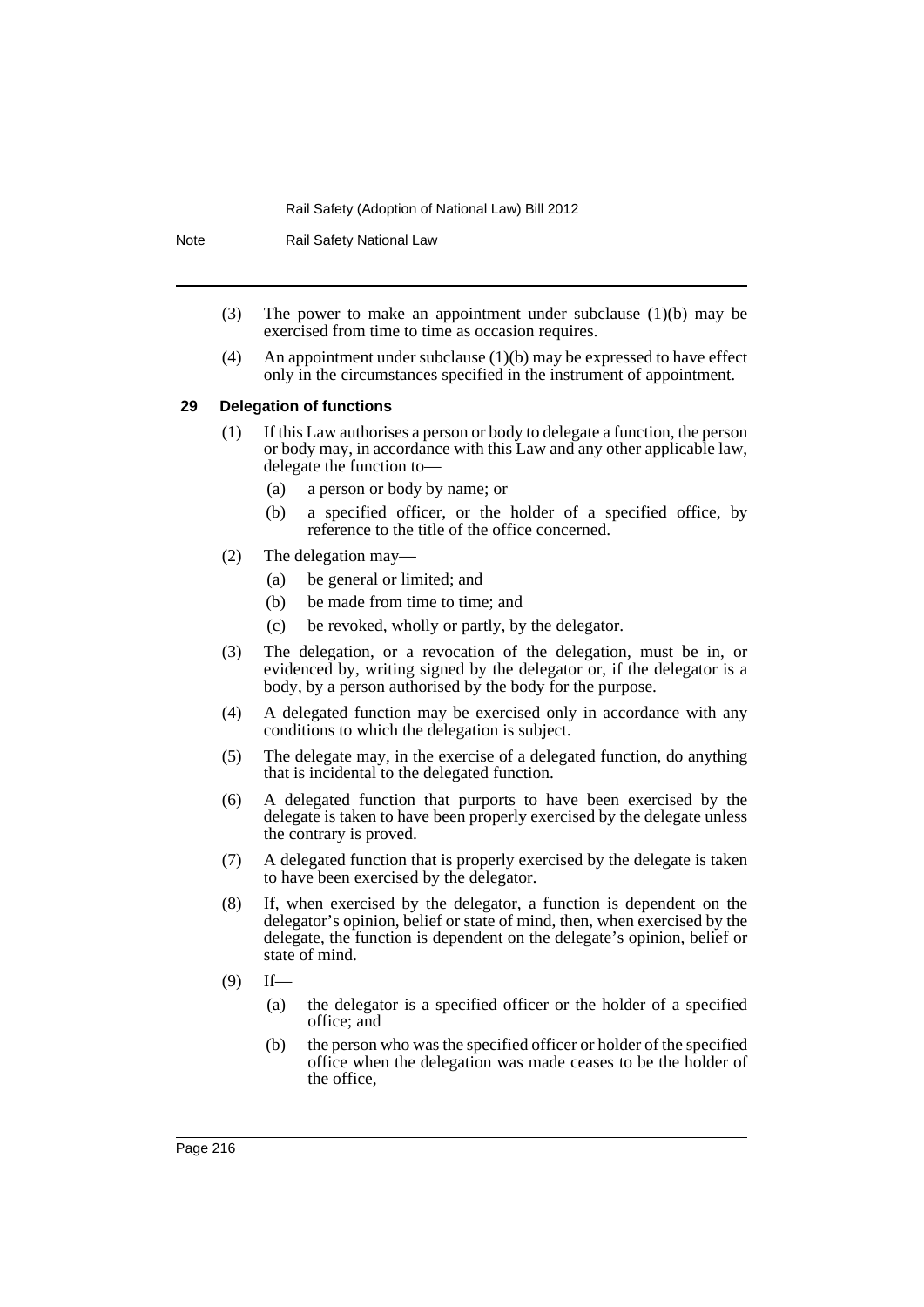Rail Safety National Law Note 2008 and 2009 and 2009 and 2009 and 2009 and 2009 and 2009 and 2009 and 2009 and 2009 and 2009 and 2009 and 2009 and 2009 and 2009 and 2009 and 2009 and 2009 and 2009 and 2009 and 2009 and 200

then—

- (c) the delegation continues in force; and
- (d) the person for the time being occupying or acting in the office concerned is taken to be the delegator for the purposes of this clause.
- $(10)$  If—
	- (a) the delegator is a body; and
	- (b) there is a change in the membership of the body,
	- then—
	- (c) the delegation continues in force; and
	- (d) the body as constituted for the time being is taken to be delegator for the purposes of this clause.
- (11) If a function is delegated to a specified officer or the holder of a specified office—
	- (a) the delegation does not cease to have effect merely because the person who was the specified officer or the holder of the specified office when the function was delegated ceases to be the officer or the holder of the office; and
	- (b) the function may be exercised by the person for the time being occupying or acting in the office concerned.
- (12) A function that has been delegated may, despite the delegation, be exercised by the delegator.
- (13) The delegation of a function does not relieve the delegator of the delegator's obligation to ensure that the function is properly exercised.
- (14) Subject to subclause (15), this clause applies to a subdelegation of a function in the same way as it applies to a delegation of a function.
- (15) If this Law authorises the delegation of a function, the function may be subdelegated only if this Law expressly authorises the function to be subdelegated.

### **30 Exercise of powers between enactment and commencement**

- (1) If a provision of this Law (the *empowering provision*) that does not commence on its enactment would, had it commenced, confer a power—
	- (a) to make an appointment; or
	- (b) to make a statutory instrument of a legislative or administrative character; or
	- (c) to do another thing,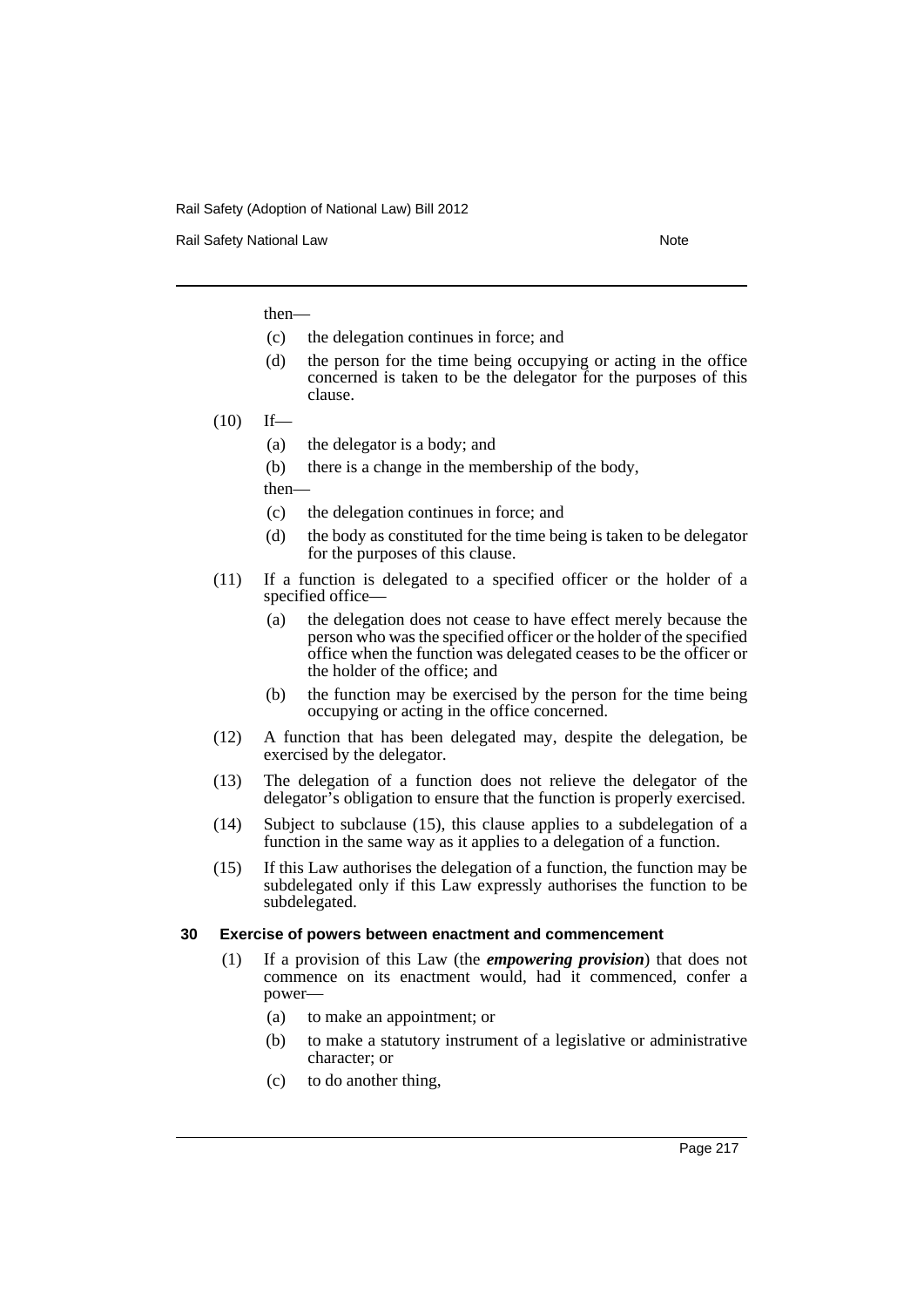Note Rail Safety National Law

then—

- (d) the power may be exercised; and
- (e) anything may be done for the purpose of enabling the exercise of the power or of bringing the appointment, instrument or other thing into effect,

before the empowering provision commences.

- (2) If a provision of a South Australian Act (the *empowering provision*) that does not commence on its enactment would, had it commenced, amend a provision of this Law so that it would confer a power—
	- (a) to make an appointment; or
	- (b) to make a statutory instrument of a legislative or administrative character; or
	- (c) to do another thing,

then—

- (d) the power may be exercised; and
- (e) anything may be done for the purpose of enabling the exercise of the power or of bringing the appointment, instrument or other thing into effect,

before the empowering provision commences.

- $(3)$  If—
	- (a) this Law has commenced and confers a power to make a statutory instrument (the *basic instrument-making power*); and
	- (b) a provision of a South Australian Act that does not commence on its enactment would, had it commenced, amend this Law so as to confer additional power to make a statutory instrument (the *additional instrument-making power*),
	- then—
	- (c) the basic instrument-making power and the additional instrument-making power may be exercised by making a single instrument; and
	- (d) any provision of the instrument that required an exercise of the additional instrument-making power is to be treated as made under subclause (2).
- (4) If an instrument, or a provision of an instrument, is made under subclause (1) or (2) that is necessary for the purpose of—
	- (a) enabling the exercise of a power mentioned in the subclause; or
	- (b) bringing an appointment, instrument or other thing made or done under such a power into effect,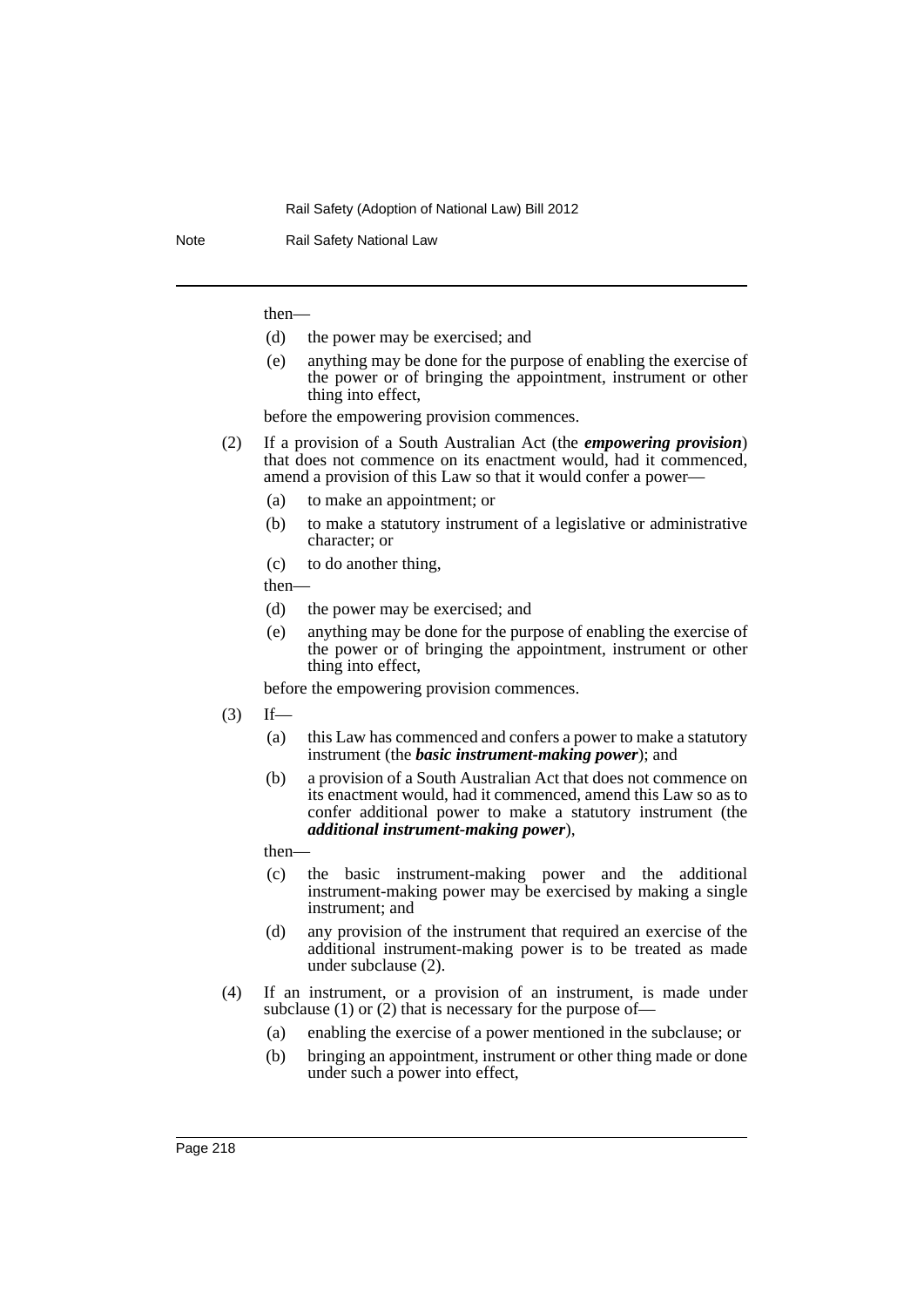Rail Safety National Law Note 2008 and 2009 and 2009 and 2009 and 2009 and 2009 and 2009 and 2009 and 2009 and 2009 and 2009 and 2009 and 2009 and 2009 and 2009 and 2009 and 2009 and 2009 and 2009 and 2009 and 2009 and 200

the instrument or provision takes effect—

- (c) on the making of the instrument; or
- (d) on such later day (if any) on which, or at such later time (if any) at which, the instrument or provision is expressed to take effect.
- $(5)$  If—
	- (a) an appointment is made under subclause (1) or (2); or
	- (b) an instrument, or a provision of an instrument, made under subclause (1) or (2) is not necessary for a purpose mentioned in subclause (4),

the appointment, instrument or provision takes effect—

- (c) on the commencement of the relevant empowering provision; or
- (d) on such later day (if any) on which, or at such later time (if any) at which, the appointment, instrument or provision is expressed to take effect.
- (6) Anything done under subclause (1) or (2) does not confer a right, or impose a liability, on a person before the relevant empowering provision commences.
- (7) After the enactment of a provision mentioned in subclause (1) but before the provision's commencement, this clause applies as if the references in subclauses (2) and (5) to the commencement of the empowering provision were references to the commencement of the provision mentioned in subclause (2) as amended by the empowering provision.
- (8) In the application of this clause to a statutory instrument, a reference to the enactment of the instrument is a reference to the making of the instrument.

## **Part 5 Distance, time and age**

### **31 Matters relating to distance, time and age**

- (1) In the measurement of distance for the purposes of this Law, the distance is to be measured along the shortest road ordinarily used for travelling.
- (2) If a period beginning on a given day, act or event is provided or allowed for a purpose by this Law, the period is to be calculated by excluding the day, or the day of the act or event, and—
	- (a) if the period is expressed to be a specified number of clear days or at least a specified number of days—by excluding the day on which the purpose is to be fulfilled; and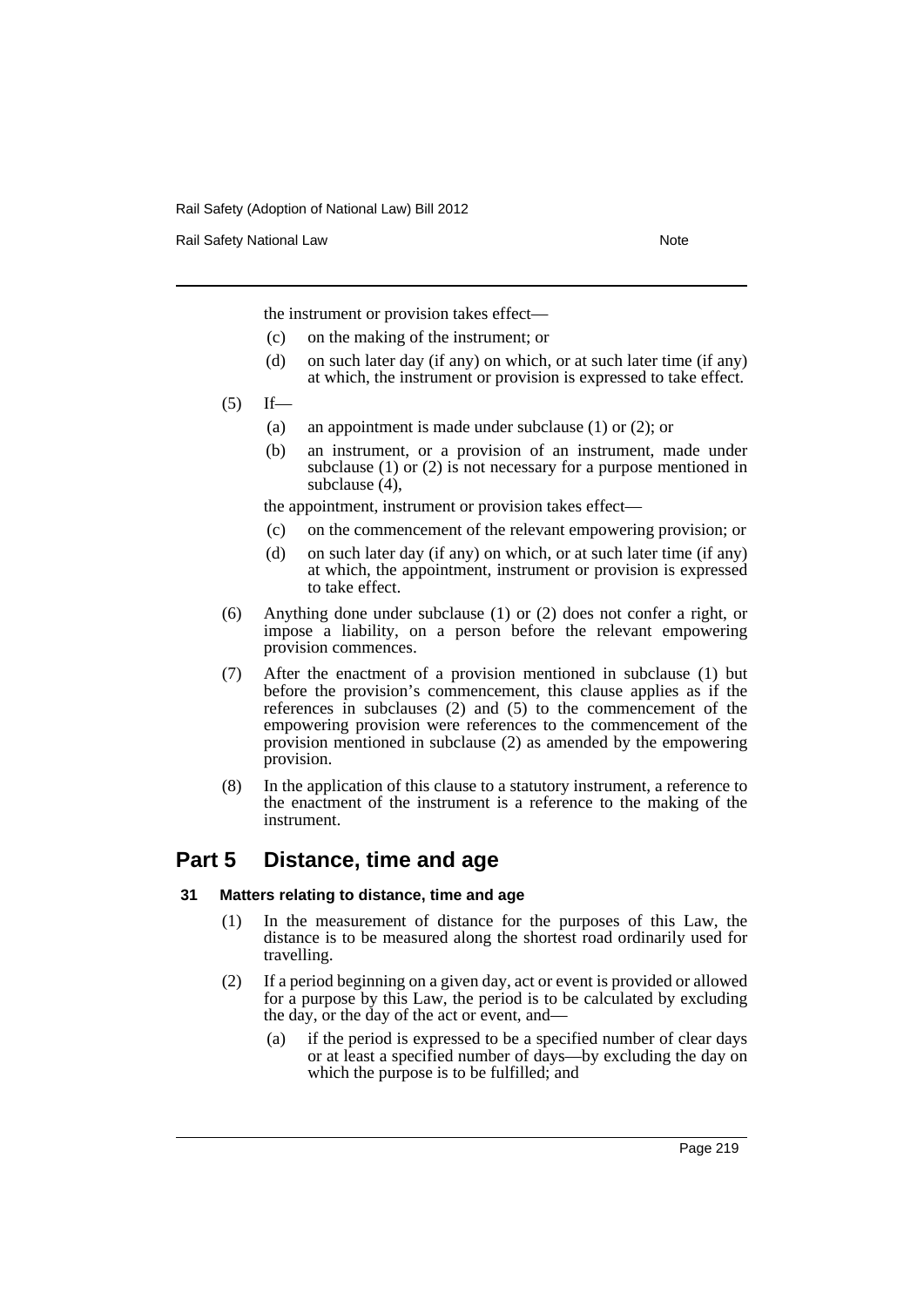Note Rail Safety National Law

- (b) in any other case—by including the day on which the purpose is to be fulfilled.
- (3) If the last day of a period provided or allowed by this Law for doing anything is not a business day in the place in which the thing is to be or may be done, the thing may be done on the next business day in the place.
- (4) If the last day of a period provided or allowed by this Law for the filing or registration of a document is a day on which the office is closed where the filing or registration is to be or may be done, the document may be filed or registered at the office on the next day that the office is open.
- (5) If no time is provided or allowed for doing anything, the thing is to be done as soon as possible, and as often as the prescribed occasion happens.
- (6) If, in this Law, there is a reference to time, the reference is, in relation to the doing of anything in a jurisdiction, a reference to the legal time in the jurisdiction.
- (7) For the purposes of this Law, a person attains an age in years at the beginning of the person's birthday for the age.

# **Part 6 Effect of repeal, amendment or expiration**

### **32 Time of Law ceasing to have effect**

If a provision of this Law is expressed—

- (a) to expire on a specified day; or
- (b) to remain or continue in force, or otherwise have effect, until a specified day,

this provision has effect until the last moment of the specified day.

### **33 Repealed provisions not revived**

If a provision of this Law is repealed or amended by a South Australian Act, or a provision of a South Australian Act, the provision is not revived merely because the South Australian Act or the provision of the South Australian Act—

- (a) is later repealed or amended; or
- (b) later expires.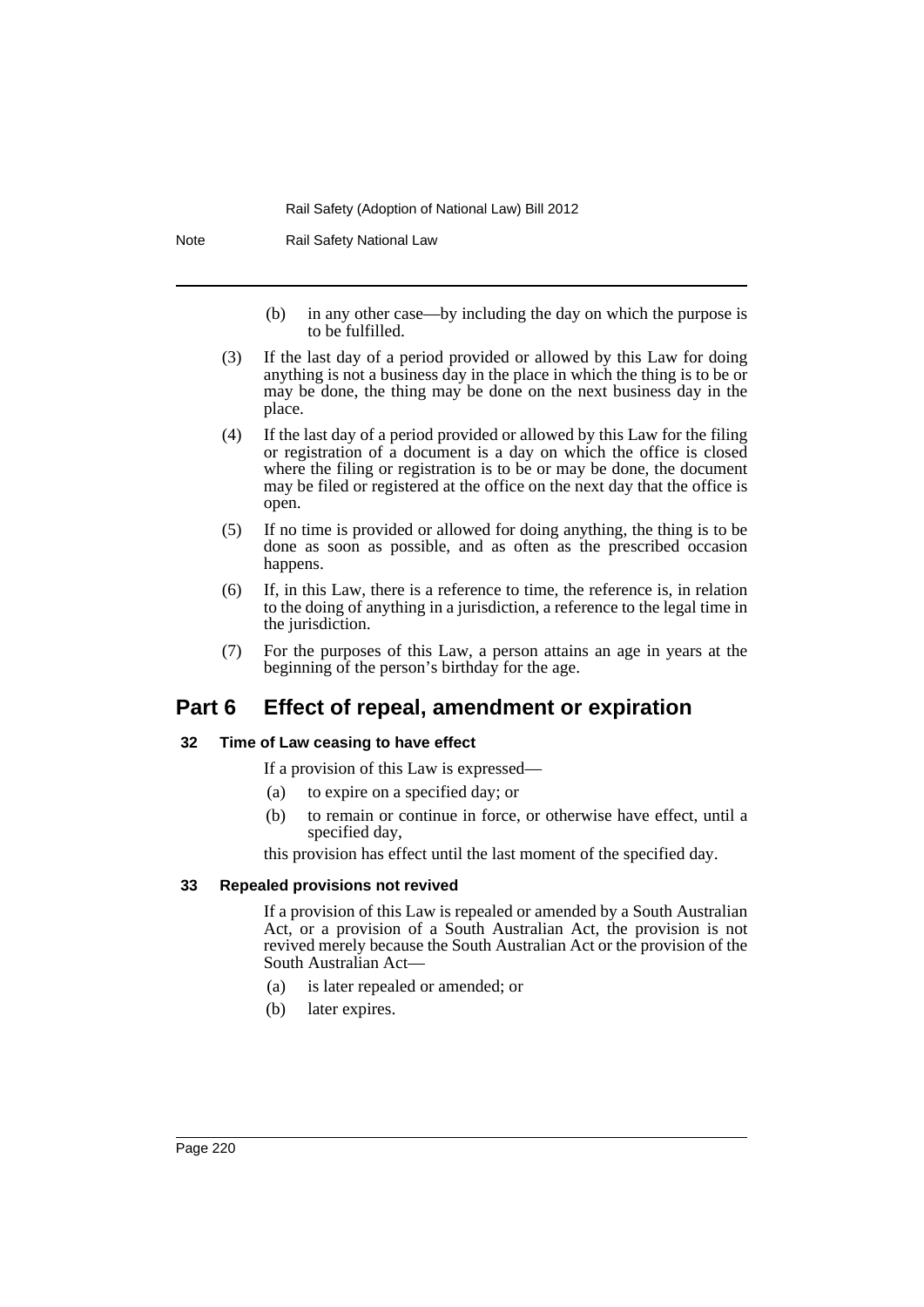Rail Safety National Law Note 2008 and 2009 and 2009 and 2009 and 2009 and 2009 and 2009 and 2009 and 2009 and 2009 and 2009 and 2009 and 2009 and 2009 and 2009 and 2009 and 2009 and 2009 and 2009 and 2009 and 2009 and 200

### **34 Saving of operation of repealed Law provisions**

- (1) The repeal, amendment or expiry of a provision of this Law does not—
	- (a) revive anything not in force or existing at the time the repeal, amendment or expiry takes effect; or
	- (b) affect the previous operation of the provision or anything suffered, done or begun under the provision; or
	- (c) affect a right, privilege or liability acquired, accrued or incurred under the provision; or
	- (d) affect a penalty incurred in relation to an offence arising under the provision; or
	- (e) affect an investigation, proceeding or remedy in relation to such a right, privilege, liability or penalty.
- (2) Any such penalty may be imposed and enforced, and any such investigation, proceeding or remedy may be begun, continued or enforced, as if the provision had not been repealed or amended or had not expired.

### **35 Continuance of repealed provisions**

If a South Australian Act repeals some provisions of this Law and enacts new provisions in substitution for the repealed provisions, the repealed provisions continue in force until the new provisions commence.

## **36 Law and amending Acts to be read as one**

This Law and all South Australian Acts amending this Law are to be read as one.

# **Part 7 Instruments under Law**

## **37 Schedule applies to statutory instruments**

(1) This Schedule applies to a statutory instrument, and to things that may be done or are required to be done under a statutory instrument, in the same way as it applies to this Law, and things that may be done or are required to be done under this Law, except so far as the context or subject matter otherwise indicates or requires.